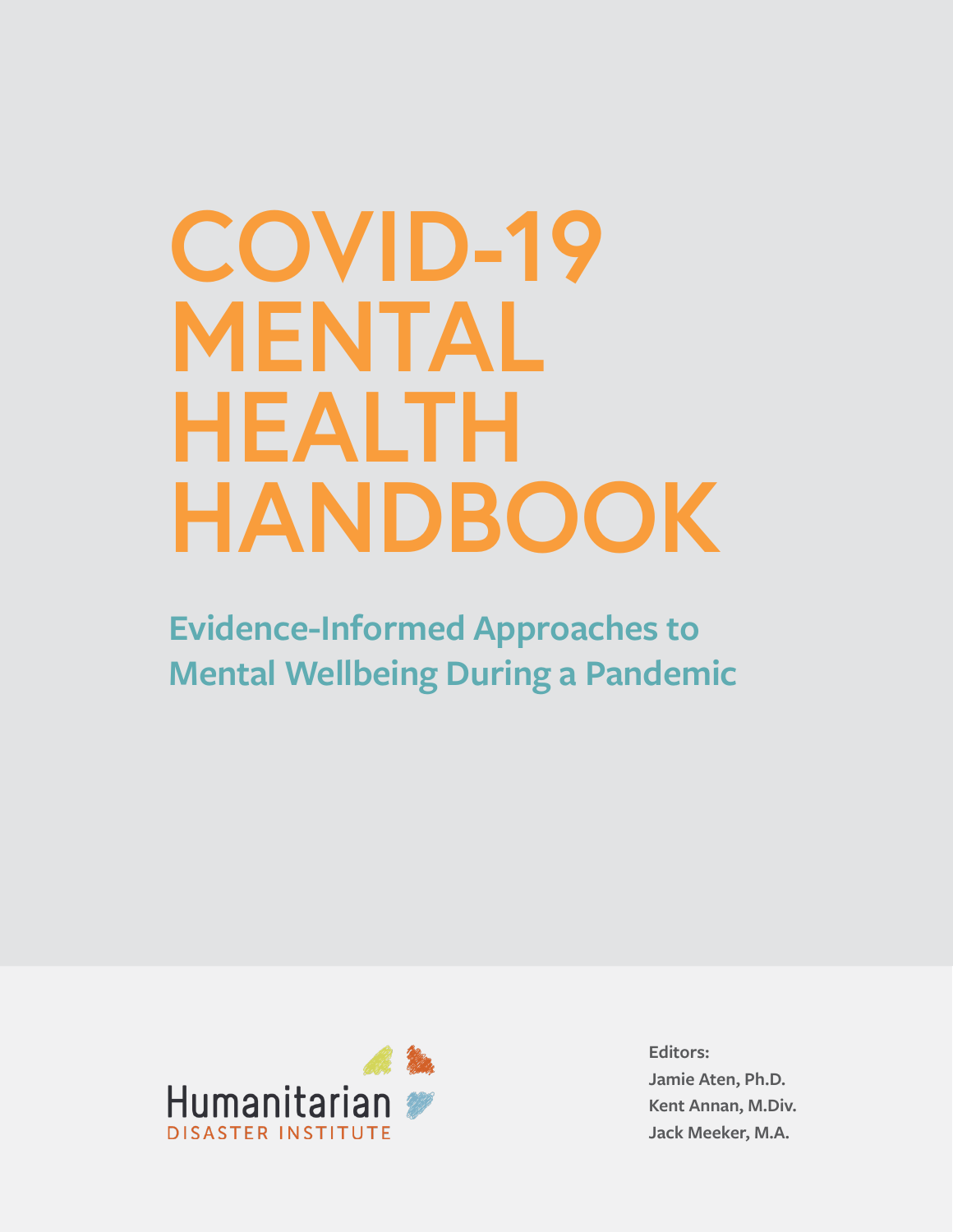### **Table of Contents**

|    | <b>Editors</b>                                                               |                | 5  |
|----|------------------------------------------------------------------------------|----------------|----|
|    | Contributors                                                                 |                | 7  |
|    | Introduction                                                                 |                | 12 |
| L  | <b>Resilience</b>                                                            |                | 14 |
|    | The Factors that Support Mental Resiliency in a Pandemic                     | 15             |    |
|    | Building Resilience in the Era of COVID-19                                   | 17             |    |
|    | The Power of Resilience During COVID-19                                      | 19             |    |
|    | Unlocking Inner Peace When the World is on Fire                              | 22             |    |
| Ш  | <b>Emotions, Behavior, and Personality</b>                                   |                | 24 |
|    | How to Experience Joy During COVID-19                                        | 25             |    |
|    | What Motivates You to Wash Your Hands and Stay at Home?                      | 27             |    |
|    | Is Temperament Predictive of COVID-19 Stress?                                | 29             |    |
|    | <b>Could Coronavirus Anxiety be a Good Thing?</b>                            | 3 <sup>1</sup> |    |
|    | How You Can Measure Your Coronaphobia                                        | 33             |    |
|    | Aren't We All Experiencing Loss and Grief Amidst COVID-19?                   | 35             |    |
|    | Are COVID-19 Patients at Risk for PTSD?                                      | 37             |    |
| Ш  | Coping                                                                       |                | 39 |
|    | How to Stay Emotionally Healthy During the Coronavirus Outbreak              | 40             |    |
|    | How We Can Mitigate the Psychological Impact of Quarantine                   | 42             |    |
|    | How to Cope with COVID-19                                                    | 45             |    |
|    | Coping with Anxiety in the Age of COVID-19                                   | 48             |    |
|    | 7 Ways to Cope with COVID-19                                                 | 51             |    |
|    | Coping and Caring for Yourself During the COVID-19 Outbreak                  | 56             |    |
|    | Repairing Social Interactions in a Time of Isolation                         | 58             |    |
|    | A Healthy Distance? Caring for Your Whole Self While Social Distancing       | 60             |    |
|    | Navigating Domestic Violence When You Can't Leave Home                       | 63             |    |
|    | Paying Attention to Suicide During the Pandemic and Caring for Those at Risk | - 65           |    |
| IV | <b>Helping Others</b>                                                        |                | 67 |
|    | Support Others Amidst This Pandemic with Practical Presence                  | 66             |    |
|    | <b>Volunteering and COVID-19</b>                                             | 70             |    |
|    | Practicing Empathy in a Pandemic                                             | 72             |    |
|    | How to Refer a Loved One for Counseling During COVID-19                      | 74             |    |
|    | <b>COVID-19 and Vicarious Trauma</b>                                         | 77             |    |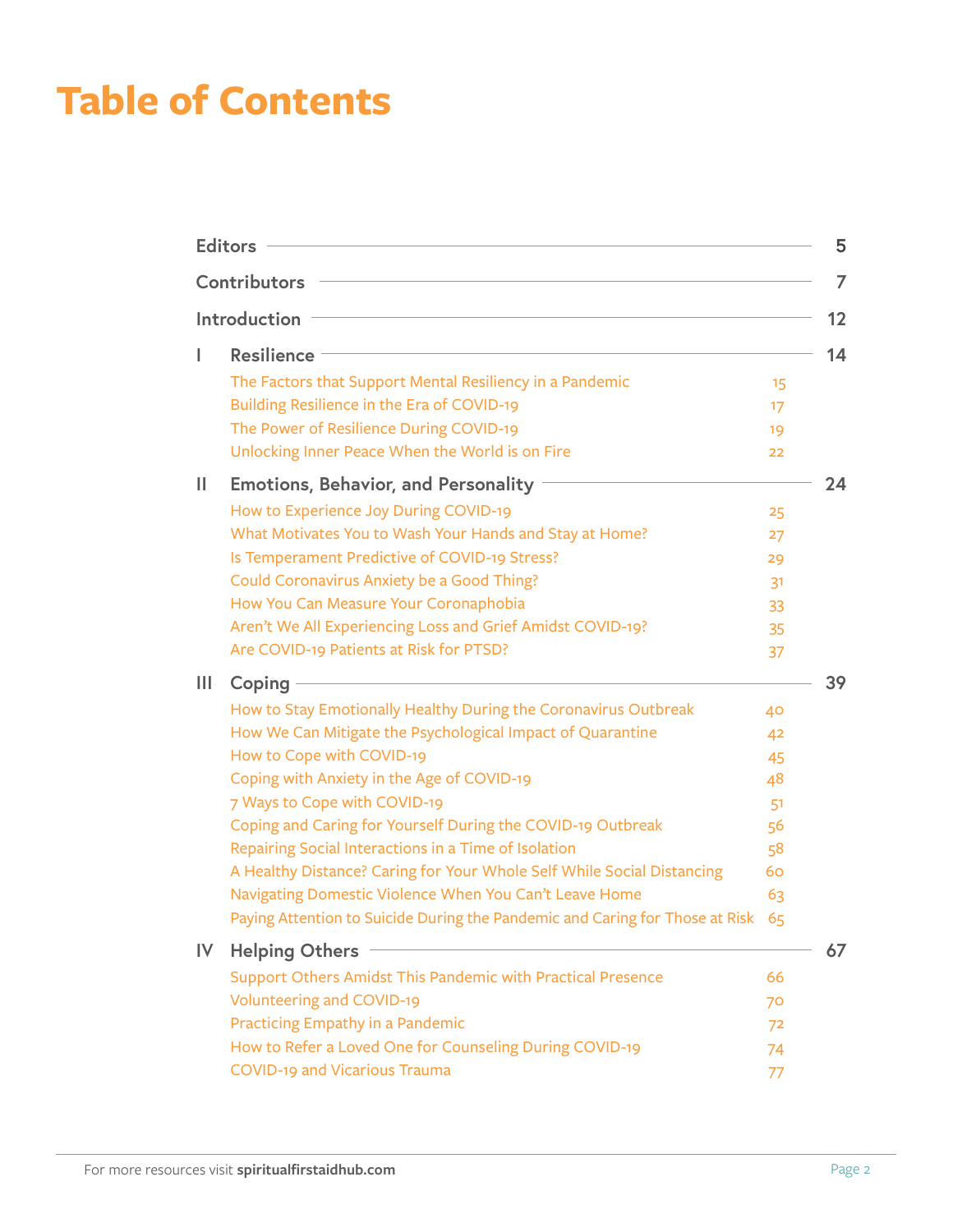| V   | <b>Social Media &amp; Technology</b>                               |     | 79  |
|-----|--------------------------------------------------------------------|-----|-----|
|     | Four Ted Talks that will Get You Thinking About COVID-19           | 80  |     |
|     | Welcome to the COVID-19 'Infodemic'                                | 82  |     |
|     | Delete That COVID-19 Joke or Forward it?                           | 84  |     |
|     | Why Virtual Communication Can Leave You Worn Out                   | 86  |     |
|     | All Those Zoom Calls Might Be Helping You Sleep                    | 88  |     |
| VI  | Children, Adolescents, and Young Adults                            |     | 90  |
|     | COVID-19 and Children's Mental Health                              | 91  |     |
|     | COVID-19 Mental Health Effects on Children and Adolescents         | 93  |     |
|     | What COVID-19 Home Confinement Means to Children                   | 95  |     |
|     | The Impact of Prolonged School Closures on Children                | 97  |     |
|     | The Impact of COVID-19 on Maternal Mental Health                   | 99  |     |
|     | How to Talk to Your Kids about COVID-19                            | 100 |     |
|     | Finishing Out Your Academic Year During COVID-19                   | 102 |     |
|     | Graduation in the Year of COVID-19                                 | 104 |     |
|     | The Impact of COVID-19 on College Students                         | 106 |     |
| VII | <b>Older Adults</b>                                                |     | 108 |
|     | COVID-19, Aging, and Mental Health                                 | 109 |     |
|     | How Older Adults Can Avoid Social Isolation During COVID-19        | 111 |     |
|     | <b>Connecting with Older Adults Amidst COVID-19</b>                | 113 |     |
|     | Loneliness & Isolation Are Another Epidemic for Older Adults       | 116 |     |
|     | How to Help Older Adults Fight Loneliness During COVID-19          | 118 |     |
|     | <b>VIII Healthcare Workers</b>                                     |     | 120 |
|     | Frontline COVID-19 Workers Sacrifice Beyond Physical Health        | 121 |     |
|     | The Emotional Toll of Coronavirus for Healthcare Workers           | 123 |     |
|     | Trauma-Related Symptoms Among COVID-19 Medical Professionals       | 124 |     |
|     | Stressors and Coping Mechanisms for COVID-19 Medical Staff         | 126 |     |
|     | Four Tips for Frontline Responders to Stay Grounded                | 128 |     |
|     | Who Will Take Care of COVID-19 Healthcare Workers?                 | 131 |     |
|     | <b>Caring for COVID-19 Medical Providers</b>                       | 133 |     |
|     | Beyond COVID-19 Healthcare Crisis Response                         | 136 |     |
| IX  | Culture                                                            |     | 138 |
|     | <b>When Culture Meets COVID-19</b>                                 | 139 |     |
|     | Long-Term COVID-19 Mental Health Effects for Asian Americans       | 141 |     |
|     | Mental Health Disparities Impact Rural Communities Amidst COVID-19 | 144 |     |
|     | The Impact of Social Media on COVID-19 in Wuhan, China             | 146 |     |
|     | Mental Health Resources for COVID-19 in China                      | 148 |     |
|     | Filipino Responses to COVID-19                                     | 150 |     |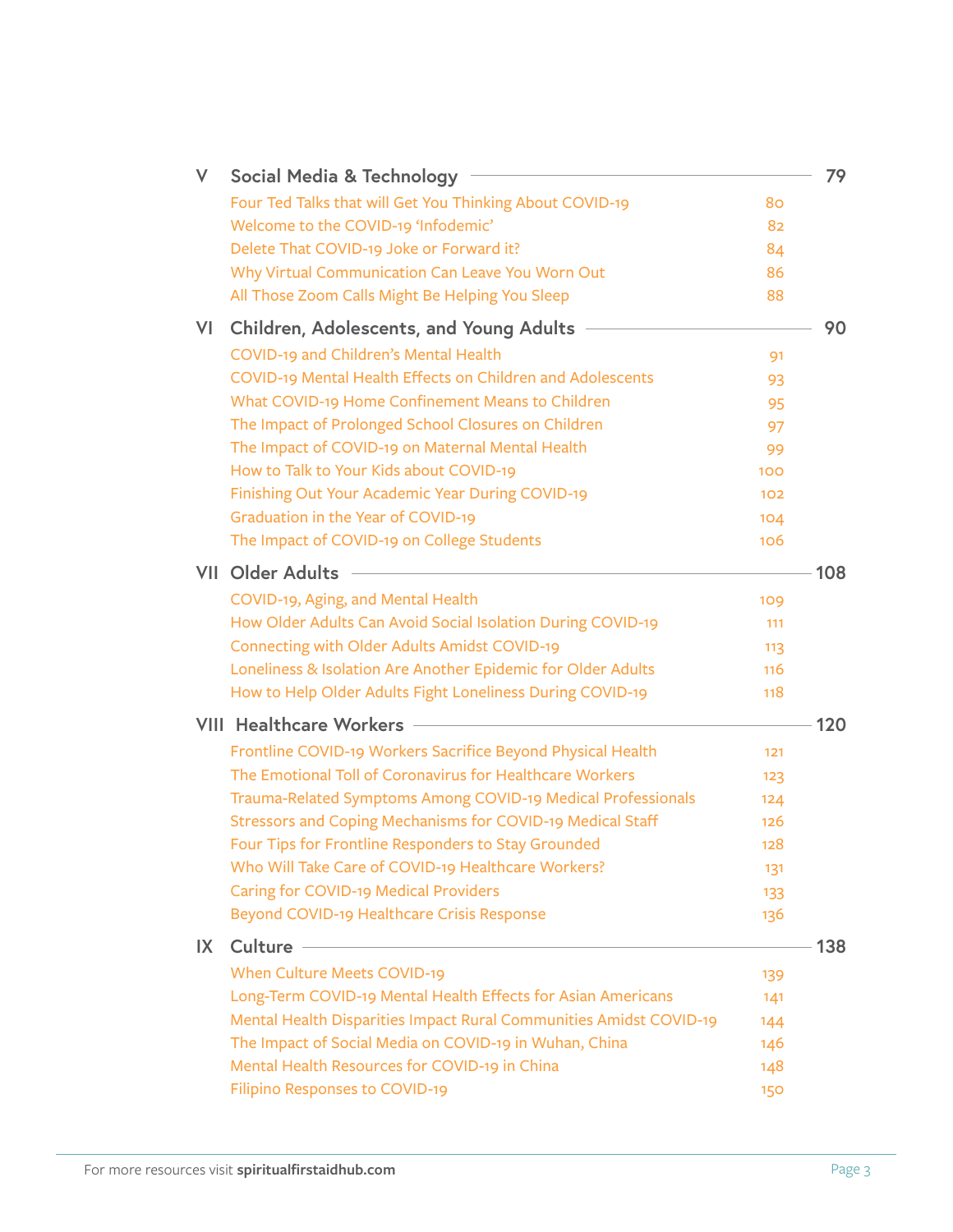| X.                                              | <b>Expert Interviews</b>                                                               | 152 |  |  |
|-------------------------------------------------|----------------------------------------------------------------------------------------|-----|--|--|
|                                                 | Addressing COVID-19 Grief and Loss                                                     | 153 |  |  |
|                                                 | COVID-19 Job Insecurity May Impact Your Personality                                    | 155 |  |  |
|                                                 | How Can the Chronically III Cope with COVID-19 Stress?                                 | 160 |  |  |
|                                                 | How Does Media Play into Trauma?                                                       | 163 |  |  |
|                                                 | Can Google Anticipate Local COVID-19 Needs?                                            | 165 |  |  |
|                                                 | How to Manage Stress as a Newly Remote Employee                                        | 166 |  |  |
|                                                 | Parenting in a Pandemic Can Include Self-Care                                          | 168 |  |  |
|                                                 | Get the Most Out of Digital Education                                                  | 170 |  |  |
|                                                 | Talking With Your Children About Coronavirus                                           | 172 |  |  |
|                                                 | Key Self-Care Strategies for Medical Workers Amidst COVID-19                           | 174 |  |  |
|                                                 | Lessons from the 2003 SARS Outbreak About Tending to<br>Medical Workers' Mental Health | 176 |  |  |
|                                                 | Racial and Economic Disparities During COVID-19                                        | 179 |  |  |
|                                                 | The COVID-19 Burden of Disease on Refugees and Immigrants                              | 182 |  |  |
| Conclusion<br>185                               |                                                                                        |     |  |  |
| Appendix: 101 Ways to Cope with COVID-19 Stress |                                                                                        |     |  |  |
|                                                 | About Us                                                                               | 195 |  |  |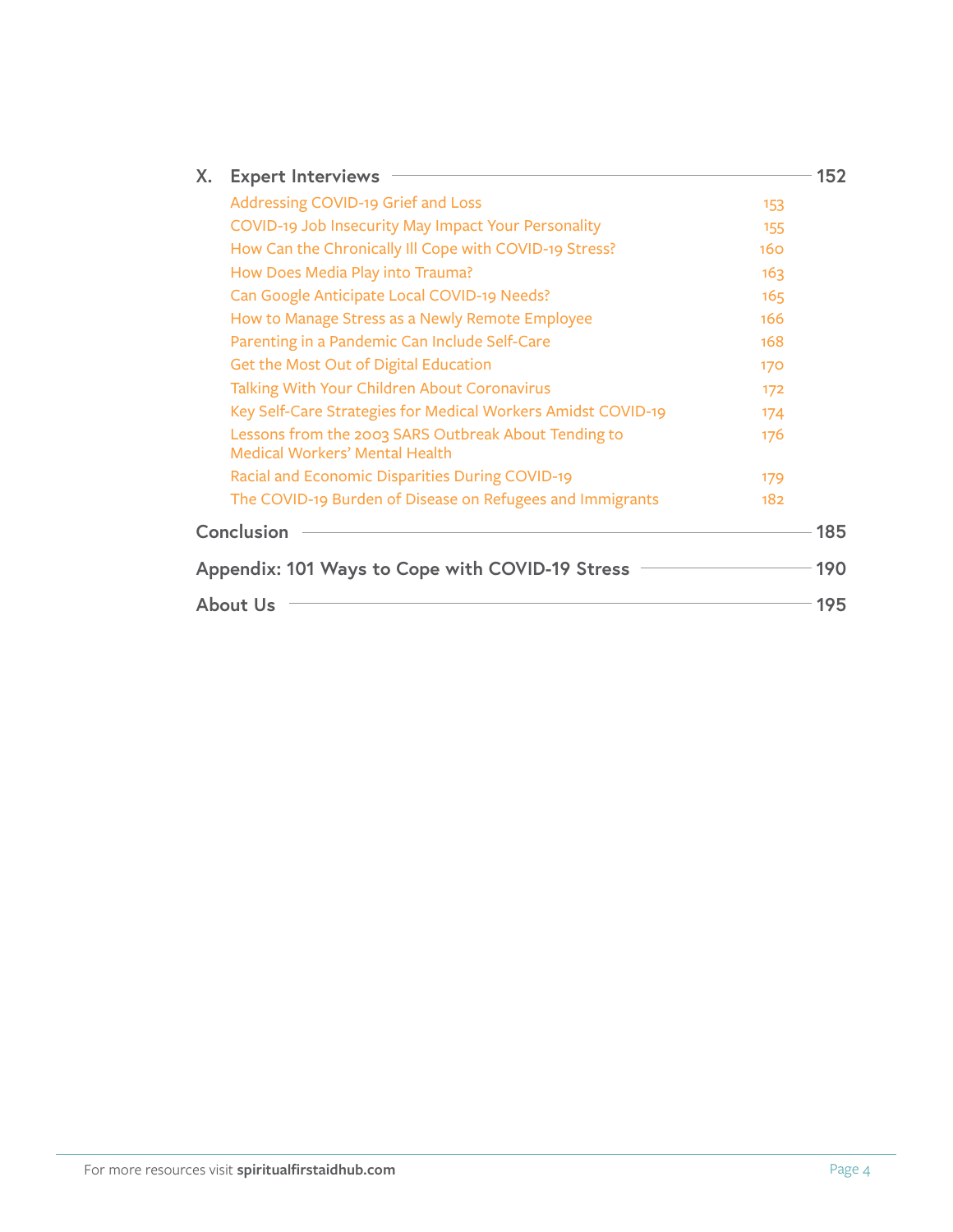### <span id="page-4-0"></span>**Editors**

Jamie Aten, (Ph.D., Indiana State University) is the founder and executive director of the Humanitarian Disaster Institute and holds the Blanchard Chair of Humanitarian & Disaster Leadership at Wheaton College (IL). His research focuses on the psychology of religion/spirituality and disasters, which has been supported by over \$6 million in grant funding. He is the co-author or co-editor of seven books, including the *Disaster Ministry Handbook* (InterVarsity Press) and *Spiritually Oriented Psychotherapy for Trauma* (APA Books). In 2016, he received the FEMA Community Preparedness Champion Award at the White House. He has been published in outlets like *The Washington Post, Christianity Today,* and *Psychology Today,* as well as various scholarly journals in the field of psychology. He was also awarded the 2010 American Psychological Association Division 36 (Society for the Psychology of Religion and Spirituality) Early Career Award.

**Kent Annan,** M.Div., is director of Humanitarian & Disaster Leadership at Wheaton College (IL). In this role he works with Dr. Aten to develop vision and strategy for growing and sustaining the M.A. in Humanitarian & Disaster Leadership program while managing its day-to-day operations, teaching courses, and advising and mentoring students. He is author of *You Welcomed Me: Loving Refugees and Immigrants Because God First Loved Us* (2018), *Slow Kingdom Coming* (2016), *After Shock* (2011), and *Following Jesus through the Eye of the Needle* (2009). He writes regularly for national publications. He speaks often at churches, colleges, and conferences around North America. He co-founded and formerly served as co-director of Haiti Partners, a nonprofit focused on education in Haiti. He's on the board of directors of Equitas Group, a philanthropic foundation focused on ending child exploitation in Haiti and Southeast Asia. He's a graduate of Princeton Theological Seminary (M.Div.) and Palm Beach Atlantic University (B.A.). He teaches adult education at his local church. He is married to Shelly, and together they have a daughter and son.

**Jack Meeker,** M.A., is a recent graduate of the M.A. in Humanitarian and Disaster Leadership program at Wheaton College (IL). He is currently working with the Humanitarian Disaster Institute as a graduate assistant and blog manager helping to promote research-based information in the mental health and faith-based communities through Dr. Jamie Aten's Psychology Today blog, "Hope + Resilience" and the Reopeningthechurch.com blog hosted by the Humanitarian Disaster Institute and the National Association of Evangelicals.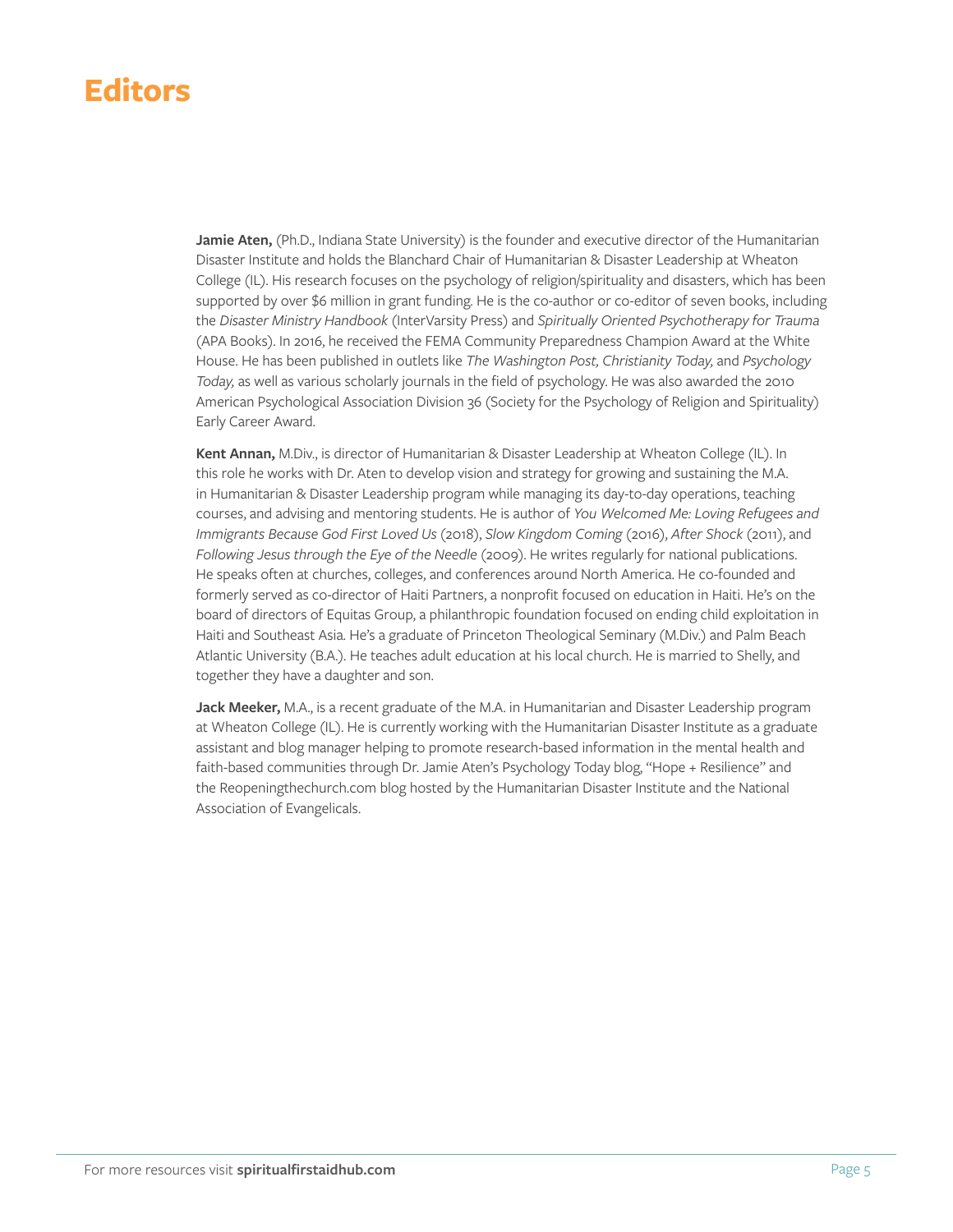### **Contributors**

**Ashley Abramson**, a freelance health and psychology writer, has a B.A. in English from the University of Northwestern in St. Paul, MN. Her work has been featured in print and digital publications like *The New York Times, Washington Post, New York Magazine,* and the American Psychological Association's Monitor on Psychology.

**Benjamin Andrews**, Psy.D., is a post-doctoral resident at Artisan Clinical Associates.

**Mandy Kellums Baraka**, Ph.D., LCPC, NCC, is assistant professor of Clinical Mental Health Counseling at Huntington University and Student Support Coordinator in the Human Needs and Global Resources (HNGR) program at Wheaton College (IL).

**Belinda Bauman** is an educator and advocate who seeks to bring hope to women in crisis. After living internationally for a decade in conflict and post-conflict zones, Belinda experienced what she calls a "beautiful collision" with brave women who survive in the most dangerous places in the world. Belinda is the founder of One Million Thumbprints, a movement of peacemakers advocating with women in the world's worst conflict zones, and previously served as the Gender-based Violence Fellow for the Humanitarian Disaster Institute at Wheaton College. Her first book, *Brave Souls: Experiencing the Audacious Power of Empathy,* was published by InterVarsity Press in April 2019.

**Rebecca Bertuccio**, M.Ed., is a school psychologist in Delaware. She received her Master's degree in School Psychology from The Pennsylvania State University, where she will be receiving her Ph.D. in school psychology in August.

**Abigail Crowder** is an M.A. student in the Humanitarian and Disaster Leadership program at the Humanitarian Disaster Institute at Wheaton College (IL). She currently serves as the Operations Director at Re:new Project in Glen Ellyn, IL.

**Adam Dell**, Psy.D, ABPP, was a military psychologist for six years specializing in the treatment of trauma and family advocacy programs. He now serves as the clinical director of behavioral health services at a hospital in Northern Arizona.

**Tarik Endale** is the program manager of the Kovler Center Child Trauma Program (KCCTP), a program of Heartland Alliance International in Chicago that provides mental health and social services to immigrant and refugee youth who have experienced trauma. He has an M.Sc. in Global Mental Health from the London School of Hygiene and Tropical Medicine and King's College London and a Bachelor of Science in International Health and Psychology from Georgetown University. He will begin a Ph.D. in Clinical Psychology at Columbia University in the fall, working with Dr. Lena Verdeli in the Global Mental Health lab.

**Georgina Fairbrother** is a recent graduate of the M.A. in Humanitarian and Disaster Leadership program at Wheaton College (IL). Prior to her master's degree, she received a bachelor's degree in Global Security and Intelligence studies from Embry-Riddle Aeronautical University.

**James Fisher** is a recent graduate of the M.A. in Humanitarian and Disaster Leadership program at Wheaton College (IL) in the suburbs of Chicago.

**Gabbie Froiland** is an M.A. student at the Humanitarian and Disaster Institute at Wheaton College. She obtained her B.S. in Applied Health Science in May of 2020 and is on track to receive her M.A. in Humanitarian and Disaster Leadership in May of 2021.

**Matthew Fullen**, Ph.D., M.Div., M.A., is an assistant professor of Counselor Education at Virginia Tech, as well as an affiliate faculty for the Virginia Tech Center for Gerontology. He has worked with older adults since 2005, first in the affordable senior housing industry, and then as a licensed professional clinical counselor.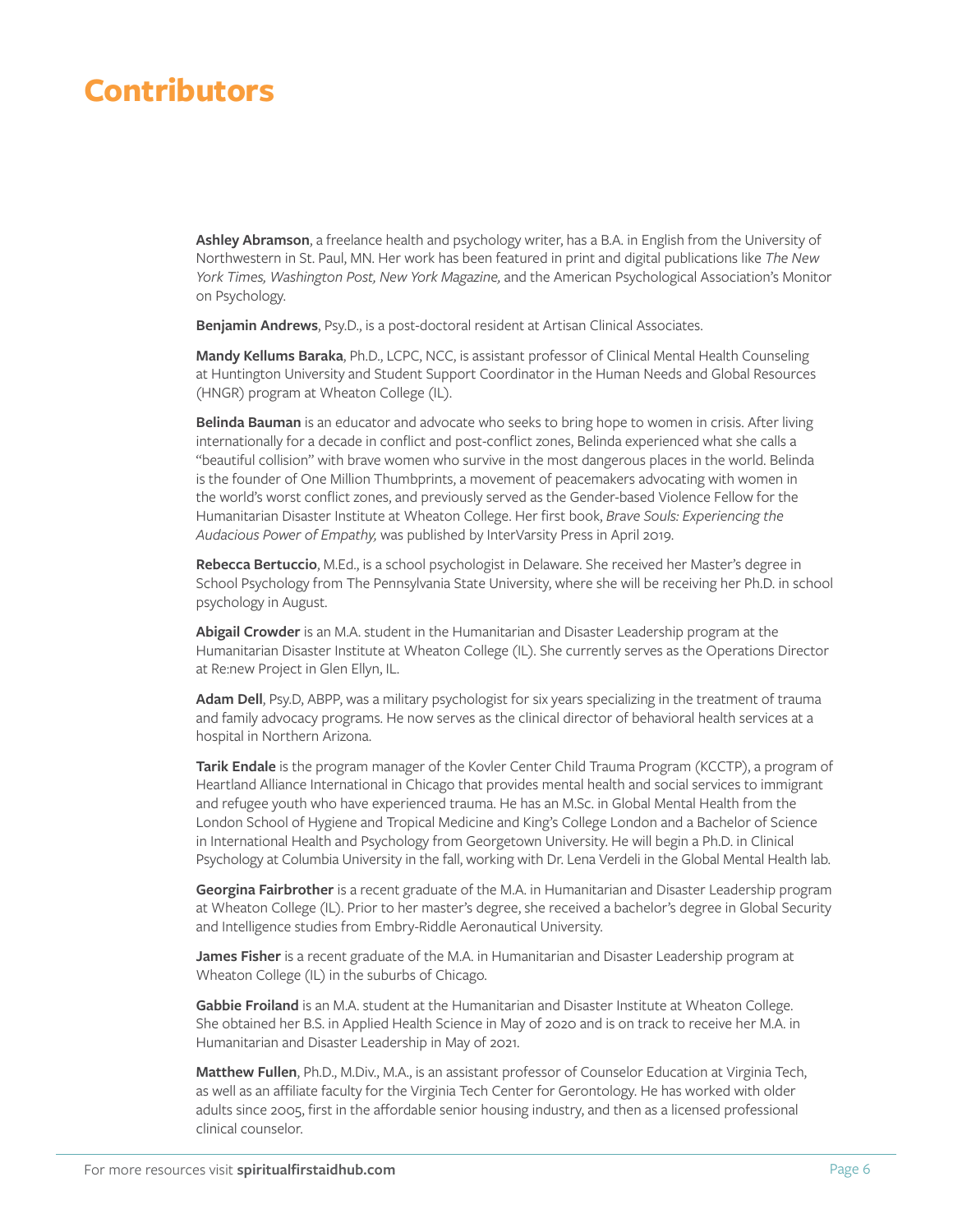<span id="page-6-0"></span>**Dana Rose Garfin**, Ph.D., is assistant adjunct professor in the Sue & Bill Gross School of Nursing at the University of California, Irvine. She is Principal Investigator of the REACH (Resilience, Epidemiology, and Community Health) Lab, which focuses on examining: 1) how negative life events and community disasters impact physical and mental health, and 2) how community-based interventions can help alleviate the harmful effects of such exposure.

**Gabby Gauthier**, B.A., is a doctoral student in Clinical Psychology at the University of Washington. She is a member of the UW Center for Anxiety and Traumatic Stress where her work focuses primarily on the development and maintenance of post-traumatic stress disorder. *The Seattle Times* has also covered her work on coping and resilience in the time of COVID-19.

**Regan A. R. Gurung**, Ph.D., is interim executive director of the Center for Teaching and Learning, director of the General Psychology program, and professor in the School of Psychological Science at Oregon State University. He is a social psychologist working on Applied Cognition in the classroom. He is the recipient of the American Psychological Foundation Charles L. Brewer Distinguished Teaching of Psychology Award. He is the author/co-author/editor/co-editor of *An Evidence-Based Guide to College and University Teaching; Optimizing Teaching and Learning; Big Picture Pedagogy; Evidence-Based Teaching for Higher Education; Exploring Signature Pedagogies, Studying Like a Champion: Metacognition*  and *Learning; Getting Culture: Incorporating Diversity Across the Curriculum*. He is also the founding co-editor of APA's journal *Scholarship of Teaching and Learning in Psychology*.

**Kayla Gustafson** is a graduate student in the M.A. in Humanitarian and Disaster Leadership program at Wheaton College (IL).

**Ami Hileman** is a graduate student in the M.A. in Humanitarian and Disaster Leadership program at Wheaton College (IL). Her background includes over 15 years of business leadership and several years leading international service teams.

**Grace Howell** is a recent graduate of the M.A. in Humanitarian and Disaster Leadership program at Wheaton College (IL). She is currently studying various humanitarian crises, disaster risk management and relief, and best practices in response to her vocational calling.

**Kailin Huang** is a recent graduate of the M.A. in Humanitarian and Disaster Leadership program at Wheaton College (IL). She worked at the Humanitarian Disaster Institute as a graduate assistant.

**Shane Jang** is a recent graduate of the M.A. in Humanitarian and Disaster Leadership program at Wheaton College (IL). She received her B.A. from Kyung Hee University in Korea. In 2017, she received an appreciation plaque from the Korea Foundation for International Healthcare for her contribution to international development.

**Pamela Ebstyne King**, Ph.D., is the Peter L. Benson Associate Professor of Applied Developmental Science at the Thrive Center for Human Development in the School of Psychology at Fuller Theological Seminary. Her primary academic interests focus on the intersection of human thriving, moral, and spiritual development. King is coauthor of *The Reciprocating Self: Human Development in Theological Perspective*, and co-editor of *The Handbook of Spiritual Development in Childhood and Adolescence.* Her research has been published in various journals such as *Developmental Psychology, Psychology of Religion* and *Spirituality, Applied Developmental Science, Journal of Research on Adolescence, Journal of Positive Psychology,* and *The Journal of Psychology and Theology*. She is an ordained minister in the Presbyterian Church, USA.

**Dana Krol** is an M.A. candidate at Wheaton College (IL) who is currently working as a graduate assistant for the Humanitarian Disaster Institute.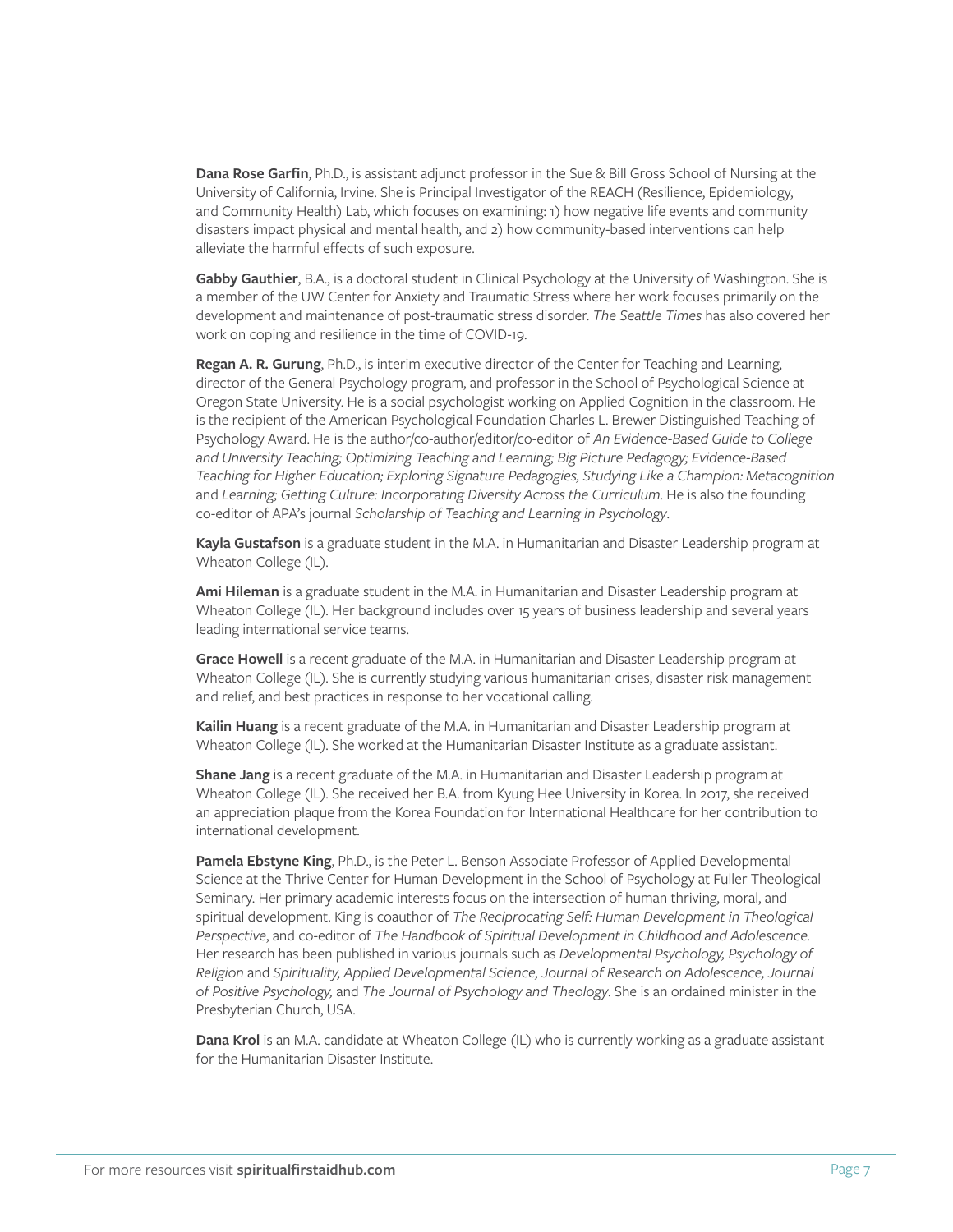**Breanna Lathrop**, DNP, MPH, FNP-BC, is the chief operating officer and family nurse practitioner at the Good Samaritan Health Center. With her colleague, Veronica Squires, she co-authored *How Neighborhoods Make Us Sick: Restoring Health and Wellness to Our Communities.*

**Antoinette Lee**, Ph.D., is an honorary assistant professor at the Department of Psychology at the University of Hong Kong. She is an academic health psychologist. Her research focuses on the interface between psychology and medicine, including how medical conditions affect mental health and how psychological factors impact physical health. She has over 50 publications in peer-reviewed international journals and has delivered lectures and conference presentations in different places around the world.

**Joy Lee-Ryan** is a graduate student in the M.A. in Humanitarian and Disaster Leadership program at Wheaton College (IL). Her work lives at the intersection of anti-oppressive education, the arts, genderbased violence, and social justice advocacy. She currently leads 1N3, a student organization affiliated with the Humanitarian Disaster Institute that focuses on sparking awareness, education, and activism about global sexual and gender-based violence.

**Jack C. Lennon**, M.A., is a fifth-year doctoral candidate studying Clinical Psychology and Neuropsychology at Adler University in Chicago, Illinois. His clinical work has spanned psychotherapy with underrepresented groups presenting with a variety of psychiatric and psychosocial stressors to neuropsychological assessment of a range of neurologic conditions. His background is in preclinical Alzheimer's disease research. He most recently contributed a chapter on the neuropsychological considerations of suicide and self-injury to an upcoming book being published by Springer. Jack C. Lennon also serves as a reviewer for several journals in psychiatry and neuroscience and is a board member of the *Journal of Alzheimer's Disease*.

**Sherman A. Lee**, Ph.D., is an associate professor of psychology at Christopher Newport University in Virginia. He studies negative feeling states, such as anxiety and grief, and the role personality and religion play in those emotional experiences. He teaches courses in the psychology of personality, psychology of the human-animal bond (Anthrozoology), and the psychology of death, dying, and bereavement (Thanatology). He is the developer of many popular psychological instruments such as Trait Sympathy Scales, the Persistent Complex Bereavement Inventory, and most recently the Coronavirus Anxiety Scale and the Obsession With COVID-19 Scale.

**Christine Ma-Kellams**, Ph.D., is an assistant professor of Psychology at San José State University and is a member of the M.A. program in Research & Experimental Psychology. She obtained her Ph.D. in social psychology from UC Santa Barbara and completed her postdoctoral training at Harvard University in both the psychology department and the Kennedy School of Government.

**Dan Martinson**, Psy.D., is a Licensed Clinical Psychologist at the Virginia Tech Cook Counseling Center, where he helps students pursue more open, aware, and engaged lives.

**Mary Chase Mize** is a second-year doctoral student studying Counselor Education and Practice, as well as Gerontology (master of arts, research track). She is an Applied Suicide Intervention Skills Training (ASIST) trainer, a National Certified Counselor (NCC) and a 2018-2019 Chi Sigma Iota Leadership in Counseling Fellow. Her doctoral practicum is with Jewish Family & Career Services of Atlanta, where she works primarily with older adults in the community.

**Shayne Moore,** M.A., is associate director of operations at the Humanitarian Disaster Institute at Wheaton College Graduate School. She is the author of *Refuse to Do Nothing: Finding Your Power to Abolish Modern-Day Slavery*. Shayne is also the mother of a class of 2020 senior in high school.

**David K. Mosher**, M.S., is a doctoral candidate at the University of North Texas who is currently finishing his internship at the Texas Woman's University counseling center. He studies positive psychology with specific foci in religion/spirituality, humility, forgiveness, awe, and other virtues. He has earned awards for both scholarly works and teaching excellence during his graduate career, and he has published over 20 research articles in peer-reviewed journals.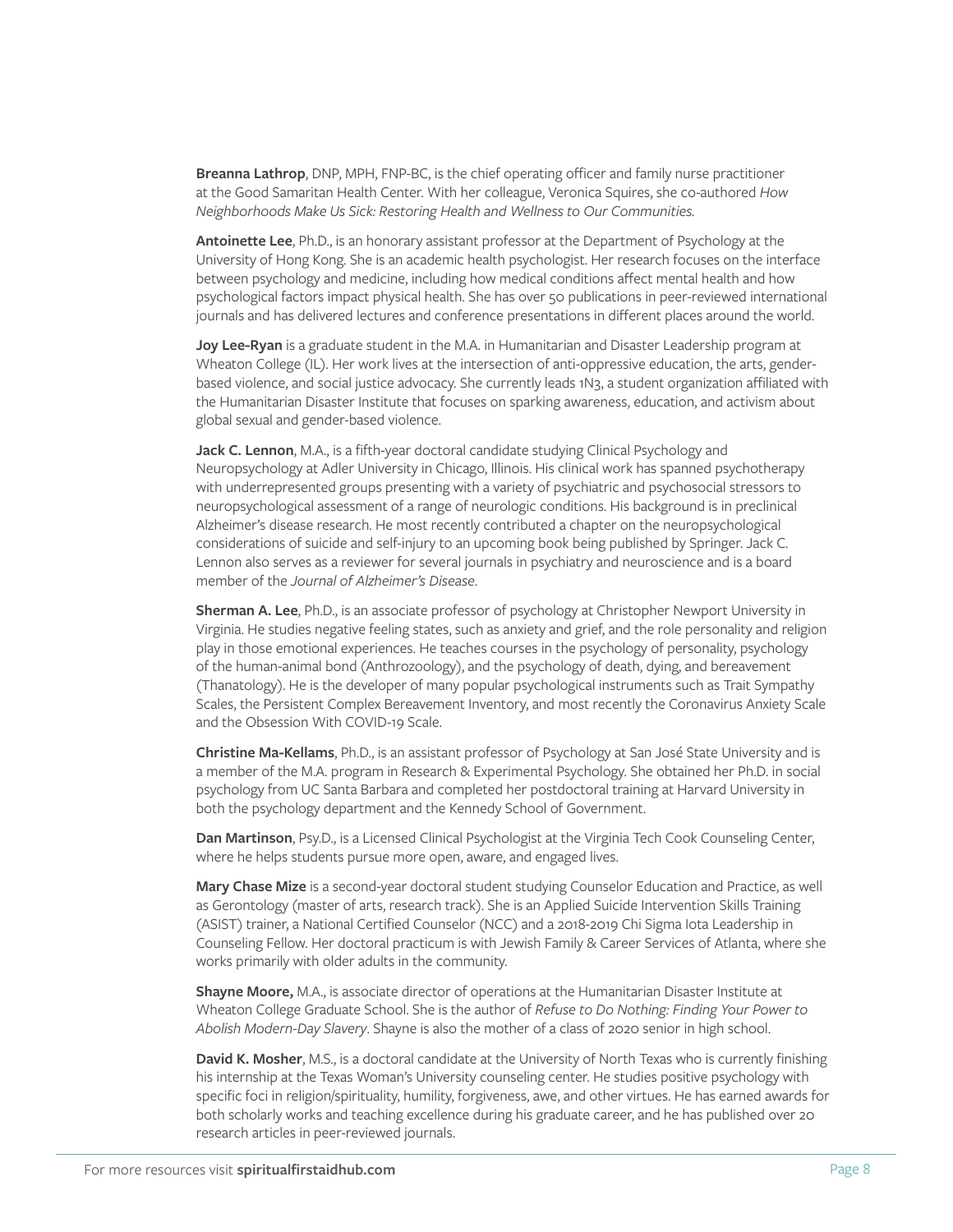**Stella Otai** is a recent graduate of the M.A. in Humanitarian and Disaster Leadership program at Wheaton College (IL).

**Rob Peabody** is the co-founder and CEO of VOMO, a web-based platform and application that leverages technology to power a global volunteer movement. Rob is a visionary who recently moved back to the US after living for six years in London. He founded a nonprofit called Awaken and started a national conference in the UK for millennials. Rob previously served as Global City Leader for London for the International Mission Board. He has also served as a megachurch pastor in the US. He received his B.B.A. from the University of Texas at Austin and his MACE from Dallas Seminary. Rob has authored several books, including his latest, *Citizen: Your Role in the Alternative Kingdom*. Rob and his wife, Medea, live in Plano, Texas, and have three children.

**Emma PeConga**, B.A., is a doctoral student in Clinical Psychology at the University of Washington. She is a member of the UW Center for Anxiety and Traumatic Stress where her work focuses primarily on the development and maintenance of post-traumatic stress disorder. *The Seattle Times* has also covered her work on coping and resilience in the time of COVID-19.

**Logan Penovich** received her B.S. from the University of Minnesota and recently received her M.A. in Humanitarian and Disaster Leadership from Wheaton College (IL).

**Katie Poulin** is an M.A. student at Wheaton College (IL) studying Humanitarian and Disaster Leadership.

**Michael Porter**, M.S., is a physical and social scientist, with degrees in meteorology, chemistry, biochemistry, political science, and anthropology. He is a doctoral candidate in meteorology at Florida State University, working with NOAA's SREF (short range ensemble forecasting) system, advancing knowledge on redemptive forecasting. He strives to

foster scientific thinking and compassionate understanding across multiple contexts and is published in the areas of air pollution, Lagrangian flow modeling, and suicide prevention/intervention.

**Livio Provenzi**, Ph.D., is a psychologist and psychotherapist. He is a researcher at the Child Neurology and Psychiatry Unit of the Scientific Institute IRCCS Mondino Foundation (Pavia, Italy).

**Matthew Raifman** is a Ph.D. student in Environmental Health at Boston University, whose research focuses on how policies to address climate change also produce benefits to the public's health. He has served as a senior advisor with the Bloomberg Philanthropies What Works Cities initiative at Johns Hopkins University, where he supported on developing performance analytics and open data programs. He has also served as Science and Technology Fellow at the U.S. Department of Energy, transportation performance management lead in the Governor's Office in Maryland, and as delivery unit expert in the President's Office of the World Bank.

**David H. Rosmarin**, Ph.D., ABPP, is an assistant professor in the department of psychiatry at Harvard Medical School and the director of the Spirituality & Mental Health Program at McLean Hospital. His research and clinical work have been featured in *Scientific American, The Boston Globe, The Wall Street Journal*, and *The New York Times*.

**Tammy Schultz**, Ph.D., LCPC, is a professor of Clinical Mental Health Counseling at Wheaton College (IL) and co-coordinator of the Wheaton College Trauma Certificate program.

**Alice Schruba**, Psy.D., is a supervising psychologist at AMITA Health Alexian Brothers Behavioral Health Hospital and a guest instructor for the Humanitarian Disaster Institute's M.A. in Humanitarian & Disaster Leadership program at Wheaton College (IL). Clinically, she serves individuals diagnosed with severe and acute mental illness within individual, family, and group therapy services in addition to supervising psychological assessment and doctoral interns. Her research focuses on the impact of disasters on spiritual and psychological wellbeing, spiritual and emotional care, meaning-making, and God concepts.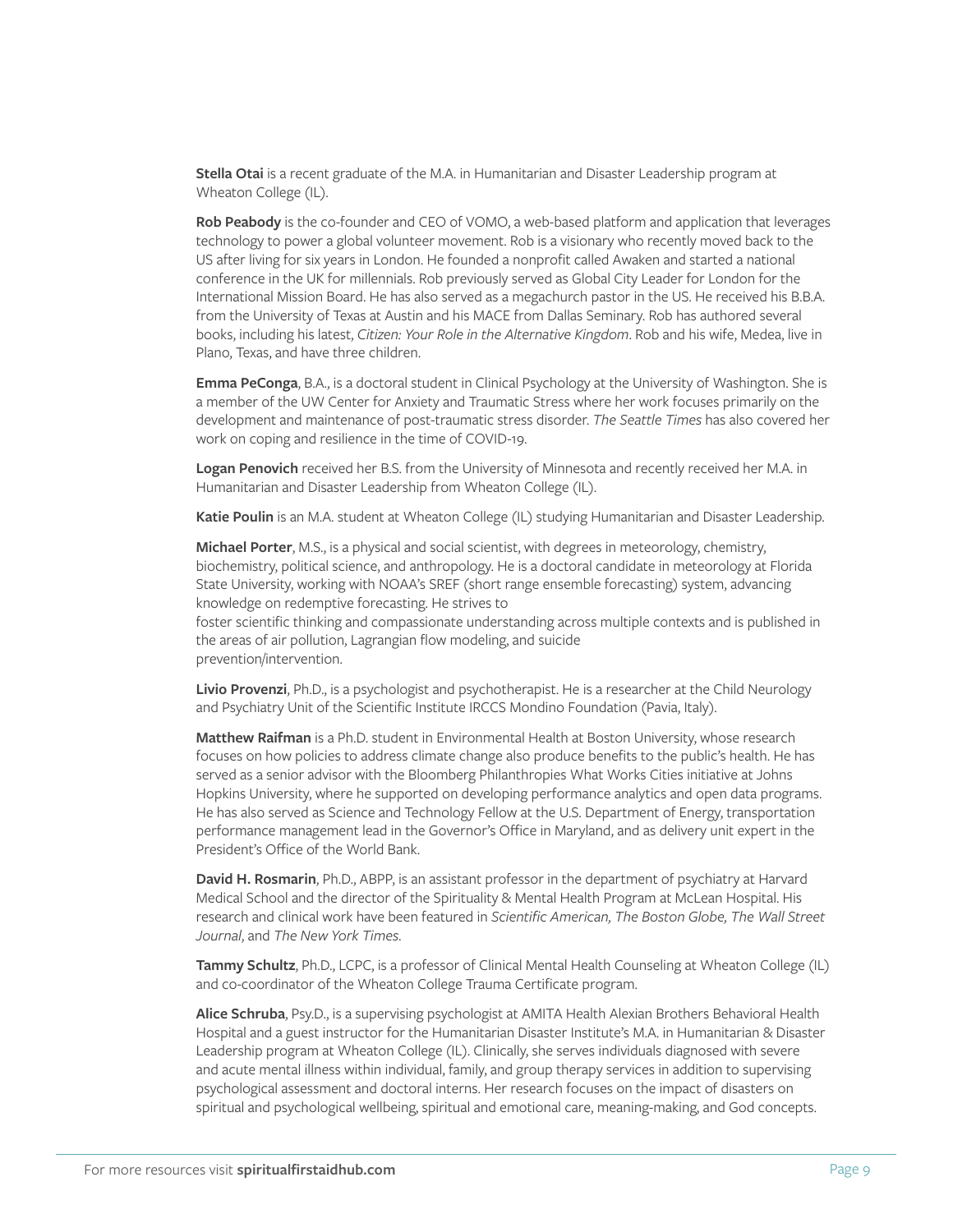**Marcus S. Shaker**, M.D., M.Sc., FAAP, FAAAAI, FACAAI, is a pediatric allergist and clinical immunologist at the Children's Hospital at Dartmouth-Hitchcock, and an associate professor of Pediatrics, Medicine, and Community and Family Medicine at the Dartmouth Geisel School of Medicine in Hanover, New Hampshire. His research involves the evaluation of health and economic outcomes of common allergy practices and how to optimize high-value care for patients with allergies and asthma.

**Laura Shannonhouse**, Ph.D., Ed.S., M.Ed., NCC, LPC, is assistant professor and Principal Investigator for the H.O.P.E. Lab at Georgia State University. Her research interests focus on crisis intervention and disaster response; she is curious about how people make sense of suffering through their faith.

**Wendy R. Smith**, Psy.D., is director of the Center for Family and Relational Health and assistant professor in Marriage and Family Therapy at Wheaton College IL).

**Jordan D. Snyder**, Psy.D., is postdoctoral fellow & visiting scholar at the University of California, San Diego. His research interests include clinical-community psychology, global mental health, serious mental illness, interventions for mental health in low and middle-income countries, and mental health and social processes related to conflict.

**Amanda Sorenson** has worked with faith-based organizations and authors in the development of discipleship and Christian living resources and is a recent graduate of the M.A. in Humanitarian and Disaster Leadership program at Wheaton College (IL).

**Margot Starbuck** is an award-winning writer and speaker, as well as the mother of three humans, by birth and adoption. She's the author of *Small Things With Great Love: Adventures in Loving Your Neighbor*.

**Hannah Sudhakar** is a student in the M.A. in Humanitarian and Disaster Leadership program at Wheaton College (IL). She has a background in Electrical Engineering and Biblical Studies. She is passionate about ministering to children and has served in that capacity at various organizations. She has worked with children with special needs in her home country, India.

**Nicole M. Summers-Gabr**, Ph.D., is an assistant professor in the Department for Population Science and Policy at the Southern Illinois University School of Medicine in Springfield, Illinois. She received her Ph.D. in Experimental Psychology from Saint Louis University. Concurrently, she worked as a data analyst for six years at Pennsylvania State University's Edna Bennett Pierce Prevention Research Center. Dr. Summers-Gabr joined SIU-SOM in 2018. Her recent focus is on community-based participatory approaches that utilize hospital-community partnerships to improve the health and wellbeing of communities. Her particular areas of interest are in child and adolescent emotion development, parenting, and parental ethnotheories.

**Gena Thomas** is a writer, a faith wrestler, a wife, and a mom. She and her husband, Andrew, have been married over a decade and have two children, an 8-year-old boy and a 4-year-old girl. Thomas works as an instructional designer at a nonprofit that equips local churches in the area of holistic development. She has written for several Christian publications and published her first book, *A Smoldering Wick: Igniting Missions Work with Sustainable Practices* in 2016. Her second book, *Separated by the Border: A Birth Mother, a Foster Mother, and a Migrant Child's 3,000-Mile Journey*, unpacks the story of reuniting her Honduran foster daughter with her family after separation at the U.S. border and was published in 2019 with InterVarsity Press. *Alisa & the Coronavirus* is Thomas' first children's book.

**Ed Tronick, Ph.D**., is a developmental neuroscientist and clinical psychologist. He is a Distinguished University Professor of Psychology at the University of Massachusetts Boston and Research Associate at Harvard Medical School. He is co-author with Claudia Gold of *The Power of Discord: How the Everyday Ups and Downs of Relationships Are the Secret Building Intimacy, Resilience, and Trust*.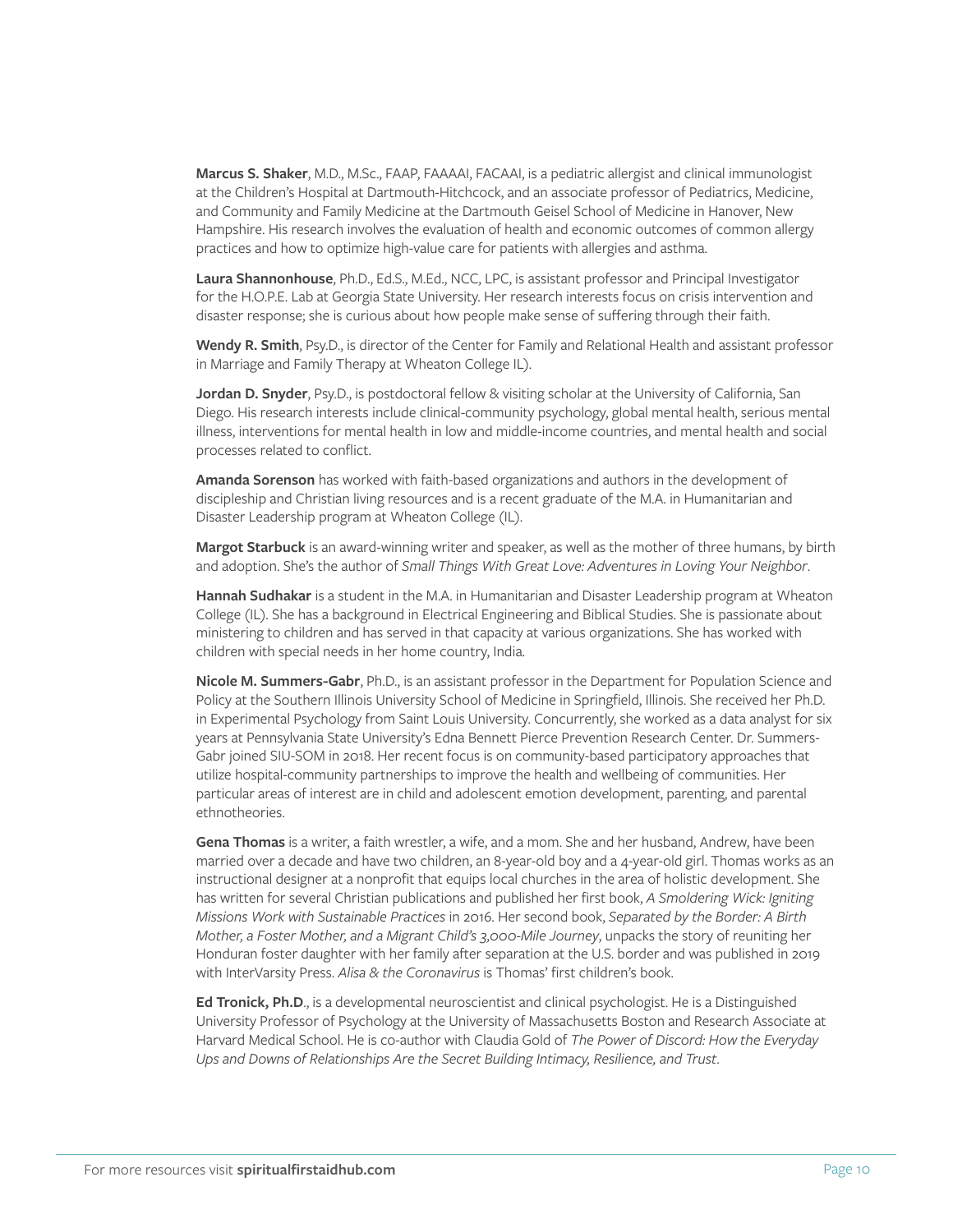**Emre Umucu** received a Ph.D. in Rehabilitation Psychology from the University of Wisconsin-Madison in 2017. He has been an assistant professor of the Rehabilitation Counseling program and the Director of Veteran VVell-Being (V3) Lab at the University of Texas at El Paso since 2017. His areas of specialization are positive psychology, resilience and well-being, individuals with chronic conditions and disabilities, psychosocial adjustment to disability, veterans and military research, student veterans, test construction, PTSD, and depression. Overall, his research focuses on the fields of public health, rehabilitation sciences, psychology, and counseling. His recent research has been selected for the Research Award by the American Rehabilitation Counseling Association.

**David C. Wang**, Th.M., Ph.D., is an associate professor at Rosemead School of Psychology (Biola University) and a licensed clinical psychologist.

**Paul White** is a psychologist, speaker, and international leadership trainer who "makes work relationships work." His company, Appreciation at Work, provides training resources for corporations, medical facilities, schools, non-profits, and government agencies, including over 700 colleges and universities, and in over 60 countries. Visit www.appreciationatwork.com/remote for information about their online assessment for remote team members. He is the co-author with Gary Chapman of The 5 Languages of Appreciation in the Workplace, which has sold over 500,000 copies.

**Sarah Wilcox** is a recent graduate of the M.A. in Humanitarian and Disaster Leadership program at Wheaton College (IL). She hopes to leverage her knowledge by working in a nonprofit or government agency that addresses the intersections between humanitarian disasters and human trafficking around the world.

**Chia-Huei Wu** is a professor of Organizational Psychology at Leeds University Business School, University of Leeds, U.K. His research interests include proactivity at work, work and personality development, and subjective well-being, and he is the author of the book *Employee Proactivity in Organizations: An Attachment Perspective.*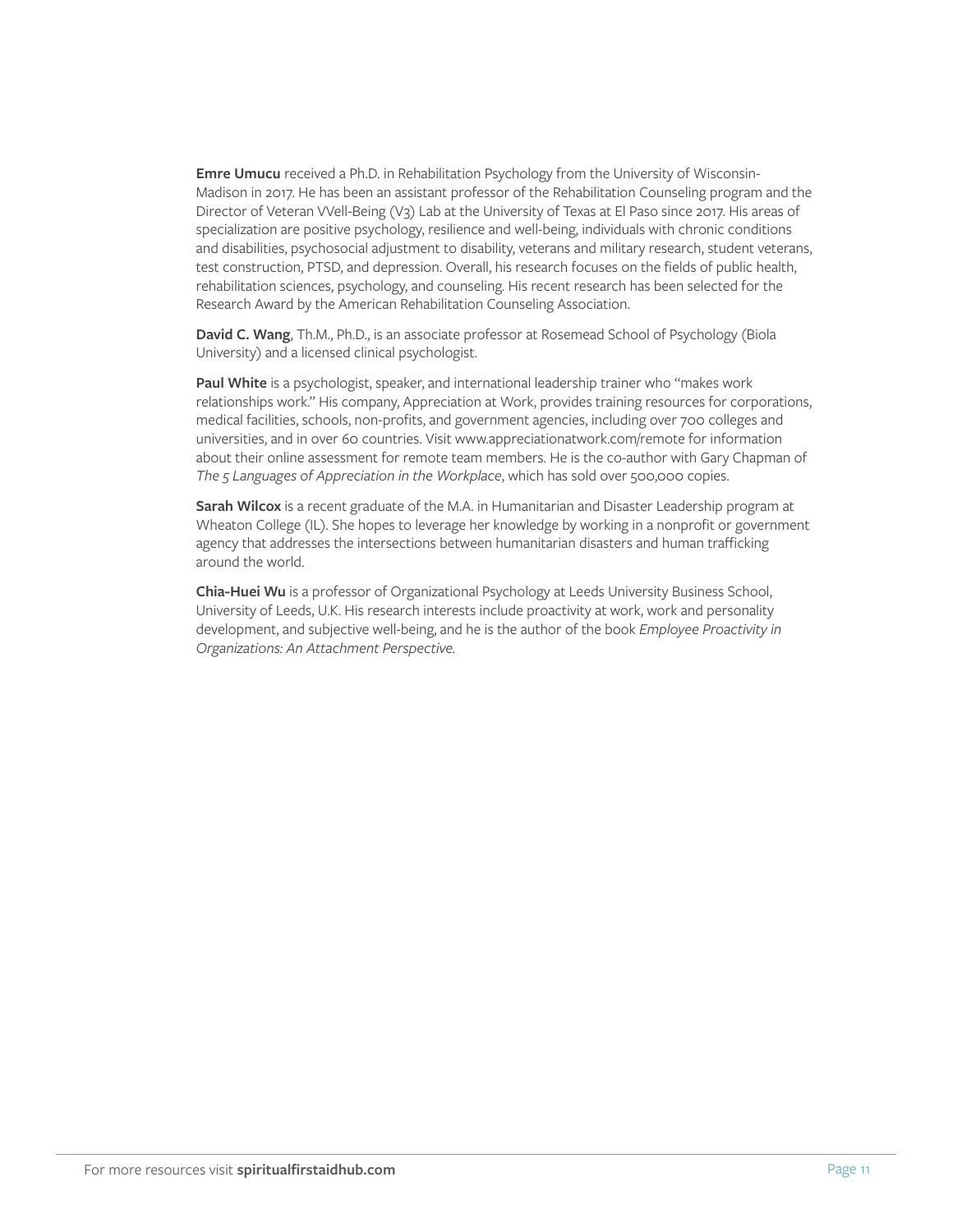### <span id="page-11-0"></span>**Introduction**

*Jamie D. Aten, Kent Annan, & Jack Meeker*

The Coronavirus Disease 2019, or COVID-19, as it has become known, is a pandemic of proportion and nuance this era had not previously seen. Thanks to modern advances in technology, medicine, communication, infrastructure, and so many more sectors, we have been equipped to adapt to the changes COVID-19 demands of us. But despite these advancements and ingenuities, we are still human. And human beings have emotions, thoughts, experiences, worldviews—all things that affect our experience of this current pandemic. Infectious diseases very obviously impact our physical health. But as has become clear over the past few months, they also affect our mental health.

In disaster and emergency responses, physical needs are often met first. This is not a bad thing; it is simply the result of seeing a broken roof and repairing it, seeing a hungry child and bringing them food. Physical needs are on the surface. They are easy to spot, and they are often the most quickly and easily met. But, regardless of a person's physical wellbeing, their mental wellbeing can be challenged during crises, as has been true for so many during COVID-19.

Various countries' coronavirus responses have required social distancing, mask wearing, and remote working for those who are able. These, among other measures, have for many people resulted in social isolation, decreased time outdoors, and suspicion of others—which has even resulted in outright racism toward ethnic minority groups in the United States. The pandemic has brought to light many pre-existing inequalities, unrest, and issues related to society, culture, and mental health. There is no doubt COVID-19 has touched nearly every aspect of life.

Because the impact of coronavirus has reached so far and been felt in so many ways, there are many different avenues to explore, especially in relation to mental health. A great deal of psychological research has been conducted over the past few months to help us better understand the coronavirus disease and how it is affecting people all over the globe. These researchers and their studies are the primary focus of this *Mental Health Handbook*. Coming from many countries, many cultures, and many backgrounds, the authors and interviewees in the pages hereafter provide important insights into the COVID-19 mental health situation.

Composed of ten overall sections, this handbook covers a range of topics that live at the intersection of COVID-19 and mental health. The first section is all about resilience. Many of the chapters have been adapted from Dr. Jamie Aten's Psychology Today blog, "Hope + Resilience," which can be found [here](https://www.psychologytoday.com/us/blog/hope-resilience). Resilience is not only an important focus of Dr. Aten's work with the [Humanitarian Disaster Institute,](https://www.wheaton.edu/academics/academic-centers/humanitarian-disaster-institute/) it is also an important quality that we as people can develop over time. The chapters in this section inform readers on how to cultivate resilience in times of distress, like COVID-19.

The second section includes chapters about emotions, behaviors, and personality. Striving to grasp deeper psychological motivations, this section is devoted to understanding why COVID-19 affects our mental health in the ways it does.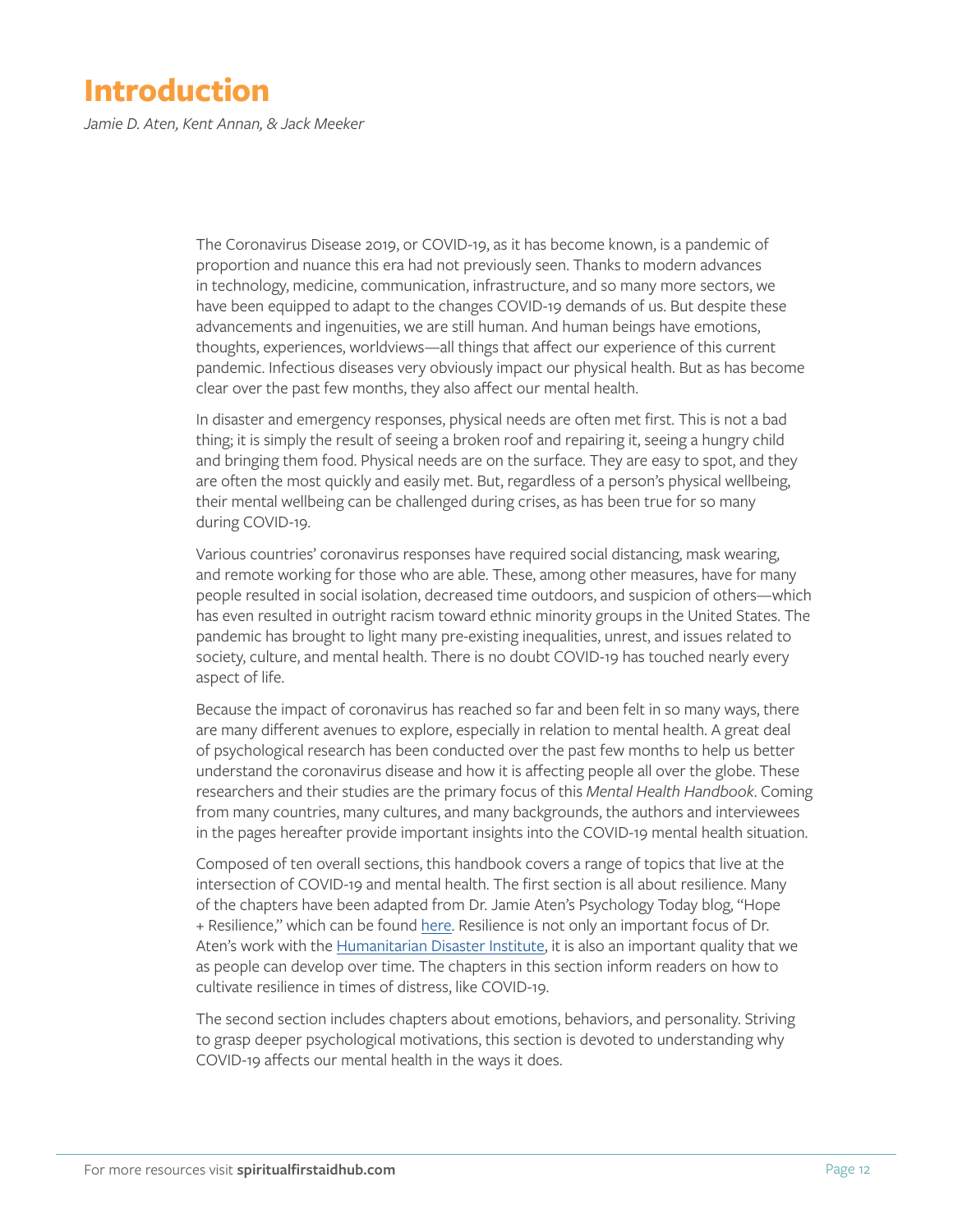The third section covers coping skills. Though one can cope with many things, here, we discuss what it means to cope with COVID-19 fear, anxiety, and safety restrictions. We also offer some simple steps you can take to manage your coronavirus worries.

The fourth section is all about helping others. COVID-19 has brought out the best in many, and this positive trend can continue if we put in the effort to help those around us. By understanding the more impactful ways to do this, we can not only support our communities, but we can also help improve our own resilience and mental wellbeing.

The fifth section, on social media and technology, explores the place that the digital world has in our current pandemic life. From a neverending news cycle to social media memes to Zoom calls, COVID-19 has been marked by technology. However, we need to also understand how these tools mark us in return.

The sixth section discusses various concerns and issues that pertain to children, adolescents, and young adults. Youth have been particularly impacted by this pandemic due to the closing of schools and limiting of social interaction. We can help the young people and children around us by understanding how COVID-19 affects them in particular.

The seventh section, much like the sixth, addresses the concern of a specific demographic: older adults. Not only are they at higher risks for physical health challenges, they also are more likely to be socially isolated and struggle with mental health. These chapters help the reader understand the world older adults are living in and what they can do to help.

The eighth section is all about healthcare workers. The shining stars of a dark time in history, these essential workers have been fighting COVID-19 since day one—but not without significant consequences to their mental wellbeing. This section seeks to understand the unique psychological situation these people are in and what can be done to support them.

The ninth section discusses how COVID-19 and mental health have been impacting culture. Covering topics like cultural norms, social inequality, government resources, and international responses, these chapters help paint the broader picture of the current pandemic world.

The tenth and final section is a compendium of expert interviews on mental health and COVID-19. These interviewees discuss the research and work they've been doing and how it can help people rebuild their lives during coronavirus.

Altogether, these ten sections help bring to attention the myriad mental health needs COVID-19 has brought to the surface while also suggesting ways to cope, move forward, and become more resilient. Explore some of the most important and recent research and insights from great researchers around the world. Hopefully, with this handbook, you will be better equipped to handle COVID-19 and help others as they grasp this ever-changing world around us.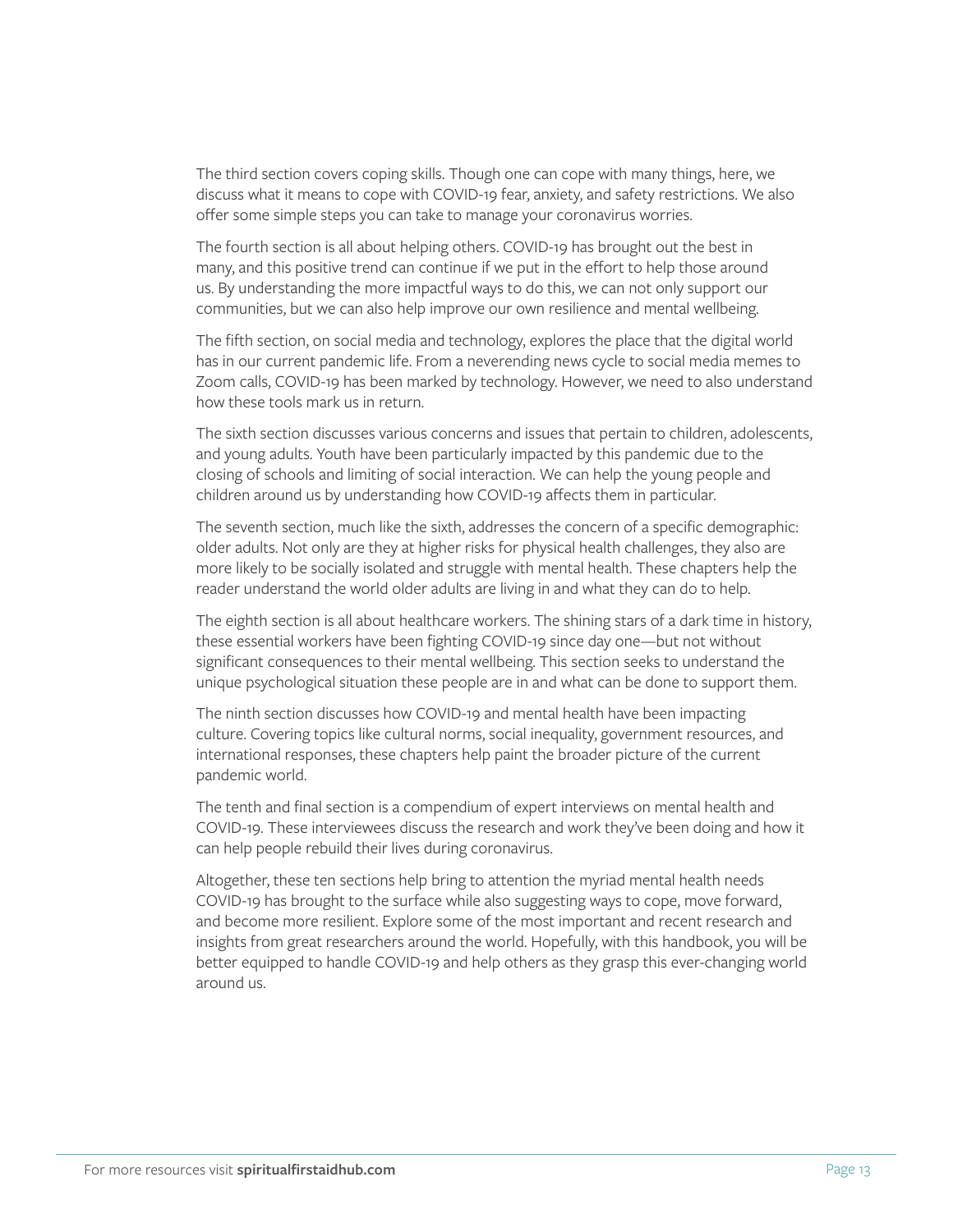## <span id="page-13-0"></span>**I Resilience**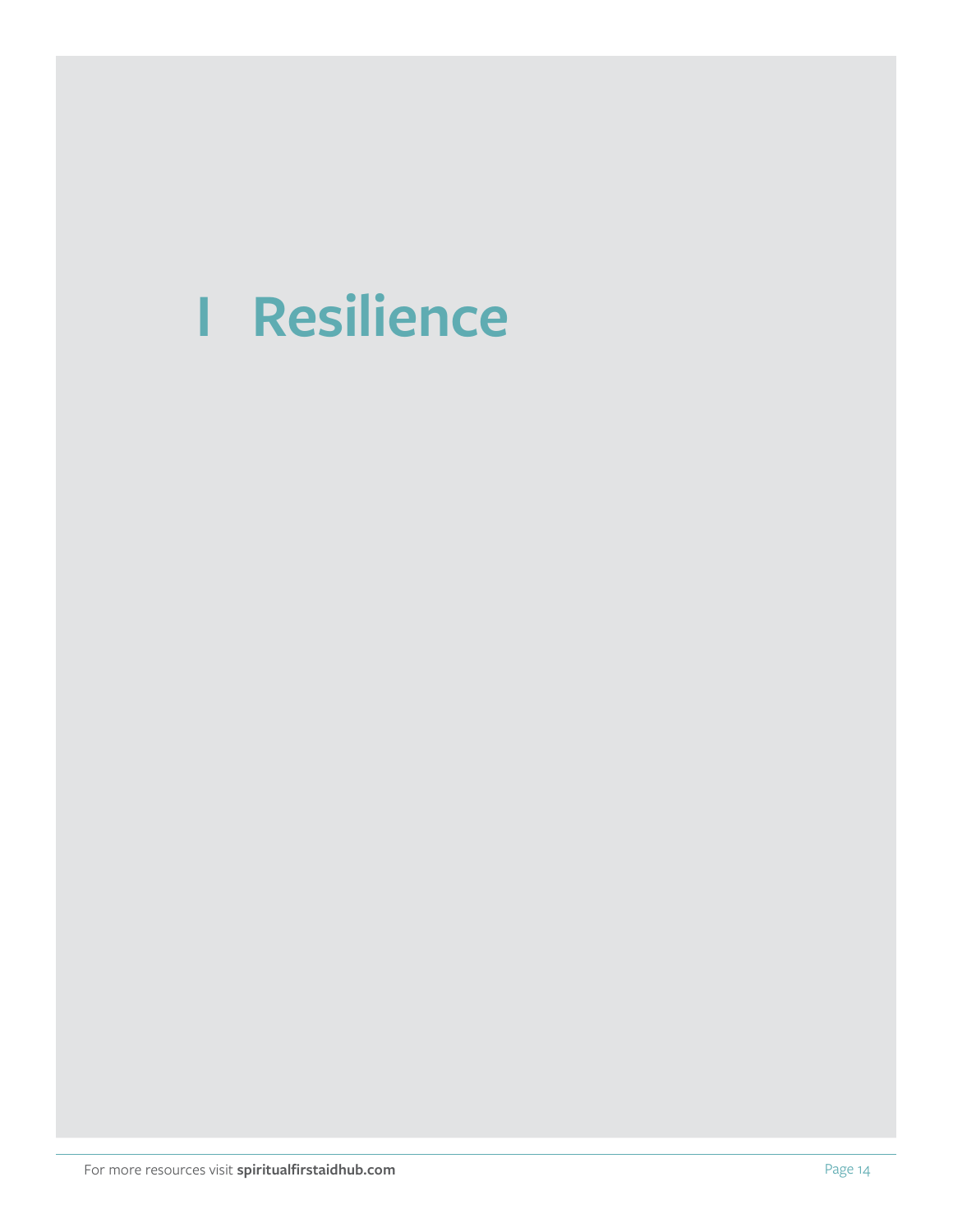### **The Factors That Support Mental Resiliency in a Pandemic**

### **Study shows variety of factors lessen anxiety in COVID-19 viral outbreak**

*Sarah Wilcox*

Is it possible to identify those most at risk for contracting mental health problems during and after the COVID-19 viral outbreak? A [study](https://www.sciencedirect.com/science/article/pii/S0165178120305400#!) analyzing the mental health effects of the pandemic on Chinese medical school students shows that certain demographic factors can make one more mentally resilient to stressors from this global event. More specifically, this research found that the factors associated with positive family support and financial stability were connected with lower levels of anxiety among the students. Additionally, having a family member or acquaintance who had contracted the virus significantly increased the likelihood of experiencing anxiety. Knowing some of the risk factors and triggers contributing to negative mental health outcomes could help both professionals and laypeople alike mitigate the potential negative consequences of the pandemic on at-risk individuals.

### **The Situation**

These findings flow from the 2019 global outbreak of the novel coronavirus, COVID-19, originating in Wuhan, China, and crossing borders to 177 other countries with over 700,000 cases and 33,000 deaths to date, according to WHO data. Due to the immeasurable impacts this pandemic could have on global and economic health, changing the world as we know it, scholars at Peking University explain that the coronavirus "could result in [mental health] hazards that exceed the consequences of the 2019-nCoV epidemic itself." There is no doubt that this largescale, unprecedented pandemic affecting in some way nearly every person around the world and shutting down major systems in many countries could wreak havoc on the mental health of all those impacted. At this point, when it is unclear how events will unfold, anxieties of the outbreak's implications run especially high, and healthcare workers may have to prepare for a subsequent mental health pandemic.

### **The Study**

The study at hand was conducted in Changzhi, China, by head researcher Wenjun Cao of Changzhi Medical College's Department of Preventative Medicine and a number of his colleagues. Noting that "no detailed study on the mental health status of college students facing the epidemic [had] been conducted to date," they surveyed 7,143 medical students, obtaining much of their demographic information and their GAD-7 scores, a widely used self-examination that reliably indicates anxiety levels as either normal, mild, moderate, or severe. The collected demographic information included gender, region, place of residence (urban/rural), family income, whether the participant lived with parents, and whether the participant knew someone who contracted COVID-19.

Overall, the results showed that 21.3 percent of students experienced mild anxiety from mere knowledge of the existence of the virus, 2.7 percent experienced moderate anxiety, and 0.9 percent experienced severe anxiety. When analyzed alongside demographic data, the following conclusions were drawn: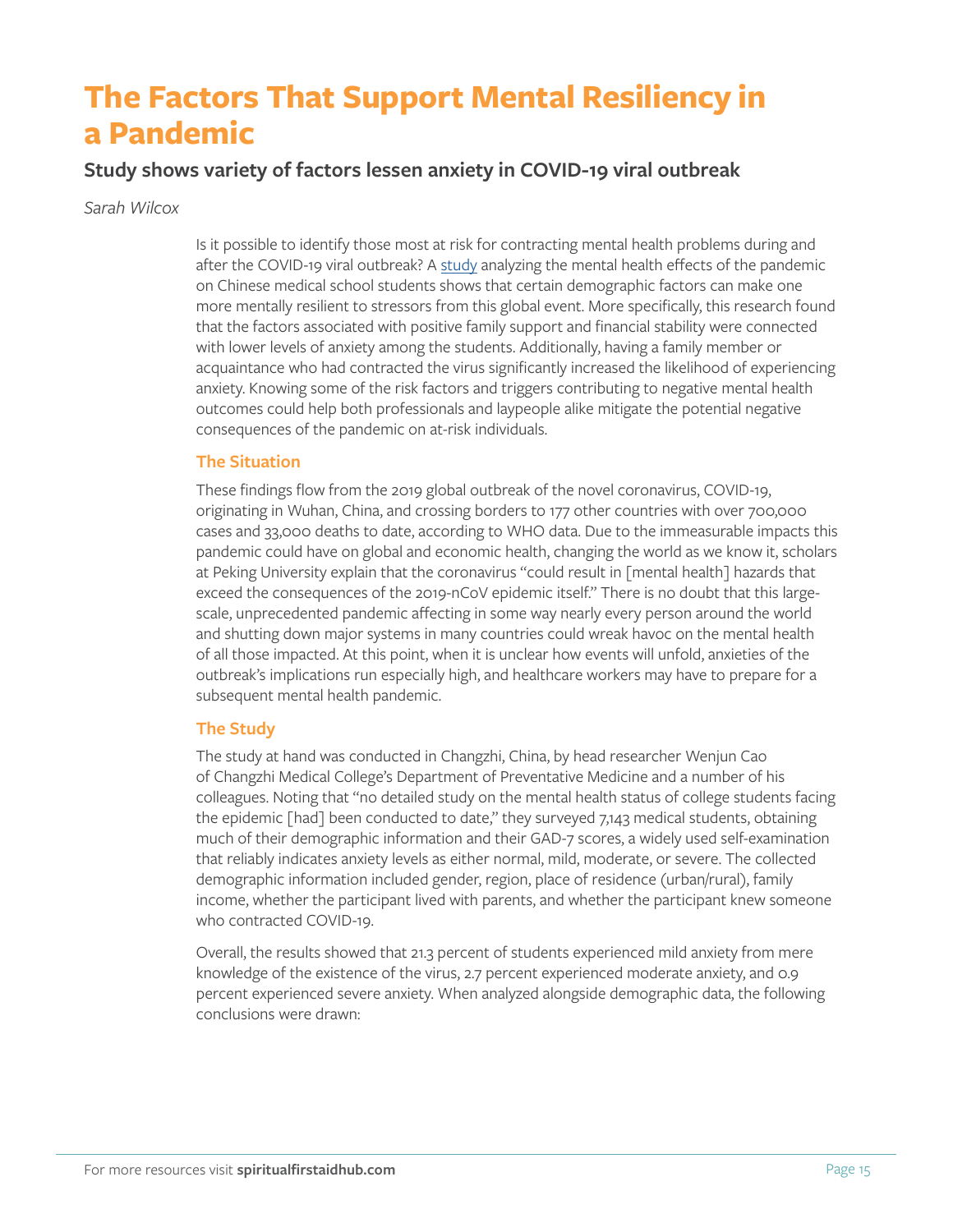*"…Living in urban areas, in contrast to rural areas, was a protective factor against anxiety experienced by the participants. The stability of students' family income and living with parents were also protective factors against anxiety. However, having a relative or an acquaintance infected with COVID-19 was a risk factor for anxiety."*

In other words, living in an urban community, having a steady household income, and living

with parents could make a person more resilient to the anxiety-provoking stressors COVID-19 has wrought. However, knowing a person with COVID-19 could actually trigger a severely anxious reaction out of even the most resilient people. When one is actually acquainted with a carrier of the disease, the virus transitions from being a mere idea or distant threat to a clear and present danger.

#### **Some Steps Forward**

While the indicators of mental resiliency may differ by culture—i.e., living with parents (typical in collectivist cultures) could be adjusted to living with trusted friends or other culturally appropriate accommodations that indicate a supportive homelife—I believe the results still carry important implications for all people living under the pandemic.

**LIVING IN AN URBAN COMMUNITY, HAVING A STEADY HOUSEHOLD INCOME, AND LIVING WITH PARENTS COULD MAKE A PERSON MORE RESILIENT TO THE ANXIETY-PROVOKING STRESSORS COVID-19 HAS WROUGHT.** 

Both on an individual and systemic level, preemptive measures should be taken to promote positive mental health among particularly vulnerable communities. On the individual level, perhaps one could reach out to a neighbor living alone, providing regular calls to give social support that may be lacking. On a systemic level, governments should provide a safety net and mental health resources to poor communities that don't otherwise have substantial savings to rely on, lessening the anxiety of wondering where the next meal will come from or whether rent will be paid. These are just a few of the possible action items this research supports in the hopes of mitigating an inevitable widespread mental health crisis springing from the change and insecurity spurred by the novel coronavirus. The sign in front of a historic Methodist church in Washington D.C. somewhat humorously reads, "Standing together in solidarity, six feet apart." The study at Changzhi Medical Schools helps us to do just as the sign suggests. It informs our solidarity by shining light upon those amongst us who are most vulnerable to anxiety and other mental health challenges, provoking us to take concrete measures to support each other.

**Key Takeaway:** Certain factors, such as living with loved ones and steady household income, can increase your resilience to COVID-19 stressors.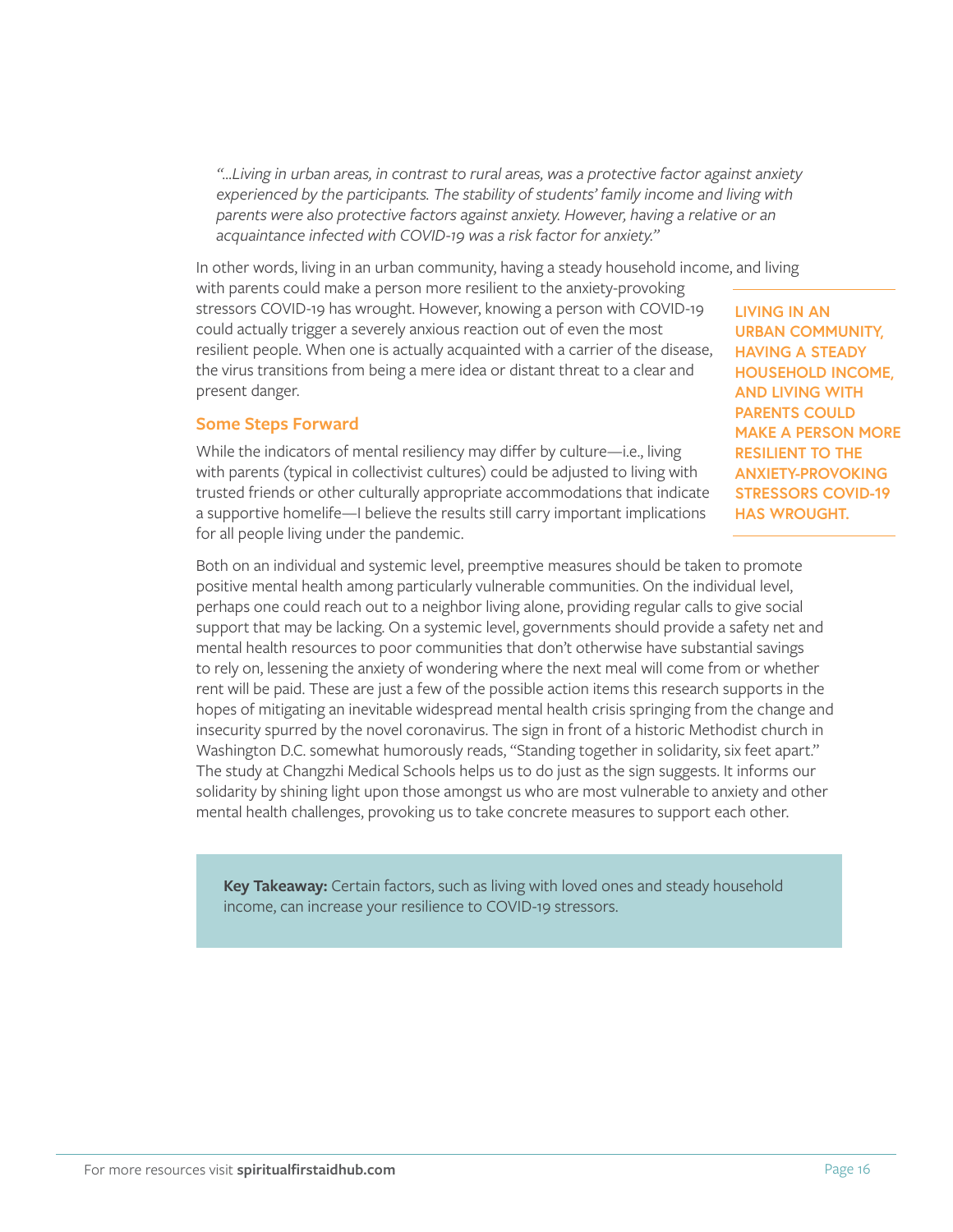### **Building Resilience in the Era of COVID-19**

### **Five practices for growth amidst pressing challenges**

*Jordan D. Snyder*

The current crisis is unique in its uncertainty. Experts are unsure about exact [timelines](https://thehill.com/policy/healthcare/489636-fauci-you-dont-make-the-timeline-the-virus-makes-the-timeline) for when the crisis may abate. This creates uncertainty which brings additional challenges to coping.

This crisis is also widespread throughout communities across the globe. Thus, other communities, organizations, and even individuals that would be able to offer support in a localized disaster may be sapped of resources, which can impact the mental health of communities and individuals affected by COVID-19.

Third, there are diverse challenges happening within the crisis. While it feels like many other parts of life are at a standstill, other responsibilities and obligations continue: bills are still due, groceries still need to be bought, work may or may not continue, and children still need to be cared for. Worry and fear may abound while we are physically separated from those on whom we rely. How can we face such challenges in this crisis while building resilience?

Acceptance and commitment therapy (Hayes et al., 2011), self-compassion (Neff, 2015), and gratitude (e.g., Wood et al., 2010) are approaches that can be helpful in facing challenging times.

- 1. **Be open.** Being open refers to being able to accept challenging private experiences including thoughts and feelings instead of trying to suppress them or change. Acceptance does not mean resignation to these thoughts and feelings but recognizing that we have those experiences and seeing them for what they are (a thought is just that, while a feeling is just that). These thoughts and feelings, including the difficult ones, are a part of being human. When having a challenging thought or feeling, acknowledge it for what it is instead of struggling with it.
- 2. **Be aware**. Being aware refers to being fully present in the moment with all five senses. In times of stress and challenge, it can become very easy to be caught up in our thoughts, feelings, as well as the past or the present. Instead of being caught up in these experiences, bring awareness to the present moment, using the senses if possible. One simple exercise encourages us to take time to focus on our breathing while noticing one thing with each sense (one thing you can see, one thing you can hear, one thing you can touch, one thing you can smell, and one thing you can taste). Engage the senses by really taking time in this experience. In the midst of everything going on, engaging in the senses can be a helpful way to ground oneself in the present experiences.
- 3. **Be engaged and active.** When challenging times, difficult emotions, or tough thoughts come, we can often lose sight of what things are important to us. Take this time to consider those areas of life that are important to you or your values. Values may include domains of life (e.g., being a parent, leisure, vocation, relationships, or community) as well as ways in which you may wish to live your life (e.g., connection, integrity, humor, kindness). It is also critical not simply to determine these valued domains, but to engage in actions that bring you closer to that valued domain. For instance, if you wish to have more connection in your life, take the time to call, text, email, or FaceTime a family member or friend.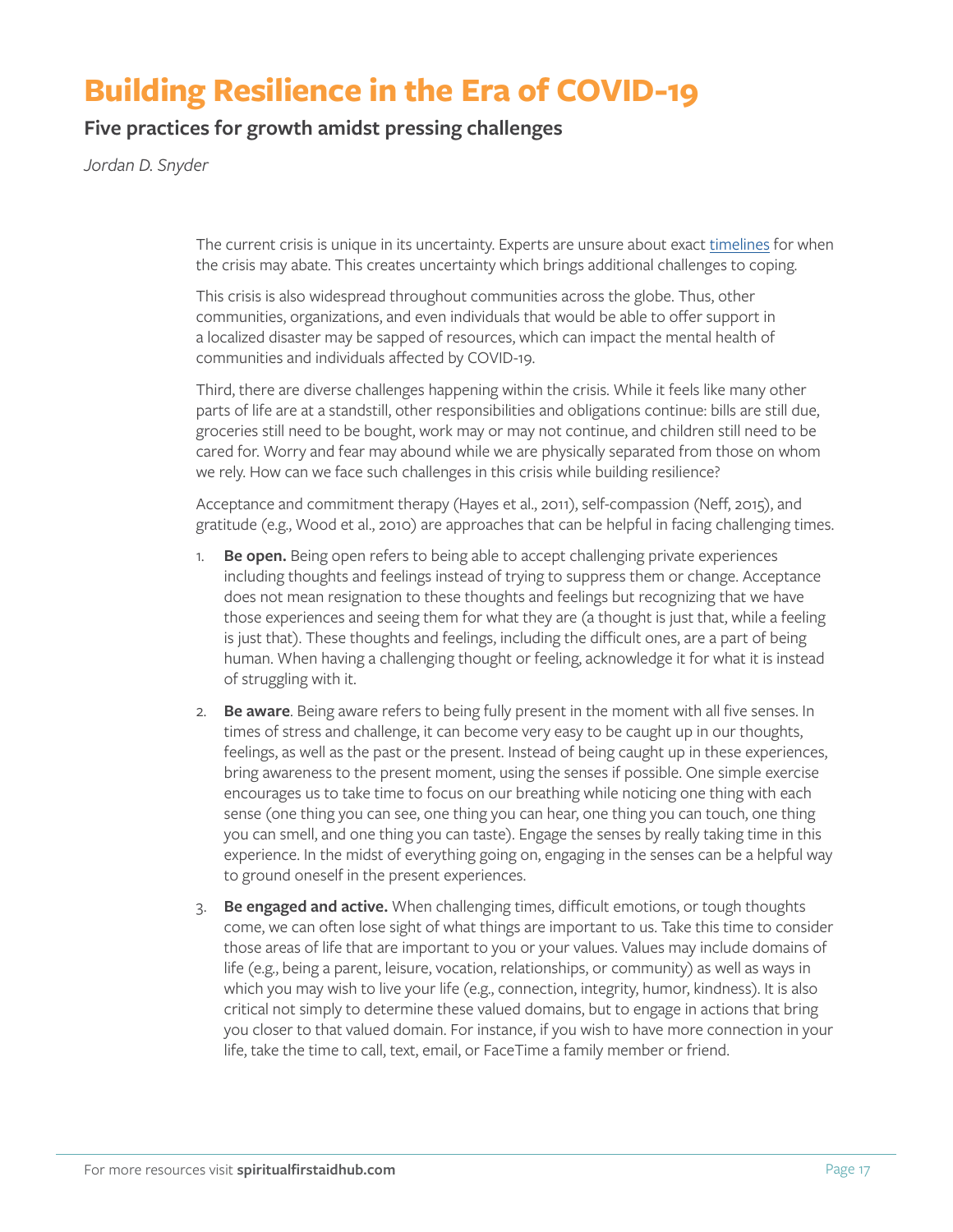- 4. **Be self-compassionate.** These are trying and difficult times. Self-compassion entails being kind to ourselves as opposed to judging ourselves, seeing our common humanity, and being mindful or present (including with difficult emotions or thoughts). Often, we say hurtful and critical things to ourselves that we would not dare say to another person. The next time you catch yourself in a time of suffering whether through a mistake or a moment of pain, ask yourself what a caring friend or family member might say to you in that situation. Recognize that we are all human and experience challenges. Give yourself grace.
- 5. **Practice gratitude.** Gratitude can be beneficial for well-being (see Wood et al., 2010). While times may be challenging, gratitude serves as a beacon of hope. Try out different approaches to gratitude, including journaling about things that you are grateful for or expressing gratitude to a loved one, friend, or coworker for the qualities that you appreciate or admire about them.

These are trying times, but they offer an opportunity to build resilience. By being open, aware, engaged, and active, and practicing self-compassion and gratitude, we can build resilience in these difficult moments.

**BY BEING OPEN, AWARE, ENGAGED, AND ACTIVE, AND PRACTICING SELF-COMPASSION AND GRATITUDE, WE CAN BUILD RESILIENCE IN THESE DIFFICULT MOMENTS.**

#### References

Hayes, S. C., Strosahl, K. D., & Wilson, K. G. (2011). Acceptance and commitment therapy: The process and practice of mindful change. Guilford Press.

Neff, K. (2015). Self-compassion: The proven power of being kind to yourself. William Morrow.

Wood, A. M., Froh, J. J., & Geraghty, A. W. (2010). Gratitude and well-being: A review and theoretical integration. *Clinical psychology review*, 30(7), 890-905.

**Key Takeaway:** Being open, aware, engaged, active, self-compassionate, and grateful can help you cultivate resilience amidst adversity, like COVID-19.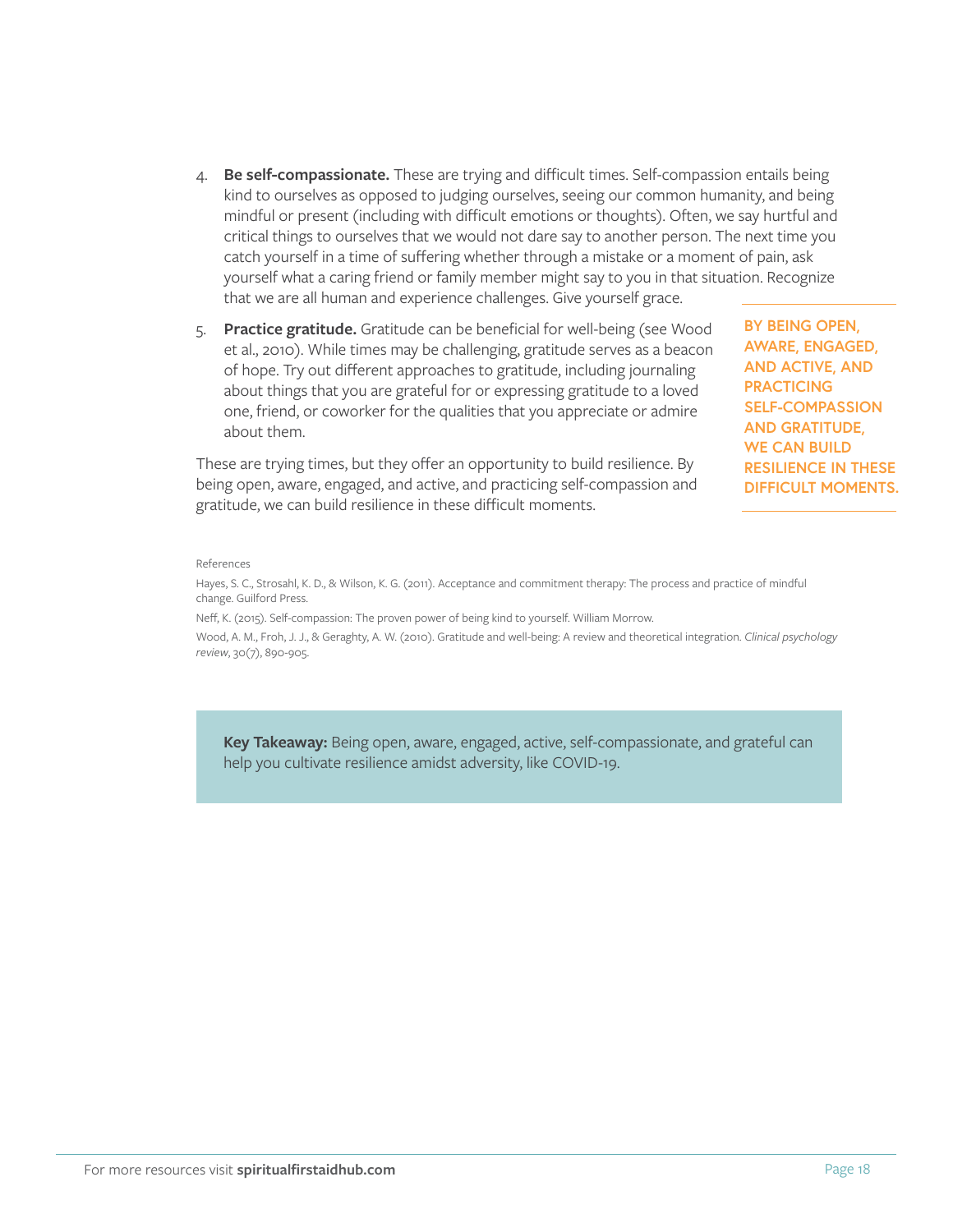### **The Power of Resilience During COVID-19**

### **Interview with Emma PeConga and Gabby Gauthier on how to build resilience**

*Emma PeConga & Gabby Gauthier*

Resilience does not come easily, but there are ways to cultivate it, even during COVID-19. In this interview, Emma PeConga and Gabby Gauthier, doctoral students and members of the UW Center for Anxiety and Traumatic Stress, where their work focuses primarily on the development and maintenance of PTSD, discuss the importance of resilience and how we can work towards it amidst the current pandemic.

**Jamie Aten:** How did you first get interested in this topic?

**Emma PeConga & Gabby Gauthier:** When the COVID-19 pandemic started, we began to see media coverage on increasing levels of anxiety, depression, and substance use and valid concerns about the long-term effects of this pandemic on our mental health. But at the University of Washington Center for Anxiety and Traumatic Stress (UWCATS), where we study how responses to traumatic stress develop, we know that resilience and recovery are, in fact, the most common responses to even the most severe trauma and adversity. We agree that we should all be vigilant about risks to our mental health during this time, but we also think it is important to honor the incredible human capacity to keep moving forward in the face of tremendous adversity. Although the COVID-19 global pandemic is in many ways unchartered territory, we wanted to spread our knowledge that we expect long-term resilience to be the most common outcome, even for those most directly impacted or those on the frontlines of the outbreak. We hope this knowledge instills hope and encourages readers to keep putting one foot in front of the other during these difficult times.

#### **JA:** What was the focus of your [study](https://pubmed.ncbi.nlm.nih.gov/32496106/)?

**EP & GG:** We wanted to combat four common myths about resilience and offer some ways to systematically build individual and community resiliency. These myths are: trauma exposure always leads to mental illness, resilient people don't have bad days or weeks, resilience is a fixed disposition, and the mental health risk associated with COVID-19 is a hoax. We address each myth by pulling together the findings of recent research on human resilience.

**JA:** What did you discover in your study?

**EP & GG:** First, we show evidence that resilience and recovery are the most common responses to trauma and adversity. Most empirical studies are consistent with this assertion, and we highlight the examples of resilience demonstrated by first responders to the World Trade Center attacks and SARS outbreak, where the vast majority of those, in either event, did not meet criteria for post-traumatic stress disorder (PTSD) in the long term.

Next, we dismantle myths about what resilience means. Resilience is not a steady maintenance of well-being, but a set of behaviors that help individuals and communities to persist and move forward despite adversity. In other words, being resilient doesn't mean you never struggle. Instead, it's the ability to keep going when things get tough, whether that be by asking for help, admitting that you're in pain, caring for others, or pulling back from some commitments. It's making the necessary adjustments to live adaptively despite the changed negative circumstances you are facing. It is like a muscle you can strengthen and build. Last, we discuss that resilience is most strongly predicted by the cultivation of a social support network.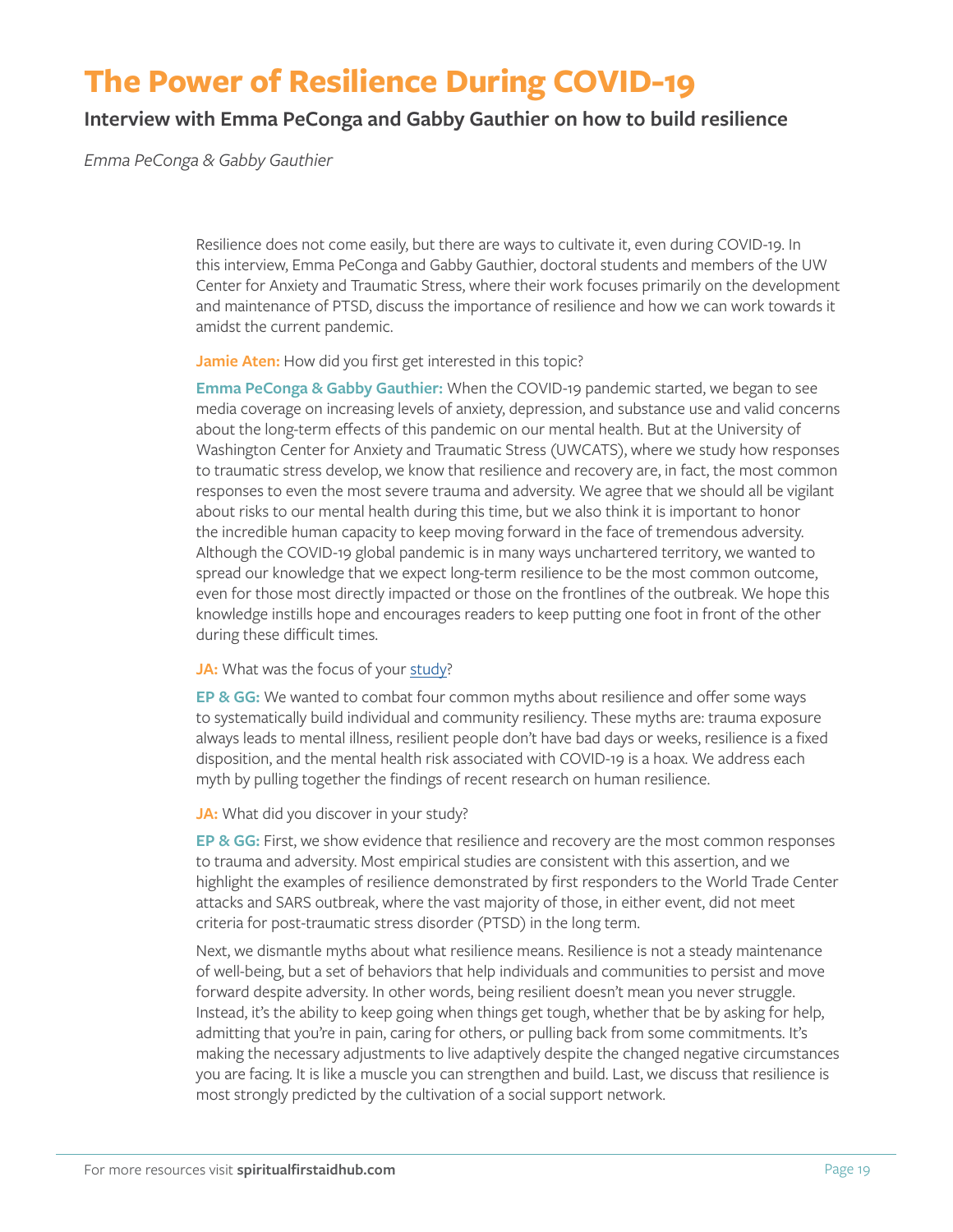**JA:** How might readers apply what you found to their lives during COVID-19?

**EP & GG:** We do expect to see short-term distress during and after the COVID-19 pandemic, especially in those most directly impacted. We hope that this knowledge validates readers' current distress and the distress of others in these deeply difficult times. Normalizing these reactions may encourage readers to reach out to their support networks for help and cultivate hope.

Additionally, the COVID-19 pandemic may indirectly lead to mental health challenges through the interruption of in-person mental health care and social services. Under stay-at-home orders, many are isolated, even in unsafe conditions. These outcomes can be buffered by a strong community, whose members trust and check-in with each other and feel comfortable asking for help when they need it. In other words, how we act now may prevent challenges down the road, and we hope readers really take that to heart.

Evidence shows that adopting an attitude of togetherness and acting in ways that support the most vulnerable in our communities can have marked effects on our own mental health resilience, as well. Easy-to-do examples could include delivering groceries for a neighbor, "babysitting" a friend's child over a video call, or donating food to your local food banks. We believe cultivating this community now is essential, as it is clear this pandemic will be impacting our daily lives for many more months and potentially years. It is a long-term mental stance of smartly and persistently building resiliency for oneself and for others.

**JA:** How can readers use what you found to help others amidst this pandemic?

**EP & GG:** We, as a society, have an opportunity to identify those who are hurting and evoke processes we know foster resilience such as creatively providing persistent, positive social support and making collective meaning during these times. Our commentary highlights the importance of cultivating strong communities that look out for each other's well-being and are available to offer support. We hope that readers will continue to build these relationships by reaching out to neighbors, friends, and family to ask for help and offer assistance. Our participation in these networks will help us to make meaning out of our varied experiences, hopefully leaving us with a sense of togetherness, as opposed to isolation.

JA: What are you currently working on that you might like to share about?

**EP & GG:** In regards to COVID-19 and other recent stressors specifically, Michele Bedard-Gilligan, a senior author on this paper, and her team at UW Trauma Recovery Innovations has led webinars for our first-line medical responders at the University of Washington's Medical Center on providing psychological first aid and building resiliency, using evidence-informed skills for responding to the immediate effects of stressors and trauma to ultimately foster and protect mental wellness. We have also worked as a team to help translate these skills to at-risk communities in our own city to help address mental health care disparities due to systemic racism.

Finally, our team at the UWCATS has two recent NIH-funded studies that share the common goal of using brief, targeted psychotherapy approaches to promote recovery following trauma. One study focuses on posttraumatic stress and substance use problems, targeting fear and reward processes in the first year following sexual assault. The other study focuses on anxiety and loss following major destabilizing life events like those that have occurred due to COVID-19, targeting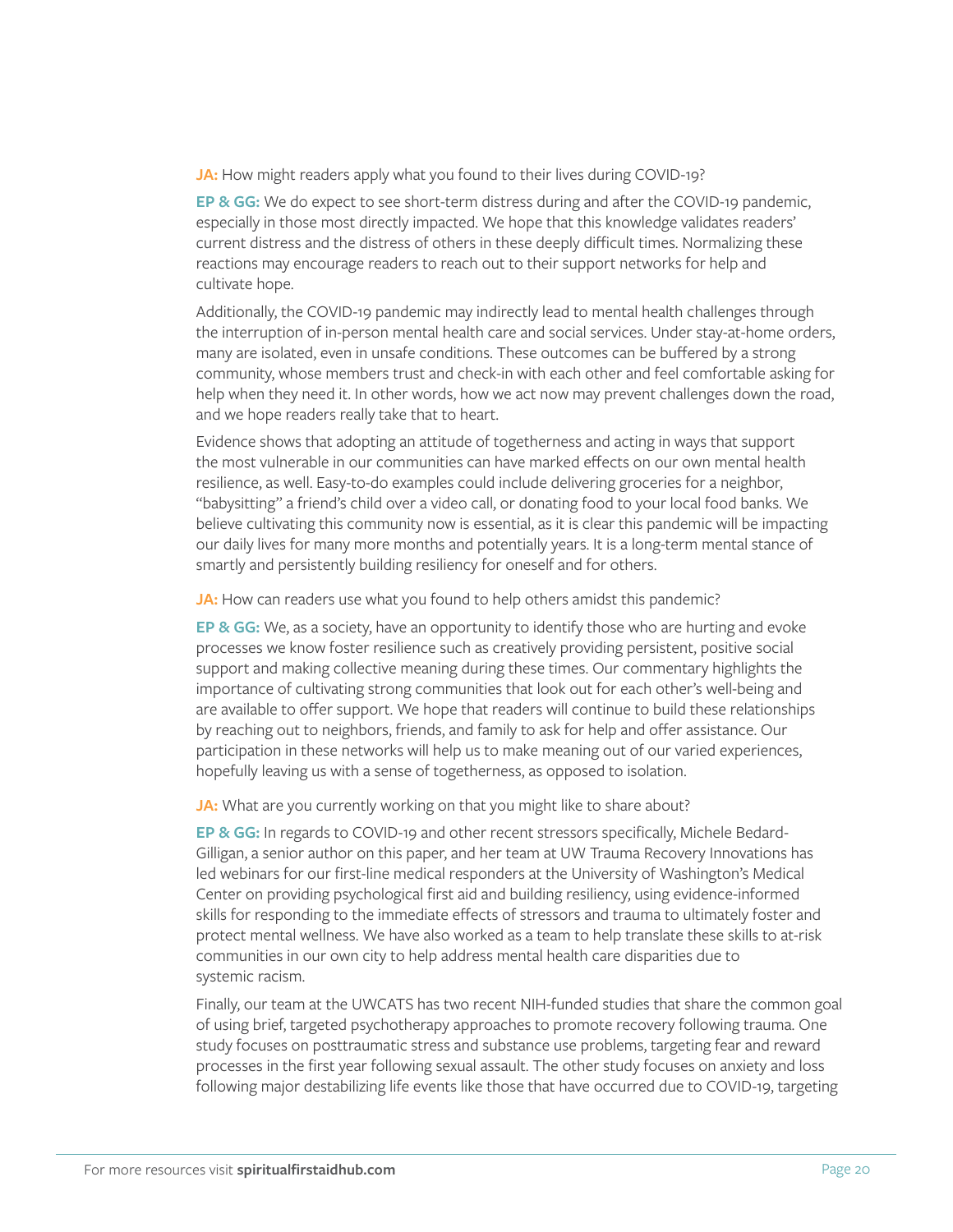maladaptive "stuck" processes and developing more adaptive constructive processing. Both of these studies provide brief psychotherapy for free and seek to better disseminate resilience and recovery science to our communities, maximizing the reach of these therapeutics to those who need it most.

#### References

PeConga, E., Gauthier, G., Holloway, A., Walker, R., Rosencrans, P., Zoellner, L., & Bedard-Gilligan, M. (2020). Resilience is spreading: Mental health within the COVID-19 pandemic. *Psychological Trauma: Theory, Research, Practice, and Policy*. [https://pubmed.ncbi.](https://pubmed.ncbi.nlm.nih.gov/32496106/) [nlm.nih.gov/32496106/.](https://pubmed.ncbi.nlm.nih.gov/32496106/)

**Key Takeaway:** Resilience is the most common response to trauma and adversity, but it still requires work and can fluctuate over time.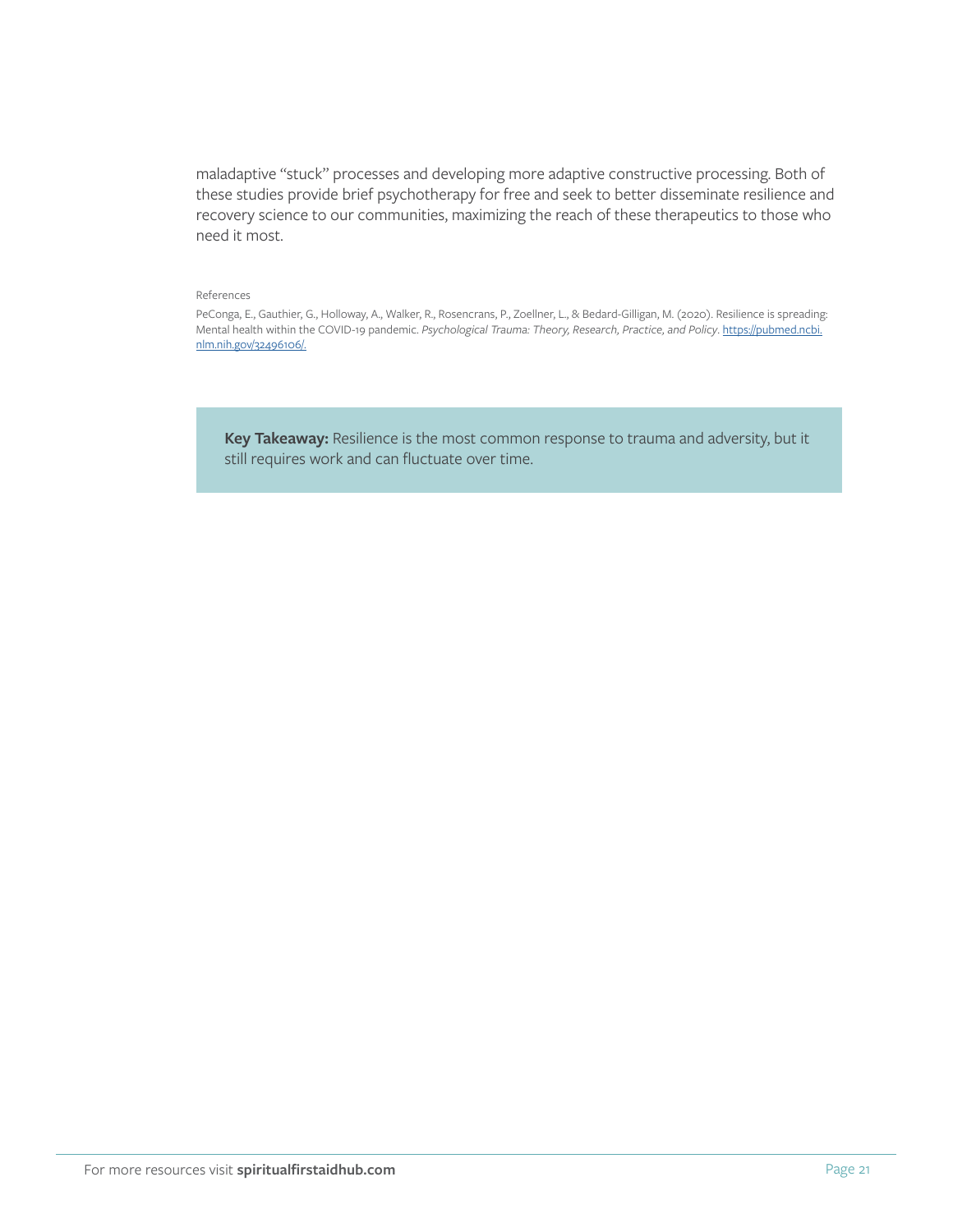### **Unlocking Inner Peace When the World Is on Fire**

### **The importance of spirituality amid stress**

*David H. Rosmarin*

The current era—with all its tumult and confusion—has ironically created an unparalleled opportunity to cultivate inner peace.

Stigma and shame are at an all-time low, since it is now perfectly acceptable and even expected to struggle. This is hugely impactful because, as we know from [systematic research,](https://www.tandfonline.com/doi/abs/10.1080/18374905.2014.11081898) stigma is a primary contributor to the severity and impact of emotional distress. Simply put: there is nothing worse when you're depressed or anxious than to be ashamed of feeling distressed, and today we finally herald that "it's okay to not be okay."

Along these lines, federal entities such as the Center for Disease Control, National Institute of Mental Health, and the Substance Abuse & Mental Health Services Administration have all taken a clear stance in recognizing that mental distress can have just as much (if not more) impact than physical illness. Similarly, the American Psychiatric Association, American Psychological Association, Anxiety & Depression Association of America, and other national organizations have tirelessly educated the public about the importance of self-care, the benefits/drawbacks of technology use, and the mental health value of mindfulness and meditation.

However, our general approach to mental health as a nation tends to be reactive, as opposed to proactive. We are focused on stemming the tide of distress instead of promoting emotional wellness. Our approach has been fruitful, but we are missing the mark. As a result, psychological distress continues to rise. Despite our decreased stigma and greater outreach, [about](https://www.nimh.nih.gov/health/statistics/any-anxiety-disorder.shtml)  [one-fifth](https://www.nimh.nih.gov/health/statistics/any-anxiety-disorder.shtml) of American adults have an anxiety disorder in each and every year, and two-fifths suffer from significant anxiety over their lifespan. In a recent survey by the American Psychiatric Association, [more than one-third](https://www.psychiatry.org/newsroom/news-releases/new-poll-covid-19-impacting-mental-well-being-americans-feeling-anxious-especially-for-loved-ones-older-adults-are-less-anxious) of Americans said that COVID-19 was seriously impacting their mental health, and there is evidence that alcohol/substance misuse and domestic abuse are on the rise.

One proactive approach to mental health involves spirituality. To be clear, many non-religious individuals access spirituality, since this domain simply involves the perception that there is a reality greater than the material world (whether linked to religious systems or not). Although this domain is [underutilized](https://www.thelancet.com/journals/lanpsy/article/PIIS2215-0366(20)30048-1/fulltext) by

mainstream psychiatry and psychology, the spiritual world has much to offer. [Most](https://psycnet.apa.org/record/2008-10828-003) mental health patients wish to address spiritual issues in their treatment, and the [vast majority](https://www.nejm.org/doi/full/10.1056/nejm200111153452024) within the general public harness spiritual resources when coping with traumatic events.

Needless to say, not all aspects of spirituality are for everyone. Some concepts and activities resonate, and others do not. Furthermore, attending to spirituality without self-care or connection with others (or professional treatment, if needed) can be counterproductive and even dangerous. Nevertheless, the following spiritual concepts and activities may be helpful to those who wish to cultivate more inner peace during challenging times.

First, the very notion of "inner peace" implies that human beings have the potential for peace inside, and more broadly that our most precious life assets are internal. All five major world religions speak about the Soul—a supernal part of each human that cannot be measured, but its

**OUR GENERAL APPROACH TO MENTAL HEALTH AS A NATION TENDS TO BE REACTIVE, AS OPPOSED TO PROACTIVE. WE ARE FOCUSED ON STEMMING THE TIDE OF DISTRESS INSTEAD OF PROMOTING EMOTIONAL WELLNESS.**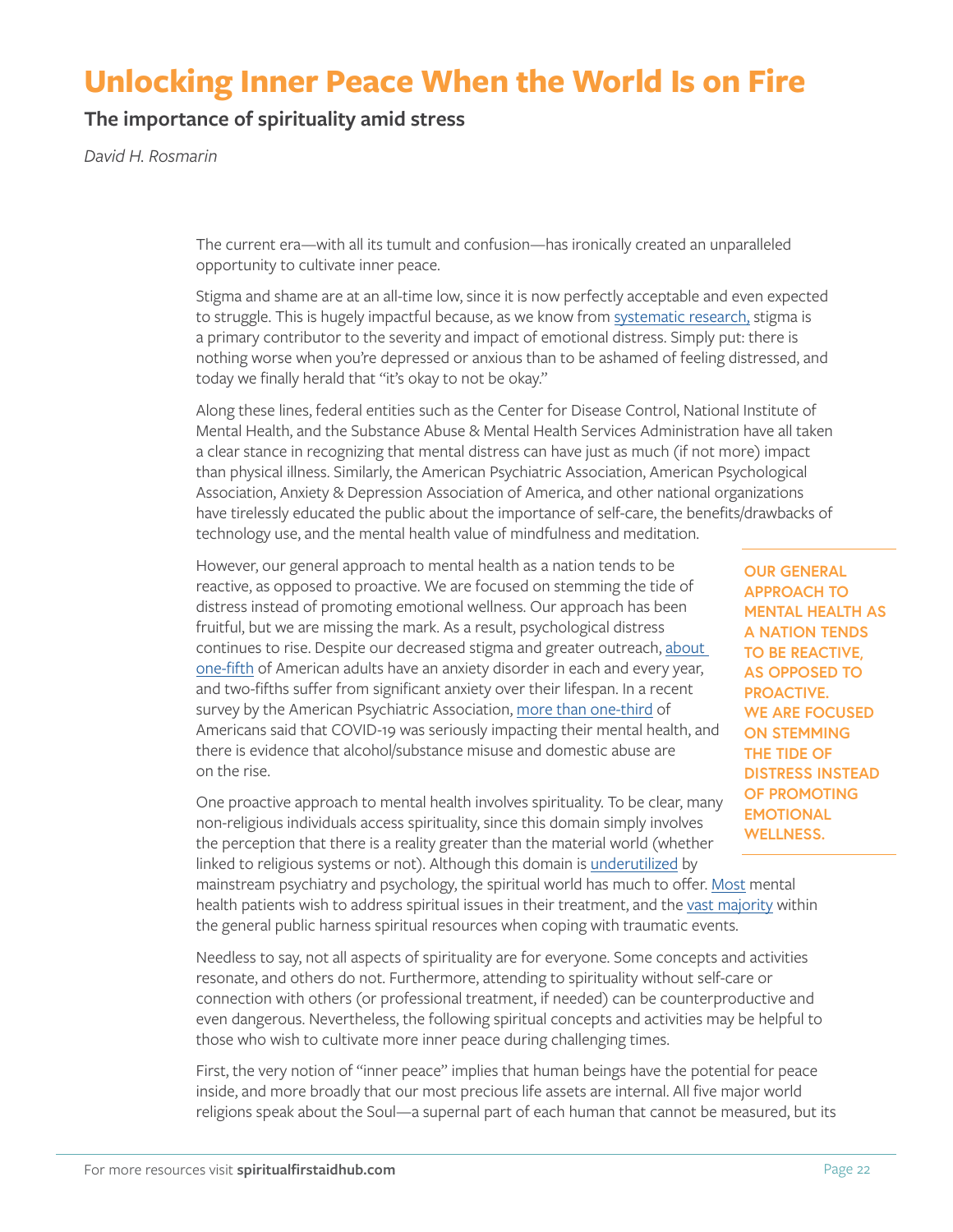presence can be experienced. The concept of the Soul implies that human beings are not simply physical but have spiritual elements as well. Thus, moments of solitude, yoga, or mindfulness practices can create moments of quietude in which our body and soul can connect.

A second spiritual idea is that all human beings are connected, not only socially but spiritually. Many faith traditions believe that others are brought into our lives for a spiritual purpose. Sometimes this is readily apparent, and in other instances, it takes time to recognize. As such, it can be worthwhile to consider and contemplate that loved ones, friends, acquaintances, or even strangers are present for a reason.

Another spiritual concept is meaning-making, in which we transcend the vicissitudes of life circumstances and seek to find higher-order purpose or ultimate value. One particularly poignant meaning-making strategy is to focus on the concept of free will by recognizing that human beings always have the freedom to choose and change. Even envisioning a brighter future can be a form of meaning-making since temporary struggle or suffering is much easier to tolerate when it is perceived to lead to an ultimate good.

Perhaps the most powerful spiritual concept vis-à-vis our emotional health is that of radical acceptance. This entails accepting life on life's terms (as opposed to our own) and not fighting against that which we cannot change. From a spiritual perspective, the vast majority of human experiences are beyond our control. We don't choose our parents, our socioeconomic circumstances, our physical or mental abilities, or even the geographic location and time period into which we are born. Consider as well that medical research is far accelerated during epidemics, international diplomacy shines brightest when there is a threat of war, and sweeping social changes are often preceded, if not preempted, by strife and unrest. Yet, none of these innovations are possible without first accepting the yoke that each challenge presents. Radical acceptance is therefore a firm foundation for inner peace since it enables us to see past immediate struggles and focus on new vistas on the horizon.

To these ends, it is precisely during tumultuous times—when the world is on fire!—that we have the best opportunities to cultivate inner peace since it is so abundantly clear how little is within our control.

This article was adapted from a recent McLean Hospital/Harvard Medical School [webinar](https://home.mcleanhospital.org/webinar-12).

**Key Takeaway:** Resilience through inner peace can be cultivated through the following spiritual ideas: human beings have the potential resources for internal peace, all human beings are connected socially and spiritually, human beings seek to make transcendent meaning out of life events, and human beings can live with the radical acceptance of life on life's own terms.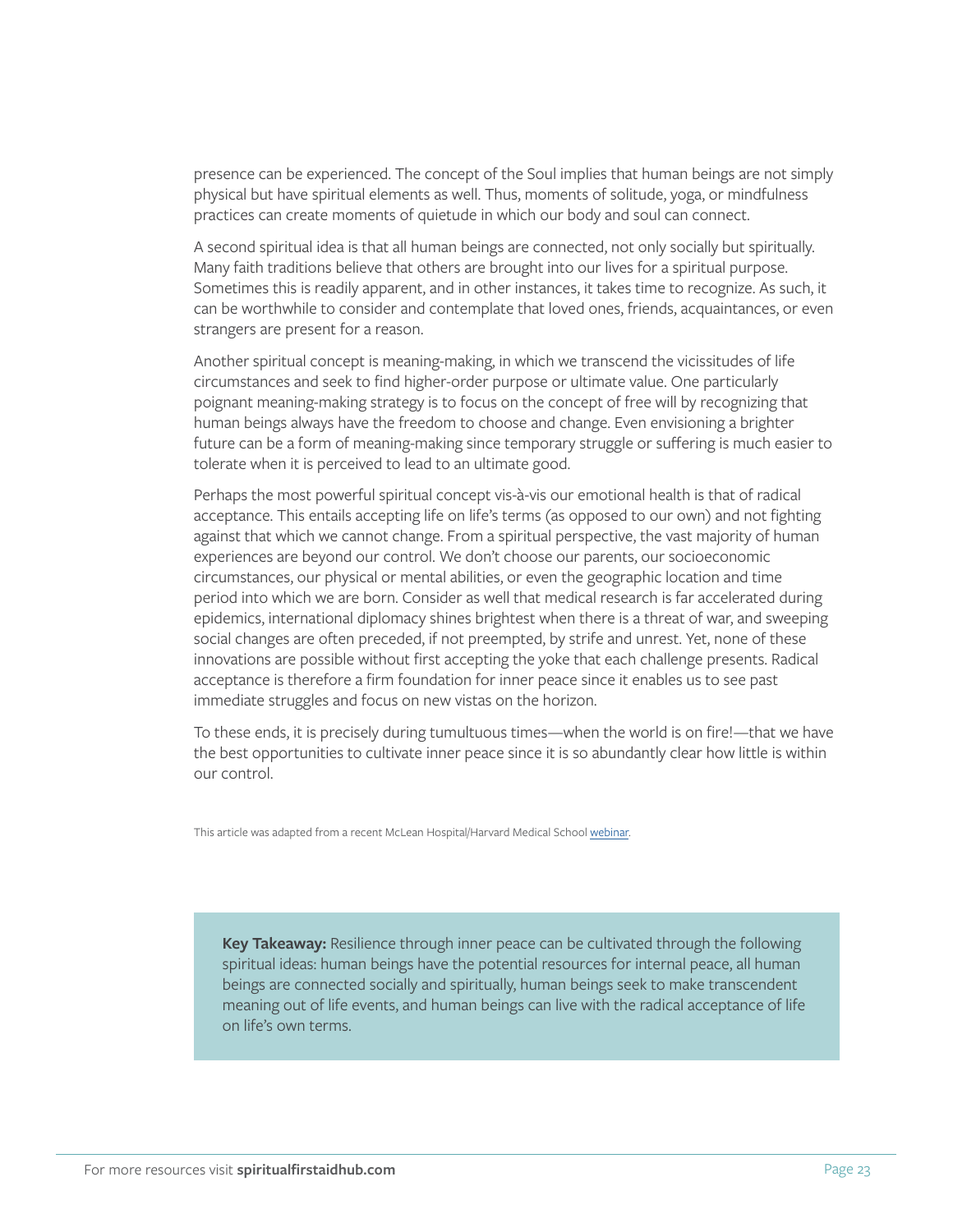## <span id="page-23-0"></span>**II Emotions, Behavior, and Personality**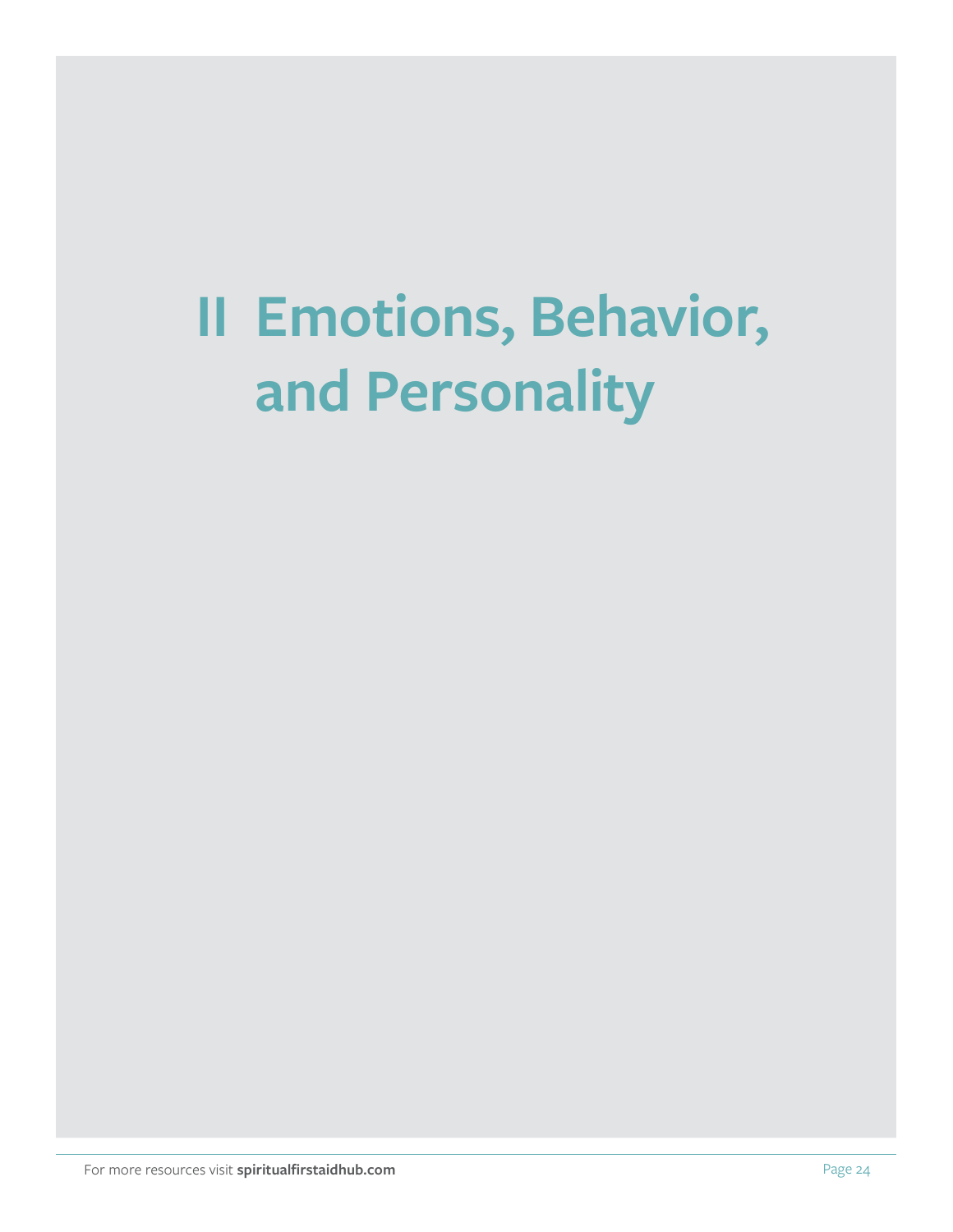### **How to Experience Joy During COVID-19**

### **An interview with Dr. Pamela King on pursuing joy amidst a pandemic**

*Pamela Ebstyne King*

COVID-19 does not have to only produce negative emotions and experiences. We can also work to find and share joy during difficult times like the one we are in now.

This is part two of a two-part interview with Dr. Pamela King; you can find part one of this series [here.](https://www.psychologytoday.com/us/blog/hope-resilience/202007/what-is-joy-and-what-does-it-say-about-us?amp)

**Jamie Aten:** How might readers apply what you found to their lives during COVID-19?

**Pamela Ebstyne King:** The reality is that joy is natural, but it does not always come naturally—especially in the middle of a global pandemic and national unrest. Sometimes we need to work at joy and cultivate it. We need to tend to those things, activities, relationships, and beliefs that are life-giving. Practically speaking, this involves becoming more aware of when we feel profound joy and pursuing those things more intentionally. In other words, make joy a habit.

**SOMETIMES WE NEED TO WORK AT JOY AND CULTIVATE IT. WE NEED TO TEND TO THOSE THINGS, ACTIVITIES, RELATIONSHIPS, AND BELIEFS THAT ARE LIFE-GIVING.**

During this disruptive season of COVID-19, this can be especially helpful to not only cope with the challenges and disappointments, but also to help guide you toward what brings you a sense of purpose and meaning in life. For many, so much of life has been disrupted—work, school, relationships, daily rhythms. Taking time to get clear on what brings life-giving joy is timely and essential. Reflect at the end of a day or the end of the week on when you experienced the most joy or when you felt most alive. Get curious about those moments and take note or journal about it. In addition, take some time to reflect on your life. What seasons, memories, or elements of your life brought you the most joy? In addition, consider how your beliefs may provide hope for the future and be a source of anticipated joy.

Remember, joy is different from happiness. Although they are connected through positive feelings, keep in mind joy involves what holds ultimate significance in your life.

**JA:** How can readers use what you found to help others amidst this pandemic?

**PEK:** Spark joy in other people. Apply this framework of growing as an authentic self, in relationships, and in our values. For example, be intentional about how you can encourage others to grow in their strengths. When you see your spouse, partner, or co-worker light up and/or do something really well, affirm them for that. In these stressful days, we easily lose sight of our strengths. Encourage others to do things with and for other people. Set an example for your children of spending energy and time not just with others, but for others. In addition, create spaces for those closest to you to re-evaluate life priorities, values, and beliefs. Individual performance and success are dominant within the U.S. When they are relentlessly pursued without consideration to other sources of joy that we find in our connections with others and our ultimate beliefs, the American Dream begins to feel like the American scheme. Be a safe space for those around you to wrestle with their life's purpose and ideals.

Please note: All of this is a process. In turbulent times, don't expect major changes or radical adjustments, but welcome and celebrate growth and make room for those around you to thrive.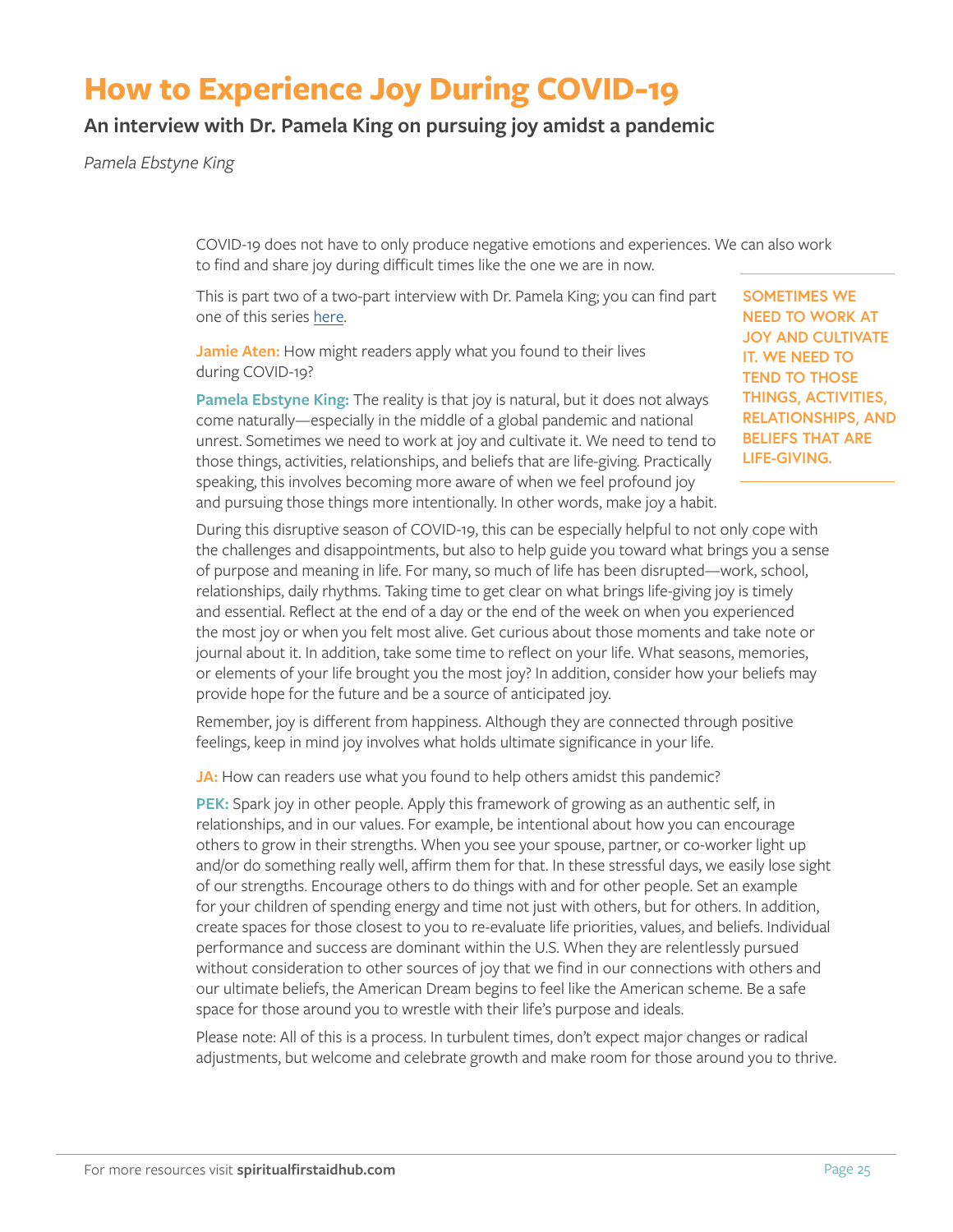JA: What are you currently working on that you might like to share about?

**PEK:** My work broadly focuses on human thriving, and I am particularly interested in the role of spirituality in thriving. I understand thriving to be adaptive growth towards one's purpose. Purpose includes all those things that bring us the most joy—becoming our best self for and with others, and for and with our highest ideals. As part of the Thrive Center for Human Development at Fuller Theological Seminary, we do research and produce resources that promote thriving and resilience. In the last several months, we created many resources on thriving, not just surviving, through COVID, which can be found here. Regarding research, my lab is working with Compassion International (CI), Tufts University, and Boston College on the CI Study of Positive Youth Development. We are studying the roles of youth strengths and the developmental resources available through CI that help youth living in poverty thrive. I'll close by saying pursue joy, especially in stressful times. Joy can be a great resource if you allow deep positive emotions and the convictions about what matters fuel and direct you. They have the potential to bring light in these sometimes dark and trying times and will propel you in your journey to thrive.

#### References

King, P. E. (2019). Joy Distinguished: Teleological Perspectives of Joy as a Virtue. *Journal of Positive Psychology*, 15:1, 33-39, DOI: [10.1080/17439760.2019.1685578](https://www.tandfonline.com/doi/full/10.1080/17439760.2019.1685578)

King, P. E., & Defoy, F. (2020). Joy as a Virtue: The Means and Ends of Joy. *Journal of Psychology and Theology.* [https://doi.](https://journals.sagepub.com/doi/10.1177/0091647120907994) [org/10.1177/0091647120907994](https://journals.sagepub.com/doi/10.1177/0091647120907994)

King, P. E. & Argue, S. (2020). #joyonpurpose: Finding joy on purpose. In D. White and S. Farmer (Eds). Joy as Guide to Youth Ministry. Nashville: General Board of Higher Education and Ministry of the United Methodist Church.

Yale Divinity School: Dr. Pamela Ebstyne King on Purpose and Joy.<https://www.youtube.com/watch?v=UT8SzeJWM94>

Funding source: Yale Center for Faith and Culture from John Templeton Foundation. I was just awarded a new grant from Biola (Pete Hill and Bob Emmons) that is funded by JTF on Gratitude to God.

**Key Takeaway:** Experiencing joy requires work and practice; it is a habit formed by seeking out the things, people, and activities that give you profound joy.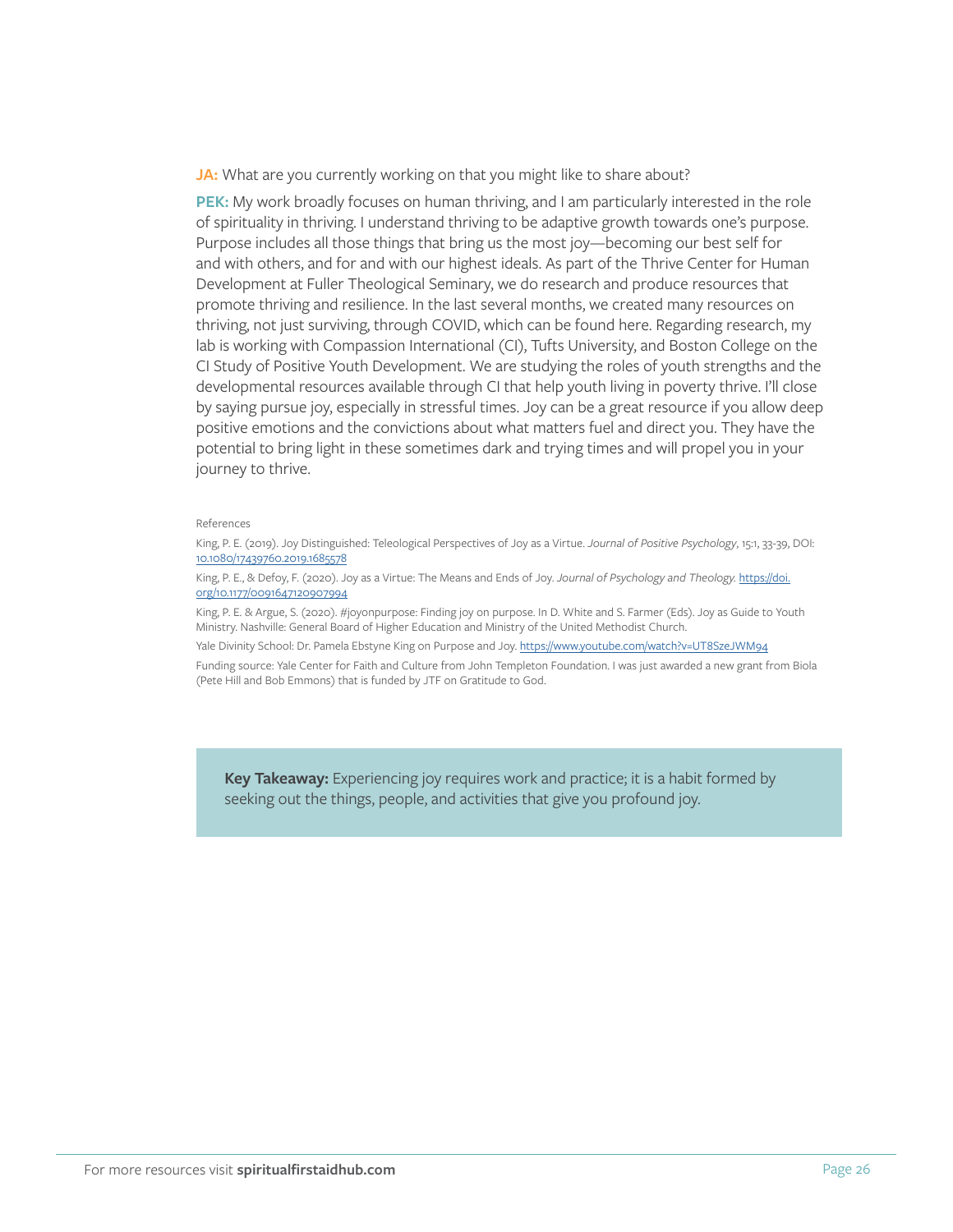### **What Motivates You to Wash Your Hands and Stay at Home?**

### **Researchers examine how functional "fear" can predict behavior change**

*Joy Lee-Ryan*

Since the start of the COVID-19 pandemic, viral [TikTok dances](https://www.bbc.co.uk/newsround/51791722) have been encouraging people to wash their hands and [celebrities have posted PSA](https://qz.com/1829339/all-the-celebrity-coronavirus-psas-ranked/)s urging their fans to practice social distancing. But what's really motivating people to adhere to COVID-19 safety practices?

Of course, many factors impact someone's decision and ability to comply with public health protocols in slowing the spread of COVID-19. Researchers Craig Harper, Liam Satchell, Dean Fido, and Robert Latzman explore what predicts virus-mitigating behaviors like hand-washing and social distancing. They recently published a [study](https://www.ncbi.nlm.nih.gov/pmc/articles/PMC7185265/) in the *International Journal of Mental Health and Addiction* examining how fear, self-perceived likelihood of getting COVID-19, and political ideology relate to behavior changes.

The researchers analyzed online survey responses from 324 individuals collected between March 27-28, 2020. 50 percent of the participants identified as female and 79 percent reported that they reside in the UK. About half of them felt like they were at "medium risk" for COVID-19 whereas 33 percent responded that they were "low risk." They collected data on demographics, perceived risk, fear, behavior change, emotional wellbeing, morality, and quality of life and health.

### **Fear and Behavior Change**

Results from the study demonstrate a correlation between change in behavior and fear of COVID-19. The researchers determined that fear has a functional role in increasing the practice of hygiene-related behaviors while also decreasing the sense of physical and environmental wellbeing during this global crisis:

**RESEARCHERS DETERMINED THAT FEAR HAS A FUNCTIONAL ROLE IN INCREASING THE PRACTICE OF HYGIENE-RELATED BEHAVIORS WHILE ALSO DECREASING THE SENSE OF PHYSICAL AND ENVIRONMENTAL WELLBEING DURING THIS GLOBAL CRISIS.**

*"Participants who were more concerned about COVID-19 (as measured by the FCV-19C) were those who engaged more with public health-compliant behaviors. It is of interest that the measures of fear and anxiety symptoms were stronger predictors than moral and political orientation, all of which explained small to no variance, potentially suggesting more emotional (rather than sociopolitical) influences on complaint behavior."* 

Researchers clarify that some of the questions regarding "fear of COVID-19" are more relevant to the definition of anxiety as "a preparatory reaction to ambiguous or distant stimuli." That said, functional "fear," as examined in this study, is a negative emotion that can help individuals adapt and change their behavior in this current context. It is important that mental health providers understand the normative and functional role of "fear" when identifying patients with mental health issues. Whereas, high levels of emotional fear do significantly impede an individual's ability to think clearly and rationally. Individuals who have a history of mental illness are likely to experience pathological levels of fear and will require the attentive support of mental health professionals.

### **Beliefs and Behavior Change**

This study found no correlation between behavior change and political affiliation or moral beliefs. The researchers explain that political context is likely to play a part in these results because participants were largely from the UK. Survey results may differ depending on where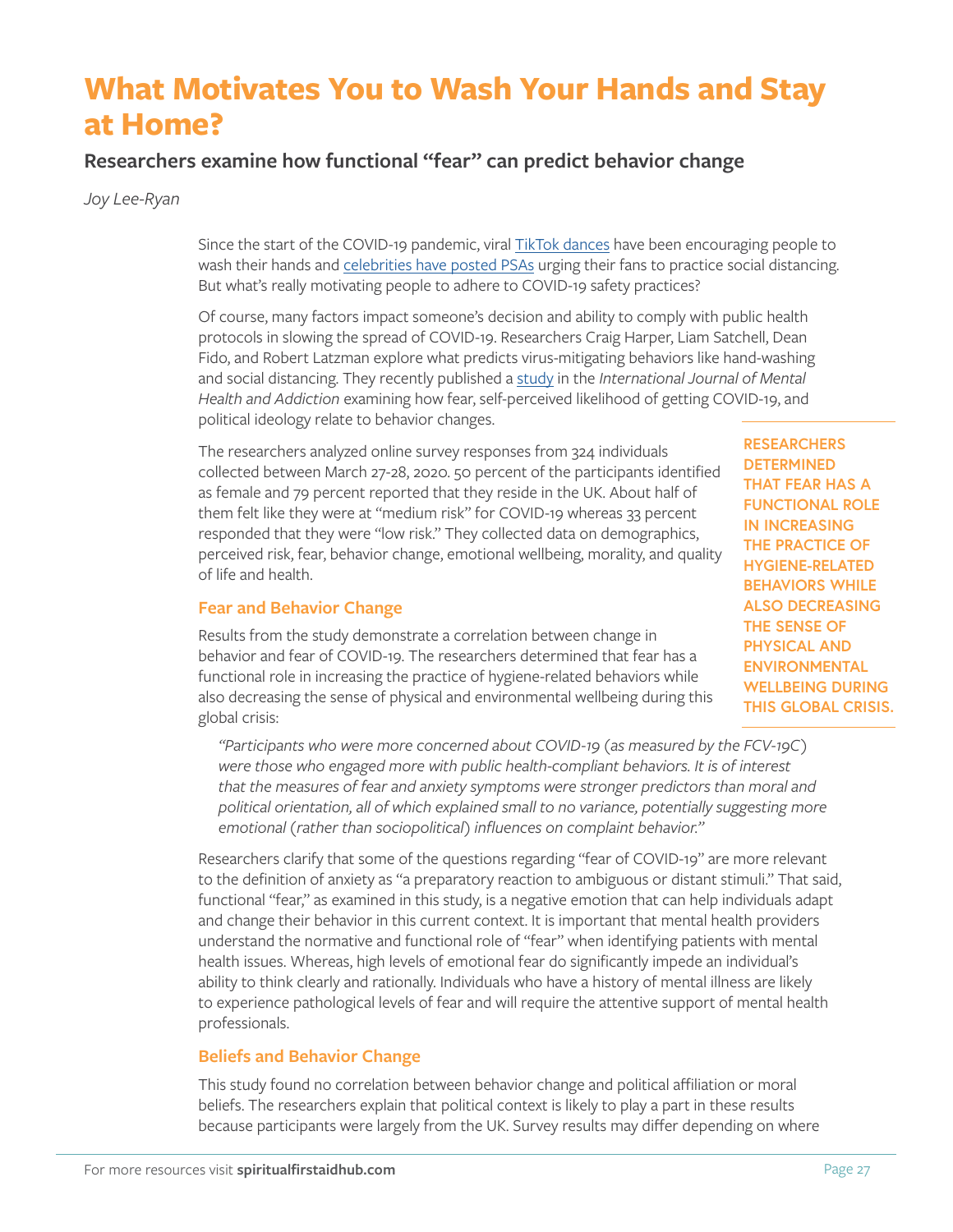the participants are from. The stage of the pandemic response during the time of data collection might also be a factor. This lack of correlation to political and moral ideology, as discussed by the researchers, can be interpreted as a positive finding:

*"We argue that the lack of any significant political orientation or moral foundations effects on behavior change is a positive point from a social perspective, and suggests that, in times of (inter)national crisis, people can forgo their ideological commitments and behave consistently with governmental advice in pursuit of a common public health good."* 

#### **Functional "Fear" in Context**

While functional "fear" predicts adaptive behavior, it is important to understand it with nuance and in context with other protective factors that encourage common humanity and public wellbeing that prioritizes the safety of all peoples. Messaging that relies too much on fear to motivate hygiene-related behavior change may activate a scarcity mindset, individualistic tendencies, or xenophobia. Effective functional "fear" requires individuals to better understand their own emotions, manage their wellbeing, and act on reliable information.

References

Harper, C.A., Satchell, L.P., Fido, D., et al. (2020). Functional fear predicts public health compliance in the COVID-19 pandemic. *International Journal of Mental Health and Addiction*. [https://doi.org/10.1007/s11469-020-00281-5](https://link.springer.com/article/10.1007/s11469-020-00281-5)

**Key Takeaway:** Functional fear is a two-sided blade that can both encourage hygiene-related behavior while also decreasing emotional wellbeing.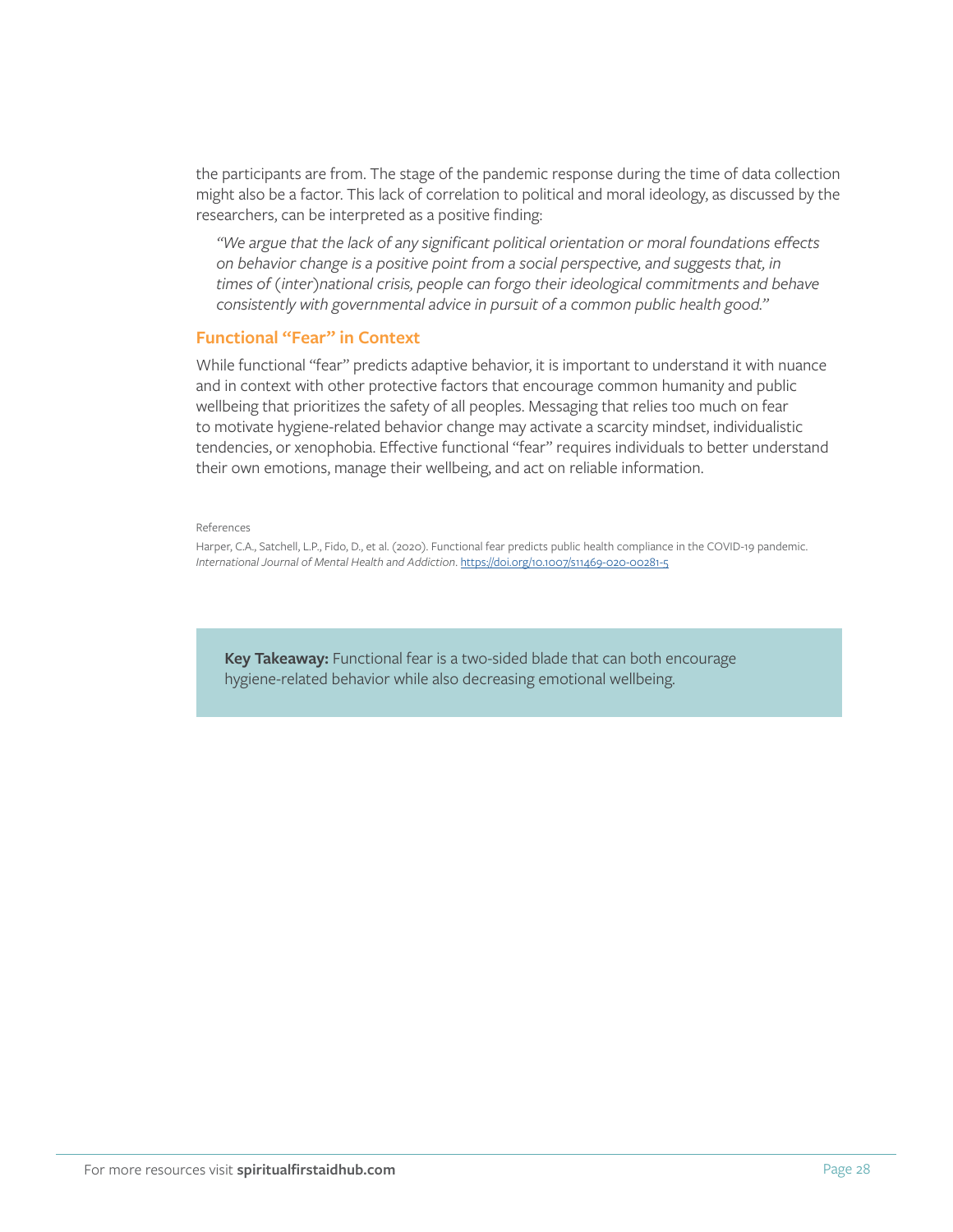### **Is Temperament Predictive of COVID-19 Stress?**

### **Attachment style and temperament affects perception of psychological distress**

*Amanda Sorenson* 

A recent study of psychological stress at the end of the first month of strict COVID-19 containment measures in Italy analyzes temperament and attachment style as potential mediators and predictors of the developing COVID-19 mental health burden. The [study,](https://www.sciencedirect.com/science/article/pii/S0889159120305869?via%3Dihub) "Affective temperament, attachment style, and the psychological impact of the COVID-19 outbreak: An early report on the Italian general population" by Lorenzo Moccia et al., published in *Brain, Behavior, and Immunity*, is the first sizeable sample (500) of the early psychological impact of COVID-19 on the Italian population. In addition to assessing the scope of the mental health burden, the study investigated respondents' temperament and attachment characteristics relative to their psychological response in an effort to identify potential intervention strategies.

Adverse psychological impact in response to the COVID-19 pandemic is expected. Psychological distress due to viral pandemic was first documented by Menniger in 1919, related to the Spanish flu epidemic. Studies released out of China, where the current pandemic originated, quantify evidence and patterns of psychological distress. In fact, findings in the Italian study indicate "that 38 percent of the general population is currently perceiving a form of psychological distress" (Moccia et al., 2020), and are similar to findings of online surveys of the Chinese population (Li et al., 2020).

The distinct feature of the Italian study is the hypothesis that

*"…temperament and attachment may affect the degree of perceived psychological distress during the COVID-19 pandemic. Therefore, we aimed to evaluate the psychological impact of the COVID-19 outbreak on the Italian general population and to analyze the affective temperament and AAS as potential predictive factors influencing the extent of psychological burden." (Moccia et al., 2020)*

The theory postulates that the emotional reactivity of certain temperaments renders some individuals better able to cope with environmental stressors. Furthermore, intimate bonds with caregivers during infancy are a template for behavioral, cognitive, and emotional strategies that are activated by stress during adulthood.

**THE THEORY POSTULATES THAT THE EMOTIONAL REACTIVITY OF CERTAIN TEMPERAMENTS RENDERS SOME INDIVIDUALS BETTER ABLE TO COPE WITH ENVIRONMENTAL STRESSORS.**

The study used a questionnaire to collect demographic and epidemiological data and three standard tools to acquire psychological data: Kessler 10 Psychological Distress Scale (K10) to measure levels of distress; Italian Temperament Evaluation of Memphis, Pisa, Paris, and San Diego Auto-questionnaire short version (TEMPS-A) to identify temperaments; and Attachment Style Questionnaire (ASQ) to identify adult attachment styles.

The five identified temperaments are:

- 1. Cyclothymic, characterized by shifts in mood, energy, behavior, and thinking
- 2. Depressive, characterized by pessimism, self-criticism, gloomy, worrying, and pleasing others
- 3. Irritable, characterized by a tendency toward anger and reactivity to slight provocations
- 4. Hyperthymic, characterized by exceptionally or abnormally positive mood and disposition
- 5. Anxious, characterized by physiological and behavioral reactivity to mildly stressful stimuli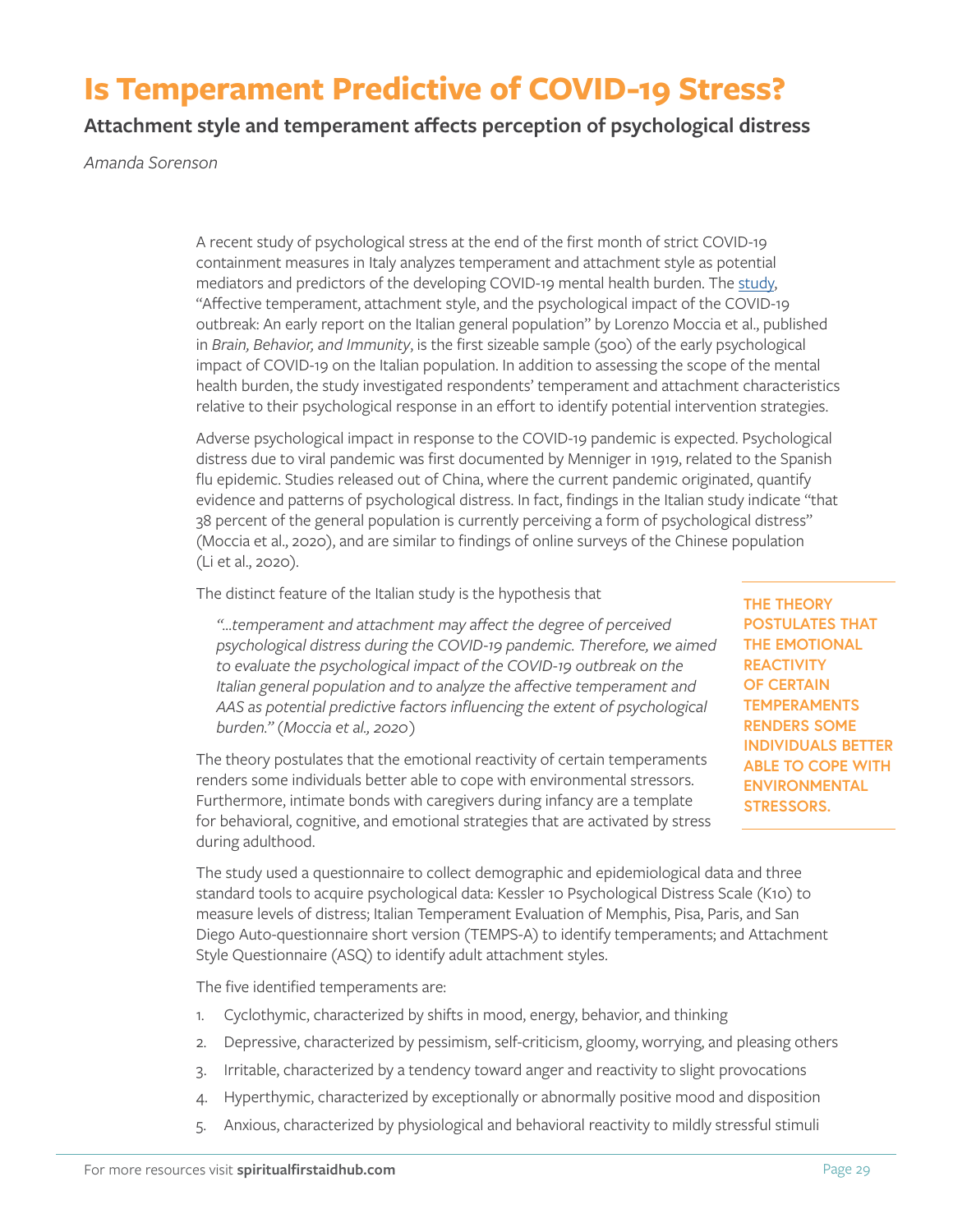The five adult attachment styles are described as:

*"(1) 'Confidence,' describing secure attachment; (2) 'Discomfort with closeness' and (3) 'Relationships as secondary', both measuring attachment avoidance; (4) 'Need for approval,' and (5) 'Preoccupation with relationships,' both assessing attachment anxiety." (Moccia et al., 2020)*

Psychological distress scale scores on the four-day online survey categorized 62 percent of respondents as having "no psychological distress," 19.4 percent as "mild psychological distress," and 18.6 percent as "moderate-to-severe psychological distress." When compared to those who reported "no psychological distress," cyclothymic, depressive, and anxious temperaments and the attachment "need for approval" were rated as risk factors for "moderate-to-severe psychological distress." In contrast, "confidence" and "discomfort with closeness" attachment styles were protective against psychological distress. The study also showed anxious temperament as a risk factor for "mild psychological distress" when compared with "no psychological distress."

Although gender as a risk or protective measure for psychological distress in COVID-19 was not the primary intent of the study, data showed that in comparison to women, males are

*"… less likely to develop psychological symptoms in the face of a stressful event. Similarly, a recent survey conducted in China one month after the COVID-19 outbreak reported higher post-traumatic stress symptoms in women (Liu et al., 2020)." (Moccia et al., 2020)*

The authors note that anxious temperament, identified in their study as a risk factor, is more prevalent in women.

Although there are some limitations to generalizing the findings of the study in that it lacks longitudinal follow-up, and the reliability of self-administered assessments may be partially biased, the authors are satisfied that

*"… A relevant percentage of the Italian population might have experienced from mild to moderate-to-severe psychological distress symptoms during the early phase of the COVID-19 outbreak, and that both temperament and AAS features may predict the extent of mental health burden. Interventions promoting mental health among the general population should be rapidly implemented, bearing in mind individual background and characteristics." (Moccia et al., 2020)*

References

Moccia, L., Janiri, D., Pepe, M., Dattoli, L., Molinaro, M., De Martin, V., Chieffo, D., Janiri, L., Fiorillo, A., Sani, G., & Di Nicola, M. (2020). Affective temperament, attachment style, and the psychological impact of the COVID-19 outbreak: An early report on the Italian general population. *Brain, Behavior, and Immunity.* [https://doi.org/10.1016/j.bbi.2020.04.048](https://www.sciencedirect.com/science/article/pii/S0889159120305869?via%3Dihub)

**Key Takeaway:** A person's attachment style and temperament can affect how they perceive distress related to COVID-19.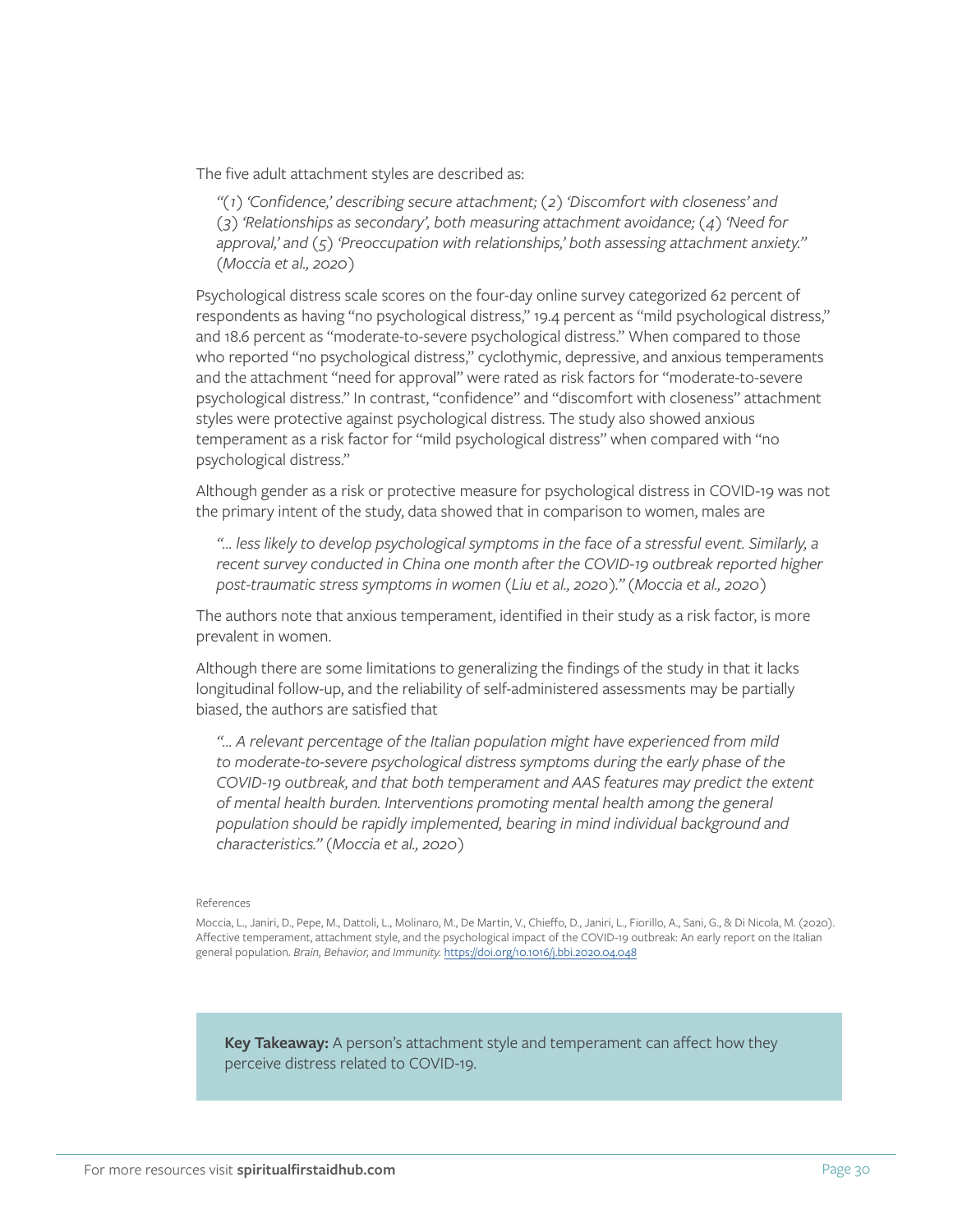### **Could Coronavirus Anxiety Be a Good Thing?**

### **Research shows a correlation between anxiety and health-conscious behavior**

*Kayla Gustafson*

Fear. Anxiety. Uncertainty. All of these words and more are being tossed around like candy during this unprecedented time. But are these necessarily "bad" words? Could fear actually be functional? That is just what a team of researchers in the UK recently tried to discover.

In the [study](https://www.ncbi.nlm.nih.gov/pmc/articles/PMC7185265/), a few hundred people broadly affected by the COVID-19 pandemic were surveyed in order to better understand indicators of behavior modification during these unique times. Participants self-reported their ratings on a number of different indicators including political ideology, emotional distress amid COVID-19, perceived risk of contracting COVID-19, and behavior changes in light of COVID-19. Political ideology was categorized on a scale from very liberal to very conservative. Measured behavior changes included habits like hand-washing and social distancing.

The research confirmed the positive relationship between fear, anxiety, and behavior change. While fear is often viewed as a negative emotional response to perceived threats, it is important to remember that anxiety can actually be critical to survival.

Just like the fear of fire might keep a child from playing in the fire pit, thereby keeping them safe from harm, anxiety about the coronavirus is helping people adjust their behaviors to protect themselves from a real public health threat. Of note here is the slight difference in meaning between fear and anxiety. The researchers distinguish anxiety as a preparatory reaction to a perceived threat, while fear is considered the "reactive removal of oneself from a position of immediate risk" (Harper, 2020).

While the study authors also measured political ideology in order to draw conclusions between political leanings and health-compliant behaviors, they found no significant correlation between the two. They explained,

*"It is of interest that the measures of fear and anxiety symptoms were stronger predictors than moral and political orientation, all of which explained small to no variance, potentially suggesting more emotional (rather than sociopolitical) influences on compliant behavior. There was also no notable decline in quality of life in relation to behavior change. However,*  fear of COVID-19 was related to decreased physical and environmental wellbeing. Overall, *these results suggest that 'fear' and anxiety at the current time have a functional role, and are related to increased compliance for improving public wellbeing." (Harper, 2020)*

There is a fine line, then, between fear and anxiety that must be carefully considered. While anxiety is serving its purpose, helping people stay safe and healthy, fear must not be turned into a weapon that will further harm those with pre-existing mental health conditions. For those who are on the precipice of fear, it is important to reach out to a health-care provider or counselor to check in and receive help.

It is also important to reiterate that this particular study's participants were located mainly in the UK. Because the pandemic is a continued phenomenon, it is necessary to replicate this study both in the UK and in other locations

**EMOTIONAL INTELLIGENCE SERVES A PURPOSE—YOUR MILD ANXIETY IS YOUR MIND'S WAY OF PROTECTING YOUR BODY FROM A POTENTIAL THREAT.**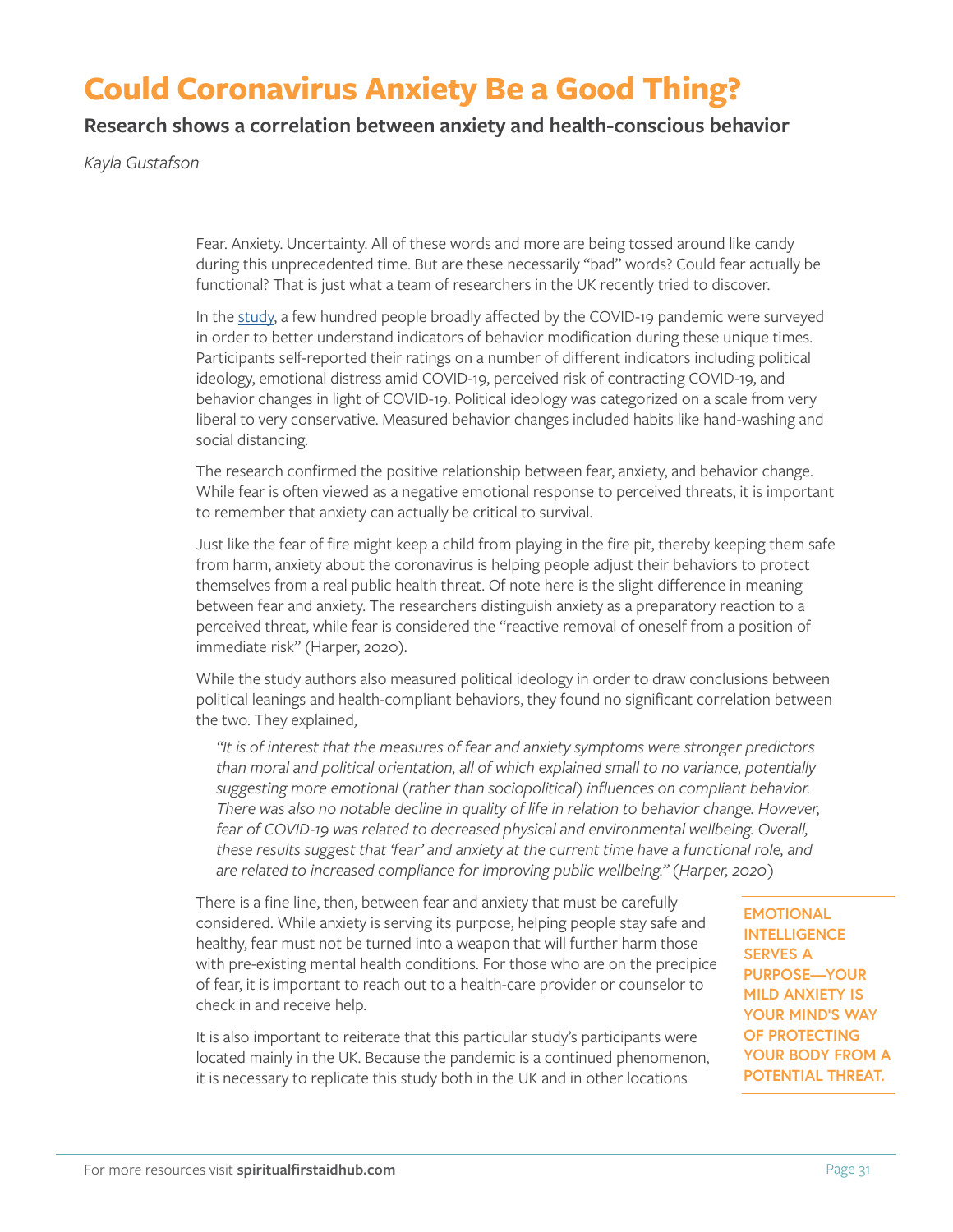in order to better understand the correlations between fear, anxiety, ideology, and healthconscious behavior.

For now, the results are a good reminder that emotional intelligence serves a purpose—your mild anxiety is your mind's way of protecting your body from a potential threat.

References

Harper, C. A., Stachell, L. P., Fido, D., & Latzman, R. D. (2020). Functional fear predicts public health compliance in the COVID-19 pandemic. *International Journal of Mental Health and Addiction*[. doi: 10.1007/s11469-020-00281-5](https://link.springer.com/article/10.1007/s11469-020-00281-5)

**Key Takeaway:** Anxiety about COVID-19 can be helpful if handled well through emotional intelligence.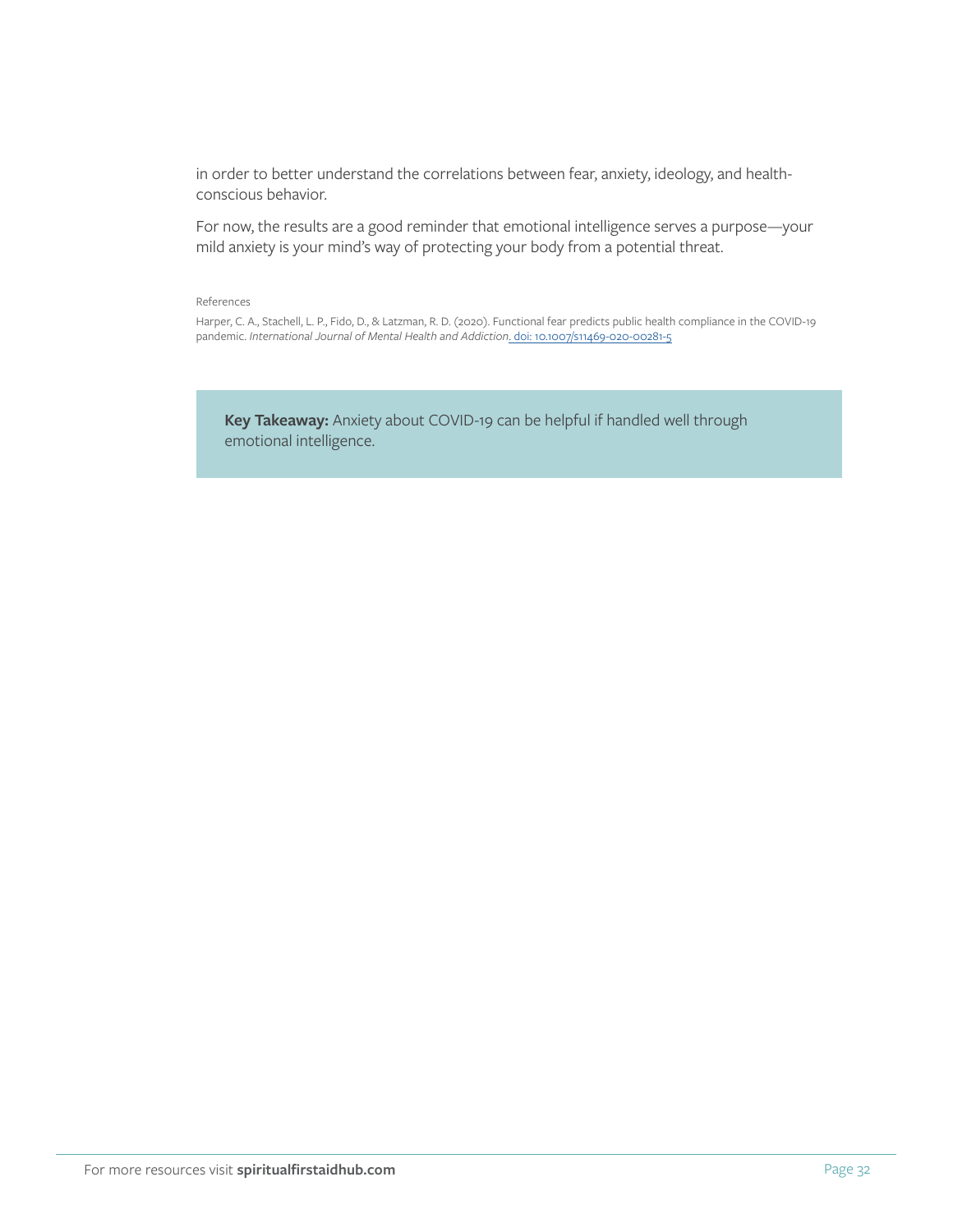### **How You Can Measure Your Coronaphobia**

### **Interview with Dr. Sherman Lee on his new Coronavirus Anxiety Scale**

*Sherman A. Lee*

Understanding the mental health issues surrounding COVID-19 requires careful and thoughtful research and deliberation. Psychological tools and tests help assess these needs, including the Coronavirus Anxiety Scale.

**Jamie Aten:** How did you first get interested in this topic?

**Sherman Lee:** I became interested in the coronavirus crisis around February 2020 when news reports about the rapid spread of a mysterious virus started becoming more and more frequent. My youngest daughter, who has a weak immune system, was just recovering from a difficult flu, and the notion that she could catch this deadly virus filled my wife and me with dread.

I knew that others, particularly "worriers" like myself, would start to have anxiety over this coronavirus. Some may even need psychological help to get through it, I thought. Knowing how emotionally painful and debilitating fear and anxiety can be in people's lives, I began the project of developing a test to identify those who may need help with this specific form of anxiety, also known as "coronaphobia." As a developer of psychological instruments, I thought this could be a significant contribution to our global effort to fight this pandemic.

**JA:** What was the focus of your [study?](https://www.tandfonline.com/doi/full/10.1080/07481187.2020.1748481)

**SL:** From March 11th to the 13th I collected online survey data from 775 adults who experienced significant fear and anxiety over the coronavirus. Using this sample, I was able to statistically isolate five fear and anxiety symptoms that could distinguish between people who are "clinically" anxious about the coronavirus from people who are worried but not functionally impaired by their emotions.

**CORONAPHOBIA IS "REAL" AND SHOULD BE TAKEN SERIOUSLY BY HEALTH PROFESSIONALS AND POLICYMAKERS.**

These five symptoms—which are dizziness, sleep disturbances, tonic immobility, appetite loss, and nausea/abdominal distress—reflect strong physiological reactions to fear and anxiety and form the basis of the [Coronavirus Anxiety Scale \(CAS\)](https://psychcentral.com/quizzes/coronavirus-anxiety-quiz/). What is unique about this study is that it is the first scientific study of coronaphobia as a clinical condition and one of the first to study the fear and anxiety of people who were actually infected with the disease.

#### **JA:** What did you discover in your study?

**SL:** Results from this study show that the CAS is suitable as a mental health evaluation tool. The results also showed that people suffering from coronaphobia experienced high levels of hopelessness, spiritual crisis, and suicidal ideation. These individuals also tended to cope with their anxiety by using alcohol or drugs and were disabled by their fear and anxiety. Basically, this study showed that coronaphobia is "real" and should be taken seriously by health professionals and policymakers.

**JA:** Is there anything that surprised you in your findings, or that you weren't fully expecting?

**SL:** Although I expected coronavirus anxiety to be associated with social attitudes, as anxiety tends to color how we see the world, I did not expect to find that coronavirus anxiety was positively correlated with approval of President Trump's responses to the coronavirus outbreak. That is, people who were the most anxious about the coronavirus were also the most satisfied with how President Trump was dealing with the pandemic.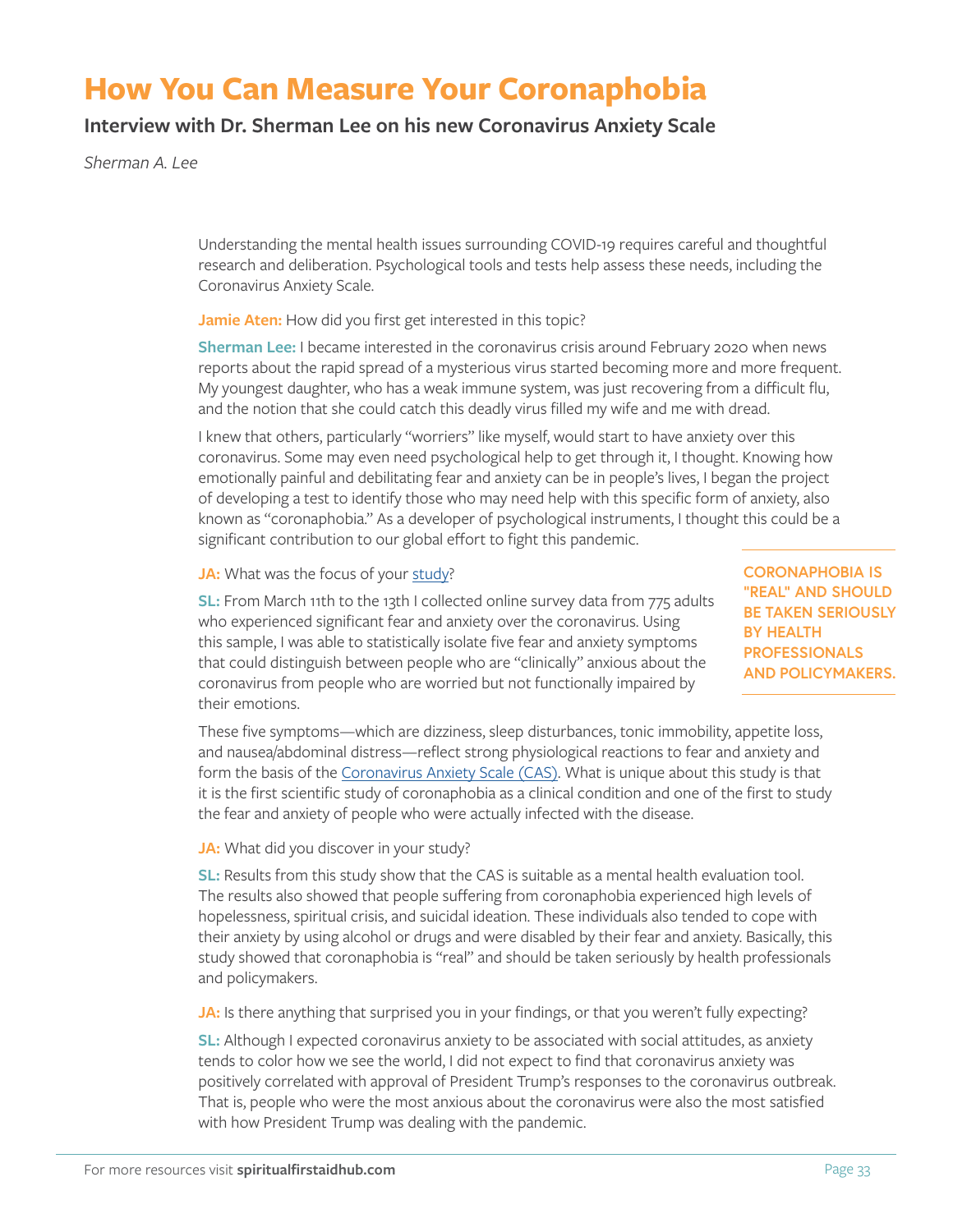Although this finding seemed counterintuitive to me, it may reflect what social and political psychologists call the "conservative shifts" phenomenon, where existential fear tends to move people toward supporting conservative leadership. Although this is not my area of expertise, I am looking forward to learning more about this phenomenon.

**JA:** How might readers apply what you found to their lives during COVID-19?

**SL:** Recognize that coronaphobia is real, overwhelmingly unpleasant, and can have a detrimental impact on one's day-to-day life. Also, recognize that mental health professionals can provide a person suffering from this form of anxiety with appropriate treatment and support.

**JA:** How can readers use what you found to help others amidst this pandemic?

**SL:** Knowledge is power. You can help people understand that mental health conditions should be taken seriously and coronaphobia is just one of many psychological concerns that is tied to this infectious disease outbreak. Be sensitive and supportive of those who live with fear and anxiety over the coronavirus. Try not to minimize or invalidate their emotional experiences.

**JA:** What are you currently working on that you might like to share about?

**SL:** Currently, I am helping medical professionals, researchers, and specialists from around the world with their COVID-19 related assessments and screening protocols. I am also providing support for scholars who are translating and validating the CAS for use in their countries.

#### References

Lee, S. A. (2020). Coronavirus Anxiety Scale: A brief mental health screener for COVID-19 related anxiety. *Death Studies,* 44(7), 393- 401.<https://doi.org/10.1080/07481187.2020.1748481>

**Key Takeaway:** Coronaphobia—one of the COVID-19 anxiety-related mental health issues—can be measured by assessing dizziness, sleep disturbances, tonic immobility, appetite loss, and nausea/abdominal distress.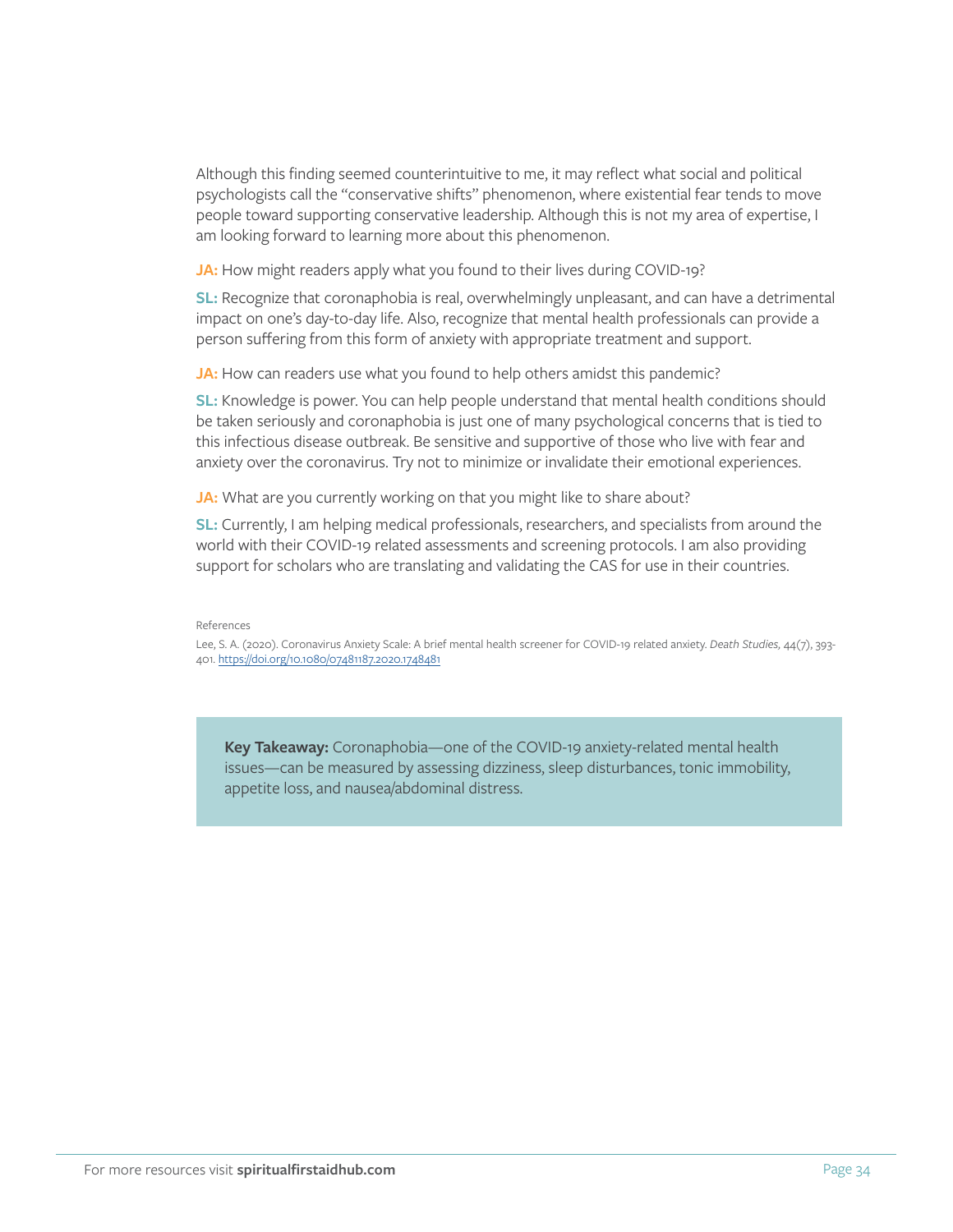### **Aren't We All Experiencing Loss and Grief Amidst COVID-19?**

### **Recognizing the uniqueness of each individual's pandemic experience**

*Kailin Huang*

I used to hear the greeting, "How are you doing today?" all the time. But now, I more often hear "How are you holding up?" when some of my friends call me. And, in that question, I find there are so many things I wanted to say back. I find there is a sense of complexity in the question for the asker, for the answerer, and for all people who are experiencing this COVID-19 pandemic. We all have some mix of complicated feelings during this pandemic. More precisely, "Aren't we all experiencing loss and grief amidst COVID-19?"

#### **What does the research say about this?**

According to the journal article ["Loss and grief amidst COVID-19: A path to adaptation and](https://www.sciencedirect.com/science/article/pii/S0889159120306322?via%3Dihub)  [resilience,"](https://www.sciencedirect.com/science/article/pii/S0889159120306322?via%3Dihub) the COVID-19 pandemic not only poses a threat to global health but also mental health. Many families are undergoing significant losses in this pandemic, like suffering the pain of losing their loved ones. At the same time, numerous frontline healthcare workers are also experiencing both physical and psychological symptoms of grief in response to their patients who have suffered and died (Zhai & Du, 2020).

#### **Primary losses, secondary losses, and multiple losses**

Primary losses, such as death and major life changes, directly happen to people who die or suffer from this pandemic. Secondary losses are the consequences of primary losses. Individuals who have lost loved ones may face secondary losses such as losses of companionship, sexual intimacy, and family role (Zheng et al., 2020). There is a higher likelihood for those who recovered from the disease to have secondary losses with regards to their abilities and identity alongside the consequences of primary losses like chronic cardiovascular damage.

The policies of lockdown and shelter-in-place also cause a loss of freedom. This can lead to secondary losses such as losses of relationship, recreation, and social support (Zhai & Du, 2020). Social distancing also causes these issues, especially minimizing both emotional and physical intimacy with our partners, family, and friends. Furthermore, there are many U.S. citizens who have filed for unemployment during this pandemic. Job loss—categorized as a primary loss—brings losses of financial security, independence, healthcare, a sense of future, and hope.

Lastly, there are some multiple losses which are several primary losses occurring simultaneously, like what is happening in this pandemic. For some first responders or patients who are under quarantine might experience ambiguous loss; for some individuals with COVID-19, they might experience stigmatized loss as they may easily be blamed for the contraction and transmission of COVID-19.

### **Anticipatory grief, disenfranchised grief, and Prolonged Grief Disorder (PGD)**

Grief is inevitable for individuals with losses. For the frontline workers and healthcare workers, there is a higher likelihood for them to have anticipatory grief. Same with many families who know their loved one is suffering and

**BY RECOGNIZING THE UNIQUENESS OF EACH INDIVIDUAL'S LOSS AND GRIEF, IT WILL NOT ONLY CREATE A SPACE TO DESIGN TAILORED AND DEVELOPED STRATEGIES THAT CAN HELP US ADAPT, BUT IT WILL ALSO BUILD UP OUR RESILIENCE AMID THIS CRISIS.**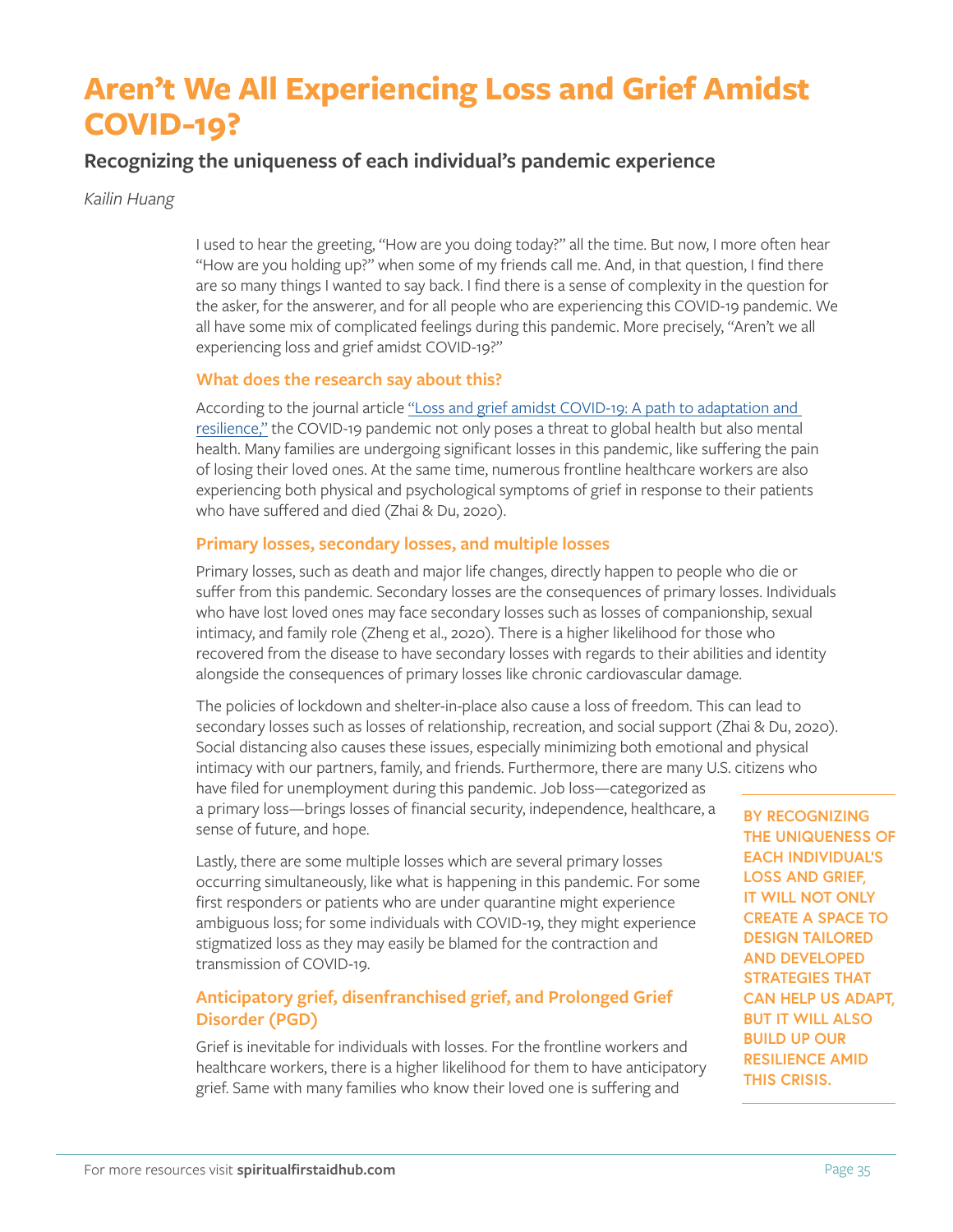may miss out on the final moment. The intense situation of this pandemic might also cause disenfranchised grief, such as funeral without ritual. Lack of social and cultural recognitions might put some individuals at a higher risk for Prolonged Grief Disorder (PGD) during this pandemic. PGD will impact an individual's mental health and physical health. Consequently, the disturbance that PGD causes can result in significant impairment of essential areas of functioning (Zhai & Du, 2020).

#### **A path to adaptation and resilience**

Because we are all experiencing losses and grief during this pandemic, it is important for us to discern which types of loss and grief we are facing. By recognizing the uniqueness of each individual's loss and grief, it will not only create a space to design tailored and developed strategies that can help us adapt, but it will also build up our resilience amid this crisis.

#### References

Zhai, Y., & Du, X. (2020). Loss and grief amidst COVID-19: A path to adaptation and resilience. *Brain, Behavior, and Immunity*. <https://doi.org/10.1016/j.bbi.2020.04.053>

Zheng, Y.-Y., Ma, Y.-T., Zhang, J.-Y., & Xie, X. (2020). COVID-19 and the cardiovascular system. *Nature Reviews Cardiology,* 17(5), 259–260.<https://doi.org/10.1038/s41569-020-0360->

**Key Takeaway:** Understanding the type of grief or loss caused by COVID-19 can help the journey toward resilience. These are the categories to know: primary, secondary, and multiple losses; and anticipatory, disenfranchised, and prolonged grief.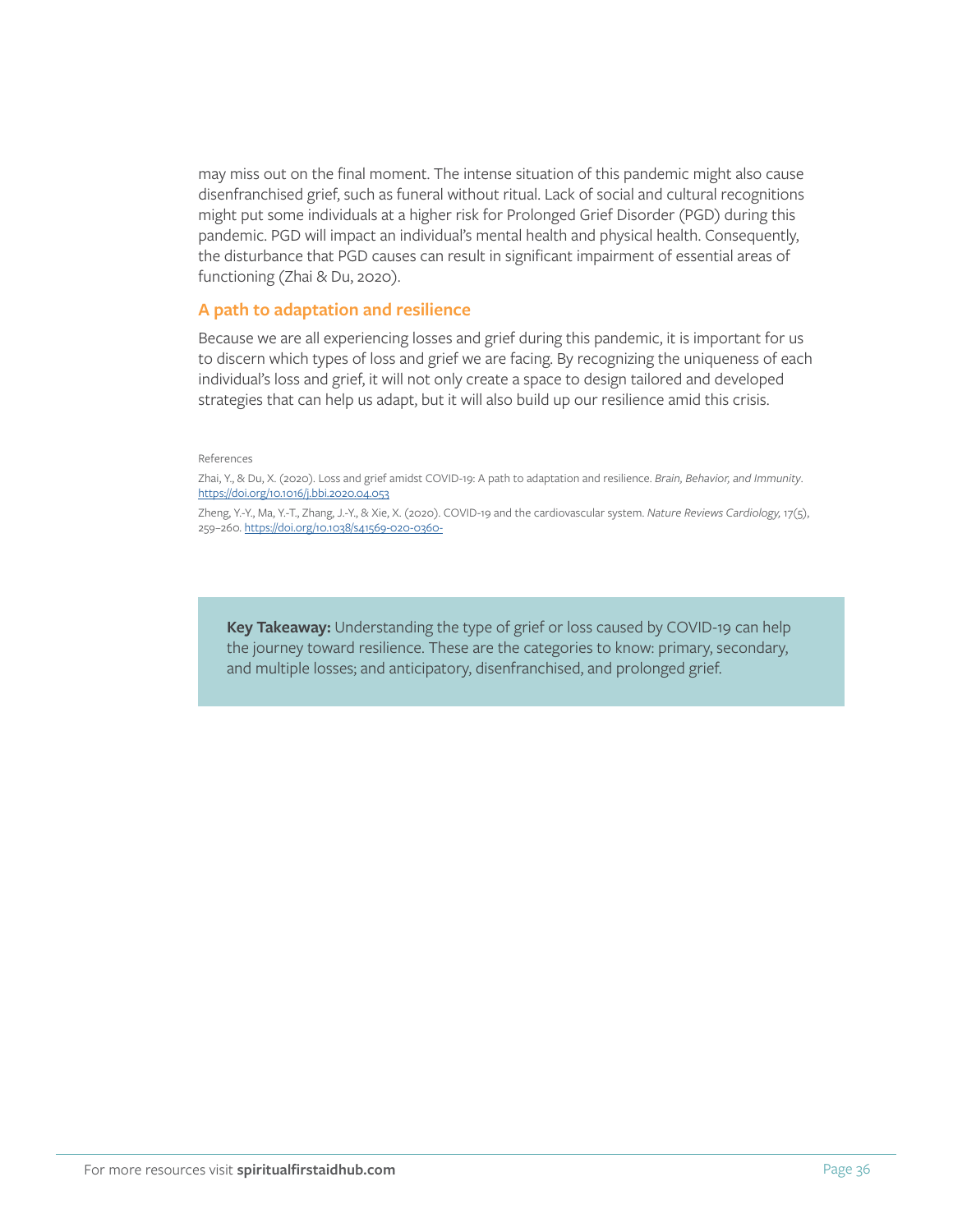# **Are COVID-19 Patients at Risk for PTSD?**

### **Recent research on post-traumatic stress and COVID-19 treatment**

*James Fisher*

With the COVID-19 pandemic impacting so many around the world, mandatory quarantines are taking place for those who test positive for the coronavirus. Communities have come to a screeching halt in the practice of social distancing. The world is going online for remote learning and working. Sunday pews are empty, as are parks, sporting arenas, offices, restaurants, and train stations.

Social distancing is the best practice for slowing the spread, flattening the curve, and is vital for ultimately beating COVID-19. Although physical separation is necessary, there may be consequences for those isolated—especially, perhaps, coupled with the experience of having the illness—that need attention.

Researchers in China have recently investigated if PTSD was prevalent within COVID-19 survivors. The researchers were curious to investigate what the mental health status of those discharged from quarantine facilities looked like. Their research [paper](https://www.cambridge.org/core/journals/psychological-medicine/article/posttraumatic-stress-symptoms-and-attitude-toward-crisis-mental-health-services-among-clinically-stable-patients-with-covid19-in-china/32D66826C54EB1A96C008089C0DE500E), published in the journal *Psychological Medicine* on March 27th, notes:

*"According to the treatment guidelines in China, COVID-19 patients need to be treated in*  isolated infectious hospitals. Due to social isolation, perceived danger, uncertainty, physical *discomfort, medication side effects, fear of virus transmission to others, and overwhelming negative news portrayal in mass media coverage, patients with COVID-19 may experience loneliness, anger, anxiety, depression, and insomnia, and posttraumatic stress symptoms."*

The researchers asked COVID-19 patients to participate in an online questionnaire before their release from the five quarantine facilities constructed in Wuhan, Hubei province. These temporary hospitals were specifically built to hold, quarantine, and treat people who had tested positive for the virus. The participants all needed to meet a criterion before taking part in the questionnaire. Namely, each needed to be a clinically stable adult COVID-19 patient as verified by medical records. Of the 730 patients recruited to be in the study, 714 people met standards to participate. The mean age of the participants was 50.2 years of age.

*"The 17-item self-reported PTSD Checklist (PCL-C) (Weathers, Litz, Herman, Huska, & Keane, 1993) was used to assess the severity of the posttraumatic stress symptoms. A total PCL-C score of ≥50 was considered 'having significant posttraumatic stress symptoms.' (X.-Y. Yang, Yang, Liu, & Yang, 2007)"*

The researchers found that based on the PTSD Checklist questionnaire, the prevalence of serious PTSD in the patients discharged from the quarantine facilities was at a staggeringly high 96.2 percent. As stressful as being a patient may be, the researchers noted that other forces might contribute to PTSD symptoms, such as news coverage and social hostility.

The research indicates that a significant number of COVID-19 survivors suffered from PTSD before being released from quarantine. This means that COVID-19 treatment ought to not stop once the patients are released from isolation. There seems to be a need for long-term psychological interventions for survivors of the virus.

**THE RESEARCH INDICATES THAT A SIGNIFICANT NUMBER OF COVID-19 SURVIVORS SUFFERED FROM PTSD BEFORE BEING RELEASED FROM QUARANTINE.**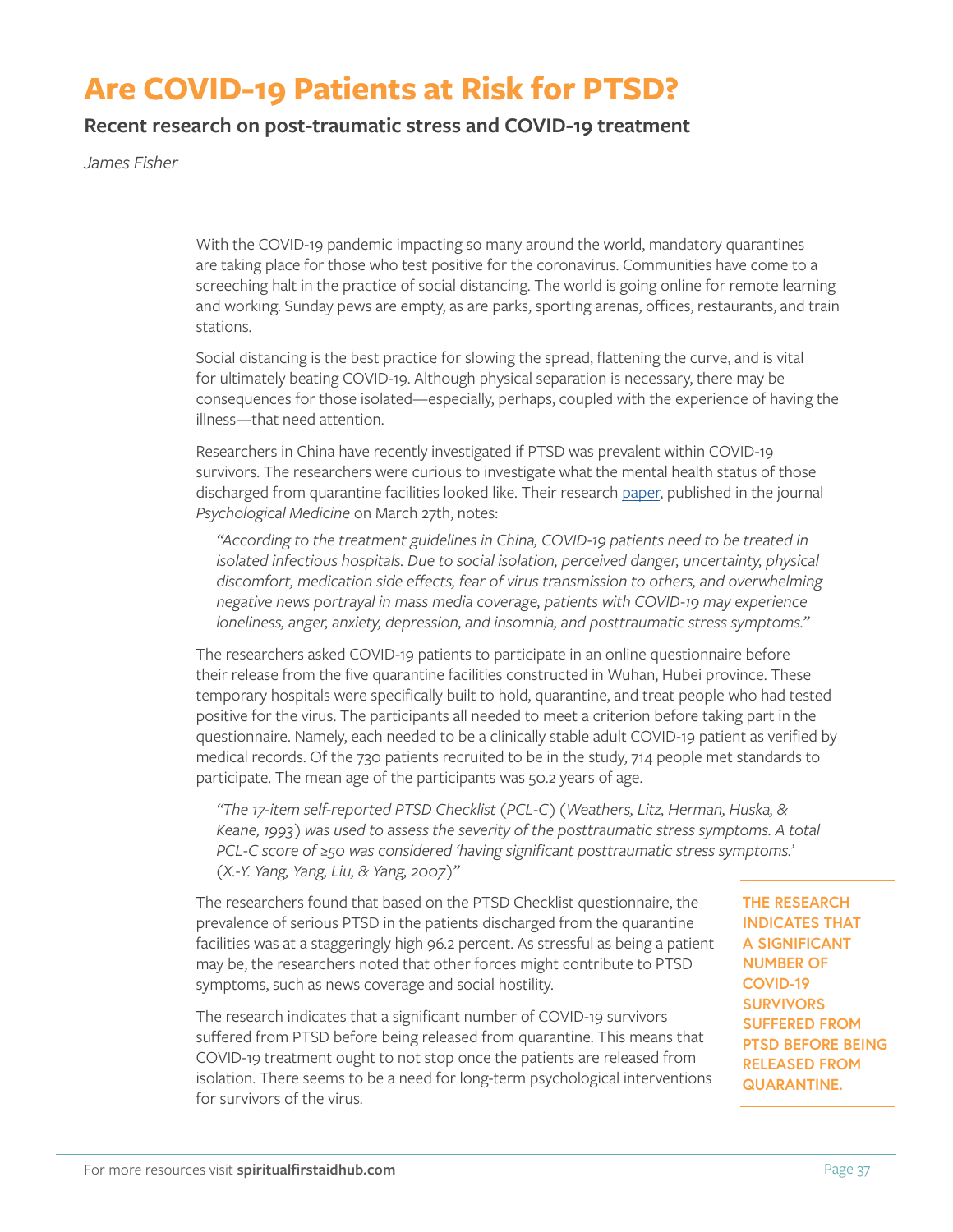There may be implications for non-patients in social isolation. It is important to stay connected to others even when physically separated. Text messaging, phone calls, and video conferencing are all tools people can proactively use during this time. We may need to remain physically distant from one another, but we can still stay socially united.

#### References

Bo, H., Li, W., Yang, Y., Wang, Y., Zhang, Q., Cheung, T., . . . Xiang, Y. (n.d.). Posttraumatic stress symptoms and attitude toward crisis mental health services among clinically stable patients with COVID-19 in China. *Psychological Medicine*, 1-7. doi:10.1017/ S0033291720000999

**Key Takeaway:** Between quarantine, media coverage, and social hostility, COVID-19 has created opportunities for PTSD to develop among infected patients.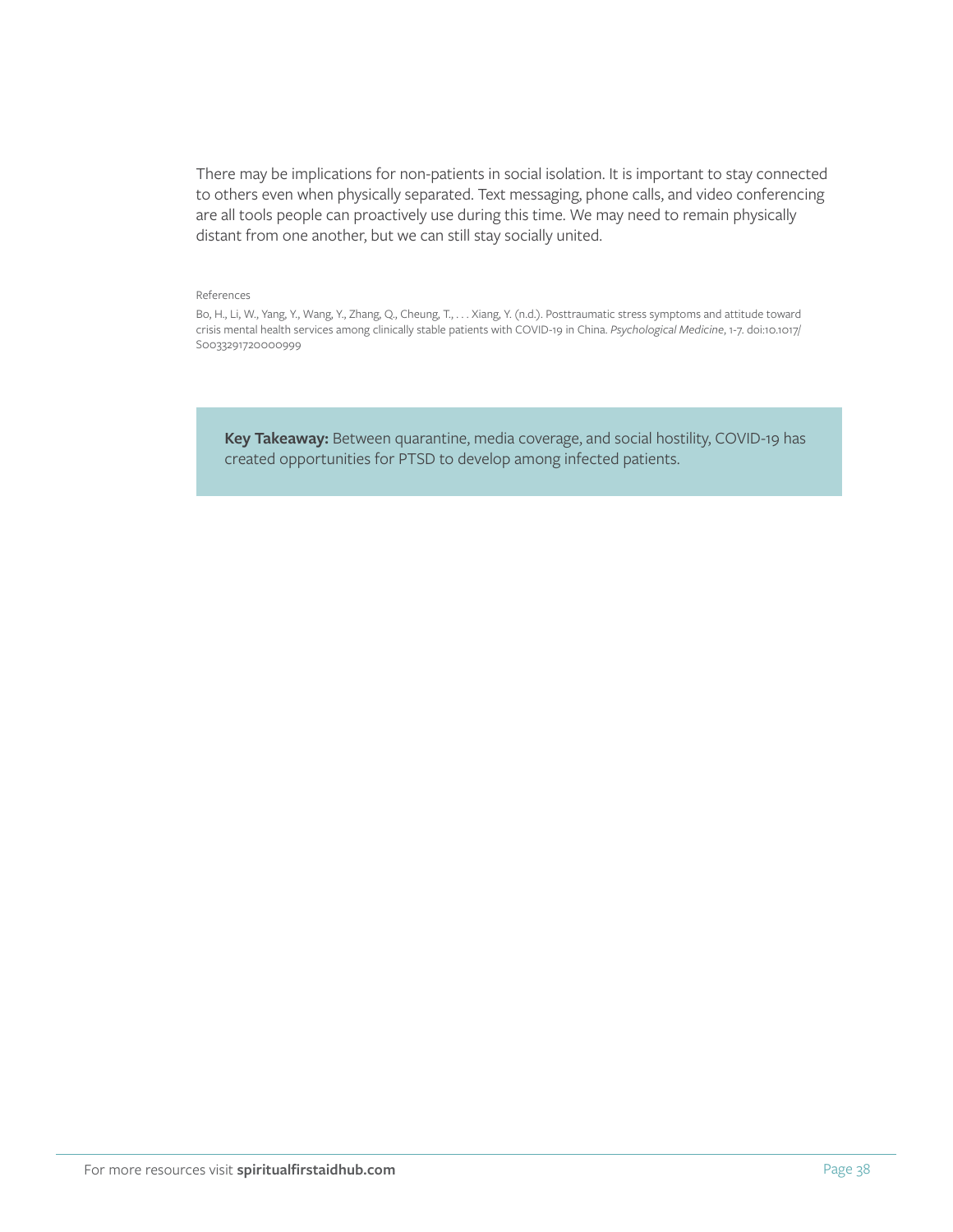# **III Coping**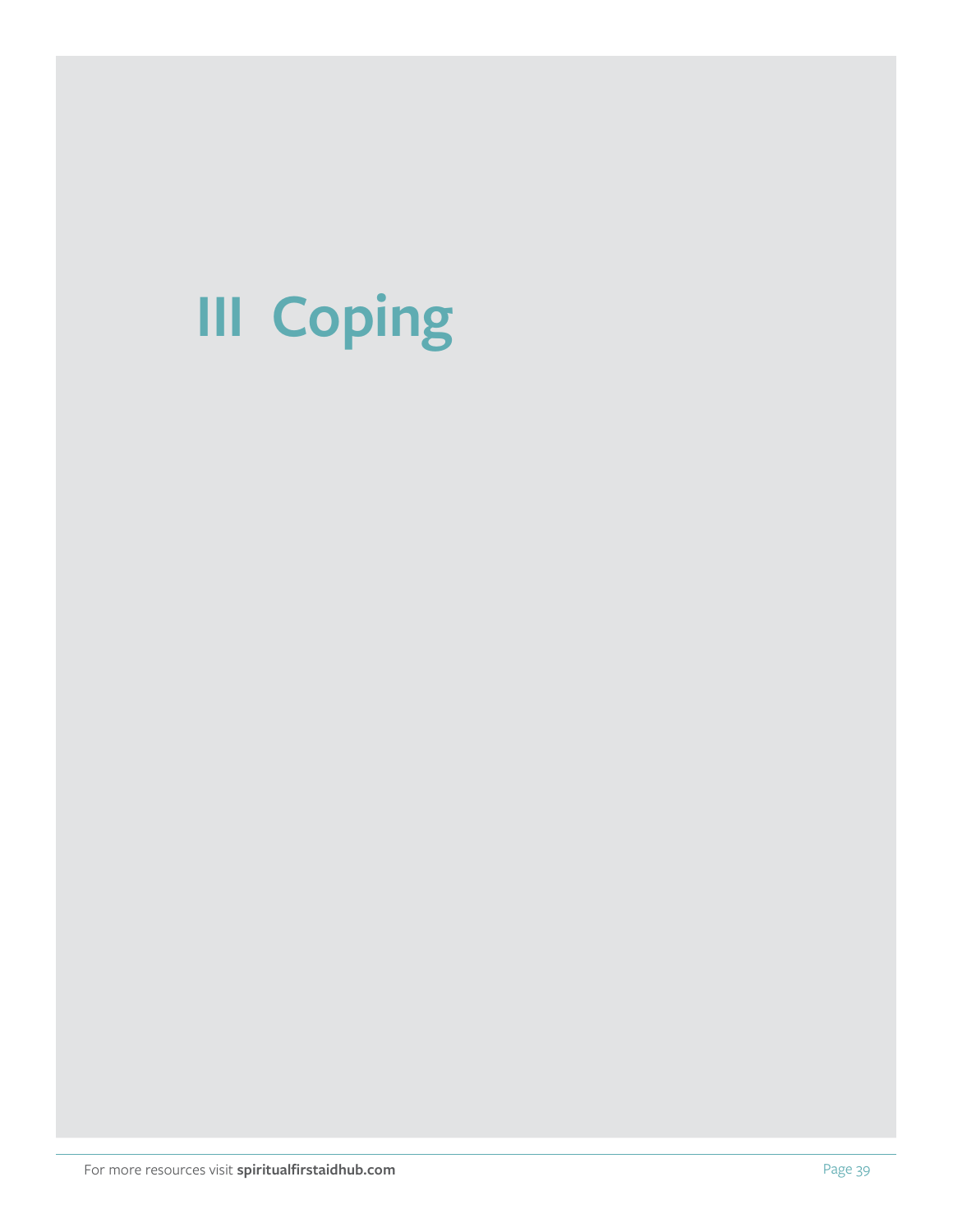# **How to Stay Emotionally Healthy During the Coronavirus Outbreak**

### **Proven techniques for managing stress and anxiety over the outbreak**

#### *Margot Starbuck*

The [World Health Organization](https://www.who.int/health-topics/coronavirus#tab=tab_1) has coached us about how to avoid contracting and spreading the coronavirus to stay physically healthy. But what about attending to our mental health in the midst of the current outbreak? How do we stay emotionally healthy when many around us are fearful?

Today I am scheduled to drop my 21-year-old daughter at the airport to embark on a two-week trip through a number of European countries. To date, the Centers for Disease Control and Prevention (CDC) has not issued [travel warnings](https://wwwnc.cdc.gov/travel/notices) for any of her destinations. Should she choose to travel over her spring break voyage this evening, a lot of us who love her will need tools to manage our own stress and anxiety about the coronavirus.

Here are some strategies that I've been using that may help you, too.

#### **Pay Attention to Your Body and Your Emotions**

It's natural to experience stress and anxiety in the face of a threat we cannot control. Because every person reacts differently, notice what your body and emotions are telling you:

- Listen to your emotions, noticing any anxiety, sadness, anger, or detachment.
- Listen to your body, noticing any change in appetite, new aches and pains, or feeling particularly hot or cool.
- When you notice troubling symptoms, pause to care for your body and mind. If you become unable to manage or function well, seek the assistance of a professional.

#### **Embrace Best Health Practices**

Though there's much about the coronavirus outbreak over which you have no control, you can choose to embrace the kinds of practices that will keep you and your loved ones safe. The [CDC](https://www.cdc.gov/coronavirus/2019-ncov/prevent-getting-sick/prevention.html?CDC_AA_refVal=https%3A%2F%2Fwww.cdc.gov%2Fcoronavirus%2F2019-ncov%2Fprepare%2Fprevention.html) suggests:

- Avoid close contact with people who are sick.
- Avoid touching your eyes, nose, and mouth.
- Stay home when you are sick.
- Cover your cough or sneeze with a tissue, then throw the tissue in the trash.
- Clean and disinfect frequently touched objects and surfaces using a regular household cleaning spray or wipe.
- Wash your hands often with soap and water for at least 20 seconds.

#### **Access Reliable Resources**

You can choose how you will receive and consume information about the outbreak. If you rely on panicked phone calls from your anxious loved ones, you're likely to suffer more than if you choose to rely on credible sources. Two reliable sources for health news include the [CDC](https://www.cdc.gov/coronavirus/2019-ncov/prevent-getting-sick/prevention.html?CDC_AA_refVal=https%3A%2F%2Fwww.cdc.gov%2Fcoronavirus%2F2019-ncov%2Fprepare%2Fprevention.html) and the [World Health Organization.](https://www.who.int/)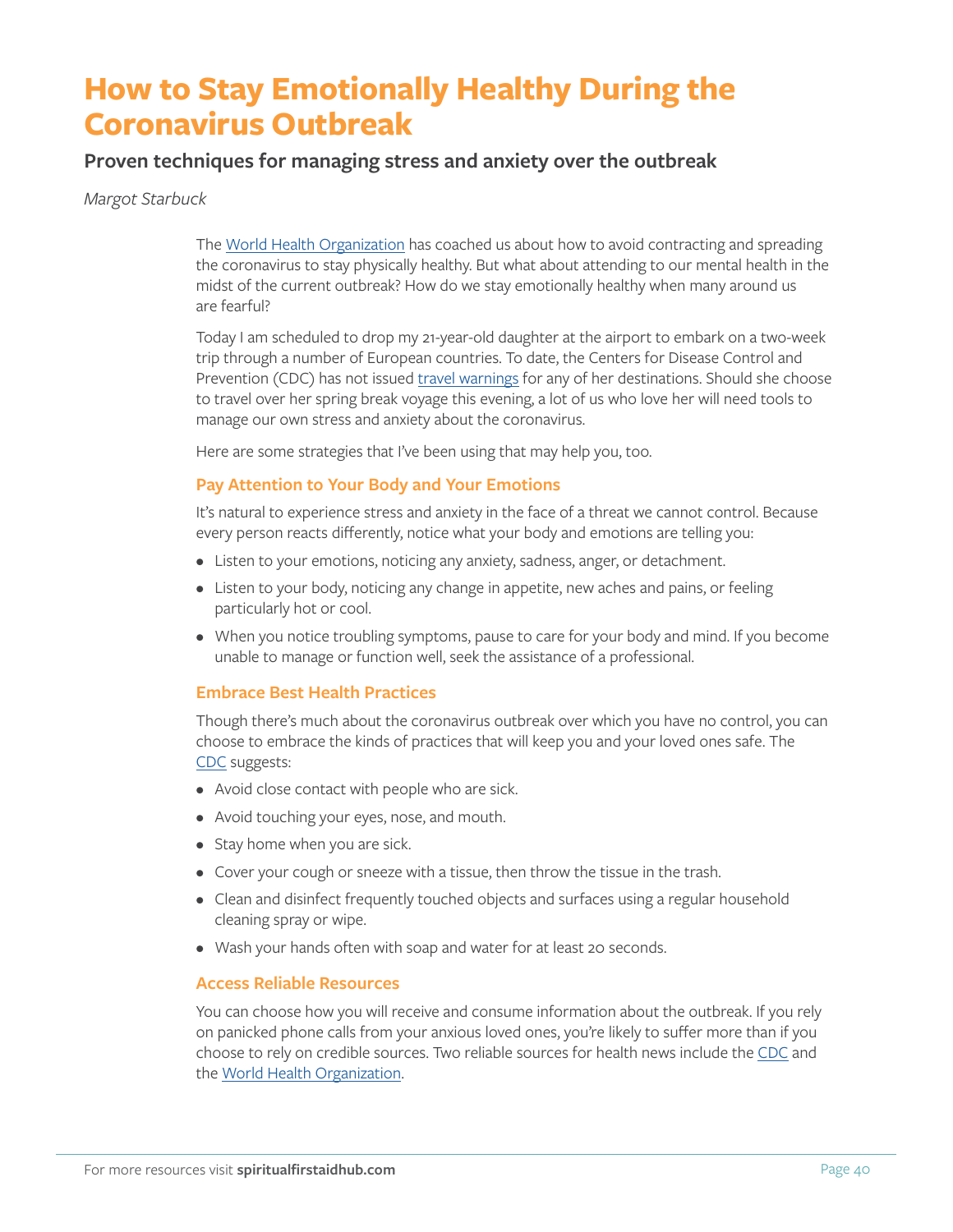If you become consumed by breaking news about the spread of the coronavirus, you can also choose to step away from media reports for a time. At the same time, if you find yourself feeling overwhelmed by the news or compulsively checking the news, then you need to take a break and set limits for yourself.

#### **Share Reliable Information**

Another way to care for yourself is to care for others by sharing the best information you've discovered.

When you find a reputable resource that's particularly helpful, share it with a loved one. When you learn about practices that keep people safe, let a relative who is vulnerable to illness know. In a culture where people are feeling anxious, you can be a gift to others.

#### **Practice Self-Care**

In the midst of a stressful season or situation, many self-care practices are the same ones that prove helpful in everyday living:

- Maintain your normal routines.
- Connect with family and friends.
- Eat well and stay active.
- Get adequate rest.
- Do enjoyable activities; and
- Employ coping skills that nurture your spirit, like mindfulness exercises or prayer.

While it feels like there is a lot we can't control amidst concerns over the coronavirus, every one of us can make choices to stay emotionally healthy. I know I will.

**WHILE IT FEELS LIKE THERE IS A LOT WE CAN'T CONTROL AMIDST CONCERNS OVER THE CORONAVIRUS, EVERY ONE OF US CAN MAKE CHOICES TO STAY EMOTIONALLY HEALTHY.**

**Key Takeaway:** Staying emotionally healthy during COVID-19 can be done by paying attention to your body and emotions, embracing the best health practices, accessing and sharing reliable resources and information, and practicing self-care.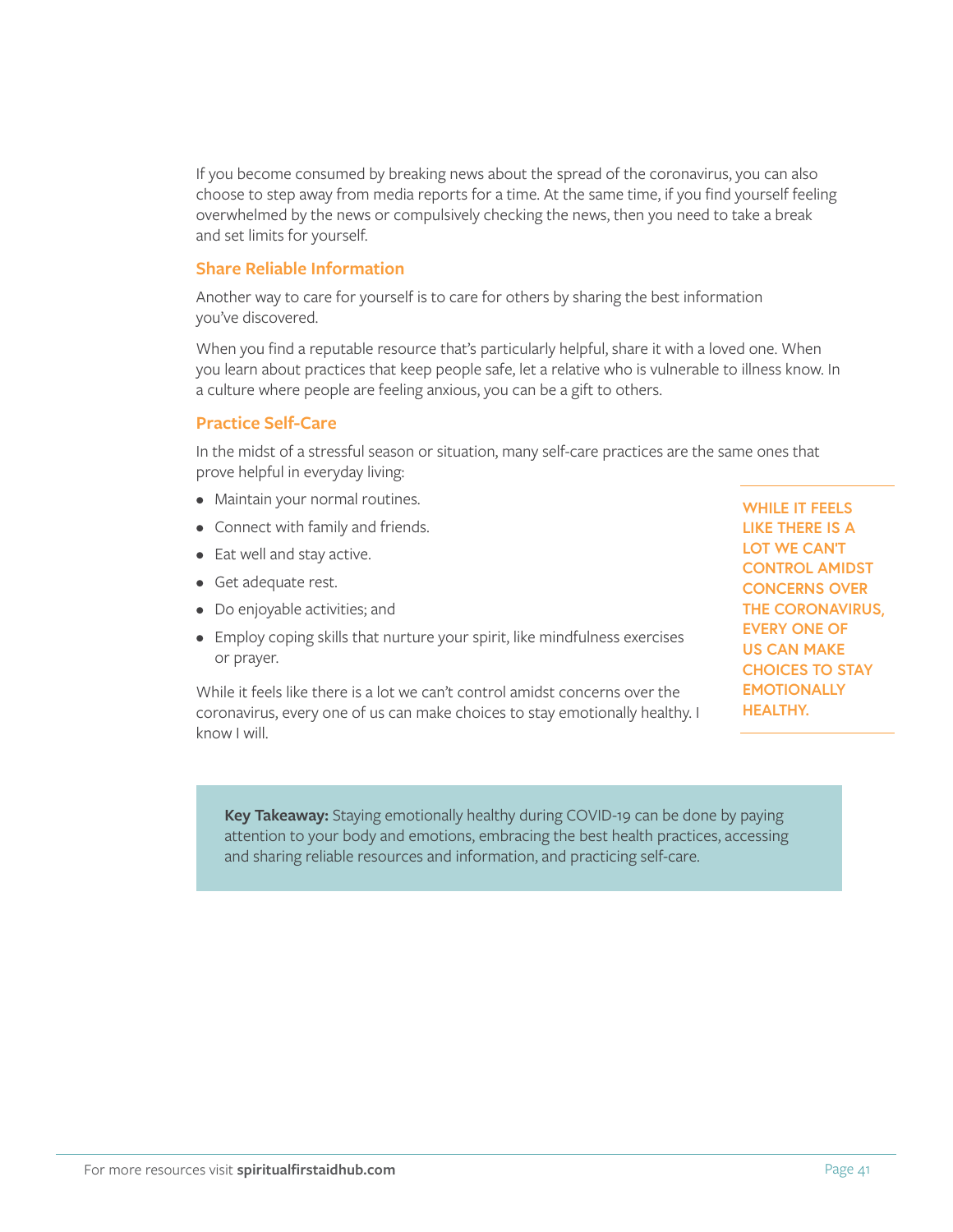# **How We Can Mitigate the Psychological Impact of Quarantine**

### **An evidence-based look at the stressors of quarantine and how to address them**

#### *Hannah Sudhakar*

The COVID-19 outbreak has seen many countries place their populations under mass quarantine as a measure to decrease their chances of cross-infection. Since the modes of exposure to this disease are numerous, quarantine and social distancing are seen as the only ways to truly escape it. The CDC defines quarantine as "the separation and restriction of movement of people who have potentially been exposed to a contagious disease to ascertain if they become unwell, so reducing the risk of them infecting others."

Quarantine can be an unpleasant experience for many and can lead to negative psychological impacts. In times of emergency, the WHO recommends rapid reviews as a means of evidence synthesis. The purpose of this review is to help policymakers provide guidance for the public on quarantine impacts and mitigation. This rapid review was done by Samantha Brooks, Rebecca Webster, Louise Smith, Lisa Woodland, Simon Wessely, Neil Greenberg, and Gideon Rubin of the Department of Psychological Medicine, King's College London. The [research](https://www.sciencedirect.com/science/article/pii/S0140673620304608) was funded by the National Institute for Health Research (NIHR) Health Protection Research Unit in Emergency Preparedness and Response at King's College London, in partnership with Public Health England, and in collaboration with the University of East Anglia and Newcastle University. It was published in *The Lancet* and became available online on February 26, 2020.

Three electronic databases were used and 24 papers were studied for this review. These studies were done across 10 countries and included people quarantined due to SARS, Ebola, the 2009 and 2010 H1N1 Influenza pandemic, Middle East Respiratory Syndrome, and Equine Influenza. Among the different databases, 52 articles were narrowed down after excluding duplicates and those that did not match the inclusion criteria. Of these 52, 28 were excluded due to the nature and duration of quarantine described in those articles. Finally, 24 articles were included in this rapid review.

The results were split into two categories: stressors during quarantine and stressors postquarantine. The stressors during quarantine were:

- **Duration of quarantine.** Longer durations of quarantine were associated with poorer mental health—specifically, post-traumatic stress symptoms, avoidance behaviors, and anger.
- **Fear of infection.** Participants were found to have high stress about being infected or infecting others, especially family members.
- **Frustration and boredom.** Confinement, loss of usual routine, and reduced social and physical contact with others were frequently shown to cause boredom, frustration, and a sense of isolation from the rest of the world, which was distressing to participants.
- **Inadequate supplies.** Having inadequate basic supplies (e.g. food, water, clothes, or accommodation) during quarantine was a source of frustration and continued to be associated with anxiety and anger 4-6 months after release.
- **Inadequate information.** Many participants cited poor information from public health authorities as a stressor, reporting insufficient clear guidelines about actions to take and confusion about the purpose of quarantine.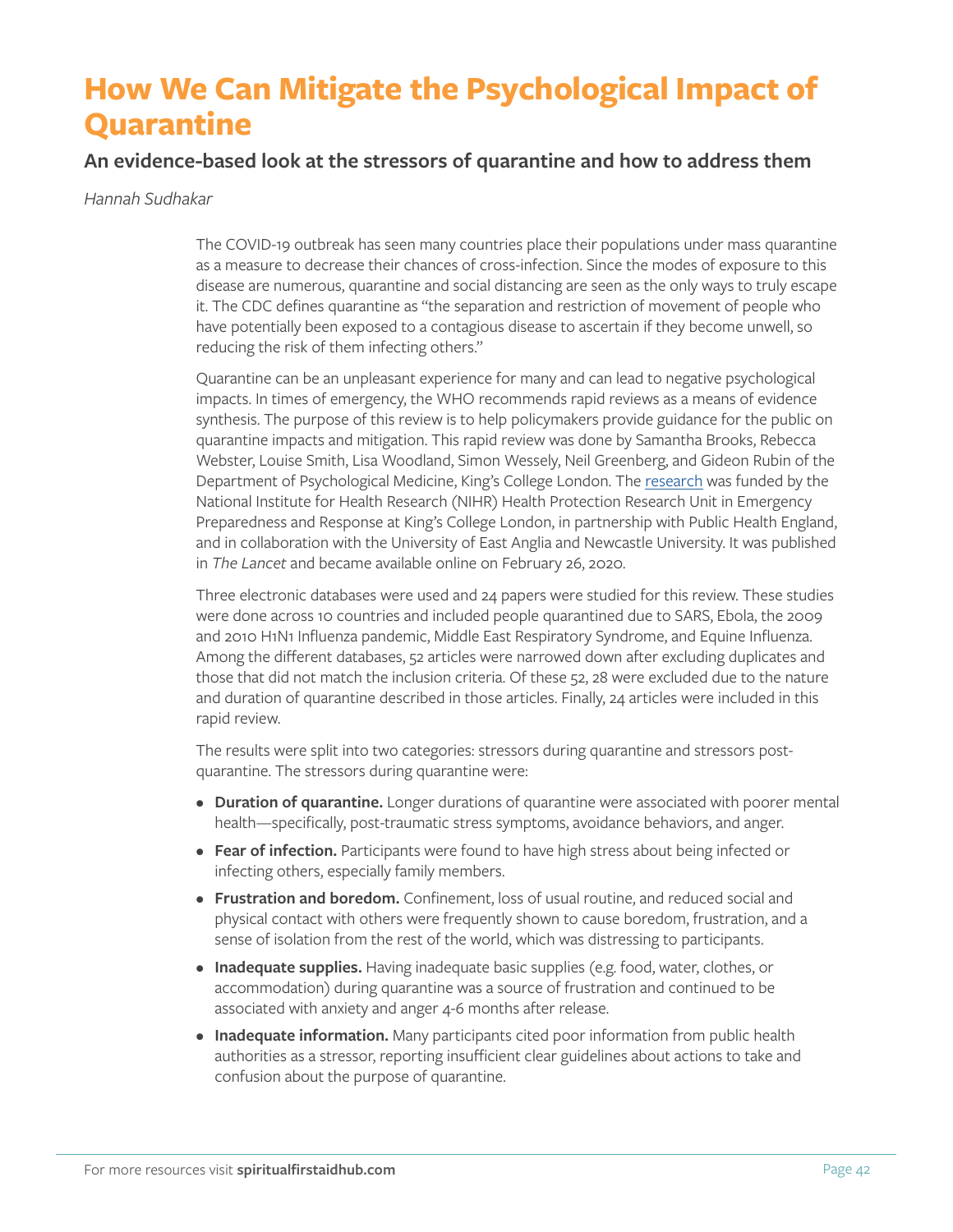The stressors post-quarantine were:

- **Finances.** With people unable to work and having to interrupt their professional activities with no advanced planning the financial loss as a result of quarantine created serious socioeconomic distress and was found to be a risk factor for symptoms of psychological disorders and both anger and anxiety several months after quarantine. Participants with a combined annual household income of less than CAN\$40,000 showed significantly higher amounts of post-traumatic stress and depressive symptoms.
- **Stigma.** Stigma from others was a major theme throughout the literature, often continuing for some time after quarantine, even after containment of the outbreak. This observation may not apply to the COVID-19 pandemic.

The results of the review suggest that while quarantine is a necessary preventive measure, it is often associated with negative psychological effects. Though these negative impacts are unsurprising, evidence suggests that many of them could be detected in participants for months or even years after quarantine. All of the during quarantine and post-quarantine stressors suggest an intense need to have effective mitigation measures put in place for quarantines.

**WHILE QUARANTINE IS A NECESSARY PREVENTIVE MEASURE, IT IS OFTEN ASSOCIATED WITH NEGATIVE PSYCHOLOGICAL EFFECTS.** 

In response to these stressors, the review also had some suggestions for mitigation:

- **Keep it as short as possible.** Restricting the length of quarantine to what is scientifically reasonable given the known duration of incubation periods, and not adopting an overly precautionary approach to this, would minimize the effect on people.
- **Give people as much information as possible.** Ensuring that those under quarantine have a good understanding of the disease in question, and the reasons for quarantine, should be a priority.
- **Provide adequate supplies.** Officials also need to ensure that quarantined households have enough supplies for their basic needs and, importantly, these must be provided as rapidly as possible.
- **Reduce boredom and improve communication.** Boredom and isolation will cause distress; people who are quarantined should be advised about what they can do to stave off boredom and provided with practical advice on coping and stress management techniques. The ability to communicate with one's family and friends is also essential. In regard to the communication of officials to the affected people, the review suggests:

*"It is also important that public health officials maintain clear lines of communication with people quarantined about what to do if they experience any symptoms. A phone line or online service specifically set up for those in quarantine and staffed by health-care workers who can provide instructions about what to do in the event of developing illness symptoms, would help reassure people that they will be cared for if they become ill. This service would show those who are quarantined that they have not been forgotten and that their health needs are just as important as those of the wider public."*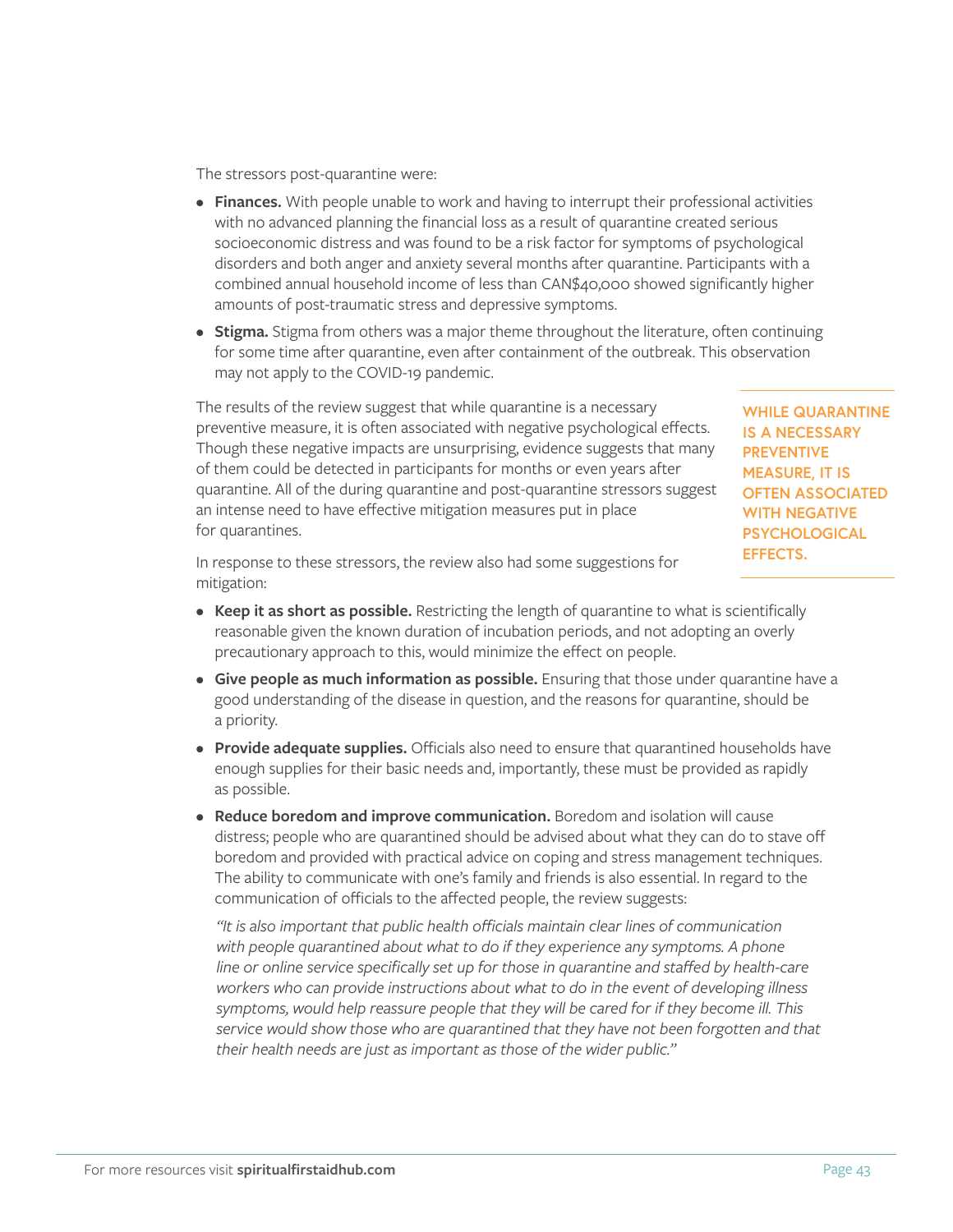In summary, these stressors and their methods of mitigation are aimed at providing policymakers with the adequate tools needed to convey information to the public. This review is also essential as it consolidates information gained from previous epidemics to inform future situations with similar effects to help in the formulation of disaster response plans. While physical impacts are usually the only considered factor in emergency situations, this review shows the connectedness of mental health and physical factors as well.

#### References

Brooks, S. K., Webster, R. K., Smith, L. E., Woodland, L., Wessely, S., Greenberg, N., & Rubin, G. J. (2020). The psychological impact of quarantine and how to reduce it: Rapid review of the evidence. *The Lancet*, 395(10227), 912–920. [https://doi.org/10.1016/S0140-](https://doi.org/10.1016/S0140-6736(20)30460-8 ) [6736\(20\)30460-8](https://doi.org/10.1016/S0140-6736(20)30460-8 )

**Key Takeaway:** The negative mental health effects of quarantine can be mitigated by limiting duration, providing adequate information and supplies, reducing boredom, and improving communication.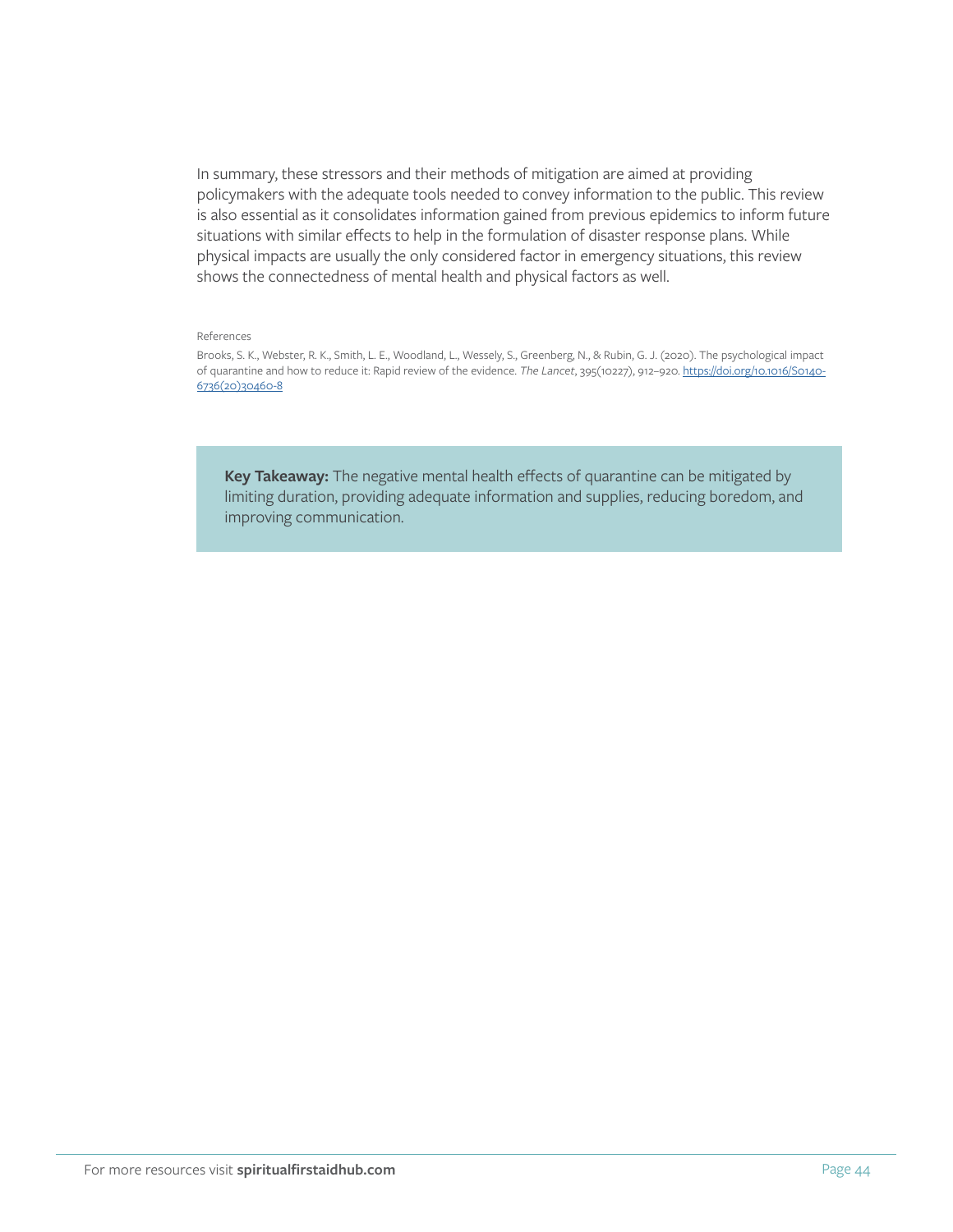# **How to Cope With COVID-19**

**It is an active process**

*Alice Schruba*

Over the last several weeks, fear has grown surrounding the coronavirus (COVID-19) in both our collective society and local communities. Alongside fear is also the growing frustration

surrounding our physical health and safety, our access to resources and medical supplies, our economy and jobs, and our free will and mobility. A common phrase among mental health professionals is that "an abnormal reaction to an abnormal situation is normal." Concern around the coronavirus is not only natural but, to an extent, a healthy response. However, how you cope with them matters, especially when you may be unable to care for yourself as you typically would. Since we don't know how long this will go on, rather than implementing quick fixes, it's about doing life differently in a very different season to support sustainable self-care. Here are five things to consider when coping with COVID-19 from a holistic perspective.

**Sitting with vs. sitting in:** In a time of uncertainty, it is important to acknowledge our emotions. When we run from them or sit in them, we ultimately increase our pain and distress. If we can sit with our emotions by attempting to understand them, effectively expressing them, and maybe even accepting their presence, we allow ourselves to honor our emotions while moving through them. Think of a car stuck in deep snow. If you keep

**CONCERN AROUND THE CORONAVIRUS IS NOT ONLY NATURAL BUT, TO AN EXTENT, A HEALTHY RESPONSE. HOWEVER, HOW YOU COPE WITH THEM MATTERS, ESPECIALLY WHEN YOU MAY BE UNABLE TO CARE FOR YOURSELF AS YOU TYPICALLY WOULD.**

hitting the gas pedal, the car digs deeper in and further worsens the situation. But if you take a moment, take your foot off the gas, and get out to assess the situation, there may be a better tool or solution available. Emotions work the same way. At times, we need to stop what we're doing, get perspective, and use a tool or coping skill such as journaling for five to 10 minutes, sharing them with others using "I feel" statements and speaking to your own experience in the moment, or even expressing them through art. In this rapidly developing situation, you are allowed to feel however you feel about COVID-19. Accepting your emotions around this situation allows you to have them and still function, rather than feel stuck or exhausted from avoidance.

**Controllable vs. uncontrollable:** Extra time at home may mean extra time to think, worry, and ruminate about COVID-19. Our brains seek to solve problems that have already happened, haven't happened yet, and may never happen. It is a process intended to protect us that often negatively impacts us. The goal is not to suppress your thoughts, but to reframe them and refocus on what you can address. Reframing our thoughts to a more neutral, grounded, and realistic perspective allows us to practice alternative ways of thinking about the situation and our experience of it. For example, shifting from "I can't handle this" to "I'm doing the best I can in this moment." Another way to shift your perspective is by identifying what is controllable and important to you and what is not using the quadrant method. By identifying what is important and controllable, you can think about how to address it (e.g., how long you watch the news). Looking at what is important but uncontrollable, allows you to acknowledge your concerns (e.g., what the government enacts). Assessing what is unimportant but controllable equips you to act if needed (e.g., what clothes you put on for the day). Lastly, acknowledging what is unimportant and uncontrollable provides perspective (e.g., the weather). By actively identifying, assessing, and reframing our thoughts, we allow ourselves to acknowledge what's important while shifting to what we can do and how we can accomplish it.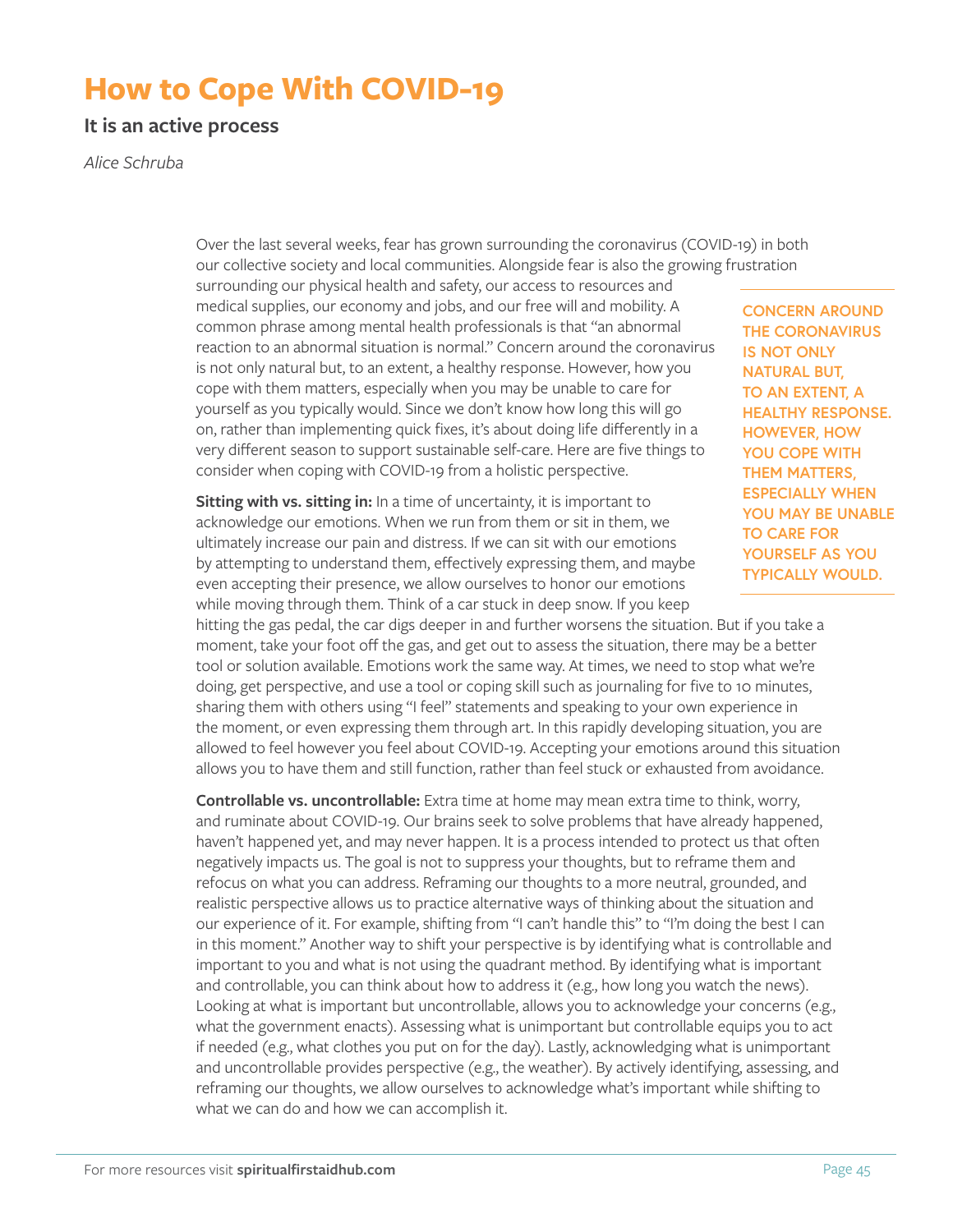**Momentum vs. motivation:** With many working and learning at home where they normally rest and relax, it is important to identify ways to get up, get moving, and keep going. The goal is to take action and engage in behaviors supportive of your physical, emotional, social, and spiritual health. Unfortunately, you may not feel motivated to do so. This is not to say, just do it, suck it up, or pull yourselves up by your bootstraps. Instead, the goal is to start somewhere and do something. Behavioral activation means identifying and taking tangible steps to help build momentum. As you build momentum in each action, you provide yourself evidence that you can do it and you can keep going. Practice makes pattern. Developing and maintaining healthy routines is paramount in the undefined time of COVID-19, as they provide a sense of structure, security, and consistency. Consider what routines and actions have aided you in the past whether that be having a morning routine, eating lunch, getting up and moving throughout the day, making dinner, exercising, or calling loved ones. Something as simple as standing up and walking once every hour or changing your clothes every day can act as a reminder of your ability to take action.

**Connection vs. conversation:** For some, COVID-19's quarantining and social distancing means more togetherness while for others it means more alone time. No matter the side of the spectrum you find yourself on, it is important to understand when you are just talking at someone versus when you are connecting with them. True connection seeks to communicate that, "I see you, I hear you, and I'm with you." It balances both actively listening and sharing. It may also, at times, involve setting boundaries and respecting theirs. Rather than reacting quickly, connection seeks to respond effectively. Approach your relationships with intentionality. This intentionality can come in the form of scheduled Skype dates, regular phone calls, or family mealtimes. This intentionality can also come through when and how you say what you say, such as choosing a respectful tone, not interrupting meetings, listening when they're talking to you, or telling them you can't talk right now. Social distancing doesn't have to mean social disconnection.

Hope vs. hype: Faced more frequently with our own fragility, our attention naturally turns more to our vulnerabilities. At times, this can be helpful to keep us safe but can lead to feeling hopeless and helpless. Rather than falling back on platitudes, it can be helpful to actively cultivate and connect with hope and faith. Not to bypass concerns, but to actively consider what reminds you of the good in this world. What you focus on is what you foster. By actively identifying hopeful things, what you're thankful for, what gives you faith in humanity, you remind yourself that there is something bigger, greater, and more transcendent than COVID-19. That is not to say that you must look for miracles, but instead simple reminders of life beyond COVID-19 such as a child's love of bubbles, a dog's happy trot on a walk, the sight of neighbors saying hello. There is much to be genuinely concerned about at this time, but it may be unhelpful to overly attend to it. Consider writing down what gives you hope, where you find strength, what you have faith in, or what gives you comfort. Reminding yourself of these things is just as important as washing your hands.

Taken together, attending to these areas of health support caring for yourself from a holistic perspective. This is in service of sustainable health in these coming weeks as you care for your emotions, thoughts, actions, relationships, and hope. It's important to understand, though, that each of these areas of health are not a checklist of things to accomplish or mark off. Rather, they are areas of health to check in with yourself about. As you check in with yourself, please do so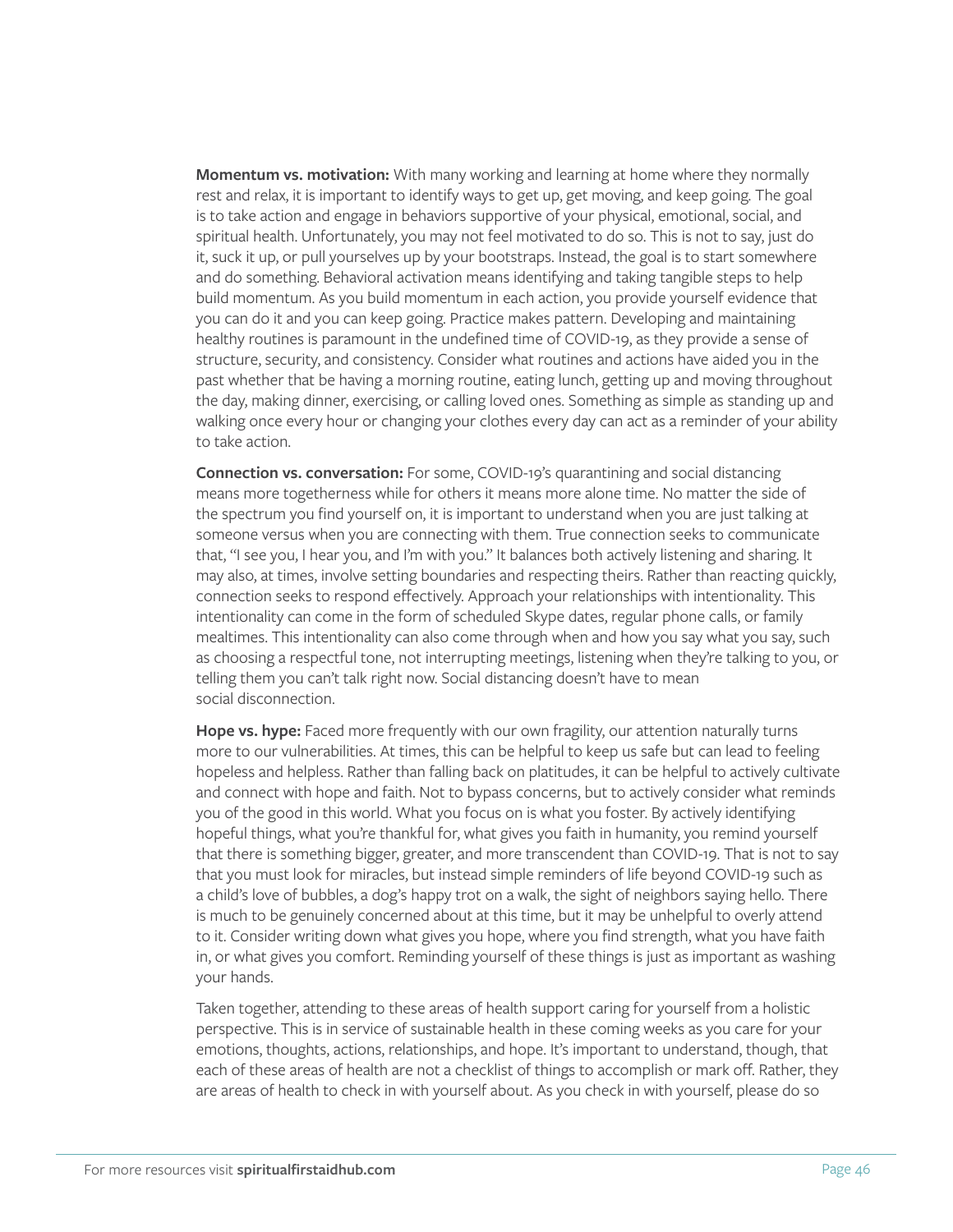from a stance of compassion, not perfection. We all need time to figure out our new normal and our needs within it; have grace on yourself and others.

**Key Takeaway:** Coping well with COVID-19 requires a reorientation towards the problem at hand by sitting with our emotions to understand them, accepting what is both in and out of our control, maintaining healthy momentum, connecting deeply with others, and finding sustainable hope.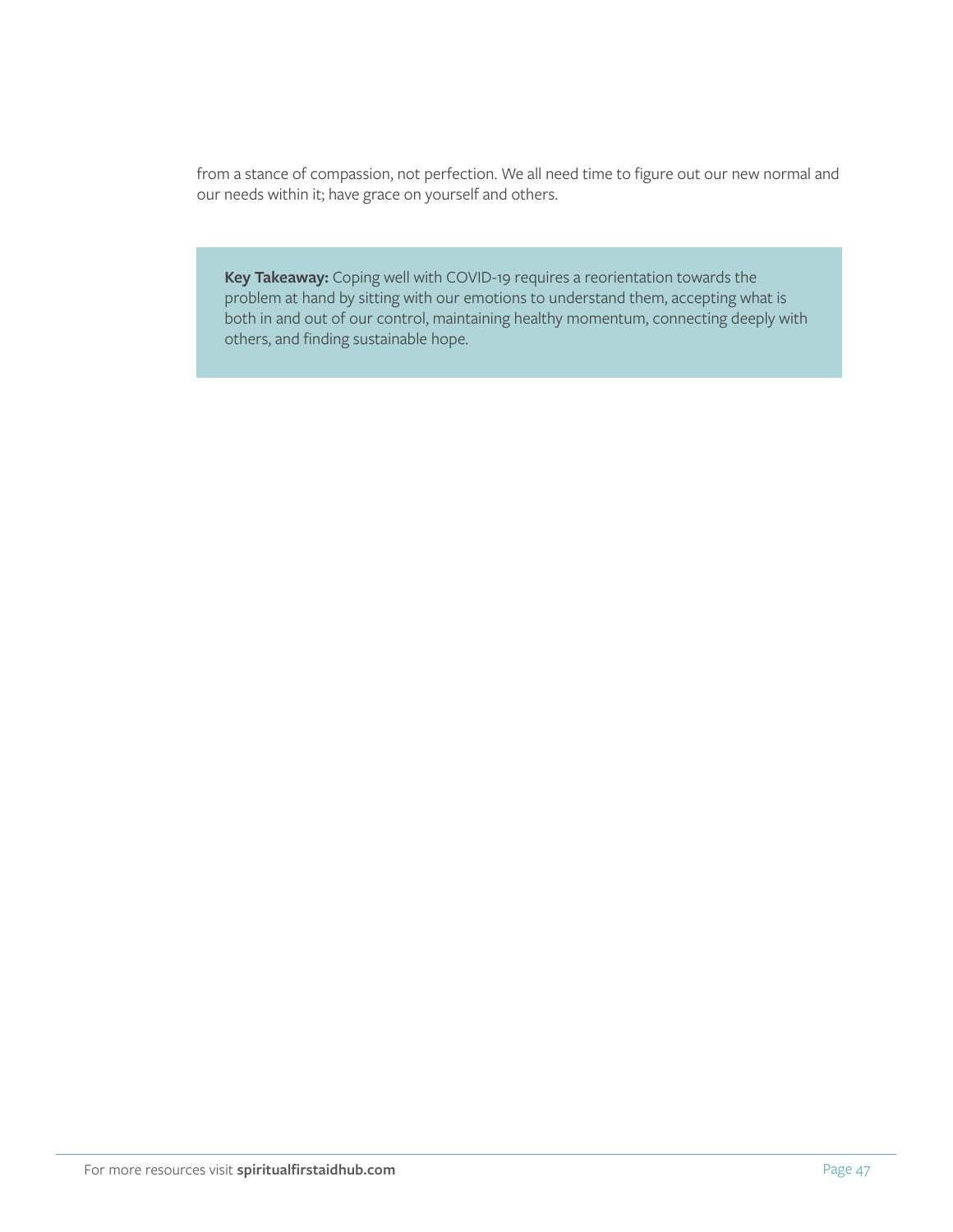# **Coping With Anxiety in the Age of COVID-19**

### **Five steps to managing anxious thoughts**

*Dan Martinson*

We are living in a time of unprecedented anxiety. We have constant access to news of outbreaks and economic turmoil. We are experiencing social disruptions. We have lost social supports and routines.

The future is uncertain, but it will likely get harder before it gets easier. It is the perfect recipe for anxiety.

If you Google the [definition of anxiety,](https://www.google.com/search?q=definition+of+anxiety&rlz=1C1CHBF_enUS779US779&oq=definition&aqs=chrome.1.69i57j0l4j69i61l2j69i60.7811j1j7&sourceid=chrome&ie=UTF-8) you will find this: "Anxiety (noun): a feeling of worry, nervousness, or unease, typically about an imminent event or something with an uncertain outcome."

Are you facing any imminent events in your life right now? Any uncertain outcomes? I think we all are.

Newsflash: It is perfectly normal and understandable to be feeling anxious in the age of COVID-19. In fact, anxiety is a healthy reaction to unfamiliar, possibly threatening circumstances. It can prompt us to pay attention, plan ahead, and keep ourselves safe.

Unfortunately, our over-stimulated minds can easily transform helpful nudges of anxiety into decapitating lashings of panic. Since COVID-19 is "too close to home," I will use another example to illustrate how this can happen:

Imagine you have a big test coming up. It is very important to you that you do well on this test. Yet when you sit down to study, you find that studying is the last thing you want to do. It makes you feel uncomfortable. You feel overwhelmed by all of the information in front of you. You doubt your ability to absorb it. You are concerned that you will not do well.

Maybe you are experiencing shortness of breath, tightness in your chest, or a pit in your stomach. You get swept up in thoughts of all of the terrible, horrible things that could go wrong. Those possible future catastrophes quickly become inevitable facts in your mind. They go something like this:

- 1. I will fail the test.
- 2. I will fail the test after that.
- 3. I will fail the class.
- 4. I will not get into the college/graduate program/profession that I want.
- 5. I will be stuck in some job that I hate for the rest of my life.
- 6. I will die, alone and friendless.

By now, your heart is racing and you feel close to hyperventilating. You stop studying for the test.

That small, uncomfortable feeling of anxiety was supposed to prompt you to pay attention, study hard, and perform well on the test. However, the anxiety quickly spiraled out of control in your body and mind. It caused you to freeze up, freak yourself out, and avoid preparing effectively.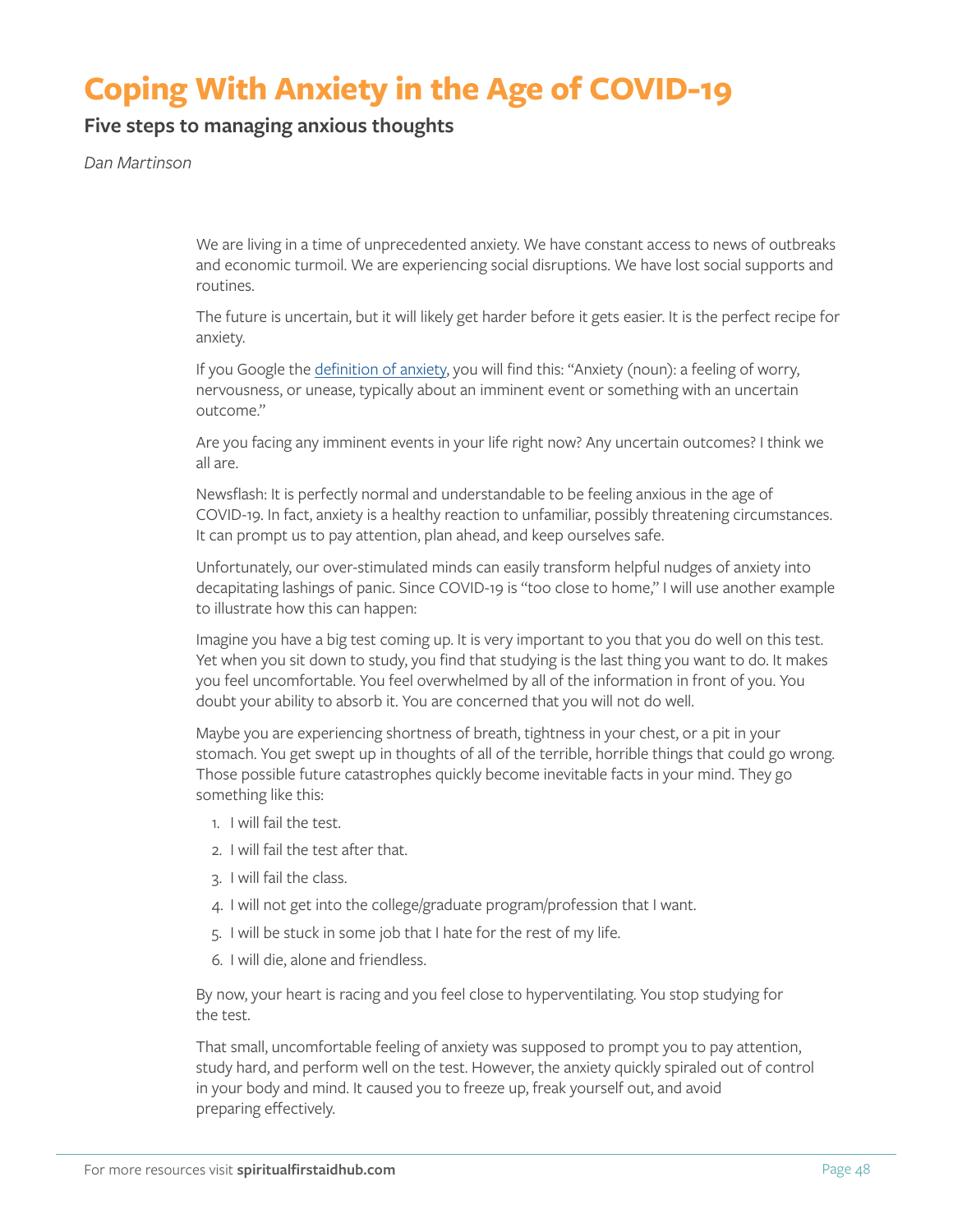Thankfully, there is a way you can capitalize on your anxiety so it works for you rather than against you. I will break it down into five steps:

#### **1. Recognize your anxious feelings and thoughts.**

Until you can pause and notice what you are feeling in your body and thinking in your mind, you are at the mercy of your anxiety. Once you notice where anxiety is popping up ("Oh, there is that pit in my stomach. And—yep—there is that thought that I will lose my job!"), you are actually in a position to decide how to respond.

**THERE IS A WAY YOU CAN CAPITALIZE ON YOUR ANXIETY SO IT WORKS FOR YOU RATHER THAN AGAINST YOU.**

This first step is simple, but not easy. Be patient with yourself as you practice it. I hope you would not expect yourself to instantly become proficient in speaking another language or playing a new sport or musical instrument. You should know that these things take patient, persistent practice. The same is true for noticing anxious feelings and thoughts.

#### **2. Slow down and "press pause."**

Do not run away from the feelings and thoughts you are noticing. Stay with them for a minute.

This is where deep breathing can be really helpful. Take slow breaths in through your nose for 3-4 seconds, hold your breath for 1-2 seconds, and breathe out slowly through your mouth for 3-4 seconds. Find a pace that feels right for you. Make sure you are taking deep breaths from your stomach, not shallow breaths from your chest. Keep this up for at least 30 seconds to fully settle into the pattern, and see if you can "get comfortable" noticing your feelings and thoughts while you do so.

**Pro tip:** Expect that the more anxious you feel, the longer you will have to stay on this step. If you are experiencing a full-blown panic attack, it might be 5-10 minutes before you can really slow your breathing down and get it under control. That is okay. Pull up a deep breathing app as your guide, or call a supportive friend to walk you through it.

#### **3. Ask yourself if these feelings and thoughts are helpful right now.**

You are now in a better position to evaluate whether the anxious feelings and thoughts are helping you act effectively and get you where you want to go, or whether they are taking you in an unhelpful direction. If they are seeming helpful, then hold onto them! A mild to moderate amount of anxiety can help you face challenges more effectively than if you had no anxiety at all.

But if your anxious thoughts and feelings seem to be taking you in an unhelpful direction…

#### **4. Step out from under the anxiety spiral.**

Take a break. Go for a walk, if safe and possible. Have a conversation with a loved one. Eat something healthy. Exercise. Then get back to doing the things that are important and necessary.

As you engage in these activities, keep your focus fully in the present moment. Do not try to distract yourself from your anxiety. Rather, continue to be open to and aware of your feelings and thoughts. If you notice anxiety building up to an unhelpful place again…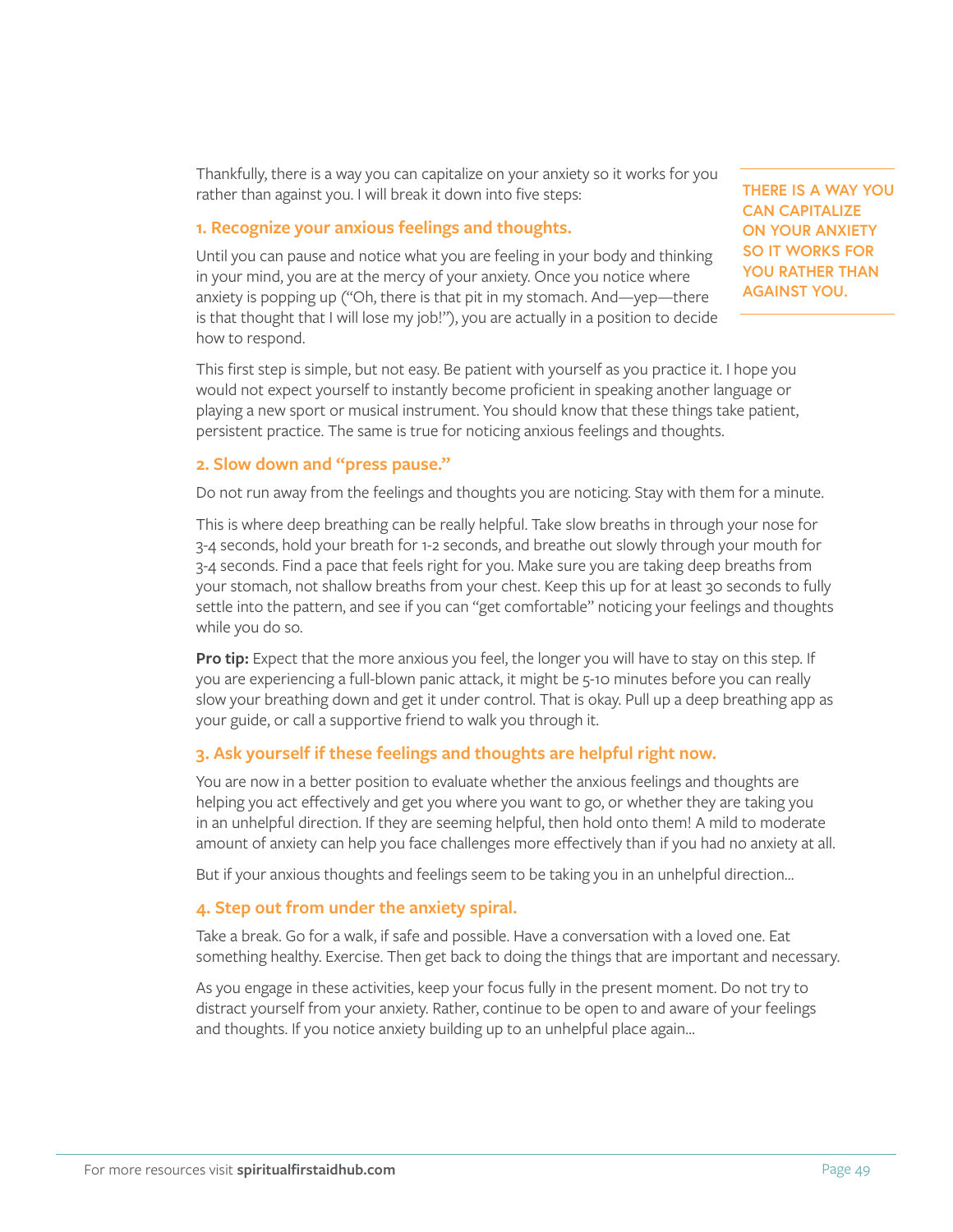#### **5. Repeat steps 1-4.**

Maybe this seems like a never-ending anxiety loop. Some days, it might feel that way. Yet as you continue to practice, you may notice that your anxiety holds less sway over you. Your anxiety may gradually transform from a tyrant that controls you to a companion that helps you.

**Key Takeaway:** Managing anxious thoughts during COVID-19 can be done in 5 steps: 1) recognize your anxious feelings and thoughts, 2) slow down and "press pause," 3) ask yourself if these feelings and thoughts are helpful right now, 4) step out from under the anxiety spiral, 5) repeat steps 1-4.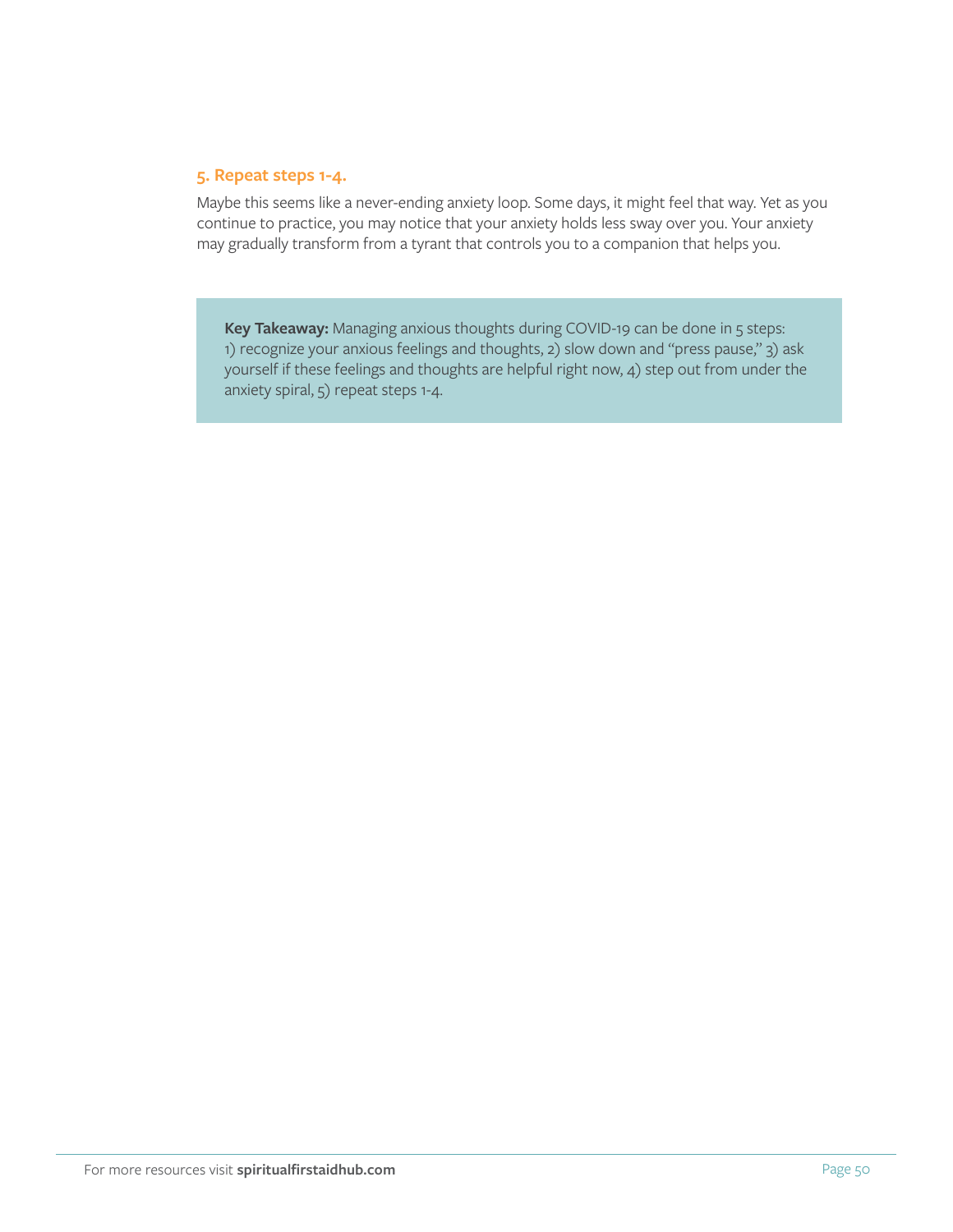# **7 Ways to Cope With COVID-19**

### **Practical methods to reduce your stress today**

*David K. Mosher*

How do we keep anxiety, fear, and paranoia at manageable levels with a virus that has (at the time of this writing) infected 905,279' individuals worldwide?

The battle seems like it is outside of your home against some microscopic enemy, but the struggle actually starts inside your mind. Anxiety steals away our joy and peace by consuming our focus and kicking our imaginations into overdrive. We begin to create worst-case scenarios in our mind, which is like making a down payment on horrifying misfortunes that will never occur.

Specifically, with COVID-19, individuals are struggling with disquieting thoughts, such as worrying about infecting loved ones, dwelling on possible death, and feeling concerned for vulnerable populations. COVID-19 is a fast-moving, ever-shifting precipitant of anxiety that can send us spiraling quickly.

Ideally, we want to identify our anxiety snowball while it is still small and forming, but we cannot always catch the bullet before it takes off. You might be sitting in your home or work environment, trying to quarantine and stay safe, when panic about COVID-19 abruptly hits you. This is fairly common. Like an inflated beach ball held underneath the water that is suddenly let loose, anxiety can explode to our mind's main stage from seemingly out of nowhere. Luckily, there are tools and resources that help you learn to process anxiety with wisdom.

If you are feeling stressed or anxious, these seven ways of coping will help you manage your emotions. These coping strategies will not always feel natural, but they are science-driven pathways to becoming a healthier person. Ask yourself, "How is what I'm doing helping me get to where I want to go in life?"

Taking a hard look at our actions, thoughts, or emotions can be a difficult process. Yet, resisting or suppressing our emotions actually creates paradoxical outcomes, such as aggravating our fears instead of making them vanish. Thus, these coping strategies embrace and approach our stressors head-on to build resolve, grit, and resiliency. It is normal to find it difficult to be consistent when starting a new routine. Give yourself plenty of self-compassion because, when it comes to coping, the most important step you can take is always the next one.

**GIVE YOURSELF PLENTY OF SELF-COMPASSION BECAUSE, WHEN IT COMES TO COPING, THE MOST IMPORTANT STEP YOU CAN TAKE IS ALWAYS THE NEXT ONE.**

#### **Strategy #1: Assess the Four Pillars**

Ensuring we have a rock-solid foundation for basic health needs is a must. These four pillars are the foundation for emotion regulation, and they are like the legs of a table. If the emotionregulation table is unstable, then it is difficult to use other coping methods and build ourselves up. The four pillars consist of [sleep hygiene,](https://www.sleepfoundation.org/articles/sleep-hygiene) [nutrition](https://www.nutrition.gov/), [staying physically active](https://www.cdc.gov/physicalactivity/basics/pa-health/index.htm), and [social](https://www.psychologytoday.com/us/blog/finding-new-home/201805/are-you-getting-the-social-support-you-need)  [support](https://www.psychologytoday.com/us/blog/finding-new-home/201805/are-you-getting-the-social-support-you-need). Let us begin by simply reflecting on our emotion-regulation table's stability:

• Do you maintain a regular sleep schedule and practice other healthy sleeping habits (e.g., using naps with care, limiting light exposure from LED screens before sleep)?

1 This article was originally published on April 2, 2020. Any statistics cited reflect numbers at that time.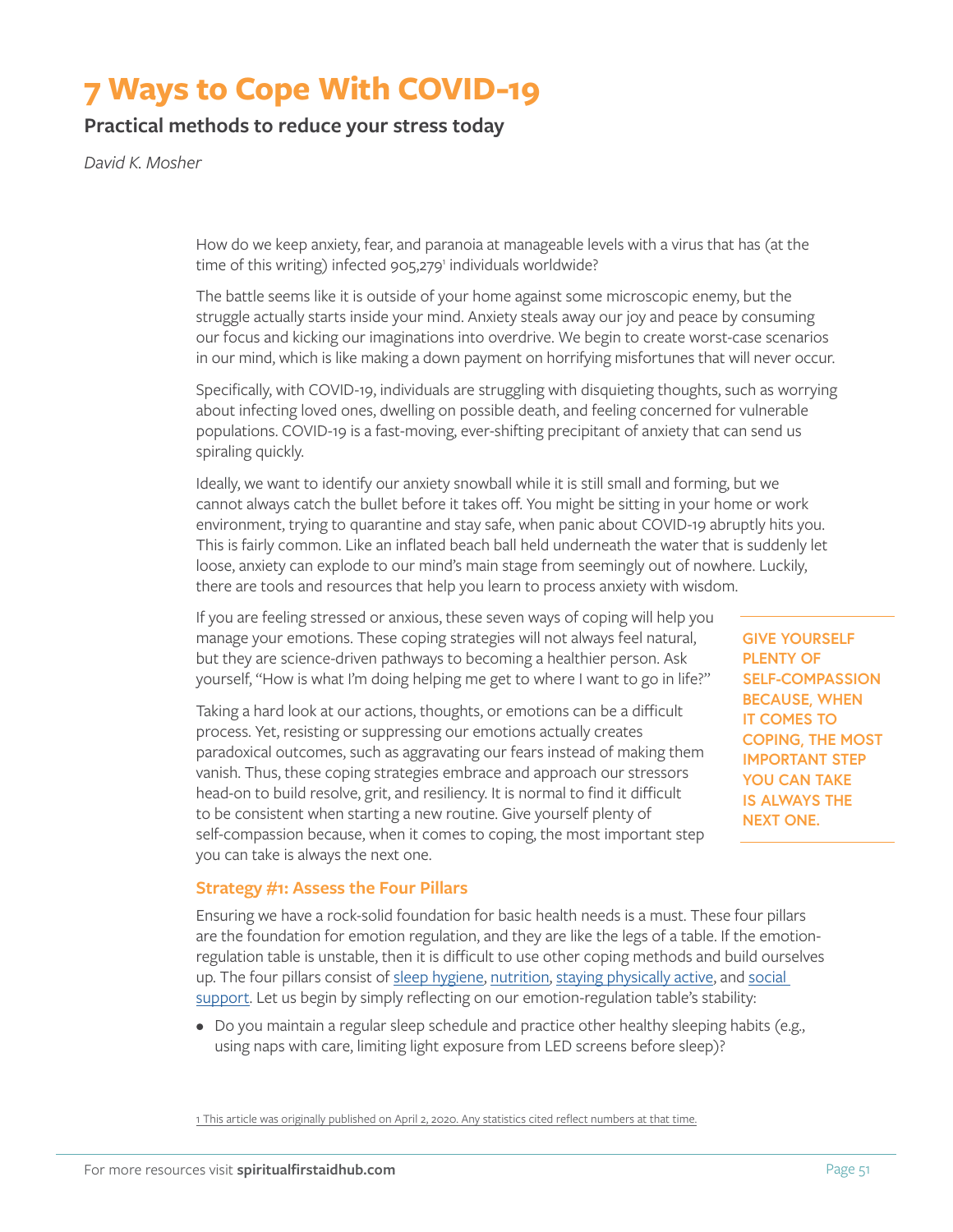- Do you maintain a healthy balance of nutritious foods (e.g., vegetables, fruits, whole grains, healthy protein)?
- Are you able to exercise regularly (e.g., 150 minutes per week of moderate-intensity aerobic activity) and stay somewhat physically active during your day?
- Are you self-isolating from others? Are others perceiving you as emotionally withdrawn?

These questions assess our basic human needs and are good starting points for developing coping strategies. Moreover, with COVID-19 disrupting many people's sense of normalcy, these assessment questions are particularly useful.

#### **Strategy #2: Emotion-Based Coping**

Here is the good news about emotions: Emotions are momentary. Emotions can rise up to be tidal waves, but they will pass. Emotion-based coping strategies help you stay upright through the emotional waves by matching your actions to your feelings.

#### **1. When you are sad, melancholy, or depressed, try something slow and soothing like:**

- Taking a hot bath while listening to soothing music
- Curling up under a blanket with a good book
- Practicing yoga
- Calling a friend to just talk about things you like

#### **2. What if you are angry, frustrated, or restless? Then you can try:**

- Cleaning your house
- Making Play-Doh models and smashing them
- Cranking up loud music and dancing
- Ripping up a photo or drawing of someone who is making you angry

#### **3. When anxiety is gripping you, then you can try:**

- Calling out your worries by saying them out loud
- Breathing and placing your hand on your heart to measure your heartbeat
- Discharging your tension with some laughter by watching a funny video
- Noticing the unhelpful, lifeless thoughts that do not give you vitality (e.g., "What will happen tomorrow?")

#### **Strategy #3: Grounding**

When we have intense emotional pain or overwhelming anxiety, grounding helps anchor us to the reality that is occurring in the present moment. In short, grounding provides distance between us and our negative feelings. Grounding can be broken down into mental, physical, and soothing strategies (Najavits, 2002).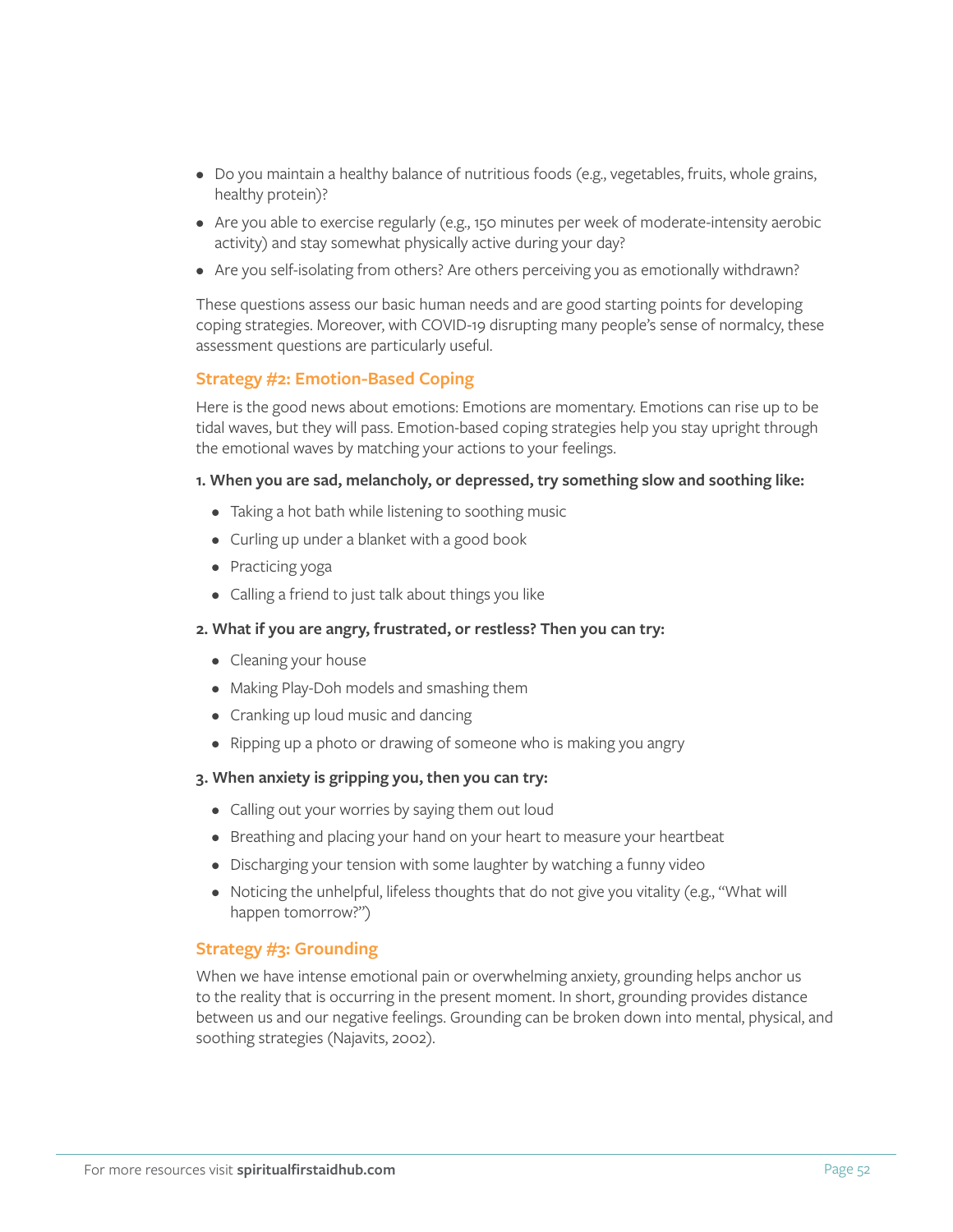#### **1. Mental grounding could involve:**

- Describing your environment in detail using all five senses (e.g., the walls are beige, the fan is whirring, the chair is firm)
- Playing a "categories" game (e.g., thinking of types of dogs, listing famous cities)
- Saying a safety statement out loud to yourself (e.g., My name is \_\_\_\_; I am safe right now. I am in the present, not the past. I am located in \_\_\_\_; the date is \_\_\_\_\_.)

#### **2. Physical grounding might entail:**

- Digging your feet into the floor
- Carrying a small object (e.g., rock, ring, cloth) to touch and focus on
- Running cool or warm water over your hands

#### **3. Soothing grounding examples include:**

- Putting up inspiring songs or quotes in your environment to act as reminders
- Thinking of things you are looking forward to next week
- Saying a coping statement (e.g., "I can handle this; this feeling will pass.")

To get the most out of grounding strategies, it is recommended that you try grounding for 20-30 minutes, practice often, and create your own methods of grounding. What is one creative way you could anchor yourself to reality?

#### **Strategy #4: Deep Breathing**

[Deep breathing](https://www.youtube.com/watch?v=EYQsRBNYdPk), also called diaphragmatic breathing, is a sure-fire method of managing your body's response to anxiety and stress. Anxiety and stress attack your nervous system and send you into a "fight, flight, or freeze" response that wears down your body with a multitude of physical symptoms (e.g., shortness of breath, racing heart, trembling, dizziness, sweating).

To maintain control, Navy SEALs are trained in a method called box breathing because it helps them calm their minds and bodies when under stress. Box breathing entails inhaling slowly for four seconds, holding your lungs full of air for four seconds, exhaling for four seconds, and holding your lungs empty for four seconds. This [GIF](https://www.healthline.com/health/box-breathing#slowly-exhale) is one of many that helps with the timing of box breathing. If anxiety had a version of "stop, drop, and roll," then the first action (or the "stop" action) of managing anxiety is to breathe. This method is simple yet effective in slowing down a stress response. It just takes practice.

#### **Strategy #5: Mindfulness**

Mindfulness boosts our immune system, increases positive emotions while reducing stress, and facilitates healthy relationships in couples and families. Mindfulness is a mental superpower of being mentally active, accepting, and open to the moment to moment process. In short, we tune in to what we are sensing, feeling, and thinking as it occurs in the present moment without giving it any judgments of "good" or "bad."

[Guided mindfulness meditations,](http://marc.ucla.edu/mpeg/01_Breathing_Meditation.mp3) [mindful eating practices, a](https://www.youtube.com/watch?v=C_IrfyjP88w)nd [mindful walking](https://www.youtube.com/watch?v=09EO9IJgOiI) are a few ways to strengthen this mental muscle. Other methods are already included in this post. Most fundamentally, all mindfulness practices have a three-step process of awareness, attention, and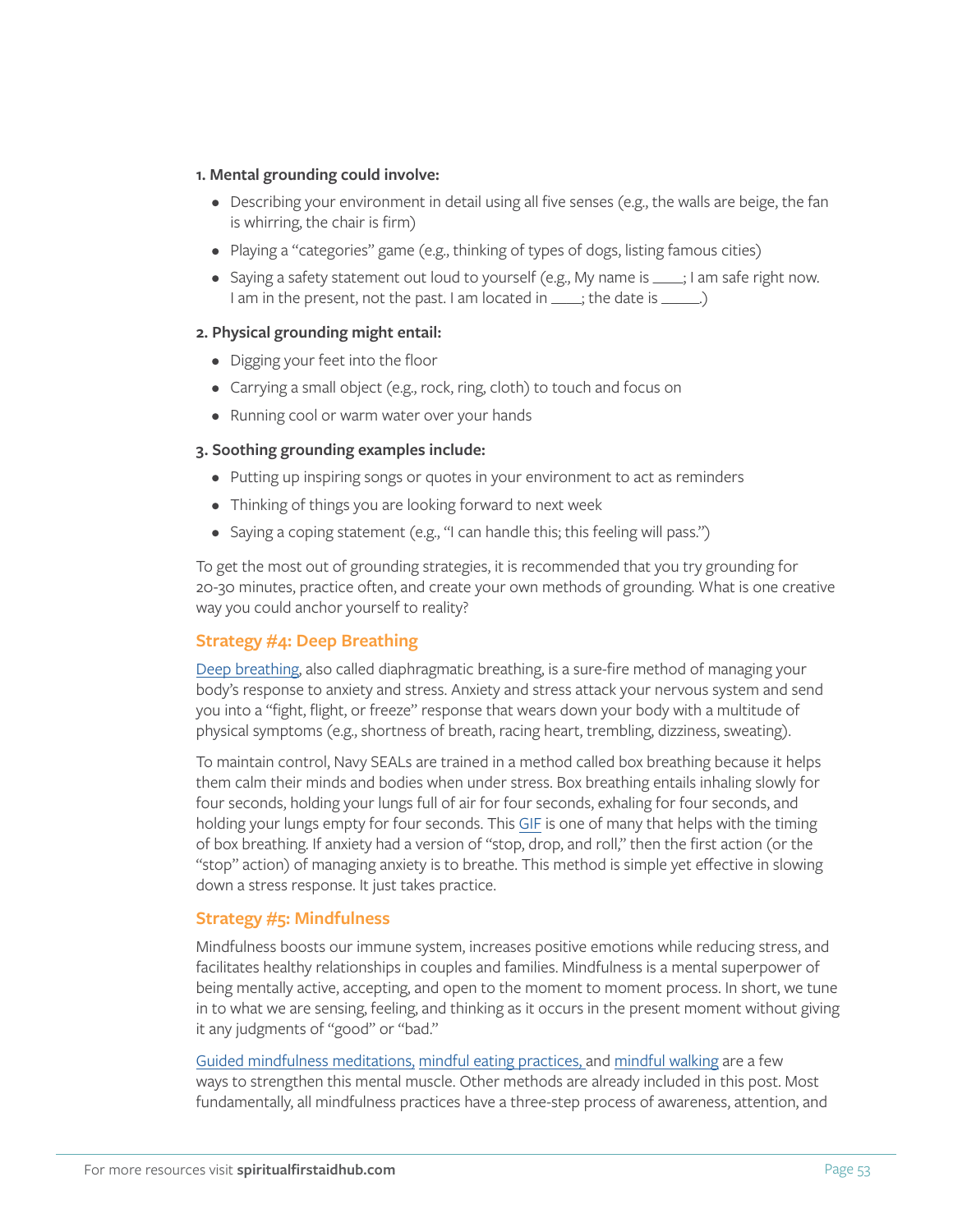acceptance. Regarding anxiety with COVID-19, try noticing your thoughts without judgment, attuning to how these thoughts impact your being and breathing as they inevitably fade with time.

#### **Strategy #6: Altruism**

A plethora of research has consistently supported the notion that focusing efforts to help other people helps cultivate better emotional health. Given the COVID-19 precautions that limit contact, helping may look a little different, like calling to check in on a friend, sending encouraging texts, or sending uplifting videos to others.

Get creative! If you have a neighbor that is holed up alone, consider asking if they will download a social media app or ship them one end of a walkie-talkie so you can talk to each other while in your "forts." Perhaps you are financially able to send care packages to other people, tip extra if you order delivery, or donate to [charities](https://www.charitynavigator.org/index.cfm?bay=content.view&cpid=7779).

Altruism reminds us of the good in humanity and why we prosper in a healthy community. Fred Rogers is often quoted saying, "When I was a boy, and I would see scary things in the news, my mother would say to me, 'Look for the helpers. You will always find people who are helping.'"

#### **Strategy #7: Understanding Our Problems**

We need awareness and insight to start making changes in our lives. Regardless of our problems, we typically find four major elements that contribute significantly to the issue (Harris, 2009). Knowledge is power, and elaborating upon these four major elements gives us the insight we need to bring about change.

#### **1. First, there is an entanglement with thoughts.**

- What memories, worries, self-criticisms, or other unhelpful narratives do we dwell on?
- What thoughts do we allow to hold us back, push us around, or bring us down?

#### **2. Second, what feelings are we struggling against?**

- What are the emotions, urges, or sensations we are experiencing?
- What emotions are we ignoring, fighting, suppressing?

#### **3. Third, what life-draining actions are we doing?**

• What keeps us stuck, wastes our time or money, and drains our energy?

#### **4. Fourth, what challenging situations are we avoiding?**

• What have you quit, put off until later, or stayed away from?

You can begin to answer these questions by 1) writing out a short summary of the problem you are facing, and 2) describing how it affects your life, and what it stops you from doing or being. What problems have COVID-19 caused in your life? How do these problems keep you from being your best self?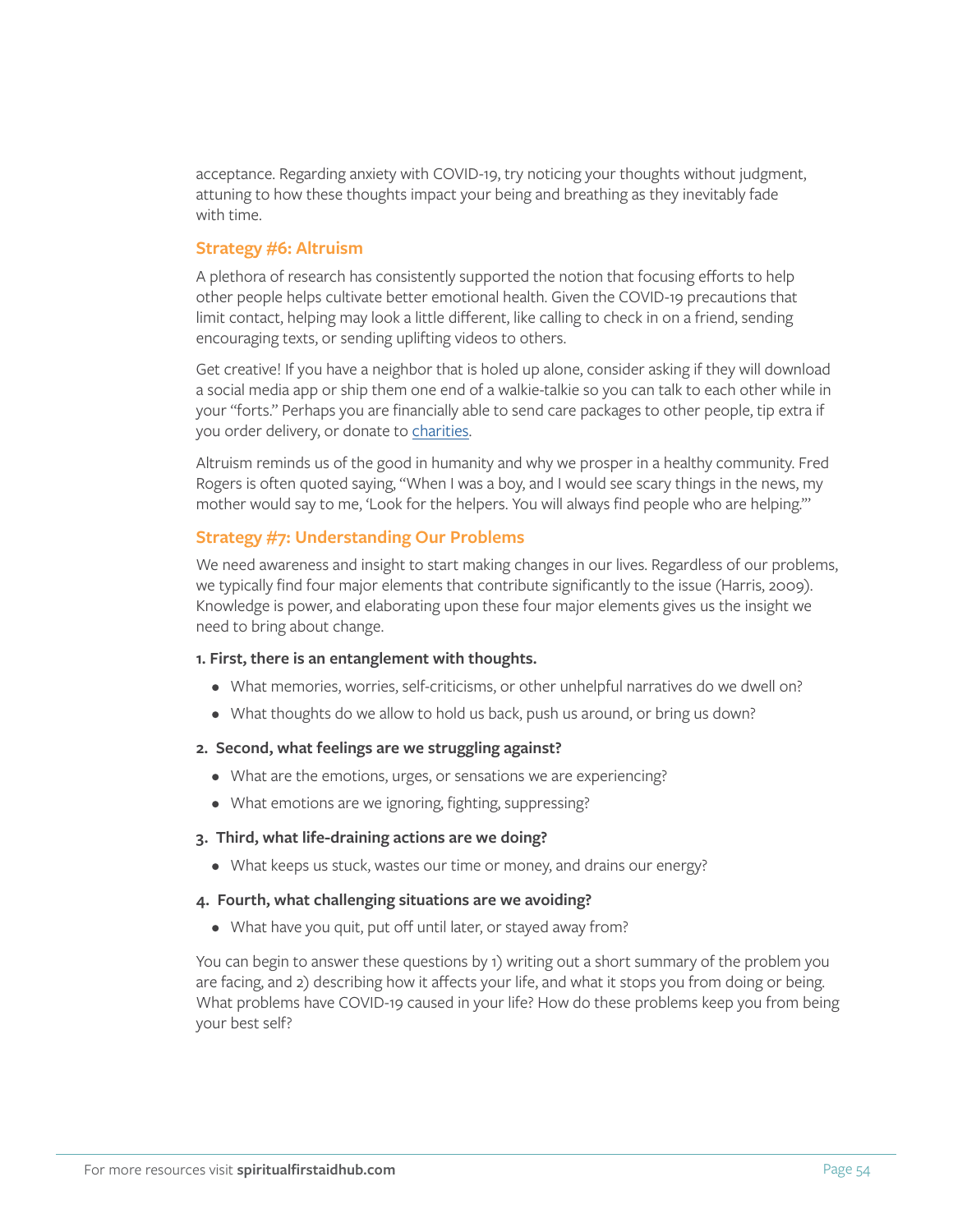#### **Conclusion**

COVID-19 is a furnace of strife that is forging "new normals" around the world. While there is space for genuine concern, we can also find ourselves spiraling in unhelpful thoughts and reverting to ways of coping that get us nowhere. These seven ways of coping will help you come out of this forging process as a new person. Where would you like to begin?

#### References

Emmons, R. A., & Shelton, C. M. (2002). Gratitude and the science of positive psychology. *Handbook of Positive Psychology*, 18, 459-471.

Harris, R. (2009). *ACT made simple: A quick-start guide to ACT basics and beyond.* Oakland, CA: New Harbinger.

Najavits, L. (2002). *Seeking safety: A treatment manual for PTSD and substance abuse.* New York, New York: Guilford Publications.

**Key Takeaway:** You can cope with COVID-19 in 7 key ways: 1) assess the four pillars of basic health, 2) use emotion-based coping, 3) use mental, physical, and soothing grounding, 4) use deep breathing, 5) practice mindfulness, 6) act altruistically, and 7) understand your problems.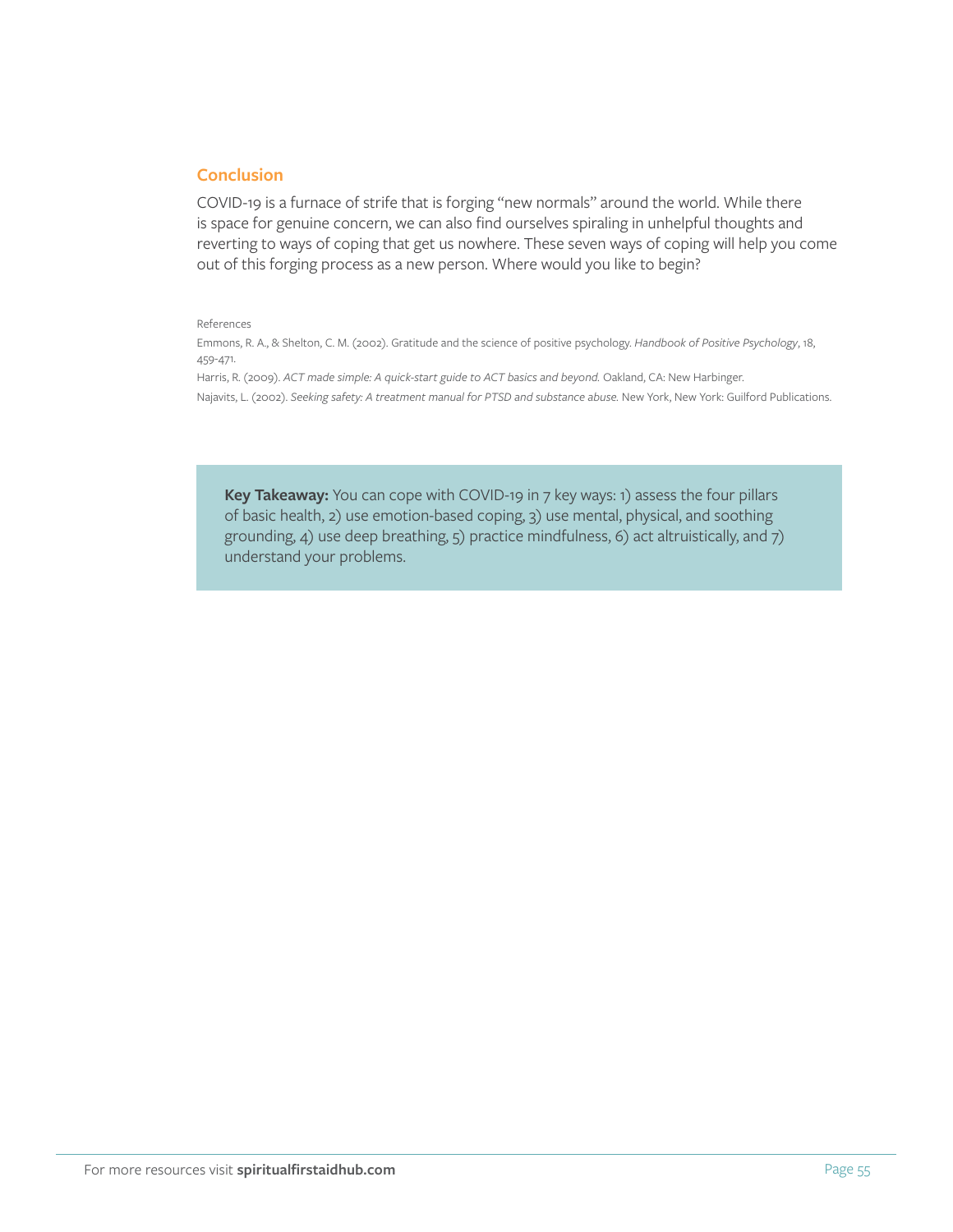# **Coping and Caring for Yourself During the COVID-19 Outbreak**

### **Tips and tricks to manage stress through self-care**

*David C. Wang*

Infectious disease outbreaks, such as the one currently unfolding, can be stressful and take a toll on our mental health and well-being. Because many of us have never lived through an outbreak

in our lifetime, chances are that the strategies we utilized in the past to cope with difficult life stressors may no longer be adequate to meet the needs and challenges of this present season. Now that the world has changed, we, too, need to change and adapt alongside it as well. And this applies, now more than ever, to how we cope and care for ourselves.

With the uncertainty over when the COVID-19 pandemic will end, we cannot perpetually put off our own mental and emotional needs in order to focus on others. At some point, our own unattended needs will compromise our capacity to be helpful. To care for others well during this season of Coronavirus will require us to learn how to care for ourselves at the same time.

**TO CARE FOR OTHERS WELL DURING THIS SEASON OF CORONAVIRUS WILL REQUIRE US TO LEARN HOW TO CARE FOR OURSELVES AT THE SAME TIME.**

Here are some practical steps you can take to ensure that you are properly attending to your own needs so that you can in turn sustainably attend to the needs of others:

- 1. **Take the necessary steps to protect yourself and your loved ones.** The World Health Organization suggests staying informed but avoiding overexposure to news that might cause you to feel anxious or distressed. And once you are able to take reasonable and well-informed measures to ensure the safety of you and your loved ones.
- 2. **Acknowledge that you need to cope.** You can't cope with an emotion or a problem that you are unwilling to accept that you have. "I shouldn't feel anxious or tired or overwhelmed because my circumstances aren't as dire as others" is the language of denial. Others can have legitimate needs and you can have legitimate needs both at the same time. Don't let your denial become the burden of those around you.
- 3. **Be mindful of how you compensate for your lack of control.** It is entirely human to seek out certainty and any semblance of control in the midst of a disorienting and rapidly-changing environment. Some of us compensate through vigilant and meticulous micromanagement (which will often lead to angry outbursts at the slightest derailment), while others compensate through disengagement or helpless surrender. Even our drive to find a source of blame for our problems is tied to control. What is needed for such a time as this has been nicely captured by Reinhold Niebuhr's Serenity Prayer, "God grant me the serenity to accept the things I cannot change; courage to change the things I can; and wisdom to know the difference."
- 4. **Stay in the present moment.** Broadly speaking, anxiety is reflected in a mind that is perpetually oriented to the future, while depression is reflected in a mind that is perpetually oriented to the past. Staying in the present moment (or even in the present day) ensures that the burdens we carry today are just today's burdens (rather than the burdens of yesterday and tomorrow as well).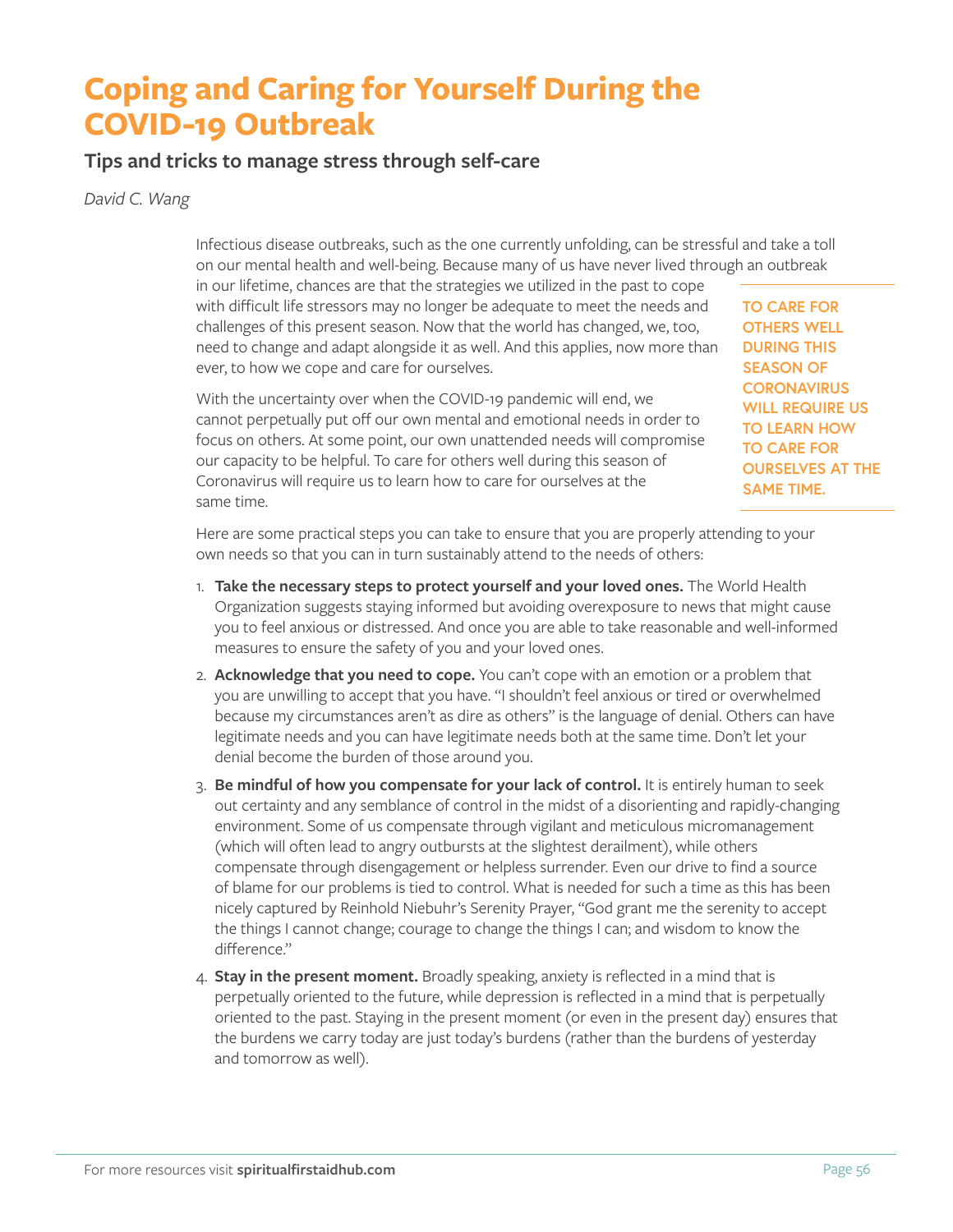- 5. **Take care of your body.** Eat healthy, regular meals—to the extent that you are able. Exercise regularly. Spend time outside. Breathe deeply. Get plenty of sleep and avoid strenuous mental or physical activities as you approach bedtime. Avoid/limit alcohol and drugs.
- 6. **In moments of acute distress, distract yourself.** While holding your breath, splash your face with cold water or press the area between your eyebrows with a cold pack (this triggers what scientists call the "dive response"). Engage in intense exercise for a short time, like running, jumping, doing sit-ups. And then afterward, watch your favorite comedy on Netflix or YouTube. And while you're doing that, enjoy your favorite snack (I love BBQ Lays Chips).
- 7. **Stay connected with others and reach out for support.** Research suggests that one of the most consistent and powerful predictors of resilience and recovery in the face of emotionally distressful situations is social support—being reminded that others care and that we are not alone. Social support can be emotional (aimed at meeting emotional needs), instrumental (aimed at meeting practical needs), formal (with professionals such as psychologists or counselors), and informal (with family and friends). All of it is helpful and at any given point, we may find ourselves needing one form more than another.

For additional resources, see N[AMI's COVID-19 \(Coronavirus\) Information and Resources,](https://www.nami.org/Press-Media/Press-Releases/2020/COVID-19-and-Mental-Illness-NAMI-Releases-Important-Information?fbclid=IwAR154Yb5LrTxTItFhlrHhlhPcJyMBtdGix_BeUWEHkLl5W4yh_WdXS4uLzw)  [American Psychiatric Association,](https://www.psychiatry.org/news-room/apa-blogs/apa-blog/2020/02/coronavirus-and-mental-health-taking-care-of-ourselves-during-infectious-disease-outbreaks) [American Psychological Association: Pandemics](https://www.apa.org/practice/programs/dmhi/research-information/pandemics), [Anxiety and](https://adaa.org/finding-help/coronavirus-anxiety-helpful-resources)  [Depression Association of America \(ADAA\),](https://adaa.org/finding-help/coronavirus-anxiety-helpful-resources) [Psychology Today Therapist Directory,](https://www.psychologytoday.com/us) and the [Centers for Disease Control and Prevention \(CDC\).](https://www.cdc.gov/coronavirus/2019-ncov/index.html?CDC_AA_refVal=https%3A%2F%2Fwww.cdc.gov%2Fcoronavirus%2Findex.html)

If you're feeling alone and struggling, you can also reach out to The Crisis Text Line by texting TALK to 741741 or to the National Suicide Prevention Lifeline by calling 800-273-8255.

**Key Takeaway:** Here are some self-care strategies to use so that you can be ready to care well for others: 1) take the necessary steps to protect yourself and your loved ones, 2) acknowledge that you need to cope, 3) be mindful of how you compensate for your lack of control, 4) stay in the present moment, 5) take care of your body, 6) distract yourself in moments of acute stress, and 7) stay connected with others and reach out for support.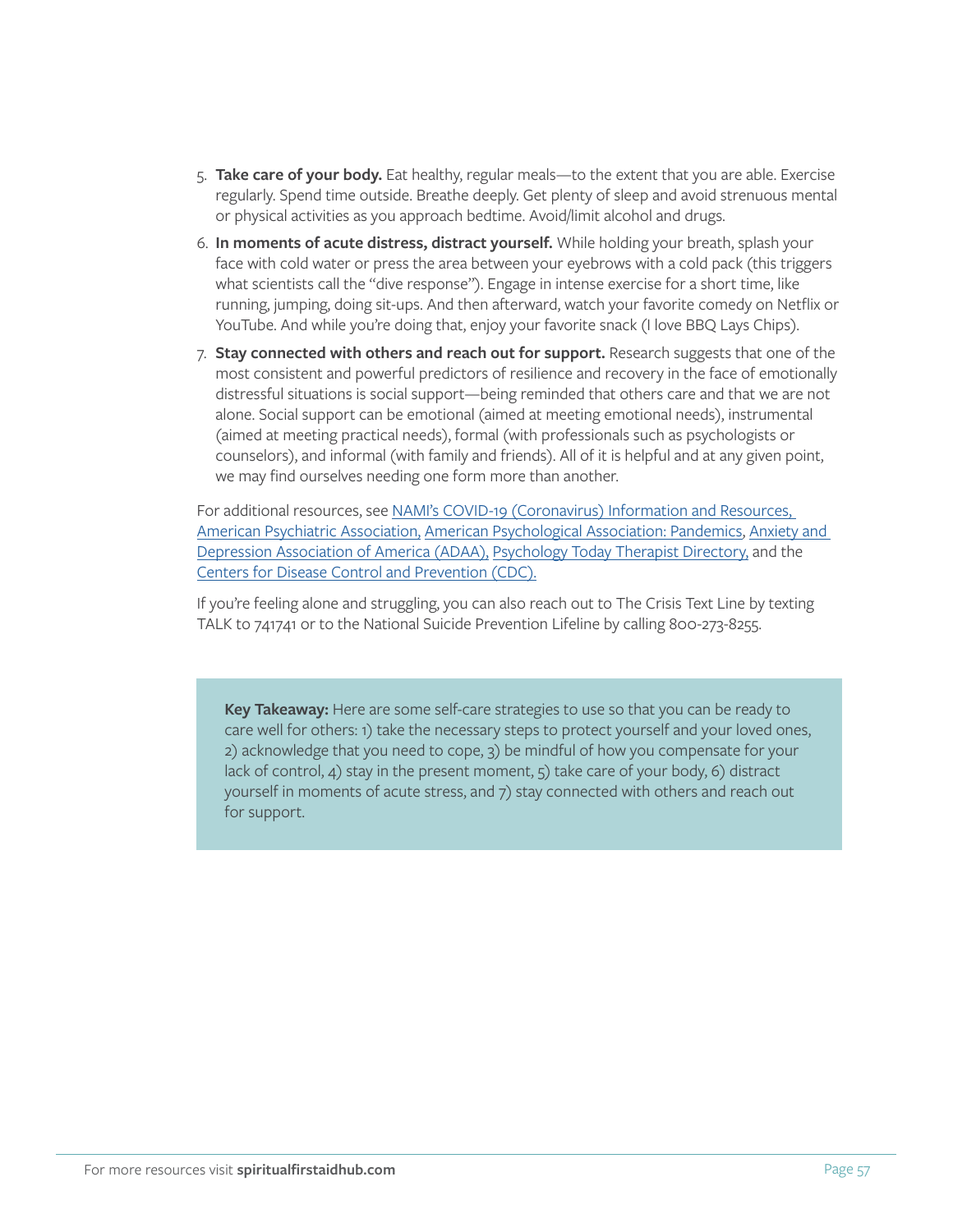# **Repairing Social Interactions in a Time of Isolation**

### **Interview with Drs. Livio Provenzi and Ed Tronick on isolation**

*Livio Provenzi & Ed Tronick*

COVID-19 has caused most of us to lose physical contact with other people. We are not able to regularly visit, hug, or converse with those we care about face-to-face. What effects does social isolation have on us, and how can we work to mitigate these challenges?

#### **Jamie Aten:** How would you personally define isolation?

**Livio Provenzi & Ed Tronick:** Isolation—especially when it is caused by environmental conditions outside of the individual's will—can be a major source of stress for human beings. For example, we know from clinical and research evidence that isolation in Neonatal Intensive Care Units is a source of tremendous distress for the preterm newborn baby—who needs parental close contact—as well as for mothers and fathers, who may suffer from being separated from their infant.

As it is for infants, it is very much the same for children and adults. Interactions with others are critical to emotional functioning and other processes such as attention and cognition. During COVID-19, people have been isolated from their significant ones who were being treated in intensive care units, causing attendant fear of loss, very limited opportunities for connection, and partial or null update on their health conditions. The mitigation and containment strategies needed to deal with COVID-19 have mostly resulted in physical isolation. While technology at least grants virtual social contact and emotional connection, it remains unclear if these are sufficient.

#### **JA:** What are some ways we can deal with isolation to become more resilient?

**LP & ET:** Research conducted with mother-infant dyads from the early 1970s suggests that social discord is not a rarity. Rather, our common and daily social interactions are interspersed with many moments of interactive disconnection. It is through the shared experience of disconnection and, critically, its repair into re-connection that the parents and the newborn can learn how to trust one another and gain a sense of self and resilience. Louis Sander—who can be considered the father of infant research—used to refer to this opportunity to learn emotional reconnection by repairing social ruptures with the term "open space." An open space allows for co-creating new ways of being together out of the messiness of disconnection. We believe that while an open space is especially valuable for growth and expansion during the first months and years of life, it is equally critical to adult relationships for negotiating creative and shared emotional regulation exchanges in our daily social interactions.

**JA:** What are some ways people can cultivate relational reparation of isolation amidst this pandemic?

**LP & ET:** We can see examples of relational reparation of isolation in the media: families writing "everything's going to be alright" on windows and walls; people singing together from balconies trying to find a sense of attunement that is intrinsic in music; young students collecting shopping lists from elderly people to help them with groceries. Engaging in actions of repair leads to an expansion of the sense of self, a growth in their state of consciousness, and a feeling of connection.

**JA:** Any advice for how we might use these tools to support a friend or loved one struggling with a difficult life situation during COVID-19?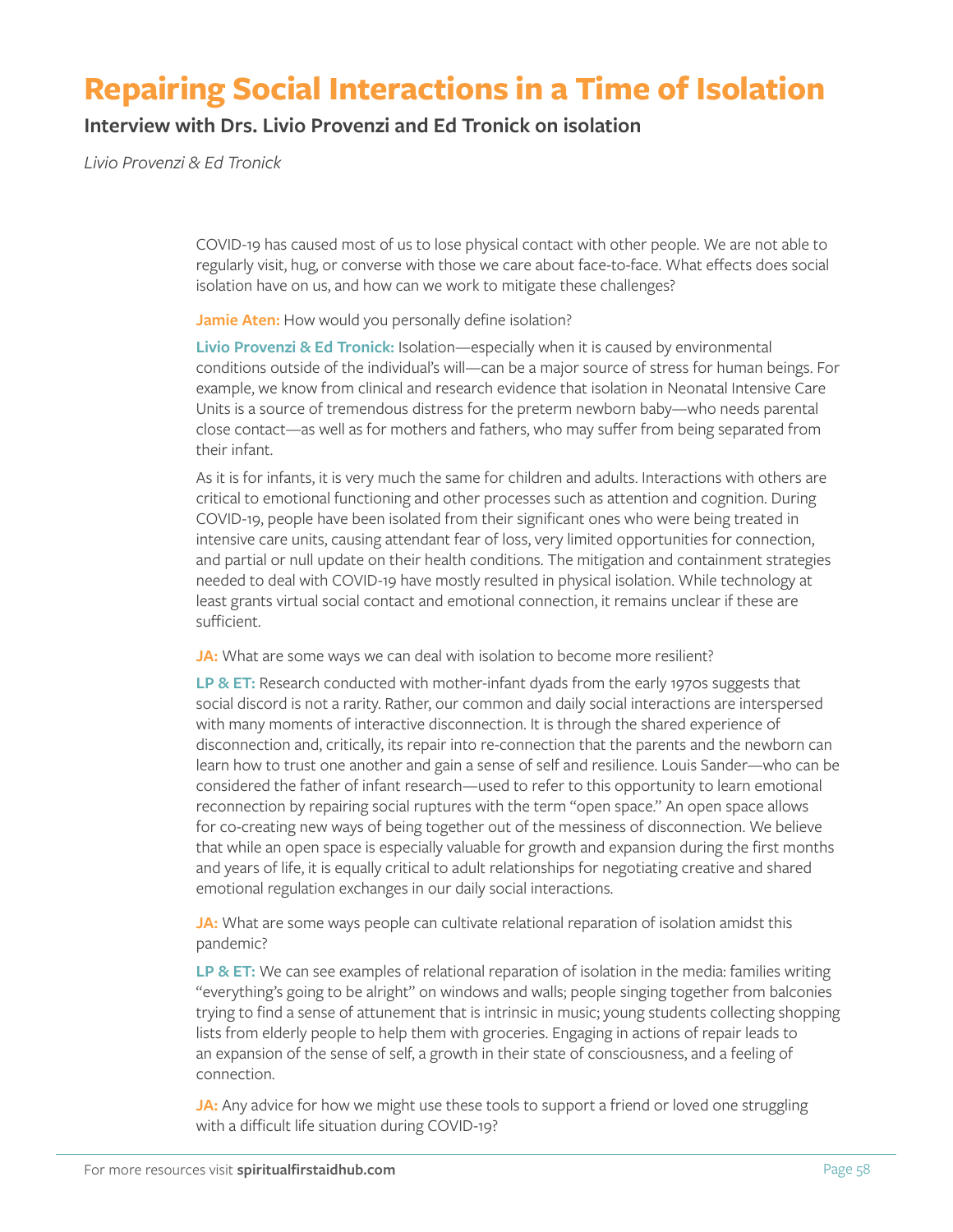**LP & ET:** We would say to the person, give up the fantasy of the perfect relationship. All interactions are messy. Nonetheless, we think searching for relief in the little things may be a way to gain back resources for emotional resilience and psychological reparation. Personally, we have found ourselves reconnecting with friends we had not seen or talked with for years. These were brief but intense emotional moments: connecting with a friend who recently had a baby or helping my mother understand how to use FaceTime and enjoying her reactions. These little moments can fuel emotional reparation and resilience even during intense isolation, and they can foster a sense of connection and well-being.

**LITTLE MOMENTS CAN FUEL EMOTIONAL REPARATION AND RESILIENCE EVEN DURING INTENSE ISOLATION, AND THEY CAN FOSTER A SENSE OF CONNECTION AND WELL-BEING.**

**JA:** What are you currently working on that you might like to share about?

**LP:** The COVID-19 emergency has largely redefined the research agenda of many scientists. I recently published a [paper](https://www.frontiersin.org/articles/10.3389/fpubh.2020.00282/full) on the way COVID-19 is going to affect the relationship between science and the public. In general, I am working on a large, multi-centric project on the effect of COVID-related stress during pregnancy in women living in the northern Italy hot-spot of initial virus outbreak in Europe. More than 10 neonatal units are involved, and we will collect both behavioral and epigenetic markers of stress in women and infants from the delivery to the end of the first year of life.

Moreover, I am coordinating research on the transition to video-conferencing support for parents of children with disabilities. These families have been highly impacted by the COVID-19 emergency: The lockdown of rehabilitation services has found many hospitals and outpatient centers unprepared. As such, these parents were left alone in taking care of kids with complex health care needs 24/7. This is an opportunity to increase the flexibility of rehabilitation programs in case of future epidemics, but also to reach families who can only partially access health care services due to geographical or economic constraints.

**ET:** As a complement to my still-face paradigm, I have developed a mild acute stress paradigm for parents during interactions (Tronick et al., 2020). It demonstrates how even mild stressors disrupt parenting. In ongoing research, we are looking at parents who had a range of COVID-19 stress and evaluating the disruption of their parenting and its effects on their infants. I am also elaborating on my theory of the Buffer-Transducer Model of Parenting (Tronick, 2018) by including the ideas in my book, The Power of Discord. My goal is to reduce the stress parents experience in parenting their children, especially in these very stressful and frightening times.

#### References

Provenzi, L., & Tronick, E. (2020). [The power of disconnection during the COVID-19 emergency: From isolation to reparation.](https://psycnet.apa.org/fulltext/2020-37330-001.html) *Psychological Trauma: Theory, Research, Practice, and Policy*. (This paper was supported by grants from the Italian Ministry of Health to author Livio Provenzi.)

Tronick, E., Mueller, I., DeCorcia, J., Hunter, R., & Snidman, N. A. (2020). Caretaker acute stress paradigm: Effects on behavior and physiology of caretaker and infant. *Developmental Psychobiology,* 2020;00:1-10

Tronick, E. (2018). The caregiver-infant dyad as a buffer or transducer of resource enhancing or depleting factors that shape psychobiological. *Development Journal: Australian and New Zealand Journal of Family Therapy.* DOI: 10.1002

**Key Takeaway:** Having small moments of connection—even virtual ones—can help reduce social isolation and increase resilience.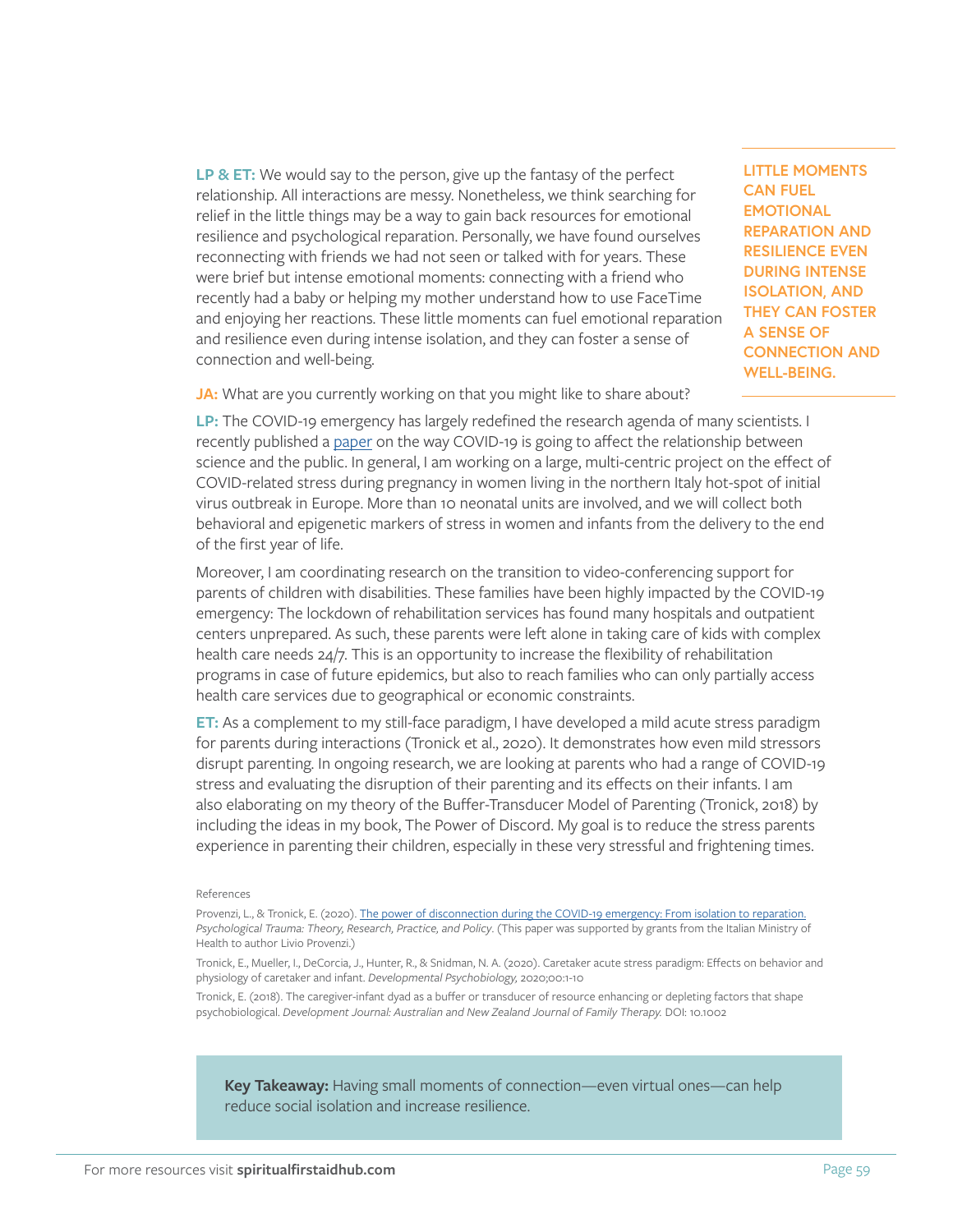# **A Healthy Distance?**

### **Caring for your whole self while social distancing**

*Benjamin Andrews*

Though necessary to preserve physical health (both ours and those around us), social distancing takes a toll on our emotional health. And if you are already struggling with depression, anxiety, addiction, or other mental health concerns, then social distancing itself may cause a threat to your personal health.

Social distancing inherently makes it harder to access needed support (like close relationships, support meetings, going to the gym, maintaining a structured work/life schedule, financial stability, etc.), and it makes it easier to rely on short-term coping skills (e.g., binging on Netflix) that are less effective and sustainable in the long-term. It may even invite people to neglect self-care altogether (e.g., staying in bed, not showering, sedentary living, relapse "without consequence" or accountability, etc.). Precisely because emotional difficulties tend to thrive in social isolation, it is all the more important that we intentionally care for ourselves.

**PRECISELY BECAUSE EMOTIONAL DIFFICULTIES TEND TO THRIVE IN SOCIAL ISOLATION, IT IS ALL THE MORE IMPORTANT THAT WE INTENTIONALLY CARE FOR OURSELVES.**

Here are a few tips on how to do so:

- 1. **Don't give up on yourself or those who matter to you:** As humans, we long for close relationships. We need at least one person who will extend truly unconditional love, and we need to be able to return that love to others. Don't abandon yourself. Instead, faithfully support yourself, and when you have an opportunity, care for those around you.
	- Though you may be interacting with fewer people, continue to maintain your basic selfcare practices (showering, getting dressed, etc.). Taking care of ourselves is an important way to reinforce the belief that we are worthwhile.
	- Create a daily routine that will provide structure and include healthy activities/habits. If you have trouble sticking to routines, try an app like Habitica, Fabulous: MotivateMe, or Pact (three of the best motivational apps available).
	- Talk to people (in person, by video, or by phone if necessary) who care about you, and intentionally connect with people you care about. If you often distract yourself while chatting, enhance your connection by not multi-tasking and focusing your attention on the conversation.
	- Find life-giving outlets. Social distancing means more time at home. Whether it's exercising with light weights, going for a walk, practicing an instrument, writing, or picking a new hobby, spend your time on something energizing.
	- For people who follow a religious faith or practice spirituality, community and solitude can both be beneficial. The spiritual practice of solitude can offer a sense of meaning and divine connection amidst loneliness while maintaining a connection with members of religious communities (e.g., small groups, religious leaders, peers, etc.) can reduce loneliness.
	- Pursue counseling and/or psychiatric help if needed. Most insurance companies have approved teletherapy due to this crisis, and many therapists now offer distance therapy.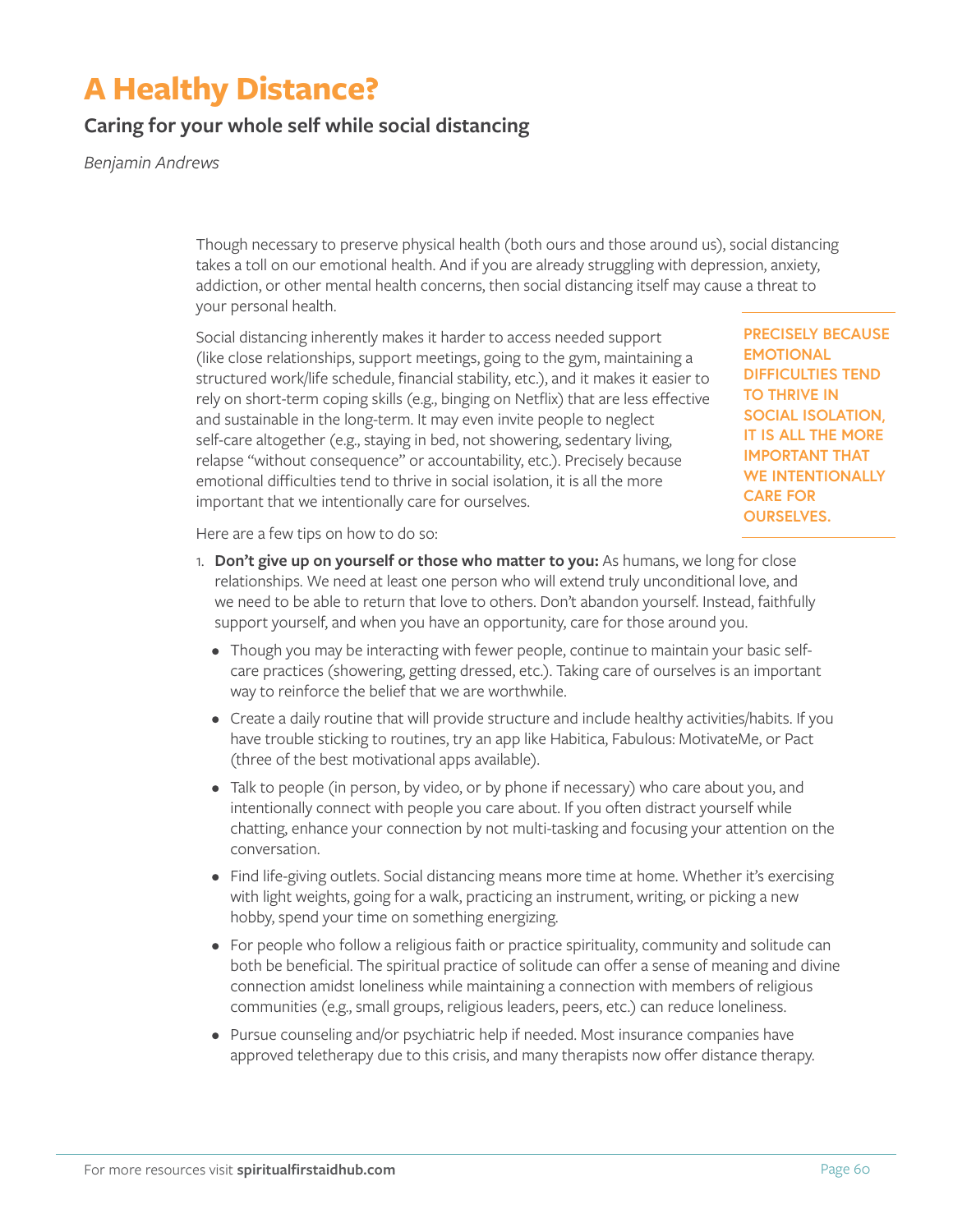- 2**. Empower yourself:** For decades, psychologists have examined ways that self-efficacy (a sense of personal agency and capability) may improve mental health (cf. Bandura, 1977; Cutler, 2005; Reed-Fitzke, 2020). Yet, in situations like this, it is easy to fixate on the future and feel like a victim of uncontrollable circumstances. Doing so can be disempowering and discouraging. Instead, focus on what is controllable today.
	- Try answering questions like, "What can I control?", "How am I responding?", and "How can I improve my current situation?"
	- Research has repeatedly demonstrated that faith and spirituality can be a source of resilience in the face of stress (Ano & Vasconcelles, 2005; Krumrei & Rosmarin, 2012), including in situations that are outside our control (such as COVID-19). Many people may find it helpful to lean on faith for a sense of trust and comfort that God (or another Higher Power) is in control and will provide.
- 3. **Connect with others via social networking:** Whether you need to talk with friends or to find support for depression, anxiety, self-harm, addiction, or other challenges, technology has made a way.
	- For addictions, most 12-step communities and SMART recovery groups have phone, video, and/or online meetings.
	- For depression, anxiety, bipolar disorders, and other challenges, consider NAMI, Recovery International, or other groups. Options for video, audio, and/or web-based connection are almost always available.
	- Connect with friends. As people begin to "shelter in place," their schedules become increasingly flexible and open. Checking in with someone in the midst of COVID-19 can be a good opportunity to reconnect with an old friend.
- 4. **Practice self-compassion:** Self-compassion is practicing non-judgmental, kind, humanizing responses to ourselves, particularly in challenging circumstances or when experiencing difficult emotions. It has numerous benefits, including increased motivation and improved mental and emotional health (Germer & Neff, 2013).
	- Remind yourself that you are not alone. COVID-19, social distancing, and other challenges are human problems faced by people all over the world. You are one of us, and we are dealing with it together.
	- Accept the difficulties (loneliness, anxieties, other triggers, etc.) you are facing, acknowledging their hardship.
	- Extend kindness to yourself, and offer yourself the same hopes, wishes, and advice you would offer to someone else you care about. Then patiently act on it, lovingly working towards your own well-being.
- 5. **Find hope and cling to it:** Hope is essential to the pursuit of mental wellness. Hope includes a sense of purpose (or goals) along with the willingness to pursue them and the belief that we might succeed (Worthington, 2020). Conversely, as psychologist Jenn Charles has said, "Hopelessness is the absence of options." Maintaining a connection to hope is a life-preserving buoy amidst the storm.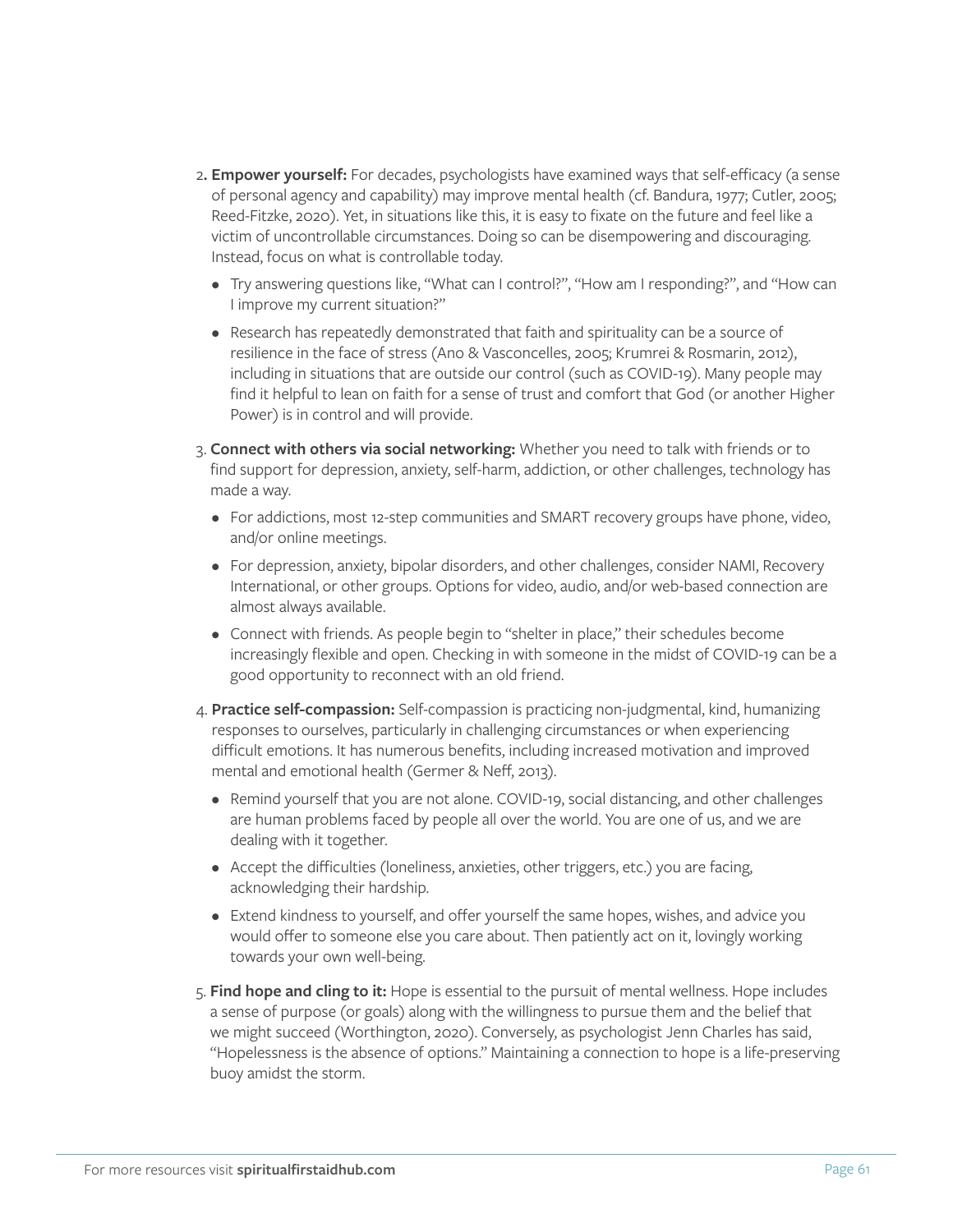- Consider this question from psychologist and author Kelly Flanagan (2020): "If this crisis is inviting you to grow as a person and you accepted the invitation, what would we be celebrating about your growth when the pandemic is over?"
- Each day, take the next right step toward your goal, however small that step may be.
- Read books, watch movies, or listen to music that reinforce your hopeful sense of possibility.
- Create a daily gratitude list, identifying the five smallest, specific things you appreciated in the past 24 hours. The smaller they are, the better.
- For people who make spirituality and faith a part of their lives, belief in a benevolent God or Higher Power can sustain hope. When we feel hopeless or despairing, we can find an ally in a God who empowers us to accomplish things we think otherwise impossible.

#### References

Ano, G. G., & Vasconcelles, E. B. (2005). Religious coping and psychological adjustment to stress: A meta-analysis. *Journal of Counseling Psychology* 52(4), 602-614.

Bandura, A. (1977). Self-efficacy: Toward a unifying theory of behavioral change. *Psychological Review* 84(2), 191-215. [https://doi.](https://doi.org/10.1037/0033-295X.84.2.191 ) [org/10.1037/0033-295X.84.2.191](https://doi.org/10.1037/0033-295X.84.2.191 )

Charles, J. (2019, March). Victim, Survivor. [Lecture]. AMITA Alexian Brothers Behavioral Health Hospital, Hoffman Estates, IL, United States.

Cutler, C. G. (2005). Self-efficacy and social adjustment of patients with mood disorder. *Journal of the American Psychiatric Nurses Association* 11(5), 283-289.

Flanagan, K. (2020). Unpublished personal communication.

Krumrei, E. J., & Rosmarin, D. H. (2012). Processes of religious and spiritual coping. In Jamie Aten, Kari O'Grady, and Everett L. Worthington (Eds.), *The Psychology of Religion and Spirituality for Clinicians: Using Research in Your Practice.* New York, NY: Routledge.

Germer, C. K., & Neff, K. D. (2013). Self-compassion in clinical practice. *Journal of Clinical Psychology: In Session*, 69(8), 856-867. doi: [10.1002/jclp.22021.](https://pubmed.ncbi.nlm.nih.gov/23775511/)

Reed-Fitzke, K. (2020). The role of self-concepts in emerging adult depression: A systematic research synthesis. *Journal of Adult Development* 27, 36-48.

Worthington, E. (2020, March 18). How hope can keep you healthier and happier. *The Conversation*[. https://theconversation.]( https://theconversation.com/how-hope-can-keep-you-healthier-and-happier-132507?fbclid=IwAR1-ZL13TbHaZwf7J65rnBW-TDzuuGoRnptrHQvNHS_qrOaUyXTL27Uj7bA.) [com/how-hope-can-keep-you-healthier-and-happier-132507?fbclid=IwAR1-ZL13TbHaZwf7J65rnBW-TDzuuGoRnptrHQvNHS\\_]( https://theconversation.com/how-hope-can-keep-you-healthier-and-happier-132507?fbclid=IwAR1-ZL13TbHaZwf7J65rnBW-TDzuuGoRnptrHQvNHS_qrOaUyXTL27Uj7bA.) [qrOaUyXTL27Uj7bA.]( https://theconversation.com/how-hope-can-keep-you-healthier-and-happier-132507?fbclid=IwAR1-ZL13TbHaZwf7J65rnBW-TDzuuGoRnptrHQvNHS_qrOaUyXTL27Uj7bA.)

**Key Takeaway:** Self-care strategies can help you stay connected while social distancing by not giving up on yourself or those around you, empowering yourself, connecting with others, practicing self-compassion, and finding and clinging to hope.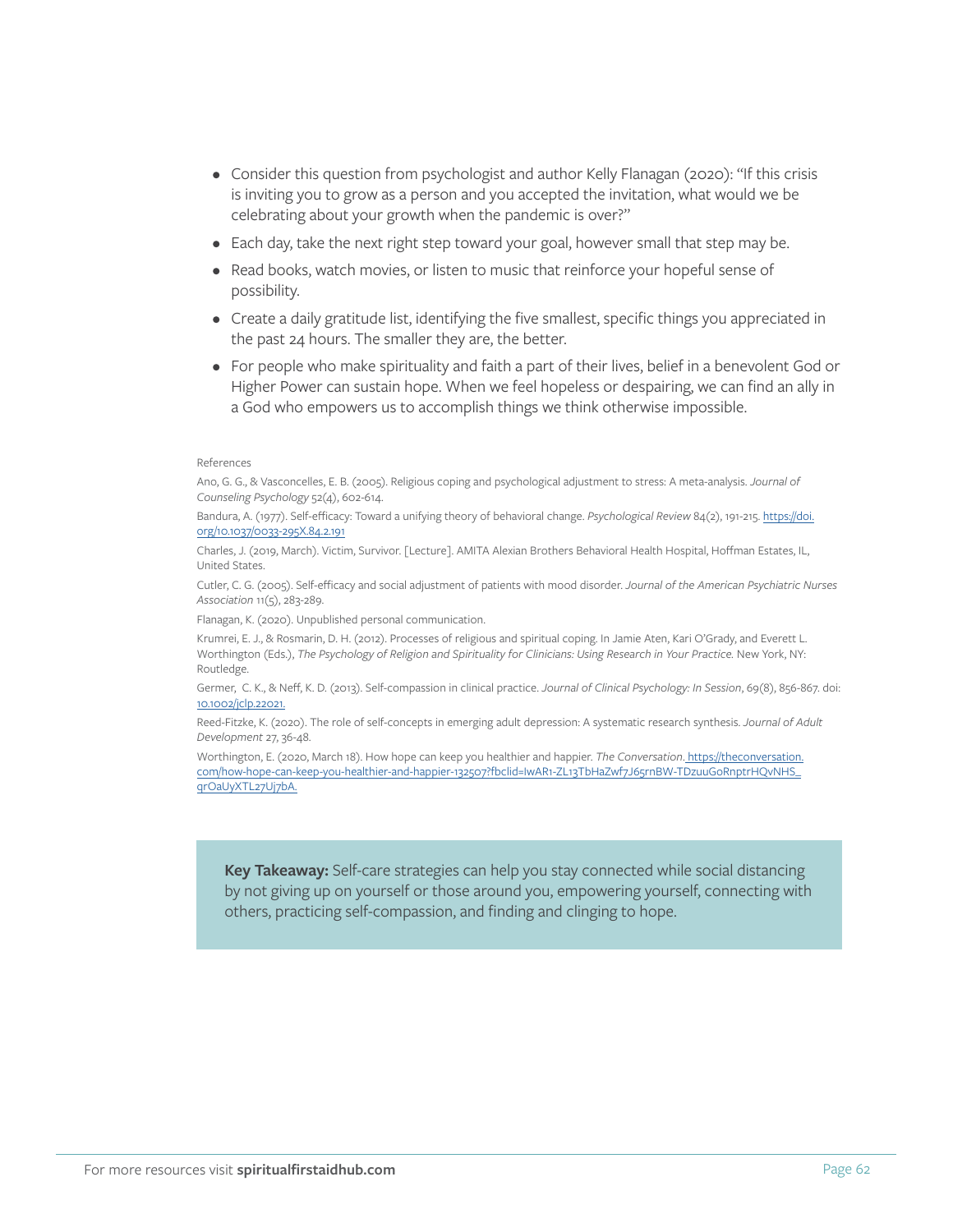# **Navigating Domestic Violence When You Can't Leave Home**

### **Tips for navigating intimate partner violence during COVID-19**

*Tammy Schultz & Adam Dell*

As COVID-19 continues to spread across the globe, the concept of social distancing has rapidly become a common practice for massive numbers of individuals.

However, home is not a safe place for everyone. Numerous studies have revealed that there is a relationship between natural disasters and increased rates of intimate partner violence (IPV) (Chew & Ramdas, 2005; Gearhart et al., 2018; Parkinson & Zara, 2013).

IPV is defined as "behaviour by an intimate partner or ex-partner that causes physical, sexual or psychological harm, including physical aggression, sexual coercion, psychological abuse and controlling behaviours" (World Health Organization, 2017). The Centers for Disease Control and Prevention (CDC) indicate that approximately one in four women and one in ten men have experienced IPV by an intimate partner during their lifetime.

For some, the workplace environment was previously an opportunity for respite from controlling partners. However, the call for all individuals to engage in social distancing and the transition to working at home or unemployment have meant elevated medical concerns, 24/7 proximity, diminished community support, heightened levels of distress, and an increased vulnerability to IPV. Moreover, social distancing can be used by partners as a coercive controlling technique to impede opportunities for support and safety.

**SOCIAL DISTANCING CAN BE USED BY PARTNERS AS A COERCIVE CONTROLLING TECHNIQUE TO IMPEDE OPPORTUNITIES FOR SUPPORT AND SAFETY.**

Individuals who are vulnerable to IPV are often overlooked when it comes to safety planning and coping with natural disasters and infectious disease pandemic, like COVID-19. Thus, here are some considerations:

#### **Tips for Survivors of IPV**

- Limit exposure to social media and news sources. Continuous reading and watching about COVID-19-related news can increase stress.
- Self-care can be difficult for many people to practice, especially when individuals feel they are not worthy of love. Learning to entertain thoughts, feelings, and behaviors that promote physical, emotional, social, and spiritual well-being is not "self-centered care." Rather, self-care involves the wise stewarding of our bodies and resources.
- Develop a safety plan or a series of steps you can take to minimize the risk of harm by a partner who abuses. While no room in your home may feel safe, identify the "safest room" where there are no weapons and your ability to leave through a door or window is possible.
- Because isolation is a common aspect of abusive relationships, developing practices to increase connection with others is important. It can be helpful to identify two individuals who you can communicate with using a "code word" to let them know if you are in trouble. Plan in advance what they should do if you send them the code word.
- Although scores of schools and offices are closed, IPV shelters remain open. However, since shelters may have more limited availability due to COVID-19, consider if you have a trusted friend or relative who you could stay with in case of danger.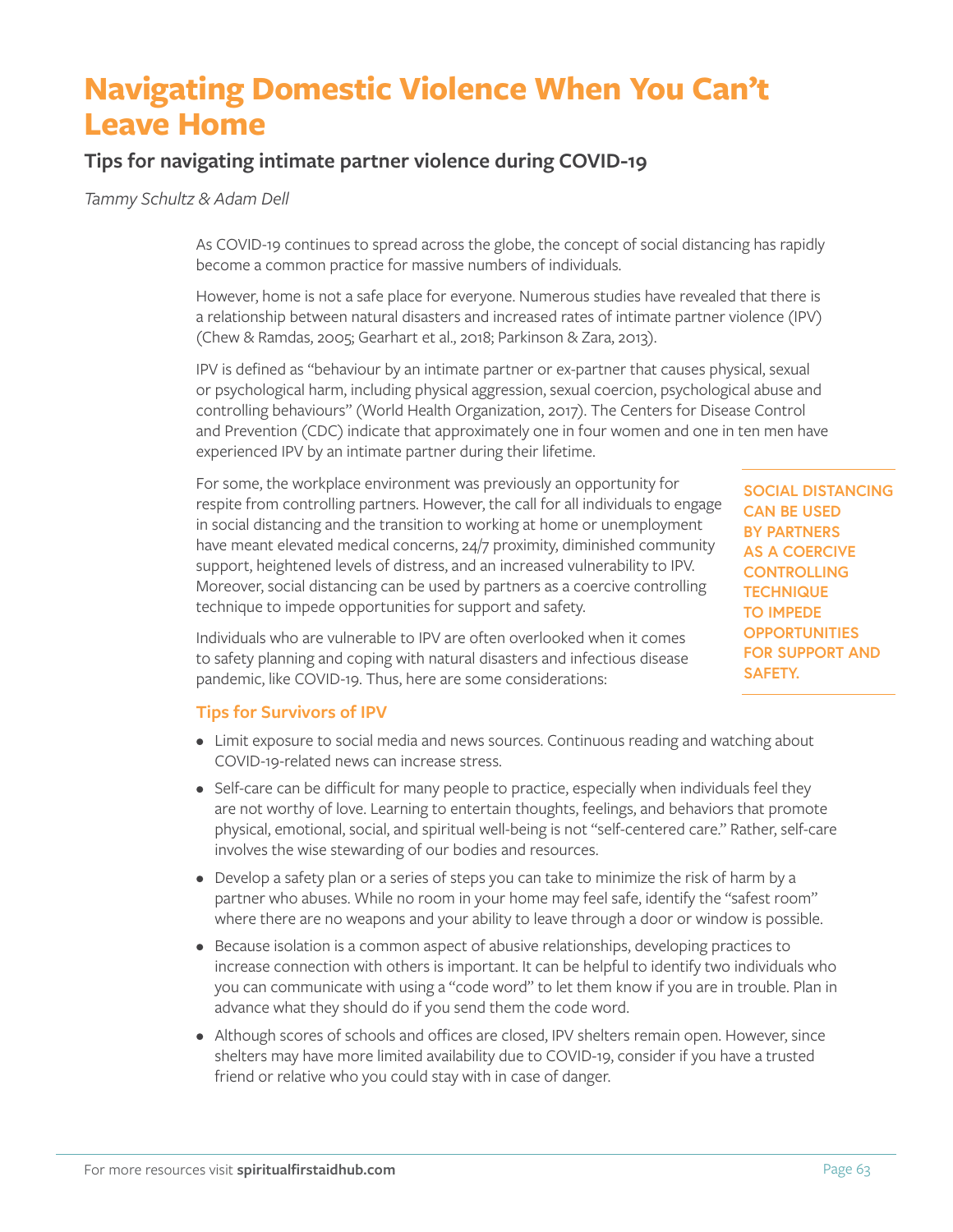- The implementation of faith practices can be particularly helpful for individuals who value faith-based practices such as journaling prayers. Research has demonstrated that writing down thoughts and feelings can reduce both stress and anxiety. Physically writing (as opposed to typing) has been proven to have better results.
- The National Domestic Violence Hotline is available via text or by calling 1-800-799-7233 to discreetly talk with a professional. However, for many individuals, accessing support online may be safer than calling for support as individuals who abuse will not overhear the conversation. Thus, survivors can log onto thehotline.org.
- In an emergency, call 911.

#### **Ways to Assist IPV Survivors During COVID-19**

- Check in with someone who you are personally worried about. If making a phone call to someone you know is in a violent relationship, always assume that the perpetrator could be listening.
- If applicable, offer your phone or computer as available resources so that tracing technology is prevented.
- If possible, offer to do errands together while maintaining safe distances (e.g., grocery shopping).
- Some IPV survivors may turn to spiritual leaders for wisdom and support before secular mental health providers. Thus, it is important that clergy are educated regarding IPV so that they can develop safe and effective response teams and provide referrals to IPV experts.

If possible, clergy can offer financial support to survivors facing financial distress or unemployment. Schneider et al. (2016) found that unemployment and economic hardship were positively correlated with IPV during the last recession. If individual intervention is impossible, consider ways your local church might champion the payment of bills, provision of food, or supply of necessary toiletry and clothing items for at-risk families in the community.

#### References

Centers for Disease Control and Prevention. (2018). Intimate partner violence. Retrieved from [https://www.cdc.gov/violencepreven]( https://www.cdc.gov/violenceprevention/intimatepartnerviolence/index.html )[tion/intimatepartnerviolence/index.html]( https://www.cdc.gov/violenceprevention/intimatepartnerviolence/index.html )

Chew, L., & Ramdas, K.N. (2005). Caught in the storm: The impact of natural disasters on women. New York, NY: The Global Fund for Women.

Gearhart, S., Perez-Patron, M., Hammond, T. A., Goldberg, D. W., Klein, A., & Horney, J. A. (2018). The impact of natural disasters on domestic violence: an analysis of reports of simple assault in Florida (1999–2007). *Violence and Gender*, 5(2), 87-92.

Parkinson, D., & Zara, C. (2013). The hidden disaster: Domestic violence in the aftermath of natural disaster. *Australian Journal of Emergency Management*, 28(2), 28-35.

Schneider, D., Harknett, K. & McLanahan, S. (2016). Intimate partner violence in the great recession. *Demography*, 53, 471–505. World Health Organization. (2017). Violence against women. Retrieved from [https://www.who.int/en/news-room/fact-sheets/detail/](https://www.who.int/en/news-room/fact-sheets/detail/violence-against-women ) [violence-against-women](https://www.who.int/en/news-room/fact-sheets/detail/violence-against-women )

**Key Takeaway:** Home is not a safe place for everyone, and social distancing is increasing risk for intimate partner violence.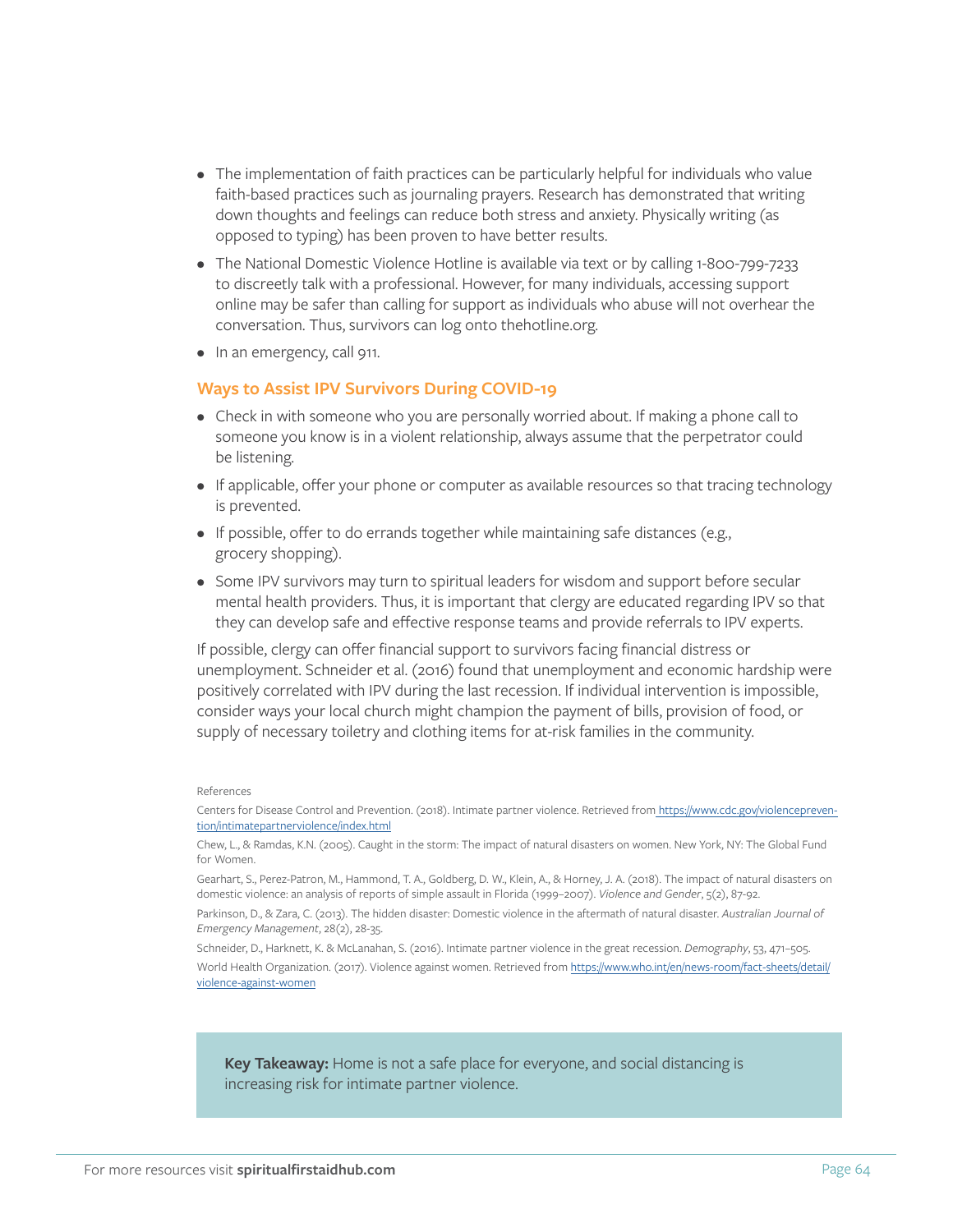# **Paying Attention to Suicide During the Pandemic and Caring for Those at Risk**

### **An interview with Jack C. Lennon on suicide during COVID-19**

*Jack C. Lennon*

Suicide is an incredibly devastating issue with widespread prevalence in many communities. However, this secondary pandemic to the current COVID-19 pandemic must not be overlooked. Now more than ever, people need to know they are supported and cared for.

**Jamie Aten:** How did you first get interested in this topic?

**Jack C. Lennon:** I believe that many people in all professional and personal domains are becoming concerned about suicide and other mental health concerns—if they were not concerned prior to the rampant transmission of COVID-19, they are now. I have been interested in suicidal behaviors for many years, gravitating toward it because it is a pandemic within itself that we simply cannot seem to prevent in any meaningful, widespread manner. We have a vast literature on the topic, yet it is incredibly difficult to translate many of these findings to clinical

practice. Particularly in the context of neurologic populations, the risk of suicide is actually quite high relative to the general population and what many seem to believe. Thus, this is the area in which I believe my interests and skill-set can contribute the most good. When COVID-19 emerged, a new emergent suicide risk simultaneously arose. This virus is not necessarily a modifiable risk factor at-present, such that it is critical we confront the topic seriously and purposefully.

**WHEN COVID-19 EMERGED, A NEW EMERGENT SUICIDE RISK SIMULTANEOUSLY AROSE.**

#### **JA:** What was the focus of your study?

**JCL:** [This publication](https://doi.apa.org/fulltext/2020-37340-001.html) was a call for action and awareness, arising from an ongoing review of the COVID-19 studies on neurologic and psychological impacts. Current studies are focusing on clinical characteristics and outcomes of individuals presenting to hospitals with COVID-19. Ongoing studies will continue to monitor the outcomes of individuals recovering from the virus. Importantly, this pandemic is illuminating the flaws of our healthcare system and the political and socioeconomic disparities that have been present in the U.S. for centuries. Specifically, black persons are experiencing disproportionately greater numbers of COVID-19 infections compared to white persons. These findings are critical to our understanding of more than COVID-19 and suicide, informing us of the need to target this population when assessing for suicide risk.

**JA:** What did you discover in your study?

**JCL:** We have much to learn in the coming months and years, so it is difficult to state what will occur. However, it is reasonable to suspect that the psychosocial stressors associated with COVID-19 will serve as a risk factor for suicide in those at risk for these types of behaviors. These stressors include but are not limited to a high degree of uncertainty, fear of viral spread either to self or others, increased risk of domestic violence due to quarantining, socioeconomic and employment stressors, witnessing or experiencing the death of friends, family, or patients, and ongoing questions about the future in a world that has not fully recovered from COVID-19. We all read and hear mixed messages related to COVID-19 and its current state in the U.S., which only serves to exacerbate levels of stress.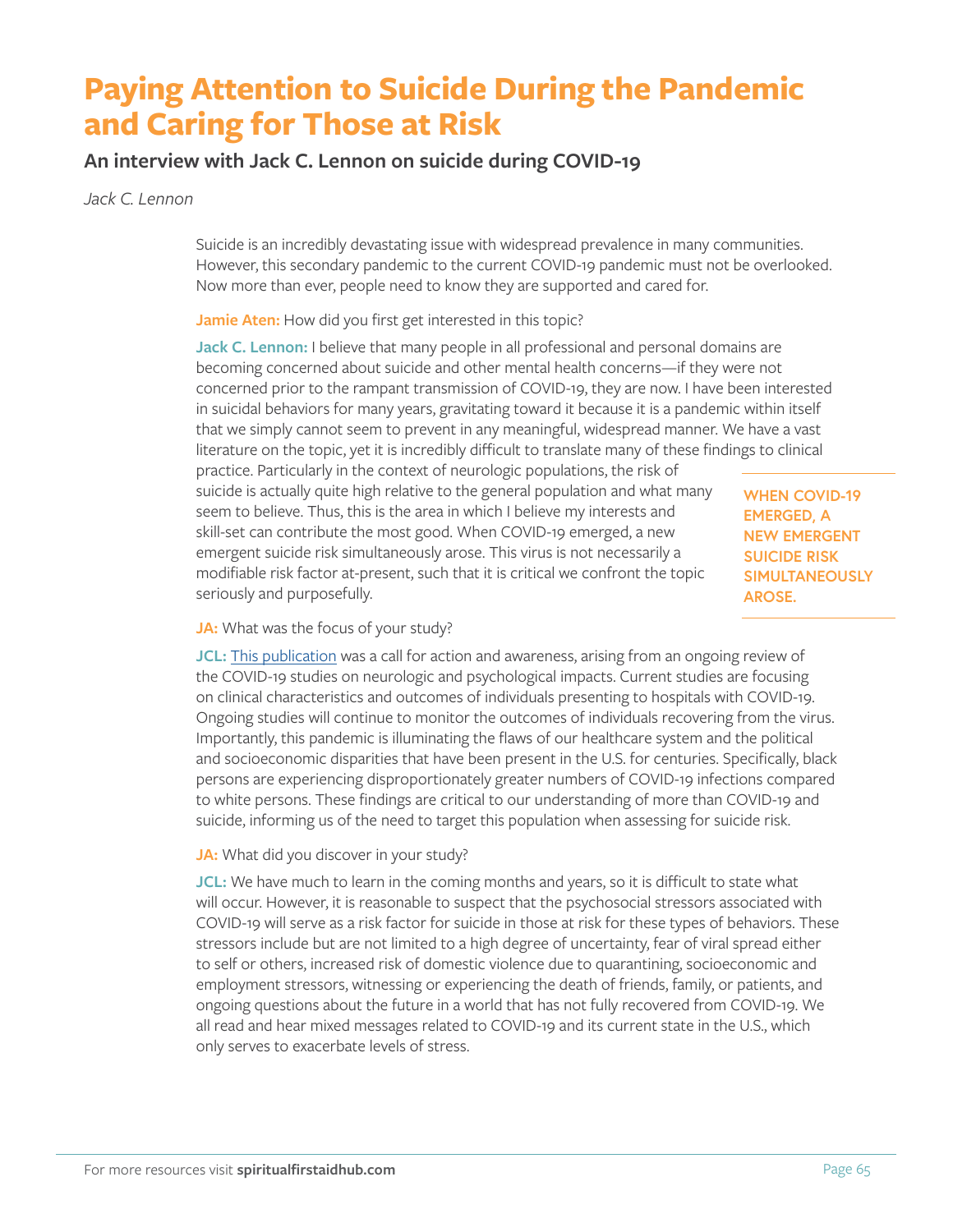JA: How might readers apply what you found to their lives during COVID-19?

**JCL:** I would like to believe that all readers can use the article and apply it to their lives. First, people can recognize that there are well-intentioned researchers focusing on these topics—they are seeking answers to make our lives more certain and understandable. Secondly, no one is alone in his or her struggles. We each have a unique life narrative that includes specific types of stressors but we are all living in an uncertain time during which our lives seem to be turned upside-down. It is not abnormal or unusual to experience 'side effects' or thoughts or emotions that are typically uncharacteristic of us. If one is concerned about these emotions and feels that they are becoming too negative or concerning, talk to a trusted friend or family member. We are all in this together and speaking up about how we feel may be the best approach to reducing our anxiety, fear, or general discomfort. There are also mental health professionals out there who would be willing to work with people in need, whether that be on a sliding payment scale or overall reduced fees.

JA: How can readers use what you found to help others amidst this pandemic?

**JCL:** We should glean from this information a willingness to reach out to those who seem to be struggling, even if those people are not us. We can offer support to those who are experiencing domestic violence during times of quarantining and social-distancing. We can offer support to those who seem to be experiencing emotional difficulties. We can also engage in research for others—calling professionals and seeking assistance for those who may not have the resources or energy to do so. Speaking about these topics, even suicide, is not known to increase the risk of worsened symptoms—it is better to speak aloud about these subjects. Given the pandemic, social interaction is one component, even if by phone or email, that can be incredibly beneficial to those in need.

JA: What are you currently working on that you might like to share about?

**JCL:** I am currently working on a paper with several colleagues that aims to investigate racial disparities among those with Alzheimer's disease, specifically focusing on the unique neuropsychiatric presentations that may help us better understand racial differences even within the same diagnostic classification. We hope that this will serve as a call to action for future research to better recruit black persons for studies and ensure that racial differences are thoroughly discussed. In the context of COVID-19, suicide, and potential neurologic concerns, this will be critical to ensuring the well-being of all people, particularly those at greatest risk of negative outcomes. Lastly, I am currently working on a book related to suicide, the brain, and attitudes surrounding it that I would like to eventually publish.

#### References

Lennon, J. C. (2020). What lies ahead: Elevated concerns for the ongoing suicide pandemic. *Psychological Trauma: Theory, Research, Practice, & Policy*. Advance online publication. [http://dx.doi.org/10.1037/tra0000741](http://dx.doi.org/10.1037/tra0000741 )

**Key Takeaway:** COVID-19 has increased the risk and prevalence of suicide; we need to seek out and support those who are struggling.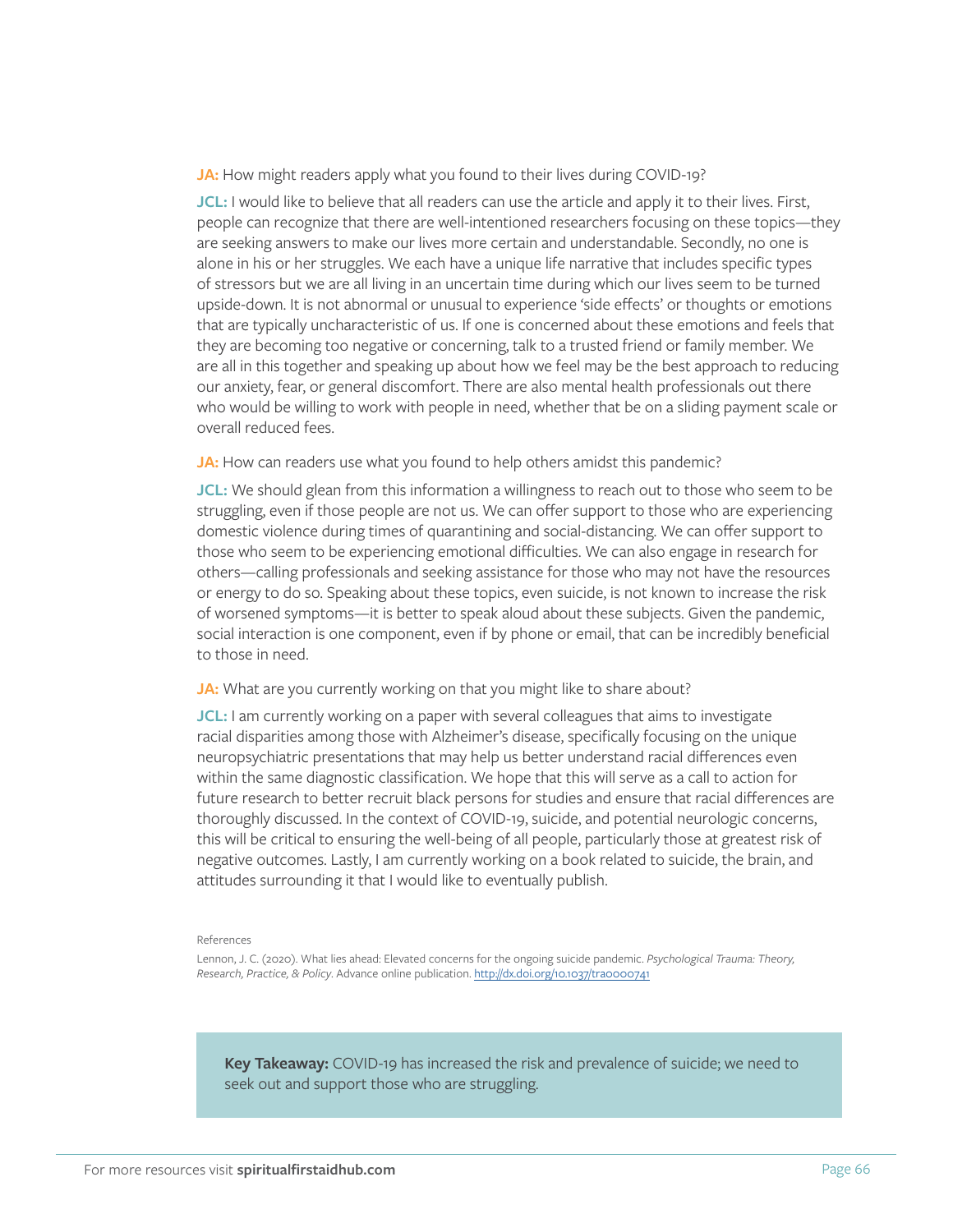# **IV Helping Others**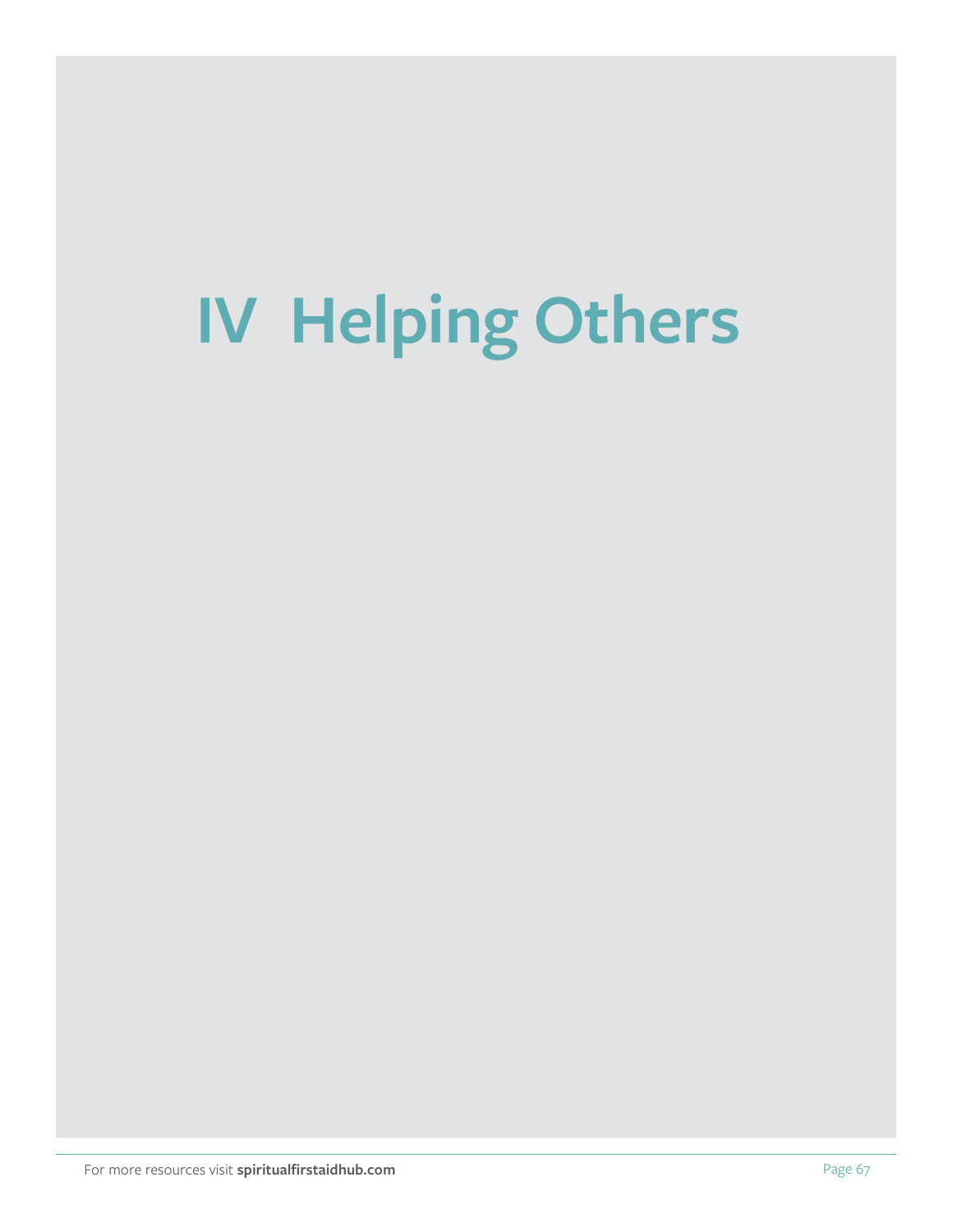# **Support Others Amidst This Pandemic with Practical Presence**

### **An interview with Dr. Alice Schruba on the power of practical presence**

*Alice Schruba*

At some point, we all need a shoulder to lean on. Other times, we are that shoulder for other people. Yet we can often feel unsure of how to be a support to those who need it. One way forward is using the power of practical presence, even while social distancing during COVID-19.

Jamie Aten: How would you personally define practical presence?

**Alice Schruba:** There are two key facets to practical presence. The concept of presence is to be with another in the moment of their deepest pain and to communicate that "I see you, I hear you, I'm with you." This means honoring their story, validating their emotions, normalizing their response, and promoting their healing.

Therefore, presence is actually a very active process. It's an active process of setting aside your own agenda, setting aside your own need to fix, setting aside your own anxiety or discomfort in the face of their pain. Your job is neither to fix nor to absorb their pain. It is just to be with them and to listen to them.

**YOUR JOB IS NEITHER TO FIX NOR TO ABSORB THEIR PAIN. IT IS JUST TO BE WITH THEM AND TO LISTEN TO THEM.**

Grief, anger, and sadness exist for a reason, to give people permission to acknowledge their experience. Our presence seeks to support their processing of these experiences while moving through them towards hope. Often,

presence in this space also means being with them in a very practical manner, such as helping them find food or shelter. Collectively, practical presence focuses on listening to the person in front of you from a safe, supportive stance to address their immediate needs in service of their long-term holistic health.

**JA:** What are some ways practical presence can help us live more resiliently?

**AS:** In the wake of tragedy, we often look to connect people with external resources, which is an important facet of practical presence. However, often overlooked in this equation is the person as their own resource. Ultimately the goal of practical presence is to reconnect them back to their own internal resources, to what is healthy for them, to what works for them, to what they know or need. In doing so, they are reminded that they can cope, and they can heal, as they have done so before and have the support to do so again. Ultimately, it places them in a position of acknowledging and addressing their needs, right here right now, and in doing so, it promotes healing, hope, and resilience.

**JA:** What are some ways people can cultivate practical presence?

**AS:** When providing practical presence, we are our own tool by using skills such as active listening, respect, emotional awareness, assertive communication, problem-solving and critical thinking skills, and compassion. Therefore, it is important to practice self-awareness, self-regulation, self-compassion, and self-care. This creates space for humility, openness, and acknowledgment of our own limits. It is no longer presence if you lose sight of the one you're with. Our responsibility is to recognize our role and stick to it, recognize our abilities and maximize them, and recognize our limitations and live within them in service of effectively walking alongside others as they traverse their new reality.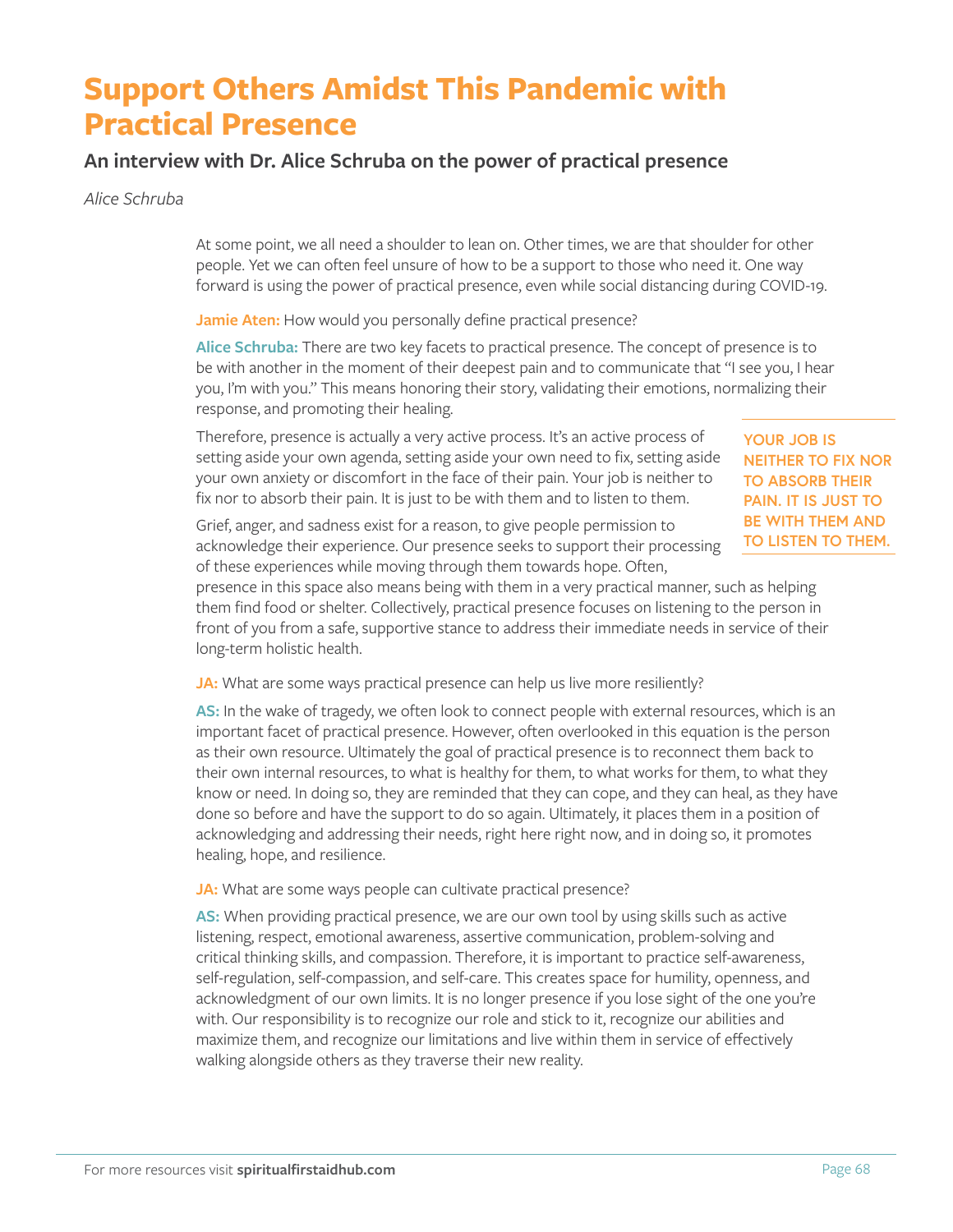**JA:** Any advice for how we might use practical presence to support a friend or loved one struggling with a difficult life situation?

**AS:** When someone is in pain, we can feel pulled to answer the "why" questions of "why me" or "why did this happen." While this is a natural response, oftentimes, there is no answer, and answering may do more harm. If we spend too long focusing on the past, the problem, what others did, or on "why" something occurred, this can foster feeling powerless and ashamed. Therefore, we want to shift away from focusing on the past and uncontrollable factors.

However, humans can't go directly from focusing on the painful past to a hopeful future. This is why practical presence greatly emphasizes focusing on what is needed in the here and now. Not doing for them, but with them.

When we focus on what can be done, we shift away from what cannot be changed to what can be healed. Asking "what" is needed in the here and now and "how" to move forward is a start. These questions focus on options, solutions, what they can control, what they can address. This focus is meant to foster empowerment towards healing and, in turn, fosters hope in a better future while reminding them that they're not alone in the present.

JA: What are you currently working on that you might like to share about?

**AS:** Through the Wheaton College [Humanitarian Disaster Institute'](https://www.wheaton.edu/academics/academic-centers/humanitarian-disaster-institute/)s [M.A. in Humanitarian &](https://www.wheaton.edu/graduate-school/degrees/ma-in-humanitarian-and-disaster-leadership/)  [Disaster Leadership program,](https://www.wheaton.edu/graduate-school/degrees/ma-in-humanitarian-and-disaster-leadership/) I have the opportunity to share more about how to support individuals and communities impacted by disasters. Specifically, I'm currently teaching a course titled "Disasters, Trauma, and Crisis Intervention." This course provides students with a global understanding of the biopsychosocial impact of disasters and traumatic events in addition to introducing the students to evidence-based and evidence-informed skills, interventions, and programs to further equip them as humanitarian aid workers.

References

Schruba, A., Aten, J. D., Davis, E. B., & Shannonhouse, L. R. (2018). [A grounded theory of the practice of disaster spiritual and](https://psycnet.apa.org/record/2018-39522-006)  [emotional care:](https://psycnet.apa.org/record/2018-39522-006) The central role of practical presence. *Journal of Psychology & Christianity*, 37, 57-73.

**Key Takeaway:** Practical presence is all about being with and listening to another person amidst their pain, and it can be used to support those who are struggling.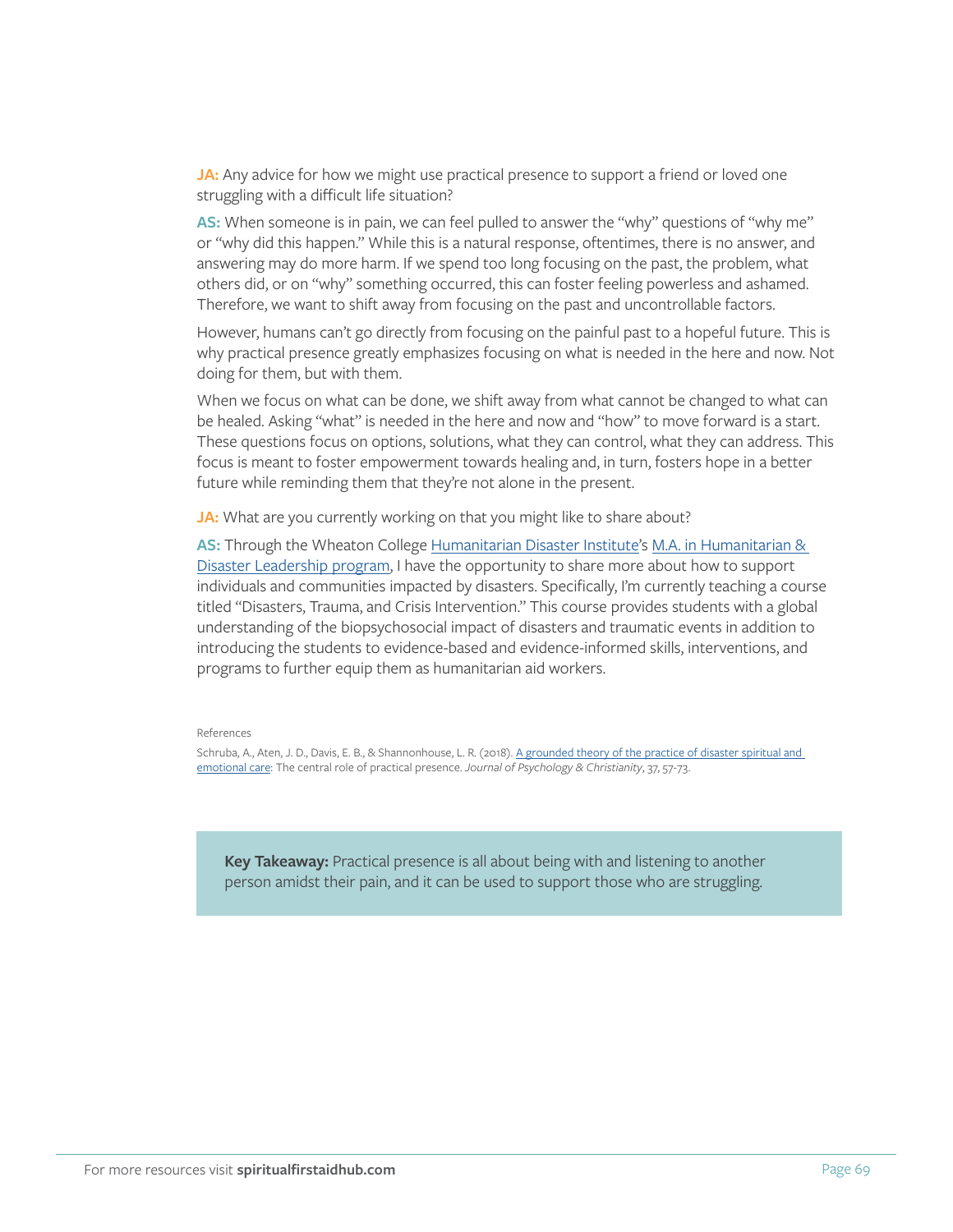# **Volunteering and COVID-19**

### **Interview with Rob Peabody on the impact of volunteering locally**

*Rob Peabody*

Volunteering is a great way to get connected with and give back to your community. Local volunteerism is one key way that communities will strengthen and move through the current pandemic. Now, more than ever, volunteers are needed to combat the burdens people face because of COVID-19.

**Jamie Aten:** How would you personally describe what is happening with volunteering during COVID-19?

**Rob Peabody:** The last three months have been chaotic and unpredictable, and many people are isolated. Everything feels out of control. There is a massive awareness in the news and media that help is needed, and people want to take action, but nobody knows quite what to do. We have collected data proving there is a shortage of almost [6.5 million volunteers](https://beaneighborcampaign.com/volunteergap/) nationwide. That is not going to change anytime soon. Just as healthcare workers and first responders have been on the frontlines during the pandemic, nonprofits will be at the epicenter of the rebuilding process.

One of the challenges will be moving people from hype into action. It's really cool to talk about helping, but to see actual change, people are going to need to have the courage to step out. I believe that is going to require two things. First, we'll need a digital platform where we can get the word out on a national level and grab the attention of as many people as possible. Second, hyper-local engagement will be critical as we engage people in actively helping within their own communities.

**JA:** What are some ways volunteering can help us live more resiliently amidst this pandemic?

**RP:** We already know from studies conducted at Harvard that volunteering is associated with [better physical and mental health.](https://www.hsph.harvard.edu/news/features/can-volunteering-lead-to-better-health/) Volunteerism is also an effective [remedy for loneliness.](https://vomo.org/blog/a-remedy-for-loneliness/)

When people stop focusing on themselves and engage in meeting the needs around them, they cease being a consumer and become a producer within society. Volunteering provides a way for people to take back control, which enables them to recover more quickly from the crisis.

Now we're learning the same principle applies to communities. The United Nation's [2018 State of Volunteerism Report](https://unv-swvr2018.org/) determined that volunteerism is a "fundamental survival strategy" that builds resilience after a crisis because it "enables collective strategies for managing risk."

**VOLUNTEERING PROVIDES A WAY FOR PEOPLE TO TAKE BACK CONTROL, WHICH ENABLES THEM TO RECOVER MORE QUICKLY FROM THE CRISIS.**

Injustices and faults were in the system before COVID-19 hit. The pandemic puts everything under a microscope so we see it more clearly. Traditionally, many nonprofits and churches have operated as silos. In this new season, the walls are coming down and we're being forced to collaborate, which is going to lead us to resiliency.

It's the "all boats rise" idea. If we can pump a community full of volunteers and streamline their approach, then the nonprofits receive the help they need, people are unified, and the community wins.

**JA:** What are some ways people can cultivate a desire to volunteer?

**RP:** The basis for cultivating a desire to serve is relational. One of the most important lessons that COVID-19 has taught us is to take initiative and get to know people who are not like us. Start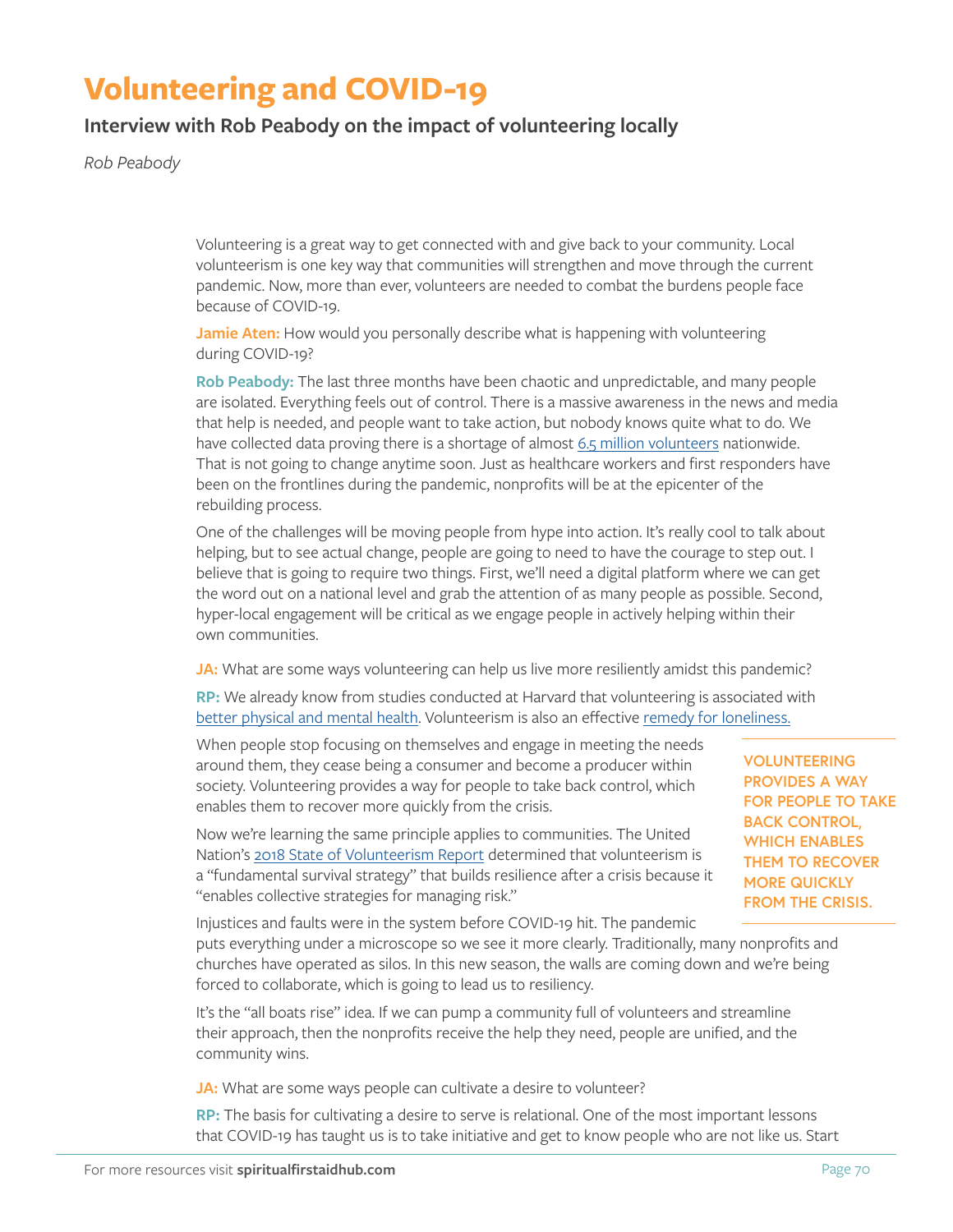with your neighbors. Learn their names. Find out who they really are. Build a friendship. Listen to their stories. With understanding comes empathy, and empathy leads to action.

Then we need to educate ourselves. There's an ignorance barrier. People want to help, but they don't know what the needs are or how to meet them. That's why we built [VOMO](https://vomo.org/) and [Be](https://beaneighborcampaign.com/)  [A Neighbor](https://beaneighborcampaign.com/) the way we have. We enable individuals and organizations to determine what their needs really are and provide a platform where they can publish those needs and request help.

It's then the responsibility of the individual to make a commitment to be part of the solution. Commit to one or two hours of giving back. Everyone has unique contributions to make. Our individual skills, experiences, and passions are an innate part of our humanity. If we're not activating those for the greater good, then we're robbing our community of our gifts and everyone suffers.

JA: Any advice for how we might use volunteering to support a friend or loved one struggling right now because of COVID-19?

**RP:** Last fall our staff volunteered at "Meals on Wheels." We learned that the contact we had with seniors when we delivered their meals was the only human interaction that many of them would have that week. It was sobering.

I think one of the most important ways we can support others is to learn to be good listeners. We have to slow down and hear people to understand what they really need. Then we are able to respond in a manner that is truly beneficial.

That's why we built the "submit a need" function on VOMO. It gives individuals a way to submit requests for help, and lets organizations and users be aware of deficits in their own communities. We're trying to democratize finding those needs so different people can go out and source them. It keeps the most vulnerable from falling through the cracks.

JA: What are you currently working on that you might like to share about?

**RP:** For the past three months, we have conducted the [Be A Neighbor campaign](https://beaneighborcampaign.com/) to draw national attention to the volunteer shortages across our nation. In the process, we learned that real, lasting change must happen at the local level.

We decided to continue giving VOMO away for free, even after the pandemic, so that needs can be addressed in local communities, but we also realized we were missing something.

People who want to serve their community want an easy way to find needs and sign up while organizations desperately need volunteers. So, we created a new, hyper-local product called "VOMO Community." This will allow organizations in a local geography to work together in a streamlined experience on one common platform with volunteers. Together they can serve their community's greatest needs and help solve the problems in their neighborhood.

All of these lessons are things we have learned through the Be A Neighbor campaign. Now we want to share our knowledge and experience with you as you strive to impact your local community.

**Key Takeaway:** Volunteering during COVID-19 helps combat loneliness and improves the mental wellbeing of individuals and communities because of the new relationships formed.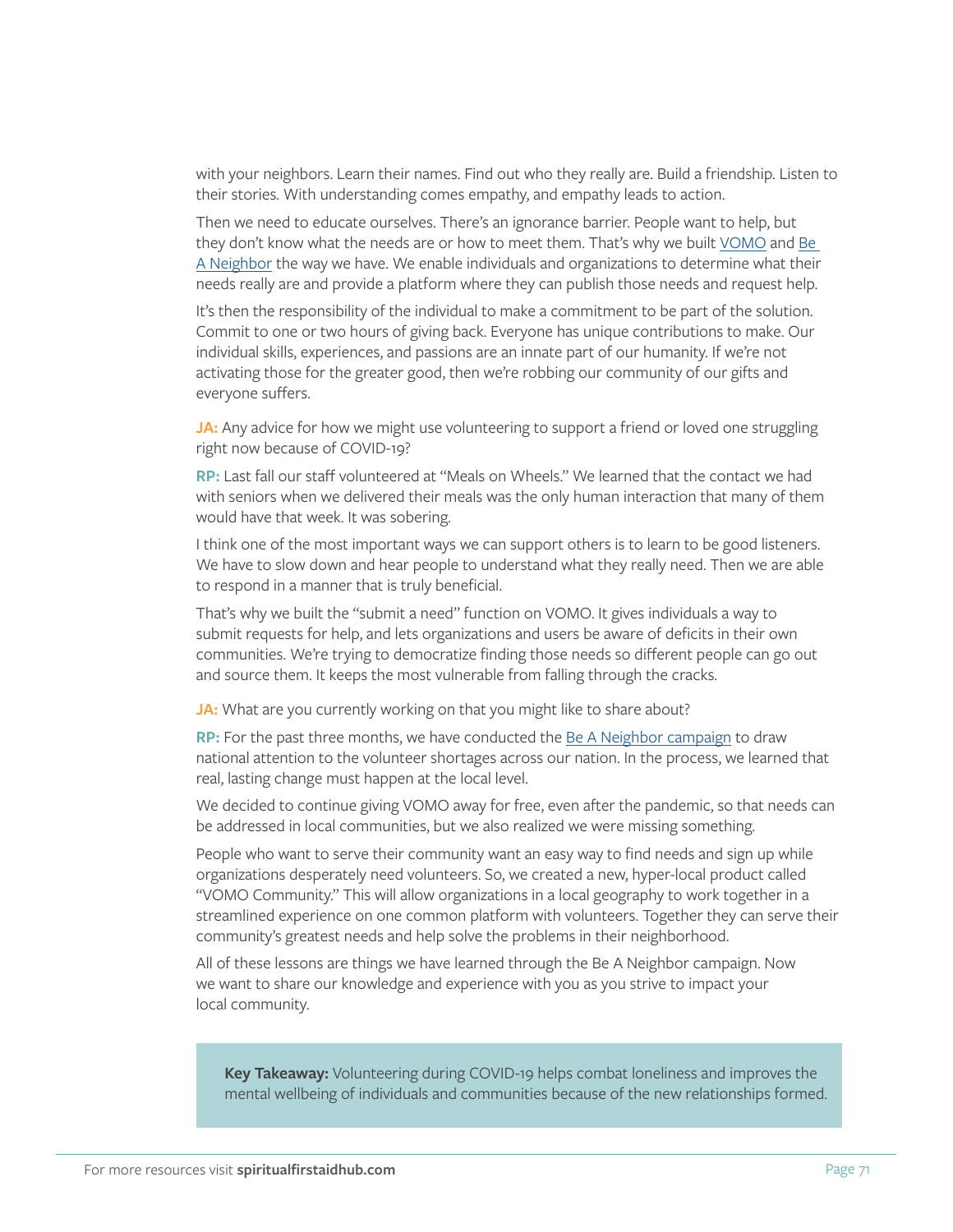# **Practicing Empathy in a Pandemic**

**How to care for others when you feel like you can't**

*Belinda J. Bauman*

Some years ago, before quarantining became a way of life, I stood in a packed crowd at the Tennessee Aquarium in Chattanooga. We were gazing, awe-struck, at what appeared to be a gargantuan (and grumpy!) barracuda through thick glass. My exuberant six-year-old son shot up on the bench and shouted to the crowd around us: "Look, it's just an obstacle illusion!" Caleb had correctly perceived that the size of the fish was distorted and made formidable by the glass between us. He didn't intend to create a pun. In his mind, optical and obstacle were one and the same.

And maybe they are.

Questions about the effectiveness of empathy generally emerge when people plead for more understanding, compassion, and cooperation in the wake of a crisis. You may have heeded the call for increased care for your extended family, neighbors, or those at risk early on. But now you may be tired, exhausted even, by the weight you feel, or guilt you don't feel. Does empathy make us feel too much pain, distorting our perception and actions? Can it plummet us into apathy, fatigue, unhealthy emotional terrain, and even depression? Or is all this just a barracuda-sized obstacle illusion?

#### **Not Enough or Too Much**

It can happen to any of us: we find ourselves in the presence of pain, and we feel precisely *nothing*. As a gender-based violence specialist, I often travel to conflict zones, collecting and writing war stories from women in dangerous places. I hear the stories, and unless I have someone to process with, I can find myself growing cold, passive-aggressive, numb.

Other times we feel too much. We become overwhelmed, flooded. Our reaction may even be so intense, we shut down. At the beginning of the COVID-19 pandemic, I was working in Congo with women who had been forcibly displaced by violent local militia. As I heard about the increasing numbers of cases across the world, I remember thinking, *I cannot possibly care about this right now. If I give energy to caring about this, I won't have enough for Congo.*

"If you register empathy as a feeling that happens to you, then yes, there is a limit," says Dr. Emillana Simon-Thomas, from UC Berkeley. "You have to numb yourself, to disconnect, or it [will turn] into anger or hostility."

But who we place in the center of the action matters. If we define empathy from the perspective of the person suffering, not just from our own perspective, we can tap into the unlimited resource of empathy. "Find a way to connect with [the story of another person], and at that moment you have an awareness you're not the person suffering," explains Simon-Thomas. When this happens, there really is a never-ending supply of compassion." Healthy empathy feels alongside a person in pain, but not for them.

### **Getting Practical**

Instead of draining our emotional resources, or making us feel numb, empathy is meant to fuel our sense of efficacy. Here's how we can tap into the audacious power of empathy: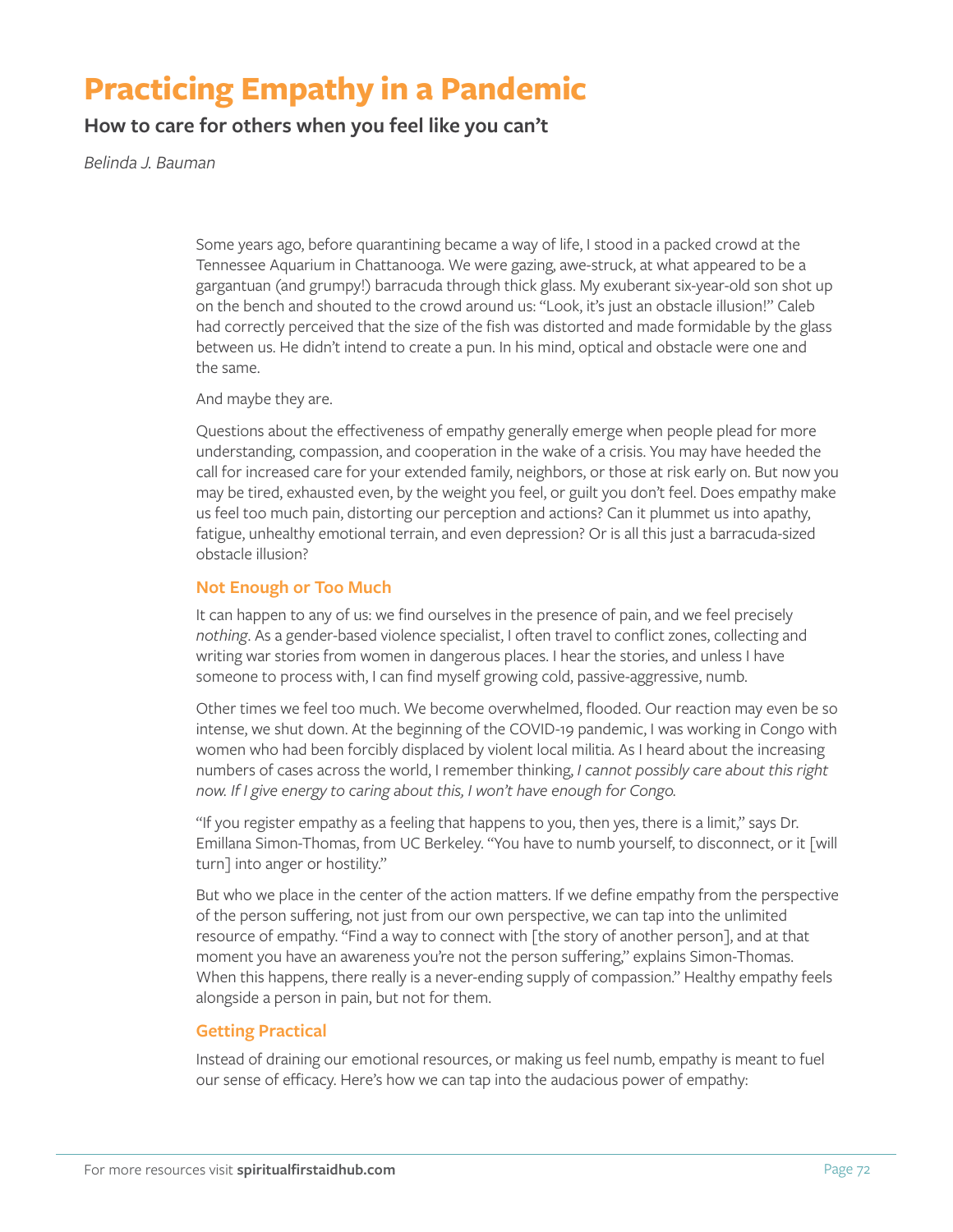**First, check in with yourself.** Sometimes we need to pay attention to ourselves first. Our own anxiety will hinder our ability to help. Dr. Robert King from Yale once gave me his "best advice ever," a series of simple questions based on the acronym HALT:

**H.** *Are you hungry?* Becoming physically hungry can cause distraction from deeper issues that need attention, whether personal or relational.

**A.** *Are you angry?* Anger is often associated with perceived powerlessness. When you feel powerless, you lose your sense of agency and responsibility to care. While there are dimensions of anger that are healthy, letting anger control you or hurt others is not healthy.

**L.** *Are you lonely?* Are you isolating yourself or having difficulty reaching out to your community? Keeping connected to those who know and care about you is key to keeping your own empathy levels high.

**T.** *Are you tired?* Becoming too physically or emotionally depleted is dangerous. Proper amounts of sleep (my personal favorite), quiet rest, exercise, and Sabbath-like weekends and vacations are vital to increasing our capacity to empathize.

**Second, make yourself uncomfortable.** Sometimes it takes a crisis to expand our circle of empathy beyond people we naturally gravitate to. After checking in with ourselves, center your focus away from yourself by centering someone else. Find a person you don't naturally empathize with and spend a moment with her. As you do, be aware of more than her words; become her student. Look for one or two things you have in common. Place her at the center of your engagement. Willingly "hold" her story, spoken or unspoken.

**Third, reverse engineer your situation.** Sociologist Dr. Martha Beck suggests employing a technique akin to the process of reverse engineering as a way to practice empathy. Working backward from the *effects* of an emotion to the emotion itself can help us reconstruct a better, more streamlined way to understand, and help, another person.

Start with someone who is a mystery to you while in this crisis—your garrulous coworker, your introverted classmate, or your fearful mother-in-law. "Remember a recent interaction you had with this person—especially one that left you baffled as to how they were really feeling," Beck proposes. "Now imitate, as closely as you can, the physical posture, facial expression, exact words, and vocal inflection they used during that encounter." What arises in you emotionally could be very close to what was going on in the person you are seeking to understand. Allowing this understanding to inform the help you offer them is key to engaging the power of hope and healing empathy can bring in a crisis.

More than ever, the world needs people to enter the fray with empathy. Rather than draining us, empathy can energize us. It is strong enough to respond to the pain and complexity of our current crisis, with the power to transform obstacles, even the barracudas in life, into opportunity.

**RATHER THAN DRAINING US, EMPATHY CAN ENERGIZE US.**

**Key Takeaway:** When done well, empathy can be energizing instead of draining, enabling us to continue caring for others.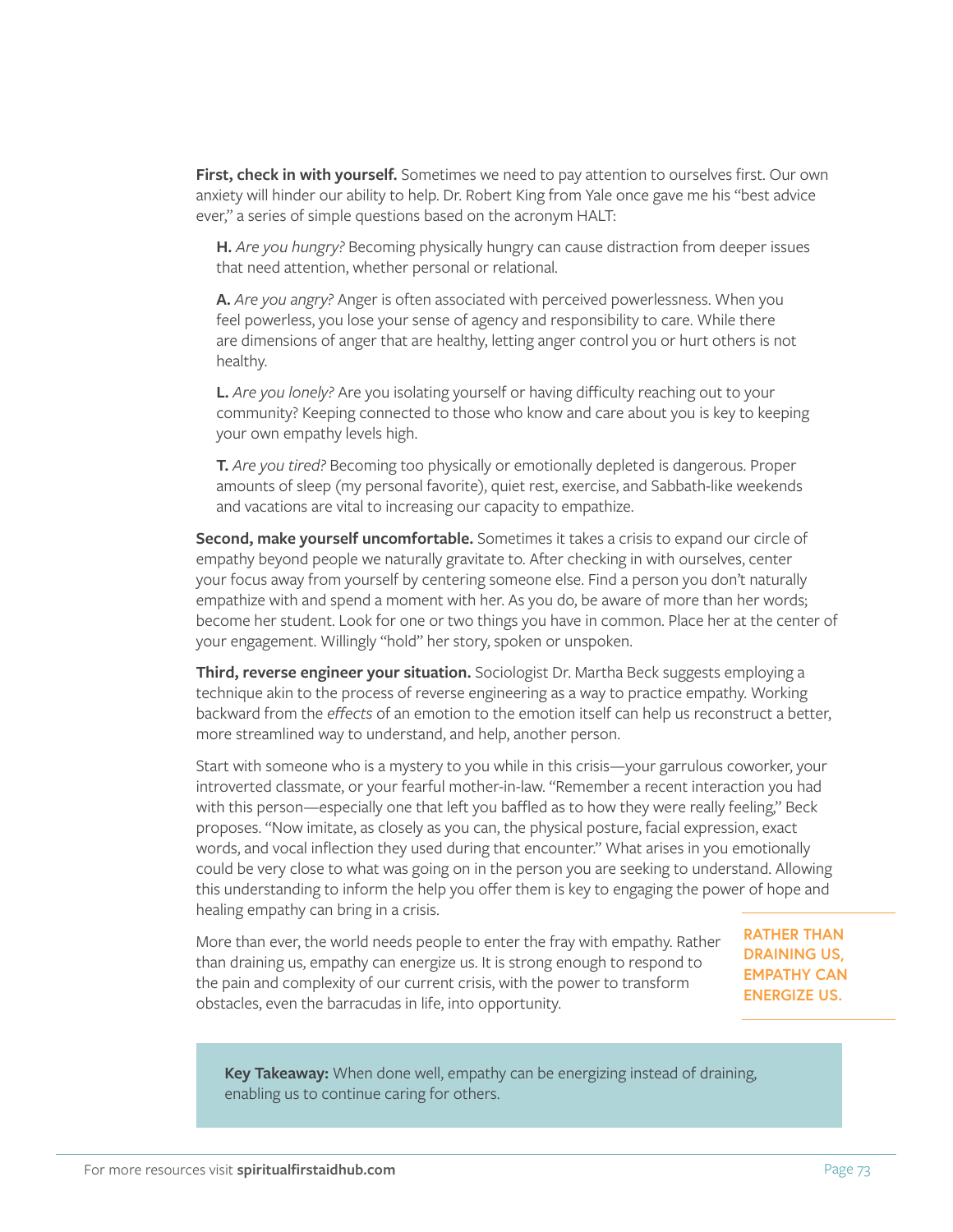### **How to Refer a Loved One for Counseling During COVID-19**

#### **People in crisis are regular people acting normally in an abnormal situation**

*Jamie Aten & Laura Shannonhouse*

*"It's been intense here. People have been rescued from rooftops, trees, just about anywhere. The flood came so quickly. People have lost everything. There is devastation all around and people are hurting," shared Baton Rouge, Louisiana clinical psychologist, Andrew Yarborough, Psy.D., of [The Well Clinic.](https://mywellclinic.com/)*

According to [then-recent reports](https://www.cnn.com/2016/08/18/us/louisiana-flooding/), the Louisiana flood in 2016 was the worst natural disaster to strike the United States since Superstorm Sandy.

Many flood survivors will bounce back after the flood with support of their loved ones and community. However, some will struggle more than others and may need to be referred to a professional mental health professional for care.

Following are some basic guidelines for when, where, and how to refer someone you care about for mental health services.

#### **What's "normal"?**

A private practice I use to work at had a sign in the waiting room that read, "Normal…a setting on a washing machine." The director of the counseling center had placed it front and center to remind clients and providers that there is no one "right" way to respond to distress.

Be mindful that survivors are normal people acting normally in an abnormal situation. It is common for disaster survivors to experience emotional (e.g., feeling sad, anxious, irritable), cognitive (e.g., memory problems, confusion, slowness of thinking), behavioral (e.g., change in activity, difficulty communicating, inability to rest), physical (e.g., increased blood pressure, upset stomach, change in appetite), and spiritual stress (e.g., questions faith, anger at God, lack of meaning).

Survivors are more likely to become impaired when they experience multiple stress reactions simultaneously and intensely.

The good news is that for a lot of people these common stress reactions to disasters have limited long-term effects. Humans are very resilient creatures with abilities to cope and transform for positive outcomes. But, when our natural resources are strained too far, having the help of a professional perspective can be invaluable.

#### **When to refer**

It is important that you recognize when a disaster survivor may need additional follow-up services from a licensed mental health professional.

If your loved one's stress symptoms seem really intense, don't seem to go away with time, start to interfere with everyday life, or appear much later (further removed from the event) than you expect, you should start to be concerned. Look for signs of serious symptoms like extreme emotional reactions, impulsive or risky behaviors, and self-medicating with drugs or alcohol as well. These sorts of behaviors are all "red flags" indicating professional support may be needed.

**THE GOAL HERE IS INSTEAD TO TRY AND UNDERSTAND THE EXPERIENCE OF WHAT YOUR LOVED ONE IS GOING THROUGH IN ORDER TO DETERMINE IF A REFERRAL IS WARRANTED.**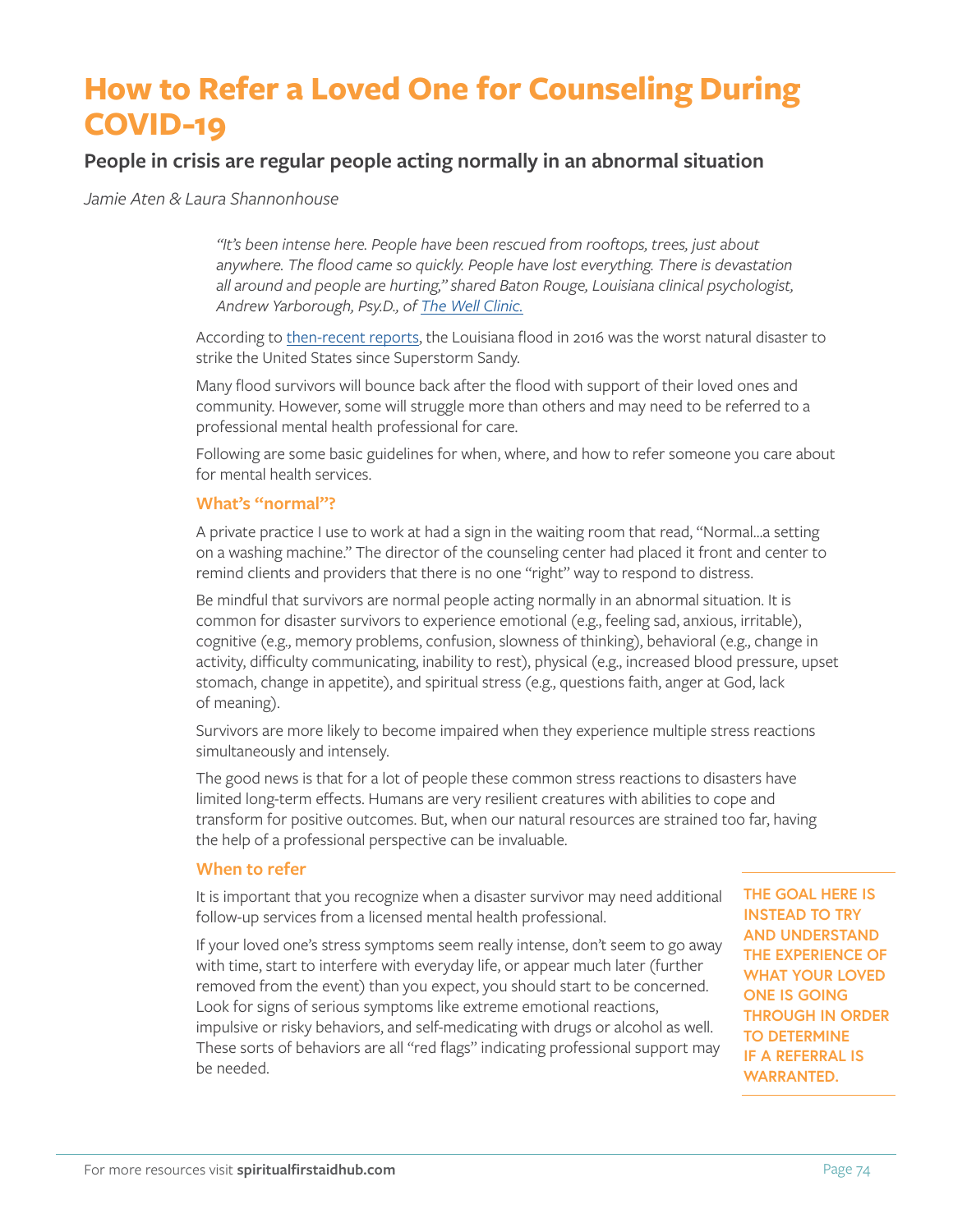Moreover, listen for signals that your loved one might be contemplating harm to self or someone else. Be alert to survivors talking or hinting about self-harm or harming others. Make sure you are not ignoring a potential cry for help. You have an obligation to refer a loved one who may be considering self-harm or harming someone else.

#### **Don't be afraid to ask questions about harm**

It should also be noted that it is against current suicide intervention best practices to either minimize or deflect such feelings of self-harm. Instead, empathy and active listening are essential until response can be made by a trained suicide interventionalist.

Some people fear that asking if someone is thinking about harming oneself or someone else is more likely to make something bad happen. This simply is not true. In fact most people who are experiencing significant distress report that they felt relieved when directly asked.

Here are a few sample questions that can be helpful getting a better read on where your loved one is emotionally: Have you thought about hurting yourself or someone else? Do you have a plan for hurting yourself or someone else? Do you have the means (e.g., capability or resources) for hurting yourself or someone else?

Keep in mind you are not trying to do a formal assessment, nor are you assigning a diagnosis leave that up to the pros. The goal here is instead to try and understand the experience of what your loved one is going through in order to determine if a referral is warranted.

#### **Where to refer**

Following are some examples of organizations we've been told are providing disaster mental health services (e.g., counseling, referral assistance) for those affected by the flood:

- SAMHSA's National Helpline (Treatment Referral Routing Service): 1-800-662-HELP (4357)
- National Alliance on Mental Illness (NAMI) HelpLine: 1-800-950-NAMI (6264)
- National Suicide Prevention Lifeline: 1-800-273-TALK (8255)
- National Red Cross: 1-800-733-2767 (1-800-RED-CROSS)

#### **How to refer**

It's important to let your loved one know that you care for them as you make the referral.

As best as you can, try to protect the person's privacy when you prepare to tell them that you think they could benefit from professional help.

Share with them a few specific reasons why you think they might need to talk to a licensed mental health professional. Be concrete, and focus on some specific behaviors you or others have observed. The goal is not to confront your loved one. Instead, emphatically and compassionately let them know your concern for their well-being.

Most people will appreciate your concern and won't take offense. However, that's not always the case. Be patient with your loved one and give space for the person to respond. If your loved one seems like they will be safe without immediate additional services, you might give them a little bit of space and try again after they've had a chance to reflect on your suggestion.

If there is the possibility that your loved one might be an immediate danger to self or others, you need to make a referral right away independent of their consent. That is, you need to proactively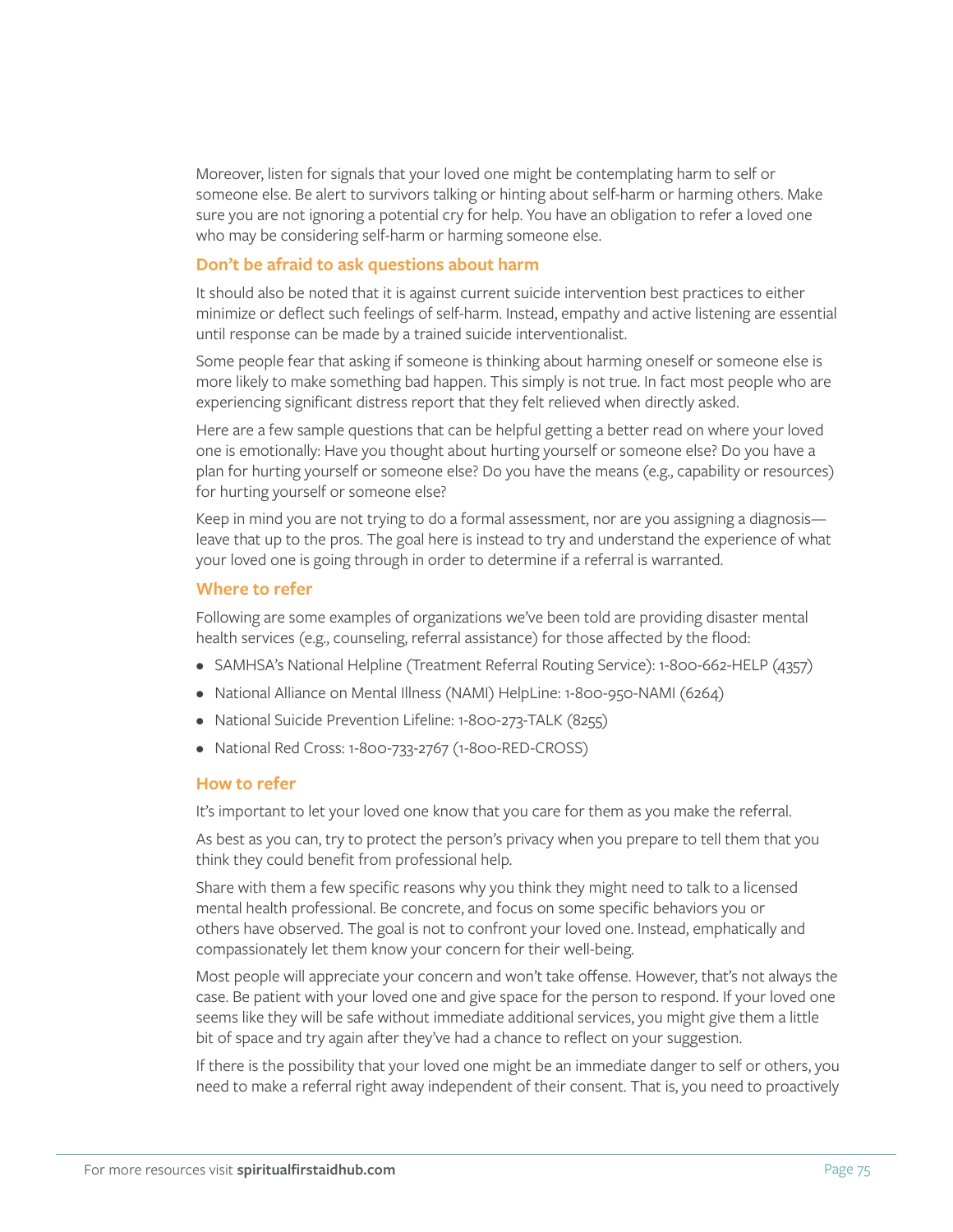get in touch with a licensed mental health professional, proper authorities (e.g., police), or call 911. More resources on when and how to refer are available at apa.org or counseling.org.

**Key Takeaway:** It is important to refer loved ones for counseling during times of crisis, especially when you begin to notice red flags.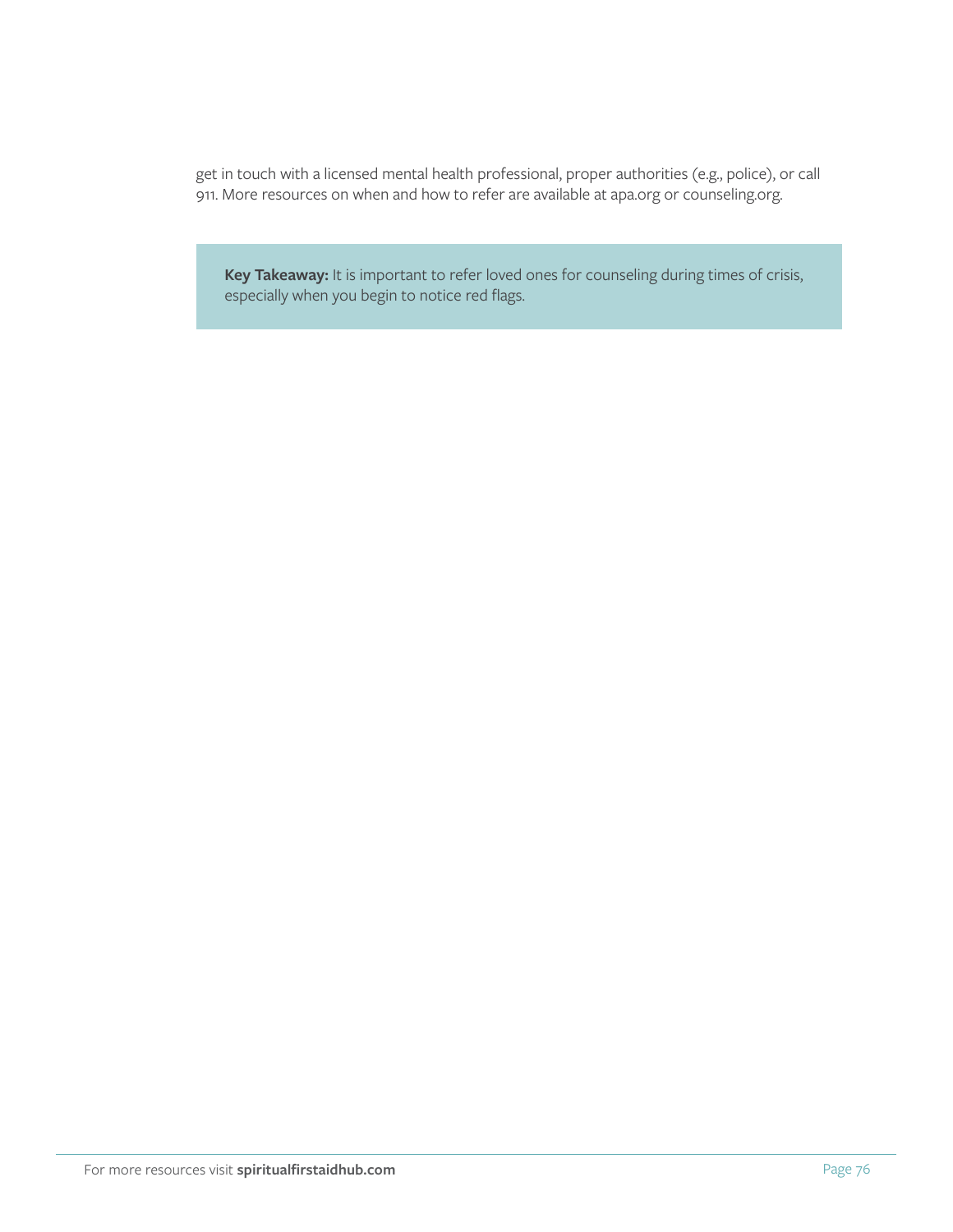### **COVID-19 and Vicarious Trauma**

#### **Research reveals vicarious trauma in general public and health staff**

*Joy Lee-Ryan*

In this global COVID-19 pandemic, many frontline medical staff are facing incredible amounts of distress as they care for patients who have COVID-19. In [one research study,](https://jamanetwork.com/journals/jamanetworkopen/fullarticle/2763229) 70 percent of frontline nurses and doctors working in and near the epicenter of the outbreak in China reported experiencing distress, and about half of them reported experiencing anxiety and depression.

Though the disease and the lack of information about it have had life-threatening consequences, another concern for frontline medical staff caring for patients with COVID-19 is vicarious trauma (VT). VT is a psychological byproduct where a helper is exposed to a patient's psychological trauma and the helper feels like they experience it too. Symptoms of VT include "loss of appetite, fatigue, physical decline, sleep disorder, irritability, inattention, numbness, fear, and despair" (Li et al, 2020, p.2).

#### **Measuring Vicarious Trauma**

Researchers Zhenyu Li, Jingwu Ge, Meiling Yang, and others from several universities in Nanjing, Wuhan, Zhengzhou, Soochow, Changzhou, and Chiba collaborated to assess the levels of VT found in frontline nurses, non-frontline nurses, and the general public. The researchers believe that assessments of VT are important for improving the quality of response and quickening a society's return to normalcy. They recently published their findings in Elsevier.

The [study](https://www.sciencedirect.com/science/article/pii/S0889159120303093) was conducted using a questionnaire survey app that was circulated through the instant messaging platform WeChat from February 17 to 21, 2020. Isolation policies during this time in China included social distancing and an order to stay at home. There were 740 participants in total: 526 of them were nurses while 214 of them were part of the general populace. The survey included questions about life belief and physical, psychological, emotional, behavioural, and cognitive responses.

Results from the study compared the severity levels of VT experienced by each group mentioned:

*"…frontline nurses had significantly lower vicarious traumatization scores than the general public and non-frontline nurses. However, no significant difference was noted in the vicarious traumatization scores between the general public and non-frontline nurses."*

Unexpectedly, the general public and non-frontline nurses reported having higher levels of VT compared to nurses at the frontline confronting COVID-19. Inadvertently, those that are not directly interacting with COVID-19 patients are still being exposed to their trauma and can experience high levels of distress in the form of vicarious trauma.

#### **If you are not interacting with COVID-19 patients, why might you experience vicarious trauma?**

Researchers collaborating on this study suggest a few reasons for higher levels of VT found in the general populace and non-frontline nurses. To account for the exposure to trauma, the researchers propose that the stay-at-home order provides more time for the general public to consume media about patients with COVID-19. Therefore, the general populace would **THOSE THAT ARE NOT DIRECTLY INTERACTING WITH COVID-19 PATIENTS ARE STILL BEING EXPOSED TO THEIR TRAUMA AND CAN EXPERIENCE HIGH LEVELS OF DISTRESS IN THE FORM OF VICARIOUS TRAUMA.**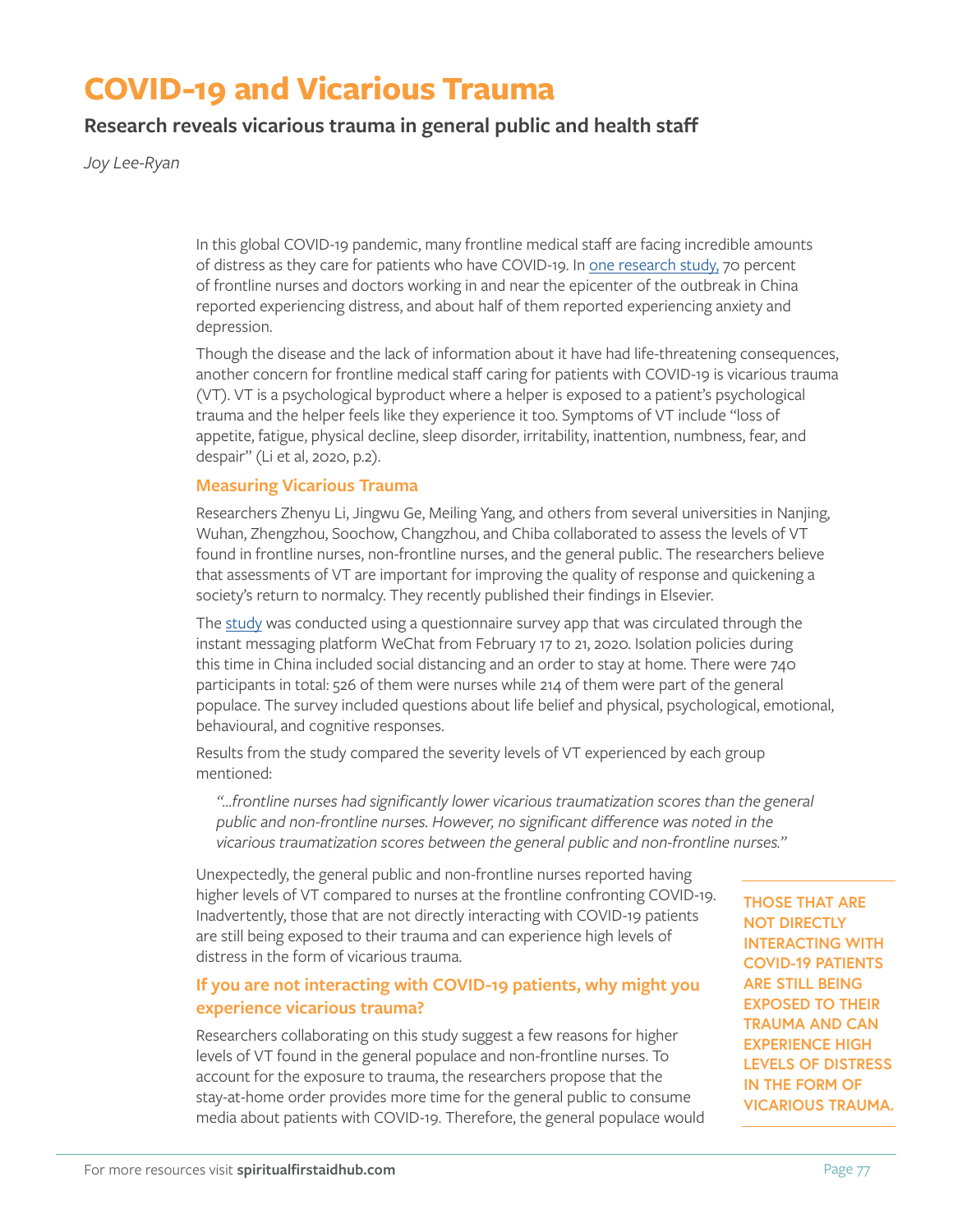have increased sympathy and concern for patients as well as medical staff confronting the virus. In the case of non-frontline nurses, the researchers suggest that they feel sympathy for patients with COVID-19 and their colleagues at the frontlines. The concern for their colleagues becomes additional stress that increases the severity of VT.

On the other hand, the lower levels of VT found in frontline nurses could imply that:

*"the psychological endurance of frontline nurses is stronger. This notion may be due to the*  fact that frontline nurses are voluntarily selected and provided with sufficient psychological *preparation. Secondly, the selected frontline nurses are mainly middle-level backbone staff with working experience and psychological capacity…[they] are more knowledgeable about the epidemic than the general public and non-frontline nurses."*

#### **Protective Measures**

Overall, the researchers suggest that frontline nurses, in this case, had more work experience and were better equipped with knowledge because of their direct contact caring for patients that have COVID-19. Their experience and knowledge become protective measures for psychological wellbeing when faced with patients' trauma. For those who are not directly confronting COVID-19, spending less time-consuming media about patients battling the virus, practicing VT coping strategies, and reading reliable information can help decrease levels of vicarious trauma.

#### References

Li, Z., Ge, J., Yang, M., Feng, J., Qiao, M., Jiang, R., … Yang, C. (2020). [Vicarious traumatization in the general public, members, and](https://www.sciencedirect.com/science/article/pii/S0889159120303093)  [non-members of medical teams aiding in COVID-19 control.](https://www.sciencedirect.com/science/article/pii/S0889159120303093) *Brain, Behavior, and Immunity*. doi: 10.1016/j.bbi.2020.03.007

**Key Takeaway:** Vicarious trauma is impacting people beyond frontline workers; we need to be aware of how we interact with COVID-19.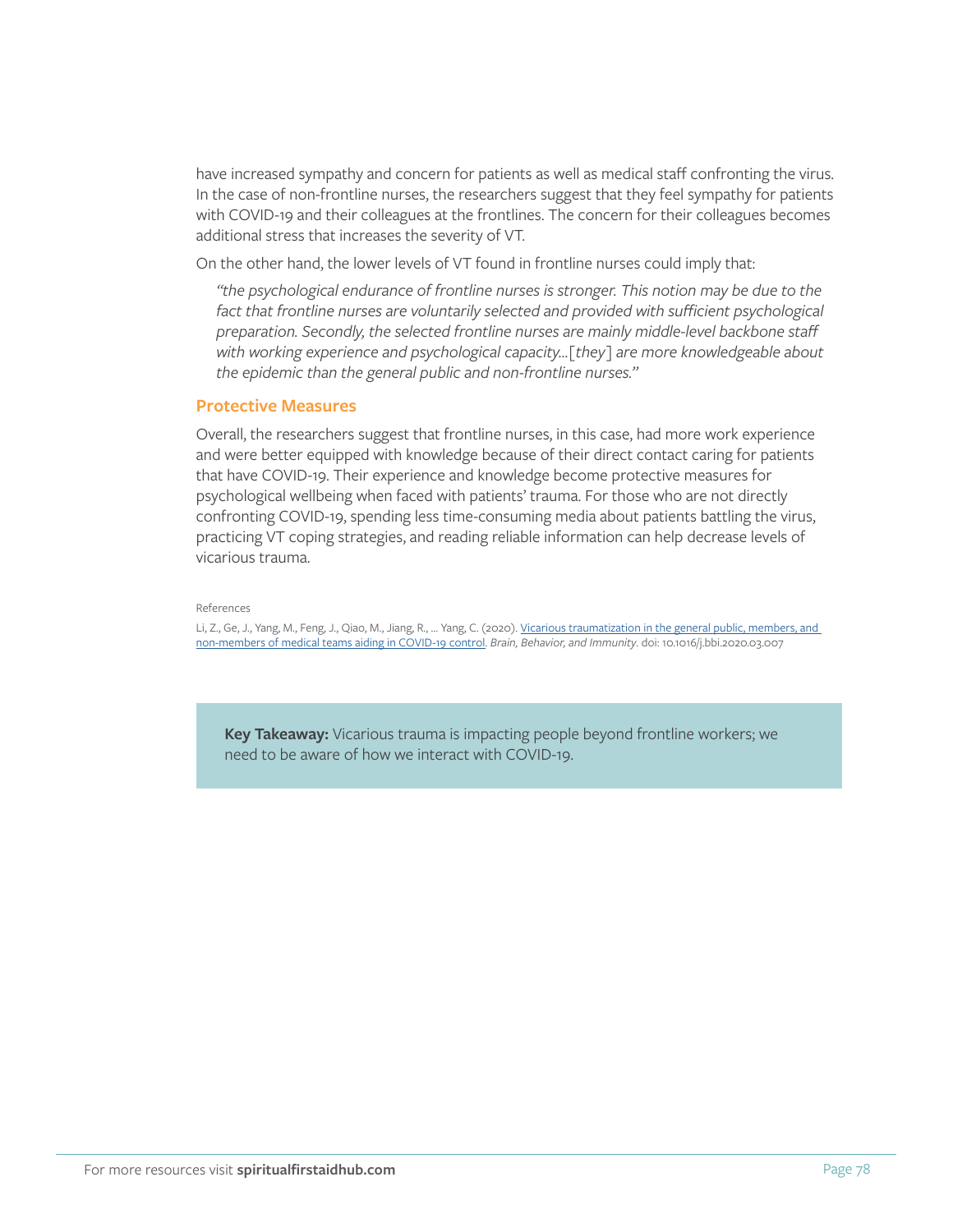# **V Social Media & Technology**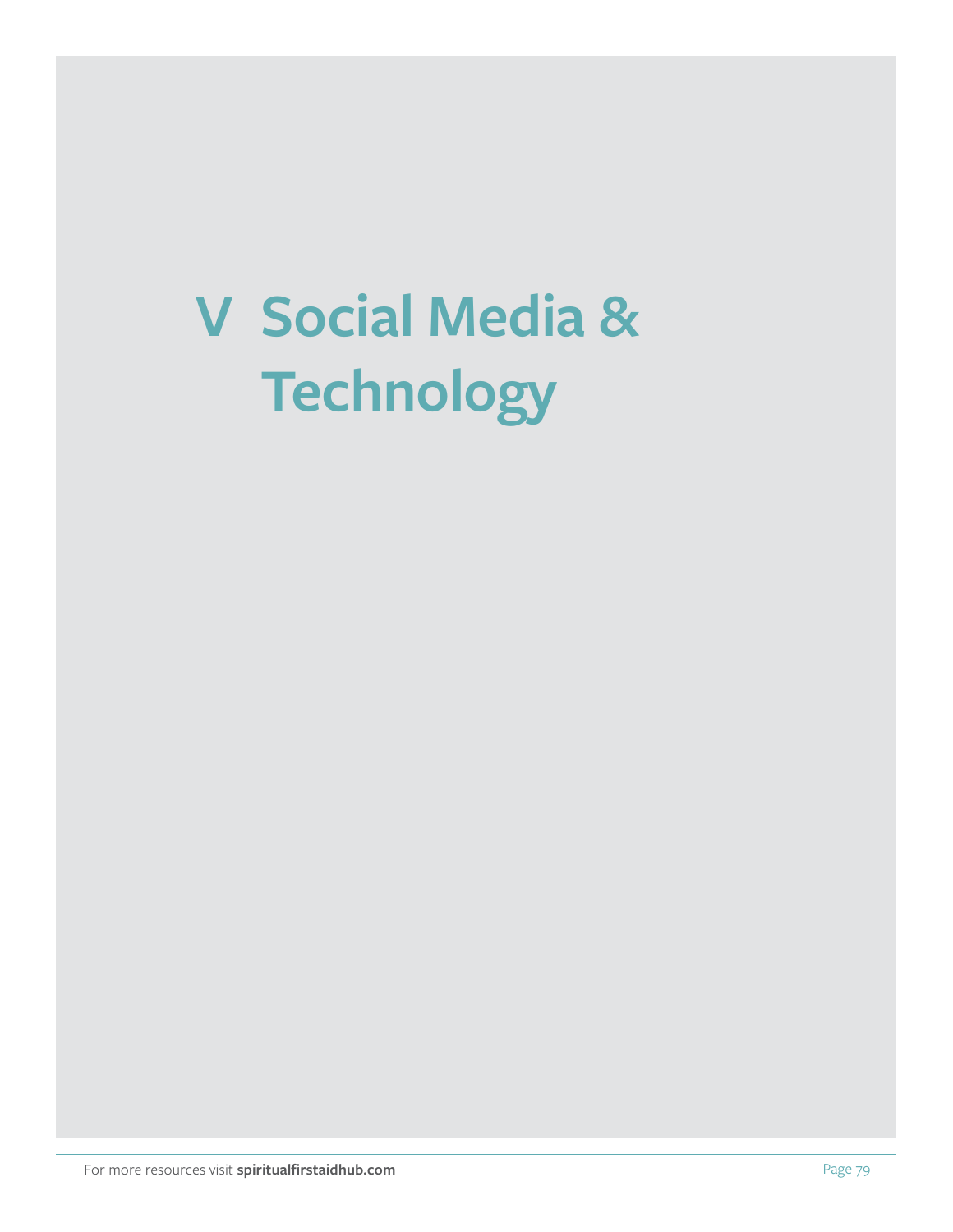### **Four TED Talks That Will Get You Thinking About COVID-19**

#### **As we grapple with the impact of COVID-19, we can draw on these insights**

*Jamie Aten & Kent Annan*

As we grapple with the impact of COVID-19 on our families, communities, and world, we can draw on the insights of those with particular areas of insight and expertise.

At this moment, as we see daily reports of increasing cases across the United States, we can learn from thinkers and problem-solvers who've already been noodling on how to best navigate this terrain.

Here are four of the best TED and TED-Ed talks for learning about pandemics, in general, and COVID-19, in particular. While a single talk can't offer a comprehensive solution, each of these four talks offers fresh insights to help us understand how we are thinking, feeling and reacting to the challenges of today.

#### **1. We Ignored the Inevitability of This Outbreak**

In the wake of the 2014 global Ebola outbreak, [Bill Gates gave a 2015 TED talk](https://www.youtube.com/watch?v=6Af6b_wyiwI) about what we could put in place to better weather the next epidemic. He explained, "If anything kills over 10 million people, in the next few decades, it's most likely to be a highly infectious virus rather than a war. Not missiles, but microbes."

Highlighting the fact we weren't ready for Ebola, Gates offered practical steps that would have better prepared us for what we're facing today. In a fictional scenario that now feels eerie, Gates offered this: "You could have a virus where people feel well enough while they're infectious that they get on a plane, or they go to a market."

Lesson for Today: We weren't prepared for this, but we can be in the future. If we're willing to be forward-thinking, we have the resources to build a strong response team for the next outbreak.

#### **2. We Are Tempted to Ignore Risks We Can't See**

In a recent [TED talk about the coronavirus pandemic](https://www.ted.com/talks/adam_kucharski_how_can_we_control_the_coronavirus_pandemic#t-119332), infectious disease expert Adam Kucharski briefly answers some of the most pressing questions about COVID-19. He reminds listeners:

*"It's not just whose hand you shake, it's whose hand that person goes on to shake. I think we need to think about these second-degree steps that you might think you have low risk and you're in a younger group, but you're often going to be a very short step away from someone who's going to get hit very hard by this. I think we really need to be socially minded."*

Kucharski's insight rings particularly true for many high school and college students, suddenly liberated from campuses, who continue to circulate and socialize in public.

Lesson for Today: We must be socially-minded, thinking beyond our own risks to the risk we present to others.

**WE MUST BE SOCIALLY-MINDED, THINKING BEYOND OUR OWN RISKS TO THE RISK WE PRESENT TO OTHERS.**

#### **3. Human Nature Resists Isolation**

In her [TED talk about the potential future in a world with COVID-19,](https://www.ted.com/talks/alanna_shaikh_coronavirus_is_our_future?language=en) global health expert Alana Shaikh reminds us of what we'd learned during the global Ebola outbreak. Specifically, she reminds us that, because we are by nature social creatures, we resist isolation.

"We saw in the Ebola outbreak," Shaikh explains, "that as soon as you put a quarantine in place, people start trying to evade it."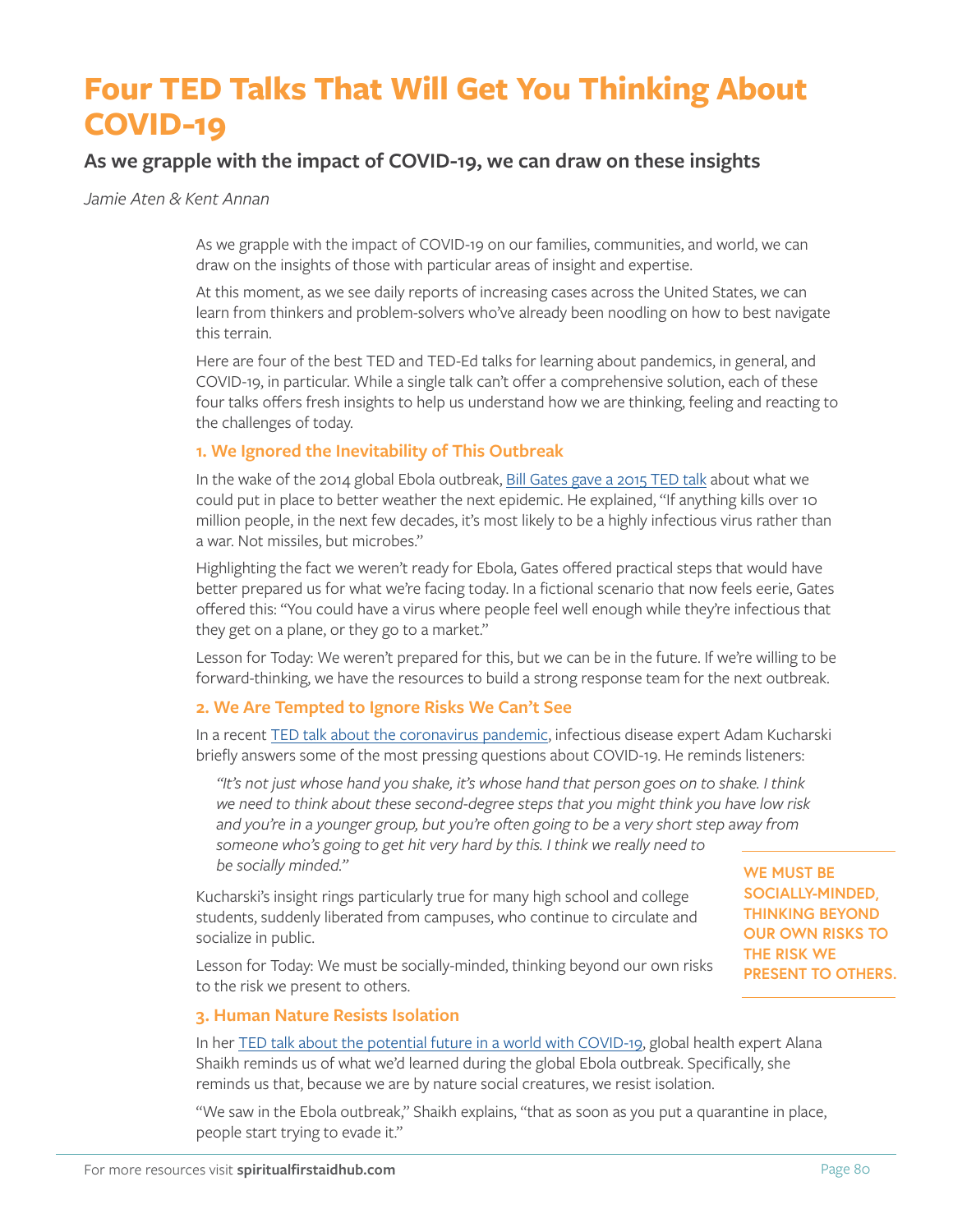She adds, "Individual patients, if they know there's a strict quarantine protocol, may not go for healthcare."

Lesson for Today: Although we must discover workable containment measures, the strictest forms of quarantine may backfire.

#### **4. We Are Prone to Succumb to the Spread of Inaccurate Information**

A 2012 [TED-Ed talk about pandemics](https://www.youtube.com/watch?time_continue=20&v=UG8YbNbdaco&feature=emb_logo) explains how viruses and diseases spread. In February 2003, a doctor from Hong Kong was unknowingly harboring SARS, Severe Acute Respiratory Syndrome. Hotel guests with whom he interacted traveled to several other countries. Four months later, when the epidemic finally ended, the virus had reached 29 countries. Thanks to quick emergency measures, a pandemic was averted.

But the narrator explains: "Though the virus was rapidly contained, however, there was little that could be done about the alarming news reports carried by cable news channels and the internet."

Bloggers and others contributed to mass hysteria by spreading unfounded conspiracy theories.

Lesson for Today: We must actively choose to seek out the most accurate information and avoid unreliable sources.

If we can allow these respected thinkers to inform our reactions today, we will be better equipped to defeat this enemy together tomorrow.

**Key Takeaway:** TED Talks and other informational media can help us better understand how we are reacting to COVID-19 by revealing that we ignored the inevitability of this outbreak, we are tempted to ignore risks we don't see, human nature resists isolation, and we are prone to succumb to the spread of inaccurate information.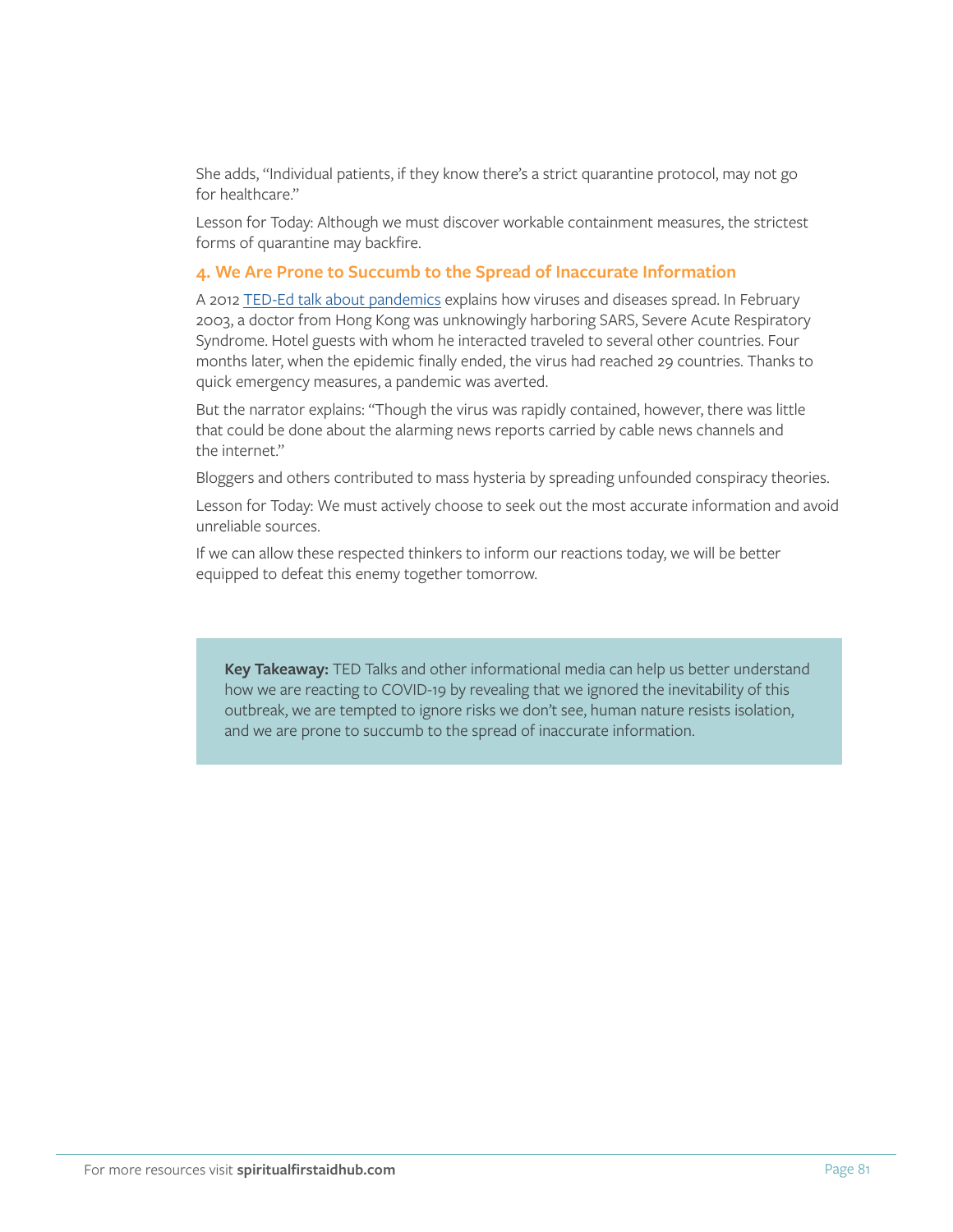### **Welcome to the COVID-19 'Infodemic'**

#### **Misinformation and cyberchondria are at work in your social media news feeds**

*Grace Howell*

Amidst the COVID-19 pandemic, time feels endless. Before self-quarantine and social distancing took over, time was a hot commodity. Now, children and adults alike are looking for ways to fill their time, often settling for extended moments on social media.

We've known of the consequences of social media, both positive and negative, for a while. It serves us by keeping us connected to each other and the world. Yet, it also functions as a breeding ground for polarization, self-promotion, and fake news.

COVID-19 does not change these realities. World Health Organization Director-General Tedros Adhanom Ghebreyesus is quoted as saying: "We're not just fighting an epidemic; we're fighting an infodemic." This moment of heightened anxieties and increased time on social media warrants the question: What are the mental health implications of this 'infodemic' taking over our feeds?

#### **The Research**

With the collaboration of four researchers from the University of Turku, the Military Institute of Science and Technology, and J.E. Cairnes School of Business and Economics, 294 students and faculty at a university in Bangladesh were surveyed in March of 2020. This online survey questioned the respondents' trust of online information, their threshold for information overload, COVID-19 perceived severity, and COVID-19 perceived susceptibility. Along with various individual factors, the survey also asked about the respondents' personal experience with cyberchondria—the "constant online searching for health information which is fueled by an underlying worry about health that results in increased anxiety." In this [study,](https://arxiv.org/abs/2004.09600) researchers wanted to know why people keep sharing misinformation during the COVID-19 pandemic, even at the expense of their mental health.

These researchers understood the following:

*"Indeed, the lock-down enacted in many countries with workplaces and social activities required to close may have the unintended consequence of escalating misinformation and cyberchondria as people have more time at their disposal to overload on social media content."*

In an effort to find out why misinformation and fake news is still ever-present—even amidst the severity of the pandemic—the research found that, though fake news may increase an individual's worry about their personal health, a worry for personal health does not increase the likelihood that the individual would propagate fake news. Therefore, the presence of this crisis is not directly contributing to an increase in misinformation. It is simply an unfortunate side effect of social media.

However, with each factor that was measured—indicating an increase in online information trust, information overload, perceived severity of COVID-19, and perceived susceptibility of COVID-19—a significant increase in the presence of cyberchondria was found. Demographically, females experienced higher levels of cyberchondria than males, whereas males had a higher tendency to share unverified information on social media. The research also suggested that older people experience less cyberchondria and share less misinformation due to lower information overload and perceived severity of the crisis.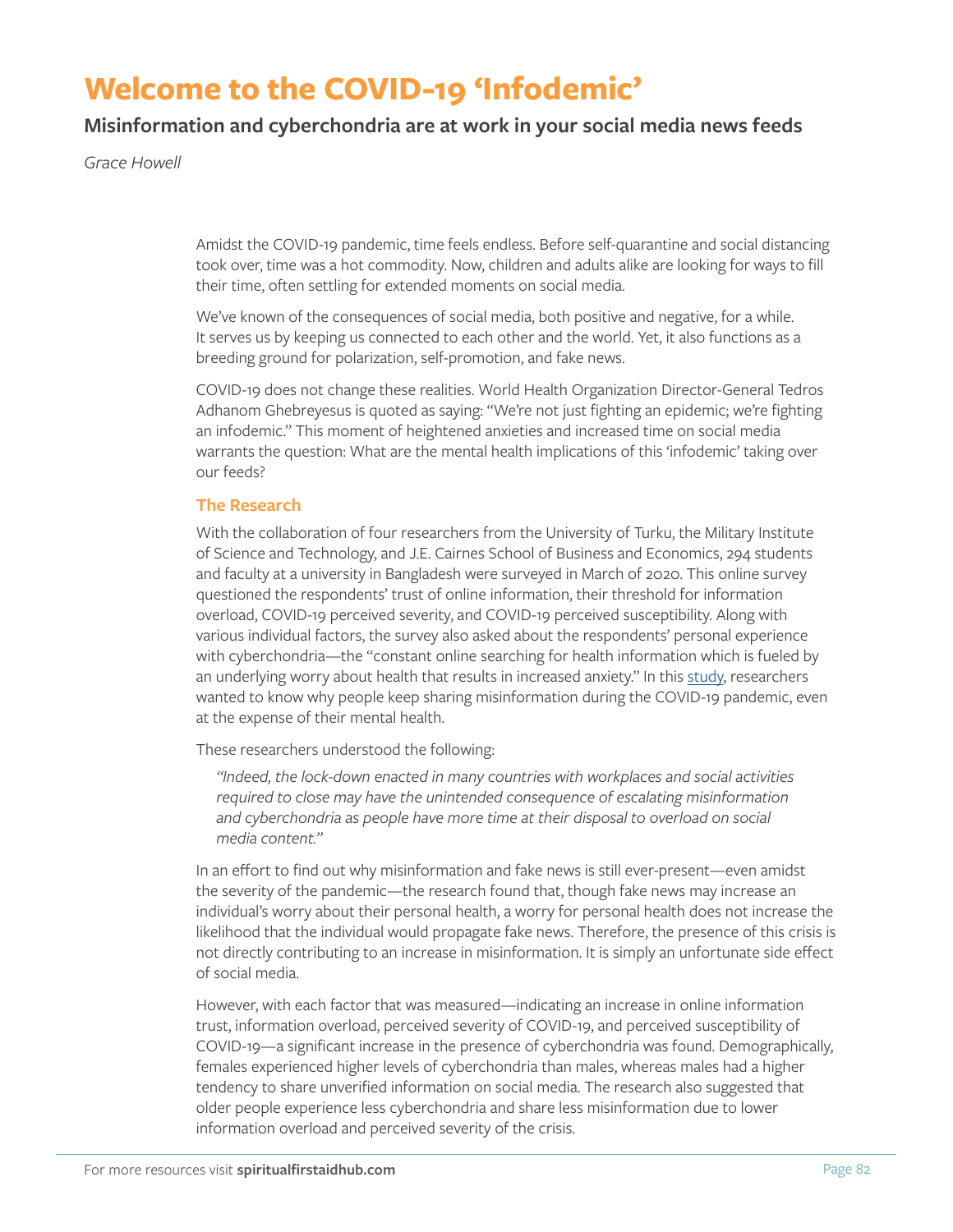#### **Some Solutions**

With our current reality of misinformation and increased time on social media, cyberchondria is a real threat. It has proven to be associated with functional impairment and increased anxiety. Knowing this to be true, how can we be proactive in our intake and involvement in social media to prevent such harmful mental health effects?

Ultimately, it all comes back to the source. The next time you are scrolling through your Facebook feed and see the latest "breaking news" headline, take the time to consider its source. Is it a reliable news outlet, or is it just fake journalism with a hidden agenda?

Being able to decipher what news is reliable and accurate could significantly improve your mental stability during this time. In the same way, consider what you share. If you have reason to question the trustworthiness of that news article that has a gripping headline or even that silly meme poking fun at the latest update, maybe it is not a helpful token of content to share with your followers.

**BEING ABLE TO DECIPHER WHAT NEWS IS RELIABLE AND ACCURATE COULD SIGNIFICANTLY IMPROVE YOUR MENTAL STABILITY DURING THIS TIME.**

Another way to protect your mental health is to reduce your consumption of social media all-together. Instead of scrolling through the countless updates, complaints, and devastating news of the latest coronavirus impact, take a stroll through your neighborhood. Spend some time with your family, playing

games or watching your favorite movie. You could even bake a cake! These activities are positive influences on your mental health and can help to mitigate your risks for suffering from higher anxiety due to cyberchondria and information overload.

Being anxious about our health, our futures, and the state of our world is normal during this time. But if taking these small steps could prevent excessive anxiety from misinformation and cyberchondria, it could significantly impact our overall mental stability, increasing our ability to cope during this difficult time.

#### References

Laato, S., Najmul Islam, A. K. M., Nazrul Islam, M., & Whelan, E. (2020). Why do people share misinformation during the COVID-19 pandemic? Cornell University, [2004.09600.](https://arxiv.org/abs/2004.09600v1)

**Key Takeaway:** The coronavirus "infodemic" that is spreading fake news and misinformation can be stopped by being thoughtful about what you read and what you share.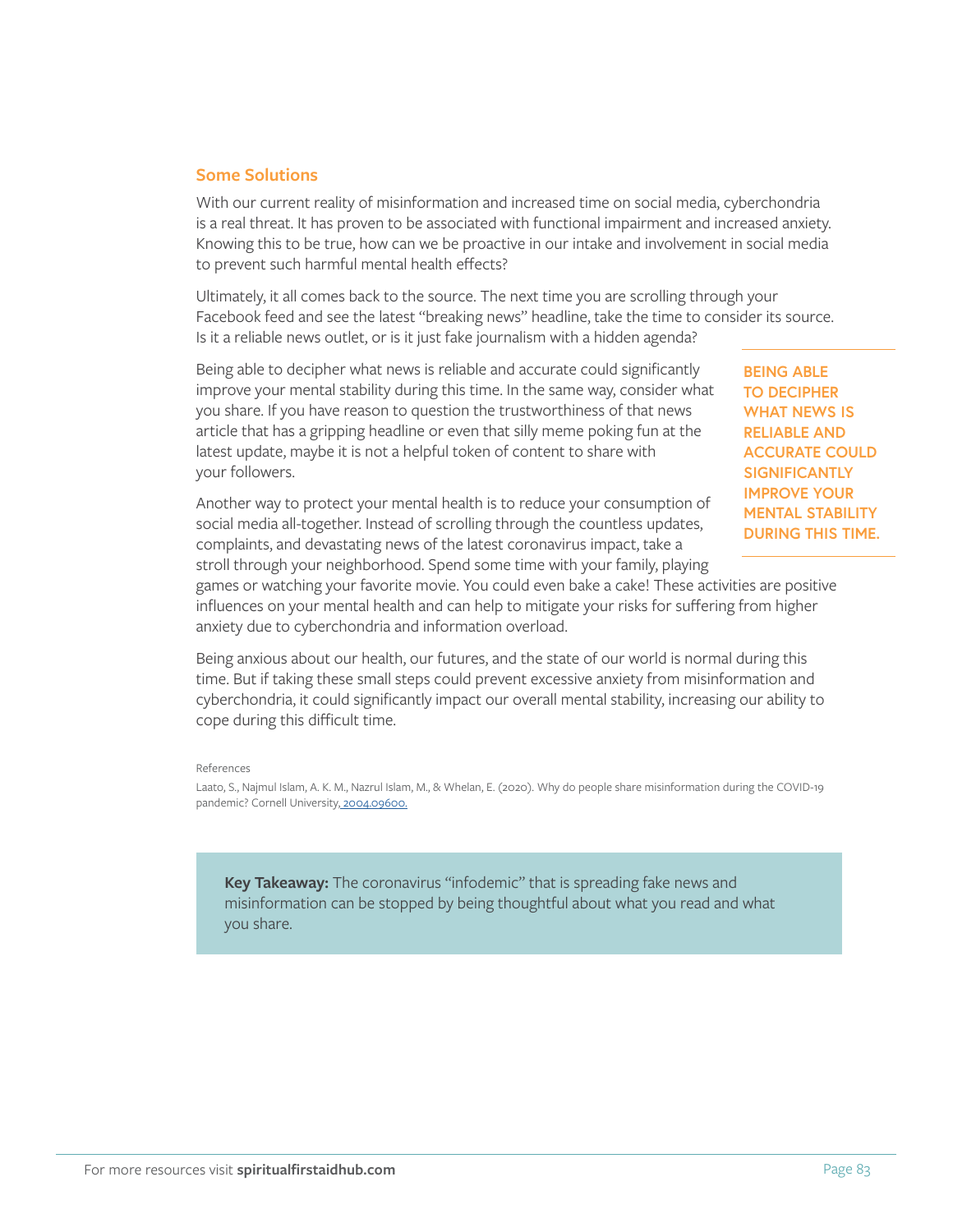### **Delete That COVID-19 Joke or Forward It?**

#### **Understanding how different types of humor impact our resilience in a pandemic**

*Ami Hileman*

When I picked up my phone this morning, I found three memes and a "quarantine soundtrack" video, all courtesy of some good friends wanting to share a laugh. While it would be easy to chuckle and shrug this off as a silly way to pass the time in isolation, there is actually something deeper going on here. The humor circulating in emails and on social media feeds may be serving to protect us from long term traumatic effects of the fear and anxiety accompanying the COVID-19 pandemic.

Disaster psychologists have studied the theme of personal resilience, which is a person's ability to bounce back and recover after adversity. Research shows that humor ranks alongside social support, optimism, faith, and several other qualities as powerful factors in cultivating personal resilience.

**RESEARCH SHOWS THAT HUMOR RANKS ALONGSIDE SOCIAL SUPPORT, OPTIMISM, FAITH, AND SEVERAL OTHER QUALITIES AS POWERFUL FACTORS IN CULTIVATING PERSONAL RESILIENCE.**

#### **Is All Humor Beneficial?**

It may come as no surprise that humor is a powerful force for well-being. After all, "laughter is the best medicine," as the saying goes. However, not all styles of humor are equally effective in improving personal resilience.

Humor can be broken down into four styles. Affiliative humor is the style used to amuse others and strengthen social connections, typically involving playful storytelling. Self-enhancing humor refers to a humorous outlook on life used by individuals as a coping mechanism under stress. Aggressive humor is the type of humor that makes fun of others, targeting an individual or group. Self-defeating humor is used to amuse others at our own expense, by pointing out a weakness or failure in ourselves. Affiliative and self-enhancing humor are considered positive types of humor, while aggressive and self-defeating are considered negative humor styles.

A recent [study](https://www.sciencedirect.com/science/article/pii/S1697260019302509?via%3Dihub) at the University of Oviedo in Spain dove deeper into these differences. Researchers asked 804 participants to complete three questionnaires which determined their humor styles, level of anxiety and depression, and tendency toward optimism. Their findings confirmed that the two positive styles of humor can be protective factors against anxiety and depression.

"An optimist will be a much more habitual user of positive humor than negative and... will *be particularly protected against anxiety and depression." (Menéndez-Aller et al., 2019).*

The negative styles of humor were found to have an opposite effect, but of the two types, selfdefeating humor had a much stronger correlation to anxiety and depression. Aggressive humor could have positive or negative impacts, with potential differentiation between men and women and between cultures.

#### **How Do We Get the Most From Humor?**

This study confirms that age-old adage. Laughter is indeed good for the soul—if it's the right kind of laughter. We aren't stuck with just one style of jokes.

*"One may envisage how training in a different use of humor may be beneficial." (Menéndez-Aller et al., 2019).*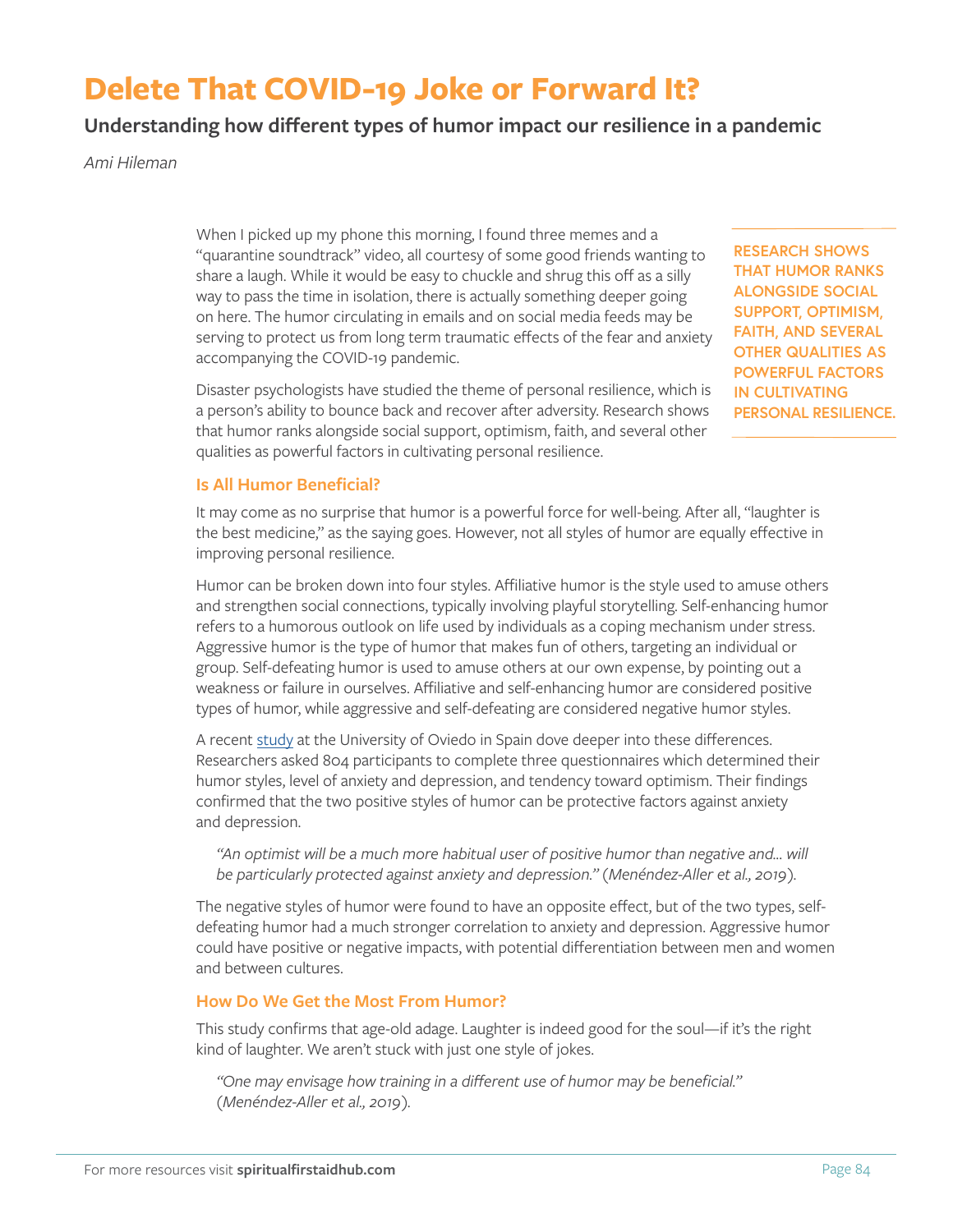By becoming mindful of the different humor styles and choosing positive forms of humor, we can reduce anxiety and promote personal resilience. The next time you forward a meme, you might be sharing more than a laugh; you could be helping your friends bounce back after COVID-19.

#### References

Menéndez-Aller, Á., Postigo, Á., Montes-Álvarez, P., González-Primo, F. J., & García-Cueto, E. (2020). Humor as a protective factor against anxiety and depression. *International Journal of Clinical and Health Psychology, 20(1)*, 38-45. [https://doi.org/10.1016/j.](https://doi.org/10.1016/j.ijchp.2019.12.002 ) [ijchp.2019.12.002](https://doi.org/10.1016/j.ijchp.2019.12.002 )

**Key Takeaway:** Humor is a powerful tool to build resilience amidst COVID-19, but be wary of which humor style you use.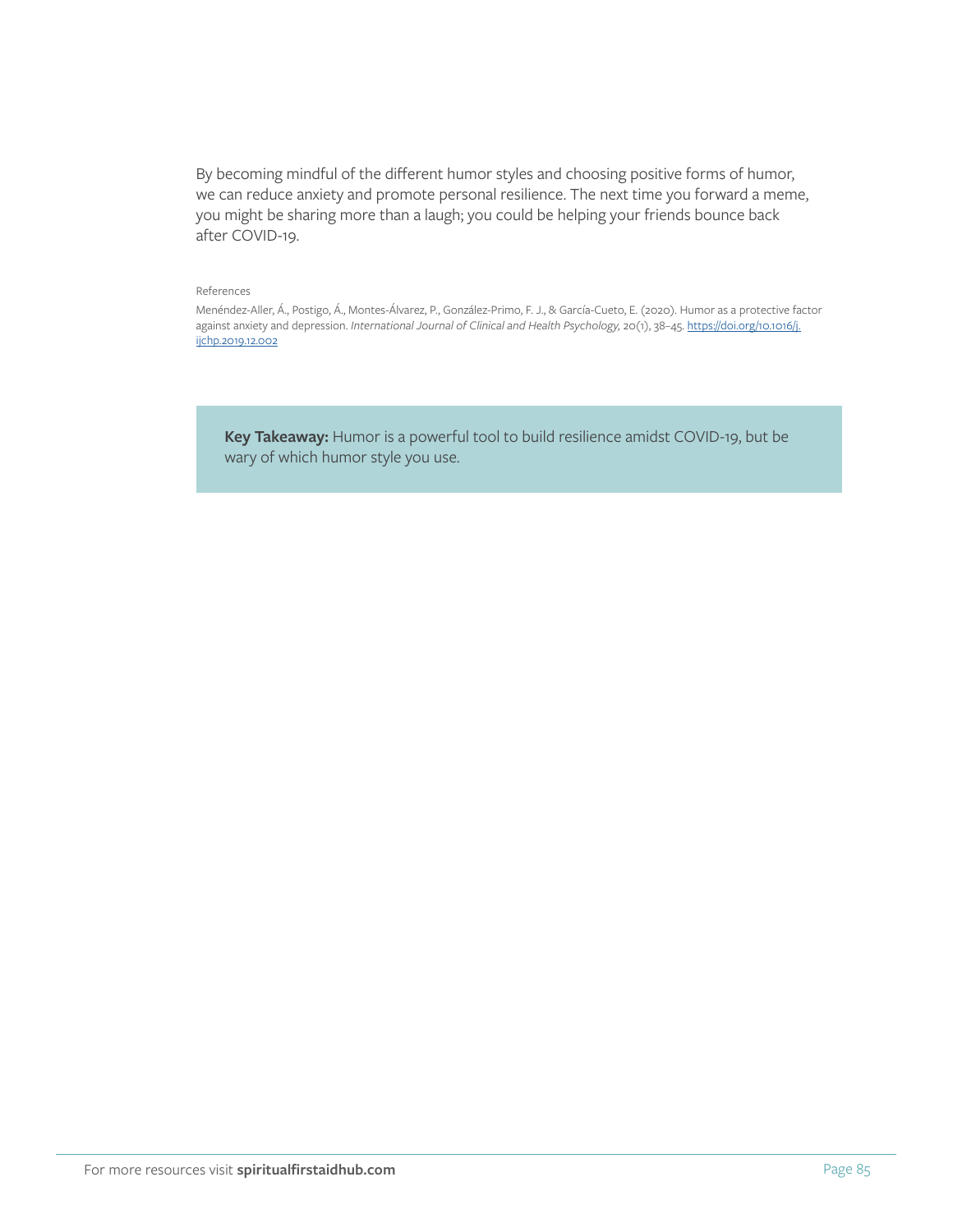### **Why Virtual Communication Can Leave You Worn Out**

#### **Communicating online may cause more stress than connection**

*Jamie Aten*

More than ever, we are reaching out online and communicating virtually. Remote communication is essential to combating loneliness and feelings of isolation. It's also the best means we have for connecting and working together during the COVID-19 pandemic.

However, communicating this way can have drawbacks. If you are feeling like all those online calls and video conferences seem to be leaving you drained by the end of the day, it's not just you—virtual fatigue is real.

Below are five reasons you may be feeling worn out and tired by virtual communication.

**Social Nonverbals**

With Zoom or FaceTime, for example, you can't rely on body language for communication in the same way you might when talking with someone in person. Sometimes there are sound delays, and it can get stressful in communicating or repeating yourself constantly. It can sometimes also be difficult to pick up on inflections in peoples' voices, which can make it challenging to understand the fullness of what others are trying to communicate. It also makes picking up nuanced forms of communication like sarcasm harder to detect.

#### **Social Boundaries**

For those with social anxiety, Zoom or FaceTime makes it harder to draw boundaries. People get to see into your environmental context, where you live or are staying.

This isn't just about physical surroundings; it's also more difficult to control interactions, especially if you are staying at home with others. For example, a person who works at an office likely has more control over the surroundings. Yet, when working from home or socializing from home virtually, there's a greater chance that others, like a spouse or child, may drop in and interrupt accidentally or even on purpose.

#### **Social Cues**

Another reason all those online calls and conversations may be leaving you feeling tired and sluggish is because social cues become less clear. It can be hard to know when "socializing" should end and the work or primary purpose of the call should shift. Certain social cues that are easily read in real life, like boredom or frustration, can be harder to read virtually. Because of this, it's common for people to feel pressure to fill silences and converse.

#### **Social Transitions**

Further compounding the awkwardness of communicating remotely may be that you and the person you are talking with are struggling to know when to transition from small talk into something more substantial. When it comes to connecting virtually, a lot of people approach virtually socializing with the assumption that the purpose of the call is to just talk and catch up. This can leave you feeling like you are having conversations online that don't seem to be going anywhere. In many cases, people are reaching out more often online for virtual communications

**IF YOU ARE FEELING LIKE ALL THOSE ONLINE CALLS AND VIDEO CONFERENCES SEEM TO BE LEAVING YOU DRAINED BY THE END OF THE DAY, IT'S NOT JUST YOU—VIRTUAL FATIGUE IS REAL.**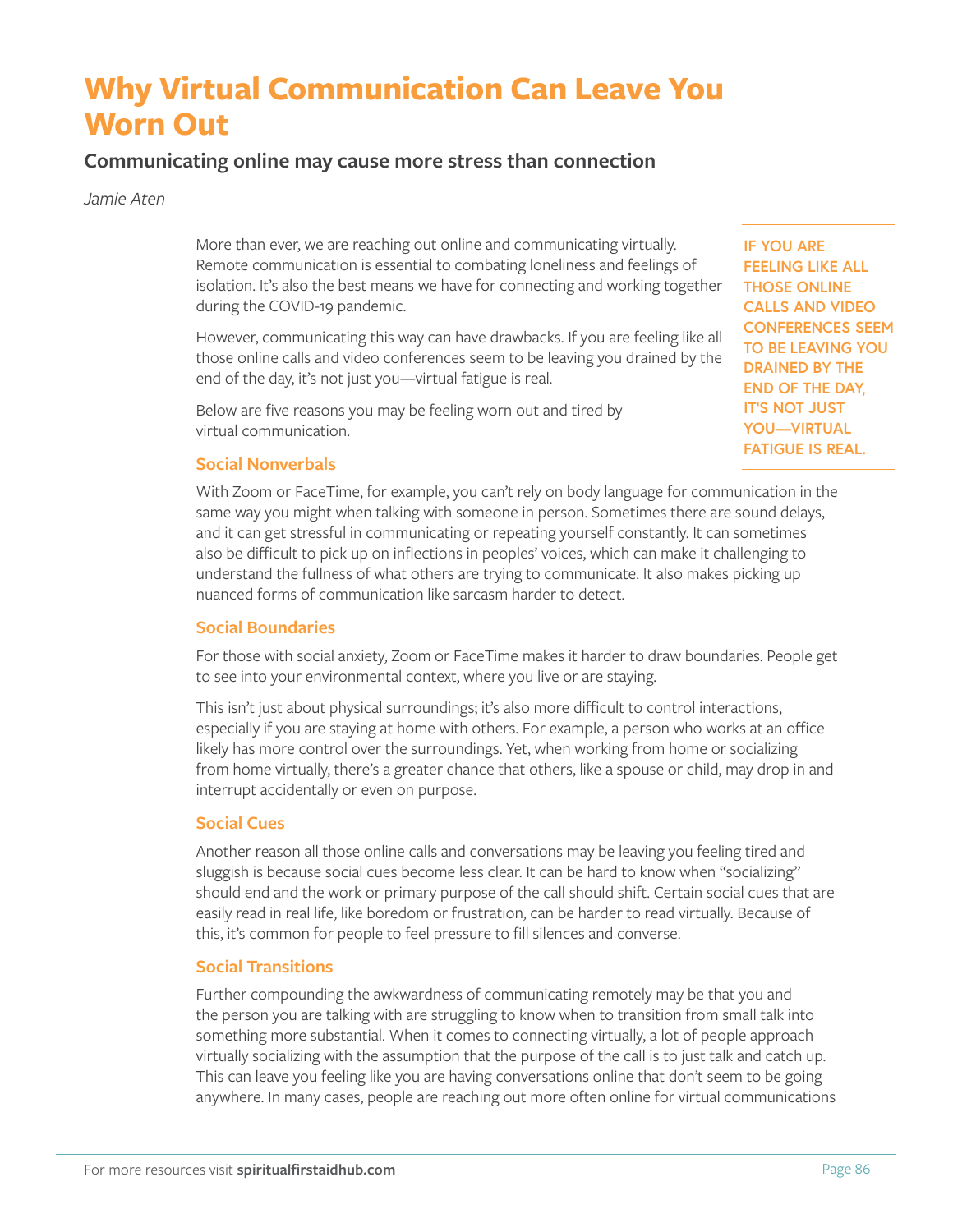as a way of addressing feeling lonely, not necessarily because they need to discuss a particular topic or issue.

#### **Social Anxiety**

Feeling worn out and drained by virtual communications may also be in part to how you are hard-wired. The benefits of digital hangouts are the flexibility and accessibility to connect with one another. Digital hangouts have fewer technical barriers to socializing (e.g., finding a place to meet, the cost of transportation). However, it would be presumptuous to say that digital hangouts are correlated with a finite result of well-being.

Anxiety and stress manifest in people differently, and while there are common symptoms, the subjective experience cannot be neatly confined. If digital hangouts are causing crippling social anxiety, perhaps an alternative form of communication may serve better. If a person's anxiety is at a functioning level and the benefits of socializing outweigh or foster positive behavior, then perhaps a gentle push outside of the comfort zone can be helpful. If this describes you or someone you know, another approach is to turn off the video function if possible. Changing video settings is another practical approach to reducing online social anxiety, like lowering lighting or changing filters to buffer image.

#### **Conclusion**

There is no perfect formula for how you should connect with people or how often you should connect. Everyone feels connection differently. For some people, texting is enough for them to feel socially engaged, while others may need an audible and visual connection to be satisfied in their social life. Just because people have moved to digital hangouts doesn't mean your social boundaries have to change.

Overall, we need to be proactive and creative in fostering virtual social connections during this time of isolation. But we also need to make sure that how we are communicating doesn't make things worse. This is why understanding the social drivers that may be causing you to struggle is important, now more than ever.

**Key Takeaway:** Virtual communication can leave you more worn out than normal communication because of changes affecting social nonverbals, social boundaries, social cues, social transitions, and social anxiety.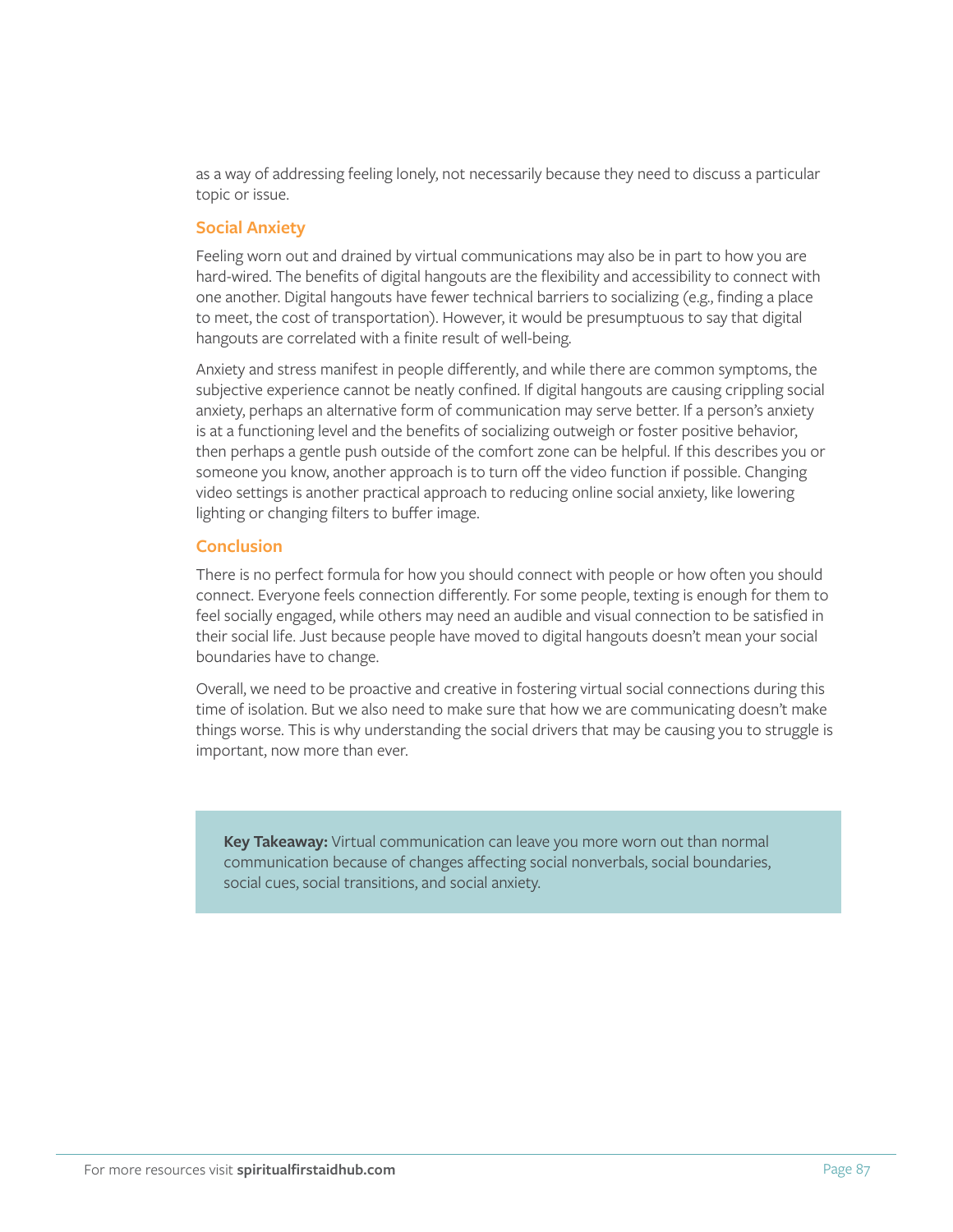### **All Those Zoom Calls Might Be Helping You Sleep**

**New research highlights relationship between social capital and sleep quality**

*Kayla Gustafson*

Like most people, the last few weeks of my life have consisted of a series of canceled plans and major disruptions to my normal routine. Working from home has taken on a whole new meaning—platforms like Zoom, Google Hangouts, and FaceTime are helping people to navigate this new normal of staying home and saving lives. Families are connecting to play digital board games, friends are gathering for morning coffee in their pajamas, and entire school districts are educating the next generation over the internet. I myself have spent more time on video calls in the last two weeks than I care to count. And while I'd love nothing more than to have all my friends in my home for dinner, or meet my grandma for tea and scones at our favorite café, I'm glad for the opportunity to utilize my social capital from a safe distance. In fact, because of my social capital, I might just be sleeping better at night.

[New findings](https://www.medscimonit.com/abstract/index/idArt/923921) from a group of researchers in China evaluate the correlation between the social capital and sleep quality of individuals self-isolating because of COVID-19. Social capital simply means having people around who you can count on. To measure this, researchers asked nearly 200 Chinese citizens on day three of their COVID-19 self-isolation about the number and quality of their social connections. They also assessed participants' anxiety, stress, and sleep quality using a variety of psychological measurements. Respondents with less social capital reported higher anxiety, leading to poor sleep. Similarly, a lack of social capital was correlated to higher stress and lower sleep quality. The researchers explained,

*"People who have more social capital usually have less stress because they have spiritual or material support from others. Social support helps to reduce the perception and evaluation of the threat of stress events, the physiological response and inappropriate behavior caused by stress, and the level of fear and anxiety induced by stress." (Xiao et al., 2020)*

**SOCIAL CAPITAL CAN REDUCE STRESS AND ANXIETY, WHICH LEADS TO BETTER SLEEP DURING THESE UNCERTAIN TIMES.** 

Social capital can reduce stress and anxiety, which leads to better sleep during these uncertain times. How can you assess your own social capital?

First, make a list of all your friends, relatives, co-workers, neighbors, and classmates. Then, narrow it a bit by determining how many of those acquaintances are trusted or would help you out if you were in a pinch. Also, consider the groups that you are a part of, like religious communities, gym memberships, or neighborhood associations. Again, narrow this list by asking if the organizations would help you if you were in need. By this point, you should have an idea of the social capital in your life.

Now, consider how you can maintain these relationships during COVID-19. This is the perfect time to teach your grandparents how to work FaceTime, and let them read a story to your kids every night before bed. The busy friend you only meet up with twice a year? Perfect chance to give them a call, they probably have a minute (or an hour) to talk. You might not be able to attend church service on Sunday morning, but many churches are ramping up their online offerings with everything from streaming services on YouTube and Facebook to collecting donations for congregants in need. Other organizations are holding Zoom meetups or Instagram Live events.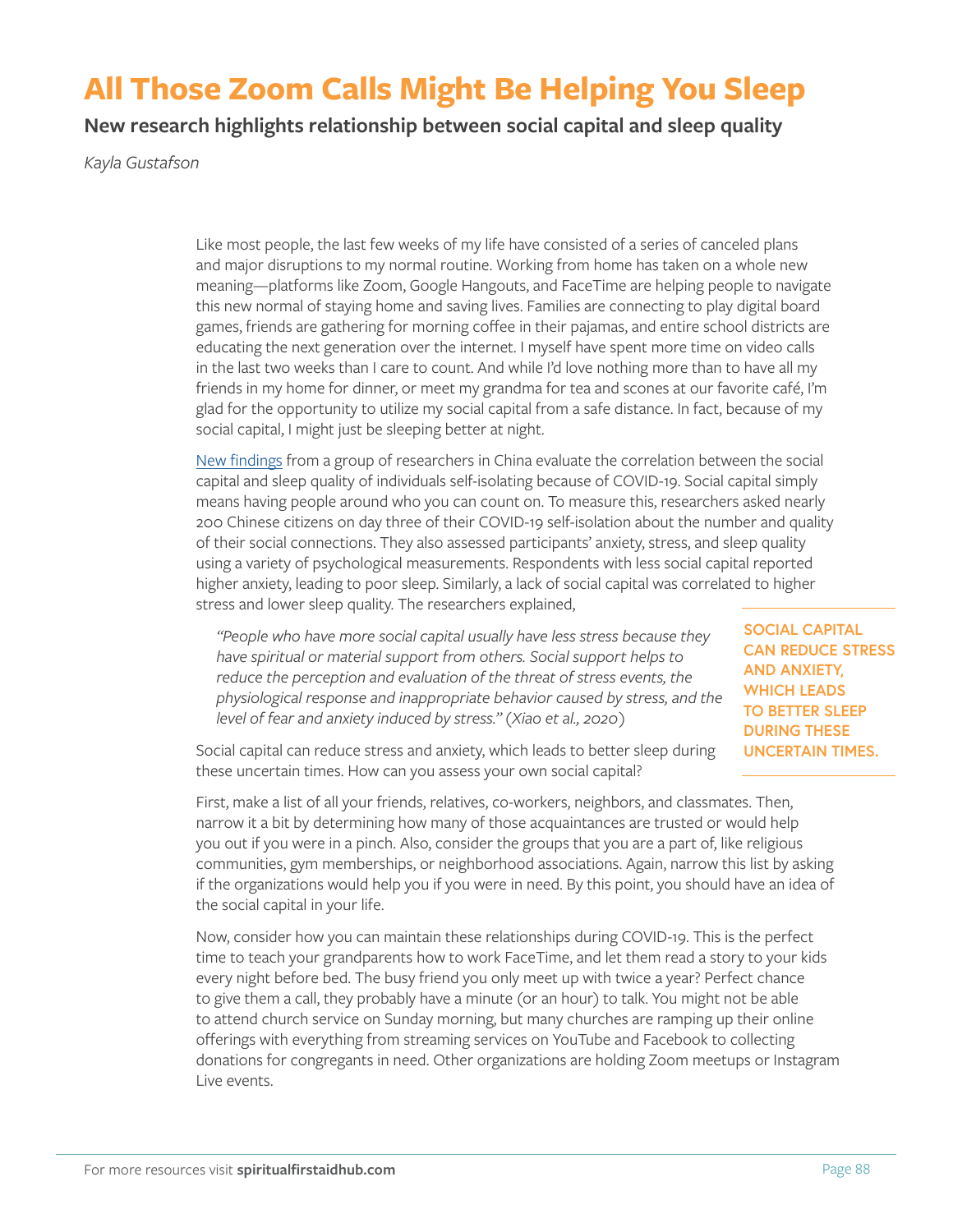Reaching out to others won't just help you, it will help them, too. Dropping off a loaf of freshlybaked bread at your sister's door or sending an encouraging email to an old co-worker might just help them get a better sleep tonight.

#### References

Han Xiao, Yan Zhang, Desheng Kong, Shiyue Li, & Ningxi Yang. (2020). Social Capital and Sleep Quality in Individuals Who Self-Isolated for 14 Days During the Coronavirus Disease 2019 (COVID-19) Outbreak in January 2020 in China. *Medical Science Monitor*, 26. <https://doi.org/10.12659/MSM.923921>

**Key Takeaway:** Assessing and utilizing your social capital and virtual communication can help you sleep better during crises.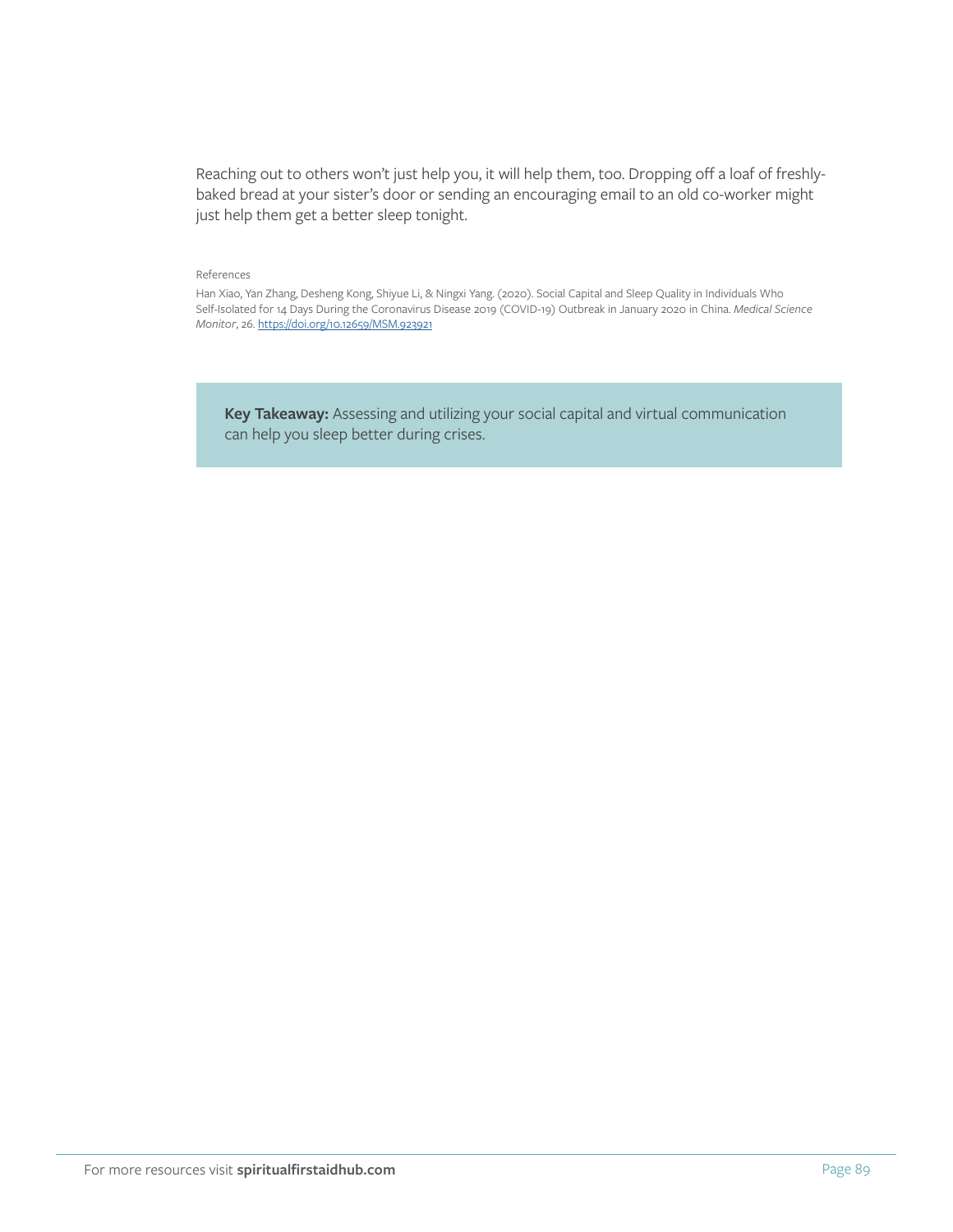# **VI Children, Adolescents, and Young Adults**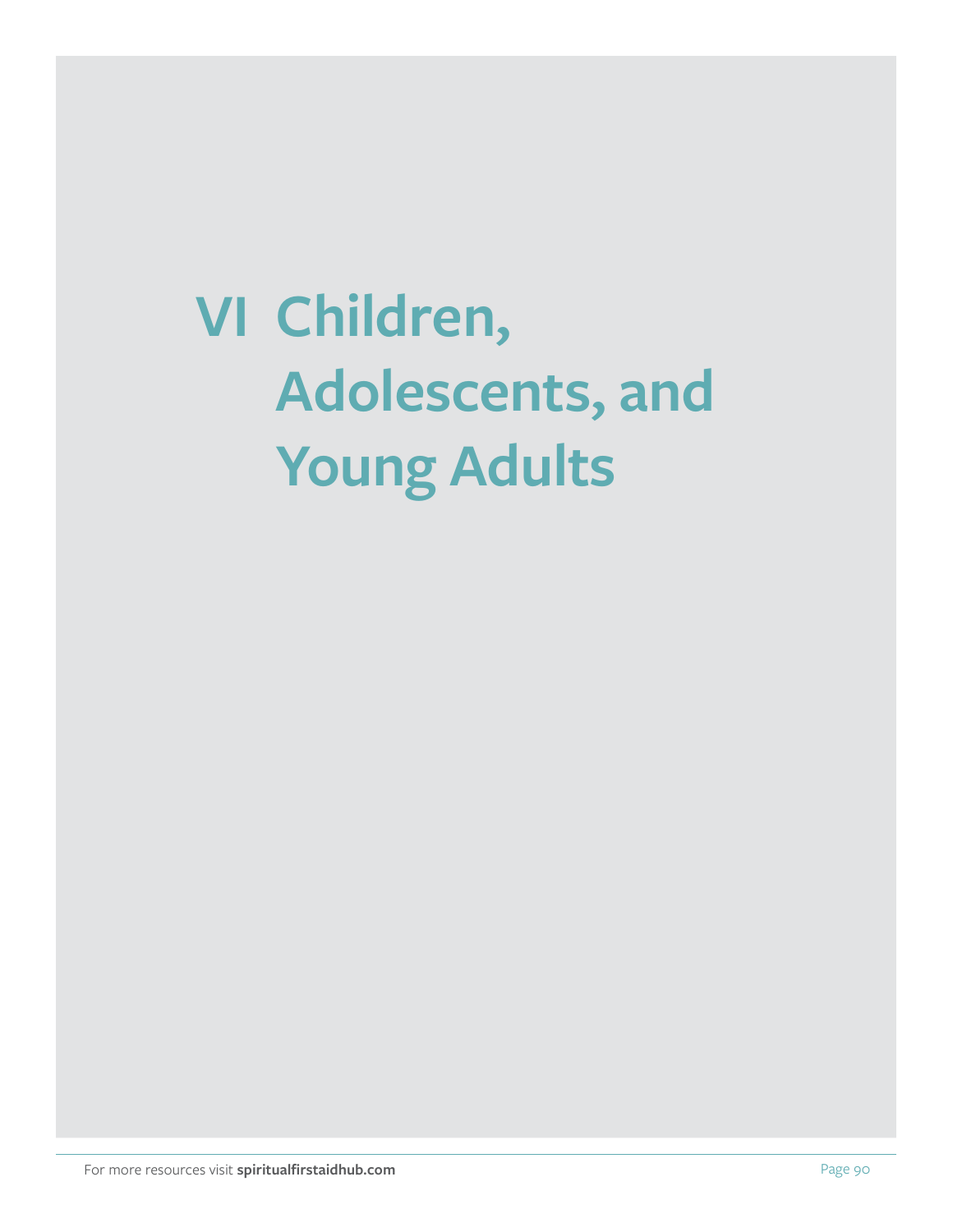### **COVID-19 and Children's Mental Health**

#### **Research on rising issues and ways to solve them**

*Stella Otai*

The global pandemic that began in Wuhan, China in November 2019 has led to the lockdown of businesses, schools, restaurants, and recreational centers, leaving a huge impact on the world. Current studies indicate the confirmed number of cases globally is 858,669 and the number of deaths is 42,151<sup>1</sup>. Although a few cases of children have been registered, they are believed to be less vulnerable to the COVID-19 pandemic, except those with underlying health conditions such as asthma.

[Studies](https://www.sciencedirect.com/science/article/abs/pii/S2212420919303796?via%3Dihub) so far indicate that the pandemic could have negative effects on children's physical and mental health, and yet parents do not have the appropriate mental health or counseling skills to help their children or themselves. However, due to uncertainties surrounding the outbreak and ongoing scientific research, it's estimated that 220 million Chinese children are at a risk of facing mental health issues due to potential prolonged school closure and home containment.

Additionally, the fear that the psychological impact on children and adolescents could potentially be neglected has exacerbating effects. During the first months of the outbreak in China, studies revealed that the average posttraumatic scores were four times higher among children who were quarantined than those who were not. This implies that, due to restrictions to routine lifestyle, psychosocial stress caused by home confinement or isolation could further exacerbate the harmful effects on the child's physical and mental health.

**THE PANDEMIC COULD HAVE NEGATIVE EFFECTS ON CHILDREN'S PHYSICAL AND MENTAL HEALTH, AND YET PARENTS DO NOT HAVE THE APPROPRIATE MENTAL HEALTH OR COUNSELING SKILLS TO HELP THEIR CHILDREN OR THEMSELVES.** 

Studies show that the mental health needs of COVID-19 patients are on the rise and yet poorly met. Research indicates that the mental health needs of patients with confirmed COVID-19, patients with suspected infection, quarantined family members, including medical personnel have been poorly managed.

Although these studies were originally conducted in China, the nations that are currently getting new cases of COVID-19 should learn from China's experience. For instance, home confinement restricts children from their normal lifestyles which has effects on their physical and mental health. Since children are constantly exposed to COVID-19 related news which could alleviate their anxiety and panic, parents need to create direct conversations with children about these issues to avoid panic and reduce anxiety. This could also create opportunities to develop close and open communication with children so that any physical and psychological concerns are addressed.

It's important that the health authorities establish multidisciplinary mental health taskforce teams compromised of professional psychiatrists, psychiatric nurses, clinical psychologists, and other mental health workers at regional and national levels to provide mental health support to patients. Professionals with specialized skills should collaborate and work with religious clergy to bring specialized treatments and appropriate mental health services to families and patients, including those who have been isolated.

1 This article was originally published on April 28, 2020. Any statistics cited reflect numbers at that time.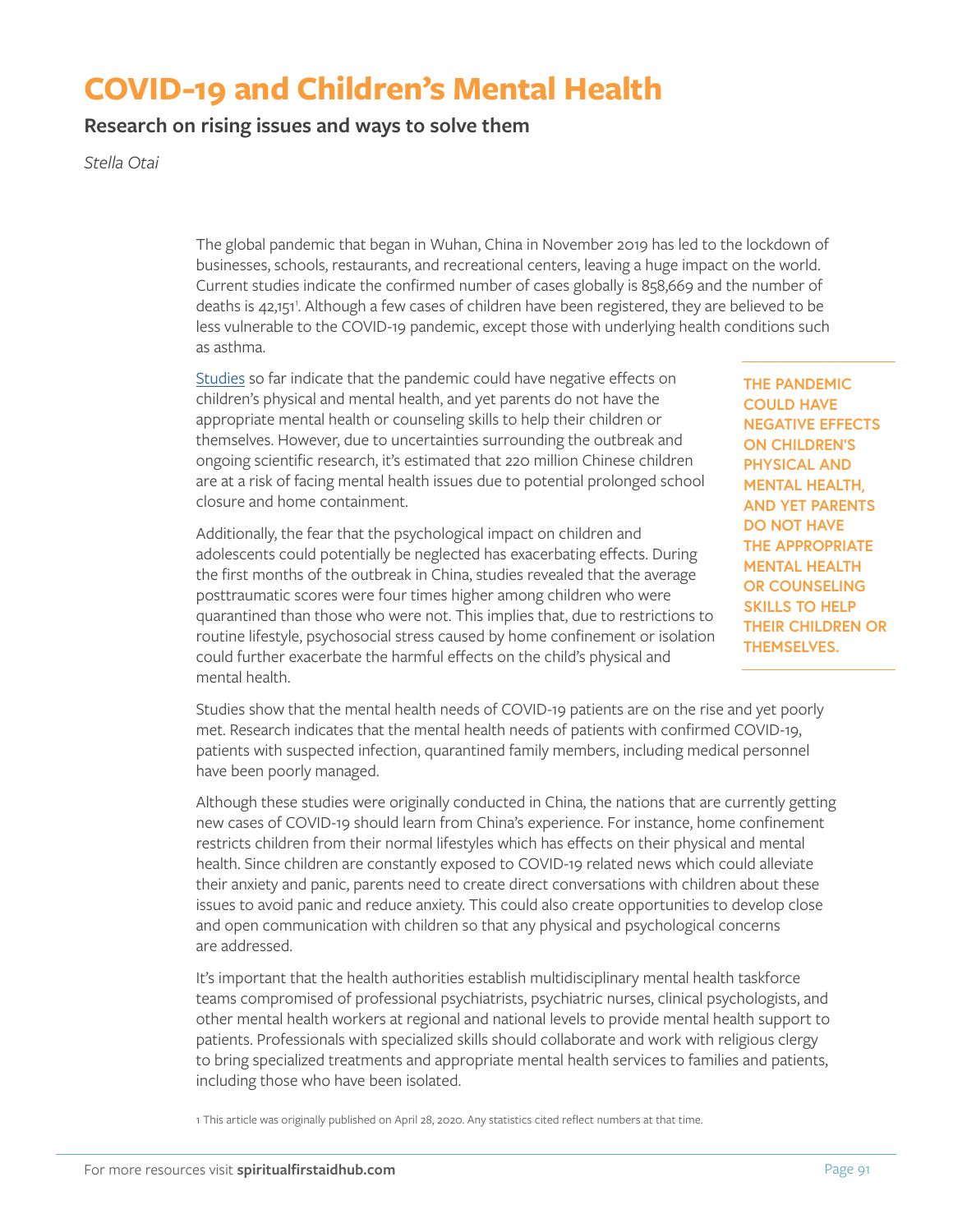Public health ministries should utilize technology, media, mobile devices, and applications (WhatsApp, Facebook, Instagram, IMO, and others) to reach out to the affected communities to provide psychological counseling to patients, as well as their families. Additionally, given that children are vulnerable to environmental risks that affect physical health, mental health, and future adult life performance, it's important that what affects them now is addressed in order to avoid any long-term consequences. It's also important that parents or caretakers address children's needs, especially because they may not be able to advocate for themselves.

**Key Takeaway:** With all the changes going on around them, children are unprepared and parents are under-resourced to adequately handle the mental health issues COVID-19 presents.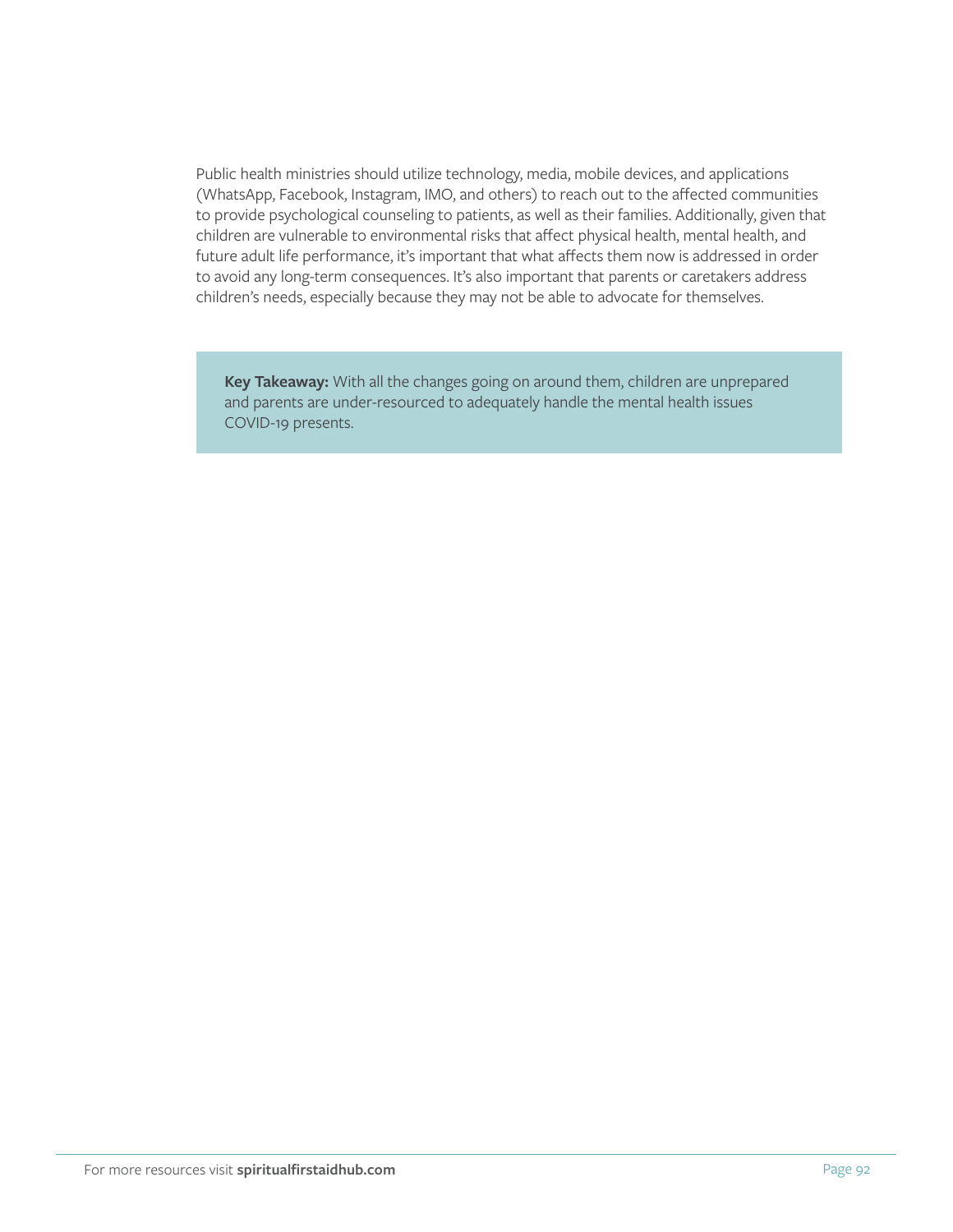### **COVID-19 Mental Health Effects on Children and Adolescents**

#### **Ideas for increasing mental health support and advocacy for minors**

*Stella Otai*

It's May 2020 already<sup>1</sup>. The COVID-19 global pandemic has led to global mental health issues with well-resourced and under-resourced economies alike continuing to face these similar needs. The world's sense of peace and security continues to erode. Today, a total of [4,996,463](https://www.kff.org/global-health-policy/fact-sheet/coronavirus-tracker/) reported cases have been diagnosed with COVID-19 with 328,113 reported deaths. Where's thou sting, O you, virus?

By early this April, over 188 countries worldwide suspended schools countrywide in [response](https://jamanetwork.com/journals/jamapediatrics/fullarticle/2764730)  [to suggested measures](https://jamanetwork.com/journals/jamapediatrics/fullarticle/2764730) of physical and social distancing in order to mitigate person-to-person transmission. However, with the school closures, [90 percent](https://www.thelancet.com/pdfs/journals/lancet/PIIS0140-6736(20)30964-8.pdf) (1.5 billion) of registered learners

are young people and 72 percent have been impacted. Studies show that the effects of school closure during COVID-19 have exacerbated negative effects on children and adolescents. For instance, in Hong Kong and Singapore, candidate final exams were canceled and university entry exams were suspended or canceled. Twenty percent of the young people affected were anxious and worried if they would ever go back to school.

Research shows that children and adolescents are experiencing mental distress due to the disruptions of the closure of schools, activities, and maintaining social and physical distancing. Schools hold a lot of resources, especially for children and adolescents with special mental health needs. For example, children with autism spectrum disorder are at high risk. Their routine has been disrupted. Research shows that they easily get irritated, frustrated, and shorttempered. Not being able to do their routine activities has greatly impacted our children and young people. Suspension and cancellation of speech therapy sessions and social skills groups stalls the progress among children and adolescents who have been in therapy during school time pre-COVID-19.

**RESEARCH SHOWS THAT CHILDREN AND ADOLESCENTS ARE EXPERIENCING MENTAL DISTRESS DUE TO THE DISRUPTIONS OF THE CLOSURE OF SCHOOLS, ACTIVITIES, AND MAINTAINING SOCIAL AND PHYSICAL DISTANCING.**

In the UK, 83 percent of the adolescents attribute exacerbating conditions to COVID-19 and 26 percent are unable to access mental health support, peer support groups, and face-to-face services that have been canceled. Moreover, research indicates that social/physical distancing has short- and long-term effects on children and adolescents. Many children and adolescents are suffering from anxiety, worry, depression, and living without internet services all while not being able to know when schools will reopen. Some children and adolescents have been exposed to child abuse and isolation and all they have is home containment. How can you help the children and adolescents in your neighborhood maintain good mental health in the middle of the virus that has robbed us of so much?

As research continues, schools will soon reopen. But [UNESCO,](https://en.unesco.org/news/prioritize-health-and-well-being-now-and-when-schools-reopen) WHO, and Ministries of Health and Education worldwide should work together and plan ahead of time before the reopening of schools. Some plans to consider include psychosocial support, counseling, and guidance for children and adolescents, families, and schoolteachers, so that there's a general understanding between them. Governments should put in place mass sensitization campaigns to increase awareness before schools reopen and should consider providing subsidized specialized services

1 This article was originally published on May 22, 2020. Any statistics cited reflect numbers at that time.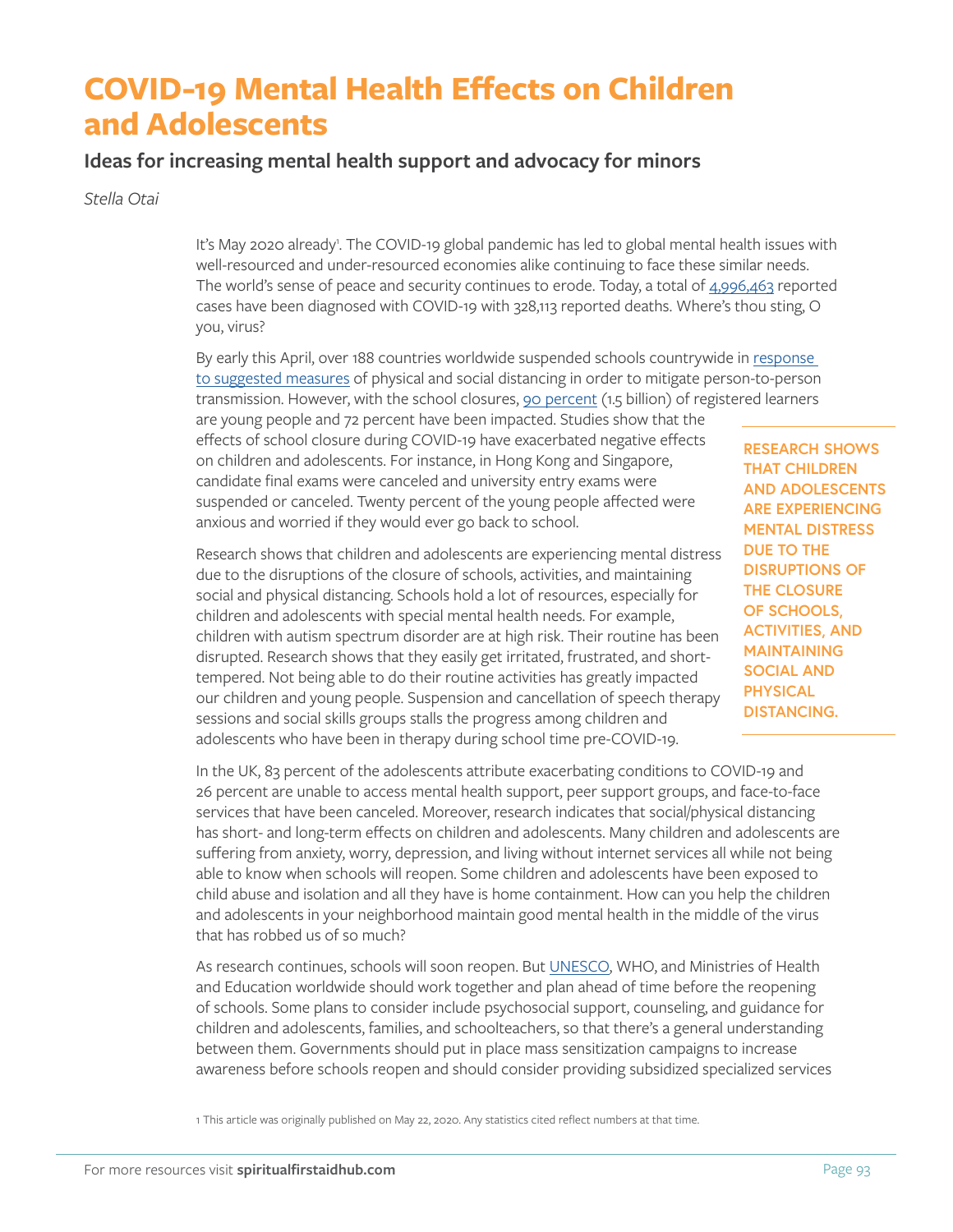such as mental healthcare before the learners go back to school. It's important that the methods of reaching the children, adolescents, and their families with appropriate interventions are agreed upon and communicated during mass campaigns before the reopening of schools.

Special guidelines for early interventions before reopening of schools should be issued to parents and guardians with special needs children and adolescents. This can be done by providing the public with access to virtual or online support systems. Parents or families can also provide supportive interventions such as psychoeducation in order to promote wellness in family settings. For instance, parents can take the initiative to create schedules for their children and keep them busy in order to reduce anxiety during this time of uncertainty.

In countries that are well-resourced, mental health service providers should come up with e-platforms for their clients to access services so that the children and adolescents on speech therapy and social skills are not stalled by the disruptions.

Parents should be encouraged to make use of their existing networks—coordinate, collaborate, and communicate. For instance, they can form afternoon Zoom calls, virtual game nights, virtual prayer groups, virtual religious services, and more to provide peer social support. While the professionals are scaling up mental health services, it's very important that everyone keeps interested in the basic psychosocial support to promote wellness and maintain hope in our communities. Children and adolescents are our responsibility.

**Key Takeaway:** Children and adolescents need increased social and psychological support, especially with the closing of schools and decrease in available resources.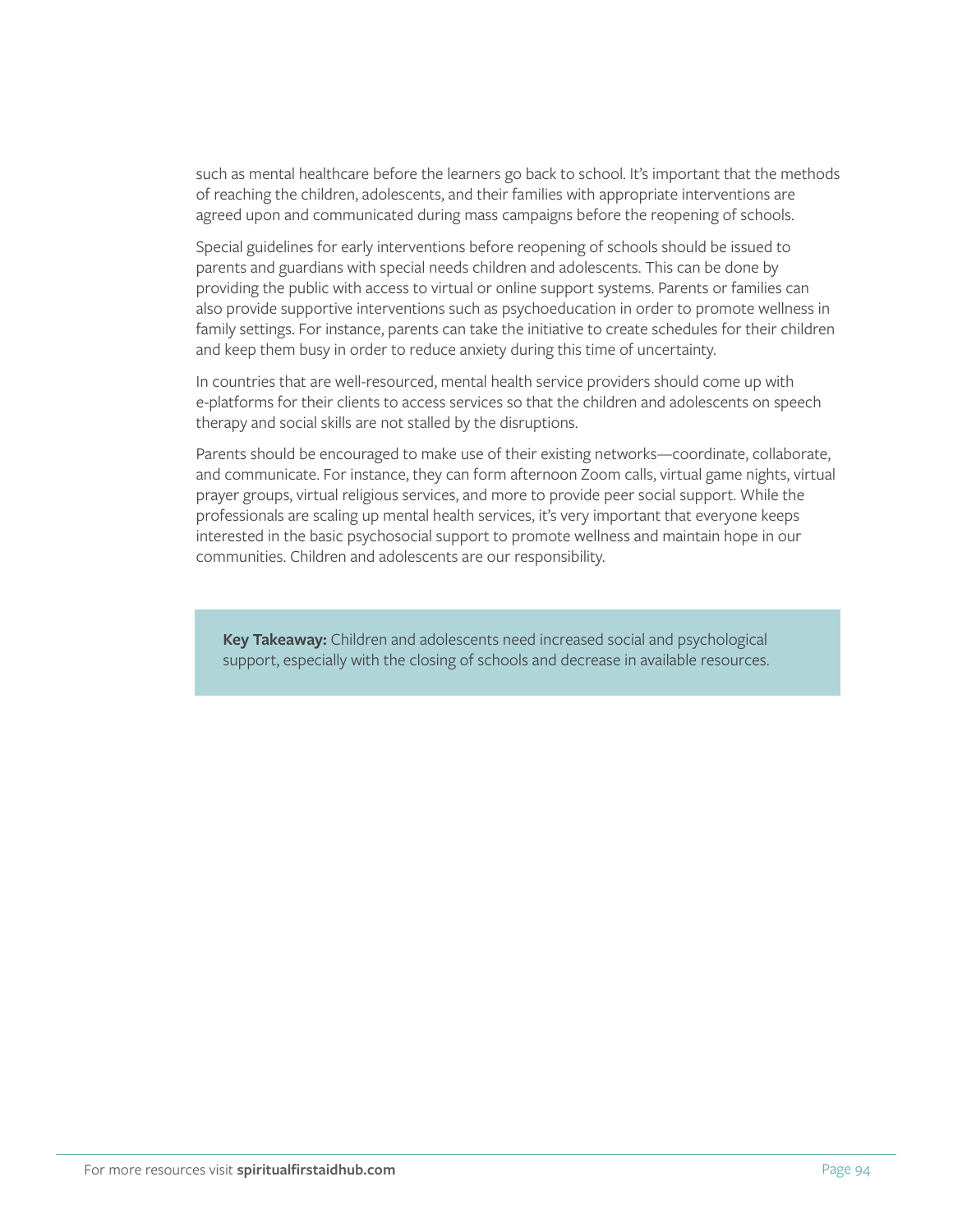### **What COVID-19 Home Confinement Means to Children**

#### **A holistic strategy for children who are the most vulnerable**

*Shane Jang*

To prevent the spreading of COVID-19, schools and educational institutions have been closing all around the world. Not only adults, but children are also facing uncertainty and chaos in this season. But one significant difference between adults and children is that children often lack the ability to advocate for themselves, name their needs, and recognize what they are facing.

A recently published [article](https://www.thelancet.com/pdfs/journals/lancet/PIIS0140-6736(20)30547-X.pdf) studied how home confinement can affect children. It emphasizes the need for a more holistic approach to alleviate the negative effects of COVID-19 on children's physical and mental health. The lead author of this article is Guanghai Wang of the Department of Developmental and Behavioral Pediatrics of Pediatric Translational Medicine Institute, Shanghai Children's Medical Center. The article was published on 21 March 2020 by *The Lancet*.

The five authors have found the evidence demonstrates that children have much longer screen time, less physical activity, irregular sleep hours, and less organized diets when they are out of school. These daily changes cause physical changes, too, such as a loss of cardiorespiratory fitness and weight gain. Home confinement and lack of interaction with same-aged friends also have a psychological impact on children. There are several other stressors, such as fears of infection, boredom, and lack of personal space. The authors state that:

*"... the mean post-traumatic stress scores were four times higher in children who had been quarantined than in those who were not quarantined. Furthermore, the interaction between lifestyle changes and psychosocial stress caused by home confinement could further aggravate the detrimental effects on child physical and mental health, which could cause a vicious circle."*

For holistic mitigation, the authors point out that the government, non-governmental organizations, community, school, and family should address these issues more immediately a nd effectively.

The researchers suggest that people learn from previous experiences and do not overburden the students, but most importantly, they stress the necessity of mobilizing existing resources. NGOs and many other communities have such resources, but a platform needs to be created to gather the best information with easy access for the most people.

Since children are having online classes, schools can integrate courses about healthy lifestyle and psychosocial support programs into the online education curriculum as a critical channel for children. Those who have professional expertise can serve schools and families by helping manage family issues with further applicable resources.

The article highlights the importance of age-appropriate and attractive resources. Children change rapidly and there are big differences between different age groups. Schools and communities like parents' committees also need to work on interacting with children and their parents virtually to help them apply the resources with more psychological skills.

Social workers also play critical roles. For example, they can offer online services to help parents with family issues. The authors state: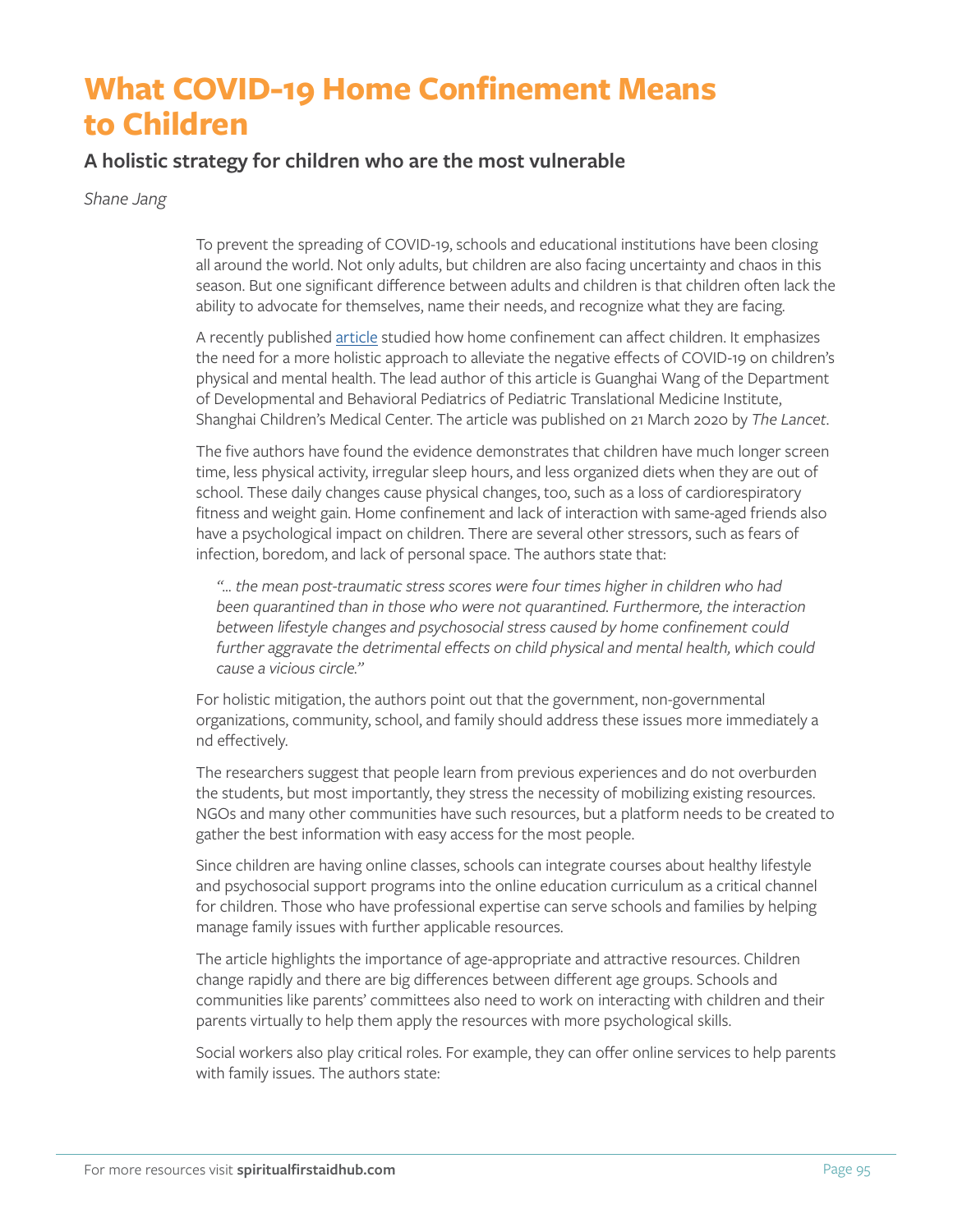*"Psychologists can provide online services to cope with mental health issues caused by domestic conflicts, tension with parents, and anxiety from becoming infected…Such a social safety net could be particularly useful for disadvantaged or single-parent families, but the action is needed to make it accessible to them."*

Another point is that parents should be the best and closest resource for their children to seek help from. The authors recommend open communication for identifying any issues they have both physically and psychologically. However, monitoring children does not mean not respecting their identity. Self-discipline skills are also one of the suggestions that they can improve during this big change in education.

Children are exposed to constantly updating news about the infection and the effects of the disease. Parents and other adults are responsible to minimize the negative impact of COVID-19 on children. With the right parenting and the right use of resources, home confinement can be

a time to interact more with children, develop self-sufficiency skills, and face uncertainty with strengthened family bonds. The authors conclude with one more important point about the contextualization of these resources:

*"Any sustainable programme must involve local professionals to culturally*  adapt the interventions to the administrative system and to the regional *and community environment, and it must develop contextually relevant material for children and adolescents…It is the responsibility and keen interests of all stakeholders, from governments to parents, to ensure that the physical and mental impacts of the COVID-19 epidemic on children and adolescents are kept minimal. Immediate actions are warranted."*

**IT IS THE RESPONSIBILITY AND KEEN INTERESTS OF ALL STAKEHOLDERS, FROM GOVERNMENTS TO PARENTS, TO ENSURE THAT THE PHYSICAL AND MENTAL IMPACTS OF THE COVID-19 EPIDEMIC ON CHILDREN AND ADOLESCENTS ARE KEPT MINIMAL.**

References

Wang, G., Zhang, Y., Zhao, J., Zhang, J., & Jiang, F. (2020). Mitigate the effects of home confinement on children during the COVID-19 outbreak. *The Lancet*. Doi: [https://doi.org/10.1016/S0140-6736\(20\)30547-X](https://doi.org/10.1016/S0140-6736(20)30547-X )

**Key Takeaway:** For children, home confinement can severely impact physical health and mental wellbeing, even putting them at higher risk of PTSD.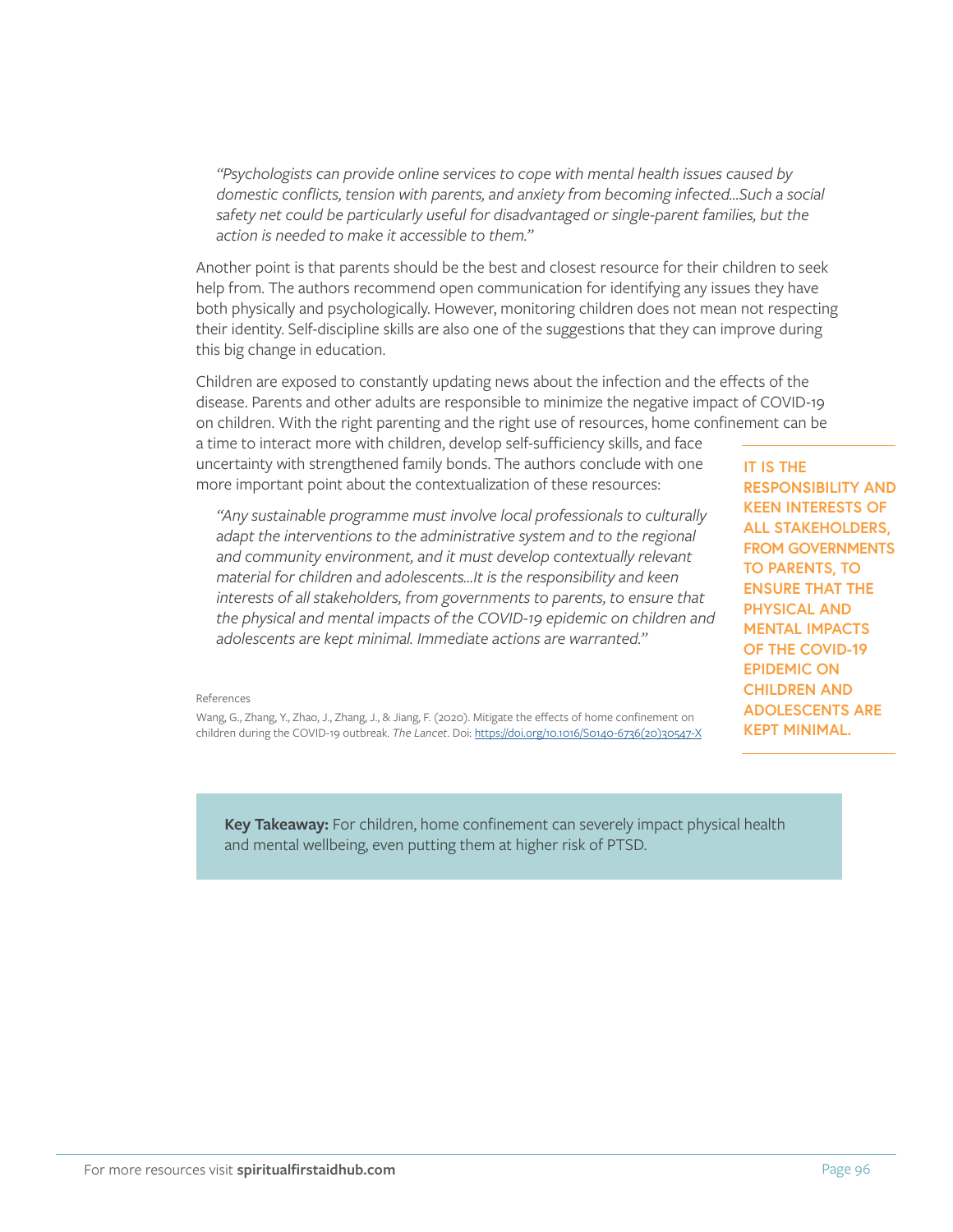### **The Impact of Prolonged School Closures on Children**

#### **COVID-19 measures affect child and adolescent mental health**

*Stella Otai*

Six months into the pandemic, the coronavirus disease is still on the loose and making headlines. Health security continues to deteriorate as the reported cases of infection now stand at  $7.04$  million with  $404,396$  deaths<sup>1</sup>. .

In the early days of the lockdown of "non-essential" activities and public places, most, if not every person hoped that by this time life would have returned to its normal routine and pattern. It has not. Wearing and talking through masks, social and physical distancing as the reopening of many activities kicks in with continued restrictions, it is still not the old routine. But, how do we collectively and collaboratively address the growing threats to children and adolescents' mental and physical health?

Studies show that the global pandemic has profound effects not only on the aspects of society, but also the mental health and physical health of adults, children, and adolescents. It's very important that the mental health care for children and adolescents is taken seriously. To this, research shows that most children's mental health disorders begin in childhood and, if not identified and treated early, will impact that child's development, potentially leading to poor health and social outcomes. Studies indicate that, in the US, close to 55 million students from kindergarten through 12th grade are affected by school closures. In China, about 220 million children and adolescents in primary school, secondary school, and preschool are confined to their homes.

[UNESCO](https://en.unesco.org/covid19/educationresponse/consequences) highlights some of the challenges of school closures and home confinement. For instance, school closures meant the shifting of roles from teacher to parent, whose skills do not match the needs of home and distance schooling. Increased social isolation, inability of parents to assess, measure, and validate learning—especially calendar-based assessments to determine advancement to next education levels—increased exposure of children to violence, exploitation, and maltreatment, all of these impact the health of a child. Moreover, the [empirical studies](https://www.thelancet.com/journals/lancet/article/PIIS0140-6736(20)30964-8/fulltext) suggest that keeping children and adolescents less physically active and disrupting their routine activities have negative impacts on child and adolescent mental health and physical health. The outcome is that 42 percent of the world's population is exposed to longterm negative effects on their mental health.

**SCHOOL CLOSURES MEANT THE SHIFTING OF ROLES FROM TEACHER TO PARENT, WHOSE SKILLS DO NOT MATCH THE NEEDS OF HOME AND DISTANCE SCHOOLING.**

If some countries and US states have postponed reopening of schools to the next academic year and restrictions to all weekend and summer holiday outdoor activities continue, how affected will the mental health of our children and adolescents be?

In order to mitigate the increasing threats to children and adolescents' mental and physical health, everyone must actively, rapidly, and collaboratively act towards mitigating the growing threats. For instance, since the COVID-19 pandemic is a global threat, international communities, researchers, professionals, and policymakers should proactively share psychological and social

1 This article was originally published on June 20, 2020. Any statistics cited reflect numbers at that time.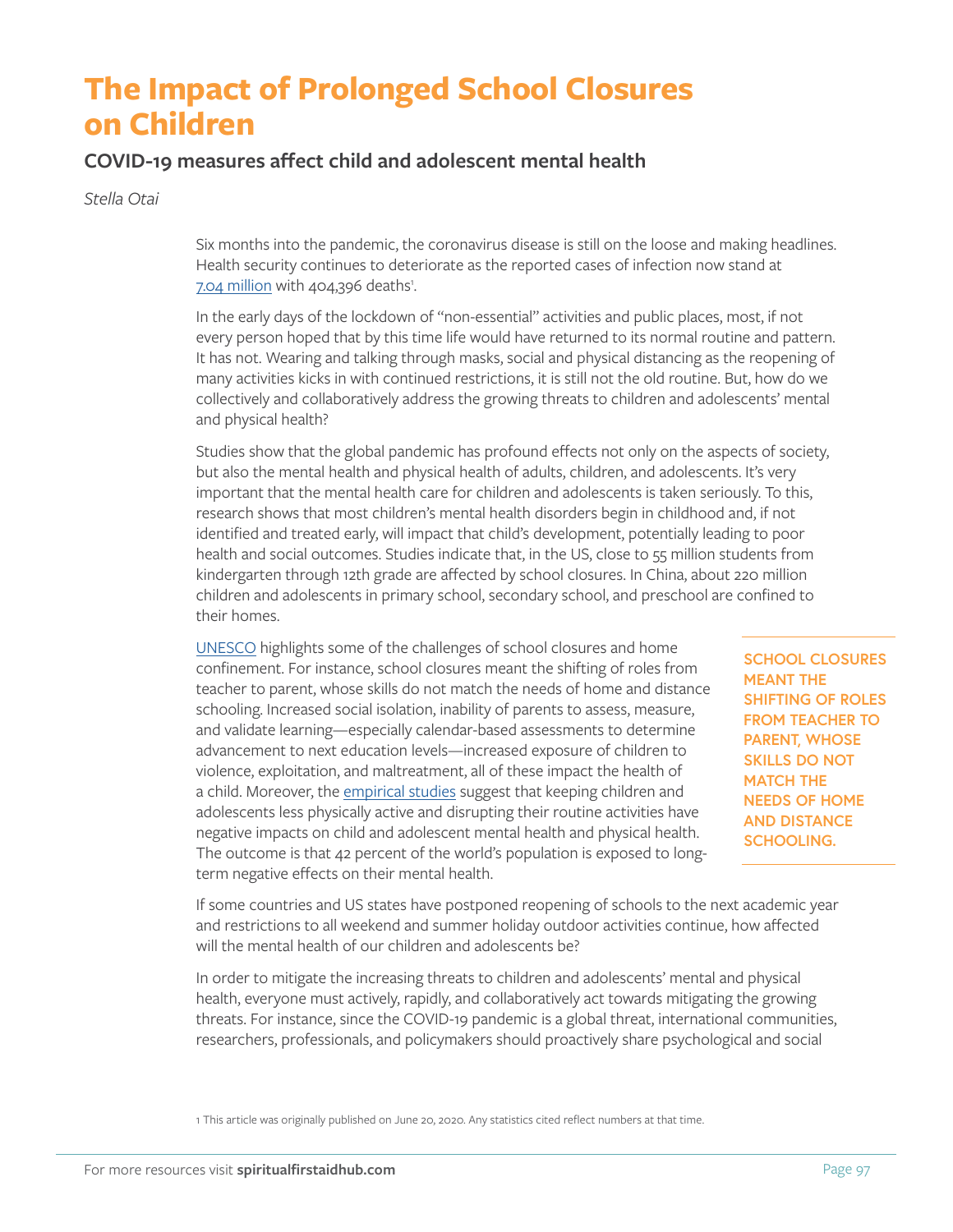information. This can be used to create interventions that prioritise the provision of immediate and long-term strategies to reduce the mental health impacts on children and adolescents during school closures.

It's important that governments encourage the widespread use of teletherapy and virtual mental health services in the short-term in order to not delay services for children and youth with past mental health treatment for pre-existing needs. For instance, increased use of mobile mental health apps could be designed to capture the interests and focus of both children and adolescents.

During the prolonged school closure, governments should encourage the principals, presidents, and professionals of schools and colleges to coordinate with community mental health agencies to deliver services within school settings. This would potentially increase the continuity of mental health and physical health care.

Governments, INGOs, NGOs, and religious institutions should collectively work towards empowering under-resourced communities and provide for the unmet needs, especially those which directly impact the mental health of youth. For instance, some families or communities are struggling with food insecurity, economic needs, and general family support. These realities could threaten the nutritional health of children and adolescents and, eventually, their mental health.

To mitigate the consequences of home confinement, governments, humanitarian organisations, NGOs, communities, schools, and parents all need to work together to ensure that they collectively address the challenging situation and together identify the effective interventions to address these issues immediately.

Governments through respective ministries and agencies should continually increase awareness concerning the need to use available resources to support the mental wellbeing of their children and adolescents.

#### References

Radbruch, L., Knaul, F. M., de Lima, L., de Joncheere, C., & Bhadelia, A. (2020). The key role of palliative care in response to the COVID-19 tsunami of suffering. *The Lancet*, 395(10235), 1467–1469. [https://doi.org/10.1016/S0140-6736\(20\)30964-8](https://doi.org/10.1016/S0140-6736(20)30964-8 )

**Key Takeaway:** COVID-19 has disrupted the lives of children who go to school, increasing the need for age-appropriate telehealth services delivered at home.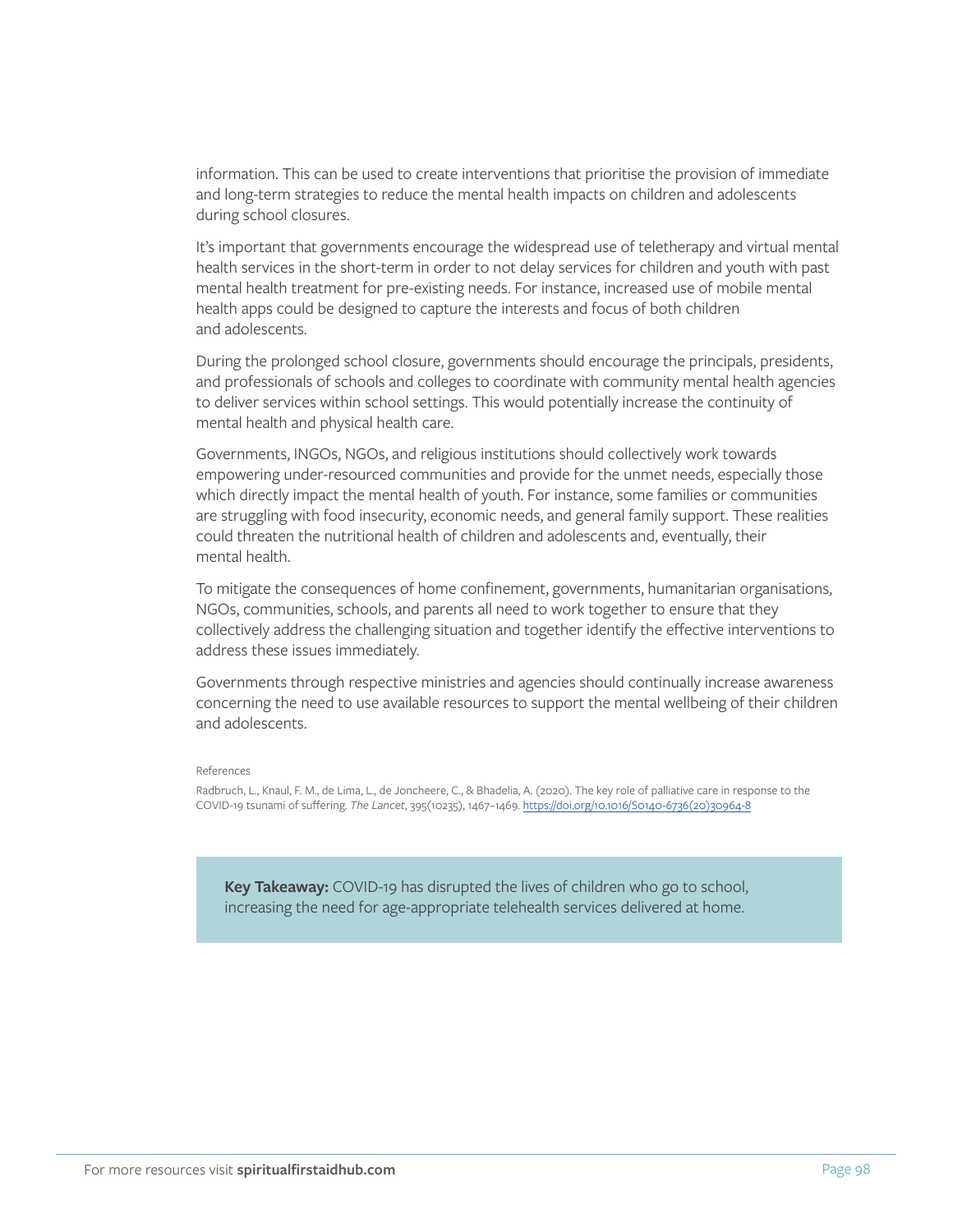### **The Impact of COVID-19 on Maternal Mental Health**

#### **Additional Weight to Bear**

*Katie Poulin*

Perinatal depression (PND) occurs during and after pregnancy and affects up to 25 percent of women worldwide. Although common, stigma surrounding PND continues to inhibit public awareness and discourage mothers from seeking necessary medical help. While the coronavirus pandemic has increased concern for overall mental health, a new [study](https://papers.ssrn.com/sol3/papers.cfm?abstract_id=3539359) has shed light on why perinatal mothers are especially vulnerable.

Published in the SSRN e-library, a team of medical professionals evaluated pregnant women in 25 public hospitals throughout 10 Chinese Provinces. The Edinburgh Postnatal Depression Scale was used to measure the prevalence of PND and anxiety in women, both before and after January 20, 2020, the day that the COVID-19 epidemic was officially announced in China. The results of the evaluations were then compared to determine the implications of COVID-19 awareness.

The study found the following:

- Awareness of COVID-19 significantly increased the prevalence of perinatal depression among women (26.0 percent vs 29.6 percent, P=0.02).
- Significantly increased the proportion of women with thoughts of self-harm.
- PND prevalence increased along with the number of announcements of coronavirus death and newly diagnosed.
- Factors that make women especially vulnerable to PND include insufficient physical exercise, working a full-time job, lack of financial and family support, having a lower level of education, and pregestational lower weight, or if this is their first pregnancy.

**SIGNIFICANTLY INCREASED THE PREVALENCE OF PERINATAL DEPRESSION AMONG WOMEN.** 

**AWARENESS OF COVID-19** 

As a result of these findings, the researchers urgently recommended multiple strategies such as early mental health screening, counseling, and peer support:

*"We strongly advise health providers to screen PND and provide accessible support for perinatal women. Under the circumstances of isolation, psychological hotlines and online counseling would be a safe and feasible strategy. With the limited medical resources, women who have experienced PND could be recruited as volunteers to provide peer supports as previously reported."*

The implications of ignoring these recommendations could be devastating. If left untreated, depression can hinder a mother's ability to care for herself and her child, likely affecting the child's development. Additionally, severe cases of PND can lead to suicide. No mother is immune to this issue and the stress associated with COVID-19 increases the likelihood of her suffering. However, there is hope, and treatments exist to combat the effects of PND. Through greater awareness and resources made available, these treatments can be made a reality for mothers in need.

**Key Takeaway:** Perinatal depression among women has become more prevalent with COVID-19.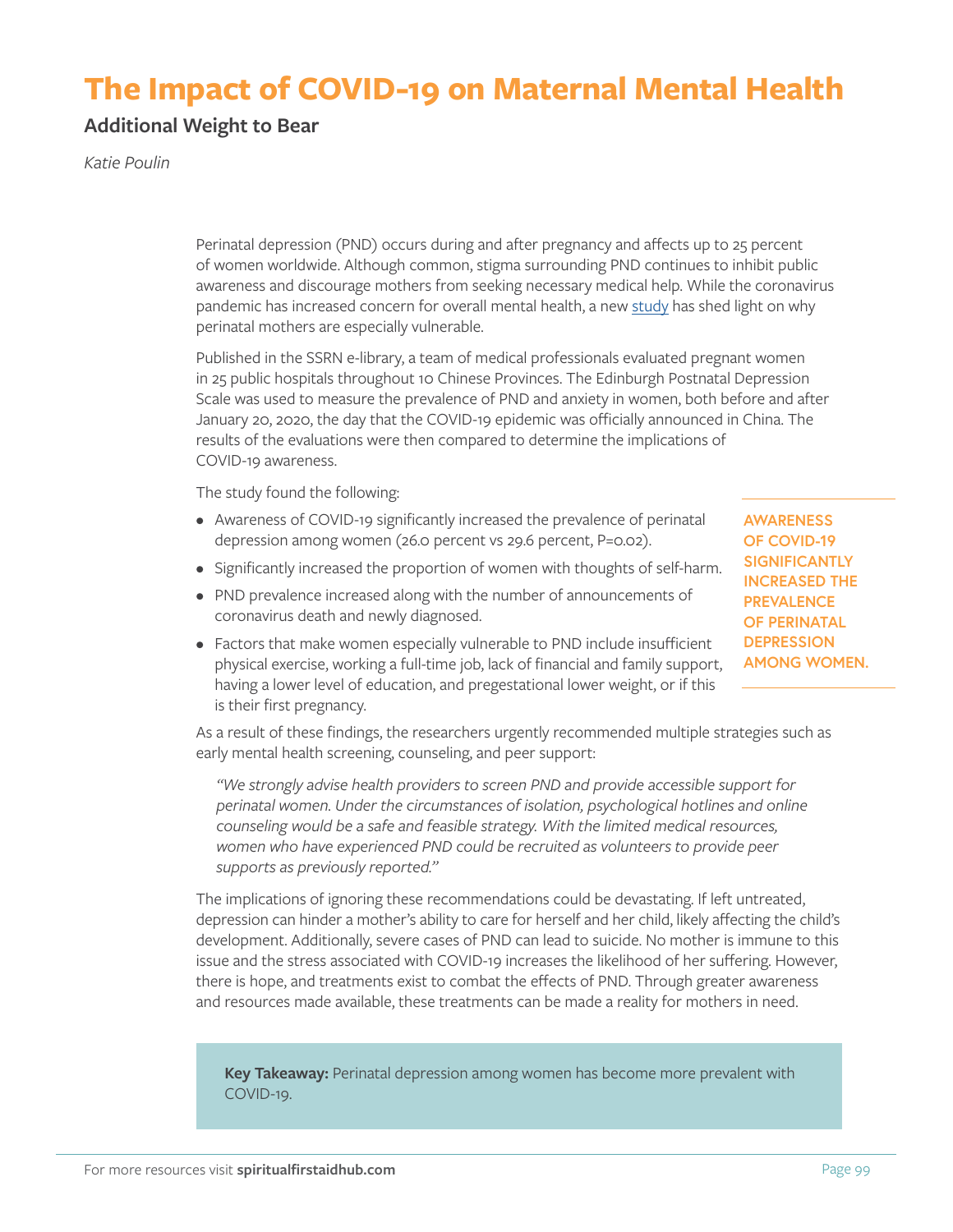### **How to Talk to Your Kids about COVID-19**

**7 practical steps for helping your children feel safe, not scared**

*Jamie Aten & Kent Annan*

Schools and community organizations around the country have begun announcing closures due to coronavirus (COVID-19). If you are a parent, you have likely started thinking about how your children may have been impacted by the news. However, we've heard from many parents who feel uncertain about how to talk to their children about COVID-19. You may feel tempted to avoid talking to your children about COVID-19. But between the news, social media, other kids, and school announcements, your children are probably more aware of what's going on than you realize. You do more to love them by being thoughtful about how you approach such conversations than by avoiding them. Here are seven practical tips for talking with your children about COVID-19 so that they feel safe, not scared.

**YOUR CHILDREN ARE PROBABLY MORE AWARE OF WHAT'S GOING ON THAN YOU REALIZE. YOU DO MORE TO LOVE THEM BY BEING THOUGHTFUL ABOUT HOW YOU APPROACH SUCH CONVERSATIONS THAN BY AVOIDING THEM.**

#### **Prepare Yourself**

Take steps to make sure your needs are being met by other adults—don't put that burden on your children. Keep in mind that children often follow their parents' lead when it comes to responding to a crisis. Children are like sponges and absorb their parents' reactions, words, and energy. Talking about difficult issues like COVID-19 isn't easy. If you're feeling anxious, that's natural. Part of the reason is that you're having your own feelings about what you or your family may be facing. And you may be worried about saying or doing the wrong thing—remind yourself that it's okay to struggle and even to make mistakes. But also remember that you are there for your children, not the other way around. Before you share with your kids, give yourself the time you need to notice and process those feelings, so that you can be fully present to your children's needs and feelings.

#### **Be Hopeful**

Seek to instill hope among your family. Keep in mind that hope doesn't mean that everything is going to work out the way you long for things to be. Hope doesn't mean the problem will go away. Instead, think of hope as what keeps you going in the face of adversity: Some things, maybe even lots of things, will be lost, but there are still good reasons to push forward. Instill hope into the conversation by embracing what has helped your family find strength, meaning, and comfort in other difficult situations. At the same time, resist the temptation to minimize possible challenges your family and community might be facing. The goal is to strike a tone that is hopeful and honest.

#### **Use Age-Appropriate Language**

Recognize your child's developmental ability to understand the situation. When your children ask questions, answer them to the best of your ability, using words and concepts that are appropriate for their developmental stages. Likewise, be sure to create space for questions your children might have. It's normal to be scared of inviting questions, as you likely have more questions than answers yourself. That's okay, but be honest if you don't know what to say by letting them know that you don't know. And when possible, assure them that you'll look into it and get back to them. (If you make this promise, make sure you follow through.) Be authentic with your children, but remember to talk to your children as children, not as adults.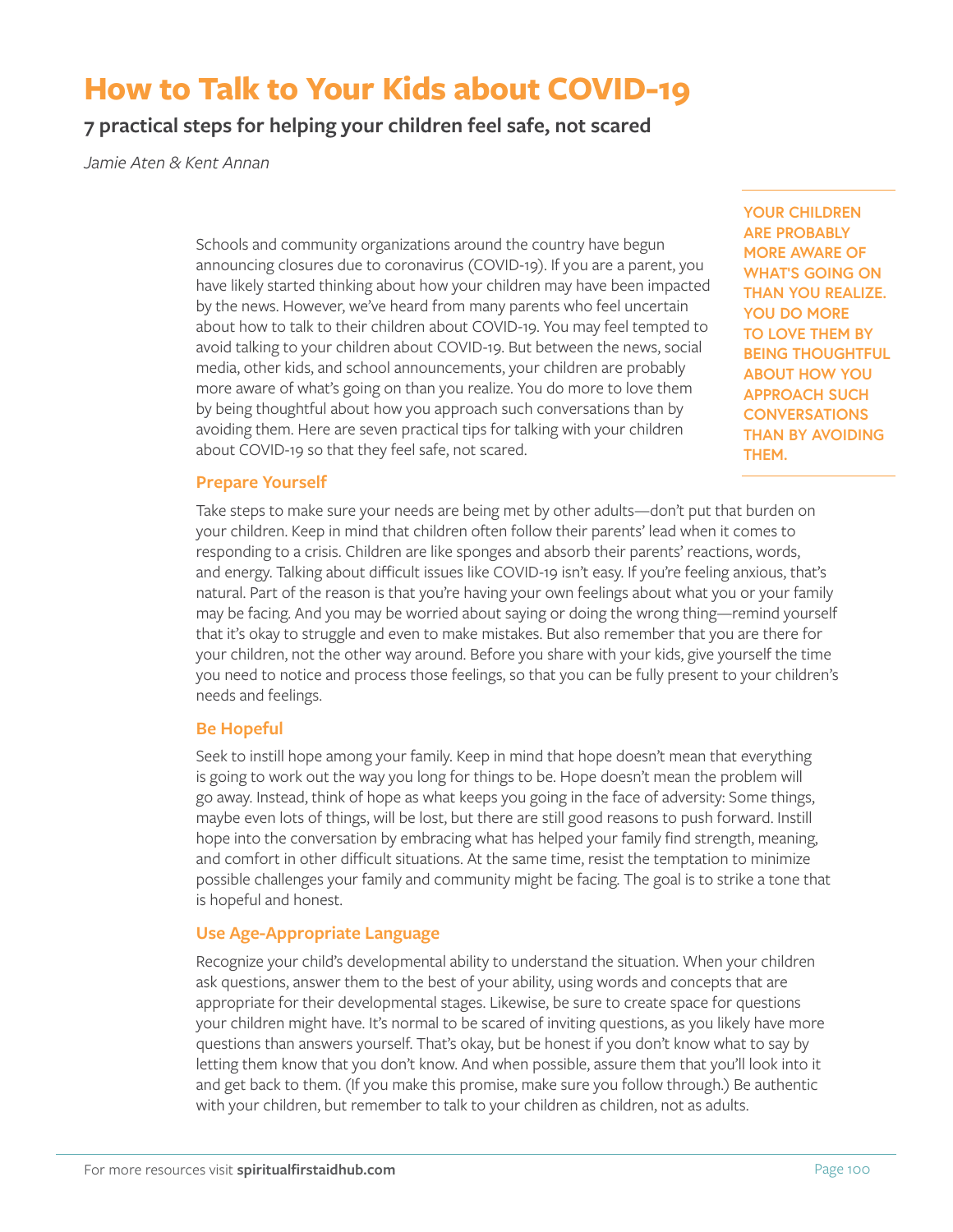#### **Provide Reassurance**

Sometimes children may feel responsible for events that are entirely beyond their control. When it's not clear that there is a plan in place to face COVID-19, children may, in some way, feel they must bear the weight of that responsibility. When you reassure children that the adults are managing the situation, you give them permission to be children.

#### **Try to Maintain Routines**

COVID-19 is already quickly starting to disrupt daily life for many families across the United States. Taking small steps to help our students regain some sort of normalcy will help them cope more effectively. This does not mean ignoring what has occurred, but rather trying to maintain some structure in our interactions. Familiar activities, schedules, and routines can go a long way in helping your children feel secure. There is something soothing and healing, even in mundane day-to-day life rhythms.

#### **Discuss What They Are Hearing**

Kids pick up on more than we realize. With COVID-19 so heavily in the news, odds are they have heard things on TV, at school, at church, or from you that they don't fully understand. Whether it's in the car, at the dinner table, or while playing ping-pong, ask your children questions like: Have you heard anything new about coronavirus? Who did you hear it from? Listen carefully, affirm their feelings about what they're hearing, help fill in any knowledge gaps, and answer questions they may have.

#### **Monitor and Limit Media Exposure**

Young children's media exposure should be very limited. Parents may wish to monitor their child's time online and, depending on their age, use of social networking sites. Presently there is a lot of unhelpful and incorrect information online. Take steps to monitor what your children are reading, hearing, and watching. This may also include parents monitoring and appropriately limiting their own exposure to anxiety-provoking information.

**Key Takeaway:** Having conversations with your children about COVID-19 can be easy if you follow these tips: Prepare yourself, be hopeful, use age-appropriate language, provide reassurance, try to maintain routines, discuss what they are hearing, and monitor and limit their media exposure.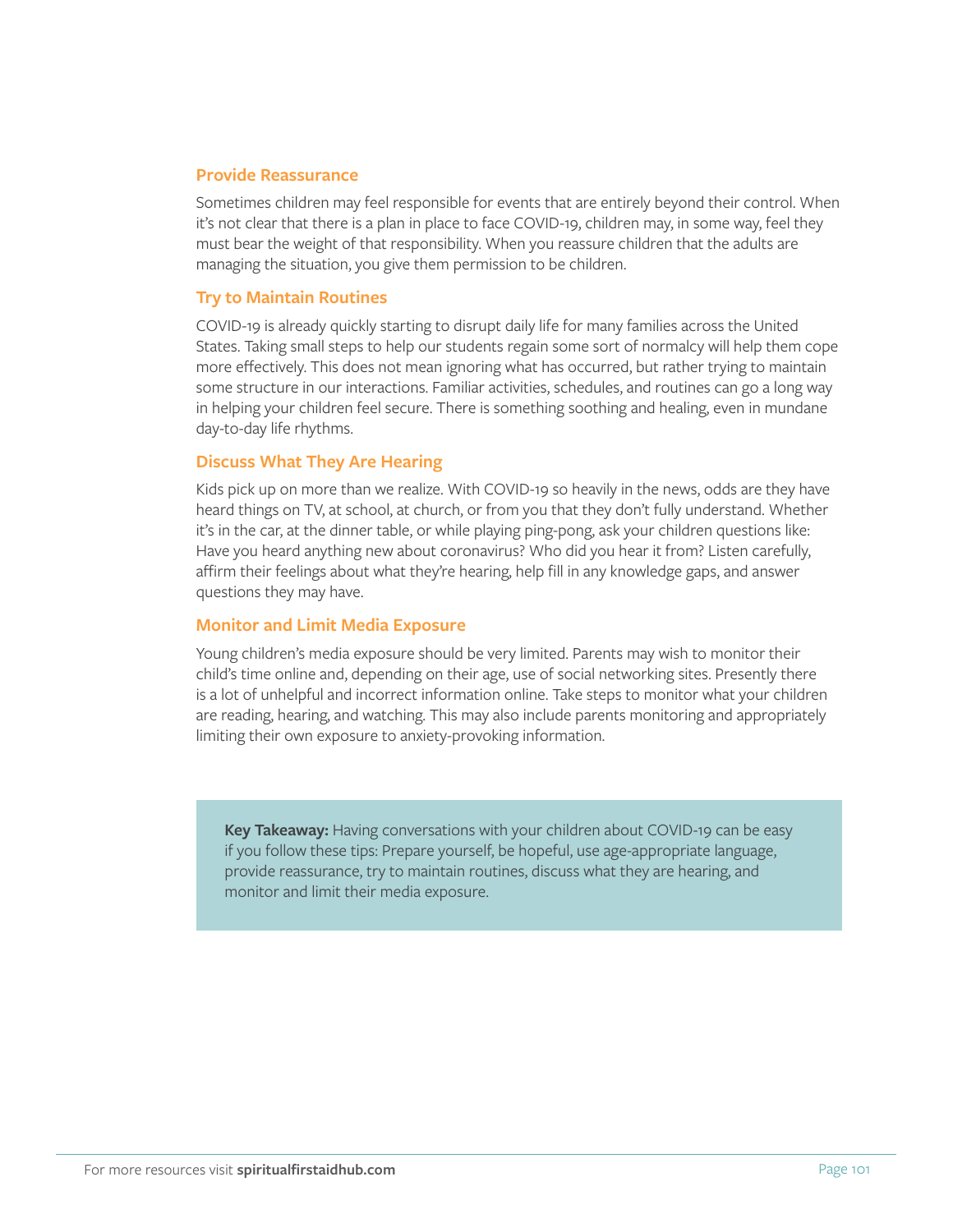### **Finishing Out Your Academic Year During COVID-19**

#### **Taking care of physical, emotional, and spiritual health**

*Tammy Schultz, Mandy Kellums Baraka, & their Clinical Mental Health Counseling students*

Over the last two weeks, millions of college and university students experienced a drastic shift in their academic journey. During COVID-19, for the overall well-being of students, staff, and faculty, many colleges and universities chose to reallocate instruction in a distance format.

Last week, a flurry of parents drove across the country to pick up their children, dorm rooms and apartments were hastily packed, textbooks stashed in backpacks and boxes heading in the direction of home. Numerous domestic and international graduate students living off-campus remain close to campus but indoors while others traveled back to their family homes. With the universally-sanctioned practice of social distancing during COVID-19, college and university students must find new ways to navigate the rhythms of finishing their academic year, wherever they are located.

**WITH THE UNIVERSALLY-SANCTIONED PRACTICE OF SOCIAL DISTANCING DURING COVID-19, COLLEGE AND UNIVERSITY STUDENTS MUST FIND NEW WAYS TO NAVIGATE.** 

We invited our graduate Clinical Mental Health students to share tips for other college students navigating the COVID-19 terrain in terms of taking care of their physical, emotional, and spiritual health.

- **Give space for lamenting losses of college as you knew it.** Name the losses, big or small, such as the loss of a sense of community, going for lunch together, coming to class, seeing your crush in the hall, transitioning to online classes when you prefer on-campus classes, graduation, in-person-goodbyes, closure. Grief means that something or someone was important to you.
- **Students with anxiety concerns are particularly vulnerable to heightened fears.**  Be assured that it is common to feel concerned about this serious emerging health crisis. However, there is a difference between being well-informed and reading the news 24/7. Practice breaking news detox for good portions of the day and allocate limited times for news reviews.
- **Engage in deep breathing exercises.** They really help. Keep moving. Turn on some music and dance in your bedroom!
- **Consider telehealth** as a possibility if mental health concerns continue to surge.
- **Socialize with distance.** Set up virtual mealtimes with friends who you would typically eat lunch with. Schedule game nights over Zoom as a study break.
- During a long string of days at home, **establish routines**, particularly in light of continuing rigorous academic requirements. Divide up your day. When will you eat? When will you check your email? When will you study? When will you complete any assignments for your courses?
- **Be careful about how much time you are on Netflix** and engaging in screen time.
- **Take a walk or run** and listen to the orchestra of birds playing symphonies all around you.
- **Find a way to laugh and be present with friends, online, or in person.** In groups under 10, of course! A computer-based collection of games called Jackbox works through participants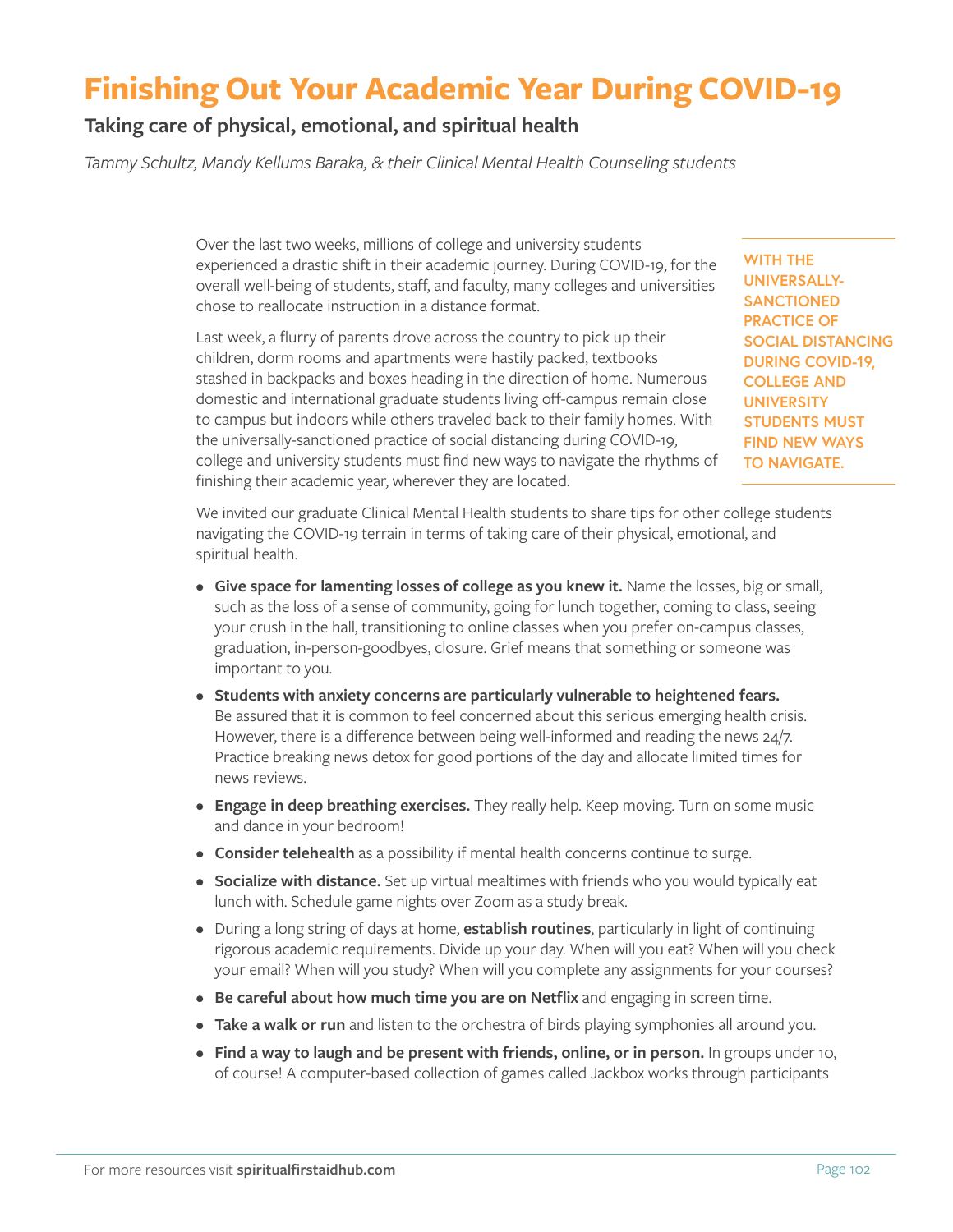using their phones as play screens. One person, owner of the software, can start a Zoom call, share the screen with others, who can participate in their own space anywhere in the world with Internet access.

- **Have a meal over Skype.** Everyone needs to eat, so why not share the time over dinner to catch up and get some time together.
- For college students who have children, **realize your children may have fears** in addition to their own adjustment to e-learning. Check out some credible sites giving wisdom regarding ways to talk with your kids such as the [Centers for Disease Control](https://www.cdc.gov/coronavirus/2019-ncov/daily-life-coping/talking-with-children.html?CDC_AA_refVal=https%3A%2F%2Fwww.cdc.gov%2Fcoronavirus%2F2019-ncov%2Fcommunity%2Fschools-childcare%2Ftalking-with-children.html) and check out Ca[roline](https://alliedhealth.lsuhsc.edu/clinics/docs/CarolineConquersherCoronoaFears31820.pdf)  [Conquers Her Corona Fears A Kids Coping & Coloring Book](https://alliedhealth.lsuhsc.edu/clinics/docs/CarolineConquersherCoronoaFears31820.pdf).
- In the midst of experiencing disappointments, **create a gratitude journal**. I am thankful for clothes to wear, food in my fridge, technology leading to connection, sunshine streaming through my window, the purr of my cat, knowing God is sovereign over every germ, friends, and family who love me.
- **Spiritual coping** invites us to talk with God (or Higher Power). Consider how we can reflect faithfulness during this health crisis. Pray about your fears and your joys. Asking for help to quiet your soul and avoid purchasing excessive amounts of toilet paper and cleaning supplies, knowing they cannot save you.

**Key Takeaway:** College students need to lament what they lost because of COVID-19 and find new ways to navigate university under lockdown.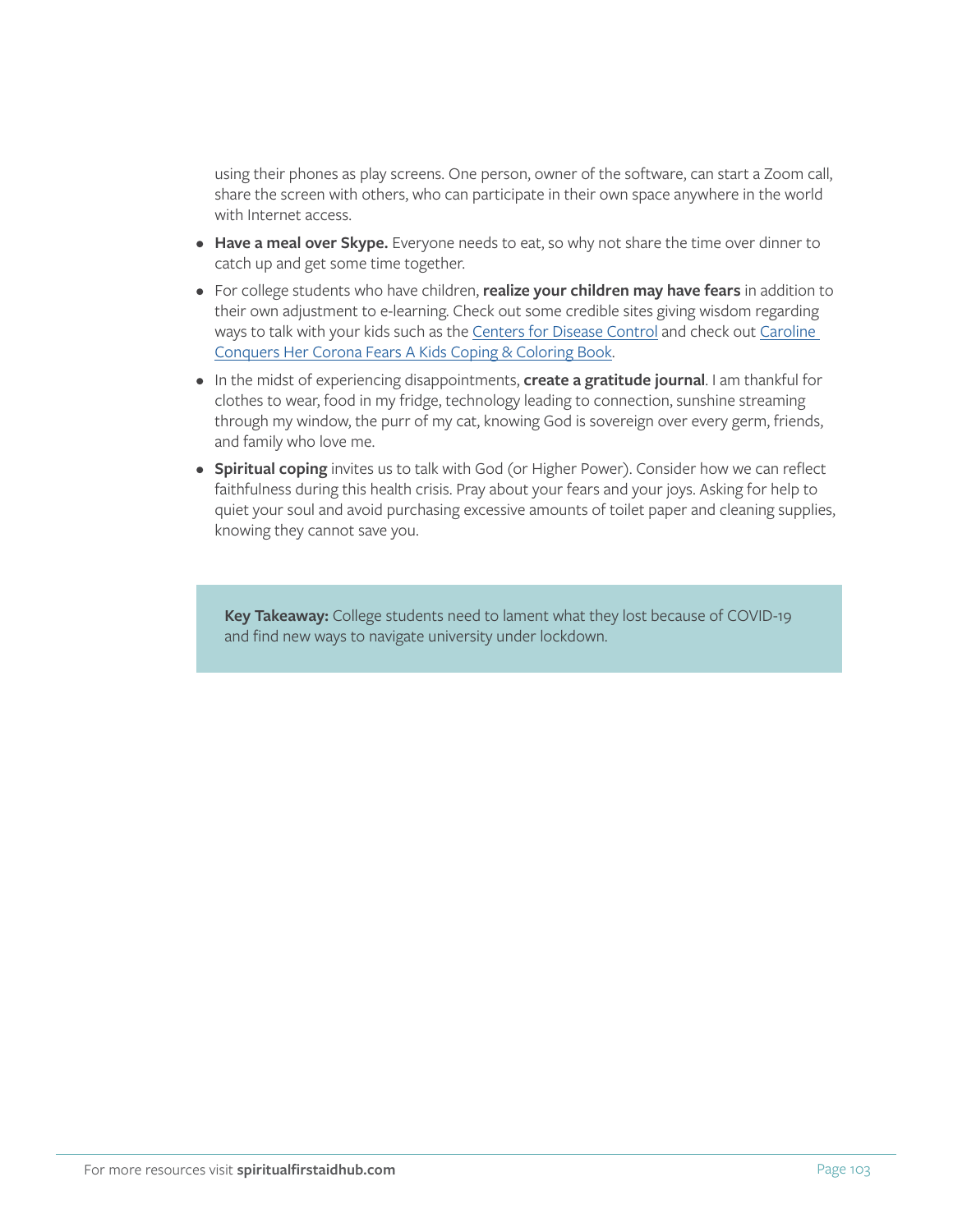### **Graduation in the Year of COVID-19**

#### **Nurturing resilience for the class of 2020 seniors**

*Shayne Moore*

May is the month of spring and of new life. For high school seniors, it is a month for time-honored and much-anticipated traditions, milestones, rites of passage, and celebrations.

This May, spring arrived, but for the class of 2020, the celebrations did not. I, along with all the other mothers of high school seniors, watched in disbelief as the news painfully rolled in about the COVID-19 pandemic, beside myself with grief as my son's senior year and last experiences of high school—poof—were gone. Musical competitions representing an entire year of work were canceled. No prom. No graduation. I was utterly defeated watching Thomas arrive home with the contents of his locker on a dreary March day and unceremoniously plop it in the hallway. The end.

**THIS MAY, SPRING ARRIVED, BUT FOR THE CLASS OF 2020, THE CELEBRATIONS DID NOT.**

Over the weeks, I've tried to check in with my son on how he is handling losing his senior year. Some days he is upbeat and going with it. Other days, Thomas is sad, angry, and mad. I remember one morning when it hit him that there are friends from high school, who he has gone to school with since kindergarten, who he may never see again. It has been heartbreaking as a mother to watch the ramifications of the realities of COVID-19 sink in.

I wanted to know more in-depth about how Thomas was feeling. Here is part of a recent conversation I had with him:

**S:** How have the losses of COVID-19 affected you?

**T:** I have two older siblings. I've watched them get to complete their senior years. My whole life I was told my senior year, especially second semester, is the coolest part and the most fun of my whole school career. And I had that taken away. It is disappointing I will never ever get the experiences that others got. It hurts.

**S:** How have you coped with the losses?

**T:** I play a lot of video games with my friends. But seriously, I've had to keep it in perspective. I had to realize there are people dying and going through very difficult and much worse situations. If I had to give up prom to keep my grandparents alive and others like them safe, well, I'd rather do that then go dancing at prom.

**S:** If someone wanted to offer you help and support during COVID-19 amidst the losses for the class of 2020, what would that look like to you?

**T:** I would say the main thing is to communicate. Not only are we missing out on defining moments of our senior year, we're being isolated. We don't get to talk to people and our friends as much as we want to. We don't have other adults such as teachers and coaches talking to us. We aren't on the emails, the Zooms, the conferences with those making decisions during this time. It feels powerless. I would say, communication in every way—with friends and with needing information.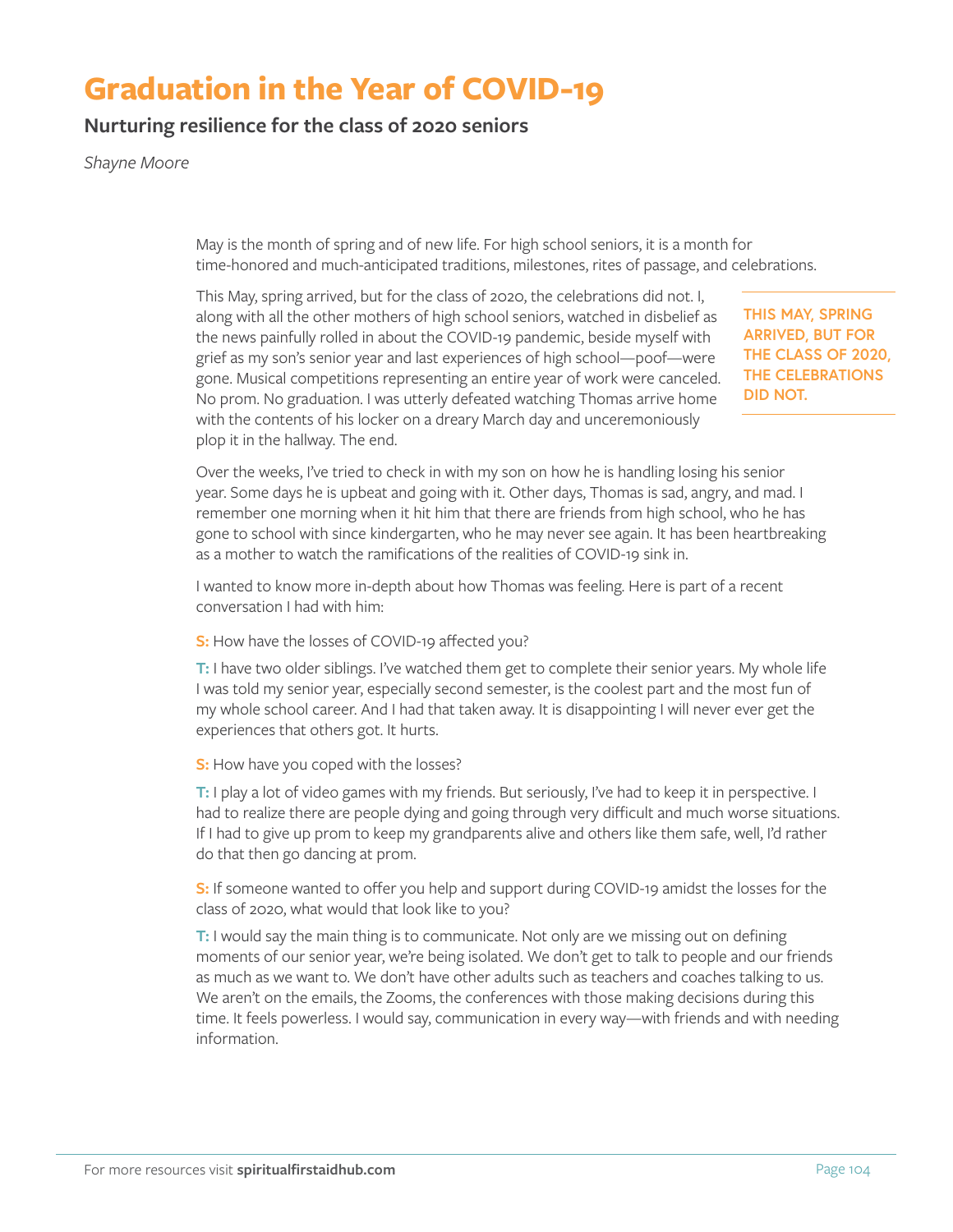**S:** How do you think seniors of the class of 2020 can grow in being resilient during COVID-19?

**T:** We need to remember we are about to go on to a new stage of our life and our lives are about to change. We could spend our time looking to the past and thinking and being depressed that we didn't get to do this, this, and this. I think it is important instead to have the mindset, "I am going to do this, this and this." I will get experiences at college, even if not in the fall. Colleges will open up and I will get a college experience.

Learning from my class of 2020 senior on how parents can help nurture resilience during COVID-19, here are some tips:

- 1. Acknowledge the grief and the pain of their losses.
- 2. Allow your senior to cope in the ways that work for them.
- 3. Affirm all the emotional highs and lows.
- 4. Help your senior stay connected with friends and other adults to relieve feelings of isolation and powerlessness.
- 5. Create bonding family activities that affirm your senior and get them away from a computer or gaming screen.
- 6. Celebrate your senior in ways they want to be celebrated.
- 7. Live in the moment, focusing on hope for the future.

**Key Takeaway:** Graduation in 2020 was marked by sadness and the loss of celebration but it is important to acknowledge the losses and move forward toward resilience.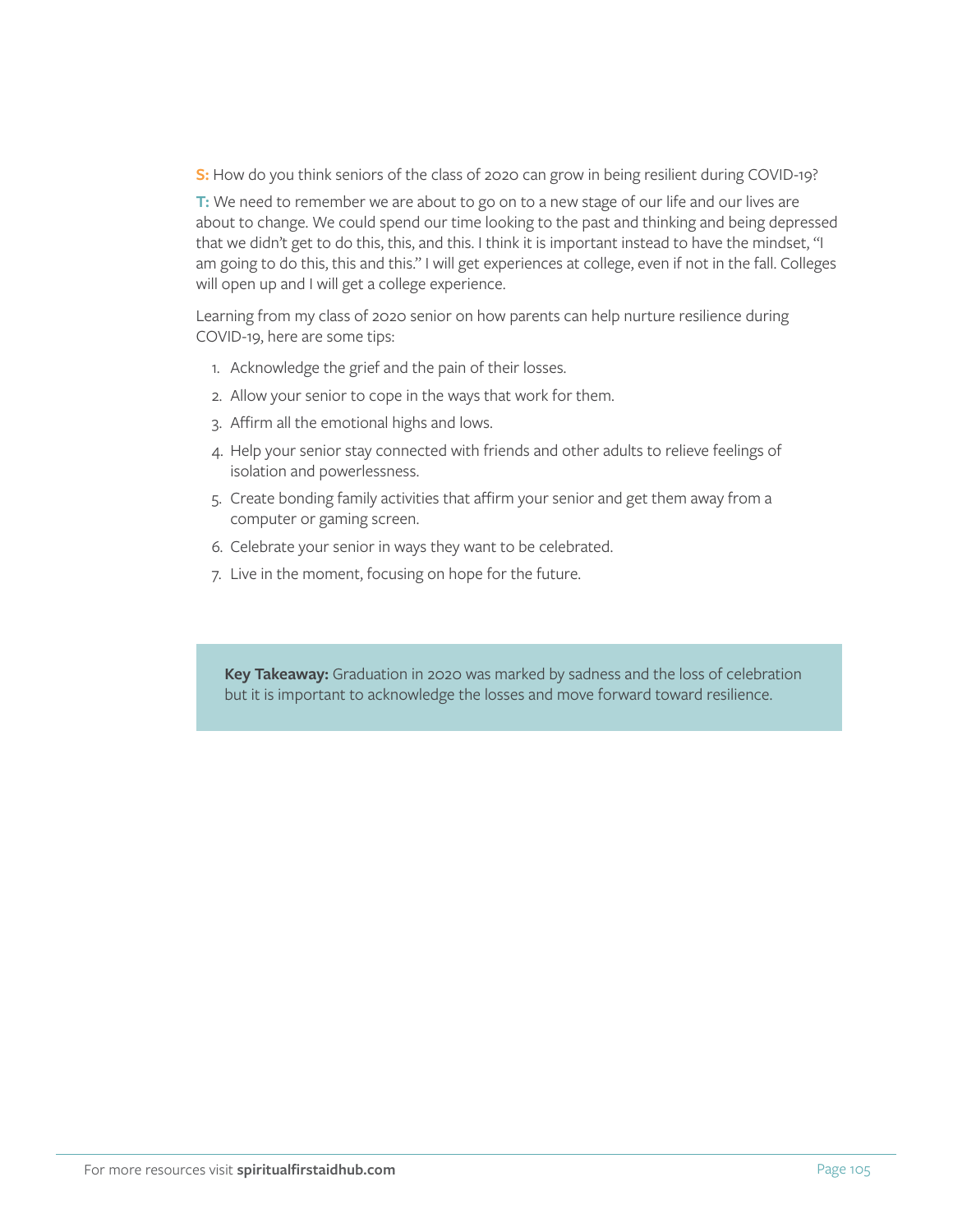### **The Impact of COVID-19 on College Students**

#### **A new study analyzes the psychological impact of COVID-19 on college students**

*Georgina Fairbrother*

COVID-19 has drastically changed the lives of millions around the world, including college students. The pandemic has shifted classes online and sent many students back home to their parents. A recent [study](https://europepmc.org/article/med/32229390) conducted in China on Chinese college students aimed to analyze the psychological impact of this abrupt change and shift in livelihood. The study was conducted with three main purposes in mind:

- *"(1) To evaluate the mental situation of college students during the epidemic*
- *(2) to provide a theoretical basis for psychological interventions with college students*
- *(3) to provide a basis for the promulgation of national and governmental policies."*

The study was conducted on undergraduate students at Changzhi Medical College through cluster sampling. The study was implemented through anonymous structured questionnaires: 7,143 respondents completed the questionnaire and were included in the final analysis. The questionnaire packet included demographic questions, along with inquiries about their cognitions and preventative behavior regarding COVID-19. The students' access to social support was also surveyed. Lastly, the study had students respond to the 7-item Generalized [Anxiety Disorder](https://www.psychologytoday.com/us/conditions/generalized-anxiety-disorder) Scale (GAD-7). The study was approved by the ethics committee at Changzhi Medical College and all participants voluntarily gave their information.

The data collected by the survey was divided by demographic data and data regarding anxiety levels. Of the participants, two-thirds were women. All of the participants lived in the Hubei province, with 43.83 percent of participants living in rural areas of the province. Of those surveyed, 95.4 percent lived with their parents, with 52.86 percent reporting that their parents did not have a steady income; and 99.54 percent of respondents had no relatives or acquaintances infected with COVID-19.

With regard to mental health, the study determined that of the 7,143 college students, three-quarters showed no symptoms of anxiety (75.1 percent). Of the others surveyed, 21.3 percent displayed mild anxiety, 2.7 percent showed moderate anxiety, and 0.9 percent displayed severe anxiety in relation to COVID-19. The researchers studied the demographic responses to indicate anxiety influencers, and determined that students living alone and students living without a steady income had an increased level of anxiety. It was also determined that gender and region did not influence anxiety outcomes.

In further analysis, the study also determined that factors such as economic stability and delayed studies increased anxiety levels among students. The researchers determined that some of the biggest anxiety stressors for college students were in relation to delayed studies and future employment opportunities. A third factor was that physical distance from classmates likely gradually increased anxiety symptoms throughout the extended period of quarantine.

Overall, the study determined that students' anxiety with regard to the pandemic stemmed from their housing and economic situations. Often, **IT IS IMPORTANT, MOVING FORWARD, TO CHECK IN ON STUDENTS, PARTICULARLY THOSE LIVING BY THEMSELVES OR FACING FINANCIAL HARDSHIP.**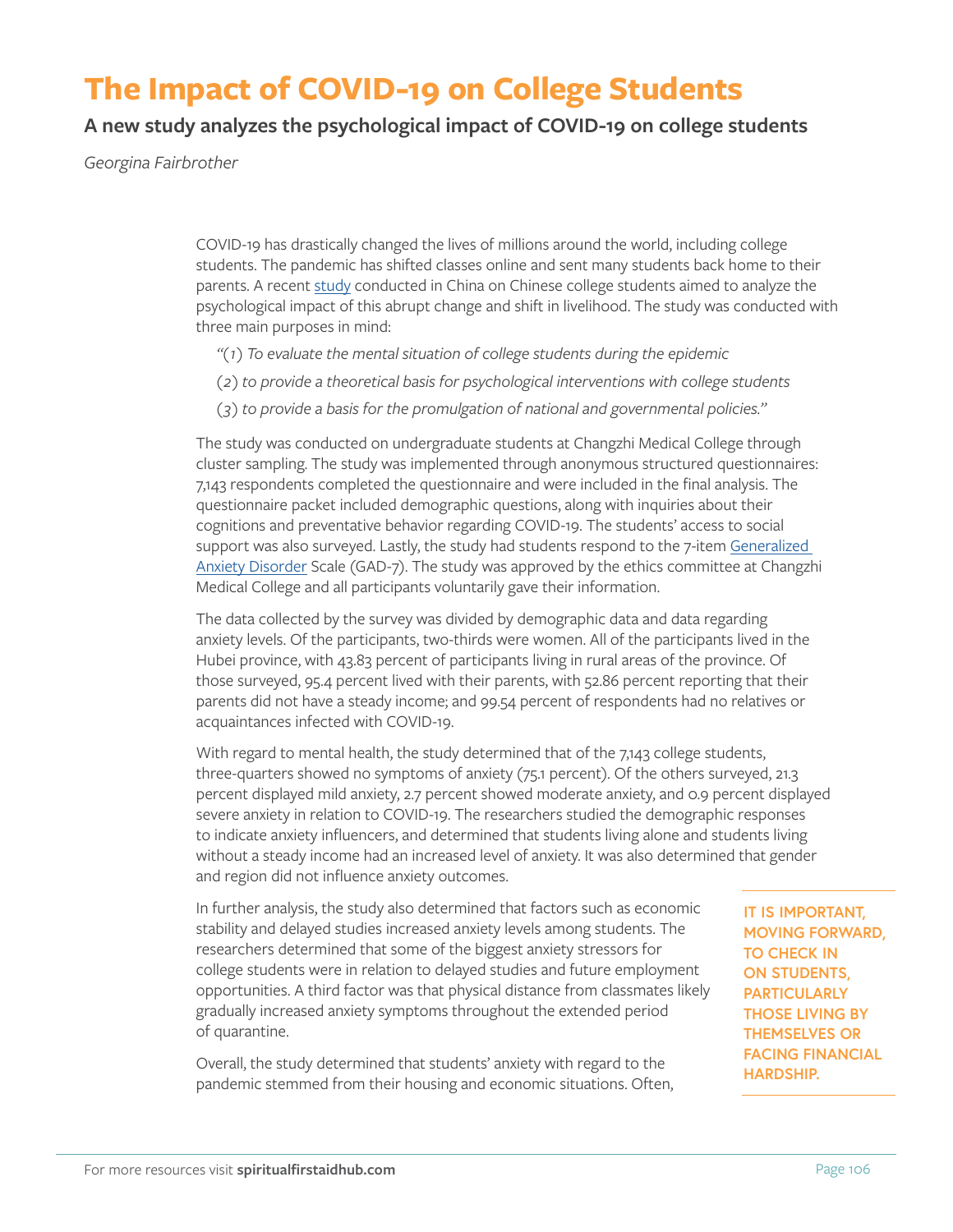the mental health of college students can be overlooked, especially during a pandemic. It is important, moving forward, to check in on students, particularly those living by themselves or facing financial hardship. While this study was completed in China, many of the same stressors are likely indicators of anxiety for college students in the U.S. We are living in an unprecedented time; it is important to keep an eye out for those around us.

**Key Takeaway:** College students who were forced to leave their studies in person faced increased psychological stress and anxiety, especially those living alone and those with unstable financial situations.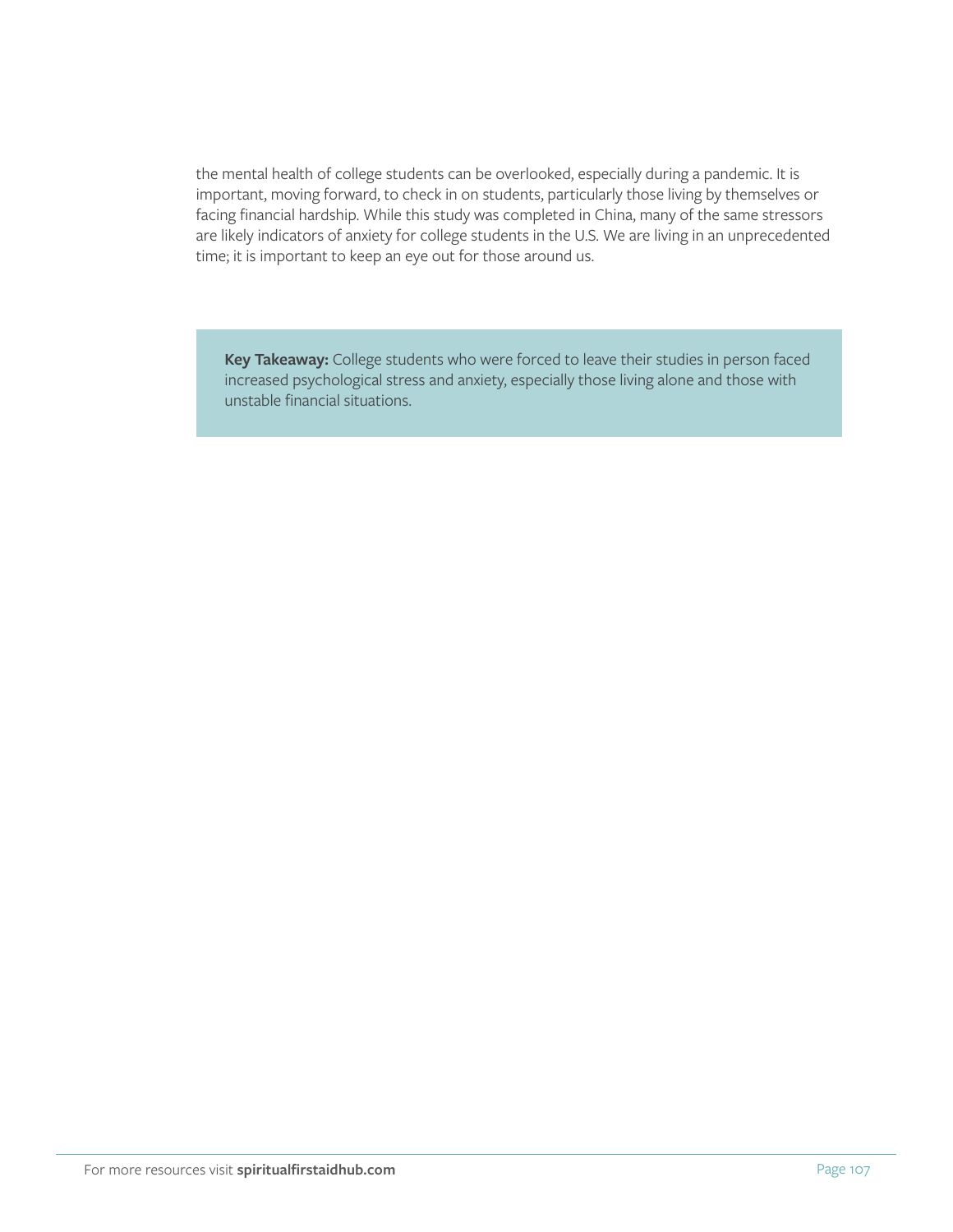## **VII Older Adults**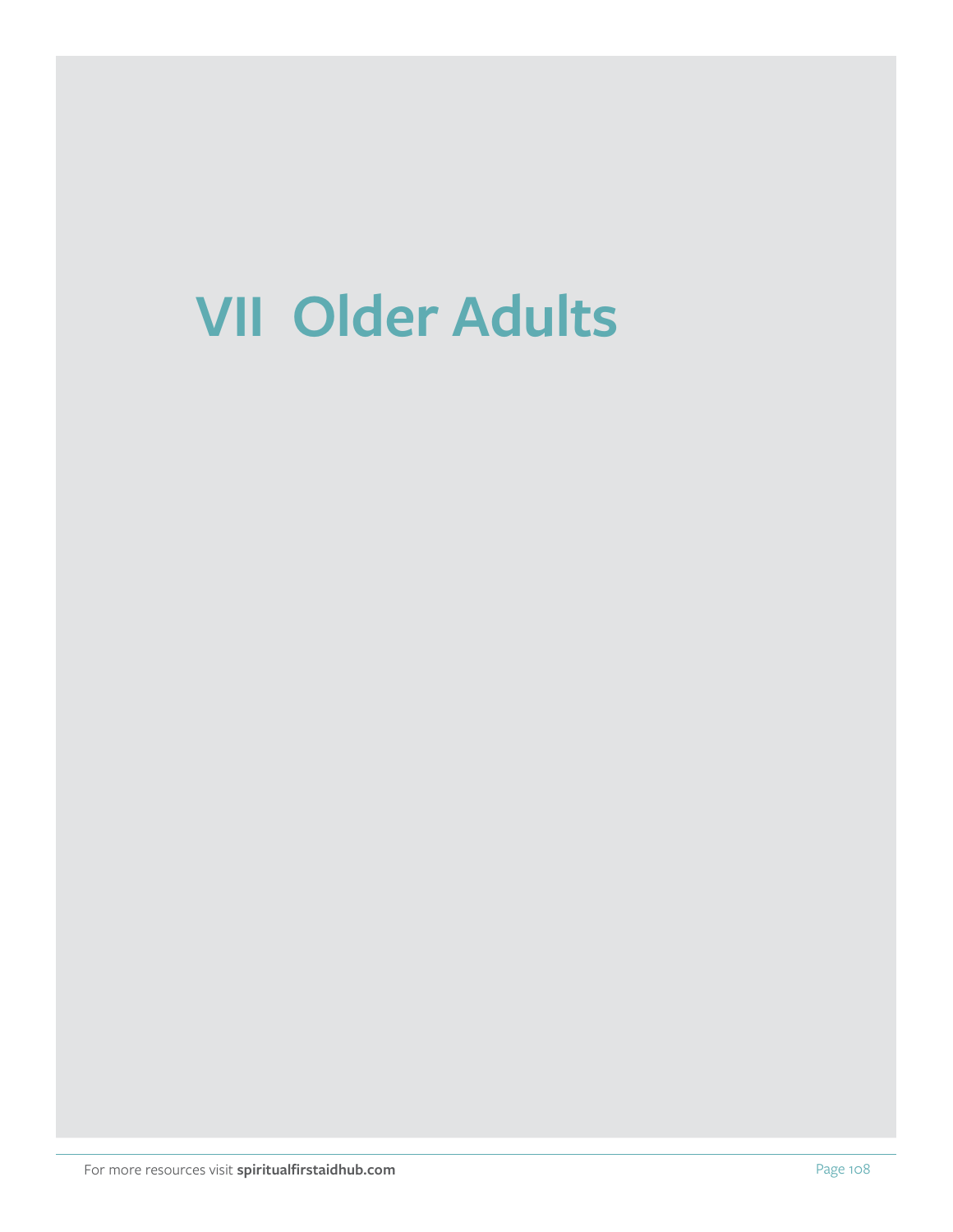# **COVID-19, Aging, and Mental Health**

**The virus is not the only challenge facing the elderly**

*James Fisher*

COVID-19 has done serious damage around the world since the outbreak in late 2019. As of this writing, there have been a reported 271,000 COVID-19-related deaths around the world<sup>1</sup>. .

The data has shown that of the fatalities, an overwhelming majority of them are in the aging [population.](https://www1.nyc.gov/assets/doh/downloads/pdf/imm/covid-19-daily-data-summary-deaths-04152020-1.pdf) The elderly are sadly the most vulnerable demographic to the virus. However, the virus is not the only challenge facing them. The aging population practicing social distancing is also exposed to a constant supply of media that is not overly sensitive towards them. ["Coronavirus is mysteriously sparing kids and killing the elderly,"](https://www.washingtonpost.com/health/2020/03/10/coronavirus-is-mysteriously-sparing-kids-killing-elderly-understanding-why-may-help-defeat-virus/) is just one example of the not-so-subtle media.

If that was not enough, at the same time our aging population seems to be the object of jokes and laughter from the younger millennials and zoomers. If you have heard someone dismiss their parent, grandparent, or someone older than them with an ["OK boomer"](https://www.wsj.com/articles/ok-boomer-a-defining-generation-becomes-a-label-for-irrelevance-11576904461) and thought that it was rather presumptuous, it was, and it always will be. The cavalier, condescending attitude towards our elders by some in the younger generations is quite alarming. Not shockingly, the "YOLO" crowd did not let the pandemic stop them from [becoming public health hazards during](https://www.youtube.com/watch?v=oa4i9Ap6dCg&feature=youtu.be)  [spring break.](https://www.youtube.com/watch?v=oa4i9Ap6dCg&feature=youtu.be) The same self-proclaimed enlightened group thought it would be funny to cough [on grocery store produce](https://www.dailymail.co.uk/news/article-8137915/Police-warn-disturbing-new-social-media-trend-teens-cough-grocery-store-produce.html), because what could be funnier than endangering the people around you? This is not a time that is particularly kind to our aging population. The scope of the entire situation poses serious mental health risks.

Thankfully, researchers in the *[American Journal of Geriatric Psychiatry](https://www.sciencedirect.com/science/article/pii/S1064748120302712?via%3Dihub)* have called for more research into the mental health of our aging population and how it correlates with COVID-19 and related issues. The researchers,

*"anticipate a need for timely and valid scientific information on a range of topics. These may include the distinct mental health impact related to the fatality risks from the coronavirus, stress around behaviors that may lead to contact/infection (including contact with caregivers), consequences from social distancing and isolation measures instituted by governments around the world and the neurobiological consequences of the resulting stress and inflammation that may increase vulnerability to mental health issues."*

It is encouraging to know there are institutions that believe in investigating the issues facing our aging population specifically. We live in a world that caters to many demographics, yet often aging peoples are not a priority. But now, the researchers are investigating. For example, they are calling for documentation of active mental health services and tools being used now by hospitals, nursing homes, and other care settings:

*"It will be important for the field to assess the range and efficacy of these measures — these may include implementing telepsychiatry for direct care and psychotherapy, using a range of technologies for social engagement and measures to facilitate physical activity and nutrition."*

**WE LIVE IN A WORLD THAT CATERS TO MANY DEMOGRAPHICS, YET OFTEN AGING PEOPLES ARE NOT A PRIORITY.**

1 This article was originally published on June 2, 2020. Any statistics cited reflect numbers at that time.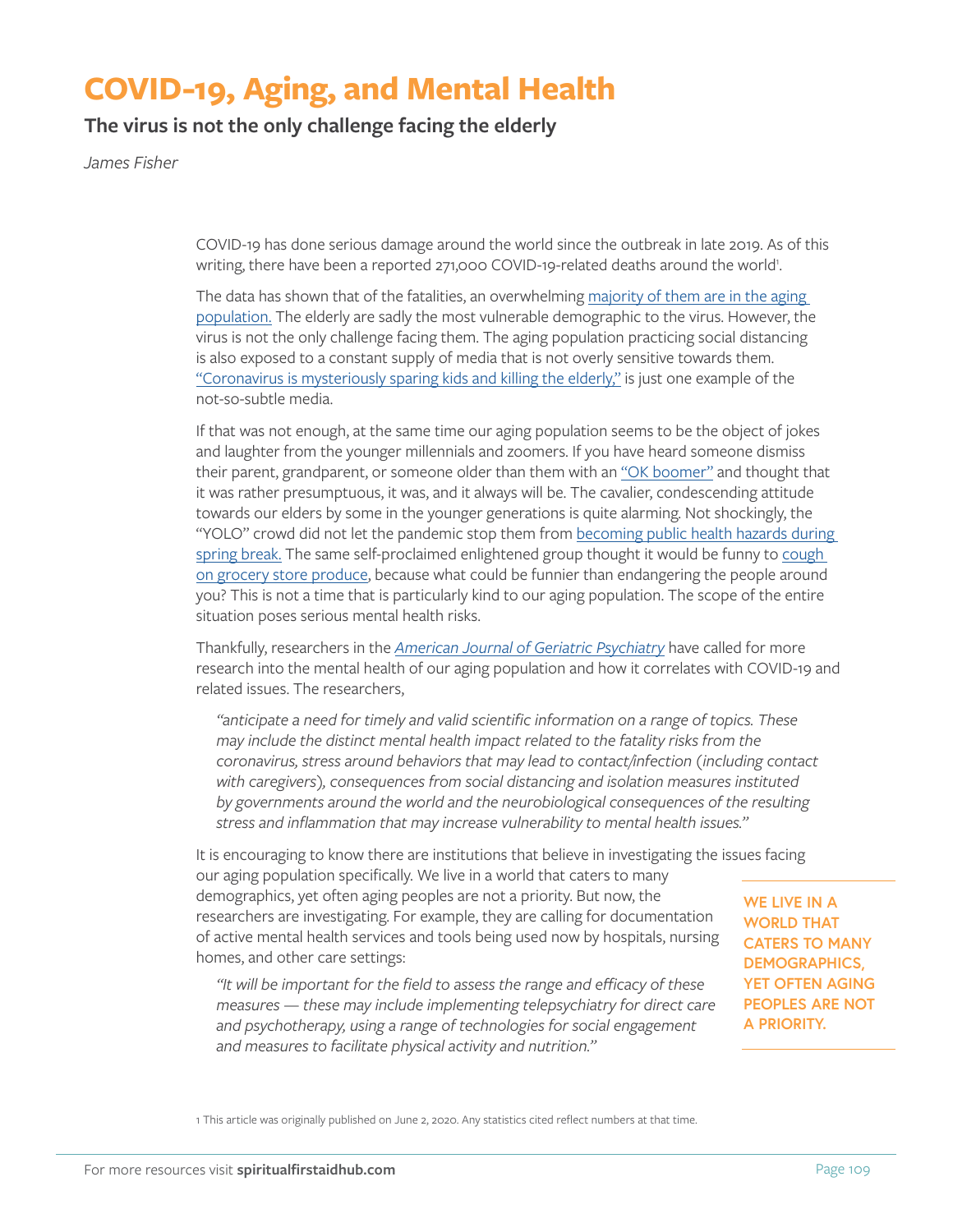And thankfully, the researchers share very timely words and call for new knowledge that will help serve older generations:

*"Even as we assess impact on aging individuals, we also account for their important contributions in disaster preparedness and response. Research has documented the important social capital, perspective and wisdom provided by these individuals in the form of their experience and pre-existing social networks. Thus, older adults may have important*  lessons to teach COVID-19 sufferers, as well as healthcare professionals from all age groups. Simply put, a new body of knowledge needs to be generated to capture the wide impact of *the pandemic on mental health and wellness."*

This is encouraging, and hopefully, the new data can help better serve our communities and our vulnerable. Until then, let us try to be the [best assistance to our elders](https://sojo.net/articles/how-talk-your-aging-parent-about-covid-19-thoughtful-approach-conversations) that we can be, not their adversaries.

#### References

Vahia, I. V., Blazer, D. G., Smith, G. S., Karp, J. F., Steffens, D. C., Forester, B. P., Tampi, R., Agronin, M., Jeste, D. V., & Reynolds, C. F. (2020). COVID-19, Mental Health and Aging: A Need for New Knowledge to Bridge Science and Service. *The American Journal of Geriatric Psychiatry*. [https://doi.org/10.1016/j.jagp.2020.03.007](https://doi.org/10.1016/j.jagp.2020.03.007 )

**Key Takeaway:** COVID-19 is affecting older adults' mental health, making it critical to support and provide interventions for them.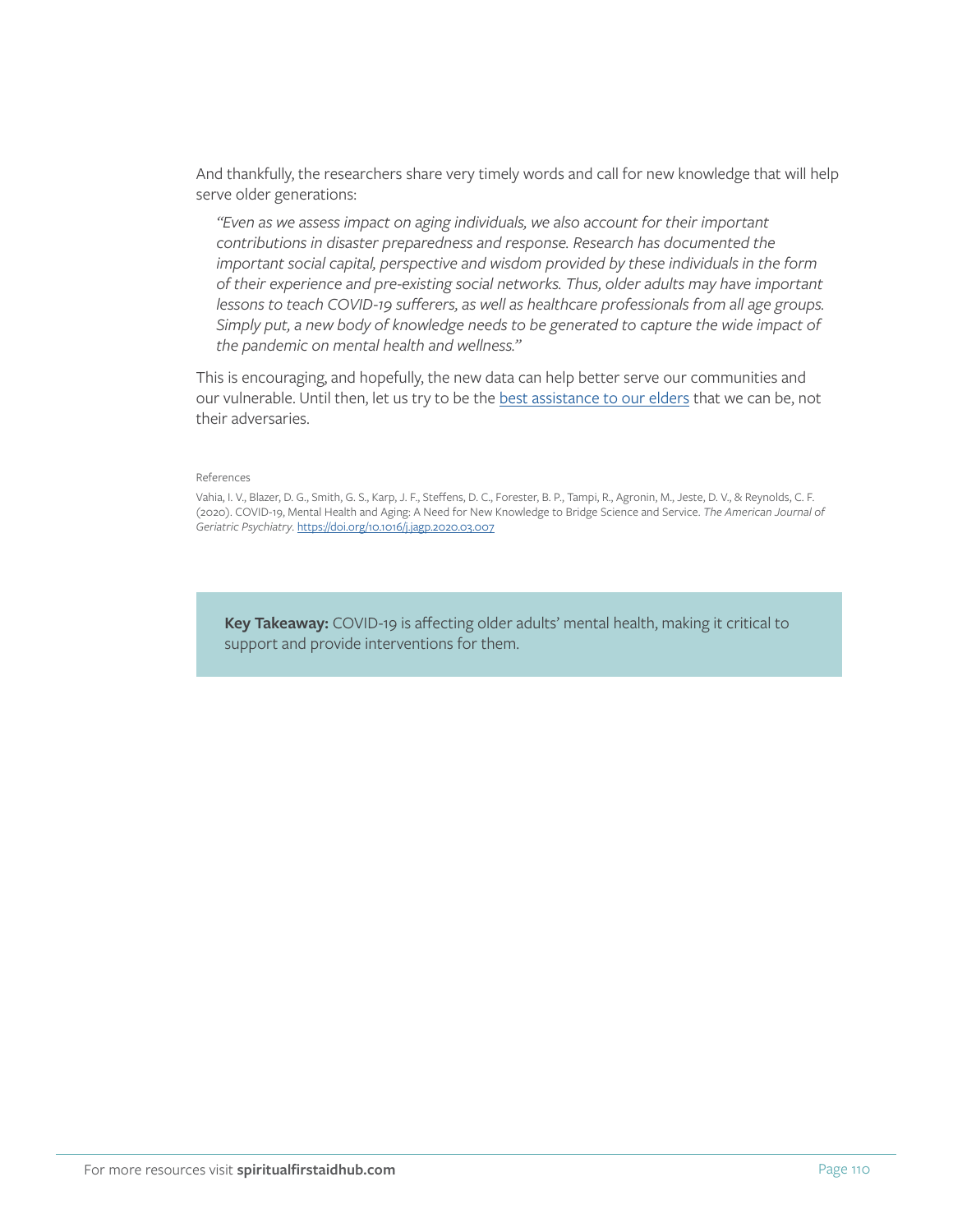# **How Older Adults Can Avoid Social Isolation During COVID-19**

### **Part 1: When social distancing meets social isolation**

*Laura Shannonhouse, Mary Chase Mize, Matthew Fullen, Jamie Aten, & Michael Porter*

Millions of older adults across the U.S. struggle with loneliness, isolation, and lack of regular companionship. Chronic loneliness negatively affects both physical and mental health outcomes, and can even be lethal. [Researchers have found](https://pubmed.ncbi.nlm.nih.gov/25910392/) social isolation and loneliness are twice as likely as obesity to be harmful to both physical and mental health, and lack of social connection may heighten health risks as much as having an alcohol use disorder, or smoking 15 cigarettes per day. Prevailing [psychological theory](https://www.ncbi.nlm.nih.gov/pmc/articles/PMC3130348/) suggests that when people feel like a burden and they don't belong, their risk of suicide increases. For socially isolated older adults, this risk pathway can become lethal. In our ongoing [study](https://news.gsu.edu/2018/10/10/researcher-gets-699362-federal-grant-to-identify-support-older-adults-in-mental-health-distress/) of 493 homebound, isolated older adults, 13 percent exhibited serious suicide risk, including 2.4 percent who said it was "likely" they will attempt suicide someday.

But what happens when social isolation is combined with the new need for social distancing? In the current pandemic, socially isolated older adults have been flooded with messages from the media that, "elders with underlying medical conditions are most at risk of death from COVID-19," "hospitals will be overrun," and "health care will be scarce." Social distancing interventions may be needed for [up to 18 months](https://www.imperial.ac.uk/media/imperial-college/medicine/sph/ide/gida-fellowships/Imperial-College-COVID19-NPI-modelling-16-03-2020.pdf) to avoid multiple outbreak peaks until a vaccine can be developed for COVID-19. Although social distancing is designed to **#flattenthecurve** and protect the most vulnerable, an unintended consequence is that distancing can further isolate older adults who may already be at risk for loneliness or social disconnection.

**AN UNINTENDED CONSEQUENCE IS THAT DISTANCING CAN FURTHER ISOLATE OLDER ADULTS WHO MAY ALREADY BE AT RISK FOR LONELINESS OR SOCIAL DISCONNECTION.**

Due to the pandemic, even access to health care is limited, which may exacerbate feeling vulnerable, isolated, and alone. Older adults know about the global shortage of ventilators and are seeing in real-time Italian health care providers [prioritize the lives](https://www.theatlantic.com/ideas/archive/2020/03/who-gets-hospital-bed/607807/) of younger and healthier persons. One can understand how, when faced with these stark realities, homebound older adults can feel further isolated, hopeless, and in need of mental health services. Even older persons who have been actively engaged with their community are also experiencing isolation since many [senior centers have closed.](https://www.ncoa.org/news/ncoa-news/national-institute-of-senior-centers-news/covid-19-resources-for-senior-centers/) Those normal avenues for socialization and linkage to services are now increasingly unavailable in order to protect the physical health of seniors.

The ensuing mental health strain caused by social distancing only compounds the problem since mental health care has historically been difficult for older adults to access. Mental helping professions have not prioritized working with older adults; for example, only [1.2 percent of](https://www.ncbi.nlm.nih.gov/pmc/articles/PMC6530929/)  [psychologists describe geropsychology as a specialty area.](https://www.ncbi.nlm.nih.gov/pmc/articles/PMC6530929/) Due to Medicare regulations last updated in 1989, there are 200,000 Licensed Professional Counselors (LPCs) that are restricted from working with older adults and people with long-term disabilities, even during the current crisis. The lack of available mental health services means that social isolation and loneliness may persist.

When social isolation, social distancing, and systemic health care restrictions are combined, there are unfortunate consequences for older adults. During the March 19 [AARP tele-town](https://www.aarp.org/health/conditions-treatments/info-2020/tele-town-hall-coronavirus.html)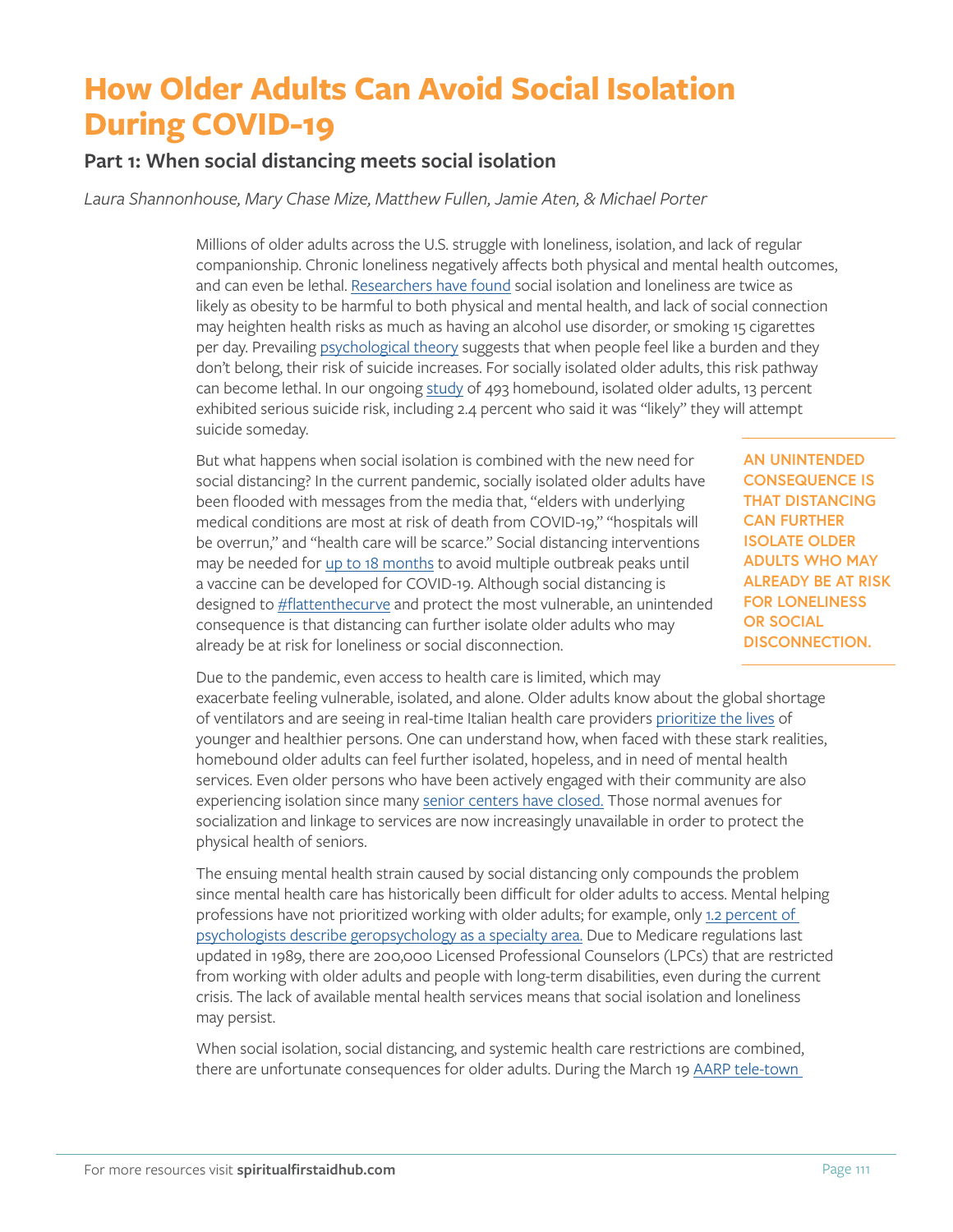[hall,](https://www.aarp.org/health/conditions-treatments/info-2020/tele-town-hall-coronavirus.html) a person described the grief and distress of not being able to be with their actively dying parent, due to a lockdown at the nursing home. Although palliative exemptions have been added to quarantine guidelines care, these are dealt with locally on a case-by-case basis. The forced separation of that parent and child during such sacred time will unfortunately not be a singular experience during this crisis.

These are interesting times when everyone is facing the challenge of maintaining physical distance while trying to remain socially connected to friends and loved ones. For certain older adults with a history of social isolation and loneliness, the current phase of social distancing may be dangerous. But there is hope! Now that many of us are sitting at home, why don't we put that time to good use? We challenge you to step up and share your time. Stay tuned for Part 2 to learn ways we can use our time to promote life among older adults.

\*This work was supported by the Department of Health and Human Services (HHS), via the Association for Community Living (ACL) Grant #: 90INNU0010-01-00. The opinions expressed in this article are those of the authors and do not necessarily reflect the views of HHS.

**Key Takeaway:** Older adults are suffering from social isolation while social distancing, and it is up to us to reach out and share our time.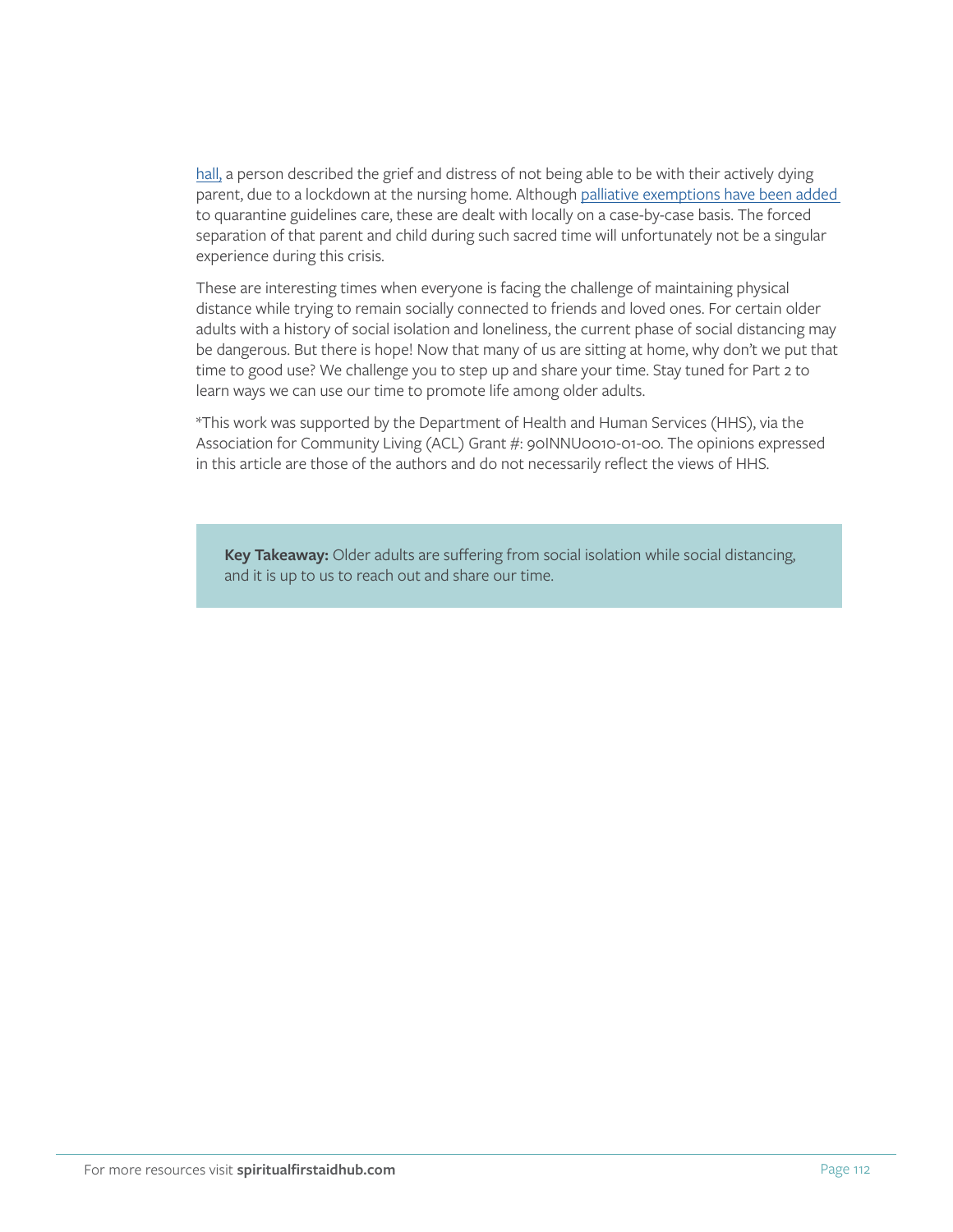# **Connecting with Older Adults Amidst COVID-19**

### **Part 2: Time to connect**

*Laura Shannonhouse, Mary Chase Mize, Matthew Fullen, Jamie Aten, & Michael Porter*

Previously, we [talked about](https://www.psychologytoday.com/us/blog/hope-resilience/202003/covid-19-and-older-adults) the perils of social isolation and loneliness, and how a lack of connection is dangerous for certain older adults. Is it possible that during this period of physical distancing, we foster more social connection with older people?

#### **The Power of a Phone or Video Call**

Might there be older adults in your family, in your life, whom you love that are at risk of social isolation? Are there older members of your faith community that might be further isolated as a result of COVID-19? Connecting with them is a powerful way to promote life! There are many ways to stay connected; never underestimate the [power of a call.](https://www.youtube.com/watch?v=MIa7NRT64us) In addition to talking and catching up, there are more creative ways to spend quality time at a safe distance. Together, you could…

- Plan to watch a favorite television show
- Watch a game show (we humbly suggest [Jeopardy!\)](https://www.nytimes.com/2019/12/04/magazine/jeopardy-alex-trebek-cancer.html)
- Do a crossword puzzle or trivia game
- Listen to music or read a book
- Do any number of creative, fun activities that are meaningful to you and your loved older adult.

It is even more powerful if you schedule a regular time to talk. Make connecting just a part of your routine in our new, COVID-19 world. Many older adults don't [want to bother or burden](https://www.ncbi.nlm.nih.gov/pmc/articles/PMC2825742/) loved ones. So, taking the initiative, and being consistent, and even pushing a little to connect when the older adult says they are "OK" can sure go a long way. It is often hard for older adults to form new connections, yet social connection and belonging are often [very appreciated by](https://www.psychologytoday.com/us/blog/sense-belonging/201906/the-importance-belonging-across-life)  [them.](https://www.psychologytoday.com/us/blog/sense-belonging/201906/the-importance-belonging-across-life) This makes the connection from their existing loved ones (i.e., you) that much more vital!

#### **Having an Intentional, Structured Conversation**

Some of the most culturally sensitive, respectful, and impactful ways counselors and psychologists work with older adults are through early recollections (ERs) and life review, which are forms of reminiscence therapy. However, you don't have to be a psychologist to reminisce. All you have to do is invite older adults to talk openly about their childhood/adolescent/adult experiences. Frequently, older persons would rather spend time there, reminiscing, than in their current emotional and psychological state. Wouldn't we all right now? In the context of COVID-19, asking about favorite memories can serve to unplug and foster meaning.

Recalling ERs is often received by older persons as an acknowledgment of their wisdom and expressing an interest in their well-being. Anecdotally, the first author had a conversation with an older loved one about her ERs a few years ago, and it very much deepened their relationship. Here are some sample questions to foster reminiscing:

- Can you share a favorite childhood memory?
- Might you remember what it was like in elementary school?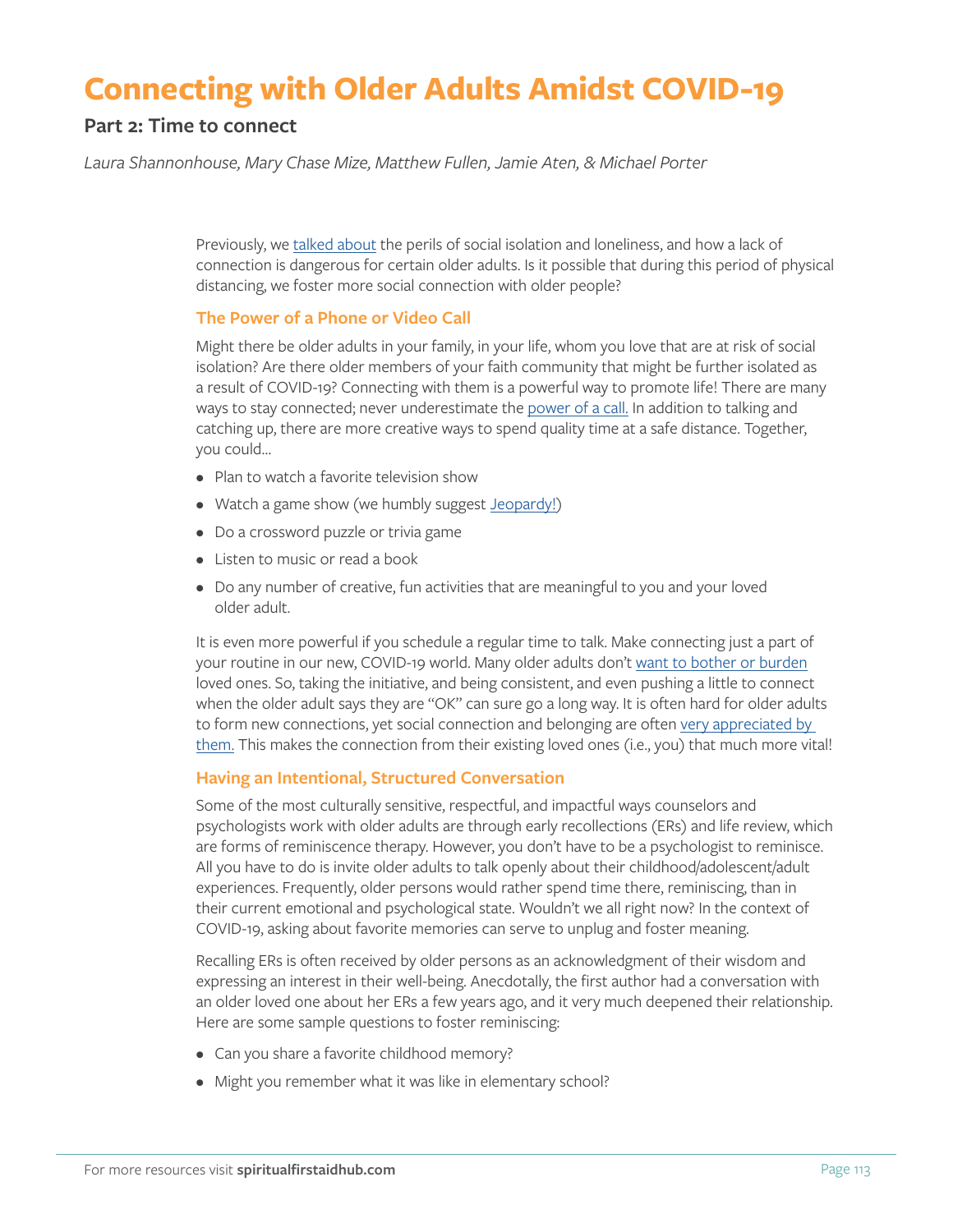- What is the most impressive thing you can remember from your teenage years?
- Are there meaningful life events that come to mind from middle age or older adulthood?
- Who were the influential people in your life?
- Can you tell me about… College (if attended)? Your work/career? Significant relationships? Major life events? Marriage? Kids?

#### **Operate through an Organized Effort**

One form of outreach, home-delivered meals (HDM), is provided nationwide to homebound seniors and organized through county senior services offices. Many have organized routing systems to deliver incredibly healthy and medically suitable meals with loving-kindness; this practice is often referred to as "more than a meal." While senior centers organize HDM differently, these services are [under stress everywhere.](https://www.mealsonwheelsamerica.org/take-action/covid-19-response) This programming is essential to the health and well-being of the most vulnerable older adults and is often not possible without volunteers. In addition, many of those who deliver meals are themselves older persons. They value service to and connection with their homebound peers but need to protect themselves this crisis really has even hindered the most active and able older persons from being engaged in their communities!

We spoke with Tori Strawter-Tanks, the director of [Senior Services](https://www.claytoncountyga.gov/government/senior-services) for Clayton County, Georgia, about their needs during the pandemic. She reported that across metro-Atlanta, many older adults "are actually afraid to have people come into their homes," and "some even canceled the home services we provide." More than ever, the older adults they serve require both emotional and practical support. This means people need to both check in on them and provide tangible support, such as grocery shopping, arranging for medication delivery, or other errands.

While [donations are always needed](https://ams.mealsonwheelsamerica.org/eweb/DynamicPage.aspx?WebCode=globaldonate&site=mowa&CampCode=AnnualCampaign&AplCode=AnnCampWeb&_ga=2.93249885.1702030918.1584732216-1320925575.1584732216), there are practical ways you can help, and we need a village. First, continue volunteering if you already do. Many volunteers have been struggling during COVID-19, trying to figure out work, adjusting to childcare and other workplace challenges. Rest assured tha[t CDC safety recommendations](https://www.cdc.gov/coronavirus/2019-ncov/prevent-getting-sick/prevention.html?CDC_AA_refVal=https%3A%2F%2Fwww.cdc.gov%2Fcoronavirus%2F2019-ncov%2Fneed-extra-precautions%2Fwhat-you-can-do.html) are being followed to ensure the safety and wellbeing of HDM volunteers.

Even though HDM organizers have adjusted to ["no contact"](https://www.mowp.org/2020/03/meals-on-wheels-people-modifies-service-model/) strategies, the tagline of "more than a meal" remains. Now HDM volunteers set down meals at the front door, back up 6-8 feet, and connect from a distance (i.e., ask how the older adult is doing, reflect how challenging the current pandemic is, and/or just say "I am glad to see you today" with a smile). If you want to volunteer, use the [Eldercare Locator](https://eldercare.acl.gov/Public/Index.aspx) to find your local senior service office and ask how you can help. Now is the time!

Connection and volunteering, while simple, are powerful ways to buffer loneliness, foster connection, and promote life! Connect or volunteer to the degree you are able to. Even a small, short, brief call saying, "Hey, I'm thinking about you, and I'm sending you a virtual hug" can go a long way. Please know that you already have all that you need to promote life with a socially isolated older adult: a caring heart and desire to connect.

**CONNECTION AND VOLUNTEERING, WHILE SIMPLE, ARE POWERFUL WAYS TO BUFFER LONELINESS, FOSTER CONNECTION, AND PROMOTE LIFE.**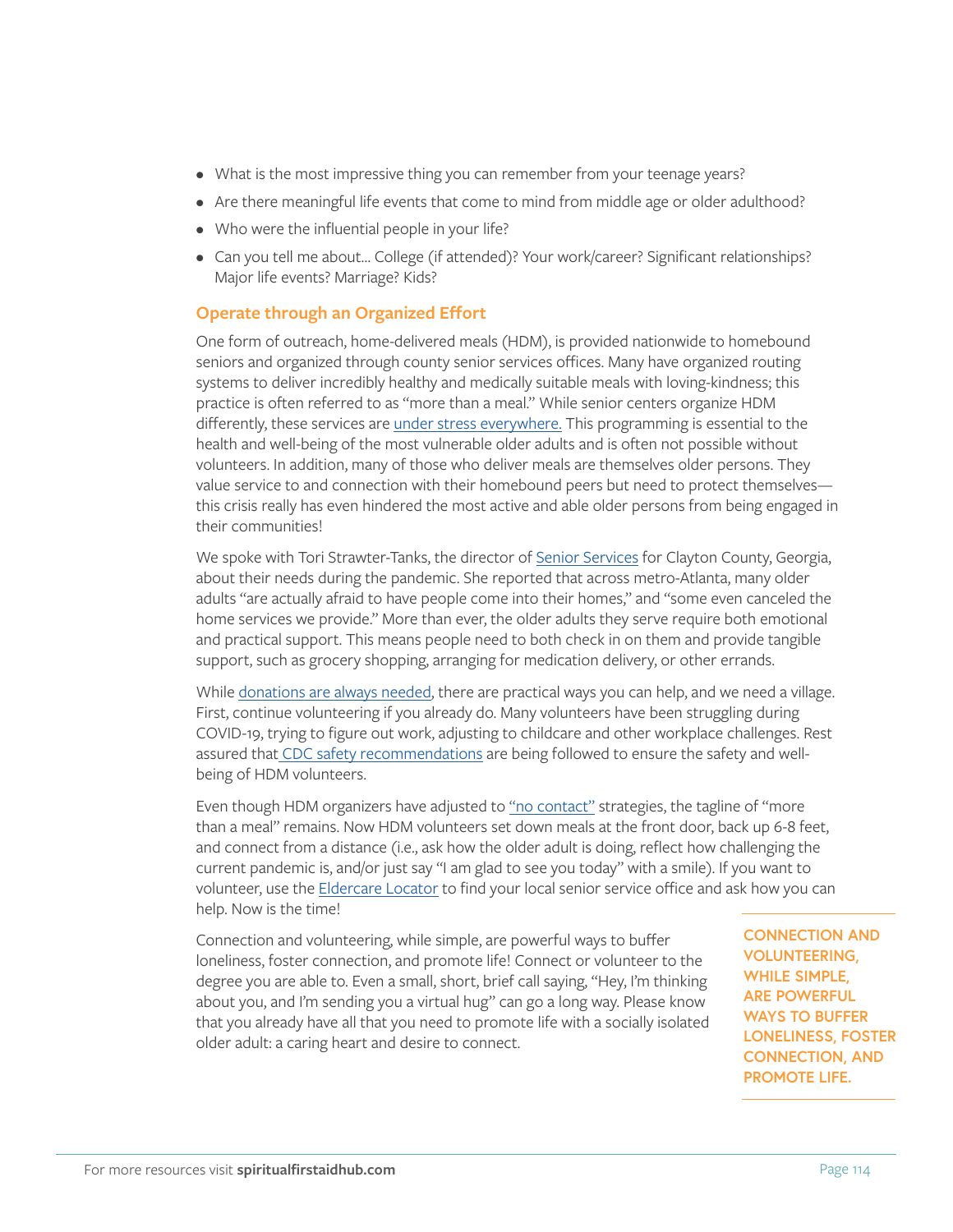*\*This work was supported by the Department of Health and Human Services (HHS), via the Association for Community Living (ACL) Grant #: 90INNU0010-01-00. The opinions expressed in this article are those of the authors and do not necessarily reflect the views of HHS."*

Resources:

[ACL Eldercare Locator](https://eldercare.acl.gov/Public/Index.aspx), Toll-Free: 1-800-677-1116 **[Administration for Community Living](https://acl.gov/COVID-19)** [Resources for family caregivers](https://www.aarp.org/caregiving/) [How to make a household care plan](https://www.cdc.gov/coronavirus/2019-ncov/daily-life-coping/checklist-household-ready.html?CDC_AA_refVal=https%3A%2F%2Fwww.cdc.gov%2Fcoronavirus%2F2019-ncov%2Fdaily-life-coping%2Fget-your-household-ready-for-COVID-19.html) [American Association of Retired Persons \(AARP\)](https://www.aarp.org/) [Psychology Today Therapy Directory](https://www.psychologytoday.com/us/therapists)

> **Key Takeaway:** Reaching out to older adults is easier than ever—start a video or phone call, have an intentional, structured conversation, or operate through an organized effort.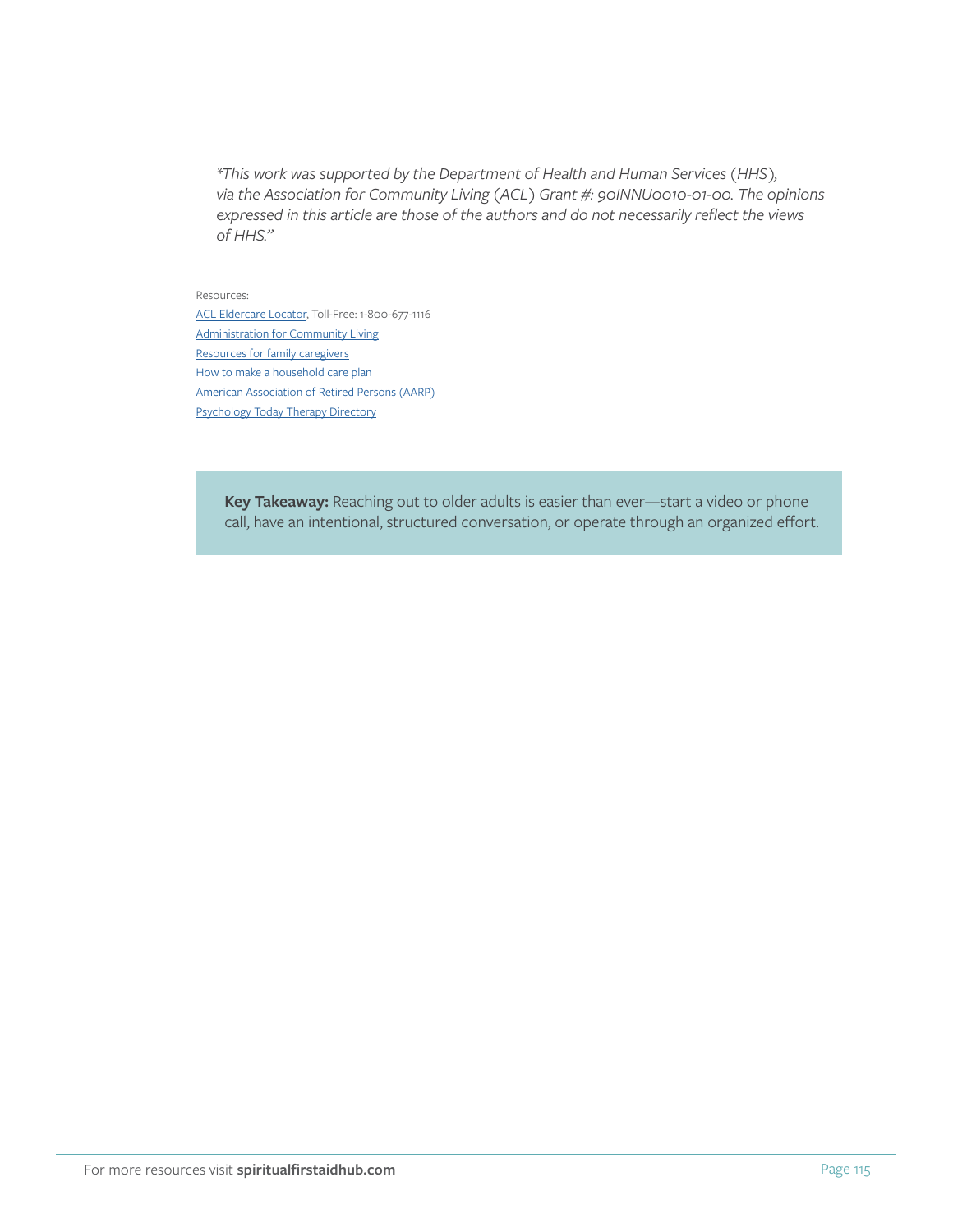# **Loneliness & Isolation Are Another Epidemic for Older Adults**

### **A need for new approaches to COVID-19's impact on mental health and aging**

*Shane Jang*

The COVID-19 pandemic has spread around the world. As this virus is known for rapid transmission and fatal results among older adults, the media and world are warning everyone, especially the elderly, to avoid people and stay at home. A [recent article](https://www.sciencedirect.com/science/article/pii/S1064748120302712?via%3Dihub) was published to study how keeping social distance raised loneliness and isolation for older adults. It demonstrated that this could be a big mental health problem if more studies are not done during the period of the pandemic. As the authors say:

*"The impact of even short-term social distancing measures merits careful study. Simultaneously we will need to pay attention to how social distancing impacts the dynamics between older adults, their caregivers, and their treaters."*

The lead author of this article is Ipsit V. Vahia, M.D. who studied at Harvard Medical School in Boston and is working at McLean Hospital in Belmont, MA. The article was published on 21 March 2020 by the *American Journal of Geriatric Psychiatry.* The ten authors researched ideas based on existing studies about mental health and epidemics to see the first waves of epidemiological data and apply it appropriately to older adults. In this frontline research of COVID-19, they wrote in their article:

*"These [effects] may include the distinct mental health impact related to the fatality risks from the coronavirus, stress around behaviors that may lead to contact/infection (including contact with caregivers), consequences from social distancing and isolation measures instituted by governments around the world and the neurobiological consequences of the resulting stress and inflammation that may increase vulnerability to mental health issues."*

One remarkable finding is from the retrospective studies of the 2003 SARS epidemic. One study shows rates of suicide among older adults soared during the period of the SARS epidemic. This implies that the study of elders' mental health is needed in real-time to reduce negative impacts, especially when the society requires social distance.

Another finding is that the focus of research should be shifted, too. There is a need to research not only on how old age is a deadly risk factor for COVID-19 infection, but also the opposite. Studying why older people would not be infected or even why they would recover fully without long-term aftereffects would allow us to show resilience to older adults, protecting their mental health preventatively.

The study also found that lessons learned from managing the COVID-19 pandemic may not be the only lessons. In fact, there are many things that we can learn from older adults:

*"Moreover, even as we assess the impact on aging individuals, we also account for their important contributions in disaster preparedness and response. Research has documented the important social capital, perspective and wisdom provided by these individuals in the*  form of their experience and pre-existing social networks. Thus, older adults may have *important lessons to teach COVID-19 sufferers, as well as healthcare professionals from all age groups."*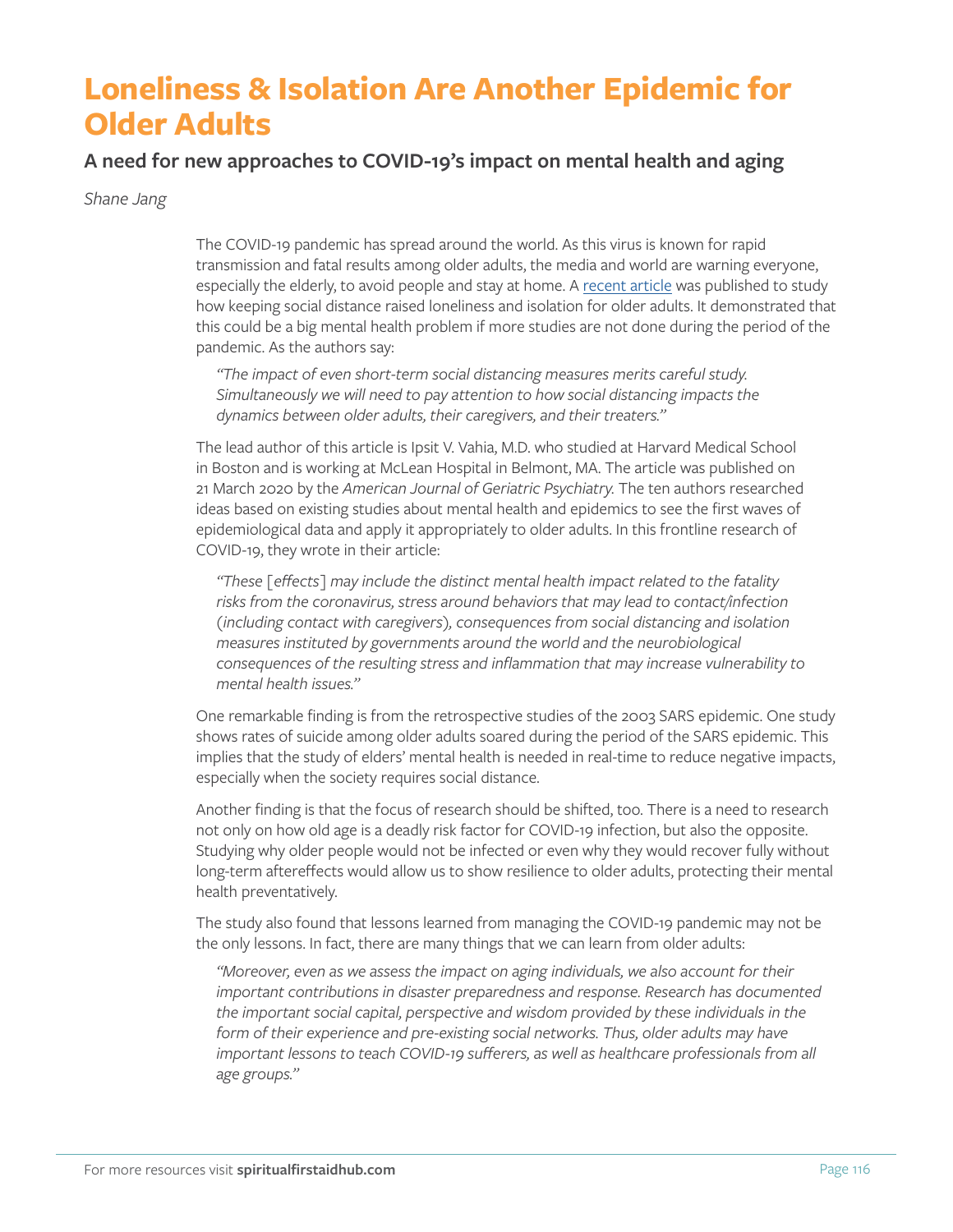Older adults are not only a population we should protect but also one we can learn from. Of course, we should take care of each other amidst isolation in this socially distant season, but

we should not loneliness become a pandemic itself. We must avoid the risk of excluding the older population in policy discussions and to work with them as helpful resources, not marginalizing them during COVID-19. This research also anticipates useful evidence-based data to guide the most effective and valuable care at this critical time. We should move on towards cooperation and connection with the new perspectives of research and resources in this epidemic of loneliness and isolation.

**OLDER ADULTS ARE NOT ONLY A POPULATION WE SHOULD PROTECT BUT ALSO ONE WE CAN LEARN FROM.**

#### References

Vahia, I. V., Blazer, D. G., Smith, G. S., Karp, J. F., Steffens, D. C… & Reynolds III, C. F. (2020). COVID-19, Mental health and aging: A need for new knowledge to bridge science and service. *The American Journal of Geriatric Psychiatry*. doi: <https://doi.org/10.1016/j.jagp.2020.03.007>

**Key Takeaway:** During COVID-19 we need to not only protect but also learn from the older adults around us—we should not exclude them, but rather cooperate with them.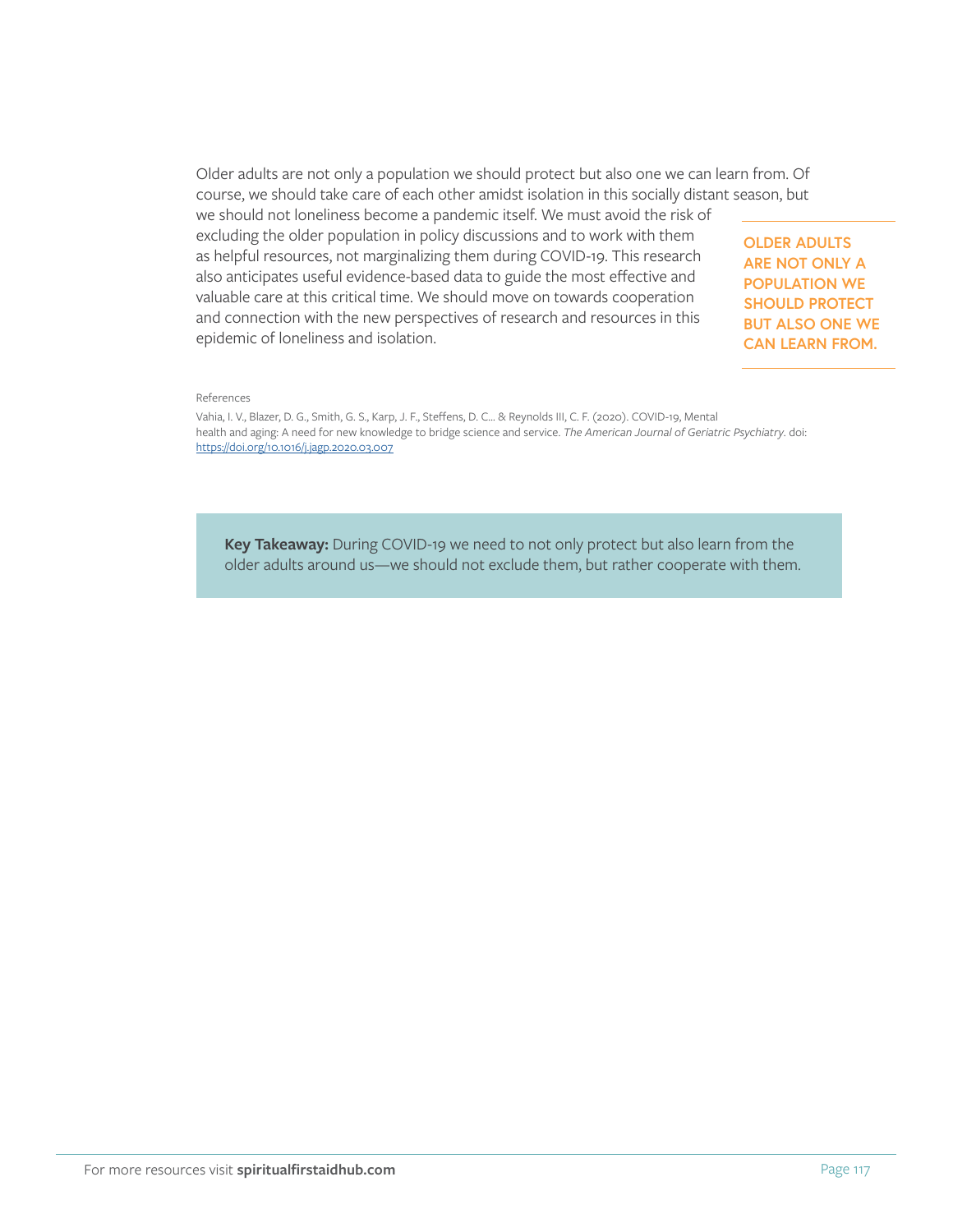# **How to Help Older Adults Fight Loneliness During COVID-19**

### **Social isolation can be dangerous for older adults. Here's how to help**

*Kailin Huang*

*"We are a social species. Our social networks (families, tribes, communities, etc.) enabled us to survive and thrive."*

*- Clifford Singer (2018)*

As social distancing and self-imposed quarantine become more necessary and this global pandemic spreads more widely and quickly, workplaces are urging employees to avoid the office. The COVID-19 outbreak has left many people more alone than they've been in a long time, or ever.

When you stay in place without your family and friends, when you are forced to keep a social distance from all your coworkers, will you feel isolated? Rejected? Disconnected from society? How does it mentally affect you?

#### **Why the Elderly? What Does Research Show Us?**

According to recent research titled "COVID-19: An Exposition, with a Focus on Social Isolation in the Elderly (UK)," social isolation, especially in the elderly, brings with it a higher likelihood of psychological and medical risks. The major risk factors include older adults' physical limitations which can impact mobility and their ability to do things by themselves (Novotney, 2019; Shaw, 2020; Robinson, 2019). Also, they might already feel disconnected living on their own not having support from relatives or social connection to others (forming friendships, involvement in regular social interaction, etc.).

**SOCIAL ISOLATION, ESPECIALLY IN THE ELDERLY, BRINGS WITH IT A HIGHER LIKELIHOOD OF PSYCHOLOGICAL AND MEDICAL RISK.**

Social isolation can also lead to loneliness and depression. Physiologically, loneliness and longterm social distancing can decrease someone's ability to fight infection and inflammation. The stress and anxiety which loneliness causes can lead to a change in white blood cells as well, creating more issues for older adults.

#### **So, What Can We Do?**

Social isolation is a method to improve public health, but how can we combat the adverse effects of social isolation, especially in the elderly at this time of the COVID-19 lockdown?

Nowadays, we have the technology to fight against social isolation, but what if the elderly don't have a smartphone, or they don't know how to use it? The research suggests that technology experts and specialists have innovated varied ways of keeping connected with the isolated elderly. During this social-distancing season, it is important to make sure that the elderly can have social connectedness, and through technology, we get to monitor their well-being, their needs, and their health.

### **Local Government Plays an Important Role During COVID-19**

At the same time, the government also plays an extremely important role during this season for elderly people. Local government should provide services such as grocery delivery, visits from doctors and specialists, and transportation for the elderly, especially to the hospital for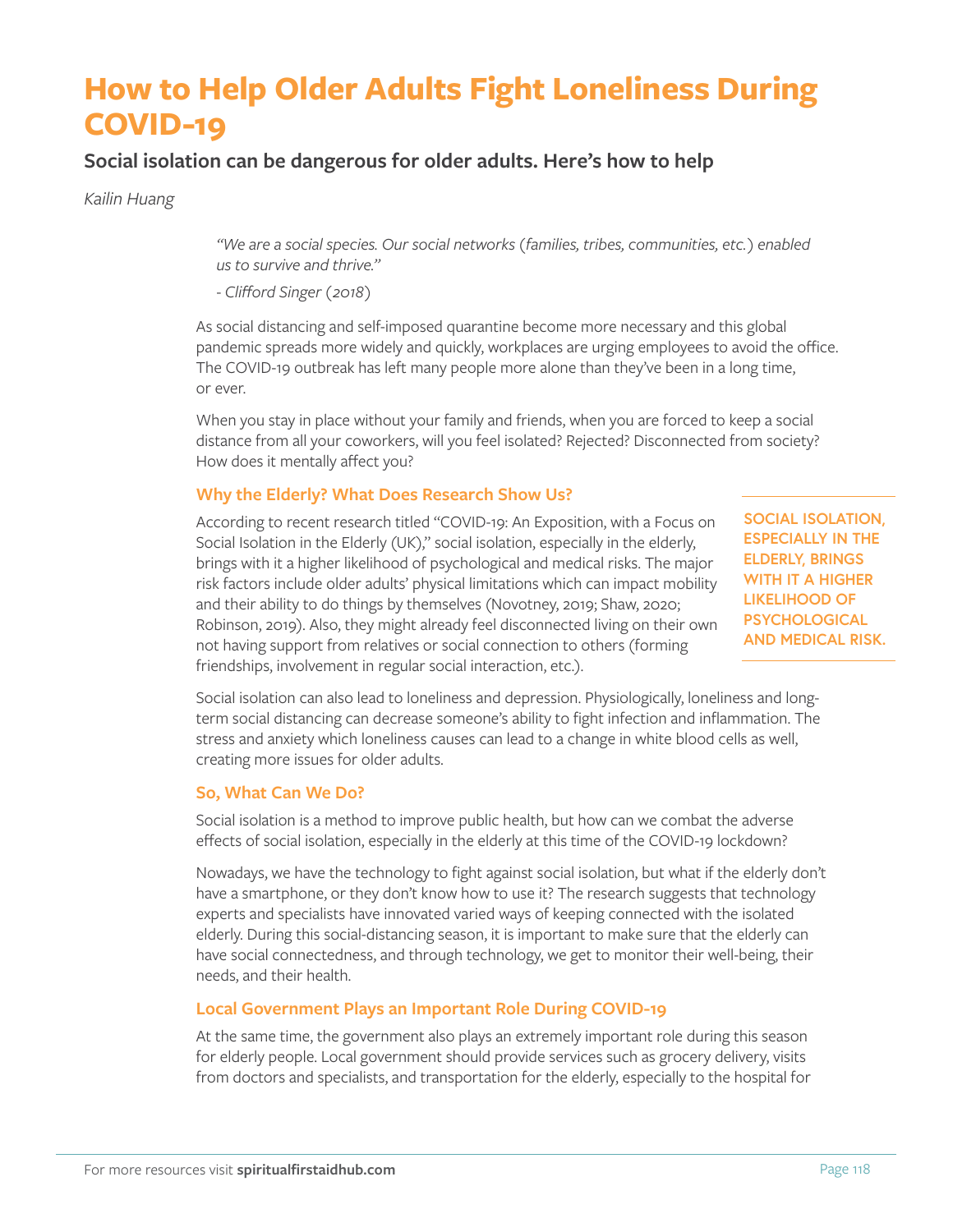medical appointments. These services can protect them from potential COVID-19 infection. The government should be aware of how COVID-19 can harmfully affect the elderly in our society and, if the government can be proactive and put these interventions into practice in local areas, it is possible to mitigate the adverse effects of social isolation.

References

Jones, X. R. (2020). Covid-19: An Exposition, with a Focus on Social Isolation in the Elderly (UK). 10.

**Key Takeaway:** Older adults are in need of support from local people and local government—providing psychological support, home-delivered meals, and home medical care.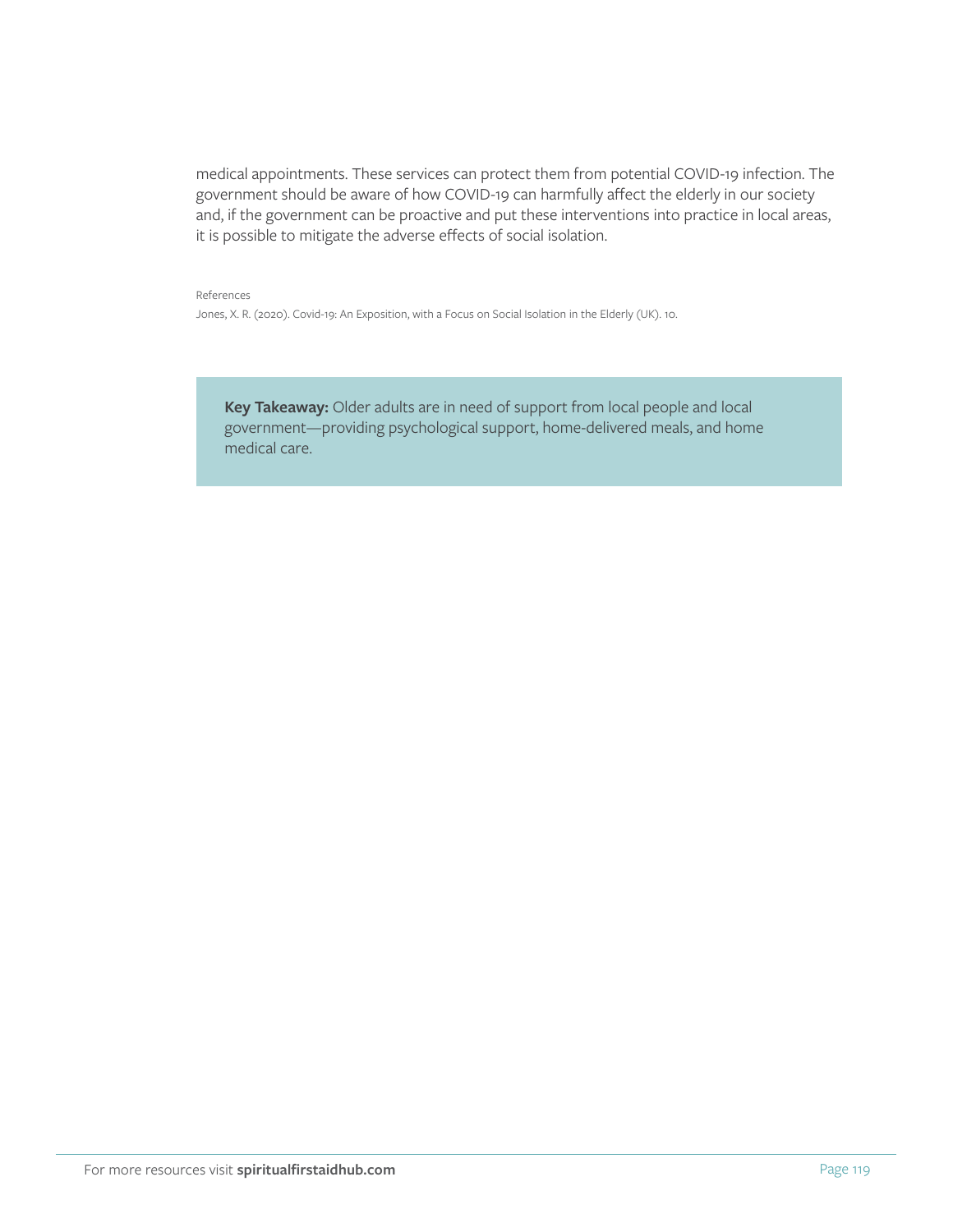# **VIII Healthcare Workers**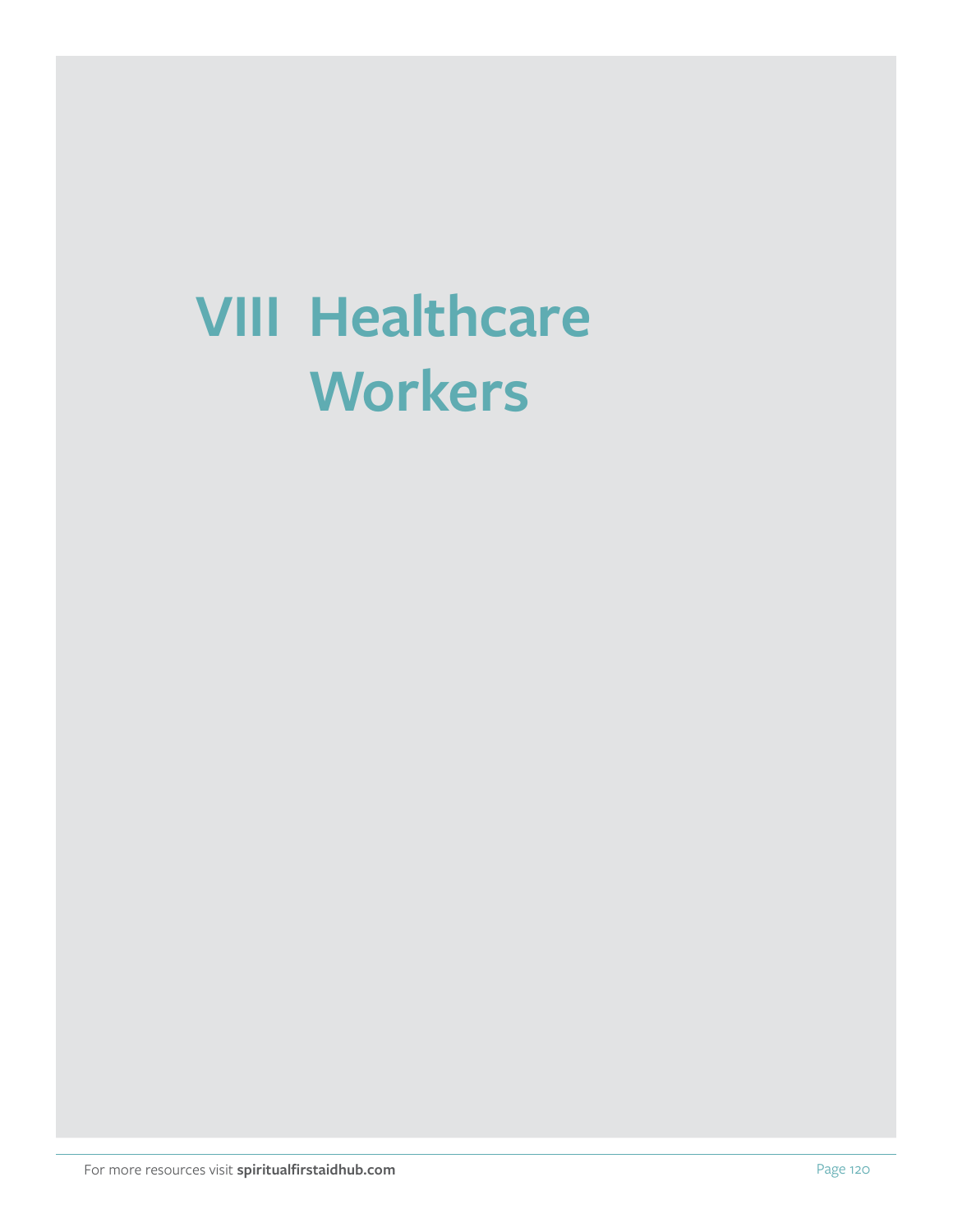# **Frontline COVID-19 Workers Sacrifice Beyond Physical Health**

### **Study shows an increase in mental health issues among medical staff**

*Sarah Wilcox*

There is no question that the COVID-19 pandemic has taken a toll, to some degree, on the mental health of almost every person in the world. This [CDC webpage](https://www.cdc.gov/coronavirus/2019-ncov/daily-life-coping/managing-stress-anxiety.html), along with a plethora of other online resources, provides a list of symptoms and coping strategies to deal with the unique challenges presented by a still unknown and unpredictable global outbreak. There is one group of individuals, however, that [research](https://www.sciencedirect.com/science/article/pii/S0165178120305850) shows may bear a particularly heavy mental health burden during these stressful times. Frontline medical workers combatting the coronavirus, day in and day out, put themselves at risk of not only contracting the illness themselves but also being exposed to the mental and emotional horrors of the merciless disease that has already killed at least 248,000 people in only 6 months<sup>1</sup>. .

This [viral Facebook post](https://www.facebook.com/photo.php?fbid=10216675094816293&set=a.1373217096986&type=3&theater) by New York ICU nurse KP Mendoza explains the extreme loneliness and emotional toll the virus has taken on him, a once naively optimistic nursing student now considering whether to write his own will at only 24 years of age. While we are all struggling with the consequences of the coronavirus in our own ways, it is especially important that we shine light upon the unique challenges faced by frontline healthcare workers and consider ways to come alongside them to meet the mental challenges they may be facing.

The above-referenced study was conducted by lead researchers Wen Lu and Hang Wang out of China's Fujian Medical University. The study sought to assess the psychological status of frontline medical workers compared to administrative staff at the same hospital, surveying a total of 2,299

people (2,042 frontline staff and 257 administrative staff). The survey measured 3 different psychological indicators including fear, anxiety, and depression, using the well-respected Numeric Rating Scale (NRS) for fear, the Hamilton Anxiety Scale (HAMA), and the Hamilton

Depression Scale (HAMD).

The results of the survey demonstrated statistically significant differences in the mental health levels of frontline versus administrative staff. The study explains that:

"The proportion of [the] medical staff group [with] moderate and severe fear was higher than that in the administrative staff group (70.6 percent VS 58.4 percent). Moreover, 22.6 percent of medical staff showed mild to moderate anxiety…the corresponding proportions of administrative staff were 17.1 percent. The different severity of fear…and anxiety…between two groups were significant. [However], as compared to the administrative staff group, there was no significant difference in severity of depression in medical staff group."

In other words, frontline medical workers are more susceptible to experiencing anxiety and depression in the face of the COVID-19 pandemic than individuals not on the front lines. The study goes on to explain some of the anxiety-provoking elements unique to frontline workers, including direct contact with patients, a shortage of PPE, suspect of patients concealing medical history, and fear of bringing the virus home to their loved ones. With so many challenges,

1 This article was originally published on June 6, 2020. Any statistics cited reflect numbers at that time.

**IT IS ESPECIALLY IMPORTANT THAT WE SHINE LIGHT UPON THE UNIQUE CHALLENGES FACED BY FRONTLINE HEALTHCARE WORKERS AND CONSIDER WAYS TO COME ALONGSIDE THEM.**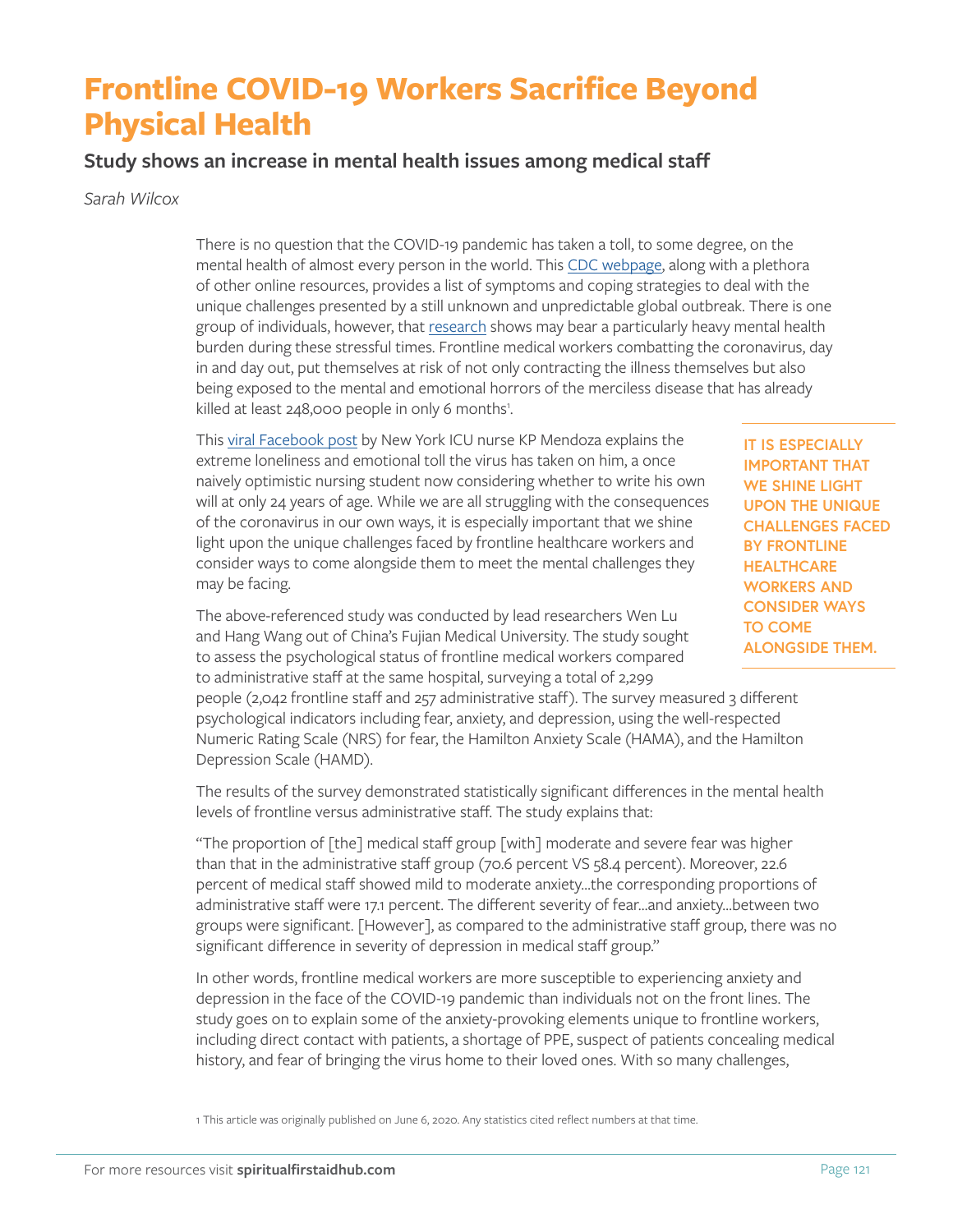the study explains that medical workers might feel "incapable of reaching their aspirations… creat[ing] anxiety and depression." Being a frontline medical worker during the age of the coronavirus is both a physical and mental vulnerability that must be acknowledged and addressed by family and friends, policymakers, and humanitarians alike.

The data presented by this study from the Fujian Medical Hospital, unfortunately, has f ar-reaching, heartbreaking realities. Just last week, top New York ER doctor Lorna Breen, a survivor of the coronavirus herself, took her own life, the mental health burden placed on her too difficult to bear. Despite having no known history of mental illness, Breen's father explains how hard it was for her to be so helpless and unable to save COVID-19 patients. Her father urges that "she's a causality just as much as anyone else who has died [from the virus]." Frontline medical workers are sacrificing far more than their physical health in their efforts to serve others by combatting COVID-19, and we must come alongside them, in turn serving them by being a social support for the mental health challenges they bear on our behalf.

References

Lu, W., Wang, H., Lin, Y., & Li, L. (2020). Psychological status of medical workforce during the COVID-19 pandemic: A cross-sectional study. *Psychiatry Research*, 288, 112936. [https://doi.org/10.1016/j.psychres.2020.112936](https://doi.org/10.1016/j.psychres.2020.112936 )

**Key Takeaway:** Frontline medical workers are at higher risk of mental health problems during COVID-19, including anxiety and depression.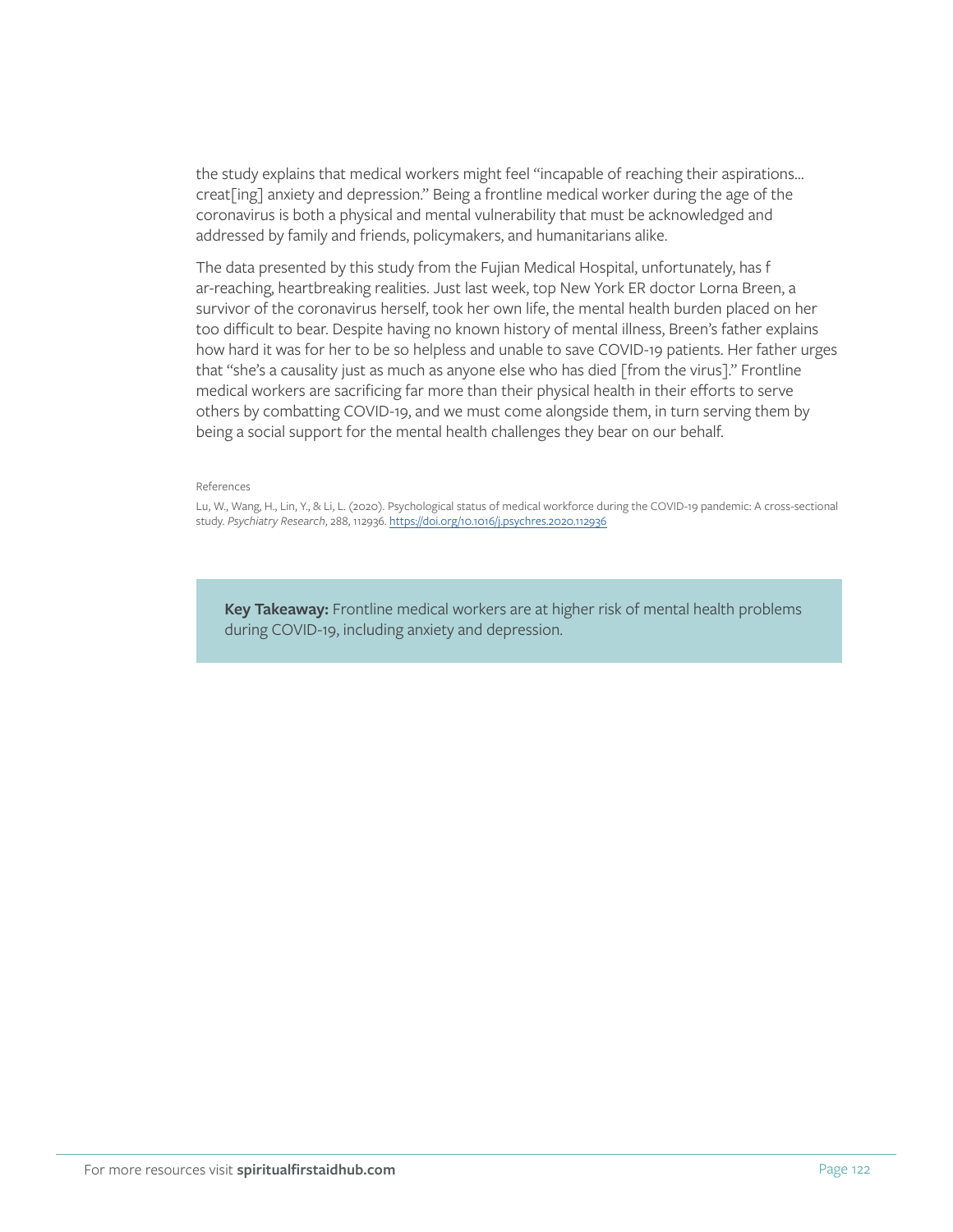# **The Emotional Toll of Coronavirus for Healthcare Workers**

### **Research reveals psychological burdens of COVID-19 on frontline health workers**

*Katie Poulin*

Despite extreme risk and exposure, medical professionals are working tirelessly to tend to the physical demands of those affected by COVID-19. While they bravely put the needs of others above themselves, the mental health implications of their sacrifice cannot be overlooked. A recent [study](https://jamanetwork.com/journals/jamanetworkopen/fullarticle/2763229) published in *JAMA Network Open* and led by Dr. Jianbo Lai is shedding light on the extent of emotional trauma these workers endure and the need for immediate mental health well-being interventions.

Lai and his team conducted a cross-sectional, survey-based study by collecting "demographic data and mental health measurements from 1,257 health care workers in 34 hospitals from January 29, 2020, to February 3, 2020, in China." The researchers sought to evaluate levels of depression, anxiety, insomnia, and distress among healthcare workers.

Overall, the study found:

- High prevalence of mental health symptoms among health care workers treating patients with COVID-19 in China, including symptoms of depression (50.4 percent of workers), anxiety (44.6 percent), insomnia (34.0 percent), and distress (71.5 percent).
- Nurses, women, those working in Wuhan, and frontline workers reported more severe symptoms on all measurements.

These findings underscore that protecting health care workers is vital in addressing the COVID-19 pandemic. According to researchers, "special interventions to promote mental well-being in health care workers exposed to COVID-19 need to be immediately implemented, with women, nurses, and frontline workers requiring particular attention."

**THE STUDY SERVES AS A REMEMBER TO TAKE CARE OF THE ONES WHO TAKE CARE OF US.**

The study serves as a remember to take care of the ones who take care of us—who put others before themselves.

**Key Takeaway:** COVID-19 health workers need immediate and accessible mental health interventions.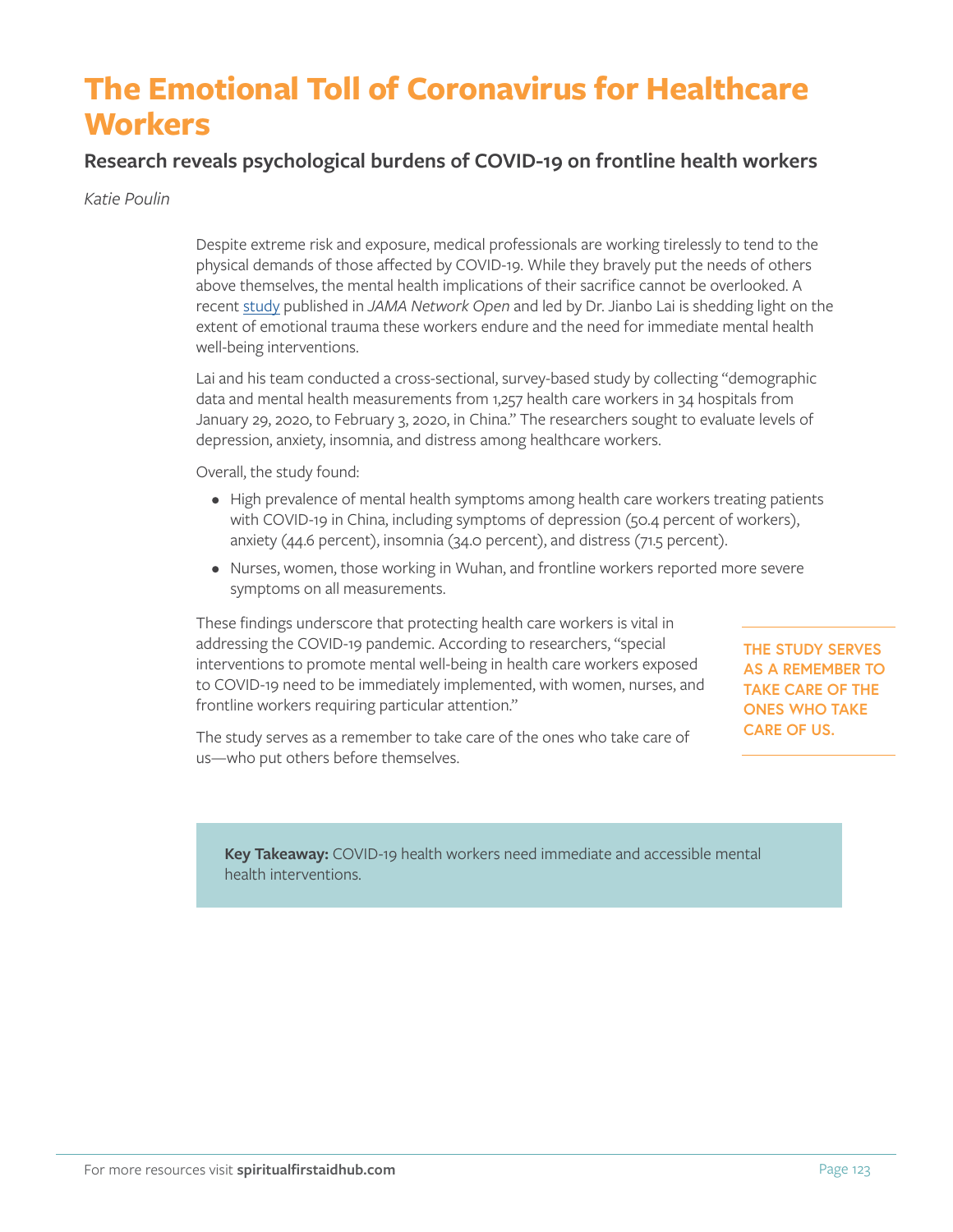# **Trauma-Related Symptoms Among COVID-19 Medical Professionals**

### **Medical response workers are experiencing increasing mental health needs**

*Grace Howell*

The world is on edge. The novel coronavirus, known as COVID-19, has swept across the globe, causing communities to take drastic measures to protect themselves. Every day people are stocking up on their household necessities as they continue to social distance themselves. Others are worrying about their jobs, and whether or not they will retain an income. Students are learning from home, a place that has become a refuge and a trap. Fear of catching the coronavirus is real and present, and therefore intruding every part of our lives. Yet, what about the people on the front lines, fighting every day to save the lives of those infected? How are they doing? A recent [study](https://www.medrxiv.org/content/10.1101/2020.02.23.20026872v2) funded by the Science and Technology Program of Guangzhou, China surveyed these medical workers on their mental health.

Wuhan, Hubei, China was the first region to experience COVID-19 in December 2019. As the virus spread at a rapid rate, various Chinese researchers came together to study the mental health effects this now pandemic was having on medical professionals. This study is still conducting research as China is slowly beginning to recover from the outbreak and other nations have begun bracing for impact. From February 9-15, online questionnaires were completed in China via social networking software by 5,393 respondents. The survey assessed symptoms of anxiety, depression, and insomnia in medical workers only. The survey also questioned the individuals' level of social support.

What makes medical professionals a unique target for trauma-related symptoms due to the coronavirus outbreak? The researchers explain:

*"Medical workers are the majority fighting against the epidemic [now pandemic], they undoubtedly bear the greatest responsibility and stress, including the responsibility for diagnosis and treatment, a high risk of infection and inadequate protection from contamination, overwork, worrying about their families, and exhaustion."*

The final results from the first rounds of research found that 5.9 percent of respondents had anxiety symptoms, 28.0 percent had depressive symptoms, and 34.4 percent had insomnia. This obviously shows the need to address more intentional mental health care for those facing COVID-19 head-on. In addition, individuals showed lower scores of anxiety, depression, and insomnia when they reported higher scores of social support. With the growing need for mental health care for these professionals, special care should be shown toward increasing social support systems, such as community development, friendships, and the family

unit. However, in this time of social distancing, creative solutions are needed.

Knowing this information that was collected from a small group of medical professionals in China, other countries and communities must take these examples and prepare to mitigate the risks for their own medical professionals. Now that the virus has arrived in the United States, government officials, community leaders, and other groups can take the lead to advocate for mental-health support for these clinicians and nurses. Along with this, leaders should take the necessary actions to ensure that medical workers are well rested with adequate amounts of social support, even during these times

**LEADERS SHOULD TAKE THE NECESSARY ACTIONS TO ENSURE THAT MEDICAL WORKERS ARE WELL RESTED WITH ADEQUATE AMOUNTS OF SOCIAL SUPPORT.**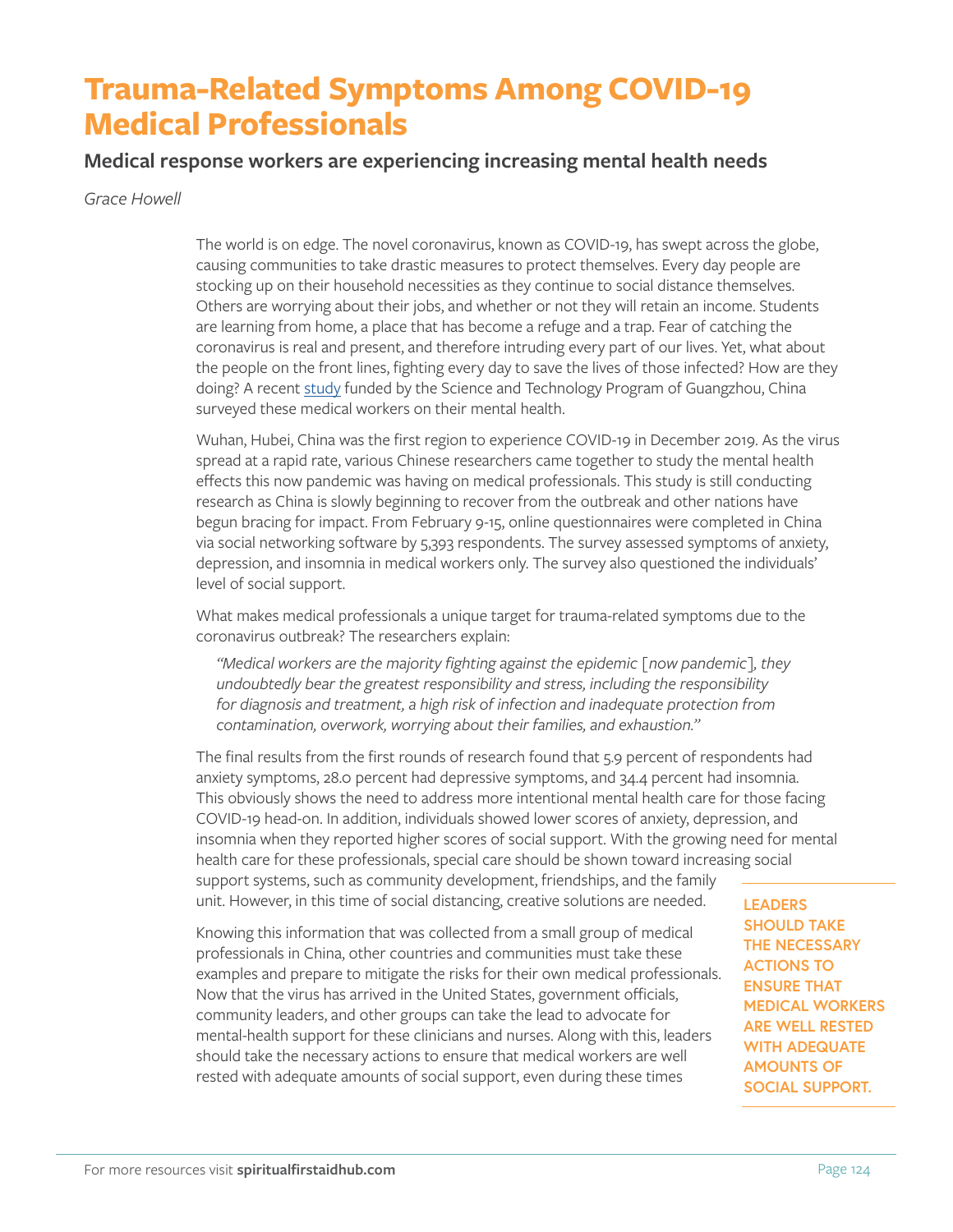of social distancing. These are the people we can count on to save our lives in this time of uncertainty. Individuals waiting out the crisis can help by continuing to stay home, donating supplies, and even donating blood if they are able.

Medical professionals have the unique stress of facing COVID-19 directly. Yet, each day they work to save people's lives. Being sensitive to their needs and stepping in to help will make an enormous impact on their mental health. It will hopefully provide a psychological intervention that can increase their perseverance. We are all in this together, even if we are at least six feet apart.

#### References

Siyu, C., Xia, M., Wen, W., Cui, L., Yang, W., Liu, S., Fan, J. F., Yue, H., Tang, S., Tang, B., Li, X., Chen, L., Qin, Z., Lv, K., Guo, X., Lin, Y., Wen, Y., Gao, W., Zheng, Y., … Lei, W. (2020). Mental health status and coping strategy of medical workers in China during The COVID-19 outbreak. *MedRxiv*, 2020.02.23.20026872. [https://doi.org/10.1101/2020.02.23.20026872](https://doi.org/10.1101/2020.02.23.20026872 )

**Key Takeaway:** COVID-19 medical workers are at a high risk for developing trauma-related symptoms.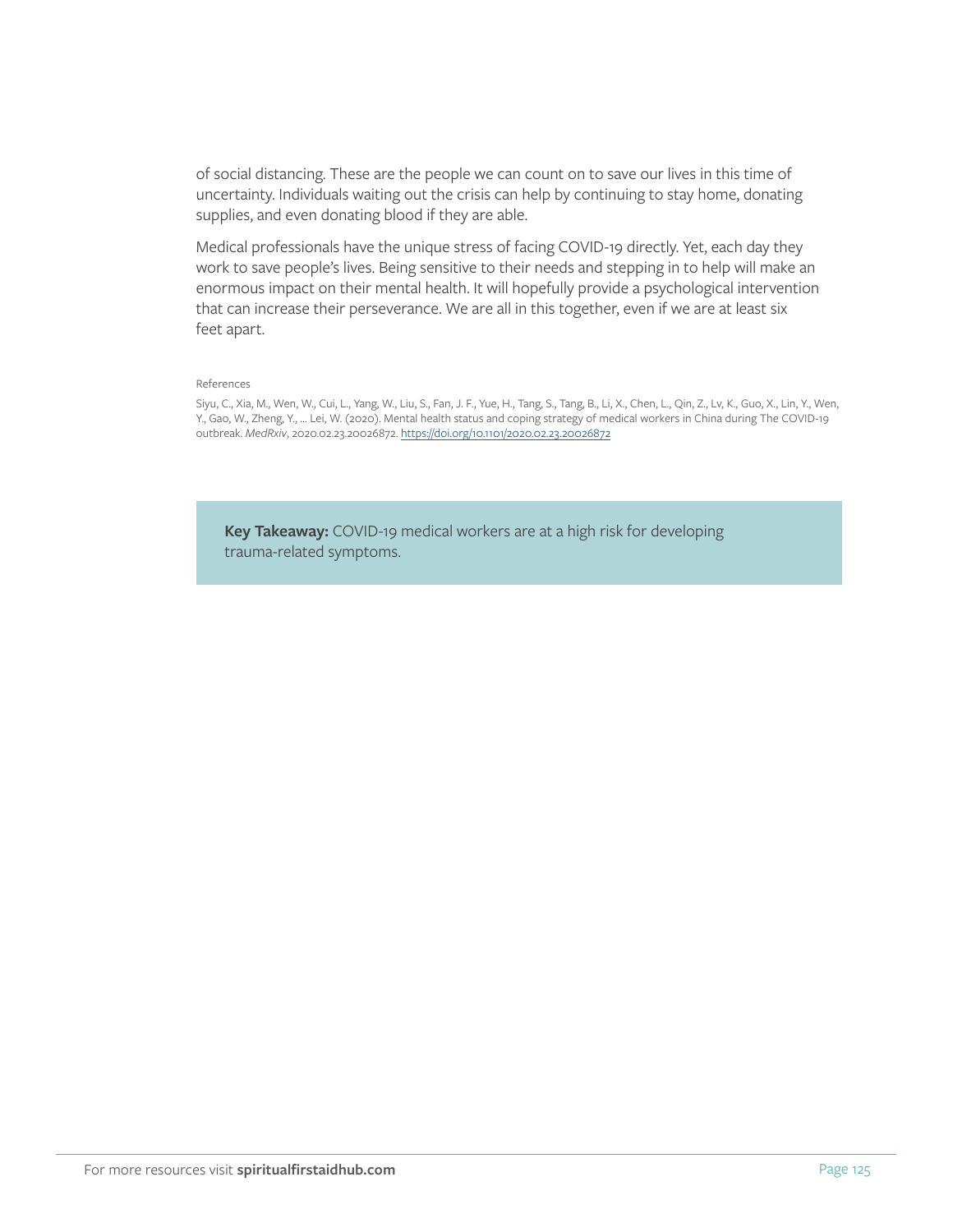# **Stressors and Coping Mechanisms for COVID-19 Medical Staff**

### **The psychological well-being of medical staff facing COVID-19 is essential**

*Logan Penovich*

As the coronavirus (COVID-19) outbreak begins to infiltrate our daily lives, many people are struggling to determine the ways they can be most helpful. Researchers are completing studies to answer questions many of us are thinking about, such as how the larger community can provide support to frontline medical workers and what the mental health concerns will be for individuals working during this epidemic.

One of the first published studies addressing these issues is titled "Psychological Impact and [Coping Strategies of Frontline Medical Staff in Hunan Between January and March 2020](https://www.medscimonit.com/abstract/index/idArt/924171)  [During the Outbreak of Coronavirus Disease 2019 \(COVID-19\) in Hubei, China."](https://www.medscimonit.com/abstract/index/idArt/924171) This study was led by Haozheng Cai and published by the *Medical Science Monitor.* 534 questionnaires were completed by the participants who were frontline medical workers (doctors, nurses, medical technicians, and other hospital staff) working in the province adjacent to Hubei, where the initial COVID-19 outbreak occurred. This cross-sectional observational study sought to understand the psychological impacts and coping mechanisms medical professionals had, along with any variances based on age, gender, or job title.

Before understanding how medical workers cope, it was essential to determine what motivated them to work and how emotions differed based on job role. Research found:

*"The most important element was their social and moral responsibility, which drove them to continue working during the outbreak…Medical staff also expected to receive recognition from hospital authorities, and nurses had more concerns regarding extra financial compensation during or after the outbreak when compared with other healthcare workers. However, nursing staff also felt more nervous and anxious when on the ward when compared with other groups. Doctors were more unhappy about working overtime during the COVID-19 outbreak than other healthcare workers."*

Although nurses experienced higher levels of anxiety than those in other roles, all medical staff experienced three major stressors. These consisted of "concerns for personal safety, concerns for their families, and concerns for patient mortality." Of these three concerns, "the safety of family was the biggest impact in reducing staff stress." This means that one way to decrease the stress for medical staff is to have strict disease prevention protocols in place for employees to lower the odds of being infected with COVID-19 and spreading the disease to their family members.

For those of us not responding directly to the COVID-19 response, it is important to know how frontline medical workers are coping. The study found:

*"Strategies such as strict protective measures, knowledge of prevention and transmission, social isolation measures, and positive self-attitude resulted in the highest scores, with nurses giving the highest scores in every question. Seeking help from family and friends was a significant supportive measure. Medical staff did not express a significant wish to reduce stress by consulting a psychologist to discuss their emotions, especially in the populations of doctors and medical technicians."*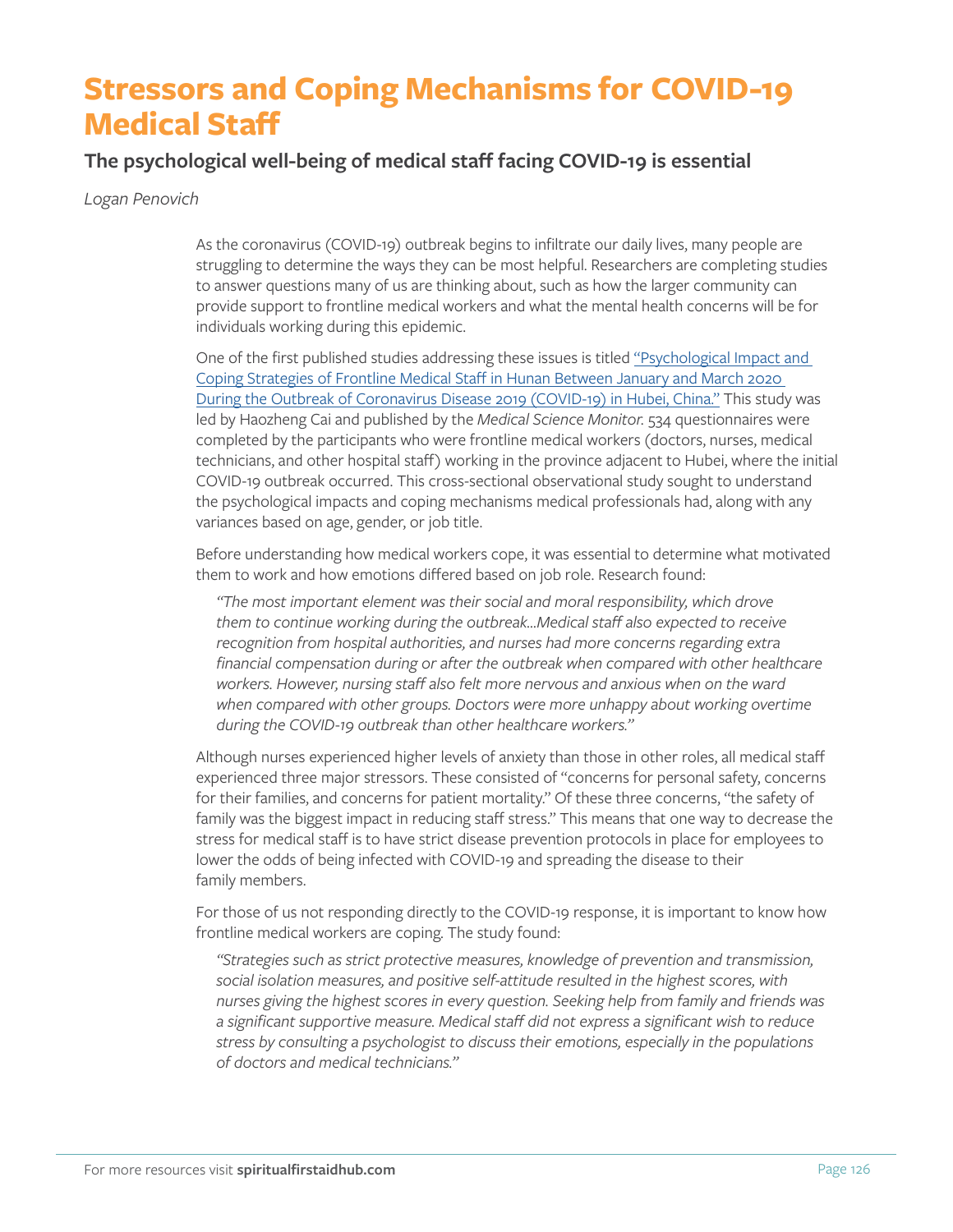The above statement highlights that medical professionals will be more likely to turn to their family and friends instead of seeking counseling. Since the COVID-19 outbreak is still occurring, research is sparse and best practices are constantly shifting. In these times of uncertainty, we need to pay attention to the evolving needs of the frontline medical workers. Once the outbreak is under control, it is our duty to continue looking after all needs (including mental health) of those who risked it all for our safety.

**IN THESE TIMES OF UNCERTAINTY, WE NEED TO PAY ATTENTION TO THE EVOLVING NEEDS OF THE FRONTLINE MEDICAL WORKERS.**

#### References

Cai, H., Tu, B., Ma, J., Chen, L., Fu, L., Jiang, Y., & Zhuang, Q. (2020). Psychological impacts and coping strategies of front-line medical staff during COVID-19 outbreak in Hunan, China. *Medical Science Monitor*, 26. <https://doi.org/10.12659/MSM.924171>

**Key Takeaway:** Frontline medical workers face three central anxieties: concern for their families' health, their personal safety, and for their patients' mortality.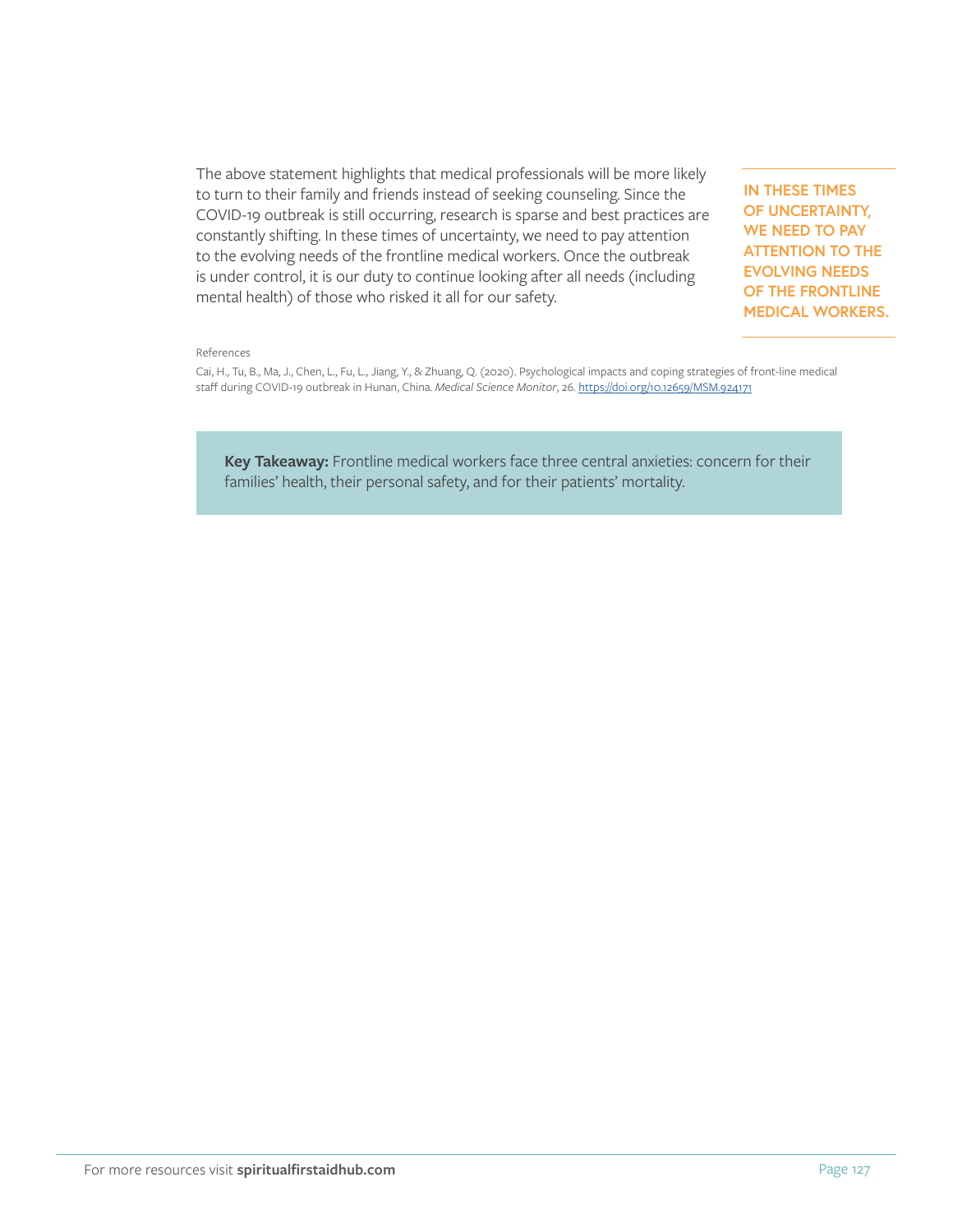# **4 Tips for Frontline Responders to Stay Grounded**

### **Practical tools to help frontline responders care for themselves**

*Wendy R. Smith & Benjamin Andrews*

If you are a frontline responder in healthcare, law enforcement, mental health, faith-based organizations, or other helping professions, the pandemic can be a dark shadow that looms over the health and well-being of the people you serve. Compounding this stress is the threat to your own health and well-being as well as those you love.

Further, it may be easy to neglect your own well-being due to the demands of helping others. At work, your attention is likely fully attuned to the situation around you as you make decisions about how best to help the people in your midst. Yet what happens when your shift ends? How are you caring for yourself so that you can serve your community well during weeks and months ahead?

Research shows that people who are exposed to trauma are at risk for developing symptoms of secondary trauma, even if they are not the victim (Bercier & Maynard, 2015; Lipsky & Burk, 2009). Secondary trauma symptoms can be similar to those experienced by the victim, including increased fatigue or illness, social withdrawal, reduced productivity, feelings of hopelessness and despair, nightmares, re-experiencing the event, anxiety, unwanted thoughts or images from the event, hypervigilance, anger, and the desire to avoid people or activities (Siegfried, 2008). Additionally, we can become cynical, unable to empathize, hopeless, fearful, or believe we are the only ones who can help, among other reactions (Lipsky & Burk, 2009). If you are noticing any of these signs in your life, it is even more important that you care for yourself during this time.

Here are four practical tips for staying grounded as a frontline responder during the COVID-19 crisis.

#### **1. Stop and Check in With Yourself**

When you finish your shift, your adrenaline might still be pumping, and your mind may still be racing. It may seem impossible to stop the wave of concerns that have been flowing through your mind. Or maybe you feel too exhausted to think or engage. Either way, it may be helpful to:

- Take a break from the news and media
- Intentionally create space and time for silence
- Check in with yourself:
	- How are you feeling physically? Are you tired, hungry, or sore?
	- How are you feeling emotionally? Are you agitated, exhausted, excited, depressed, or anxious?
	- How do you feel socially? Are you lonely and need connection, or do you need time to yourself?
	- If spirituality or religion is a part of your life, how are you feeling spiritually? Do you feel connected to God/your higher power/nature, or are you feeling alone and disconnected?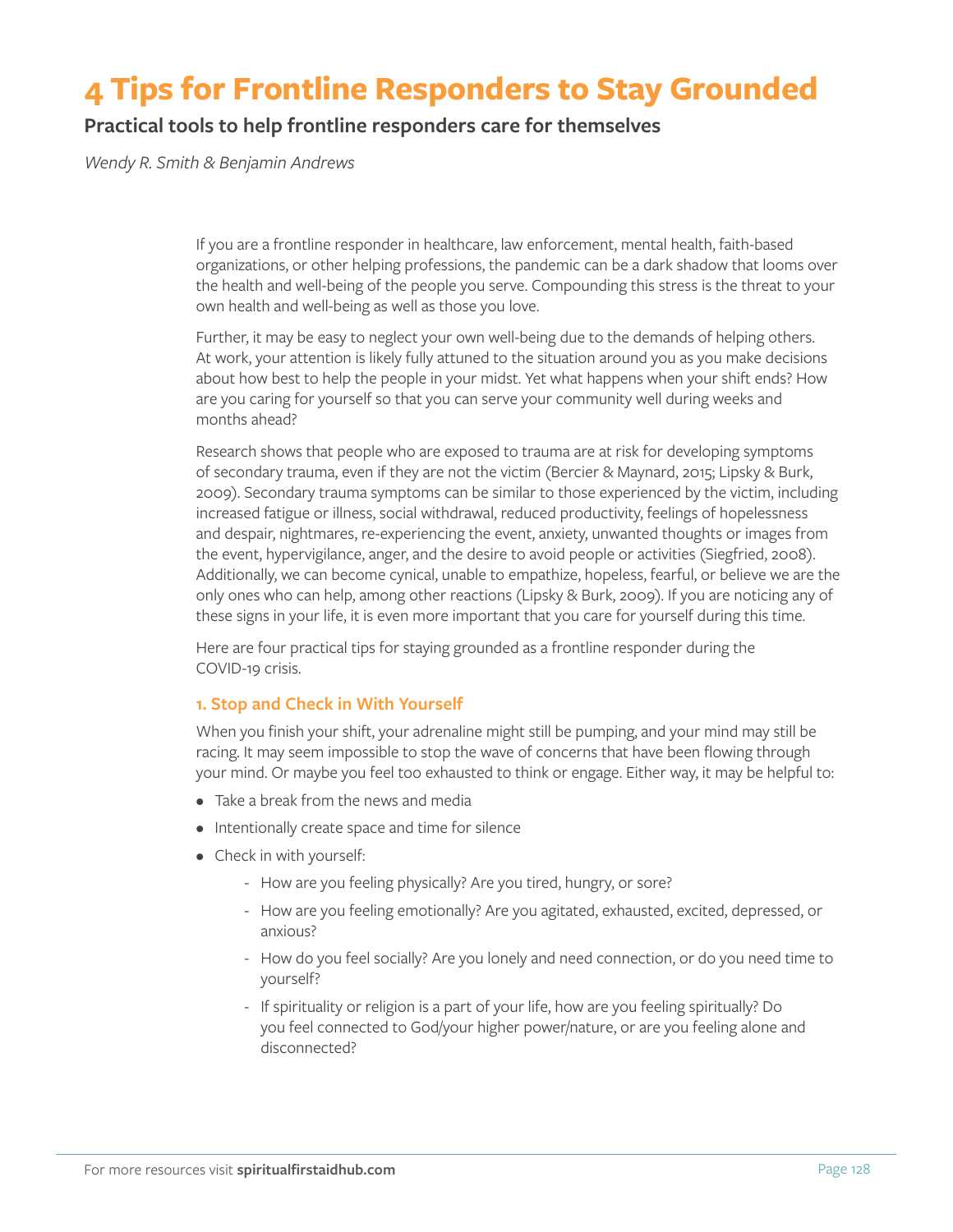Shifting from caring for others to checking in with ourselves can be hard. If you struggle with this, you might want to try an app that guides you through this process (e.g., "COVID Coach," "Stop, Breathe, Think," "Headspace," or "Calm").

#### **2. Assess and Address Your Needs**

Once you check in with yourself, assess what you need to feel more comfortable physically, emotionally, socially, and spiritually. Next, take steps to address your needs. Do you need to reach out to people around you for help? Do you need help with errands, food preparation, or childcare? Do you need to take a day trip with someone? Do you need to talk about your thoughts and feelings with a trusted confidant? Would you benefit from a day off or a spiritual retreat?

Asking for help may go against every fiber of your being—after all, you are the one who meets the needs of others. However, much like the safety instructions on an airplane ("Put on your own mask before assisting others"), if you are not well and healthy yourself, you may lose your ability to help others.

#### **3. Assess and Maintain Your Resources**

As a frontline responder, you might be tempted to push past your limits in order to meet the needs around you. You may feel guilty about leaving tasks undone, and it might seem selfish to take care of yourself.

When you have a choice about adding responsibilities or shifts to your workload, assess how resourced you are physically, emotionally, socially, and spiritually. Will the extra commitment(s) deplete your reserves so that you will struggle to maintain your normal duties? If so, give yourself permission to say "no" for the time being. You can pick up extra responsibilities when you are more resourced.

#### **4. Stay Connected to Your Sources of Encouragement and Hope**

Lastly, it is important to be connected to sources of encouragement and hope. Celebrate and share your successes—every life saved or individual helped is worthwhile. As necessary, grieve together, and share your burdens with those around you.

Some people may find their sense of hope through their connection with God or a higher power, and engaging in spiritual practices such as prayer, worship, or reading sacred texts can be encouraging. Others may feel rejuvenated after spending time in nature and fostering a connection to the world around us. Another source of hope and encouragement is our community of family, friends, and loved ones.

Research shows that engaging our positive religious, spiritual, and social resources is associated with improved health and well-being, and this is especially true during times of duress and disaster (Aten, Smith, Davis, Van Tongeren, Hook, Davis, Shannonhouse, DeBlaere, Ranter, O'Grady, & Hill, 2019; Michie & Williams, 2002; Taylor, 2008).

**RESEARCH SHOWS THAT ENGAGING OUR POSITIVE RELIGIOUS, SPIRITUAL, AND SOCIAL RESOURCES IS ASSOCIATED WITH IMPROVED HEALTH AND WELL-BEING, AND THIS IS ESPECIALLY TRUE DURING TIMES OF DURESS AND DISASTER.**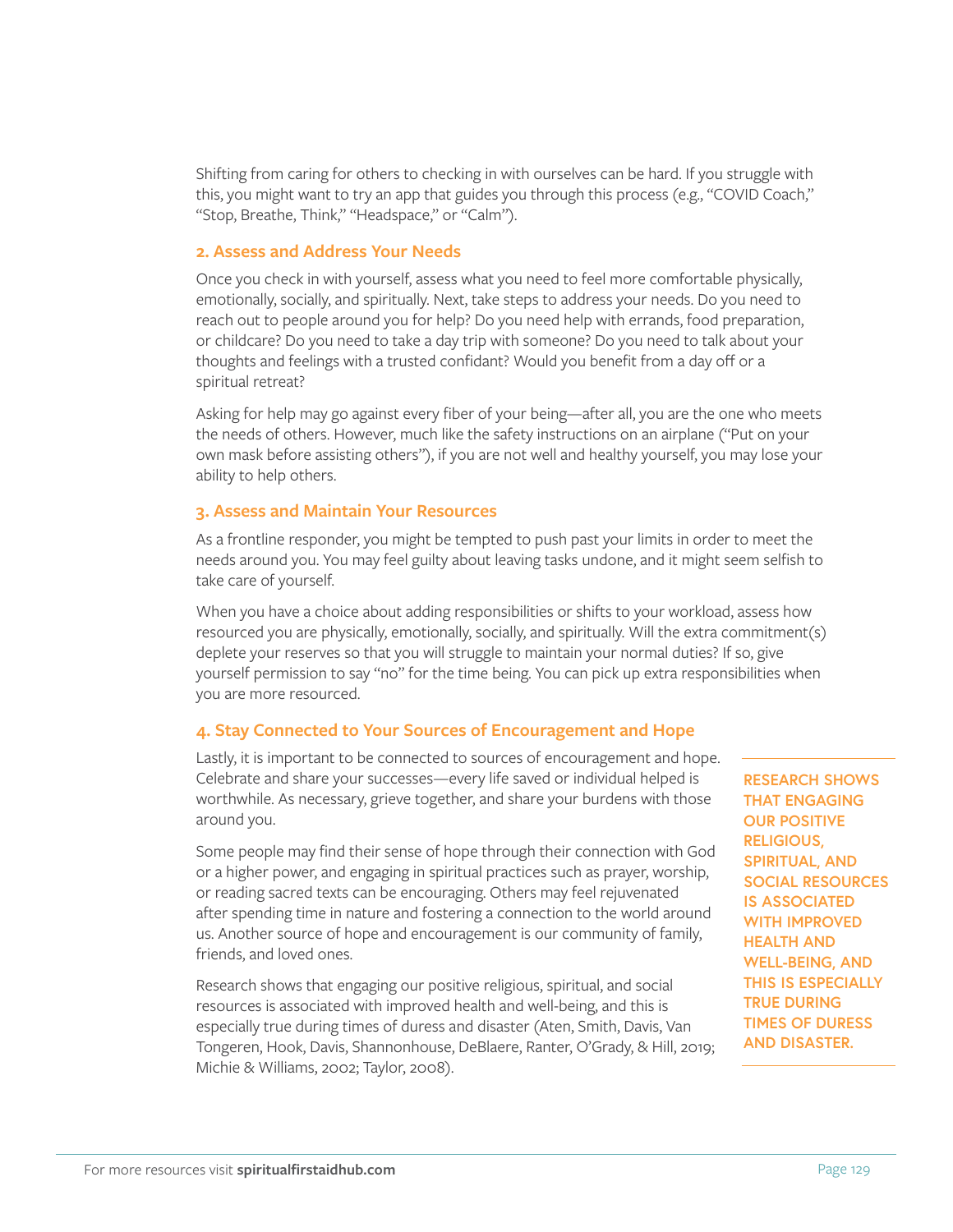#### Frontline responders, thank you for your service!

#### References

Aten, J.D., Smith, W.R., Davis, E., Van Tongeren, D., Hook, J., Davis, D., Shannonhouse, L., DeBlaere, C., Ranter, J., O'Grady, K., & Hill, P. (2019). The psychological study of religion and spirituality in a disaster context: A systemic review. *Psychological Trauma: Theory, Research, Practice, and Policy.* 

Bercier, M. L., & Maynard, B. R. (2015). Interventions for secondary traumatic stress with mental health workers: A systematic review. *Research on Social Work Practice*, 25(1), 81-89.

Lipsky, L., & Burk, C. (2009). Trauma stewardship: An everyday guide to caring for self while caring for others. Oakland, CA: Berrett-Koehler Publishers, Inc.

Michie, S., & Williams, S. (2003). Reducing work related psychological ill health and physical sickness absence: a systematic review of literature. *Occupational and Environmental Medicine* 60: 3-9.

Taylor, S. E. (2008). Fostering a supportive environment at work. *The Psychologist-Manager Journal* 11, 265-283.

Siegfried, C. B. (2008). Child welfare work and secondary traumatic stress. The National Child Traumatic Stress Network. [https://](https://cascw.umn.edu/wp-content/uploads/2014/07/CW-SecondaryTraumaticStress.pdf ) [cascw.umn.edu/wp-content/uploads/2014/07/CW-SecondaryTraumaticStress.pdf](https://cascw.umn.edu/wp-content/uploads/2014/07/CW-SecondaryTraumaticStress.pdf )

**Key Takeaway:** Frontline responders can guard against secondary trauma by following these steps: 1) stop and check in with yourself, 2) assess and address your needs, 3) assess and maintain your resources, and 4) stay connected to your sources of encouragement and hope.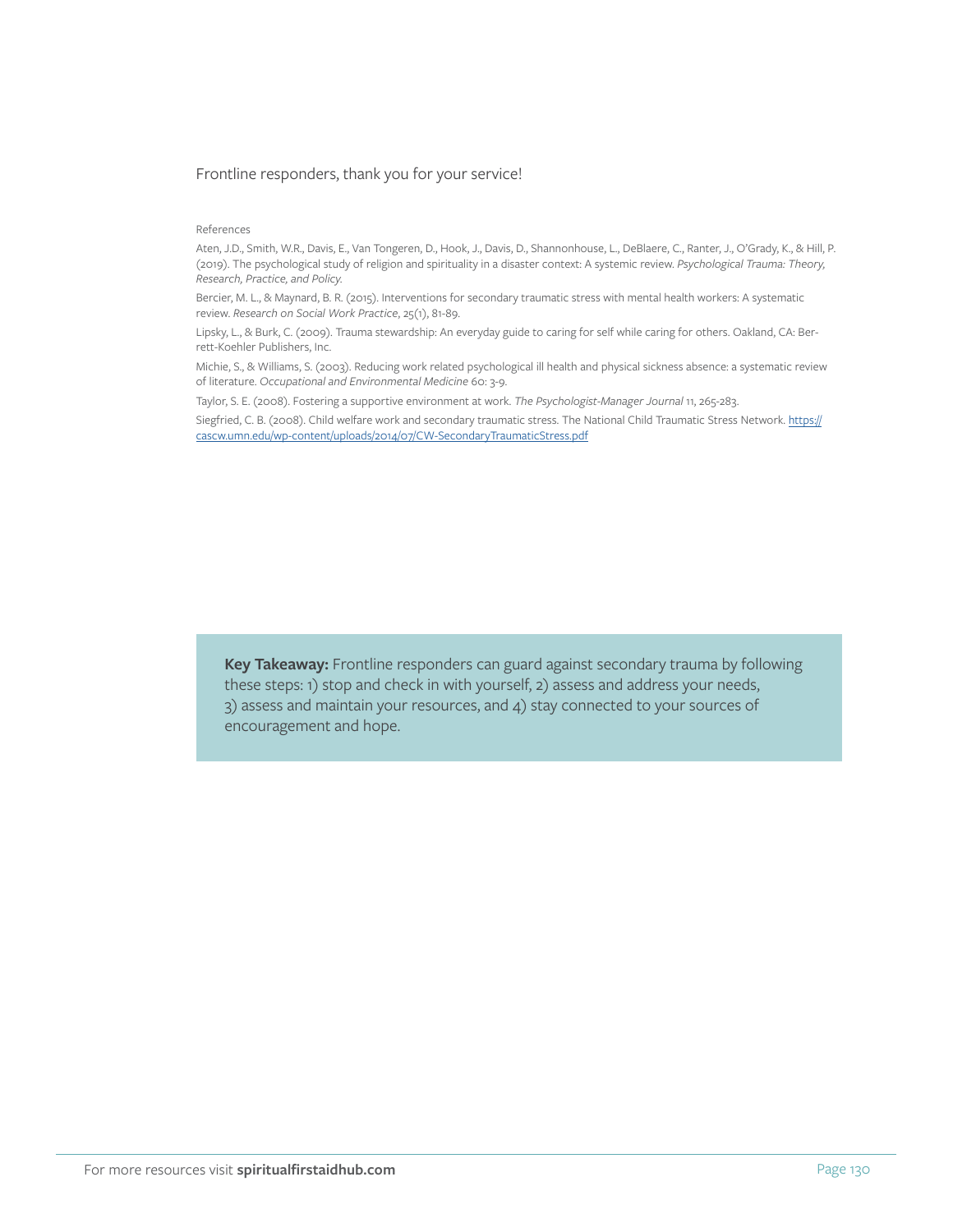# **Who Will Take Care of COVID-19 Health Care Workers?**

### **Exposed health workers could be stressed with no mental health help**

#### *Hannah Sudhakar*

At the end of the year 2019, the city of Wuhan, China, reported a novel pneumonia caused by the coronavirus disease (which has come to be known as COVID-19). The virus spread widely both domestically and internationally, resulting in a global pandemic—with its current highest number of infections being, shockingly, in the United States. According to *The [New York Times](https://www.nytimes.com/2020/03/31/world/coronavirus-live-news-updates.html)*, as of April 15, 2020, 624,048 people have tested positive for the virus in the U.S.

With the predicted worst yet to come, the world now depends on health care workers of all capacities to step up and provide round-the-clock care. They are being rightfully lauded as heroes who have put their lives on the line to serve the afflicted. But, as [research](https://jamanetwork.com/journals/jamanetworkopen/fullarticle/2763229) has shown, the ever-increasing number of confirmed and suspected cases, overwhelming workload, depletion of personal protection equipment, widespread media coverage, lack of specific drugs, and feelings of being inadequately supported may all contribute to the mental burden of these health care workers.

The research, led by senior authors Zhongchun Liu, M.D., and Shaohua Hu, M.D., along with first author-contributors J. Lai, S. Ma, and Y. Wang, was funded by grants from the National Key Research and Development Program of China. It was published as an open-access article in the *JAMA Network Open* on March 23, 2020. The purpose of the study was to answer the question, "What factors are associated with mental health outcomes among health care workers in China who are treating patients with COVID-19?" They did this by quantifying the magnitude of symptoms of depression, anxiety, insomnia, and distress and by analyzing potential risk factors associated with these symptoms.

This survey-based study collected demographic data and mental health measurements from 1,257 health care workers in 34 hospitals from January 29, 2020, to February 3, 2020, in China around Wuhan, which at that time was considered the epicenter of the pandemic. Eligibility for this study was determined by the presence of fever clinics or wards for patients with COVID-19. The method of this study followed the American Association for Public Opinion Research [\(AAPOR\)](https://www.aapor.org/Publications-Media/AAPOR-Journals/Standard-Definitions.aspx) reporting guidelines.

Participants from 34 selected hospitals were asked to fill out surveys. They were asked whether they were directly engaged in clinical activities of diagnosing, treating, or providing nursing care to patients with elevated temperature or patients with confirmed COVID-19. Those who responded affirmatively were characterized as frontline workers, while the others were secondary workers. The questions on the survey were focused on symptoms of depression, anxiety, insomnia, and distress for all participants, using validated measurement tools. A quantitative cutoff score for detecting symptoms was established, and participants who had scores above the cutoff were characterized as having severe symptoms.

The results presented from the research showed that 50.4 percent, 44.6 percent, 34.0 percent, and 71.5 percent of all participants reported symptoms of depression, anxiety, insomnia, and distress, respectively. These results also reported a disturbing effect on certain demographics of the participants. The authors stated:

*"Our study further indicated that being a woman and having an intermediate technical title were associated with experiencing severe depression, anxiety, and distress. Working*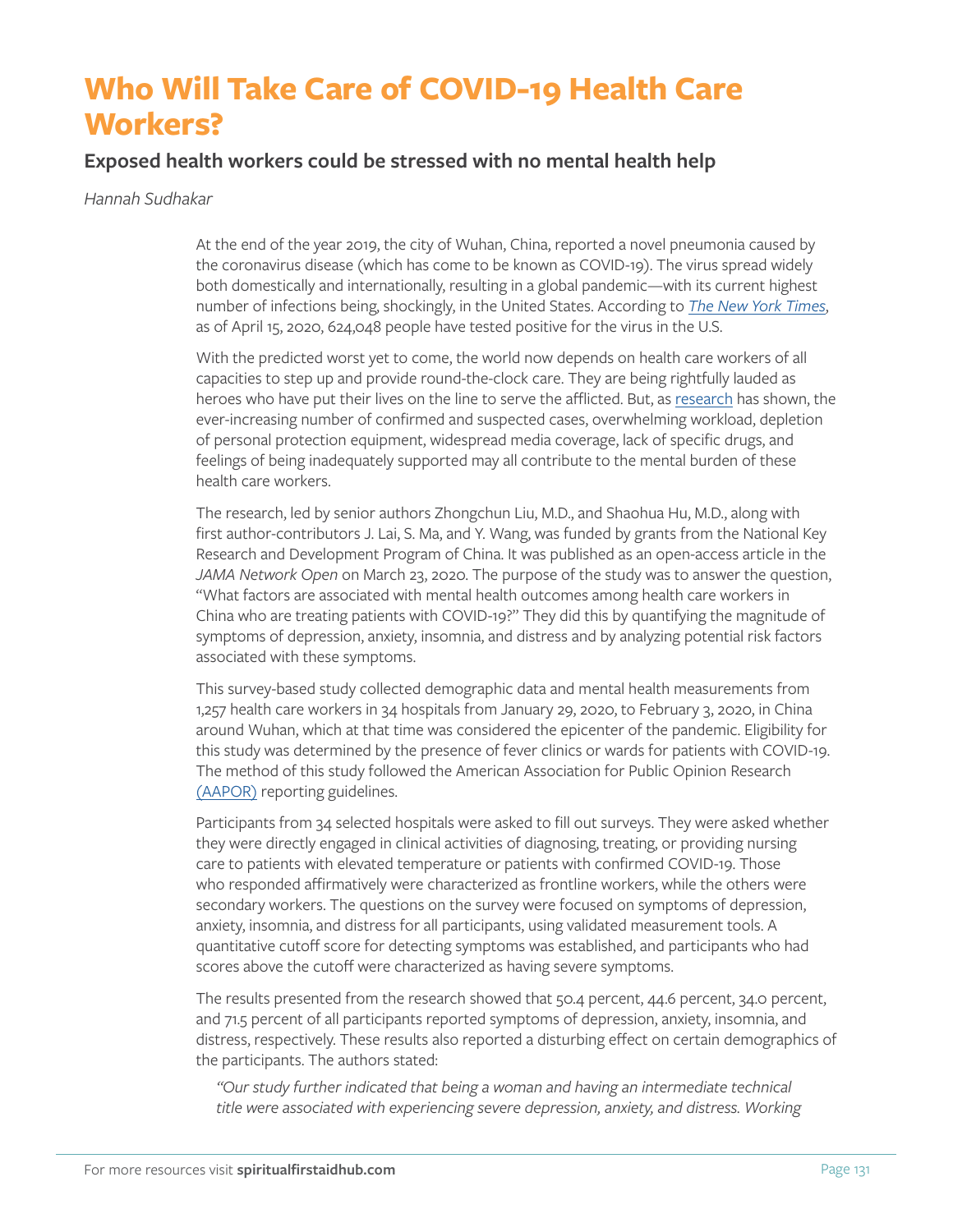in the front line was an independent risk factor for worse mental health outcomes in all *dimensions of interest. Together, our findings present concerns about the psychological well-being of physicians and nurses involved in the acute COVID-19 outbreak."*

The authors also compared their study with the results of a previous study conducted during an acute SARS outbreak. While the COVID-19 study reported that 70 percent of health care workers experienced psychological distress during an initial stage of the disease spread, 89 percent of health care workers reported psychological distress during the peak of the SARS outbreak. Regarding this psychological distress, the authors say:

*"The psychological response of health care workers to an epidemic of infectious diseases is complicated. Sources of distress may include feelings of vulnerability or loss of control and concerns about health of self, spread of virus, health of family and others, changes in work, and being isolated. The fact that COVID-19 is human-to-human transmissible, associated*  with high morbidity, and potentially fatal may intensify the perception of personal danger. *Additionally, predictable shortages of supplies and an increasing influx of suspected and actual cases of COVID-19 contribute to the pressures and concerns of health care workers."*

In order to combat this high prevalence of mental health issues, the authors concluded that:

*"Protecting health care workers is an important component of public health measures for addressing the COVID-19 epidemic. Special interventions to promote mental well-being*  in health care workers exposed to COVID-19 need to be immediately implemented, with *women, nurses, and frontline workers requiring particular attention."*

Amidst this global health crisis, psychological assistance services like telephone-based, internet-based, and application-based counseling and interventions have been widely deployed

by local and national mental health institutions. Many regions both in China and internationally have set up psychological assistance hotlines to help those in quarantine. However, evidence-based evaluations and mental health interventions targeting frontline health care workers are scarce. This cannot continue, as it will lead to the breakdown of many health care workers as they continue to work under such intense psychological stress. States must also consider the mental health of their health care workers and provide opportunities for mental health intervention. Organizations that provide mental health care for quarantined citizens must also take up the case of our overworked health care workers to ensure that their sacrifice is valued and treated with respect.

**EVIDENCE-BASED EVALUATIONS AND MENTAL HEALTH INTERVENTIONS TARGETING FRONTLINE HEALTH CARE WORKERS ARE SCARCE.**

#### References

Lai J, Ma S, Wang Y, et al. Factors Associated With Mental Health Outcomes Among Health Care Workers Exposed to Coronavirus Disease 2019. *JAMA Network Open*. 2020;3(3):e203976. doi[:10.1001/jamanetworkopen.2020.3976](https://jamanetwork.com/journals/jamanetworkopen/fullarticle/2763229)

**Key Takeaway:** Special interventions specifically targeting medical workers are scarce and need to be developed.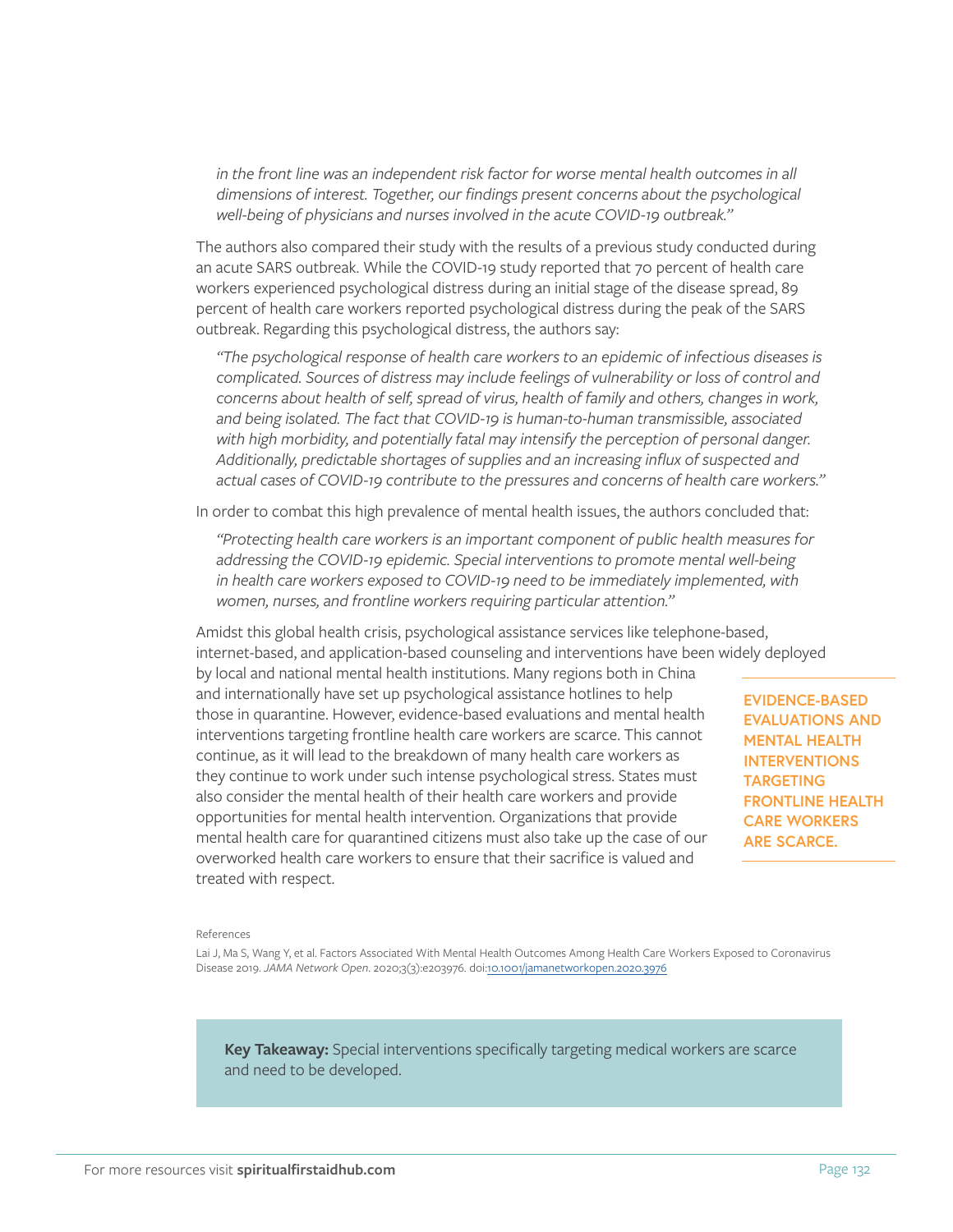# **Caring for COVID-19 Medical Providers**

### **Research shows importance of mental health care for COVID-19 medical providers**

*Abigail Crowder*

When facing new challenges, people usually prepare to the best of their abilities for all possible outcomes. Students study the given topic before an exam, employees complete job-specific training to prepare for new roles, and first-time parents read books or talk to family and friends with experience to have a better-formed view of parenthood. These types of preparation give them a starting point when they face the challenge in front of them and can help them feel more in control of the problem at hand.

With regard to a traumatic event, resilience is the ability to respond, recover, and grow from the given situation. Different coping strategies allow people to adapt to the situation and limit their risk for different mental health disorders. In a [study](https://www.tandfonline.com/doi/full/10.3402/ejpt.v5.23970) published in the *European Journal of Psychotraumatology*, Brian Iacoviello and Dennis Charney conclude that positive coping mechanisms, including optimism, a supportive social network, and active coping skills, all seem to contribute to greater measures of resilience.

As the global community faces the COVID-19 crisis, many resources are being produced with the goal of helping people cope with isolation, anxiety, fear, and other disorders.

**POSITIVE COPING MECHANISMS, INCLUDING OPTIMISM, A SUPPORTIVE SOCIAL NETWORK, AND ACTIVE COPING SKILLS, ALL SEEM TO CONTRIBUTE TO GREATER MEASURES OF RESILIENCE.**

In December of 2019, the first cases of COVID-19 were reported in Wuhan, Hubei Province, China. Four months later, the virus has spread globally, with over 3.4 million confirmed cases and 239,000 deaths, according to the [May 4th, 2020 Situation Report from the WHO.](https://www.who.int/docs/default-source/coronaviruse/situation-reports/20200504-covid-19-sitrep-105.pdf?sfvrsn=4cdda8af_2) These numbers continue to rise and have left many people at an increased risk of mental health disorders.

This crisis has put a particular strain on medical professionals, specifically those dealing with COVID-19 patients, as they work in stressful, isolated, and high-risk situations that can contribute to trauma and psychological distress. To learn more about the mental health impact of the virus on medical professionals, Lijun Kang from the Psychiatry Department at Renmin Hospital of Wuhan University and Simeng Ma from the Computer Science and Technology Department at Huazhong University of Science and Technology in Wuhan led a team of researchers to examine the psychological state and needs of medical professionals working in Wuhan. Their results are compiled in an [article](https://www.sciencedirect.com/science/article/pii/S0889159120303482?via%3Dihub) in the journal *Brain, Behavior, and Immunity*.

#### **The Study**

The team distributed six-part questionnaires to doctors and nurses working in Wuhan, China, for participation between January 29, 2020, and February 4, 2020. The survey included basic demographic data, a mental health assessment, risks of exposure to COVID-19, mental health care services accessed, psychological needs, and self-perceived health status compared to that before the COVID-19 outbreak.

The mental health assessment consisted of four questionnaires that evaluated an individual's likelihood of depression, anxiety, insomnia, and distress. Participants were also asked if they had access to mental health care, and of all participants, 36.3 percent had accessed psychological materials, 50.4 percent psychological resources through media, and 17.5 percent individual or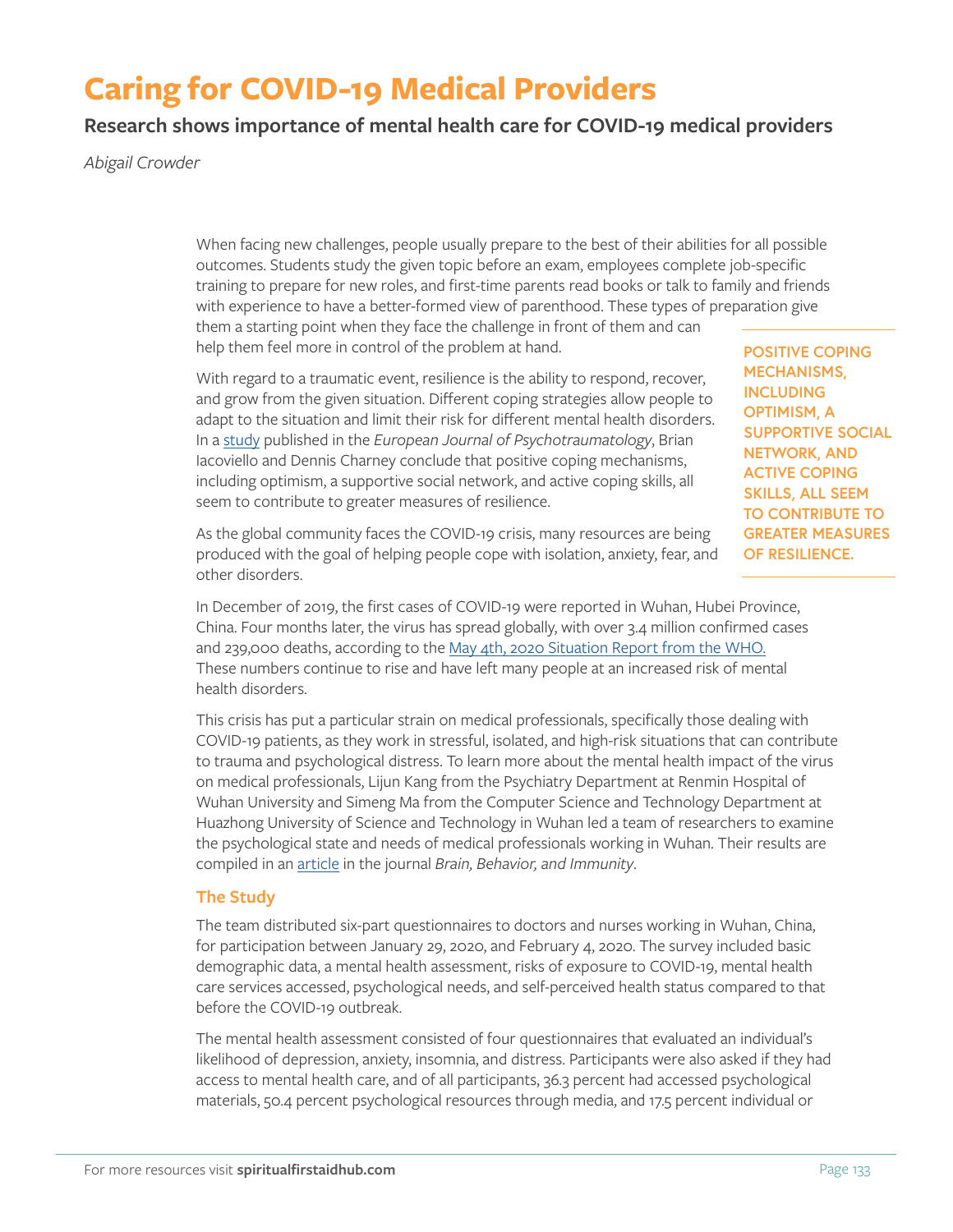group counseling. Finally, the risk of exposure was evaluated by asking participants whether or not family members, friends, neighbors, or patients had contracted the virus.

In all, 994 people, 18.4 percent doctors and 81.6 percent nurses, completed the survey. Using statistical methods, the responses were divided into four categories based on the average scores of their mental health assessment: sub-threshold mental health disturbances (36 percent), mild disturbances (34.4 percent), moderate disturbances (22.4 percent), and severe disturbances (6.2 percent).

The study found that individuals with higher levels of disturbance and psychological distress had both increased risk for COVID-19 exposure and had accessed fewer mental health care resources. All participants expressed interest in obtaining skills for psychological care, but those in the sub-threshold and mild categories were looking for skills to support others, while participants in the moderate and severe disturbance categories wanted self-supportive skills.

#### **Some solutions**

During this pandemic, people rely on medical care providers for their work in keeping the population safe and healthy. Unfortunately, as Kang and Ma et al. write:

*"The number of people suffering from mental health impacts after a major event is often greater than the number of people who are physically injured, and mental health effects may last longer."*

Including mental health care protocols and resources, both before and during a crisis, can be very beneficial for the health of medical providers and allow them to serve for a longer time. Adding these pieces ensures that medical staffers are equipped with all tools necessary to serve their patients. The authors continue:

*"A large rapid response team in crisis situations should include mental health care workers.*  Local medical and nursing staff at the epicenter of a crisis are pivotal to the overall *response, and care for these caregivers…is essential in efforts to extend their immediate efficiency and to better protect their mental health in the long term."*

Depending on the severity, mental health disorders can impair an individual's ability to function. In order to protect the medical professionals that are integral to society today, psychological resources need to be more accessible. These resources should continue to be available, and mental health education should be provided that can help medical providers increase their resilience and better protect themselves during future traumatic events.

While the duration of the COVID-19 pandemic is unknown, smaller outbreaks are likely to occur until a vaccine is developed. Just as one would continue training to advance in their careers, hospitals and medical providers should prioritize mental health care to equip themselves for the uncertain years to come.

#### References

Iacoviello, B. M., & Charney, D. S. (2014). Psychosocial facets of resilience: Implications for preventing post-trauma psychopathology, treating trauma survivors, and enhancing community resilience. *European Journal of Psychotraumatology,* 5(1), 1-10. [https://doi.](https://doi.org/10.3402/ejpt.v5.23970 ) [org/10.3402/ejpt.v5.23970](https://doi.org/10.3402/ejpt.v5.23970 )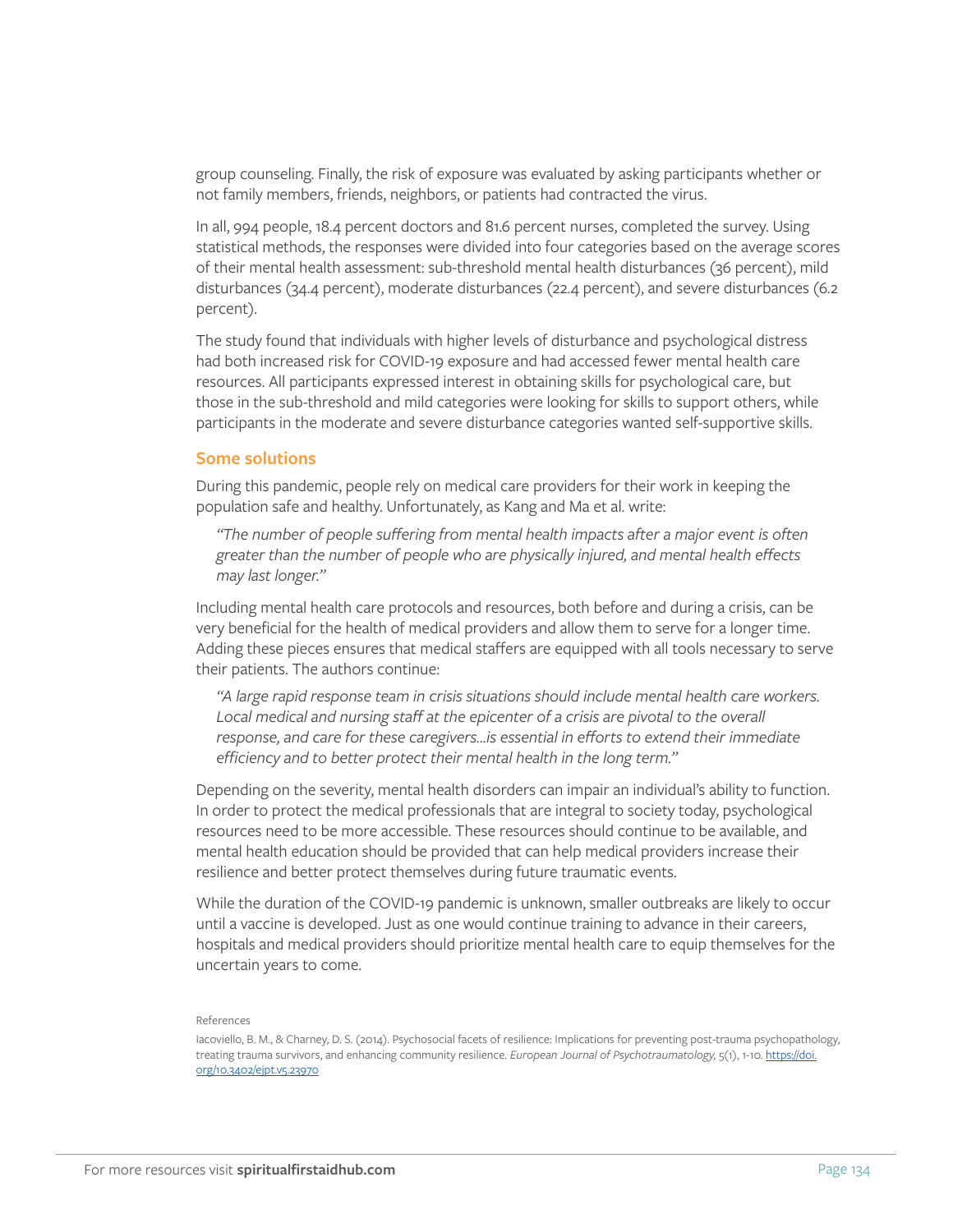Kang, L., Ma, S., et al. (2020, March). Impact on mental health and perceptions of psychological care among medical and nursing staff in Wuhan during the 2019 novel coronavirus disease outbreak: A cross-sectional study. *Brain, Behavior, and Immunity*. [https://](https://doi.org/10.1016/j.bbi.2020.03.028) [doi.org/10.1016/j.bbi.2020.03.028](https://doi.org/10.1016/j.bbi.2020.03.028)

The Mayo Clinic. (2017, May 18). Resilience: Build skills to endure hardship. Retrieved from <u>https://www.mayoclinic.org/tests-</u> [procedures/resilience-training/in-depth/resilience/art-20046311](https://www.mayoclinic.org/tests-procedures/resilience-training/in-depth/resilience/art-20046311)

The Mayo Clinic. (2020, April 2). COVID-19 and your mental health. Retrieved from [https://www.mayoclinic.org/diseases-conditions/](https://www.mayoclinic.org/diseases-conditions/coronavirus/in-depth/mental-health-covid-19/art-20482731 ) [coronavirus/in-depth/mental-health-covid-19/art-20482731](https://www.mayoclinic.org/diseases-conditions/coronavirus/in-depth/mental-health-covid-19/art-20482731 )

The World Health Organization. (2020, May 4). Coronavirus disease (COVID-19): Situation report 105. Retrieved from [https://www.](https://www.who.int/docs/default-source/coronaviruse/situation-reports/20200504-covid-19-sitrep-105.pdf?sfvrsn=4cdda8af_2) [who.int/docs/default-source/coronaviruse/situation-reports/20200504-covid-19-sitrep-105.pdf?sfvrsn=4cdda8af\\_2](https://www.who.int/docs/default-source/coronaviruse/situation-reports/20200504-covid-19-sitrep-105.pdf?sfvrsn=4cdda8af_2)

**Key Takeaway:** Mental health measures for frontline health care workers needs to be developed to promote and develop resilience among these essential workers.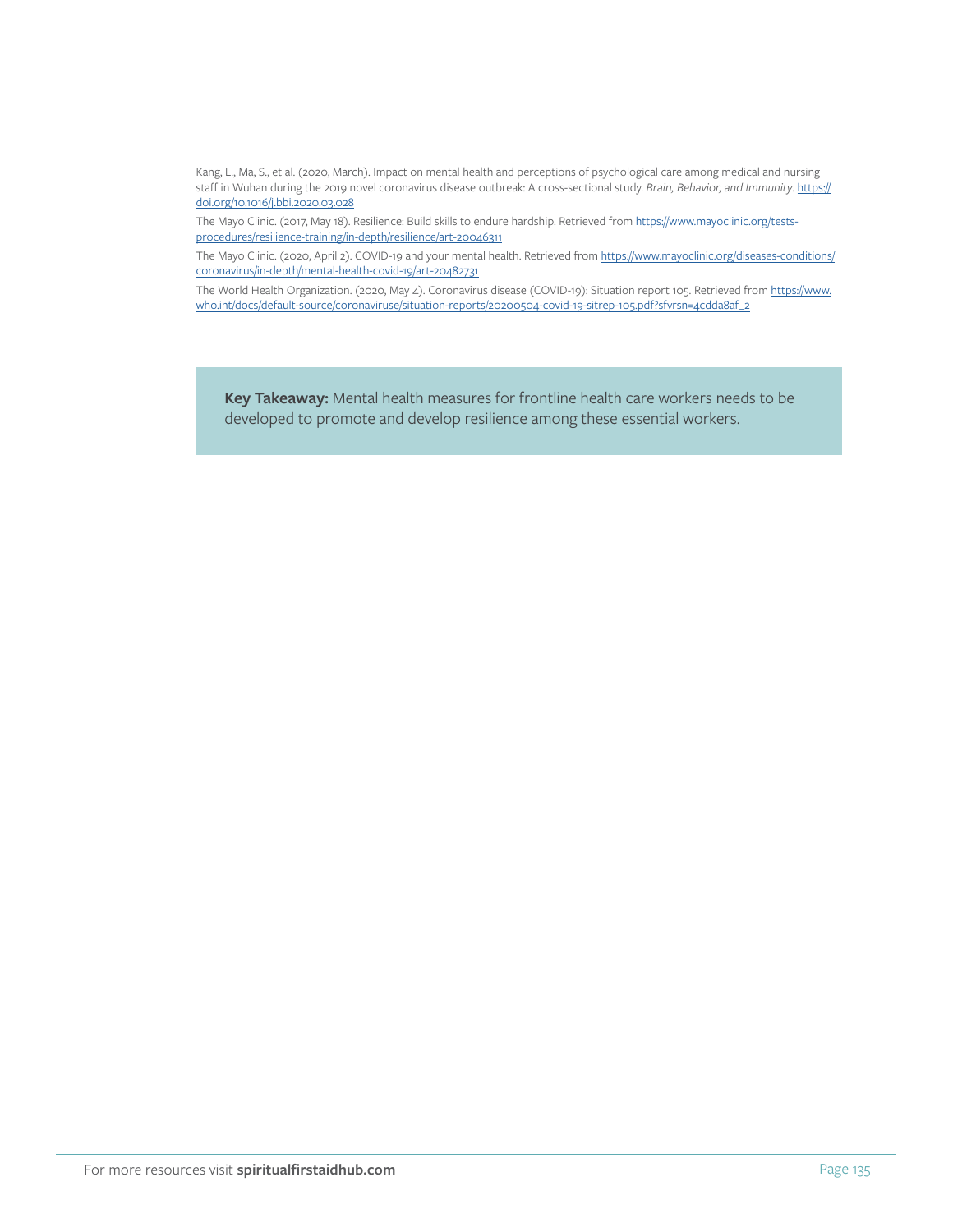# **Beyond COVID-19 Healthcare Crisis Response**

### **How I hope the pandemic can change us**

*Breanna Lathrop*

Having spent the last decade providing primary care in a community clinic in downtown Atlanta, the COVID-19 pandemic has shifted so much of our approach to health care. Every service at the clinic, which serves primarily those who lack health insurance, is designed to help people feel welcome, connected, and loved. Now patients are screened for COVID-19 systems outside the clinic, and those experiencing symptoms receive assessment in a newly created isolation zone.

We use telehealth to keep medically vulnerable patients at home and wear masks when seeing patients in person. I spend hours telling people who feel sick to stay home and isolate when every part of me yearns to tell them to come in so I can offer treatment and comfort. Our educational programs, cooking classes, prenatal group visits, and exercise initiatives have been replaced with virtual versions. I have gone from hugging most of my patients to limited touch, always through a pair of gloves.

These precautions are necessary but fall short of protecting my patients. In this pandemic, as with so many chronic conditions, the odds are against them. My patients are the working poor; many are immigrants, some undocumented; some are experiencing homelessness. My daily conversations with patients are vivid reminders of how this pandemic is hardest on those who are already marginalized and experiencing health disparities.

**THIS PANDEMIC IS HARDEST ON THOSE WHO ARE ALREADY MARGINALIZED AND EXPERIENCING HEALTH DISPARITIES.**

Each day, I talk to people who are working in public transit, in factories and food preparation, cleaning hotels and hospitals, usually without any protection. Many have underlying health conditions that place them at higher risk but do not have the ability to stop working. This morning, I was speaking with a young man who told me he is now sleeping in a parking garage. The emergency overnight shelter he previously relied upon closed, unable to operate safely in the pandemic. One woman called me after a week of fever and coughing. She was paralyzed with fear as to what would happen to her if she had COVID-19. As a black woman, her mistrust of the health care system is earned.

We are only a few months into the pandemic, and already the [data](https://www.cdc.gov/mmwr/volumes/69/wr/mm6915e3.htm?s_cid=mm6915e3_w) is showing disparities in hospitalizations and deaths from COVID-19. From Colorado to New York, people of color are more likely to be hospitalized and die from COVID-19 than those who are white. The virus does not discriminate, but our social structures from health care to food access to housing most certainly do. I have been struggling to keep up with the CDC's frequent updates on protecting people experiencing homelessness. This is necessary because homelessness persists in nearly every U.S. city.

These findings are appalling, but not surprising. Disparities in disease burden, treatment, and mortality fall along lines drawn by race, socioeconomic status, and zip code. This is not accidental. Our nation's social structures and policies have been built to advantage some at the expense of others. Racism, poverty, and other social determinants of health create a breeding ground for sickness and death. Until we address this reality, our response will always be reactive and fall short.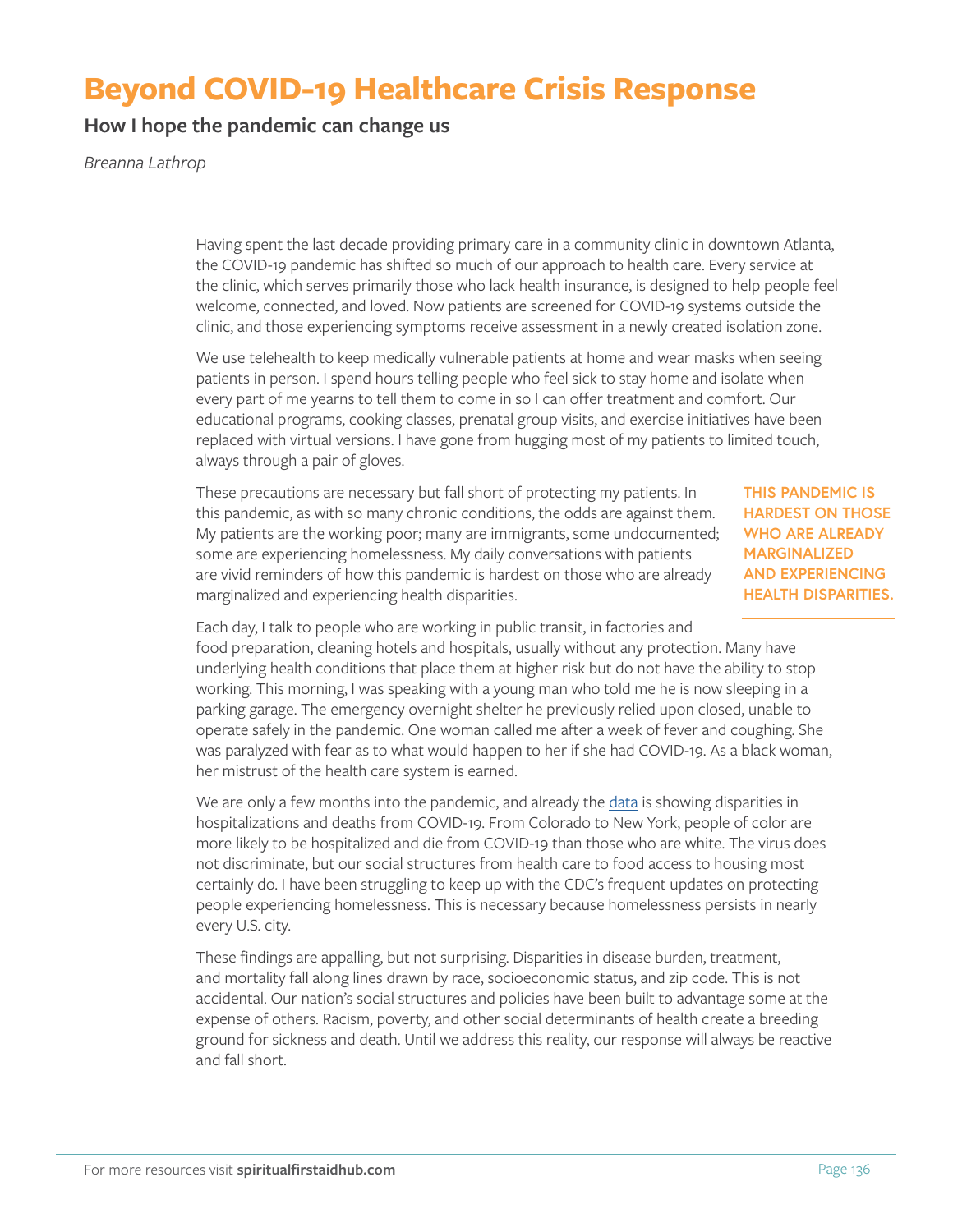The crisis response to COVID-19 has highlighted some of the best of humanity. I have watched our staff and volunteers, as well as colleagues across the nation, step up to respond, often at the expense of their personal safety and comfort. My patients have long been my best teachers of resiliency, turning to their communities and creating their own solutions, assuming system-level help is not coming. And while it is cathartic and healing to share the goodness we see in crisis response, we need to call out the way in which this crisis perpetuates and exposes longstanding inequity.

I long to hug my patients and welcome people experiencing illness without a mask, gloves, and face shield. However, I don't want our health care system or society at large to simply return to normal. Our nation will come out of this whole and healthier if we sit with our current discomfort and commit to changing the structures that made this crisis so severe and inequitable in the U.S. We can use this space, when everything around us has changed, to rebuild for resiliency beyond this crisis.

Start by looking at the response in your community: What is working? Who is doing the work? Find the organizers doing effective work and ask what they need. Commit to supporting them both now and after the crisis. Next, ask which policies and systems have failed to respond, particularly to marginalized communities. Determine how you can use your influence and voice to change these structures. Finally, if you are serving, organizing, and advocating for your community, your work is our best hope.

The opportunity to do better gives me hope. As we respond to the emergent needs across the nation which COVID-19 demands, we can also call out discrimination, racism, and inequity. We can choose to name it for what it is and resolve to not return to our former normal. This is how we emerge from this crisis a healthier nation.

**Key Takeaway:** Marginalized communities are bearing the burden of disease with COVID-19—policies, responses, and resources need to be adapted to address these inequities.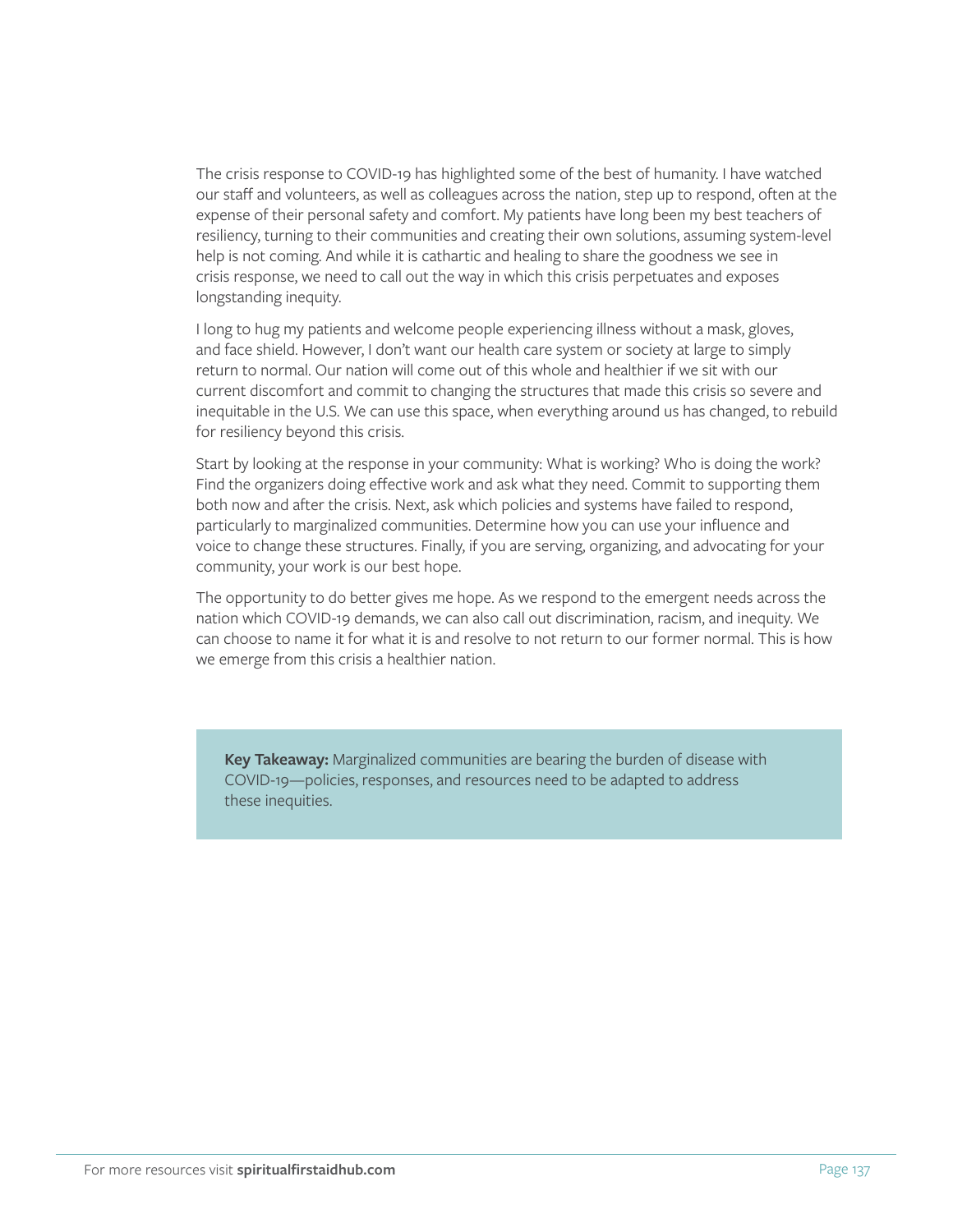# **IX Culture**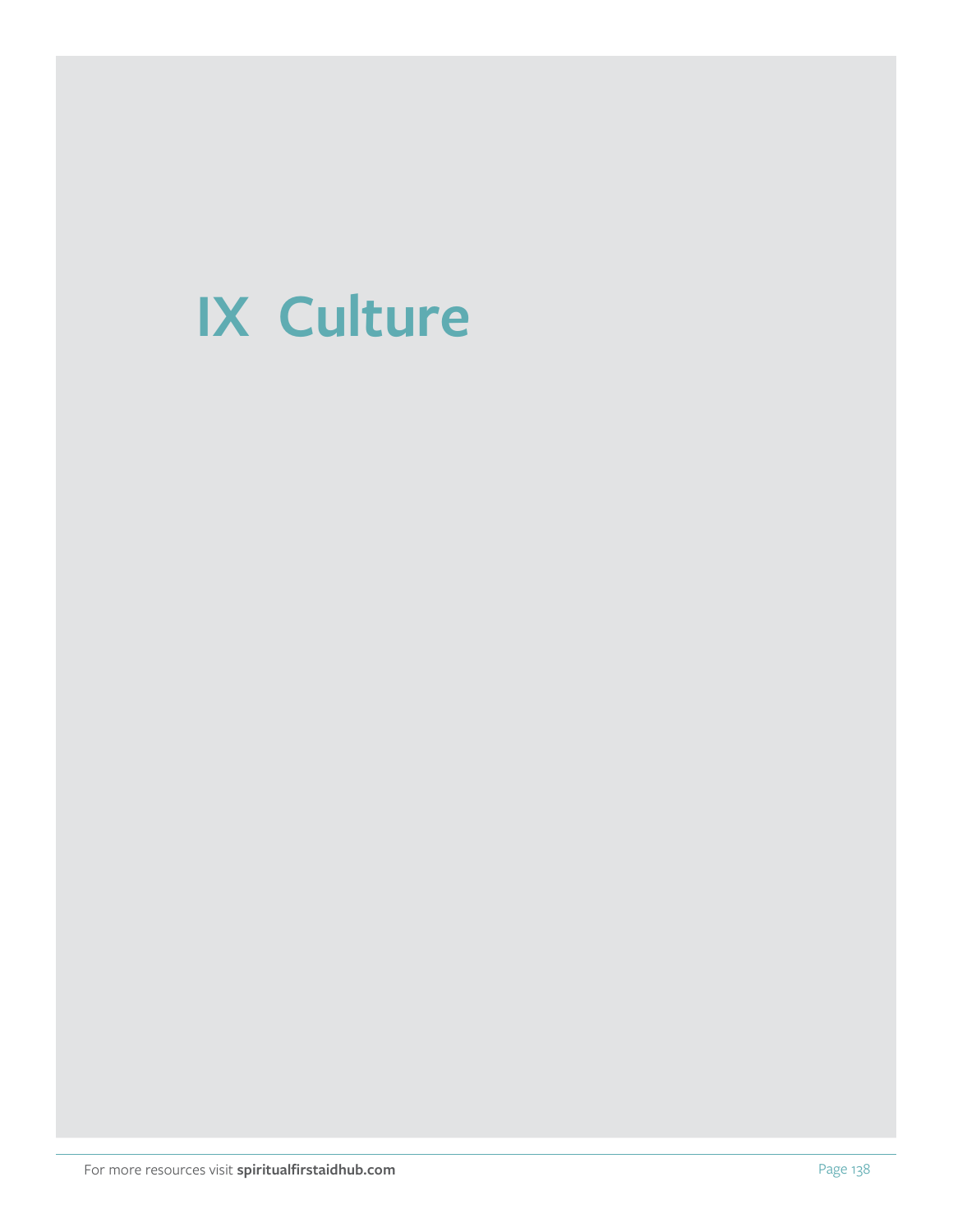# **When Culture Meets COVID-19**

### **What psychology can teach us about culture, rules, and our coronavirus response**

*Dana Krol*

We've all seen the news and watched the different ways countries are responding to the coronavirus outbreak. Places like Hong Kong are enforcing a 14-day quarantine for those who came in contact with someone who tested positive for the virus, while some states in the U.S. more recently mandated a loosely monitored shelter-in-place order.

Why is there such a varied response to a global pandemic? Why does each response elicit acceptance from one and skepticism from another? Why has it been a challenge for some places to grasp social distancing? Some may say it's a policy issue. But beneath all that is something else: the ever-present, often-overlooked power of culture.

Dr. Michele Gelfrand, a cross-cultural psychologist at the University of Maryland, has been studying the impact of culture for over 30 years. In her book *[Rule Makers, Rule Breakers](https://www.michelegelfand.com/rule-makers-rule-breakers)*, Gelfrand explores the cultural concept of tight and loose cultures. Simply put, tight cultures are more rule-oriented while loose cultures are more allowing of rule-breaking. Could this cultural lens help us understand the differences in responses to the pandemic? Let's look at the research.

In one [study](https://digitalcommons.ilr.cornell.edu/articles/1287/) on tight-loose cultures, Gelfrand and colleagues analyzed 33 countries with the purpose of better defining the difference between the two in order to "foster cross-cultural understanding in a world of increasing global interdependence." In this study, they surveyed over 6,000 individuals, using scales and ranking systems to measure the strength of social norms as well as the acceptance of deviating from them. They also collected data on environmental threats, conflict history, and various historical information.

They found that tight cultures had stronger social norms and less acceptance for deviating from them. There were more constraints on everyday situations (ex: behavior in banks, parks, public transport, etc.). The tightness was also reflected in government policies and practices. Loose cultures showed the opposite, with fewer constraints, weaker norms, and higher acceptance for deviation.

And this is all reflected on an individual level. Individuals from tight cultures tend to like rules and order and to have high self-control. On the other hand, those from loose cultures tend to be more impulsive, take more risks, and ignore rules.

Another interesting finding from the study was the correlation between threat and tightness. The research concluded that tight cultures had histories with higher conflict and environmental disasters. Additionally, cultures were able to quickly tighten up when threats arrived. Essentially, tight cultures have learned through time and experience that responding to threats collectively produces better outcomes.

**TIGHT CULTURES HAVE LEARNED THROUGH TIME AND EXPERIENCE THAT RESPONDING TO THREATS COLLECTIVELY PRODUCES BETTER OUTCOMES.**

#### **What does this mean for us?**

In times of global crisis, the importance of collective action increases. If you're from a loose culture (like me), this can be difficult to adjust to. We might bristle under the new restrictions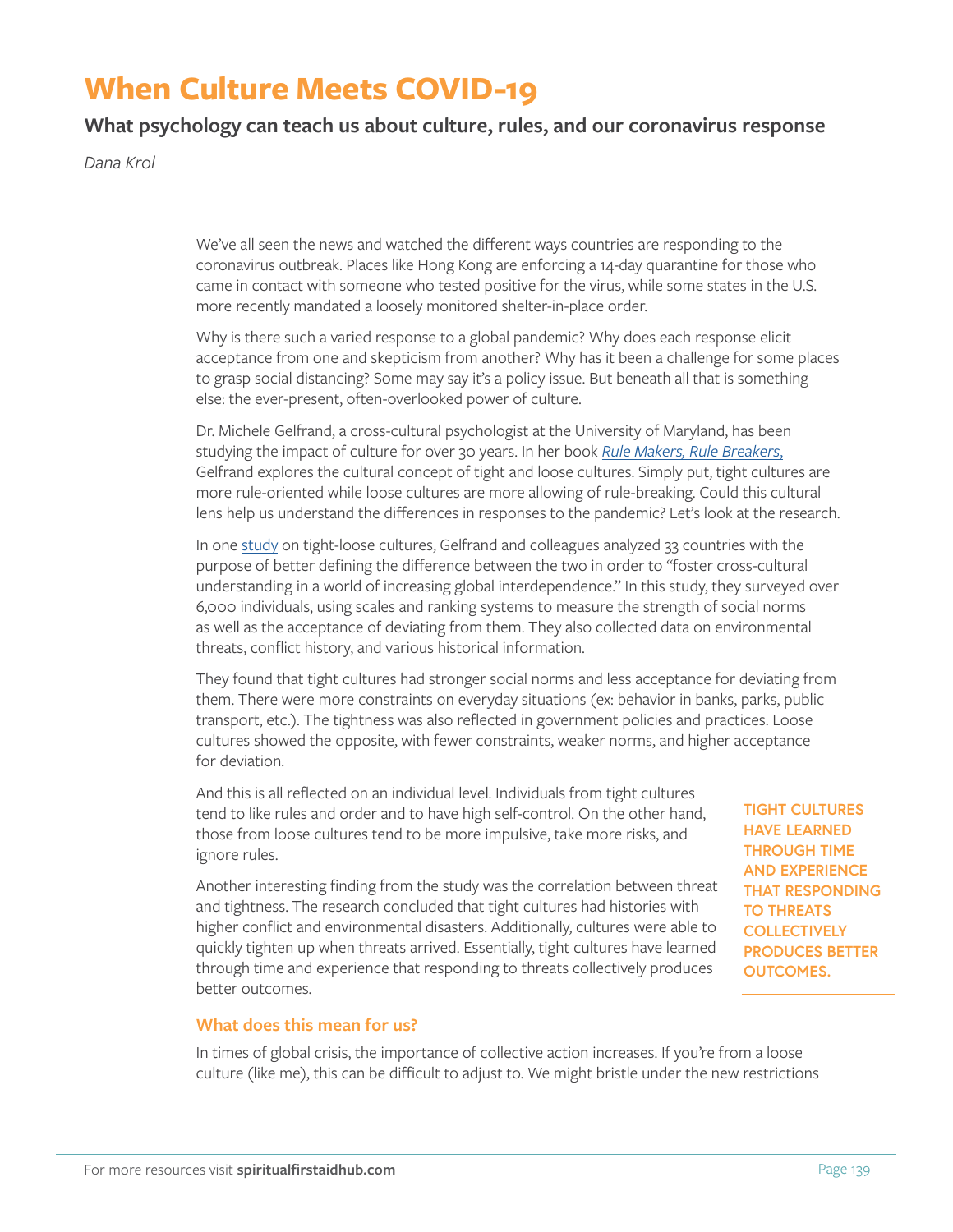that define our current reality. Here are three things we can learn from tight cultures to help as we adjust:

- 1. Adjust our perspective on rules. Rules don't necessarily mean constriction and deprivation. Often, they're created with our best interest in mind. The clear suggestions from the authorities help keep our essential workers safe and health systems from being overrun. Please wash your hands and remain at a safe distance from others.
- 2. Manage our impulses. I know you want to see your friends/go out/travel. Believe me, I do too. But instead of giving in to our whims, let's practice patience and creative ways to connect. This too shall pass, and when it does, we can go do these things.
- 3. Believe we can change. History and research show that cultures (and individuals) can tighten in the face of crisis. It will be difficult, but we can change our behavior—on both an individual and national level—in order to flatten the curve.

Centuries ago, philosopher Herodotus observed,

*"if one were to order all mankind to choose the best set of rules in the world, each group would, after due consideration, choose its own customs; each group regards its own as being the best by far."*

Our inherent tendency is to believe that our culture knows the best way to do things. But the truth is, no culture is inherently better than another. We all need both tight and loose inside us and our nations. We can pause and learn from others. In this current situation, we can learn from tight cultures and their accompanying perspective on rules. As Dr. Gelfrand said in a recent [interview on NPR,](https://www.npr.org/2020/04/06/828257385/playing-tight-and-loose-how-rules-shape-our-lives) "we can think of this as a temporary tightening up to flatten the curve." As we move forward, let's remember that we are stronger together.

References

Herodotus, The Histories (Oxford, New York, 1998; R. Waterfield, Transl.).

**Key Takeaway:** Understanding the difference between tight and loose cultures can help our COVID-19 response by adjusting our perspectives on rules, managing our impulses, and believing we can change.

<sup>\*\*</sup>It's important to note that neither tight vs. loose is better, nor is it totally exclusive. There are exceptions to every rule. Research allows us to generalize, not stereotype.

<sup>\*\*</sup>If you want to learn more about tight and loose cultures, listen to [Dr. Michele Gelfrand's interview on NPR's "Hidden Brain"](https://www.npr.org/2020/04/06/828257385/playing-tight-and-loose-how-rules-shape-our-lives) with Shankar Vedantam

Gelfand, M. J., Raver, J. L., Nishii, L. H., Leslie, L. M., Lun, J., Lim, B. C., Duan, L., … Yamaguchi, S. (2011). Differences between tight and loose cultures: A 33-nation study [Electronic version]. Retrieved April, 13, 2020, from Cornell University, ILR School site: [https://digi](https://digitalcommons.ilr.cornell.edu/articles/1287)[talcommons.ilr.cornell.edu/articles/1287](https://digitalcommons.ilr.cornell.edu/articles/1287)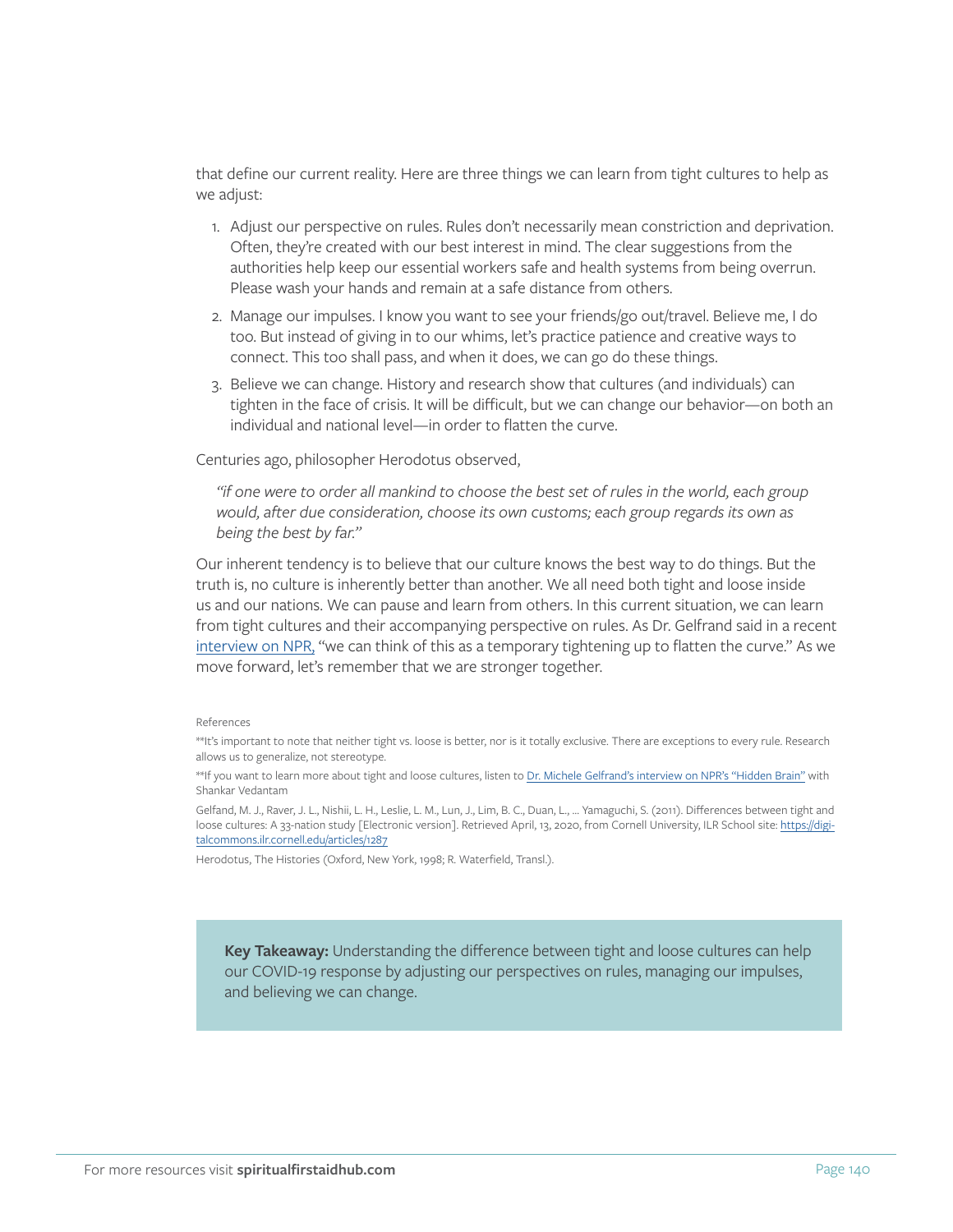# **Long-Term COVID-19 Mental Health Effects for Asian Americans**

### **Previous research suggests consequences of discrimination during COVID-19**

#### *Abigail Crowder*

The novel coronavirus first appeared in Wuhan, China in December of 2019, but has rapidly become a growing concern for the global community, eventually being declared a global [pandemic](https://time.com/5791661/who-coronavirus-pandemic-declaration/) by the World Health Organization (WHO) on March 11, 2020. As concern regarding the virus has grown in the United States, so has discrimination against Asian Americans. The virus has been personified as Chinese, and Asian American businesses and individuals are receiving the backlash as they become the targets of racial slurs, speech, and attacks.

Despite their responsibility to deliver current news with little bias, media outlets have been observed as one of the higher contributing factors to the increased discrimination and xenophobia. In an [article](https://www.usnews.com/news/best-countries/articles/2020-02-07/how-the-global-media-covered-stories-about-the-coronavirus-outbreak) for *U.S. News & World Report*, Middle Tennessee State University professor Katie Foss from the School of Journalism and Strategic Media writes:

*"U.S. coverage has been inflammatory, particularly across social media and other unsubstantiated sources, which are unfortunately often taken as fact."*

This barrage of stigmatized media has already negatively impacted Asian Americans and is likely to continue as fears and concerns over the coronavirus grow.

In recognition of the integral role the media has played in the increased discrimination against Asian Americans, Dr. Jun Wen and his team of tourism scholars from different universities conducted a post-published review on a 2015 research study examining the role of perceived racial discrimination on one's mental health. Wen et al. include the role that the media may play as the coronavirus continues to spread and discuss the negative effects Asian American businesses and the tourism industry have already observed.

The study they reference was led by Craig Rodriguez-Seijas, a clinical psychology student in the Stony Brook Graduate School whose interests include the intersection of psychopathology and environmental factors. The study, "Transdiagnostic Factors and Mediation of the [Relationship between Perceived Racial Discrimination and Mental Disorders",](https://jamanetwork.com/journals/jamapsychiatry/fullarticle/2278024) was published in *JAMA Psychiatry* in 2015. The purpose of the experiment was to analyze whether or not one's perceived racial discrimination contributed to mental health illness, and if it was through a specific diagnosis or a transdiagnostic factor. In other words, Rodriguez-Seijas et al. were investigating whether an encounter of perceived racial discrimination could account for a specific mental illness diagnosis or a generalized diagnosis, one that addresses an overarching category of disease.

The national probability sample included 5,191 non-institutionalized African American adults in the United States who participated in the National Survey of American Life (NSAL) between February 2001 and March 2003; 3,570 of the participants were African American and 1,621 were Afro-Caribbean. Design features were implemented to ensure sociodemographic characteristics were equally represented, despite oversampling of African Americans.

Rodriguez-Seijas et al. used the World Mental Health Composite International Diagnostic Interview to test participants for any of 12 examined external or internal mental health illnesses. The NSAL included nine situations where participants may have experienced racial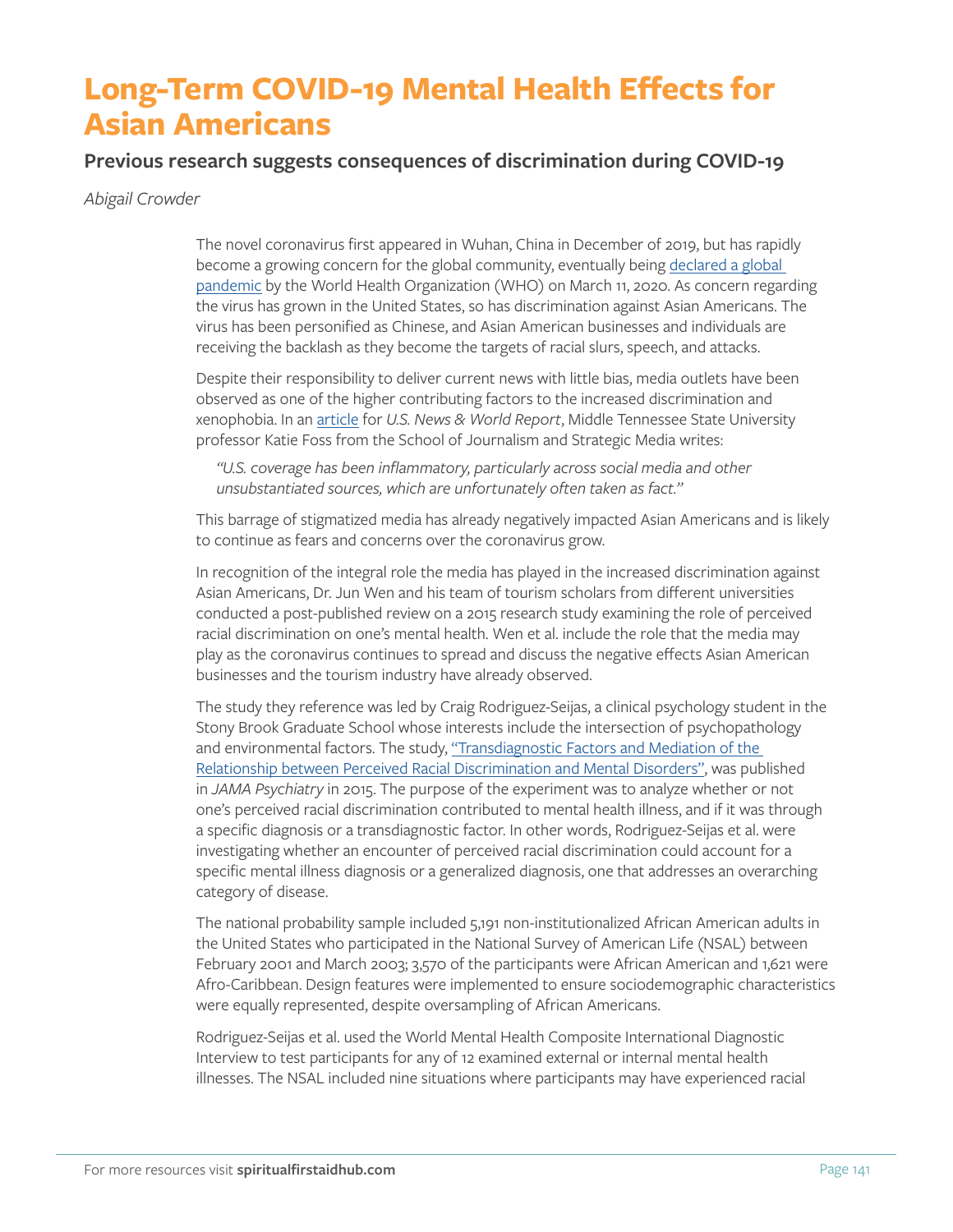discrimination and asked participants to mark the number of times they had experienced the situation. In order to combat potential skew and outliers, a "more than five" option was available.

The research team used multiple indices and models to evaluate the data and examine different associations and implications. The results concluded that the direct effect of perceived discrimination increased the probability for the individual to be diagnosed with a specific illness. However, the positive correlation of the indirect effect of discrimination and the probability of having a mental illness, meaning the role of the transdiagnostic factor, was much greater than the direct effect. This evidence confirms that perceived mental discrimination is positively correlated with a mental illness diagnosis, and can support inferences of the impact of discrimination through the media on Asian Americans during the coronavirus.

In their review ["Effects of Misleading Media Coverage on Public Health Crisis: A Case of the 2019](https://www.tandfonline.com/doi/full/10.1080/13032917.2020.1730621)  [Novel Coronavirus Outbreak in China,"](https://www.tandfonline.com/doi/full/10.1080/13032917.2020.1730621) Wen et al. discuss how the research of Rodriguez-Seijas et al. may be applied to the current situation and provide insight on the potential long-lasting effects of current attitudes against Chinese and Asian populations, including individuals of Asian descent living around the world, like Asian Americans. Adding their own hypothesis for the role of media, they write:

*"[T]he media's publication of biased headlines could presumably bring adverse effects to local communities, namely through inequitable treatment and misperceptions. In the case of [the coronavirus], such coverage could affect Chinese people living overseas. Individuals could also develop mental health conditions that may persist in the current social climate."*

The potential health effects that have been referenced by both research teams include serious mental illnesses like post-traumatic stress disorder, generalized anxiety disorder, substance and alcohol abuse disorders, and others that have negative impacts on the individuals and those around them. These illnesses are serious and could be limited simply with the adjustment of media coverage to an informed, seldom biased coverage of the coronavirus story.

In this chaotic period of unknown, the American public is clinging onto all of the information it can find, relying on public news sources to provide accurate data from the government and other informed institutions about the coronavirus. Americans are scared, and understandably so, but that does not mean they can place all of their blame and fear on a specific ethnic population. Media outlets must recognize their integral role in the distribution of information and the power they hold, adjusting their delivery to limit the bias against Asian Americans.

As has become clearer recently, the United States will be in this battle for an extended period of time. It cannot continue to build walls of fear and uncertainty around race when it requires a mass movement of all Americans to come together to support one another. Without the recognition of the

**AMERICANS ARE SCARED, AND UNDERSTANDABLY SO, BUT THAT DOES NOT MEAN THEY CAN PLACE ALL OF THEIR BLAME AND FEAR ON A SPECIFIC ETHNIC POPULATION.**

problem and an active effort to resolve it, the country could be looking at an additional health crisis, one surrounding mental illness, in the near future.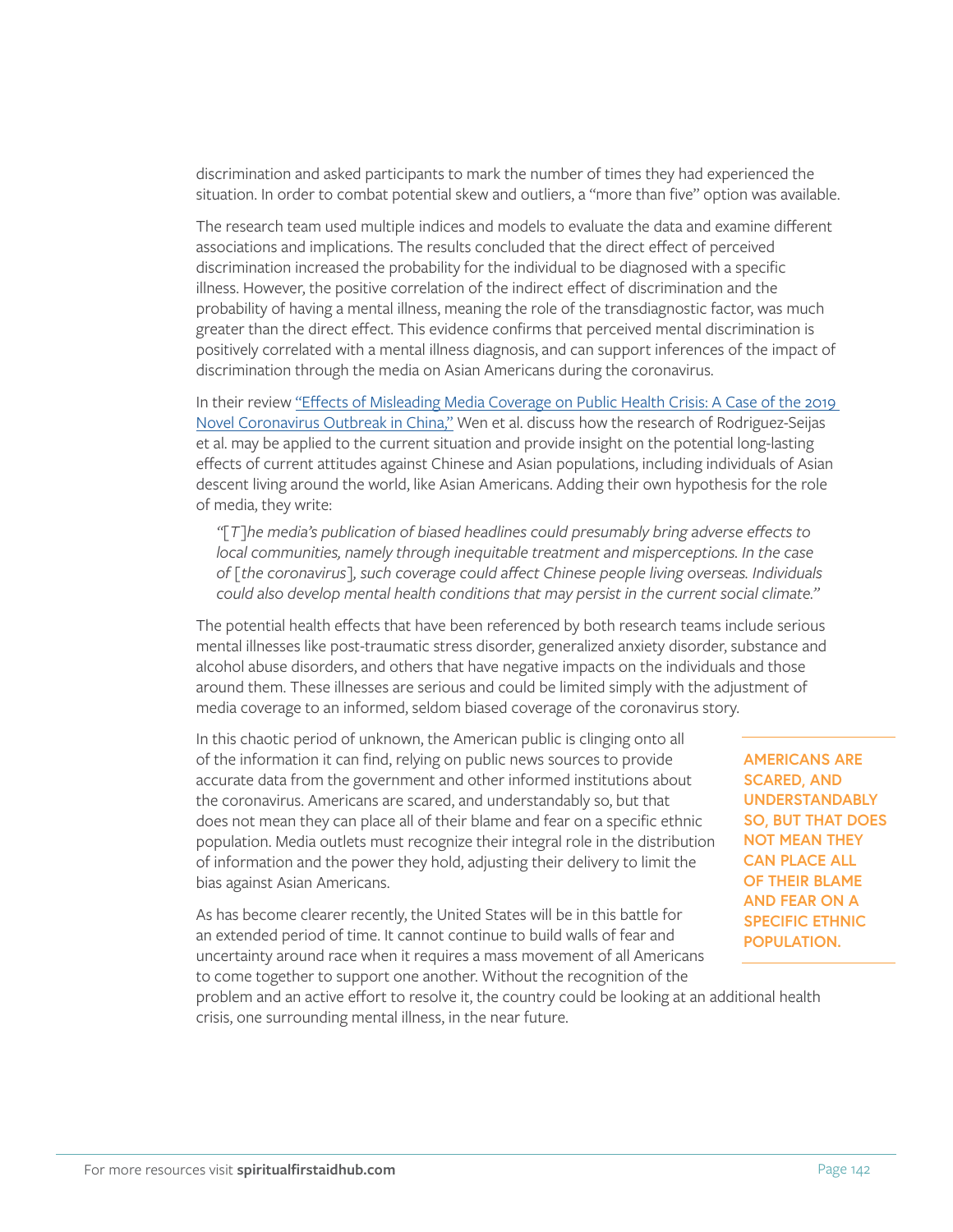#### References

Ducharme, J. (2020, March 11). World Health Organization declares COVID-19 a 'pandemic'. Here's what that means. Retrieved from <https://time.com/5791661/who-coronavirus-pandemic-declaration/>.

Radu, S. (2020, February 7). How global media covers coronavirus. Retrieved from [https://www.usnews.com/news/best-countries/](https://www.usnews.com/news/best-countries/articles/2020-02-07/how-the-global-media-covered-stories-about-the-coronavirus-outbreak) [articles/2020-02-07/how-the-global-media-covered-stories-about-the-coronavirus-outbreak](https://www.usnews.com/news/best-countries/articles/2020-02-07/how-the-global-media-covered-stories-about-the-coronavirus-outbreak).

Rodriguez-Seijas C, Stohl M, Hasin DS, Eaton NR. Transdiagnostic Factors and Mediation of the Relationship Between Perceived Racial Discrimination and Mental Disorders. *JAMA Psychiatry*. 2015;72(7):706–713. doi[:10.1001/jamapsychiatry.2015.0148](https://jamanetwork.com/journals/jamapsychiatry/fullarticle/2278024) Wen, J., Aston, J., Liu, X., & Ying, T. (2020). Effects of misleading media coverage on public health crisis: a case of the 2019 novel coronavirus outbreak in China. Anatolia, 1–6. <https://doi.org/10.1080/13032917.2020.1730621>

**Key Takeaway:** Xenophobic behavior and media coverage in the U.S. have caused discrimination against Asian Americans, causing increased mental health impacts.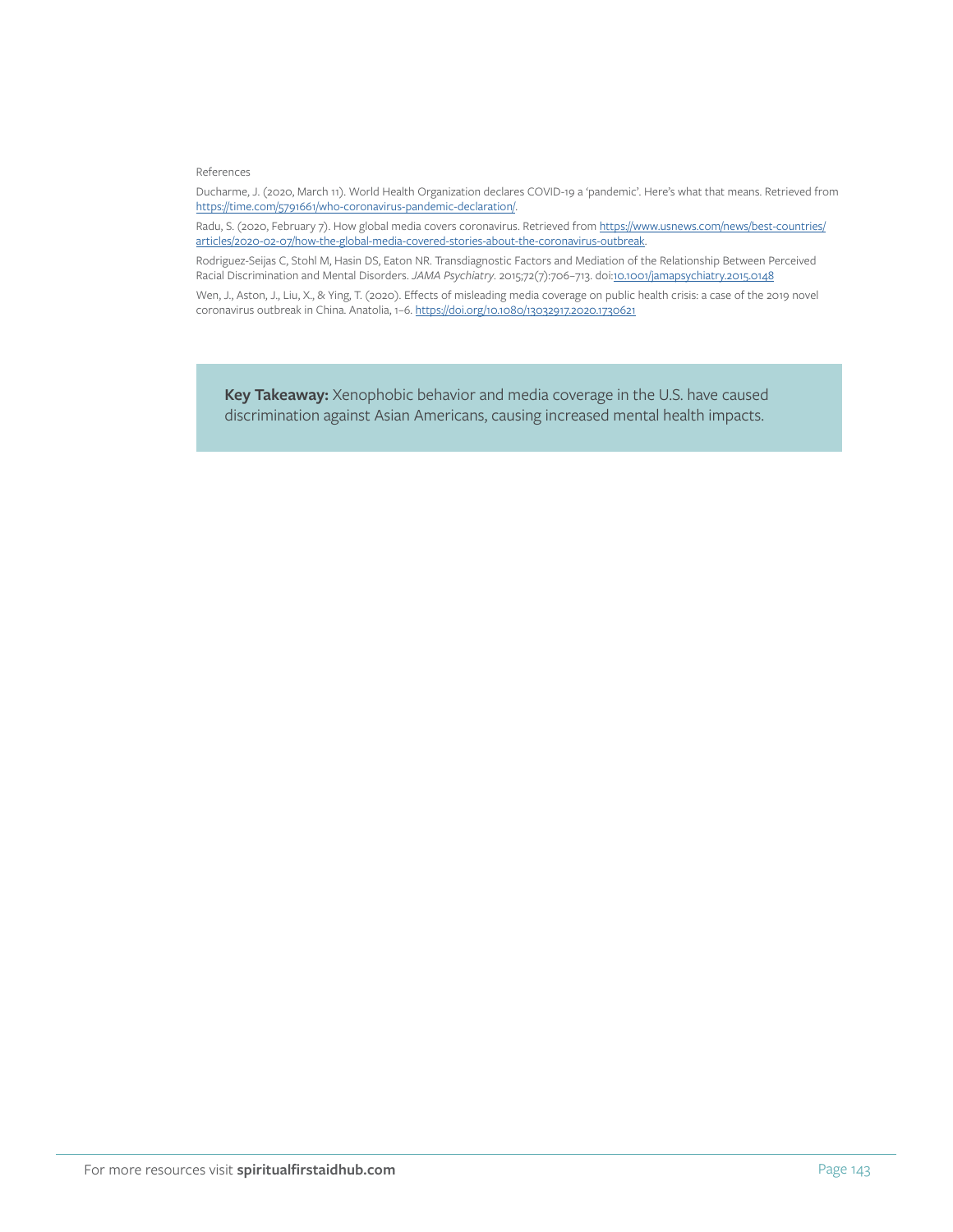# **Mental Health Disparities Impact Rural Communities Amidst COVID-19**

### **Interview with Dr. Nicole Summers-Gabr on rural-urban health inequities**

*Nicole Summers-Gabr*

Access to healthcare has been challenging during COVID-19. But many communities, especially those in rural areas, had pre-existing health needs that are now increasing. More must be done to address the mental and physical health disparities between rural and urban places.

Jamie Aten: How did you first get interested in this topic?

**Nicole Summers-Gabr:** My concern for rural communities is drawn from the service region of our department. The state of Illinois has 102 counties. Our department serves 66 of those counties, many of which are rural. While rural communities are at greater risk for health disparities, their culture, character, and strength are inspiring. So many of our partners were thriving up until COVID-19, and I became quite concerned about the wellbeing of youth and other residents. While the world focused on becoming virtual, I was concerned that health disparities would only continue to persist for rural communities where residents are already more likely to die from heart disease, cancer, and suicide than urban communities. The solutions for urban communities are not an option for rural communities who may not have the technology, trained doctors, or broadband access to receive basic healthcare. I think expanding broadband access is an investment rural communities need. This investment would not only increase access to physical healthcare, but it will also improve access to mental health care, education, and remote work.

**THE SOLUTIONS FOR URBAN COMMUNITIES ARE NOT AN OPTION FOR RURAL COMMUNITIES WHO MAY NOT HAVE THE TECHNOLOGY, TRAINED DOCTORS, OR BROADBAND ACCESS TO RECEIVE BASIC HEALTHCARE.**

#### **JA:** What was the focus of your study?

**NSG:** The focus of my paper was to highlight how changes due to COVID-19 can exacerbate mental health disparities. Specifically, I examined patient access to mental health providers across eight states: California, Colorado, Illinois, Louisiana, Michigan, Montana, New York, and North Carolina. Within those states, I studied differences between metro and nonmetro counties based on their Rural-Urban Continuum Code designated by the Department of Agriculture. My paper concluded by describing how policies attempted to bridge these differences. Unfortunately, most have not brought equity to mental health access.

**JA:** What did you discover in your study?

**NSG:** While more states should be examined than those included in my analysis, entire counties are without access to a psychologist or psychiatrist. Not only that, but nonmetro counties are disproportionately affected. For instance, the state of Illinois has 102 counties. Overall, nearly 60 percent do not have a psychiatrist. From those counties, 35 percent are metro but 75 percent are nonmetro. This pattern where greater proportions of nonmetro counties lack mental health professionals than metro counties is fairly consistent and concerning. In a time where people are isolated, at higher risk for domestic violence, and face greater food insecurity, mental health access is crucial. Telehealth could be a solution, but that will only be successful if the provider has the platform and the patient has internet access, money/insurance, and a safe space to talk.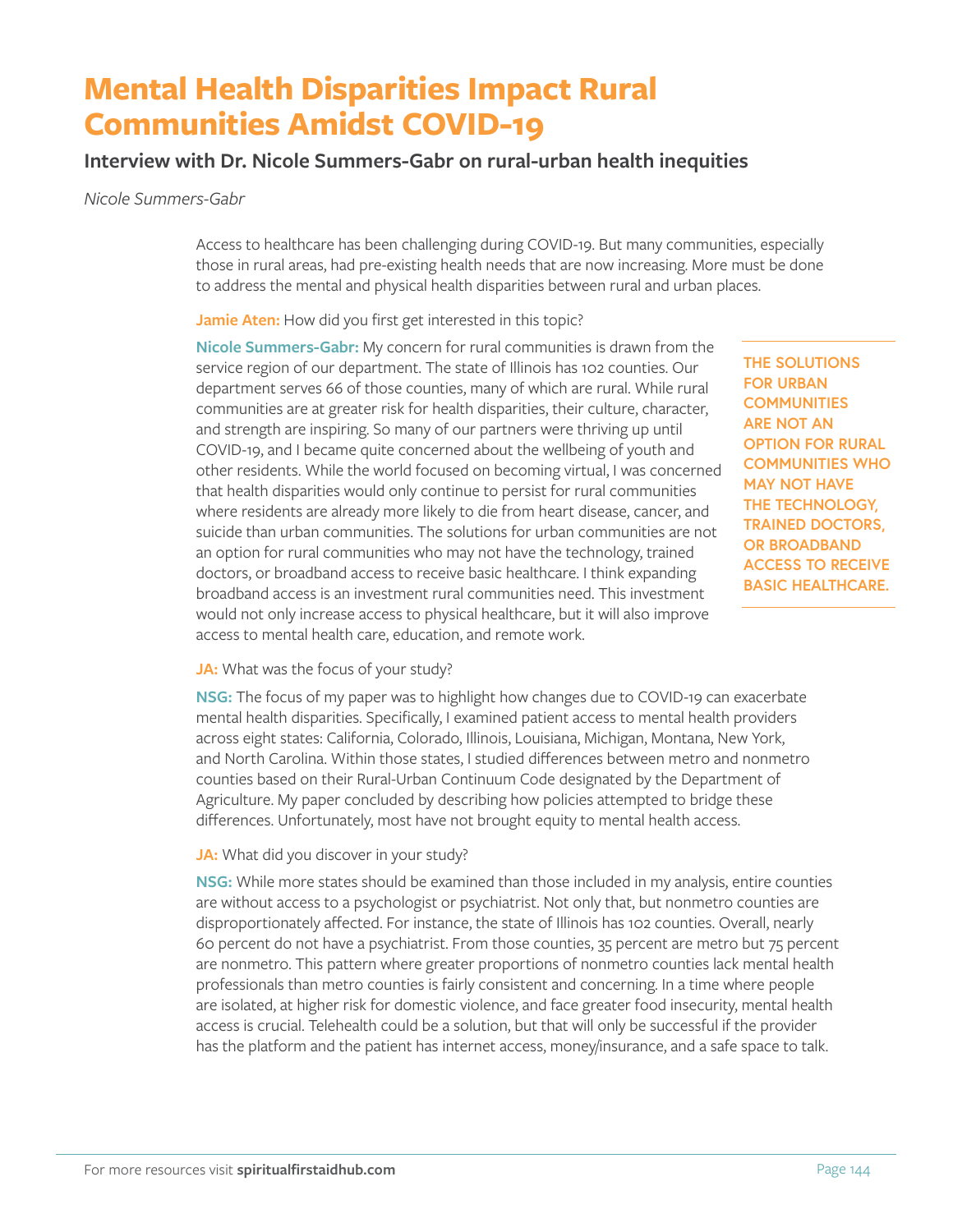**JA:** Is there anything that surprised you in your findings, or that you weren't fully expecting? **NSG:** I was pleased to learn that the CARES Act provided \$100 million to increase broadband access and \$200 million for telehealth. This is a good start, but more investment is necessary. An estimated \$80 billion is needed to bring broadband access to all. Increased stimulus funds focused on broadband access are crucial to promoting telecommunity, tele-education, and telehealth. This funding would not only provide immediate relief but invest in building back future healthier, equitable communities.

#### **JA:** How might readers apply what you found to their lives?

**NSG:** Take the time to investigate your place of work, your children's school, and your healthcare provider. Understand what mechanisms are in place to continue communication and identify where the weaknesses are so that the organization can improve them in the event another pandemic or similar crisis occurs.

#### JA: How can readers use what you found to help others?

**NSG:** If your work pushes for telecommuting or your child's school makes policies around remote learning, think about whether these decisions are equitable. Not only do rural communities suffer from lack of broadband access, but there may be people associated with your institution that are in a dead zone, cannot afford internet access, or are from a different country (e.g., international students) where a stable connection is not readily available.

#### **JA:** What are you currently working on?

**NSG:** I am currently working on two projects which focus on reducing health disparities in rural communities. The first project is COVID-19-related and examines the successes and challenges of K-12 teachers during remote learning. Data revealed that teachers from districts that had fewer policies (e.g., no grading, replacing internet access) were significantly more likely to have moderate or severe anxiety than schools that had clear policies in place. In another study, we are investigating the quality of Community Health Needs Assessments (CHNA) as required by the 2010 Patient Protection and Affordable Care Act. We have found these assessments often lack primary data and there is an over-reliance on consultants to complete the work. We have created a model called Partnership HEALTH (Hospital and Education Alliance for Long-Term Technical Help) to improve the CHNA process by leveraging community partnerships and promoting community ownership. We plan to pilot this process with local hospitals soon.

#### References

Summers-Gabr, N. (2020). Rural–urban mental health disparities in the United States during COVID-19. *Psychological Trauma: Theory, Research, Practice, and Policy*. OnlineFirst. [https://doi.org /10.1037/tra0000871](https://doi.org /10.1037/tra0000871 )

**Key Takeaway:** Rural communities have unequal access to the technology and medicine needed to utilize telehealth health services.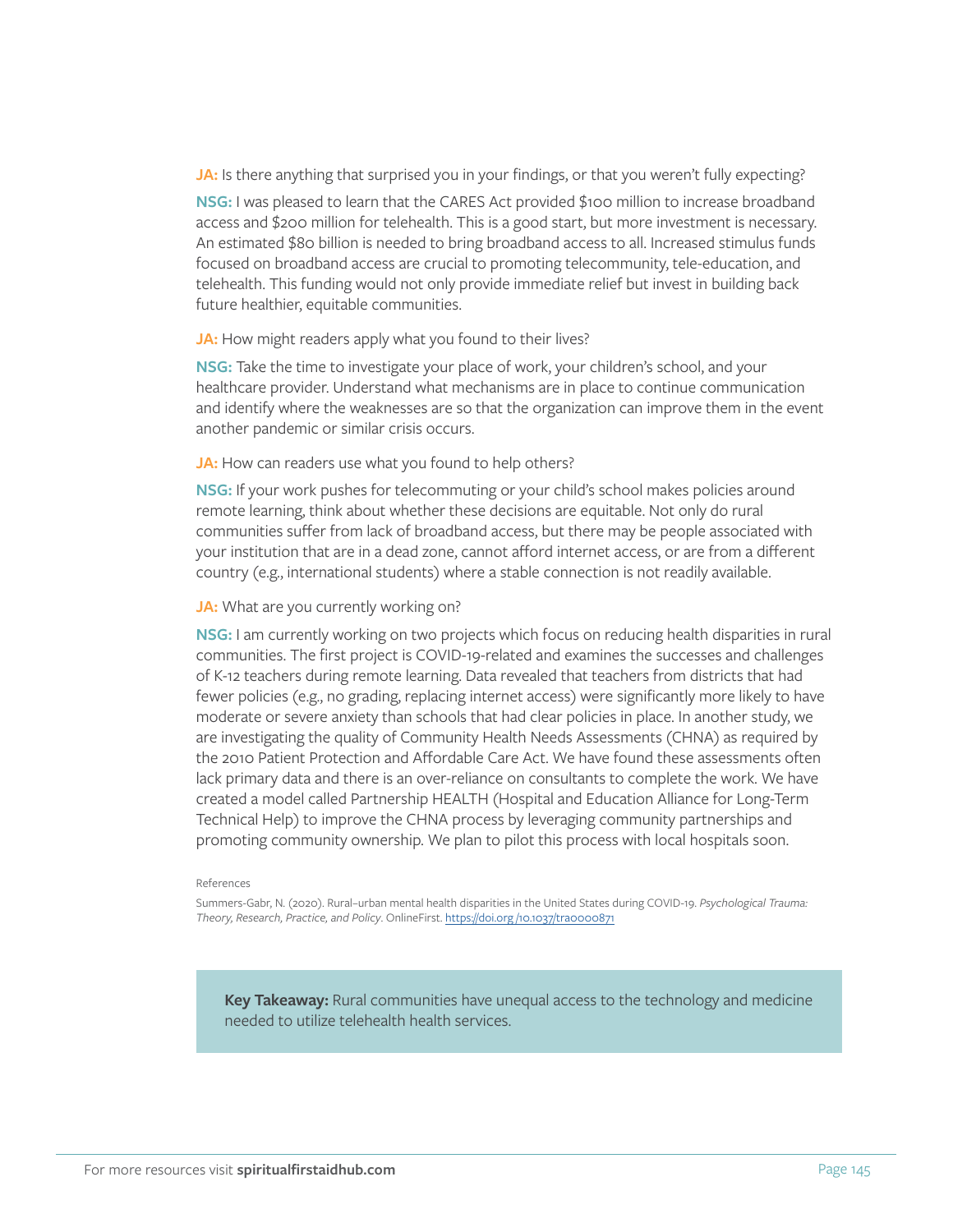# **The Impact of Social Media on COVID-19 in Wuhan, China**

### **China looks at how social media is affecting mental health in light of COVID-19**

#### *Gabbie Froiland*

Now that the world is several weeks into this COVID-19 reality, people are starting to feel a new normal. Everyone is spending copious amounts of time indoors, which means one thing more screen time. The number of hours spent browsing Facebook, Instagram, and Twitter are skyrocketing. This is causing many issues, but the most worrisome is the effect on mental health. In the article, ["Mental health problems and social media exposure during COVID-19 outbreak"](https://journals.plos.org/plosone/article?id=10.1371/journal.pone.0231924) from the *[PLOS ONE](https://journals.plos.org/plosone/)* journal, Goa et al. point out:

*"The National Health Commission has released guidelines for local authorities to promote psychological crisis intervention for patients, medical personnel, people under medical observation and civilians during the COVID-19 outbreak. However, what type of mental disorders are prevalent and how they distribute among population are not know. So, a rapid assessment of outbreak-associated mental disorders for both civilians and health care workers is needed."*

In order to seek out answers, Goa et al. conducted a study administering surveys through an online platform called Wenjuanxing. The study took place from January 31 to February 2, 2020, and included 4,872 participants, ranging from ages 18-85. The purpose of the study was to evaluate the link between social media use and common mental health disorders during COVID-19.

In the survey, the researchers assessed depression with the Chinese version of the WHO-Five-Well-Being (WHO-5) Index, which looks at overall well-being through a series of questions that can be scored to determine the presence of depression. Similarly, anxiety was assessed with the Chinese version of the generalized anxiety disorder scale (GAD-7), which consists of seven symptoms that individuals may be experiencing. Social media exposure (SME) was assessed by asking individuals how frequently they saw COVID-related information on social media within the last week. The methods that researchers used to quantify this data is as follows:

*"Response options were 'never,' 'once in a while,' 'sometimes,' 'often,' and 'very often.' Because of less proportion of 'never,' so we recoded social media exposure into 'less' ('never' and 'once in a while'), 'sometimes,' and 'frequently' ('often' and 'very often')."*

When analyzing the results, researchers found that 8.8 percent of the participants answered "less," 9.2 percent answered "sometimes," and 82.0 percent answered "frequently." The proportion of frequent SME was lower for the men in the study and much higher for people 30 years or younger. One super interesting statistic found in the study was:

*"Participants with low education (middle school and high school) had lower proportion of frequently SME than who with high education (college and master). Participants who are students or retired had higher proportion of frequently SME."*

The prevalence of depression among participants was 48.3 percent, with a greater proportion being 21-40-year-old individuals, and was less prevalent in those with a college education. Similarly, the occurrence of anxiety was 22.6 percent, with a greater proportion being 31-40-year-old people, also lower in those with a college education. The combination of anxiety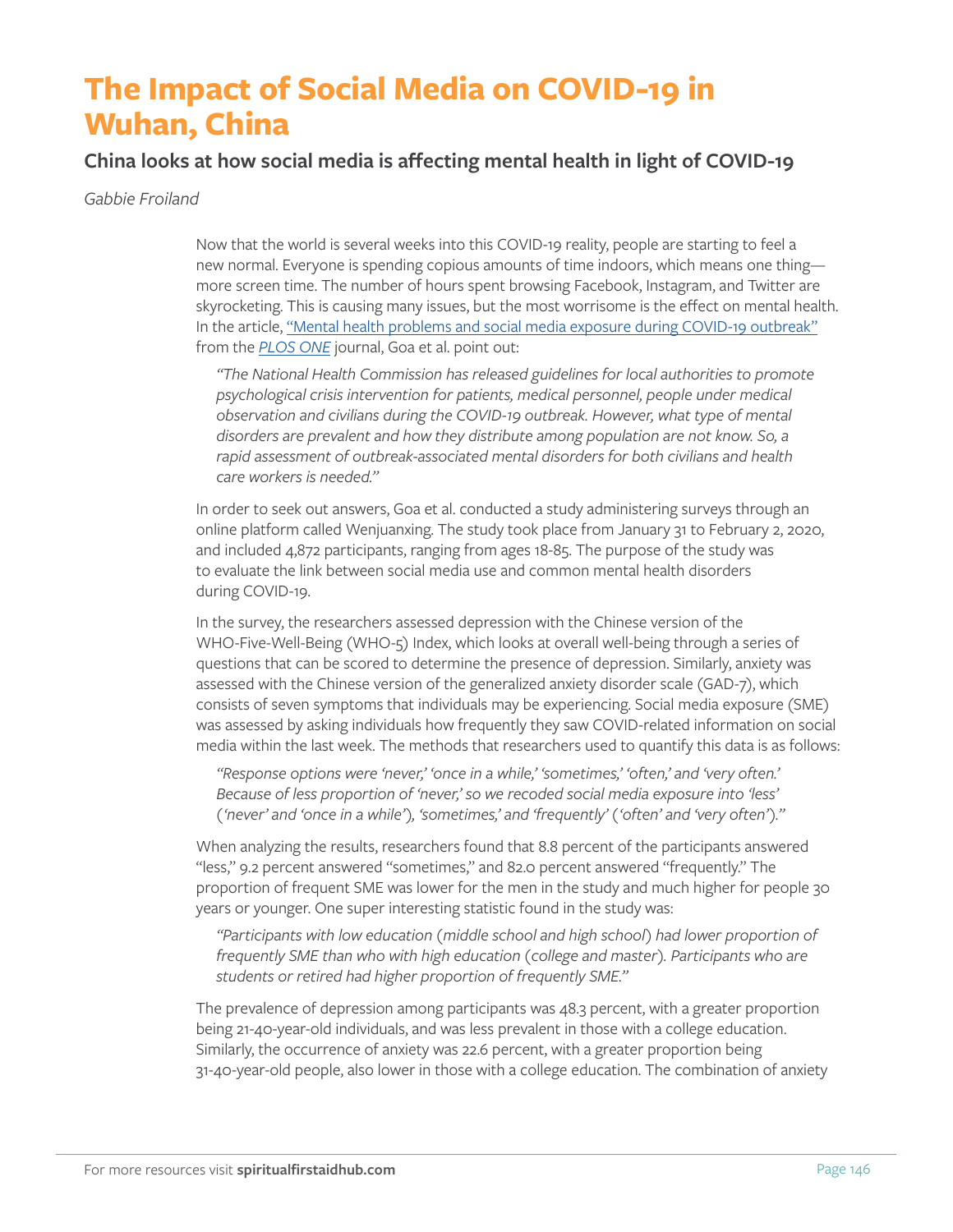and depression (CDA) was 19.4 percent. In comparison to the latest nation sample of any disorder (except dementia), the prevalence of anxiety and depression was 16.6 percent.

This shows that based on this sample size, and with the current state of China because of COVID-19, the prevalence of mental health disorders has risen dramatically. Goa et al. posit that social media might be the driving force behind this rise in mental health disorders. The authors include,

*"Social media is one of [the] main channels updating the COVID-19 information. This study also found that 82.0 percent of participants frequently expose them to social media, and frequent SME [is] associated high odds of anxiety and CDA, which is consistent with previous studies. There may be two reasons explaining the association between frequent SME and mental health. During COVID-19 outbreak, disinformation and false reports about the COVID-19 have bombarded social media and* 

**WITH THE CURRENT STATE OF CHINA BECAUSE OF COVID-19, THE PREVALENCE OF MENTAL HEALTH DISORDERS HAS RISEN DRAMATICALLY.**

*stoked unfounded fears among many netizens, which may confuse people and harm people's mental health."*

All in all, it is obvious that there is a high prevalence of mental health disorders across China and the entire world, for that matter. It is also apparent that a traumatic circumstance like COVID-19 puts a tremendous amount of stress on a community, and when social media propaganda gets thrown in, it only increases the risk of mental health issues. For China, they find themselves in an advantageous situation, because their government is implementing ways to mitigate the effects of mental health disorders due to COVID-19.

Although this study includes a relatively small sample size, it is time for the rest of the world to consider two options. The first one is: How do we start related conversations of mental health in regard to traumatic events? The second one is: What mental health resources do we already have in place that we can utilize during a season of crisis?

References

Gao J, Zheng P, Jia Y, Chen H, Mao Y, Chen S, et al. (2020) Mental health problems and social media exposure during COVID-19 outbreak. *PLOS ONE* 15(4): e0231924. <https://doi.org/10.1371/journal.pone.0231924>

**Key Takeaway:** COVID-19 in China has increased mental health problems, causing the government to implement ways to mitigate them.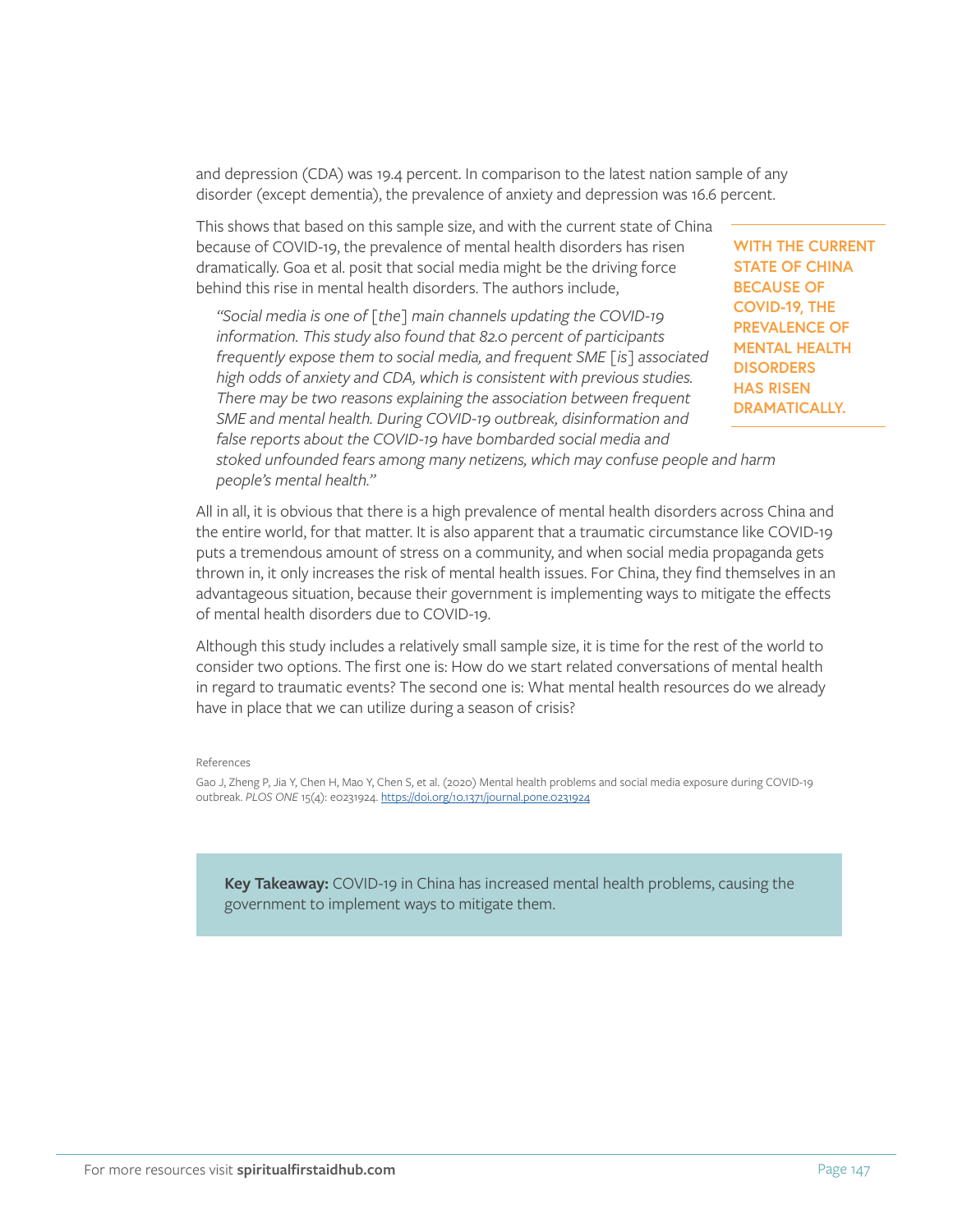# **Mental Health Resources for COVID-19 in China**

### **China administers surveys to reveal mental health issues needing attention**

*Gabbie Froiland*

The rapid spread of COVID-19 has instilled a mindset of fear all across the globe. China, where the virus started, is making great strides to eliminate the disease and is now looking into the other effects it causes, such as on mental health. Researcher Shuai Liu et al. in their [article](https://www.thelancet.com/journals/lanpsy/article/PIIS2215-0366(20)30077-8/fulltext) from *The Lancet Psychiatry* assert:

*"Since January 2020, the National Health Commission of China have published several guideline documents, starting with the notification of principles for emergency psychological crisis intervention for the COVID-19 epidemic on January 26, then the notice on establishing psychological assistance hotlines for the epidemic on February 2, and most recently, guidelines for psychological assistance hotlines during the COVID-19 epidemic on February 7."*

When looking at the severe acute respiratory syndrome (SARS) epidemic of 2003 in China, researchers saw that there was a lack of internet and smartphone availability. Because of this, there was limited opportunity for patrons to access online mental health resources. With this most recent outbreak of COVID-19, China's effort to extend a helping hand in the mental health realm is tremendous. These researchers are making a great effort to use the development of technology to help those who are in need.

Researchers began to send out surveys starting on February 8th, 2020. They crafted 72 surveys through the platform, WeChat. The surveys were directed at multiple people groups including medical staff, patients with COVID-19, students, the general population, mixed populations, those in Hubei province, other provinces in China, municipalities, and autonomous regions. One of the surveys was sent to Nanfang Medical Center, which included 1563 medical staff. As the surveys came back, the results display that 50.7 percent suffer from depression, 44.7 percent struggle with anxiety, 36.1 percent with insomnia, and 73.4 percent dealing with stress-related symptoms. All of these questions were based on a 1 to 10 scale. The percentage who said to be depressed or anxious all defined their symptoms as a five or greater. The percentage who said they have insomnia all said their symptoms are an 8 or higher. And finally, the percentage who said they have stress-related symptoms all said their symptoms were a 9 or higher.

Since these surveys were administered, WeChat has worked hard to come out with numerous online resources and counseling options, which are available 24/7. They have also shared their psychological self-help intervention systems with medical institutions, universities, and other organizations, including services like online cognitive behavioral therapy. The programs can even flag individuals who are at risk for suicide so that volunteers can tend to the needs of these individuals. Researchers also claim:

*"In general, online mental health services being used for the COVID-19 epidemic are facilitating the development of Chinese public emergency interventions, and eventually could improve the quality and effectiveness of emergency interventions."*

The work of these researchers is outstanding and may even change the direction of how we think about mental health during and after an incident. It points out that everyone has different reactions to a tragedy like COVID-19. There is not a specific answer to how to treat someone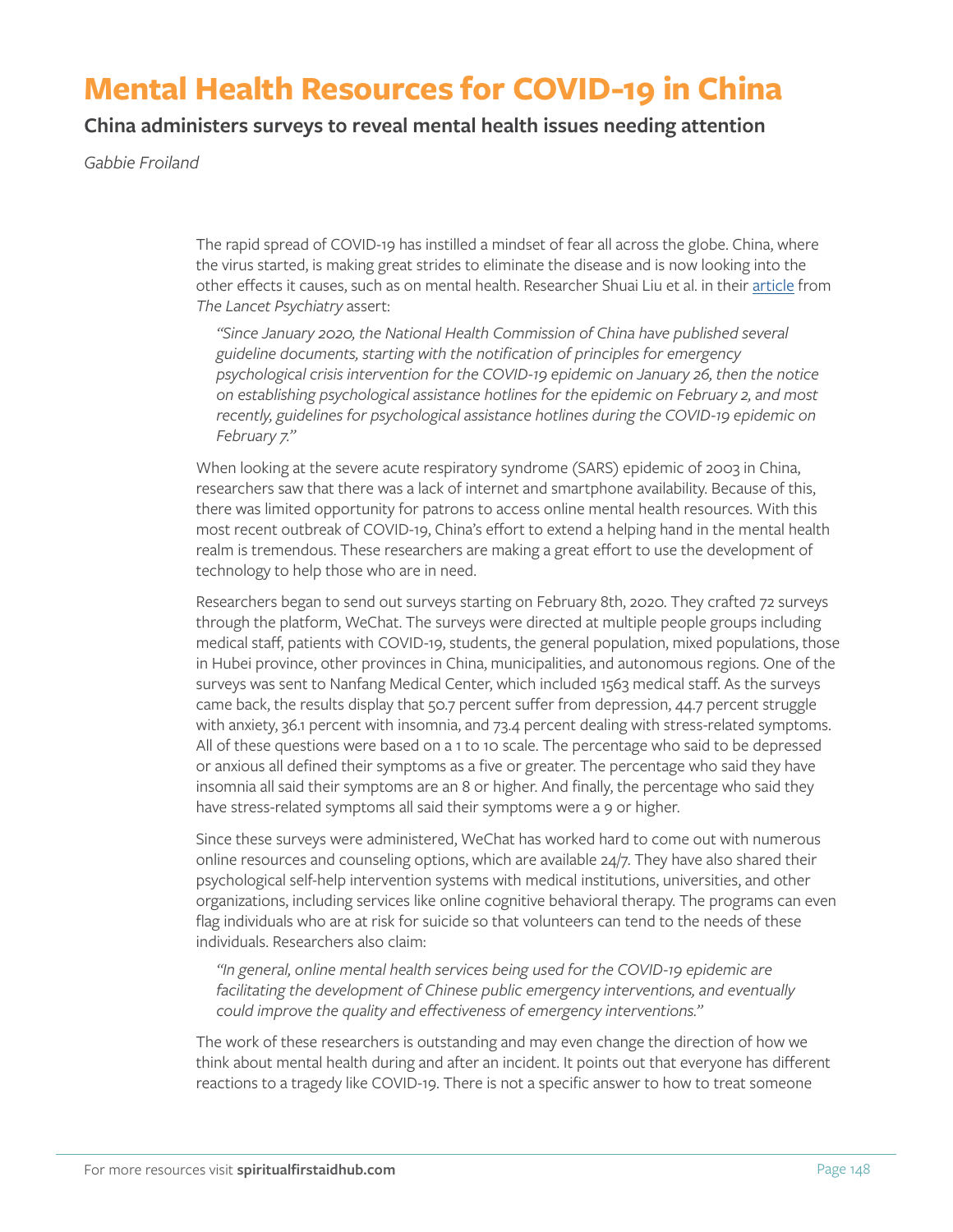who has been through a traumatic time, but there is a way to start the conversation of healing, and I think China is taking steps in the right direction.

China's ability to recognize the need for mental health resources during a global outbreak of a disease is outstanding. I recognize that China is now looking to be on the other side of COVID-19, but it is remarkable how relatively quickly they were able to recognize mental health as an essential need. This raises the question: When is the U.S. going to start focusing on the mental health outcomes due to COVID-19? Though there are numerous ways to still meet with a therapist over video chat, I pose the question: When and how are we going to reach out to those who are struggling with mental illness because of COVID-19?

**THERE IS NOT A SPECIFIC ANSWER TO HOW TO TREAT SOMEONE WHO HAS BEEN THROUGH A TRAUMATIC TIME, BUT THERE IS A WAY TO START THE CONVERSATION OF HEALING.**

#### References

Liu, S., Yang, L., Zhang, C., Xiang, Y.-T., Liu, Z., Hu, S., & Zhang, B. (2020). Online mental health services in China during the COVID-19 outbreak. *The Lancet Psychiatry*, 7(4), e17–e18. [https://doi.org/10.1016/S2215-0366\(20\)30077-8](https://doi.org/10.1016/S2215-0366(20)30077-8)

**Key Takeaway:** Tele-mental health services have been created and distributed in China, helping to combat COVID-19's impact on mental health.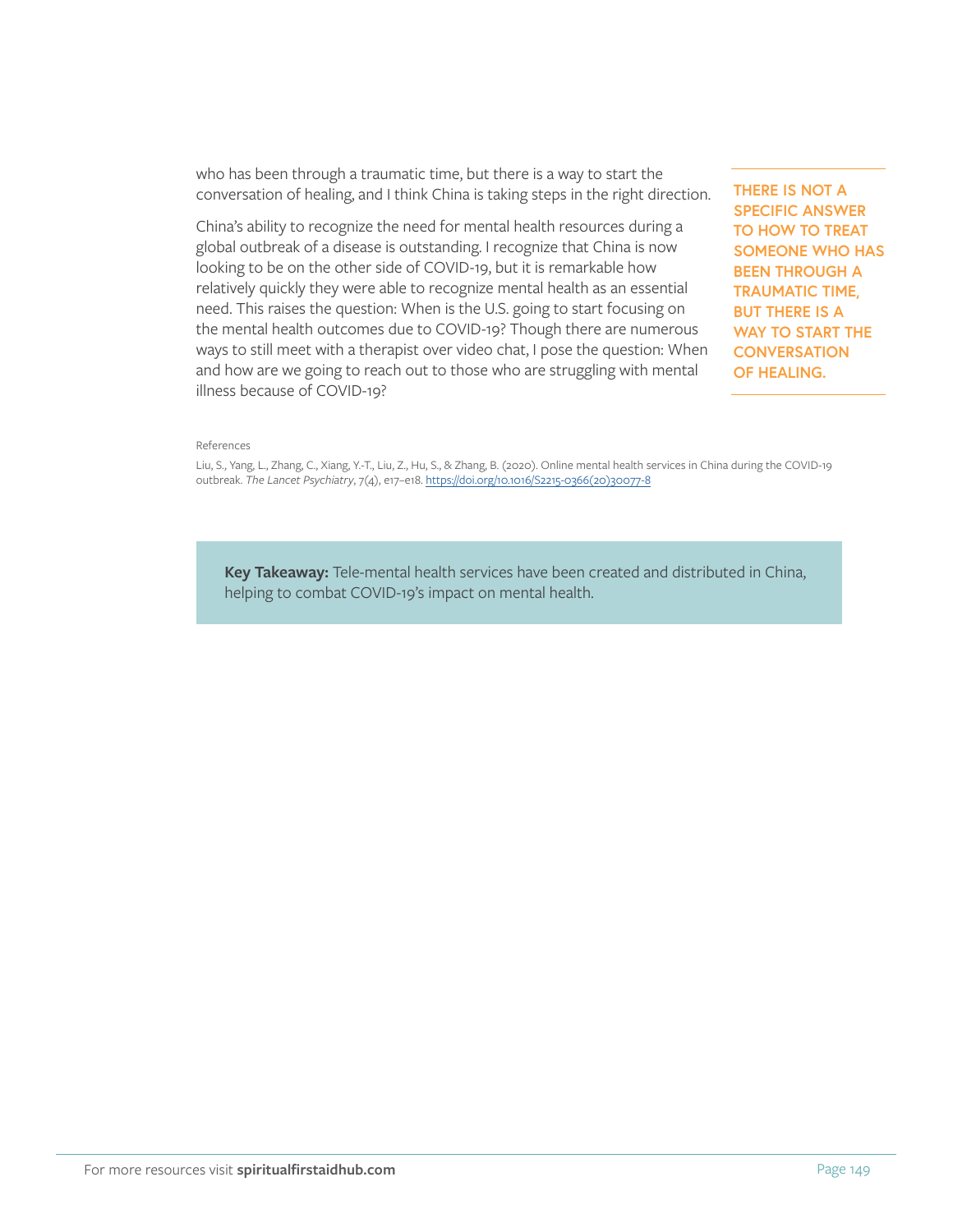# **Filipino Responses to COVID-19**

### **Research documents Filipino panic responses to the global pandemic**

*Georgina Fairbrother*

A recent [study](https://www.researchgate.net/profile/Christian_Jasper_Nicomedes/publication/340081049_An_Analysis_on_the_Panic_of_Filipinos_During_COVID-19_Pandemic_in_the_Philippines/links/5e7606aa299bf1892cfc4dd3/An-Analysis-on-the-Panic-of-Filipinos-During-COVID-19-Pandemic-in-the-Philippines.pdf) explored panic responses to COVID-19 in the Philippines. COVID-19 has been declared a global pandemic and has caused mass lockdowns and closures across the globe. An angle relatively unexplored amidst this global pandemic is the impact of COVID-19 on mental health. The survey conducted was a mixed-method study that gathered qualitative and quantitative data in order to better explore the different dimensions of panic responses.

The survey was conducted through convenience sampling by online forms due to government-mandated limitations of social contact and urgency. The online survey ran for three days and gathered 538 responses. The average age of a survey participant was 23.82, with participants ranging in ages from 13-67. 47 percent of those who completed the survey were working, 45.4 percent were students and 7.6 percent were not working. Of those who completed the survey, 1.3 percent had witnessed direct exposure to a COVID-19 patient, while 26 percent had witnessed exposure within their community, and 72.7 percent had not been exposed.

For purposes of the survey, the Health Anxiety Inventory (HAI) Short Week was adapted in order to test illness anxiety on COVID-19 amongst Filipinos. The HAI had four main sections used in this survey: 1) Symptoms of health anxiety (hypochondriasis), 2) Attitudes towards how awful it would be to develop COVID-19, 3) Avoidance, and 4) Reassurance. Responses to questions answered within these areas were scored on a 0-3 basis, compromising the quantitative portion of the study. To complete the qualitative section of the survey three open-ended questions were used. The open-ended questions used for qualitative purposes in this survey were:

- *"1. What came to your mind when you knew the existence of COVID-19?*
- *2. How do you feel when you know the existence of COVID-19?*
- *3. What actions have you done with the knowledge of existence of COVID-19?"*

Upon completion of the survey, researchers were able to analyze data in regard to five different areas. First, researchers discovered that it was very evident that respondents were experiencing moderate illness anxiety in all four aspects listed by HAI. Secondly, by comparing locations, researchers also discovered that respondents residing in Metro Manila exhibited less avoidance behavior compared to respondents residing outside Metro Manila. While there is no definitive reason for this result, speculation looms around education, awareness, and proximity to COVID-19 cases. Thirdly, researchers looked at occupation, but determined illness anxiety was present regardless of occupation. Fourthly, researchers determined that respondents who had been in direct contact with those having COVID-19 were more likely to exhibit symptoms of hypochondriasis compared to respondents who had not witnessed or contacted anyone with COVID-19.

The fifth area that researchers explored upon completion of this survey was that of feeling, thinking, and behavior in response to COVID-19. Nineteen different themes were ranked by 100 experts based on their positivity and negativity. The themes included items such as the following: Health Consciousness, Optimism, Cautiousness, Protection, Compliance, Composure, Information Dissemination, Worry on self/family/others, Relating to Past Pandemics,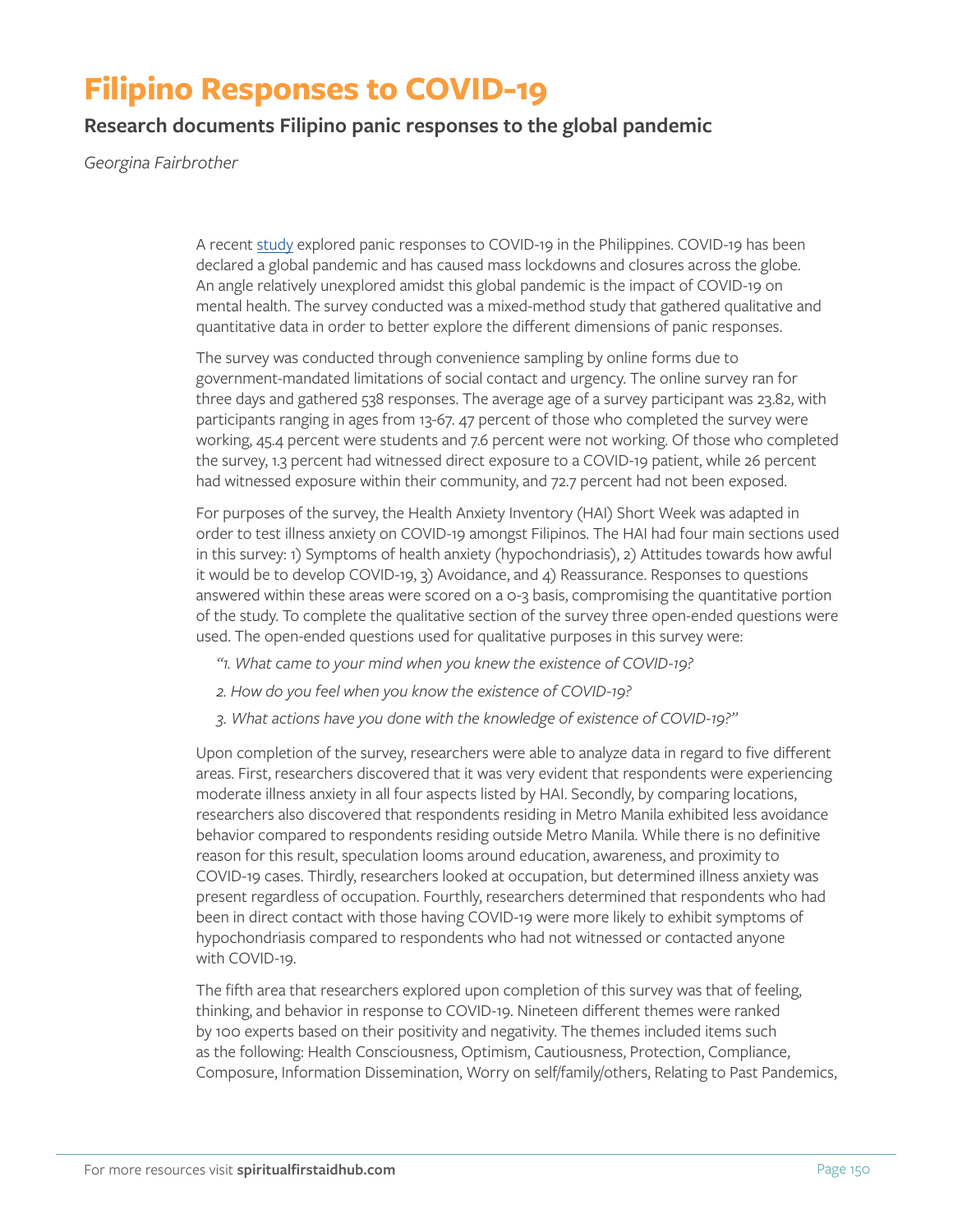Anxiety, Government Blaming, Shock, Transmission of Virus, Fear, Sadness, Paranoia, Nihilism, Annihilation, and Indifference. Upon completion of the survey, the highest-scoring themes amongst respondents included Fear, Social Distancing, Health Consciousness, and Information Dissemination. Meanwhile, the lowest-scoring themes included Indifference and Nihilism.

Overall, COVID-19 has become a global pandemic that is continuing to move and spread across the world. In the aftermath of this pandemic, it will be interesting to compare the panic responses of different countries. The Philippines approaches this study from a more socially collectivist perspective. With that being said, it was reported that the Philippines leaned towards more individualistic tendencies in times of fear. Another area to look deeper into would include how panic responses change from the initial shock of COVID-19 to lockdown phases to re-emergence phases.

**IT WAS REPORTED THAT THE PHILIPPINES LEANED TOWARDS MORE INDIVIDUALISTIC TENDENCIES IN TIMES OF FEAR.**

References

Nicomedes, C. J., & Avila, R. (2020). An Analysis on the Panic of Filipinos During COVID-19 Pandemic in the Philippines. [https://doi.](https://doi.org/10.13140/RG.2.2.17355.54565) [org/10.13140/RG.2.2.17355.54565](https://doi.org/10.13140/RG.2.2.17355.54565)

**Key Takeaway:** COVID-19 has elicited certain themes in the feeling, thinking, and behavior of people in the Philippines—fear, social distancing, health consciousness, and information dissemination.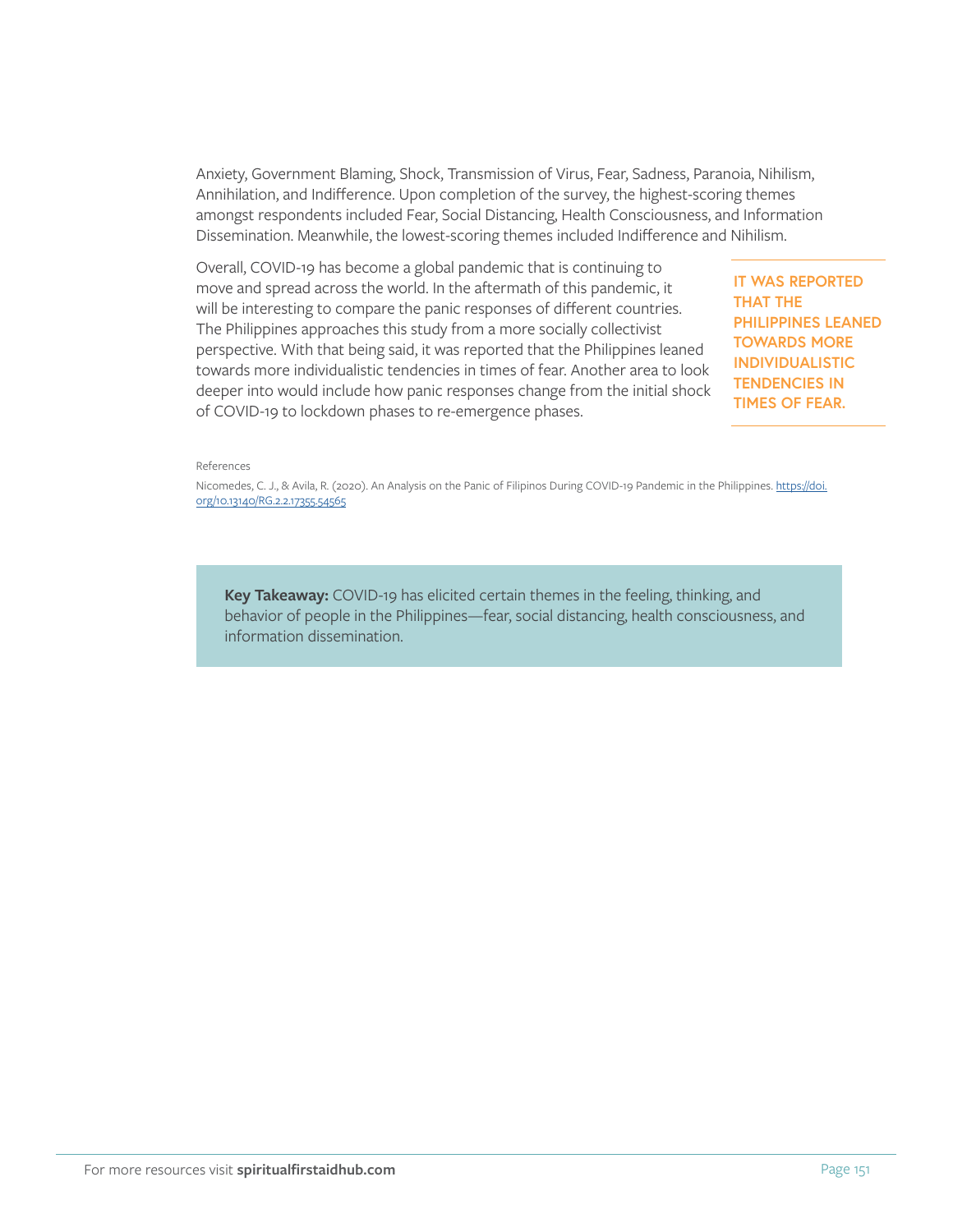# **X Expert Interviews**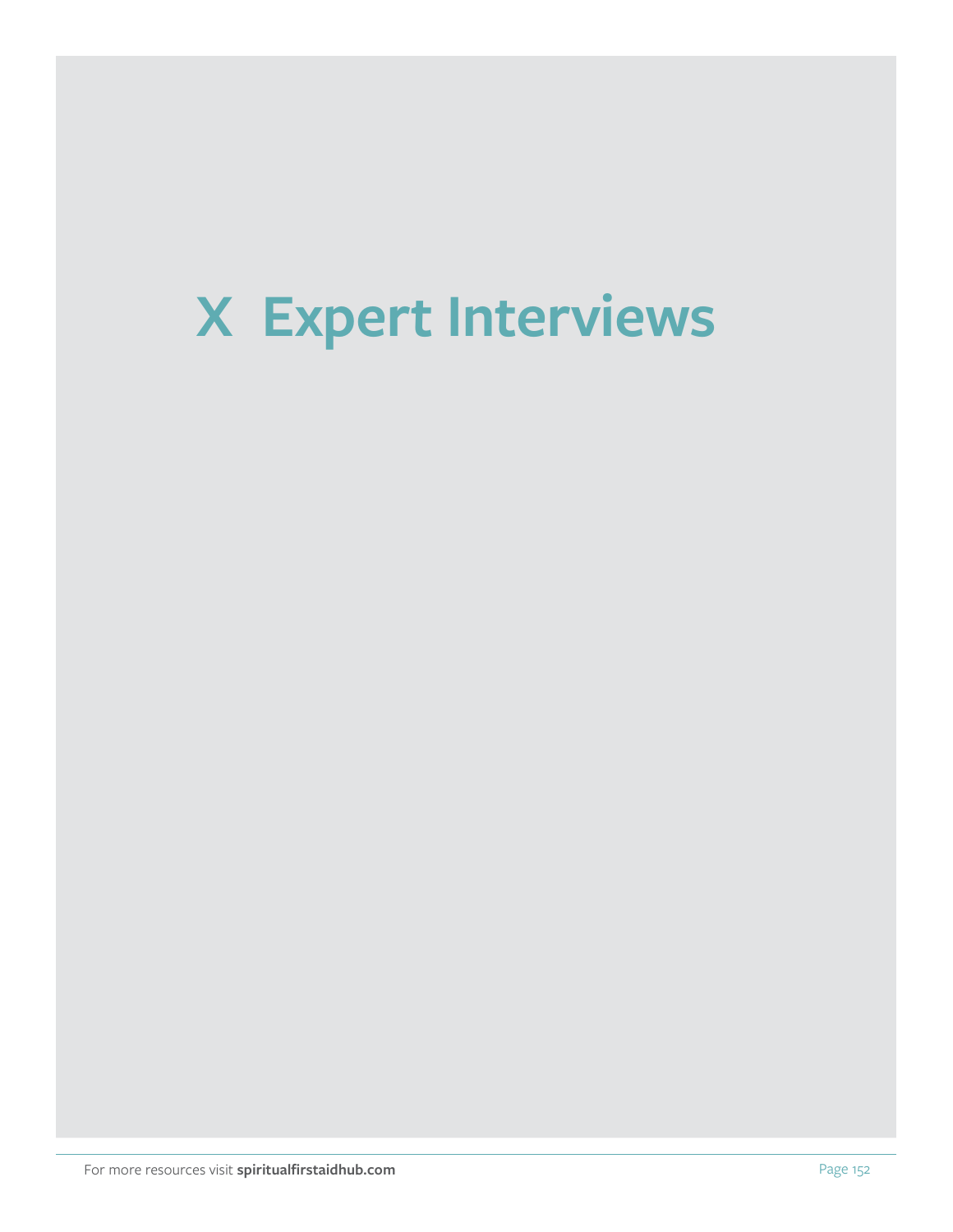# **Addressing COVID-19 Grief and Loss**

### **Interview with Rebecca Bertuccio on dealing with loss during a pandemic**

*Rebecca Bertuccio*

Everyone is feeling the emotional effects of COVID-19. The grief and loss that many are struggling with is a very normal response to the turmoil around us. There are many ways to address these burdens and simply learning more about grief and loss is a great place to start.

#### Jamie Aten: How did you first get interested in this topic?

**Rebecca Bertuccio:** When quarantining, stay-at-home orders, and other precautionary practices were first issued in response to the COVID-19 pandemic, a friend of mine reached out asking if I could shed some light on her younger cousins' behaviors. She shared that her cousins were feeling upset about not being in school and were both angry and confused as to why they were not able to see their family members as they did before. After hearing her concerns, I was reminded of Dr. Pauline Boss' research on ambiguous loss and contemplated the role of grief and loss in people's responses to the pandemic. I felt that it was important to write a paper to raise awareness about the issue, so I reached out to my co-author, with whom I have worked on several research projects (including some on grief and loss), and we put our [commentary](https://psycnet.apa.org/fulltext/2020-37338-001.html) together.

#### **JA:** What was your focus?

**RB:** The focus of our paper was on the role of grief and loss in the context of the COVID-19 pandemic. We explored how people may experience different kinds of grief in response to challenges presented by the pandemic. In our commentary, we highlighted three different types of grief, including (a) ambiguous loss, (b) anticipatory grief, and (c) complicated grief. We explain each of the types of grief and provide examples of how they may appear during these times.

#### **JA:** What did you conclude in writing the commentary?

**RB:** Much of the unknowns associated with the COVID-19 pandemic may be linked to ambiguous loss. For example, people may question when, or if, their life will "go back to normal" and may experience symptoms of grief as a result. Further, some may anticipate losses to come in the future, otherwise known as anticipatory grief. To illustrate, many may grieve the loss of a graduation, wedding ceremony, or other major milestones due to restrictions resulting from the COVID-19 pandemic. Others may worry about acquiring COVID-19 and related health challenges.

Additionally, due to the various limitations presented by the pandemic, people may have a more difficult time coping with loss. With social distancing expectations in place, it is more difficult to hold a funeral service, say goodbye to a loved one who has passed, or even do something as simple as giving a hug to console someone during a difficult time. As there are fewer opportunities to cope with grief, people may experience more severe and inhibiting symptoms over a longer period of time, or rather, complicated grief.

**JA:** How might readers apply what you found to their lives during COVID-19?

**RB:** Overall, readers should remember that grief is a normal response to loss. Responses of grief are not limited to the ones highlighted in our paper. Nevertheless, with grief, people may experience a variety of mental health symptoms similar to depression or anxiety. As such, many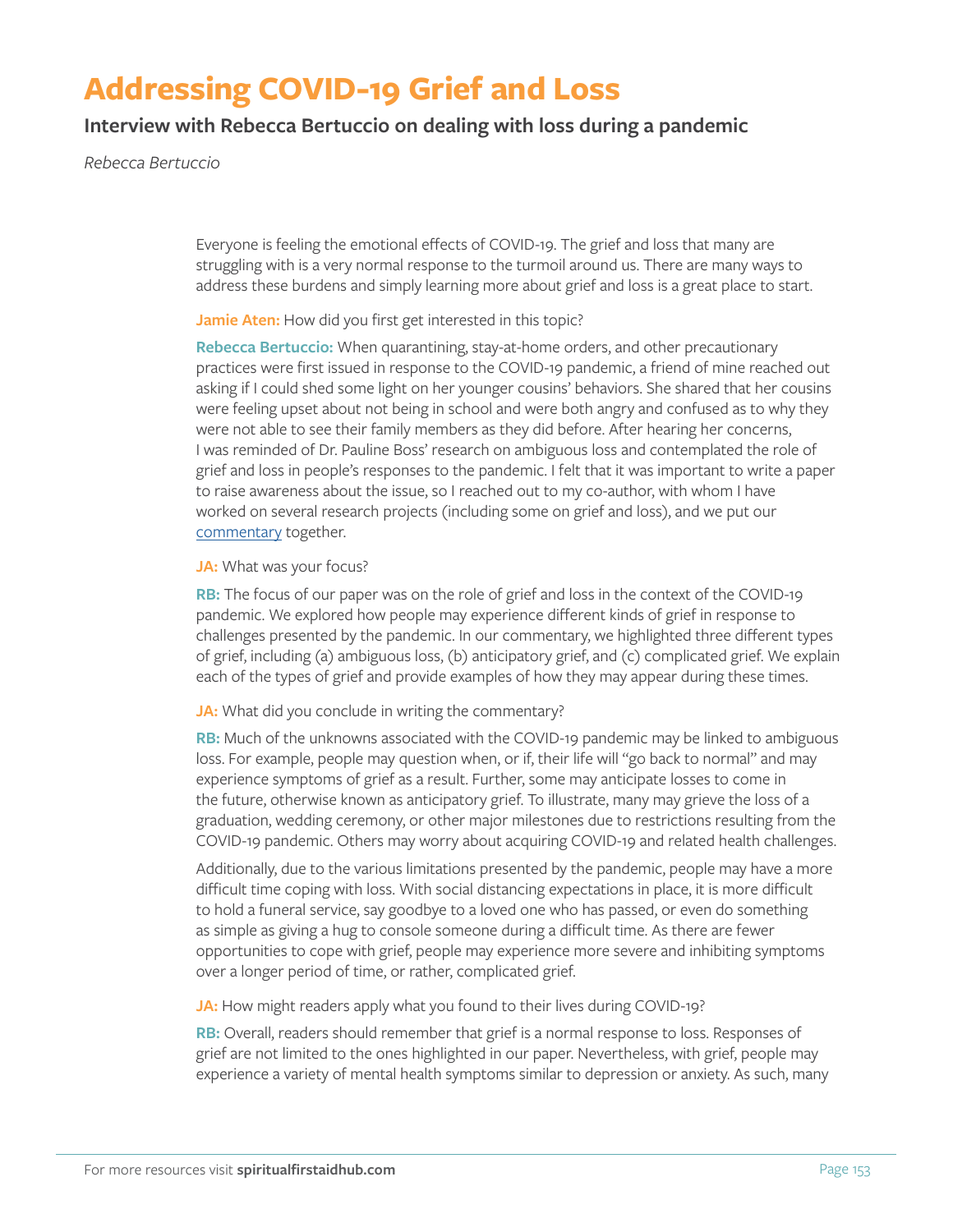may be inclined to align their symptoms with a psychiatric diagnosis. While some individuals may in fact have a clinical disorder, it is critical that folks consider how their symptoms may instead be more consistent with grief. It is important to engage in strategies such as dialectical thinking, meaning-making, self-care, and telehealth services to cope with grief.

**JA:** What are you currently working on that you might like to share about?

**RB:** My co-author and I are looking forward to writing a follow-up piece that will help provide additional guidance to students, school professionals, and/or parents in response to the various challenges presented by the COVID-19 pandemic.

**IT IS IMPORTANT TO ENGAGE IN STRATEGIES SUCH AS DIALECTICAL THINKING, MEANING-MAKING, SELF-CARE, AND TELEHEALTH SERVICES TO COPE WITH GRIEF.**

#### References

Bertuccio, R. F., & Runion, M. C. (2020). Considering grief in mental health outcomes of COVID-19. *Psychological Trauma: Theory, Research, Practice, and Policy.* Advance online publication. https://doi.org/10.1037/tra0000723

**Key Takeaway:** In response to COVID-19, ambiguous loss, anticipatory grief, and complicated grief have been felt by many—utilizing dialectical thinking, meaning-making, self-care, and telehealth services can help address these losses.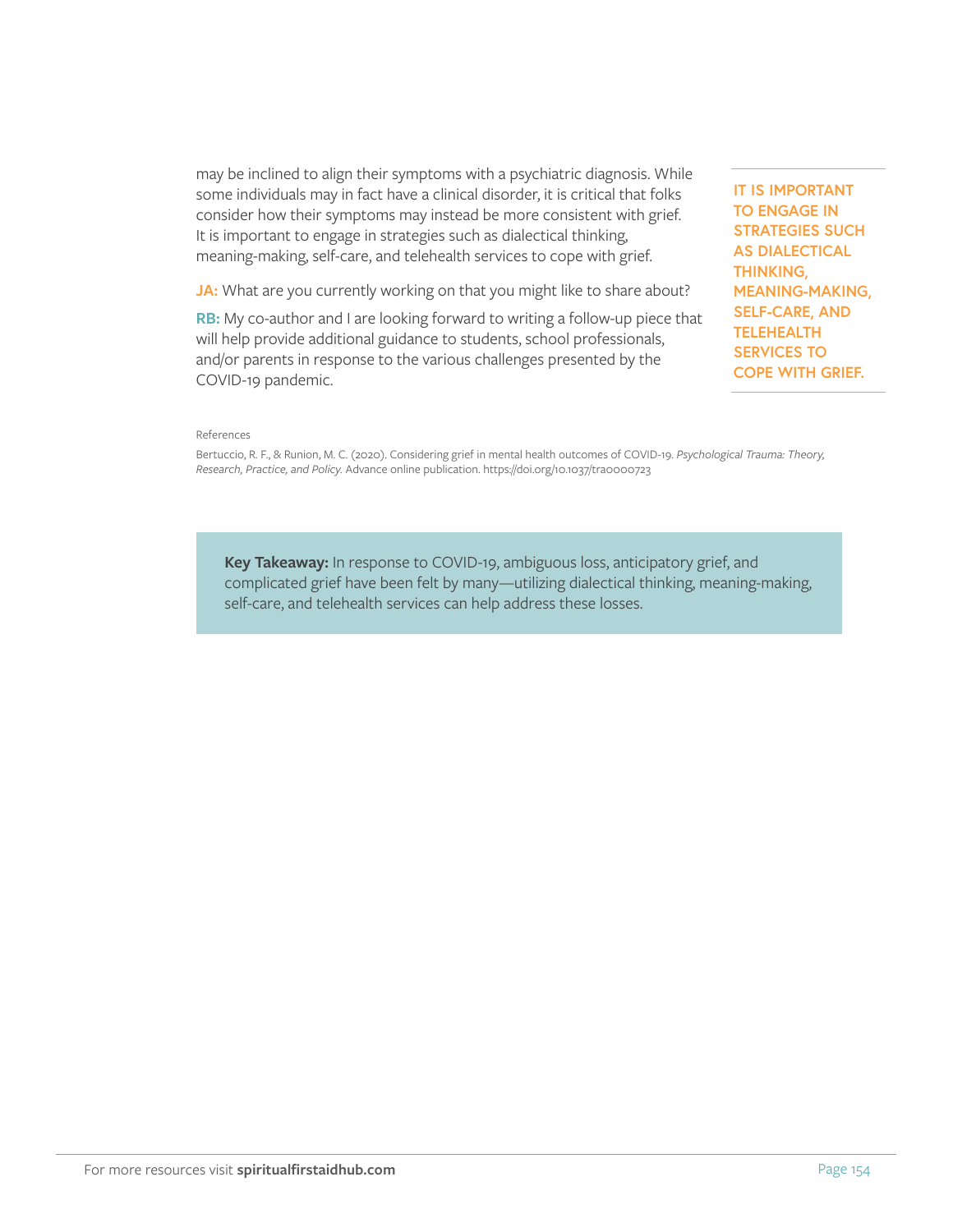# **COVID-19 Job Insecurity May Impact Your Personality**

### **Interview with Dr. Chia-Huei Wu on chronic job insecurity and personality change**

*Chia-Huei Wu*

Chronic job insecurity can alter the way employees behave both at work and at home. The stress and anxiety associated with this situation may even begin to affect things like a person's personality, research suggests. With the current high levels of unemployment related to COVID-19, these potential negative impacts need to be understood and addressed.

**Jamie Aten:** How did you first get interested in this topic?

**Chia-Huei Wu:** I am interested in studying how work experiences and environment can shape personality development, partly because I found my life and work experiences in Taiwan, the United Kingdom, and Australia provided different ingredients that gradually shaped who I am today.

I started this [research](ttps://scholar.google.com/citations?user=6Fum_YMAAAAJ&hl) line by looking into the role of job satisfaction and/or job characteristics (e.g., job autonomy) in shaping one's self-concept and personality. Then I switched my focus to chronic job insecurity (i.e., perceived job insecurity over a long period) as the fear of losing a job could fundamentally influence one's engagement in her/his work and social life.

If such a worry is persistent, it could result in long-term consequences for how one feels about themselves and the environment, as well as how one interacts with others or our personality in these aspects. My speculation is partly based on my observation in academia that young scholars usually worry about finding permanent jobs or being tenured and secured. Such a worry, usually lasting for many years, could impair one's work and social life, bringing long-term consequences.

Beyond academia, the increase of precarious employment across all industries, globally, has accentuated the severity of job insecurity, meaning that more individuals could be exposed to job insecurity over the long term. We know very well that job insecurity can undermine performance, health, and well-being. But whether job insecurity, if persistent, would have long term implications for individuals is the question my colleagues and I seek to answer in this [study](https://doi.apa.org/fulltext/2020-13122-001.html).

**JA:** What was the focus of your study?

**CHW:** We analyzed data from the *[Household, Income and Labour Dynamics in Australia](https://melbourneinstitute.unimelb.edu.au/hilda)  [\(HILDA\) Survey](https://melbourneinstitute.unimelb.edu.au/hilda)*, a national household survey in Australia conducted every year since 2001, capturing representative samples from the population and encompassing employees from a broad cross-section of professions with all forms of employment. The data we used involved employees' self-reported job security and personality over a nine-year period between 2005 and 2013. The job insecurity measure asked how participants perceived themselves to have a secure future in their job. The personality measure was based on the well-established framework known as the Big Five, which categorizes human personality into five broad personality traits: emotional stability (opposite to neuroticism), agreeableness, conscientiousness, extraversion, and openness.

#### **JA:** What did you discover in your study?

**CHW:** From a total of 1,046 employees across Australia whose data were tracked over 9 years, we found that when employees perceived job insecurity over several consecutive years, this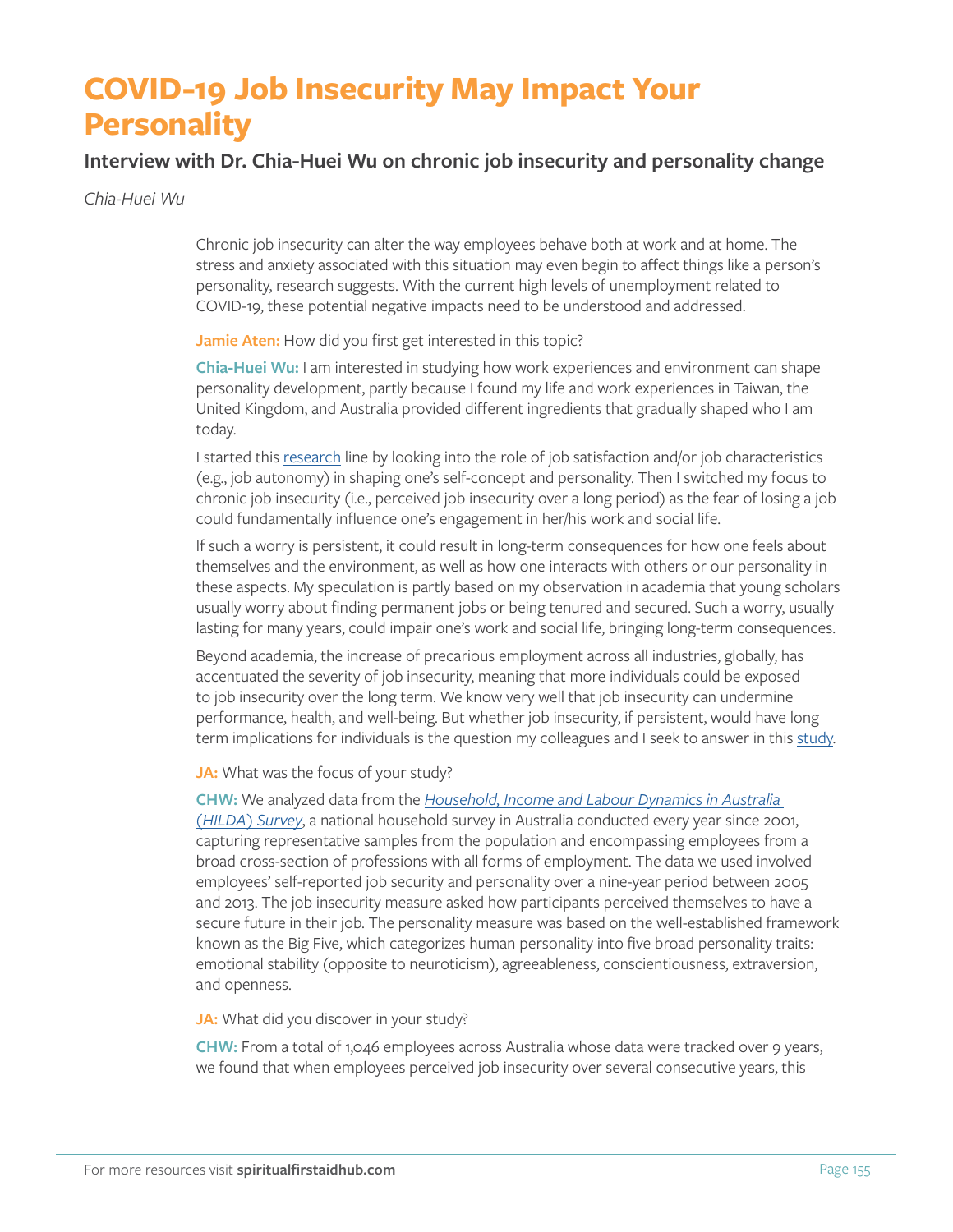had a negative influence on their personality development. Specifically, chronic job insecurity makes personality development worse, as we found that those who experienced higher job insecurity over nine years increase their neuroticism and decrease their agreeableness and conscientiousness—three personality traits that reflect one's emotional, social, and motivational stability. In brief, chronic job insecurity makes employees:

- Become easily anxious, tense, irritable, and depressed
- Focus on their own negative feelings, preventing them from paying attention to others and building harmonious social relationships
- Become less motivated to set and achieve goals in an effective way.

Importantly, the above three personality traits represent healthy personality growth because as we age and mature, we become more emotionally stable, more agreeable, and more conscientious over time. Our research thus demonstrates that when chronic job insecurity occurs, it disrupts this normative personality development process, potentially further impacting individuals' success and health and bringing long-term costs for individuals, workplaces, and society. Our results generally showed null effects of chronic job insecurity with regard to extraversion and openness (the traits that reflect plasticity).

**WHEN CHRONIC JOB INSECURITY OCCURS, IT DISRUPTS THIS NORMATIVE PERSONALITY DEVELOPMENT PROCESS, POTENTIALLY FURTHER IMPACTING INDIVIDUALS' SUCCESS AND HEALTH.** 

**JA:** Is there anything that surprised you in your findings, or that you weren't fully expecting?

**CHW:** While chronic job insecurity can be associated with negative changes in personality, we are curious whether higher chronic job control or autonomy could help buffer the negative effects. We did not find such an effect. Chronic job control cannot help probably because it is a resource for employees to determine their tasks and work activities, which cannot help employees to deal with issues around the sustainability of employment relationships. This null finding suggests that better job design, such as offering more job autonomy, cannot prevent the negative impact of chronic job insecurity. Practitioners should thus be aware of their approaches to mitigate impacts of chronic job insecurity.

**JA:** How might readers apply what you found to their lives?

**CHW:** At the moment, we know that the outbreak of COVID-19 has resulted in job losses globally, according to a [report](https://www.ilo.org/global/about-the-ilo/newsroom/news/WCMS_743036/lang--en/index.htm) by the International Labour Organization. As the job market suffers a strong downturn and we do not know when it will be recovered fully, the threat of chronic job insecurity could become severe. Such a challenge has pushed individuals, organizations, and governments to work even harder to combat job insecurity.

At the individual level, what we can do to reduce the severe impact of chronic job insecurity? In addition to striving to keep current jobs by putting more effort and showing better performance, we could proactively manage our job situations and career tracks by, for instance, actively building a network of professional connections, learning new skills and knowledge, and gathering information about the different job markets and career routes. Making ourselves to have higher job mobility or enhancing the capability to find other employment is a way to protect oneself from being in a precarious position. In the meantime, being aware of how chronic job insecurity could affect us long-term may be equally important as such an awareness can help us be mindful of its negative consequences and find ways to mitigate its influence.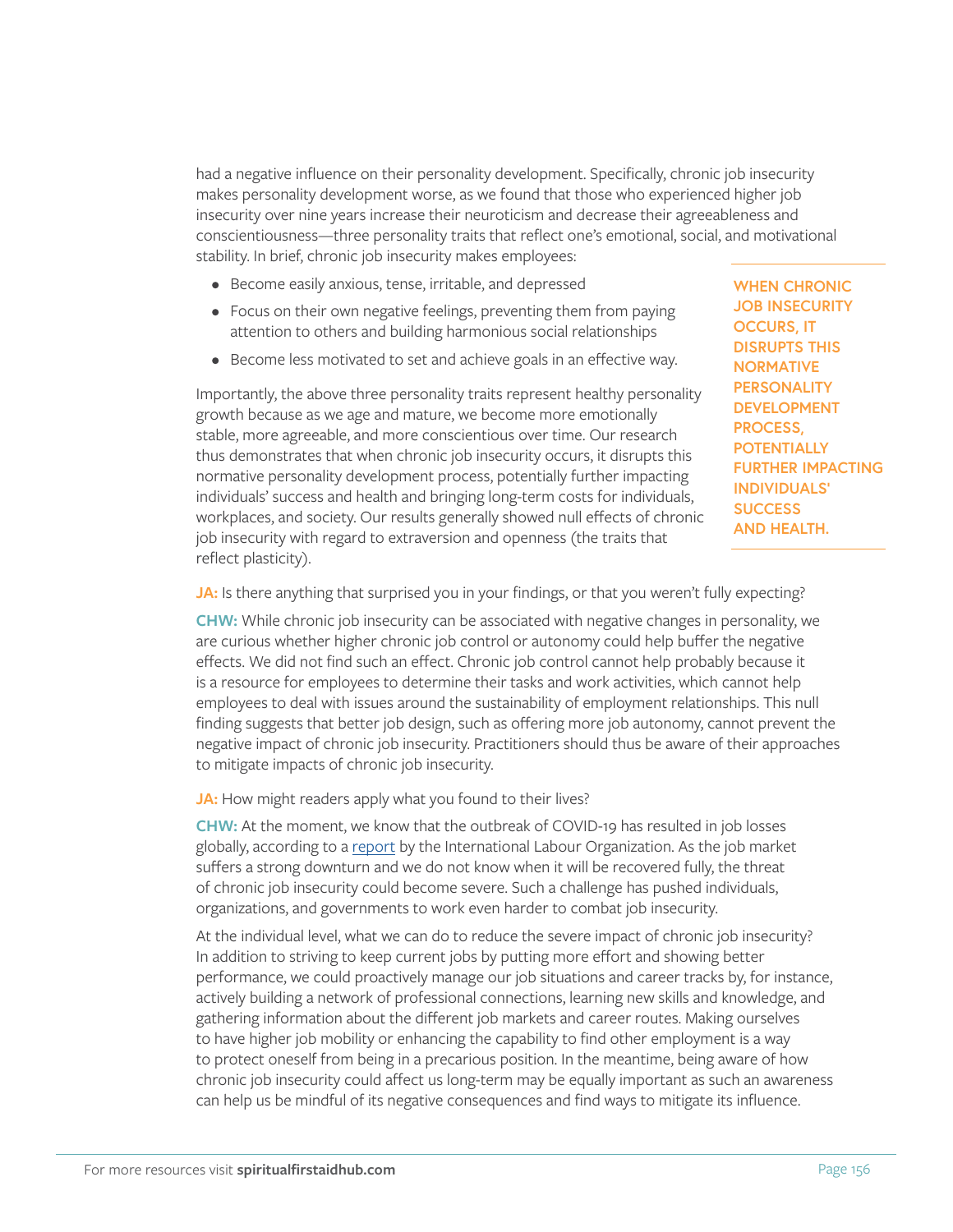**JA:** How can readers use what you found to help others?

**CHW:** We can help others overcome the negative impact of job insecurity or chronic job insecurity. As reported, chronic job insecurity can undermine one's emotional (i.e., an increase of neuroticism), social (i.e., a decrease in agreeableness), and motivational (i.e., a decrease in conscientiousness) stability. We can help others who are suffering from job insecurity by helping them protect stability in these aspects. They would need emotional support when feeling distressed. They would need to know if they are still cared for. They would also need to know that they are still able to make achievements and not forget to appreciate what they have accomplished despite the worry of job security. Reminding our friends who are unfortunately suffering from job insecurity of our available support can be a small, but important resource for them to be resilient. Our support in those three aspects could mitigate the negative impact of job insecurity on personality change in the long run.

#### JA: What are you currently working on that you might like to share about?

**CHW:** I am working with my colleague, Ying (Lena) Wang, who is the second author of the paper, on a book about work and personality development. This book will draw on an increasingly prominent line of research on work and personality development over recent years. In the book, we seek to provide an advanced and contemporary understanding of personality at work, with a particular focus on the changing perspective of personality. Thus far, the majority of research focusing on personality at work takes a more static perspective, assuming that personality is fixed and stable. However, an increasingly prominent research line over recent years have started to indicate that personality is not fixed, and that personality can be changed by work and vocational experiences, such as employment status, career roles, job characteristics, and deliberate training and interventions. We will review the latest research evidence in this area (despite being relatively limited), and draw on research in other relevant fields such as social and clinical psychology to make a new conceptual development of how personality can be changed via work, job-related factors and how individuals can take an active approach in changing their personality at work. The book is expected to be published in 2021 by Bristol University Press.

#### References

Wu, C.-H., Wang, Y., Parker, S. K., & Griffin, M. A. (2020). Effects of chronic job insecurity on Big Five personality change. *Journal of Applied Psychology.* Advance online publication. http://dx.doi.org/10.1037/apl0000488 [OPEN ACCESS].

**Key Takeaway:** COVID-19 job insecurity can cause personality changes, but we can support those without jobs or with chronic job insecurity by promoting their emotional, social, and motivational stability.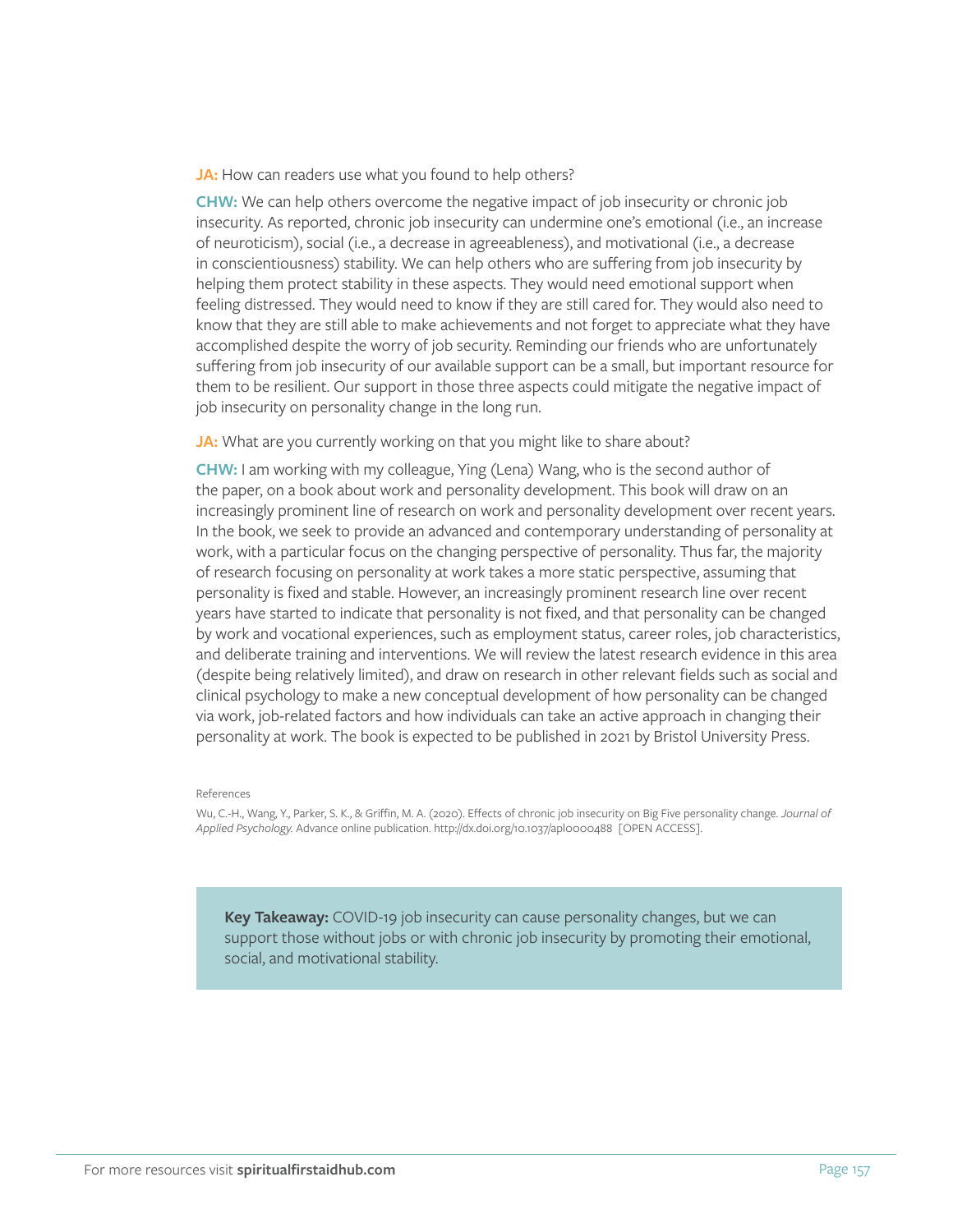# **How Can the Chronically Ill Cope With COVID-19 Stress?**

### **Coping strategies for those with disabilities**

#### *Emre Umucu*

COVID-19 has caused issues for almost everyone worldwide, but especially those with disabilities and chronic health conditions. The particular stresses this group of people is experiencing require thoughtful and informed research to implement relevant mental health interventions.

#### **Jamie Aten:** How did you first get interested in this topic?

**Emre Umucu:** After scientists informed the public that people with chronic conditions may be at higher risk for experiencing the negative impact of COVID-19, as a researcher, my colleague (Dr. Beatrice Lee) and I were curious about how people with chronic conditions and disabilities experience COVID-19 stress and what coping strategies they use. Our main motivation was to understand and conceptualize how people with chronic conditions experience stress caused by COVID-19, and how frequently they use different coping strategies to cope with it. Besides, we thought this research will serve as a preliminary study that helps us and other colleagues develop further research intervention studies examining COVID-19 and coping in this population.

#### **JA:** What was the focus of your study?

**EU:** The main purpose of our exploratory study was to describe perceived stress levels and coping mechanisms related to COVID-19, and whether coping is related to well-being in people with chronic conditions and disabilities. We examined the relationship between perceived stress and coping strategies related to COVID-19, and which COVID-19 coping strategies were associated with well-being after controlling for demographic (age, gender, race, and marital status) and psychological characteristics (depression, anxiety, and stress). To our knowledge, our research was one of the first studies that examined stress, coping, and well-being in individuals with chronic conditions and disabilities at the time we conducted the study. Participants were recruited from Amazon MTurk.

#### **JA:** What did you discover in your study?

**EU:** We found that perceived stress related to COVID-19 was positively associated with coping strategies including self-distraction, denial, substance use, behavioral disengagement, venting, planning, religion, and self-blame. Further, our results demonstrated that active coping, denial, use of emotional support, humor, and religion coping were found to be positively correlated with well-being scores. Self-blame was found to be negatively correlated with well-being scores.

**JA:** Is there anything that surprised you in your findings, or that you weren't fully expecting?

**EU:** Yes. Surprisingly, denial, as a coping mechanism, was found to be positively associated with well-being scores in our sample, meaning that people who reported frequent use of denial coping strategy endorsed higher scores on well-being. This was a highly surprising finding given we thought that denial would be negatively associated with well-being because the literature presented contradictory findings. After going through the literature again, we concluded that individuals with chronic conditions and disabilities may have benefited from adopting a denial coping strategy because they may use denial as a function of an escape from the harsh reality of facing the COVID-19 pandemic. The literature indicates that denial, in the short term, can serve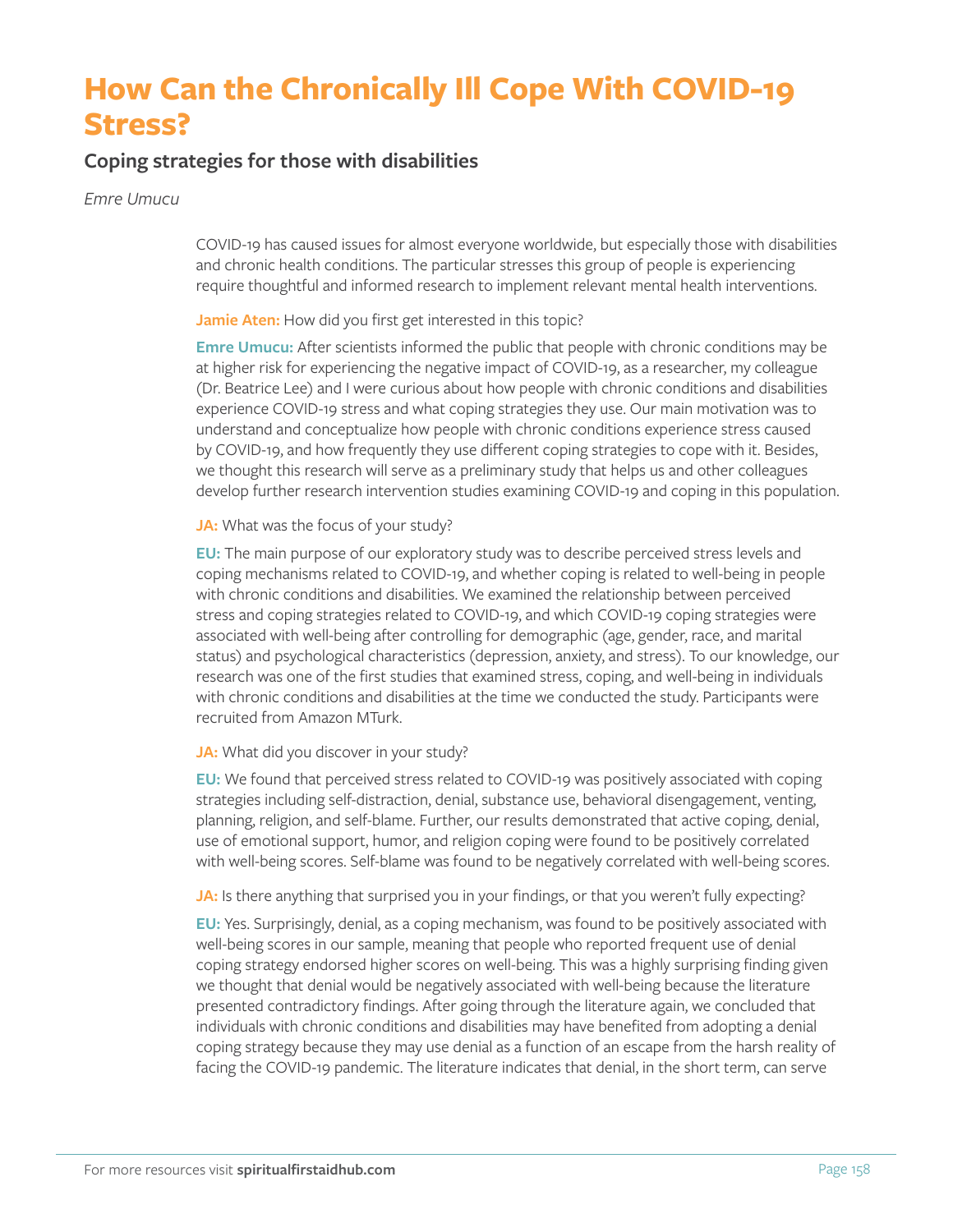as a useful mechanism to drift their focus away from experiencing stress and negative emotional experiences. However, we highly believe that further research is needed in this area to evaluate the long-term effects of using denial coping strategies.

JA: How might readers apply what you found to their lives during COVID-19?

**EU:** Researchers can further examine the long-term effects of stress and preferred coping strategies on well-being in individuals with chronic conditions and disabilities. Regarding clinicians, we believe that measuring and conceptualizing COVID-19-related stress and coping strategies in individuals with chronic conditions and disabilities can help them understand the potential effects of COVID-19 among people with chronic conditions and disabilities. Understanding the potential effects of COVID-19 can help clinicians better support people with disabilities and provide individualized treatment to help them combat COVID-19 stress. For the general public, we believe they can support each other even with social distancing (via phone calls and online meetings) to cope with stress related to the pandemic. Given our results revealed that the use of emotional support is related to well-being, readers can provide emotional support to each other. In addition, there are many organizations and agencies providing emotional and social

**UNDERSTANDING THE POTENTIAL EFFECTS OF COVID-19 CAN HELP CLINICIANS BETTER SUPPORT PEOPLE WITH DISABILITIES AND PROVIDE INDIVIDUALIZED TREATMENT TO HELP THEM COMBAT COVID-19 STRESS.**

support to the public, including people with chronic conditions and disabilities. We believe seeking help and support is critical during this pandemic. And most importantly, we are not alone, and we will cope with this altogether.

#### **JA:** What are you currently working on that you might like to share about?

**EU:** I am currently working on COVID-19 data I collected so more research projects can be published. In addition to that, my colleagues and I have many research projects aiming to improve well-being, life satisfaction, and quality of life in individuals with chronic conditions and disabilities. I really enjoy including my students in my research projects, and one of our most [recent projects](https://www.researchgate.net/publication/341146786_Measuring_grit_in_veterans_with_mental_illnesses_Examining_the_model_structure_of_grit ) on grit among veterans was published in the *Psychiatric Rehabilitation Journal*  where I had two Master of Rehabilitation Counseling students in this manuscript as co-authors.

#### References

Umucu, E., & Lee, B. (2020). Examining the impact of COVID-19 on stress and coping strategies in individuals with disabilities and chronic conditions. *Rehabilitation Psychology*. Advance online publication. http://dx.doi.org/10.1037/rep0000328 (Supported by the College of Health Sciences at UT El Paso.)

**Key Takeaway:** People with chronic illness and disabilities struggle with particular mental health challenges during COVID-19, which can be alleviated by social support, conscientious healthcare, and continued research.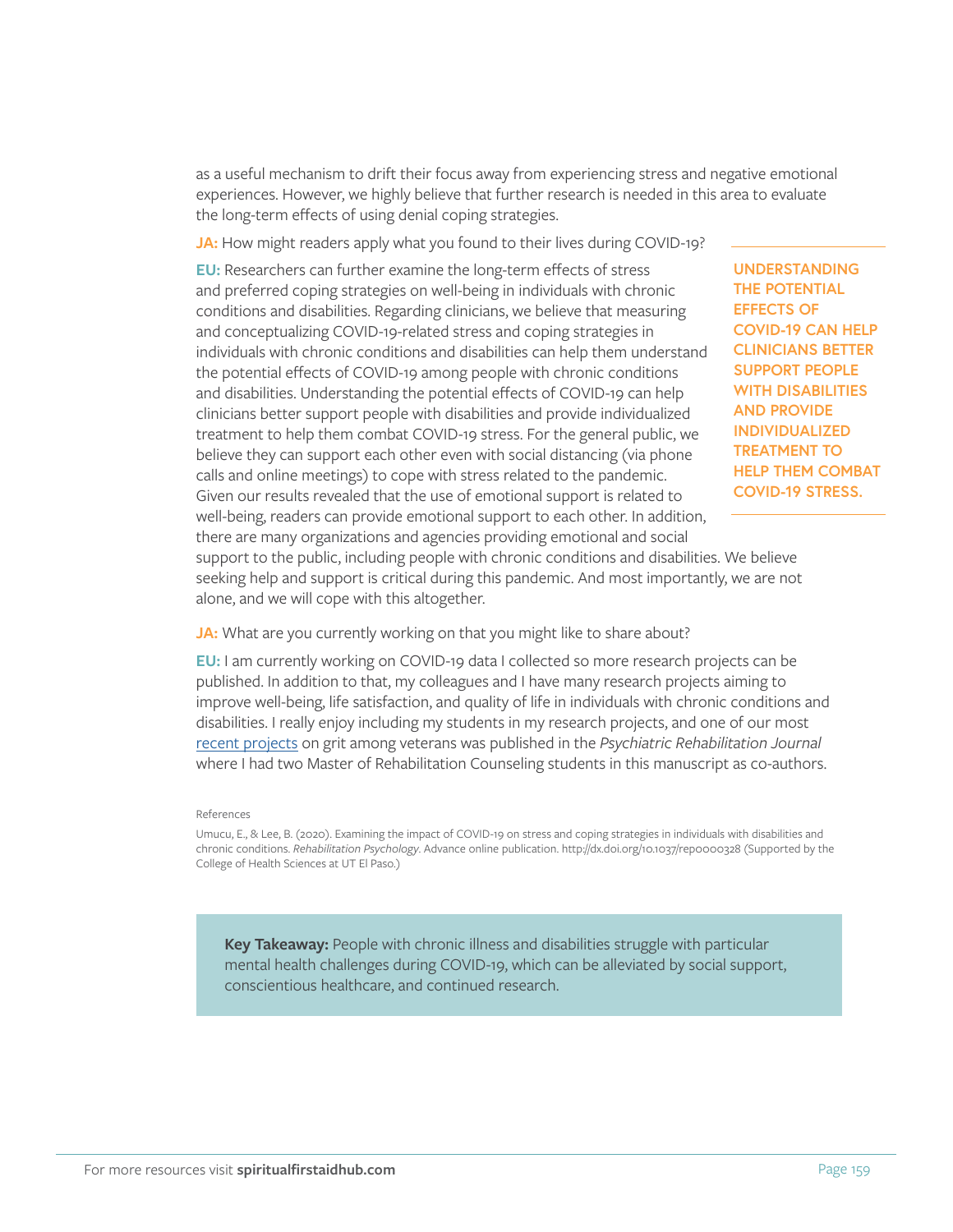## **How Does Media Play into Trauma?**

### **An interview with Dr. Dana Rose Garfin on media exposure and trauma**

*Dana Rose Garfin*

Media coverage is non-stop. There is always another article to read or a breaking story to keep up with. With COVID-19, things are no different. How does this constant stream of information affect our emotional wellbeing?

Jamie Aten: How did you first get interested in this topic?

**Dana Rose Garfin:** When I started as a traumatic stress researcher, I was not necessarily interested in the effect of media exposure on psychological distress per se. I was interested in responses to natural disasters and the effects of large-scale violence on communities. However, in 2013, my colleagues and I ran a study of 4,675 Americans a few weeks after the Boston Marathon bombings. We found that one of the strongest predictors of acute stress symptoms (a precursor to the development of posttraumatic stress disorder [PTSD]) was media exposure to the coverage of the bombings. What was particularly striking was that the highest levels of media exposure were more strongly associated with acute stress symptoms than even direct exposure to the event. When the COVID-19 pandemic began to inundate the 24/7 new cycle, my colleagues and I became concerned about the implications of this intense media exposure on mental and physical health.

#### **JA:** What was the focus of your study?

**DRG:** The focus of the article was to review research about how high levels of media exposure could be harmful to your physical and mental health. We referred to longitudinal research we conducted after the Boston Marathon bombing, as well as a variety of other collective traumas including natural disasters, the Pulse nightclub shooting, and other public health crises (i.e., Ebola outbreak in 2014). These studies used epidemiological, representative samples of thousands of Americans, collected to match the demographic composition of the United States and smaller target regions (for example, we oversampled in Boston and New York after the Boston Marathon bombings; we surveyed a representative sample of Floridians after Hurricane Irma). This allows us to make inferences about how Americans (or target communities) overall respond to events. We use web-based platforms to administer our surveys, so people can take the survey on their computer, cell phone, or mobile device in the immediate aftermath of an event, which helps minimize recall bias and improves response rates.

#### JA: What did you discover in your study?

**DRG:** In all of these studies, we found that the more event-related media that people consumed, the higher their psychological distress. We also found that these effects persisted over time and that they were linked with functional impairment (i.e., when one's physical and emotional health gets in the way of social and occupational functioning) months after the event. In other work, we found that the "acute stress response" (which can be thought of as immediate psychological distress after a trauma and is sometimes referred to as early PTSD) was linked with physical and mental health ailments months and even

**THE MORE EVENT-RELATED MEDIA THAT PEOPLE CONSUMED, THE HIGHER THEIR PSYCHOLOGICAL DISTRESS.**

years after the event. This also highlights the concern that the immediate psychological distress one experiences after a traumatic event could have implications for physical and mental health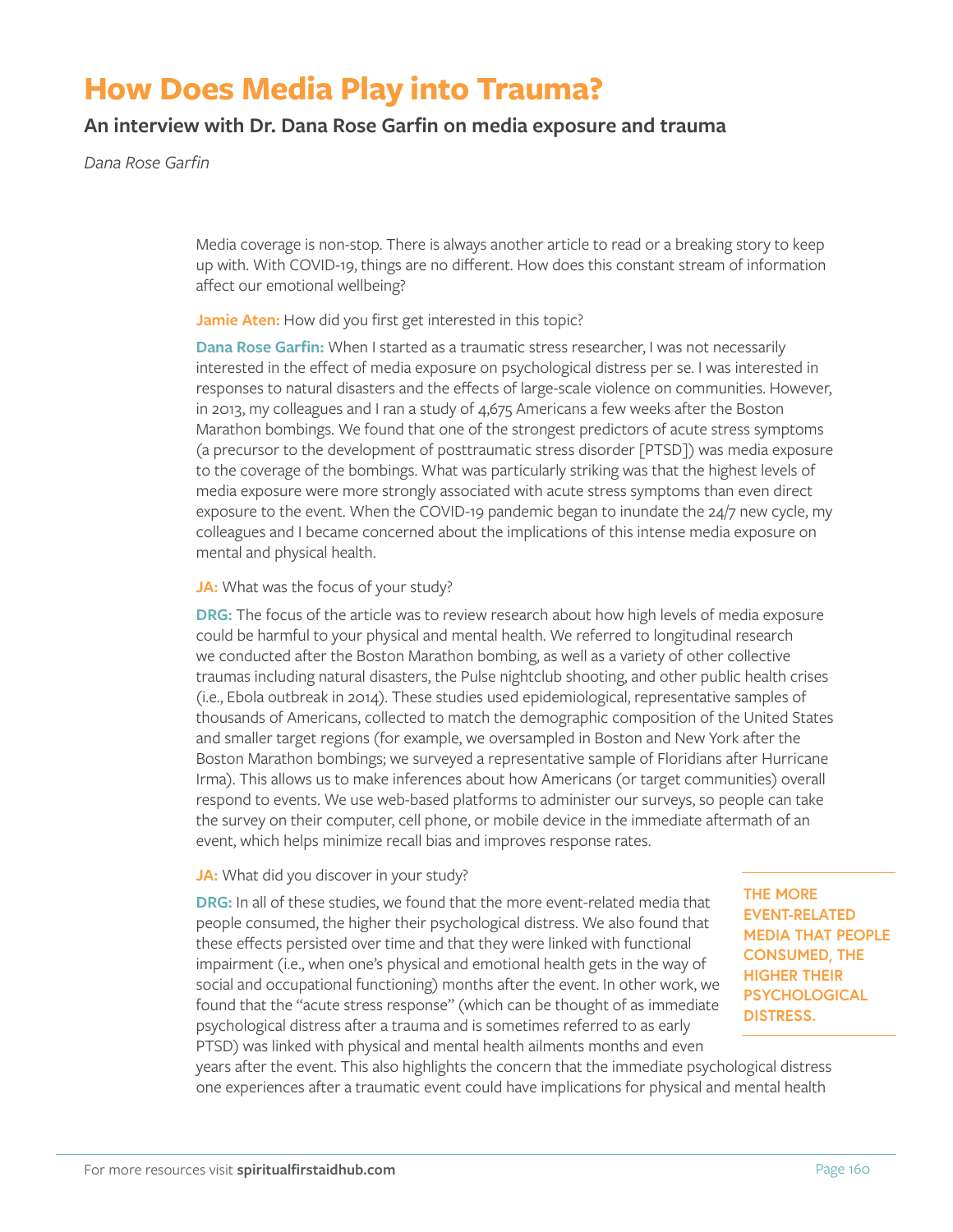down the road. In our Boston Marathon bombing study, we found that graphic images (like images of dead bodies or blood) were associated with higher posttraumatic stress responses and functional impairment months after the bombing. This finding showed us that what you see matters in addition to how much. We also found that these effects accumulate over time exposure to a greater number of events online in real-time (for example, a shooting, a natural disaster, and a bombing) was associated with greater negative responses to a future event.

**JA:** Is there anything that surprised you in your findings, or that you weren't fully expecting?

**DRG:** I was surprised (and to some extent continue to be surprised) at how strong the effects of media exposure are on physical and mental health over time. As a trauma researcher, I would initially think that being exposed to an actual event in person would be much more distressing than witnessing it on television. And certainly, my other work on trauma-exposure has shown that direct exposure to a traumatic event can have lifelong implications for physical and mental health. (As an aside, the more individual-level direct traumas that you experience, the more sensitive you tend to be to media-based exposures.) Nevertheless, after conducting more than a dozen surveys on representative samples after exposure to a myriad of collective trauma, media exposure keeps showing up as one of the strongest predictors of distress over time.

JA: How might readers apply what you found to their lives in the midst of COVID-19?

**DRG:** It is critical to stay informed during traumatic events, especially ongoing events like the COVID-19 pandemic, an approaching hurricane, and now the George Floyd protests and riots. People need to know what they are supposed to do with respect to local regulations and recommendations (e.g., curfews, stay-at-home orders, wearing masks). Media dependency theory is an old theory that posits people depend and rely on the media even more during times of crisis and I think this is even truer in contemporary times. That withstanding, I encourage people to pick one or two media sources to stay informed and try to limit repeated exposure, particularly to disturbing images. There is a tendency to want to stay glued to media coverage, and there is evidence that this feeds into a cycle of distress and exposure (you watch media coverage and feel distressed, so you watch more media coverage because you are thinking about the event, and then feel more distressed, etc). It is possible to stay informed without spending hours of your day exposing yourself to the same information repeatedly. This can reinforce the threat circuitry in your brain, which can lead to the traumatic stress response that can persist even after you walk away from the news. It can be even more difficult to step away from all this coverage when we are exposed to it all day at our fingertips (cell phones, computers, etc.) and endless scrolling and links do not necessarily have a true stop point like old school newspapers have (i.e., you finish reading the paper, put it down, and switch activities).

#### **JA:** How can readers use what you found to help others during COVID-19?

**DRG:** Be supportive and understanding of others who might be having a difficult time. Be available for them to talk to if you want, but do not force anyone to share who is not up to it. People heal and cope with problems in individual ways—for some, that involves communicating about the event, and for others, it does not. For people who do not want to talk about the event, they might enjoy spending time with you or talking about other things. Everybody responds differently to traumatic events. Some people might have a lot of direct exposure (e.g., lost their job, knew someone sick) and still be functioning pretty well. You might have someone else in your life who has not had that type of "direct" exposure but is experiencing many distress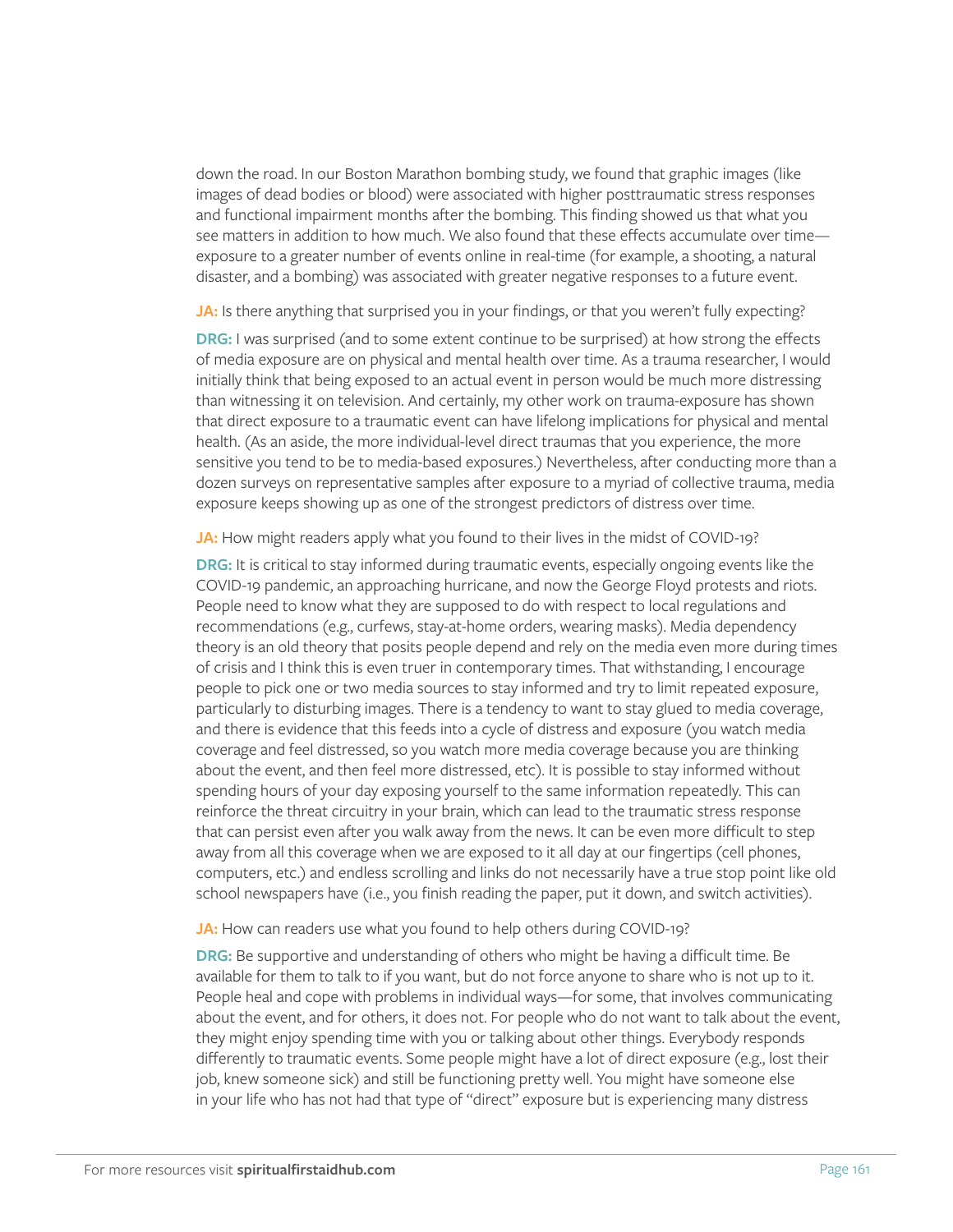symptoms. Be compassionate, understanding, open-minded, and supportive. Suggesting activities that get your loved ones (and yourself!) out of the house (to the extent that local guidelines permit) and away from the constant barrage of media exposure could be helpful. Activities such as exercise, meditation, prayer, art, cooking, and connecting with friends and family could also help reduce stress.

JA: What are you currently working on that you might like to share about?

**DRG:** Currently, I have two projects, both generously funded by the National Science Foundation studying the psychological effects of the COVID-19 outbreak. The first, with Drs. Roxane Cohen Silver and E. Alison Holman (also from UCI), is a study of 6,500 Americans, assessed in the first six weeks after the COVID-19 pandemic was declared a national emergency. People were assessed in three cohorts, so we could see if people responded differently as the epidemic progressed in America. Media exposure and health-protective behaviors play a big role in that project. My other project, with Dr. Gabrielle Wong-Parodi (from Stanford University), involves following Gulf Coast residents who are dealing with COVID-19 in advance of what experts predict to be a very active hurricane season. We have surveyed almost 2,000 Gulf Coast residents and will be assessing them again after the threat of a landfilling major (Category 3 or higher) hurricane. We will keep you posted on the results.

#### References

Garfin, D. R., Silver, R. C., & Holman, E. A. (2020). The novel coronavirus (COVID-2019) outbreak: Amplification of public health consequences by media exposure. *Health Psychology*, 39(5), 355-357. http://dx.doi.org/10.1037/hea0000875 (NSF grants: U.S. National Science Foundation Grants SES-2026337 BCS-1342637, BCS-1451812, and SES-1505184.)

**Key Takeaway:** Media consumption can cause acute stress responses and trauma, so caution, limitations, and thoughtfulness are encouraged to protect yourself from these adverse psychological effects during COVID-19.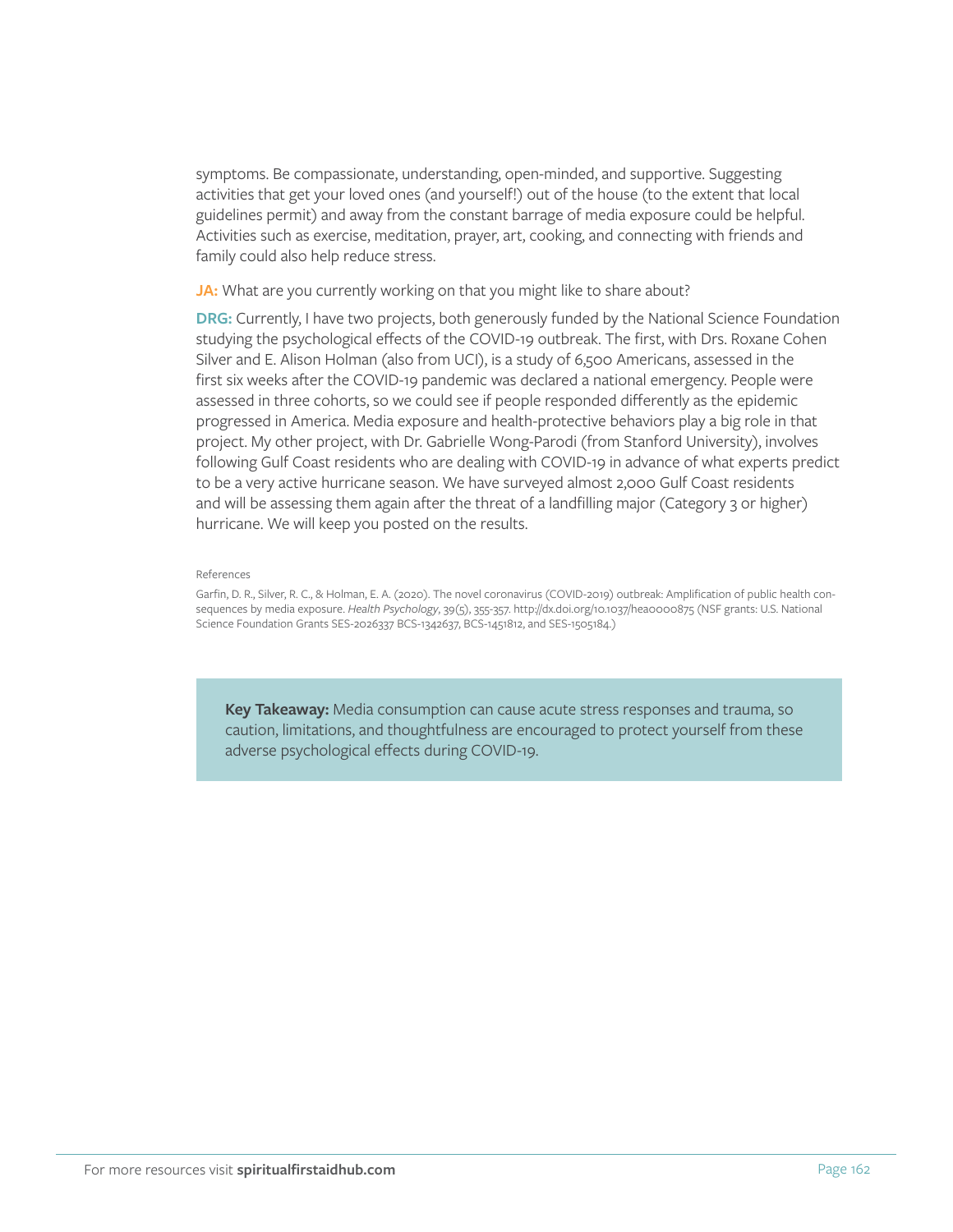# **Can Google Anticipate Local COVID-19 Needs?**

### **Interview with Dr. Christine Ma-Kellams on Google Trends and COVID-19**

*Christine Ma-Kellams*

Search engines like Google provide incredible opportunities for data analysis. Researchers have started to realize the value of using search results for anticipating needs in local communities worldwide.

#### **Jamie Aten:** How did you first get interested in this topic?

**Christine Ma-Kellams:** I first got interested in tools that could predict things back in graduate school, when my engineering friend Steve joked that we should team up to build a machine to forecast the future. A large part of what I do as a psychologist is trying to figure out the patterns of people's behavior, and in that sense, many of our studies are about prediction. Then over time, it became apparent that tools like Google could be used for more than just directions, recipes, and general know-how. The first studies on Google Trends suggested that they could predict mass social trends like disease and elections. As a post-doc, I went to a talk by Seth Stephens-Davidowitz who presented his data on how many votes racism cost Obama in the election, and it blew my mind. The idea that Google could tell you things that you could not easily access otherwise (because people's online searches reveal more about themselves than what they are willing to tell you) was the main reason I got into this area of research.

#### **JA:** What was the focus of your [study](https://doi.apa.org/fulltext/2020-25112-005.html)?

**CMK:** My policy brief was mainly focused on taking the growing body of studies using Google Trends and discussing how public health experts could potentially use them to inform their decisions. In my own work on Google Trends, for example, my colleagues and I have found that online search volume could predict suicide better than traditional surveys at the state level. So, one idea could be to use Google searches to figure out where suicide risk is the highest (based on what people are searching for) and deploying resources like mental health services and suicide prevention campaigns to those regions.

#### JA: What did you discover in your study?

**CMK:** In my own studies, my colleagues and I have found that Google searches for suicidal phrases like "painless suicide" and "how to kill yourself" predicted actual suicides across the 50 states. Along a different vein, I've also done other research showing that Google searches predicted the 2016 presidential election. Other studies have shown that search volume can predict a host of other phenomena, from skin cancer to (more controversially) the flu.

#### **JA:** Is there anything that surprised you in your findings, or that you weren't fully expecting?

**CMK:** Not so much in my own research, but in my review of the literature on Google Trends, I was surprised by how many studies were conducted in other countries that showed the same pattern of Google searches predicting behavior. I had assumed that Google was largely an American search engine—I think it's well established that its' the  $\#$ 1 search engine in this country—but I did not realize how popular it was globally. The fact that it also predicted outcomes elsewhere was something I wasn't fully expecting.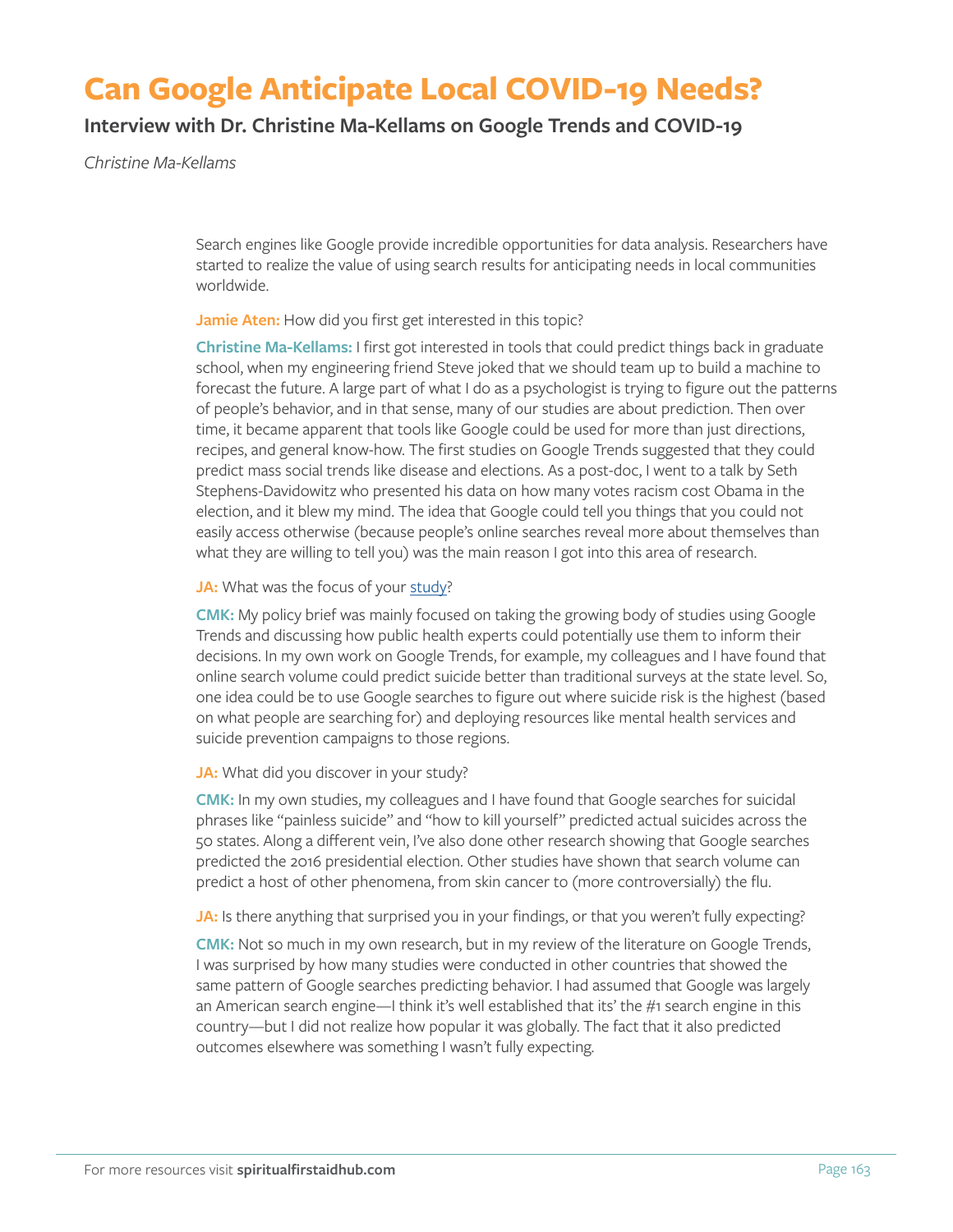**JA:** How might readers apply what you found to their lives?

**CMK:** I think one of the neat things about Google Trends is that anyone can access it—it's publicly available, and the interface is very intuitive/user-friendly. So, you don't have to be a social scientist to play around with it and explore trends at the national or global level. It's great for curiosity, but the resourceful reader could likely be able to use it for practical purposes too. For example, if you belong to a particular social group (e.g., vegans) and want to figure out where others like you are, you could look up search terms that members of your group are likely to be interested in (e.g., "vegan restaurants").

**JA:** How can readers use what you found to help others?

**CMK:** You can also easily imagine how you can use Google trends to figure out where the need is regionally speaking. So, for example, take any need people have, and think about what people with that need would search for. If you look up that search term, Google Trends should be able to tell you where that need is most concentrated. To illustrate, it's likely that searches for "food pantry" correlates strongly with where hunger is a problem or searches for "PPE" may reveal where such protective medical equipment has the most shortages. So, if you wanted to help alleviate COVID-19 needs, you could use search volume to find out where the deficits are likely the strongest.

**IF YOU WANTED TO HELP ALLEVIATE COVID-19 NEEDS, YOU COULD USE SEARCH VOLUME TO FIND OUT WHERE THE DEFICITS ARE LIKELY THE STRONGEST.**

JA: What are you currently working on that you might like to share about?

**CMK:** One of my other recent articles with my co-author Michael Wu is about how men and women can, in some ways, lead different emotional lives. We looked at the biological approach and avoidance systems and how their activation is linked to how each gender reacts to emotionally charged events. Last year, one of my former students, Shaiasia Wannamaker and I developed a new scale designed to capture the idea of "global citizenry," or the extent to which people identify with, and think like, citizens of the globe at large, rather than with a particular nation. I think as we live in an ever more globalized world, having a way of capturing how people see themselves as members of this more cosmopolitan identity will be increasingly important.

#### References

Ma-Kellams, C. (2020). Using Google search volume to inform early detection interventions for public health crises: A policy brief. *International Perspectives in Psychology: Research, Practice, Consultation,* 9(2), 123–126. https://doi.org/10.1037/ipp0000128

**Key Takeaway:** Google Trends is an easy-to-use and accessible tool that can help anticipate COVID-19 needs in your area.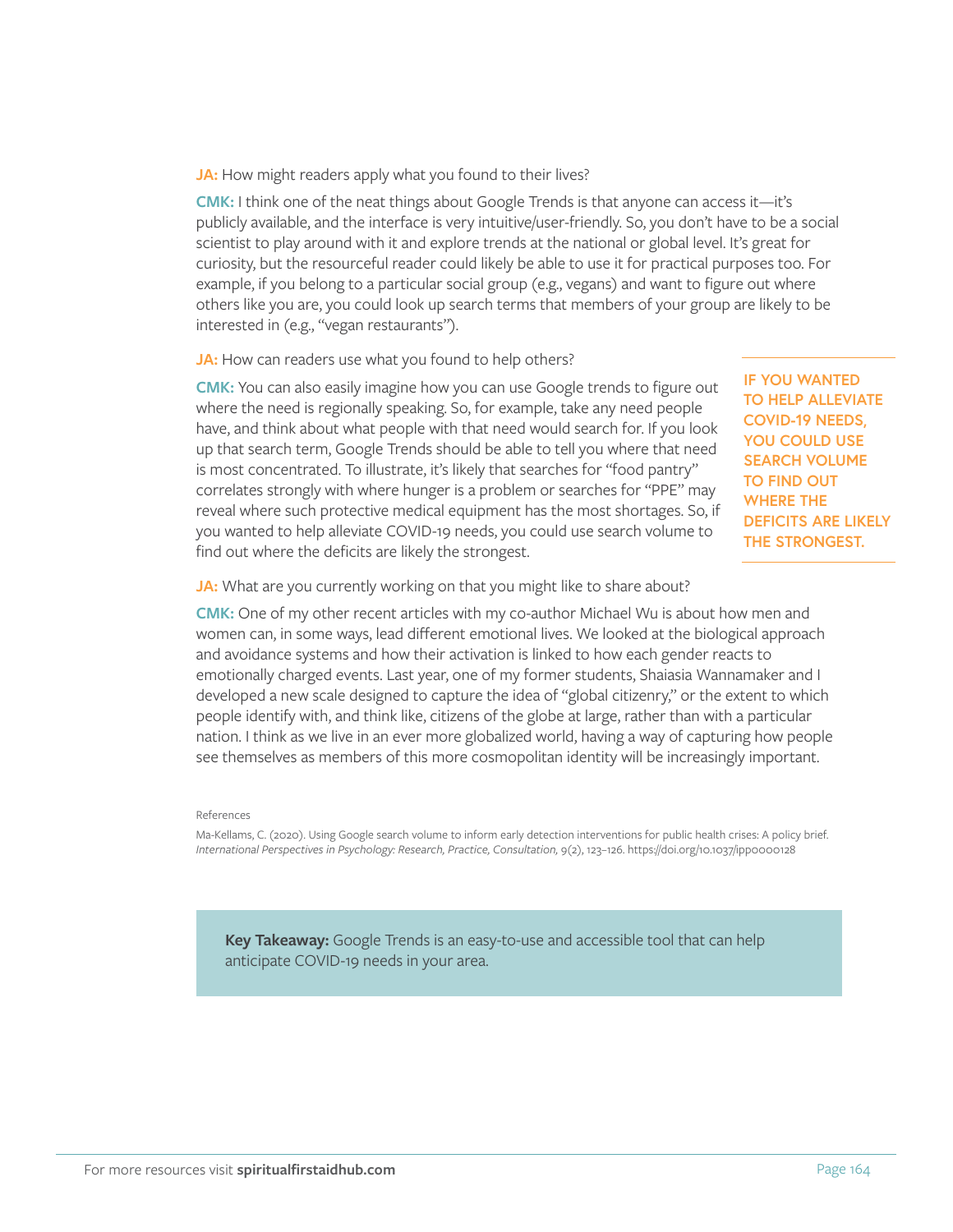# **How to Manage Stress as a Newly Remote Employee**

### **The life of employees forced online**

*Paul White*

COVID-19 has changed many things. One of the most prominent changes is the shift for many to virtual work. Remote employment can have many benefits, but the current circumstances call for a deeper look into the challenges this type of work can raise.

Jamie Aten: How did you first get interested in this topic?

**Paul White:** My professional focus for the past 10 years has been "making work relationships work." I've co-authored 3 books with Gary Chapman, most notably *[The 5 Languages of](https://www.appreciationatwork.com/5-languages-appreciation-workplace-improve-employee-engagement/)  [Appreciation in the Workplace](https://www.appreciationatwork.com/5-languages-appreciation-workplace-improve-employee-engagement/)*, where we applied the concepts of the 5 love languages to work-place relationships. We have previously done research on how remote employees differ from onsite employees in how they like to be shown appreciation and encouragement. With the millions of new remote workers—who face different challenges than traditional remote workers—I thought it would be wise to explore the experiences, perceptions, reactions, and coping mechanisms of this group of workers (and what they are learning).

**JA:** What was the focus of your study?

**PW:** We wanted to learn about newly remote employees—who were forced to work remotely, who were working from home (which is different than just working remotely), and in the midst of the health and financial concerns created by the COVID-19 pandemic.

From 1200-plus applicants, we chose 50 individuals in order to get a balanced sample of gender, living situations (alone, with a roommate, spouse/significant other, children), location (urban, suburban, rural). Some of these individuals have been working remotely for years, but most of them had been working remotely less than two weeks when the [study](https://trainingmag.com/how-support-and-encourage-employees-newly-working-home/) began.

We had them fill out an online questionnaire once per week for four weeks, looking at their concerns, the challenges they were facing, their level of anxiety (and what they were anxious about), what coping behaviors they were using, what feelings they were experiencing, and what positive results were coming from working from home. We also looked at their sense of connectedness and isolation, actions they and their colleagues took to stay connected, their level of hope, and on what they based their hope.

**JA:** What did you discover in your study?

**PW:** We found a number of themes—some confirming previously learned lessons, some interesting tidbits—and most of the results point to practical actions that leaders, managers, and even employees themselves can take to manage the stress and anxiety of having one's daily work situation turned upside down.

First, it is important to note that this group is different than the general population about whom the major media frequently reports survey results. These individuals are employed versus unemployed or furloughed. Having said that, as a group they have a moderate amount of anxiety, seemingly at a level appropriate for their circumstances. They are anxious about their health (more so about their family members' than themselves), about the impact of the pandemic globally and on the economy, and what their future lives will look like.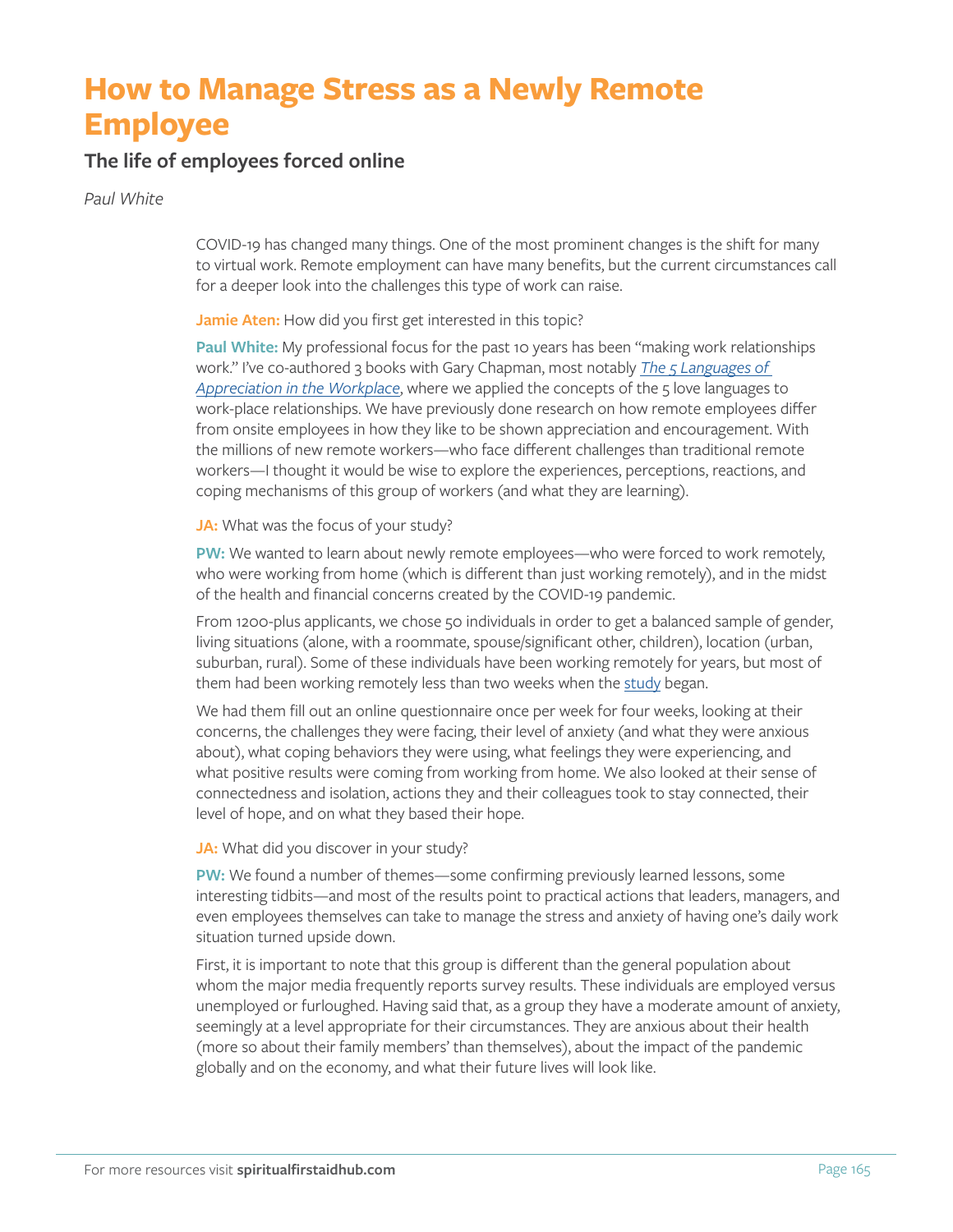However, the biggest challenges they have to deal with on a daily basis are issues created from working from home ("working while overseeing my children's schooling"), work-related issues ("trying to get all my work done while feeling scattered"), and family issues ("children's behavior regressing—lots of crying and meltdowns").

A key set of findings related to how people cope with their stress and anxiety. Individuals who: a) got adequate sleep, b) ate healthily, c) limited their "binge-watching" of the news, d) took breaks from work, e) engaged in rejuvenating activities, and f) made efforts to connect with colleagues experienced fewer stress reactions and lower anxiety, and reported higher levels of positive feelings.

**JA:** Is there anything that surprised you in your findings, or that you weren't fully expecting?

**PW:** Remote employees report strongly enjoying the extra time they have as a result of not commuting 1-2 hours per day. Specifically, they are enjoying more time with their families ("I get to have lunch with my wife"; "I love being at home with my baby") as well as having more time for exercising and projects around the house. They also love the flexibility resulting from working from home ("taking walks for a break from work").

Interestingly, some factors did not influence employees' stress, anxiety, and positive feelings, including the age of the employee, location (urban, suburban, rural), living situation (alone, roommate, family), or their degree of extraversion/introversion.

Overall, the majority of remote employees continued to have hope that "things will get better." The most impactful sources of hope were their religious faith, family and friends, and maintaining a positive attitude. Those who were most at risk for experiencing more stress and anxiety indicated they had no specific reason for their hope.

**JA:** How might readers apply what you found to their lives, especially during COVID-19?

**PW:** A key finding with practical implications is that an important factor related to reducing remote employees' stress, anxiety, and positive coping was the practice of actively reaching out to coworkers to connect. Employees reported that communicating via video (versus just email or phone), "checking in" occasionally, having time to chat with colleagues about non-work topics, and sharing funny texts or videos are all ways that helped them feel connected to their colleagues.

Additionally, a key message about keeping resilient through this difficult time is "it's not rocket science." Do those activities that we know—and which working from home remote employees report—are helpful: get adequate sleep, eat a healthy diet, take breaks, stay connected with others, limit your watching of anxiety-producing news, and do something fun occasionally.

**AN IMPORTANT FACTOR RELATED TO REDUCING REMOTE EMPLOYEES' STRESS, ANXIETY, AND POSITIVE COPING WAS THE PRACTICE OF ACTIVELY REACHING OUT TO COWORKERS TO CONNECT.**

**JA:** What are you currently working on that you might like to share about?

**PW:** We have recently launched a remote version of our online assessment, the *Motivating By Appreciation Inventory*, that identifies how each team member prefers to be shown appreciation and provides actions relevant to long-distance relationships.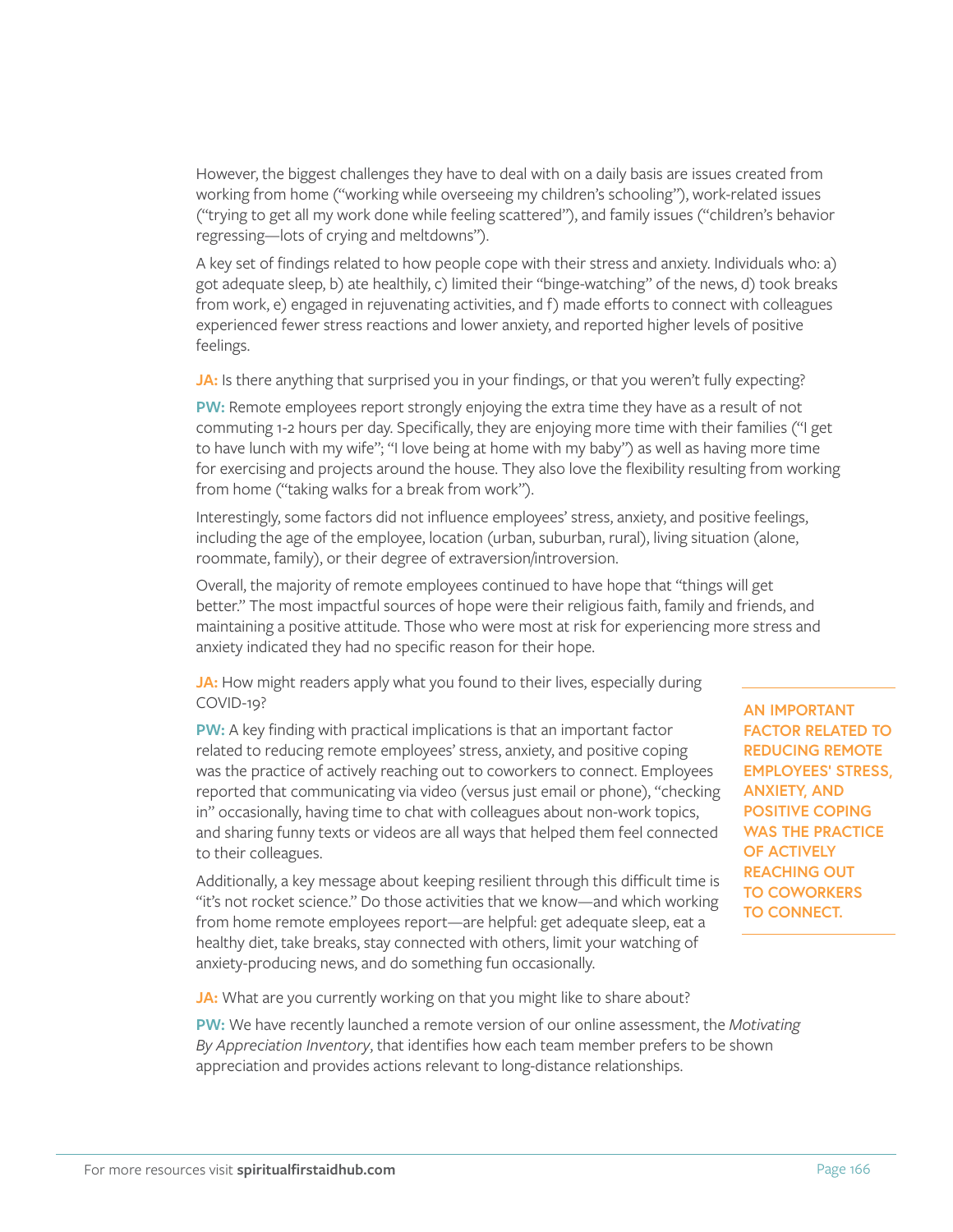Additionally, we are "translating" our Appreciation at Work training resources into a virtual training kit that can be used with remote employees through an online video conference methodology. Our goal is always to provide practical, relevant resources to help build positive workplace cultures and to "make work relationships work."

**Key Takeaway:** Remote employees can succeed best and avoid stress when they actively reach out and connect with coworkers, take breaks from work, and engage in rejuvenating activities.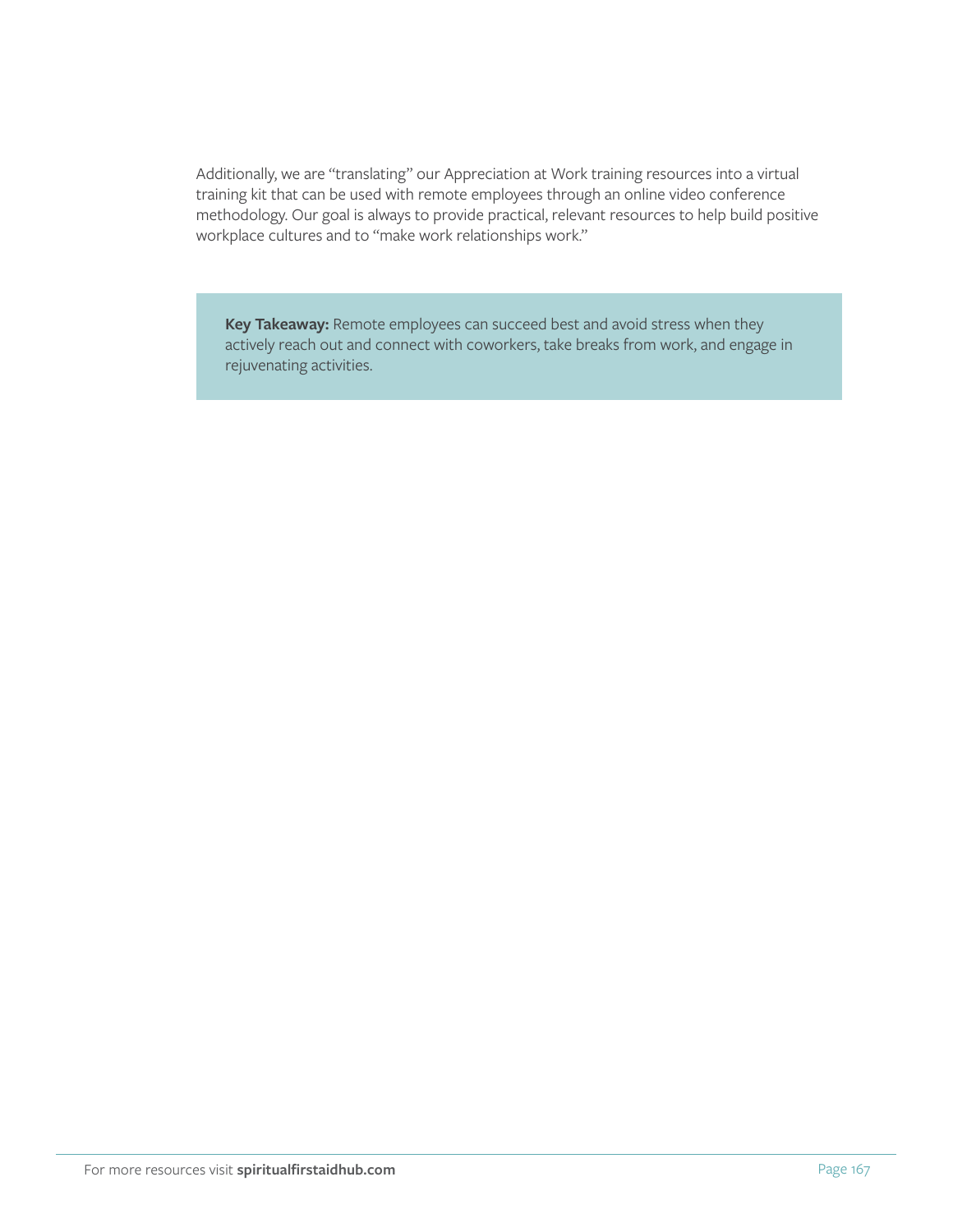# **Parenting in a Pandemic Can Include Self-Care**

### **An interview with Ashley Abramson on building resilience as a parent**

*Ashley Abramson*

Parenting during COVID-19 can be frustrating and tiring, but parents must remember to take care of themselves and find help when they need it. Here are some insights into building resilience and practicing self-care while caring for children.

**Jamie Aten:** How would you personally describe parenting during COVID-19?

**Ashley Abramson:** Parenting during COVID-19 is doubly straining, because more than just parenting our kids in their current developmental phases, parents are tasked with facing new emotional challenges and demands from their children—along with reduced childcare and increased personal stressors. With fewer "protective" resources available (like school, childcare, and social interaction for kids), kids and parents alike are both more prone to stress. The problem is, kids don't always know how to express their stress, so it can come out in behavioral issues like anger or acting out. Stressed-out parents have a unique job of managing their own stress while helping their kids find healthy ways to navigate their own big emotions, which can feel draining.

JA: What are some ways parents can cultivate resilience through Coronavirus?

**AA:** The most effective way to cultivate resilience is to stay connected. It's difficult to maintain meaningful connections with ourselves, our partners, and our loved ones when physical distancing is essential for public health, but prioritizing relationships helps us manage our emotions and the physiological effects of stress. During stress, the logical brain—the part of the mind that helps us process difficulty—goes "offline," and meaningful, safe relationships can move us from "survival mode" into a place where we can actually deal with stress, so it doesn't affect us later on.

For me, investing in relationships means taking regular time alone with my husband, FaceTime calls with friends, and keeping up my telehealth therapy appointments. These practices may seem selfish or unimportant amidst kids' emotional stress and their ongoing demands, but ultimately, I believe staying connected as parents will help us connect with our kids, both short-term and for the long-haul.

**JA:** What are some ways a parent's perspective can help others live more resiliently amidst this pandemic?

AA: The most formative relationships parents have right now are with their children. When parents are tuned in to their emotions and eager to process through stress rather than avoiding it, they can stay connected with their kids and help them grow more resilient, too. It's easy to be frustrated with children who are acting out, melting down, withdrawing, or regressing, but finding ways to stay calm and empathetic in the face of these behaviors is the best way to help. I've learned in my research that [the nervous system is contagious](https://elemental.medium.com/why-calmness-can-be-contagious-17d6c36f4012), so when we can regulate our own emotions, we physiologically help dysregulated children do the same thing!

**WHEN PARENTS ARE TUNED IN TO THEIR EMOTIONS AND EAGER TO PROCESS THROUGH STRESS RATHER THAN AVOIDING IT, THEY CAN STAY CONNECTED WITH THEIR KIDS AND HELP THEM GROW MORE RESILIENT, TOO.**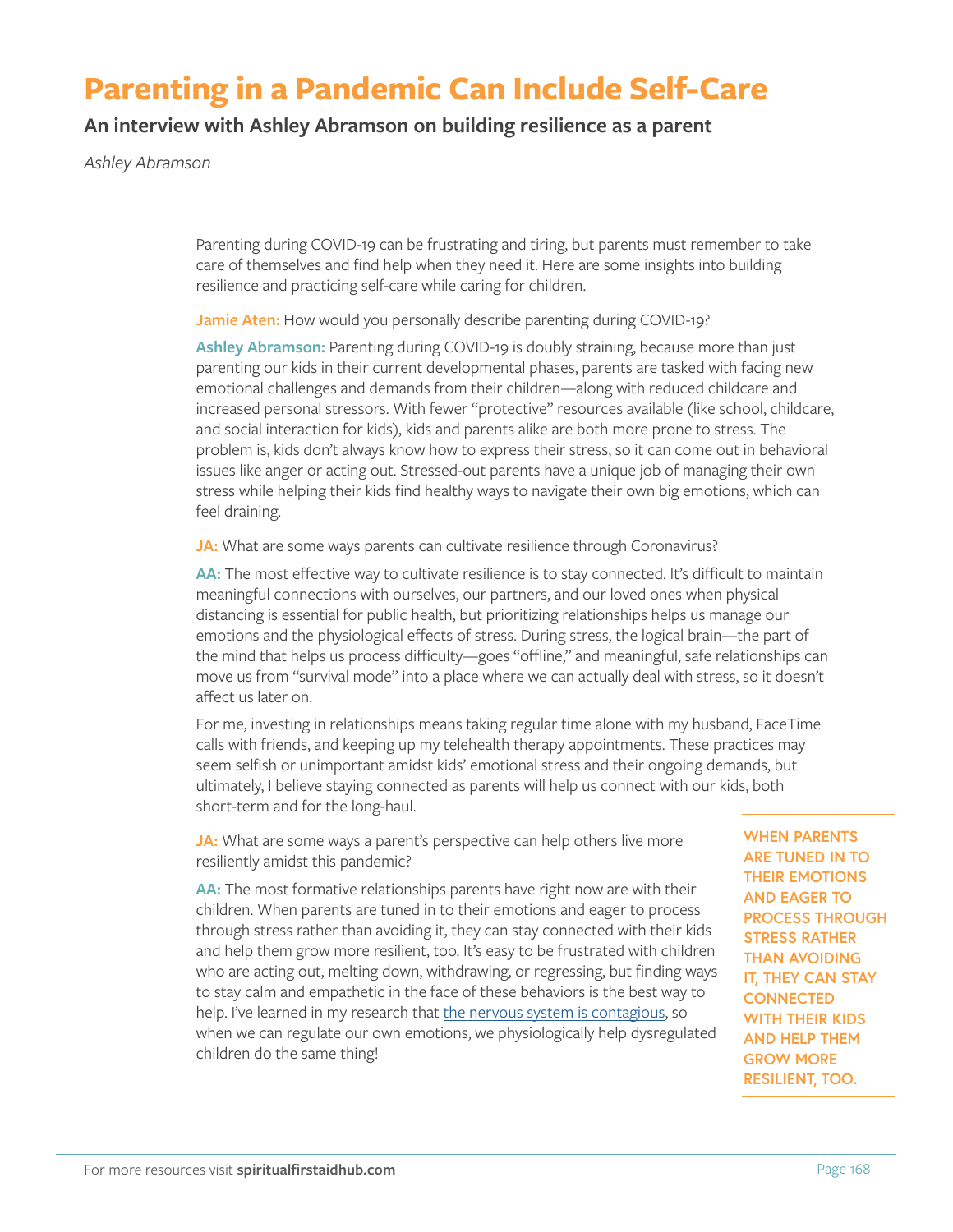**JA:** Any advice for how we might use these insights into a parent's life to support a friend or loved one struggling as a parent during COVID-19?

AA: If someone has a loved one who's struggling with parenting during the pandemic, I'd recommend normalizing the situation while maintaining empathy: We are all stressed, but your stress is important, too. Finding ways to connect with struggling parents, even digitally, and reminding them of ways they can practice self-care (sleep, exercise, healthy eating) can all increase resilience, and this encouragement could serve as a useful reminder for the parent giving advice, too. There are also a number of resources available for stressed-out parents and their stressed-out kids, like teletherapy or even telemedicine play therapy. I'd encourage parents to put those resources to use and share contacts with their struggling friends.

**JA:** What are you currently working on that you might like to share about?

AA: I'm focusing on health and psychology writing that helps people understand their emotions and behaviors so they can grow. Look for my work in the American Psychological Association *Monitor on Psychology* as well as online publications like *Allure Magazine, The New York Times, The Washington Post, Elementa*l, and *Forge*.

**Key Takeaway:** Parents can better care for their children when they practice self-care for themselves, taking time to work through their own stress and emotions.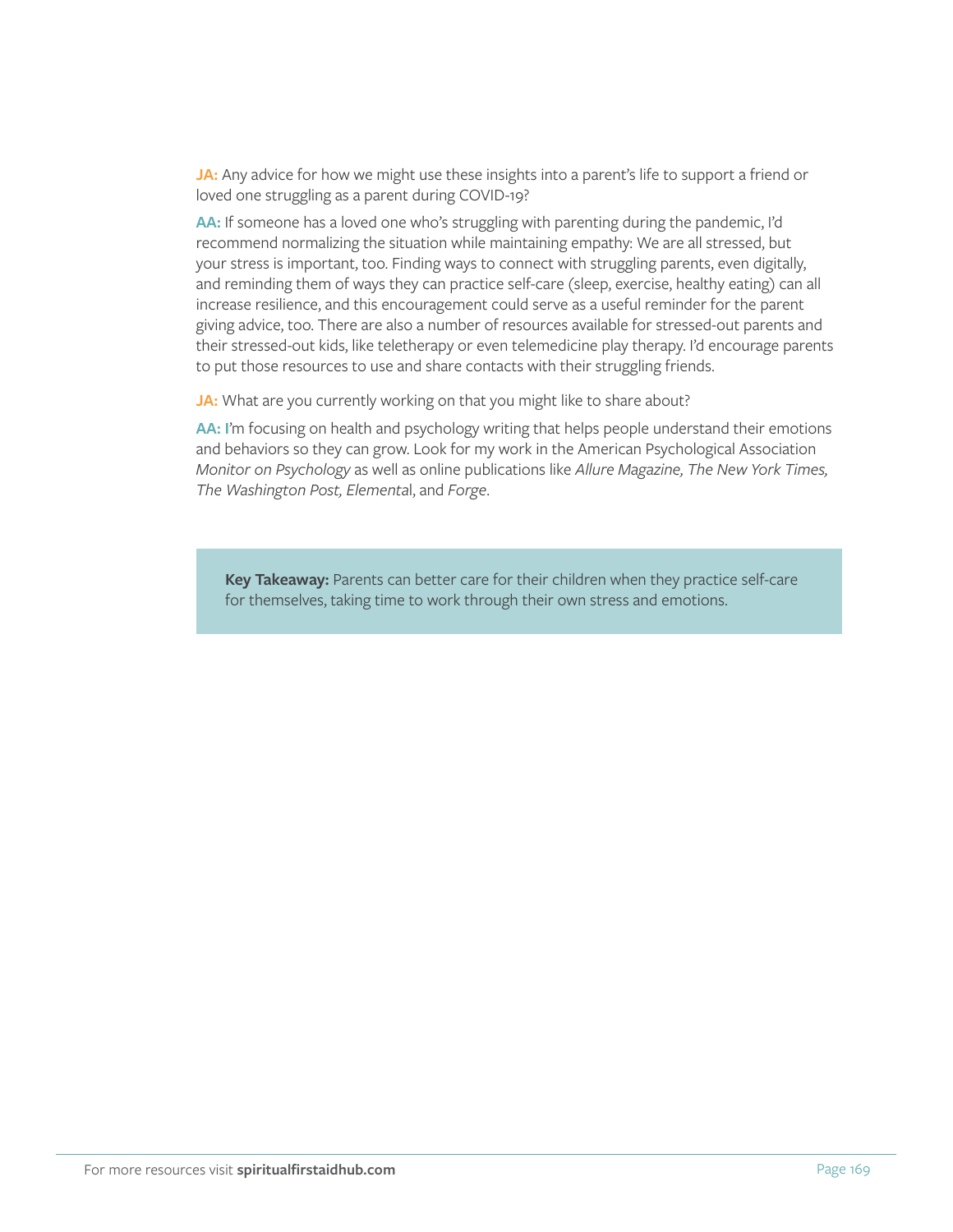# **Get the Most Out of Digital Education**

### **Interview with Dr. Regan Gurung on how online learning can be done well**

*Regan Gurung*

Education systems across the globe are adapting to remote learning and digital platforms. Instructors and students alike are figuring out what it looks like to provide quality online learning. As summer courses continue and the first full semester of COVID-19 approaches this fall, here are some tips on engaging students and navigating e-learning.

**Jamie Aten:** How would you personally define digital education?

**Regan Gurung:** I see digital learning as any learning supported or conducted with the use of technology. This encompasses online or extended campus (Ecampus) classes, blended and hybrid learning, and face-to-face classes that utilize learning management systems such as Canvas or electronic collaborative tools such as Google Jamboard or Zoom. The learning may vary to the extent it is synchronous or asynchronous and the level of interaction between instructor and student, student and content, and between students.

JA: What are some ways digital education can help us become more resilient?

**RG:** One of the biggest ways that I see digital learning varying from traditional face to face learning is in the level of accountability on the student. In digital learning, the learning itself plays a significant and large role in their learning. They make the decision on which parts of the course or material to interact with, how much to connect, and eventually are in the position to influence how much they will learn. This takes more motivation than the traditional classroom where the synchronous meeting with an instructor force attention and the instructor often is more likely to increase accountability. Correspondingly, digital

**DIGITAL EDUCATION FORCES RESILIENCE, AS IT CAN BE MORE CHALLENGING AND OFTEN MORE TIME-CONSUMING.**

education forces resilience, as it can be more challenging and often more time-consuming. In many cases, a physical location (a classroom) and the physical presence of an instructor in front of you and classmates you can turn to and see, provide a sense of security and support

that may not come naturally online, and is part of well-designed digital education. Students, again, become more resilient when they navigate an online environment where it is easy to feel more like you are on your own.

**JA:** What are some practices teachers can use to cultivate a productive digital learning environment during COVID-19?

**RG:** There are six key ways faculty can cultivate learning online.

- 1. Be compassionate. Faculty sensitive to the challenges of academia and the stressors of the lives students lead in general modify courses to be careful of how much is being asked for students every week. They also communicate their care and concern for their students. They are kind, thoughtful, and even in the face of their own personal turbulences, care for their students' well-being.
- 2. Faculty need to be clear. Courses with clear expectations and detailed, well-structured, learning management system (LMS) content are easier to learn in.
- 3. Organization is important. A well-organized instructor and class have always facilitated better learning. Paying close attention to the alignment of student learning outcomes to class activities and assessments stands to increase student motivation as their efforts are better justified.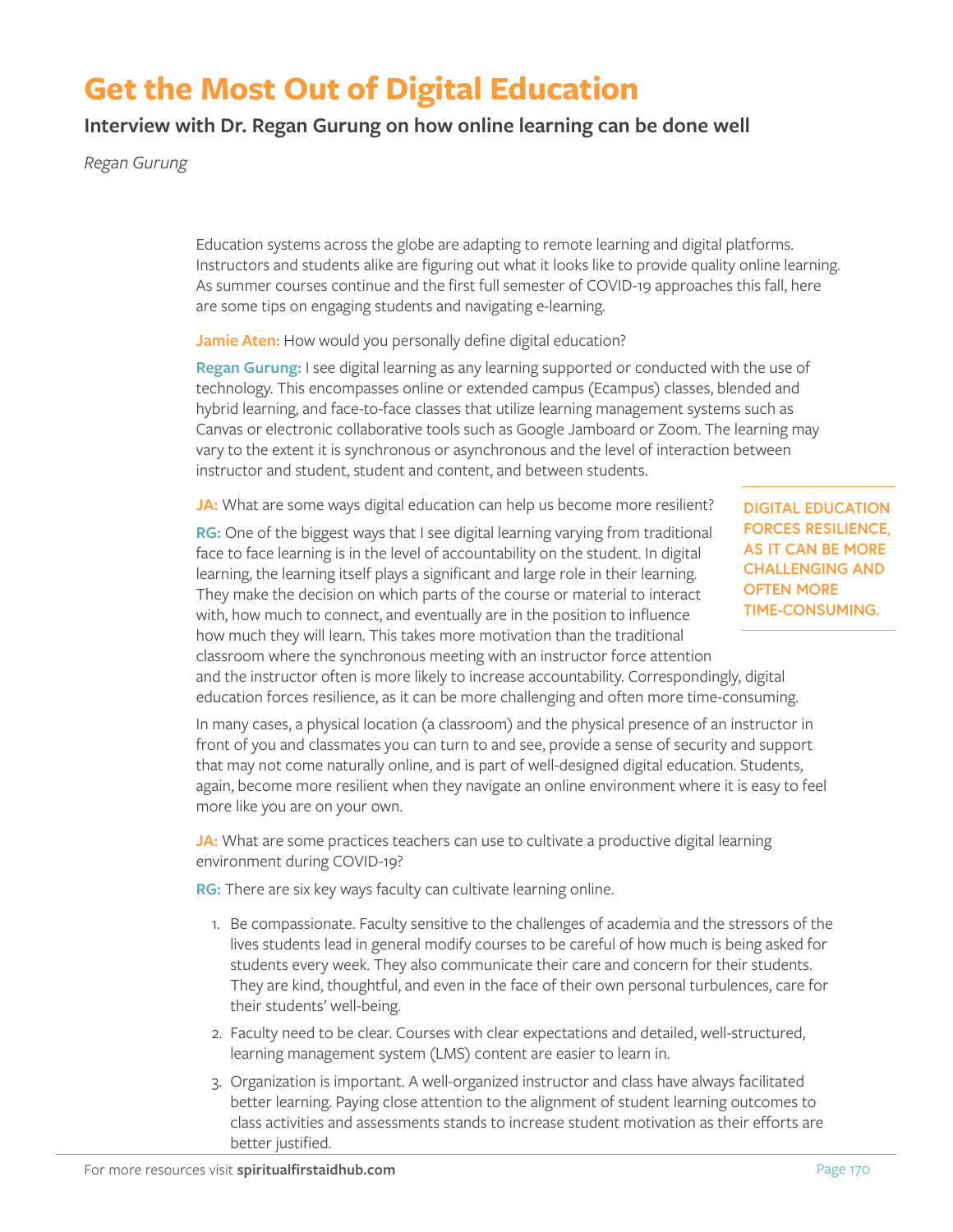- 4. Multifaceted courses, which provide students with many ways to learn and to interact with the content, the instructor, and other students, tend to be easier to keep attention.
- 5. With the many extra challenges faced by students and faculty alike, teachers need to be flexible. Successful instructors are more flexible on due dates, attendance, and how learning is demonstrated.
- 6. Finally, instructors need to consider ways to build engagement. Faculty who pay close attention to students end up having students who were more engaged in the material.

**JA:** Any advice for how we might use tools from digital education to support a friend or loved one struggling with a difficult life situation during COVID-19?

**RG:** I would guide a friend to the many resources provided in a special course designed for coping with the pandemic. In uncertain times like these, it's normal to feel anxiety, stress, loneliness, and other feelings of isolation. Stress effects can be invisible and damaging even if we are not consciously aware of them. We are all concerned about the health and well-being of our families, friends, and the world. Experts in psychology will help you handle these feelings and learn ways to cope and communicate in "Punch Through Pandemics with Psychological Science." [Materials are free.](https://liberalarts.oregonstate.edu/sps/punchcovid19/)

#### JA: What are you currently working on that you might like to share about?

**RG:** I enjoy having a good blend of active empirical research in progress as well as larger-scale writing projects. I am analyzing data on pandemic learning and teaching looking at what pedagogical techniques worked better than others and what individual differences and student behaviors predicted better learning outcomes. The data comes from over 600 students who took the course, Intro Psychology. Some fascinating results have shown how preferences for online learning and the extent to which instructors used synchronous versus asynchronous activities influenced learning and even general outlook on education. I am also finalizing a manuscript reporting on what near 1,000 instructors of Intro Psychology do in their classes and what works well.

From a writing standpoint, I am working on a student-focused book translating cognitive science into practical strategies that are actually tested and used by students. This is a lot of fun to write and I am working with John Dunlosky on this *Study Like A Champion* project due out early next year. I am also working on a book for faculty at primarily teaching institutions (with Pamela Ansburg of Metropolitan State in Denver and Mark Basham of Regis College), and a new take on Research Methods in Psychology.

References

Gurung, R.A.R. (2020). Pandemic teaching prescriptions. *Inside Higher Ed.* https://www.insidehighered.com/advice/2020/06/10/ six-factors-best-online-experiences-faculty-and-students-share-opinion

**Key Takeaway:** Digital education is done best when teachers are compassionate, clear, organized, flexible, creative, and engaged.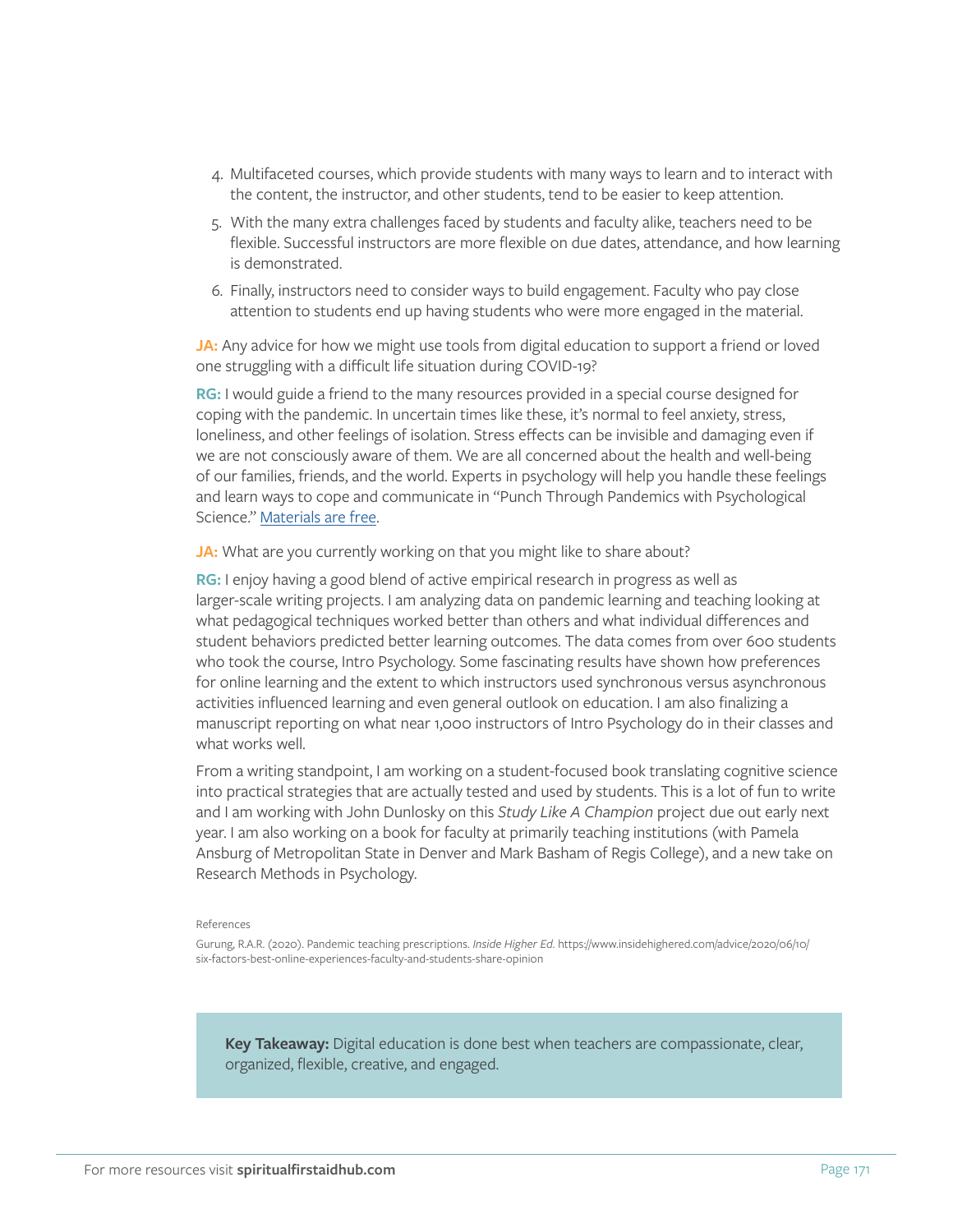# **Talking With Your Children About Coronavirus**

### **Interview with Gena Thomas on her new children's book,** *Alisa & the Coronavirus*

*Gena Thomas*

Talking with your kids about difficult topics can be daunting. How do you explain something that you don't quite grasp yourself? One of the most helpful things is to simply start the conversation and share honestly.

**Jamie Aten:** Why did you set out to write your book?

**Gena Thomas:** The world fell apart just about every day prior to the coronavirus for my 4-year-old daughter, as I imagine it does for every preschooler. These days, the meltdowns are numerous: missing grandparents, wanting a different snack, taking a bath, etcetera, etcetera, etcetera. How do we talk to our kids about life's upending changes when we don't even really understand it ourselves?

Conversations with my 4-year-old and 8-year-old have pressed me to discuss very unfamiliar territory. I'm not sure how to answer them when they ask the questions I'm still asking myself, so we're learning a new rhythm of asking the same questions and sitting in the unknown together when we don't know the answers. This book emerged from those conversations.

**JA:** What is the primary takeaway you hope readers will learn from reading your book?

**GT:** Even as a former foster mom, a former teacher (of ages preschool through 10th grade), and a mom for over eight years, I'm still struggling with how to talk to my kids, especially from a Christian viewpoint about what all is happening around the world and inside our home. Finding healthy habits has been a struggle, whether the habits are physical, spiritual, or emotional.

In the book, we talk about daily routines, sadness, anger, racism, global effects, and how we are going to get through this quarantine life the only way we know how—together. Each page has a conversation between Alisa, her brother, and her parents, a reflection question or questions, and a drawing challenge to get children and parents talking and processing their feelings together. I had several readers who read it to their children and said they had positive and new conversations with their children because of the book. My hope is that this book will prompt more honest and helpful conversations within families and that more global solidarity will come from it.

**JA:** What are some lessons from your book that can help people live more resiliently during COVID-19?

**GT:** The biggest lesson is simply for parents and children to talk about their feelings together, because we are all on emotional rollercoasters. Understanding that people receive love differently will help build resilience, as will the breathing exercise at the end of the book. Finding little ways to empower children, like drawing a picture or answering a question, helps them build confidence. Additionally, helping children see that this is happening all over the world, while it might be overwhelming at first, will help them build solidarity and compassion for fellow human beings.

**THE BIGGEST LESSON IS SIMPLY FOR PARENTS AND CHILDREN TO TALK ABOUT THEIR FEELINGS TOGETHER, BECAUSE WE ARE ALL ON EMOTIONAL ROLLERCOASTERS.**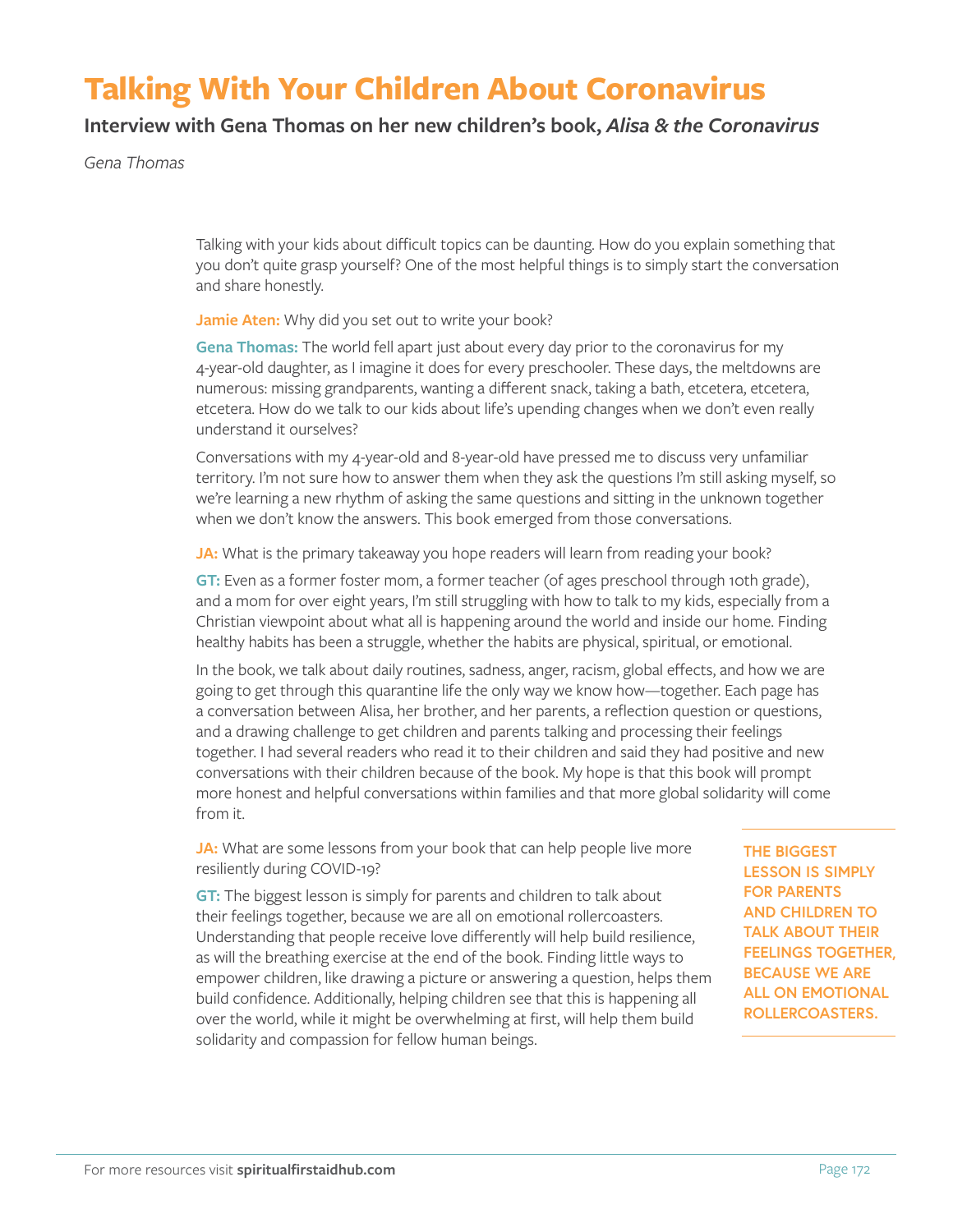I want to be clear that there is one topic I don't cover in this book, and that is the topic of death. For those who have lost family members because of COVID and are looking for something specific to that topic, there are other resources from more qualified authors, such as "[The Dos](https://www.psychologytoday.com/us/blog/two-takes-depression/201612/the-dos-and-donts-talking-child-about-death)  [and Don'ts of Talking With a Child About Death](https://www.psychologytoday.com/us/blog/two-takes-depression/201612/the-dos-and-donts-talking-child-about-death)" or "[Talking With My Kids About Death](https://www.christianitytoday.com/ct/2017/february-web-only/talking-with-my-kids-about-death.html)".

**JA:** What are some insights from your book that help readers support a friend or loved one?

**GT:** Empowering children in these days is a difficult thing to do. My kids feel very powerless against the coronavirus, as I often feel myself. In each drawing challenge, I'm asking children to color pictures of their backpacks, schools, favorite animals, and their ideas of what the coronavirus looks like. This engages them as learners through kinesthetic activities. Parents and caregivers can sit and color the drawing challenge with their children, having a discussion as they do the activity together; or, if a child processes alone better, it's possible the child can use this activity as something he or she does alone to better understand internally what is happening. The reflection questions bring meaning to what children are learning and simultaneously experiencing. The conversations I've had with my children allowed them to see that I'm struggling too, and that equalizes our pain and our empowerment together and knits us more tightly as a family.

**JA:** What other books have you written and what inspired them?

**GT:** I've written two other books. My most recent — *[Separated by the Border](https://www.ivpress.com/separated-by-the-border)* — was inspired by events that happened to my former foster daughter who traveled to the U.S. from Honduras. Having her in my life really opened me up to an understanding about the U.S. immigration system and global migration in a way I had never expected. Her mother's love for her opened me up to a profound understanding of the tenacious motherly love of God that I had never seen before. Prior to that, I wrote *[A Smoldering Wick: Igniting Missions Work With Sustainable](https://www.genathomas.com/smolderingwick.html)  [Practices](https://www.genathomas.com/smolderingwick.html)* that was inspired while living as a missionary in northern Mexico and simultaneously working toward my master's degree in International Development. It is my attempt to speak into short-term missions work from a framework of biblical justice.

*Download* Alisa and the Coronavirus *[for free here](https://www.spiritualfirstaidhub.com/childrens-book-email).*

**Key Takeaway:** Simply starting to communicate is the key to talking with your children about COVID-19.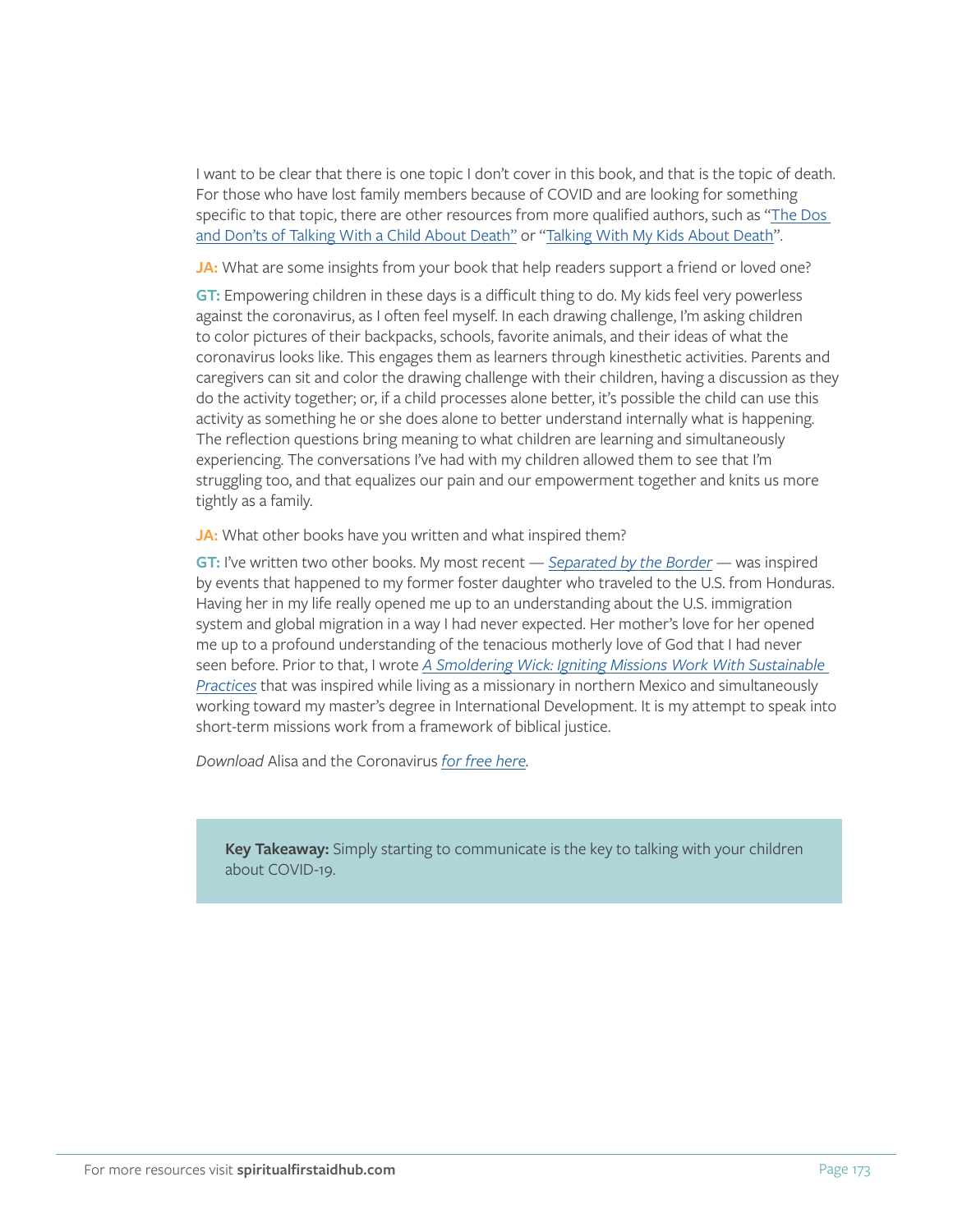# **Key Self-Care Strategies for Medical Workers Amidst COVID-19**

### **Interview with Dr. Marcus Shaker on ways medical workers can prevent burnout**

#### *Marcus Shaker*

Everyone needs to practice self-care as a way to ensure their well-being long term. This is even more true for clinicians and medical staff on responding to COVID-19. Here are some evidenceinformed strategies to do self-care and prevent burnout.

Jamie Aten: How did you first get interested in this topic?

**Marcus Shaker:** Actually, that's a funny story. About nine months ago I was at a national allergy meeting. It was a Saturday evening and I was heading back to my room to try to squeeze in a few more hours of work. On my way to my hotel, I was intercepted by a colleague who insisted I change my plans immediately and join him and several other allergists for a night of Texas barbeque and line-dancing. Well, this group of dancers included some really fantastic individuals from the wellness group of the American Academy of Allergy, Asthma, and Immunology. We had some wonderful Texas hospitality at the "Rustic" and formed lasting friendships. When the pandemic was upon us, several of us connected to provide important guidance on clinician wellness.

#### JA: What was the focus of your [study](https://www.jaci-inpractice.org/article/S2213-2198(20)30327-5/abstract)?

**MS:** "Physician heal thyself" is a common proverb, but it still is largely overlooked by healthcare providers and the general public that many clinicians struggle with a lack of fulfillment, depression, and burnout. The best definition of burnout may be "an erosion of the soul caused by a deterioration of one's values, dignity, and spirit" (Maslach and Leiter, 1997). Burnout can be insidious, and everyone is at risk, especially when dealing with heightened stress during the pandemic. It is important to address because burnout can increase the risk of medical errors, divorce, substance abuse, and even suicide. If you feel like you have symptoms of burnout, depression, or suicidal thoughts, it is important to talk to your healthcare provider (even if you are one).

#### JA: What did you discover in your study?

**MS:** Classic signs of burnout are exhaustion, lack of personal accomplishment, and depersonalization. Before the pandemic, burnout rates among US physicians were around 46 percent, and those rates may be even higher now. Especially early in the pandemic when a shortage of personal protective equipment was occurring nationally, stresses upon medical providers were pronounced. Tensions escalated as anxiety about personal health and safety increased while dealing with the uncertainties of a new and evolving global pandemic. While the warmer months and acclimation to the "new normal" has blunted the edge of these stressors, clinicians and health care systems must still be vigilant to recognize early symptoms of burnout.

JA: Is there anything that surprised you in your findings, or that you weren't fully expecting?

**MS:** Somewhat surprisingly, an attitude of gratitude can be a really important component of preventing burnout. While any one behavior may not make you immune to burnout, counting blessings rather than burdens can really help. Acknowledging fears and resentments, practicing forgiveness, and

**AN ATTITUDE OF GRATITUDE CAN BE A REALLY IMPORTANT COMPONENT OF PREVENTING BURNOUT.**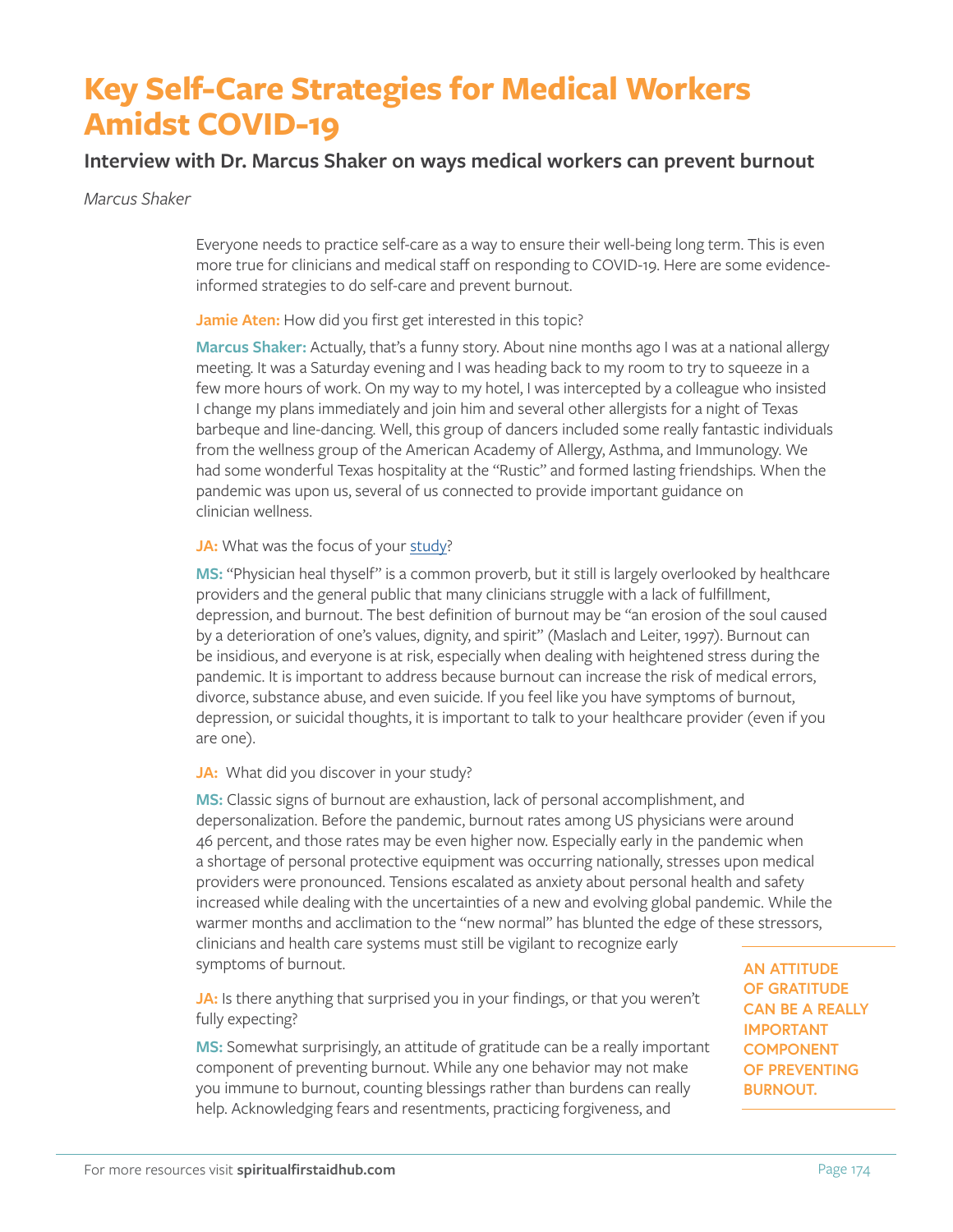sharing worries with trusted friends can be very helpful (and you don't even have to be linedancing in Texas to do it). Incorporating mindfulness practices can be helpful to nurture the eight dimensions of wellness—emotional, spiritual, intellectual, social, physical, environmental, financial, and occupational.

**JA:** How might readers apply what you found to their lives during COVID-19?

**MS:** Social media can be a "double-edged sword" in times like these. There are billions of active users accessing social media platforms across the world, and it becomes more important than ever to have valid and well-vetted sources of information. Pandemic guidance has been rapidly changing in recent months, and with uncertainty looming, batting the coronavirus "infodemic" is important for everyone, especially healthcare providers. It is really critical to creating time and space for mindfulness, especially during the pandemic. Some tips include turning off social media notifications so that your device doesn't rule your life. Scheduling time to interact with social media and recognizing when you are developing unhealthy habits with your screen can also be helpful. Similarly, it is important to find the balance between staying informed about COVID-19 recommendations and becoming overwhelmed by a barrage of worrisome news.

JA: How can readers use what you found to help others amidst this pandemic?

**MS:** In medicine, as in all areas of life, if you give all you have and hold nothing back, you can quickly find yourself lonely, empty, and disconnected. But we are not alone. We each need friends to successfully captain the ship of our own lives. The feelings clinicians have may are unique to healthcare providers, but everyone needs to pay attention to their own mental, physical, and spiritual health. We ignore the domains of wellness to our own peril. But there are some simple tools available at our fingertips to improve wellness. You can start by simply searching the App Store for mindfulness, gratitude, or wellness. Together we can each stand by the good and make it better.

#### **JA:** What are you currently working on that you might like to share about?

**MS:** I am currently working on several projects including reflections on wellness, national allergy practice parameters, and studies to maximize value in the care of patients with allergic and immunologic diseases. Much of this work relates to understanding how patients' values and preferences can be communicated with healthcare providers to provide the right care, at the right time, every time.

#### References

If you're thinking about suicide, help is available—the national suicide prevention hotline is a phone call away: 1-800-273-8255. Bansal, P., Bingemann, T. A., Greenhawt, M., Mosnaim, G., Nanda, A., Oppenheimer, J., Sharma, H., Stukus, D., & Shaker, M. (2020). Clinician Wellness During the COVID-19 Pandemic: Extraordinary Times and Unusual Challenges for the Allergist/Immunologist. *The Journal of Allergy and Clinical Immunology: In Practice*, 8(6), 1781-1790.e3. https://doi.org/10.1016/j.jaip.2020.04.001 Maslach, C. & Leiter, M. (1997). The truth about burnout: How organizations cause personal stress and what to do about it. San Francisco, CA: Jossey-Bass.

**Key Takeaway:** To prevent burnout during coronavirus, try practicing gratitude and forgiveness, acknowledging your fears, and sharing with others.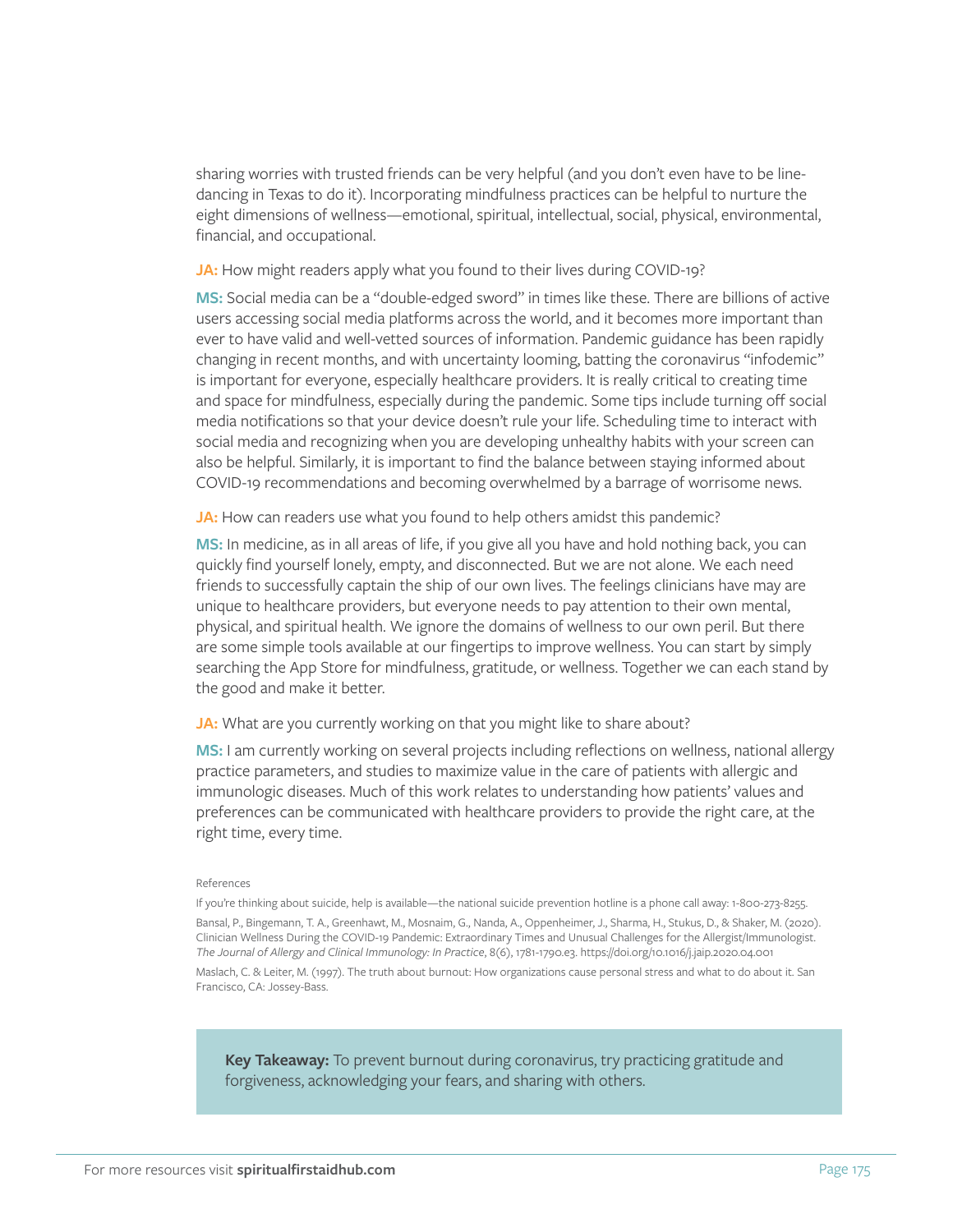# **Lessons From the 2003 SARS Outbreak About Tending to Medical Workers' Mental Health**

### **Interview with Dr. Antoinette Lee on tending to medical workers' mental health**

#### *Antoinette Lee*

The impact of COVID-19 only seems to be growing, reaching far and wide across the globe. However, as we figure out steps forward, we must not forget the health workers on the front lines. The physical safety of these pandemic workers is crucial, but so is their mental health.

#### **Jamie Aten:** How did you first get interested in this topic?

**Antoinette Lee:** During an infectious disease outbreak when lives are at stake, everyone's focus is on physical health and public health—the mental health impact tends to be overlooked. However, from the increased rates of emotional distress and maladaptive behaviours such as panic-buying in society, it is apparent that epidemics have significant impacts on mental wellbeing as well.

One group that is particularly affected is health care workers. They are at the forefront fighting the outbreak on a daily basis, which presents enormous stress and challenges. A heavy workload, a novel pathogen with limited knowledge on treatment strategies, fatality among patients, colleagues getting infected, a heightened risk of infection, inadequate personal protective equipment, fear of passing the infection to family and friends all contribute to increased stress and possible mental health problems, especially for health care workers in high-risk settings providing direct care to infected patients. This is of concern as stress reduces immune system functioning, thereby increasing their risk of being infected. Stress also adversely affects cognitive functioning which impairs task performance as well as infection control abilities. Hence, the stress and mental health of health care workers is an important issue. As a health psychologist, I was drawn to this area of research.

#### **JA:** What was the focus of your study?

**AL:** During the SARS outbreak in 2003, our [research](https://journals.sagepub.com/doi/10.1177/070674370705200406) team led by Grainne McAlonan surveyed health care workers (including doctors, nurses, and health care assistants) in two acute care general hospitals in Hong Kong. Respiratory medicine departments were considered high-risk settings, so health care workers in these settings constituted the high-risk group. Those working in non-respiratory medicine departments constituted the low-risk control group. All were assessed on stress level and a range of psychological responses including insomnia, fatigue, and worry about health. In 2004, one year after the outbreak, we surveyed health care workers from the same clinical teams again to assess stress, psychological responses as well as depression, anxiety and post-traumatic stress. We wanted to examine the psychological states of the two groups of health care workers during the immediate outbreak period and see if there were any changes a year later after the outbreak was over.

#### **JA:** What did you discover in your study?

**AL:** During the outbreak, both high-risk and low-risk health care workers reported high stress levels, but the levels were not significantly different between the two groups. The high-risk group, however, reported poorer sleep, more fatigue, greater health concerns and greater fear of social contact. A year after the outbreak, the stress level of high-risk health care workers remained high and was substantially higher than that of their low-risk counterparts. In addition, they had significantly higher levels of depression and anxiety symptoms than the low-risk health care workers. We also found that the higher stress level among the high-risk health care workers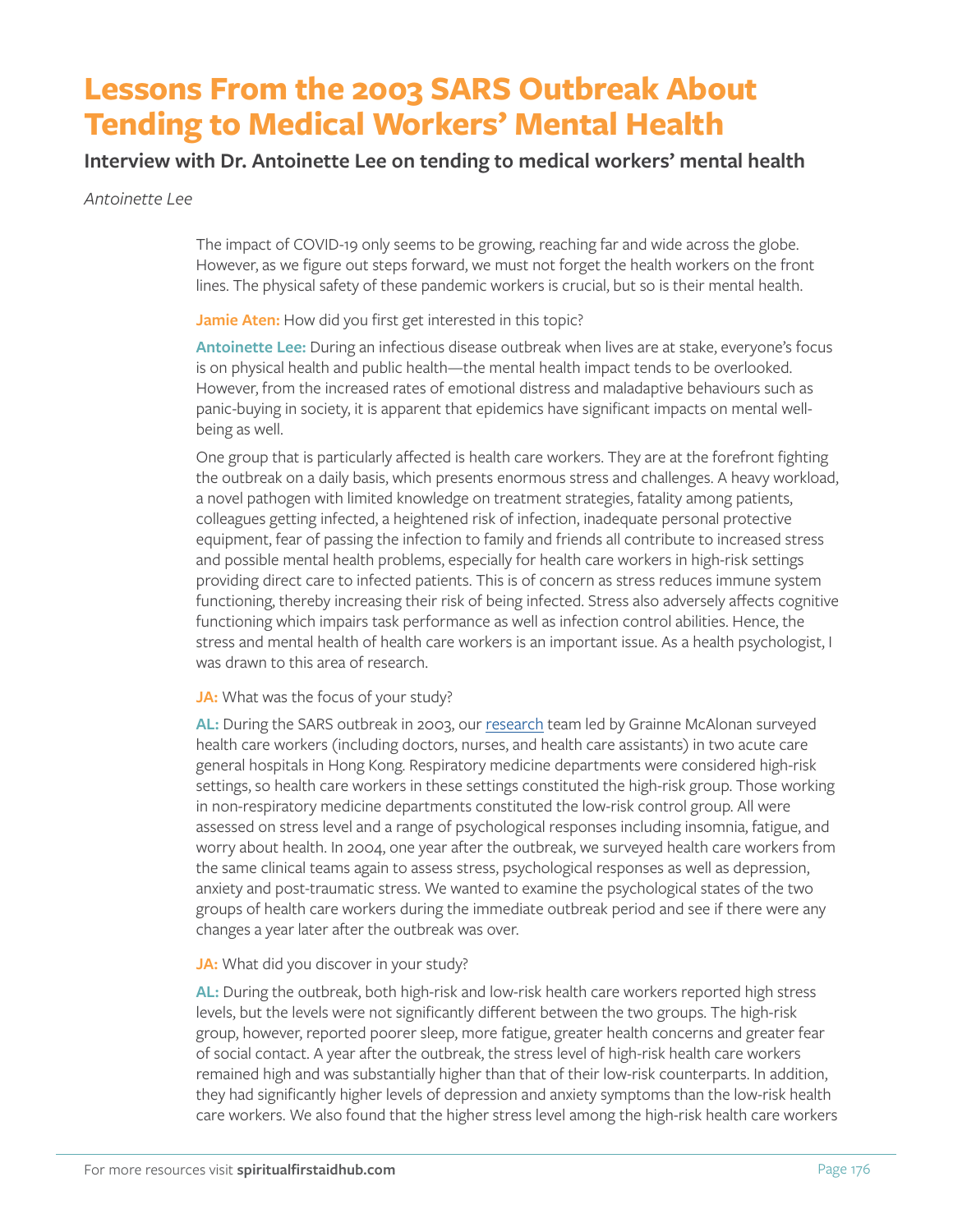could be partly explained by their posttraumatic experiences with SARS during the outbreak. In other words, having been through the traumatic experience of being at the forefront of the SARS outbreak contributed to their elevated levels of stress, depression, and anxiety one year after the outbreak.

**JA:** Is there anything that surprised you in your findings, or that you weren't fully expecting?

**AL:** It is alarming to find the sustained and negative impact of the SARS outbreak persisting until at least a year after the outbreak was over. It showed that the psychological consequence was not just a transient, immediate reaction to the SARS outbreak and that the effect persisted well after the immediate stressor was over. The trauma of working in high-risk settings during the epidemic was associated with chronic stress as well as more severe depressive and anxiety symptoms. We do not know the exact reason for this and it is an area that is worth further investigation. However, possible reasons include heavy strain, fear, constant and severe threat, social isolation, sense of helplessness, and even guilt. The negative consequences did not just subside over time but lingered on.

**JA:** How might readers apply what you found to their lives?

AL: The impact of infectious disease outbreaks on the mental health of health care workers should definitely not be overlooked. This is a particularly timely reminder amidst the current COVID-19 pandemic, which is arguably more severe and hitting on a more extensive scope than SARS. Patients are affected, the whole society and indeed the whole world is affected. Health care workers who are constantly working in the frontline fighting this global battle and caring for infected patients are particularly vulnerable. Infectious disease outbreaks are not just a public health challenge. It is also a mental health challenge. And good mental health of health care workers is essential for their own well-being and to ensure their best performance on the job as psychological distress can impair attention, judgment, and decision-making, all of which are pertinent in clinical care and infection control.

The toll of infectious disease outbreaks on mental well-being could be chronic and persist well after the outbreak is over. We cannot assume that, having been through the SARS outbreak, health care workers would be psychologically more prepared. It is highly likely that health care workers fighting the current COVID-19 pandemic are stressed and emotionally distressed. It is also reasonable to expect that if timely support is not available, the trauma would persist and have long term effects, and we do not know how long it will take for them to recover psychologically.

**THE TOLL OF INFECTIOUS DISEASE OUTBREAKS ON MENTAL WELL-BEING COULD BE CHRONIC AND PERSIST WELL AFTER THE OUTBREAK IS OVER.**

All these point to the utmost importance of attending to the immediate and long term mental health needs of health care workers. It is important for

health care workers to manage stress and develop self-compassion. Despite the heavy workload, they should have downtime and engage in self-nourishing and stress-relieving activities. They should have realistic expectations of themselves and acknowledge one's limitations.

Social connectedness is also important. Although physical social interaction is limited by practical considerations, maintaining a healthy social life through virtual means should be a priority, and social support among colleagues in the same setting should be encouraged, with necessary infection control strategies implemented.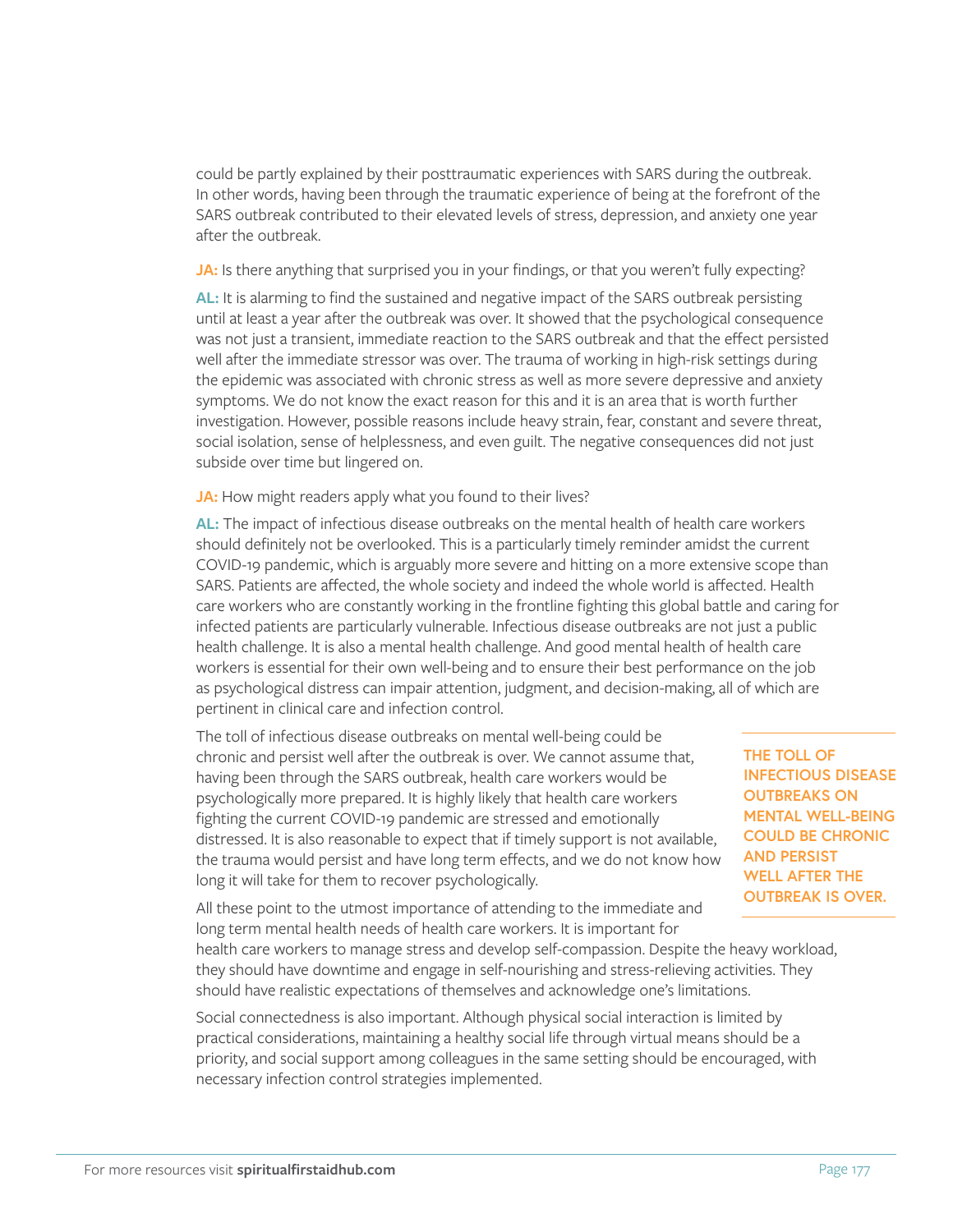Early signs of psychological distress, such as low mood, tearfulness, lack of motivation, loss of pleasure, sleep disturbances, excessive fatigue, irritability, excessive worry and anxiety, and cognitive impairment such as difficulty concentrating and poor memory should be properly acknowledged and timely help from mental health professionals be sought. Care for one's mental health should continue even after the outbreak is over. Only then can resilience be built, creating psychological preparedness for the next outbreak, should one hit again in the future.

**JA:** How can readers use what you found to help others?

**AL:** Hospital policymakers should be aware of the immense stress that health care workers, especially those who work in high-risk settings, are under. It is also important to recognize how both acute and chronic stress can affect their well-being as well as their clinical performance. Dedicated mental health professionals should be designated to provide psychological intervention for at-risk colleagues. Hospitals should put in place measures for early detection of signs of psychological distress and provide timely intervention. De-stigmatization of mental health problems should permeate every level from management to peers.

For prevention efforts, programmes should be designed to specifically target enhancing resilience among health care workers. Hospitals should also deploy resources for workplace stress management programmes. It would be useful to consult mental health professionals to institute administrative policies that cater to health care workers' mental health needs, such as structured shift schedules with rest periods, rotation through different roles, and mentoring and organizational support systems. Of course, adequate infection control training and personal protective equipment are necessary.

After the outbreak is over, continued efforts in debriefing and rebuilding of mental health are of great significance. As our study findings show, we simply cannot assume that health care workers will naturally rebound. Chronic stress and sustained psychological distress are to be expected. Active measures should be taken before our cadre of infectious disease fighters would be adequately prepared for the next epidemic.

#### References

McAlonan G, Lee AM, Cheung V, Cheung C, Tsang KWT, Pak PC, Chua SE, Wong JGWS. [Immediate and sustained psychological](https://journals.sagepub.com/doi/10.1177/070674370705200406)  [impact of emerging infectious outbreak on healthcare workers.](https://journals.sagepub.com/doi/10.1177/070674370705200406) *Canadian Journal of Psychiatry* 2007; 52:241-247.

**Key Takeaway:** The 2003 SARS outbreak gives precedence for serious and long-lasting mental health consequences like chronic stress, anxiety, and depression.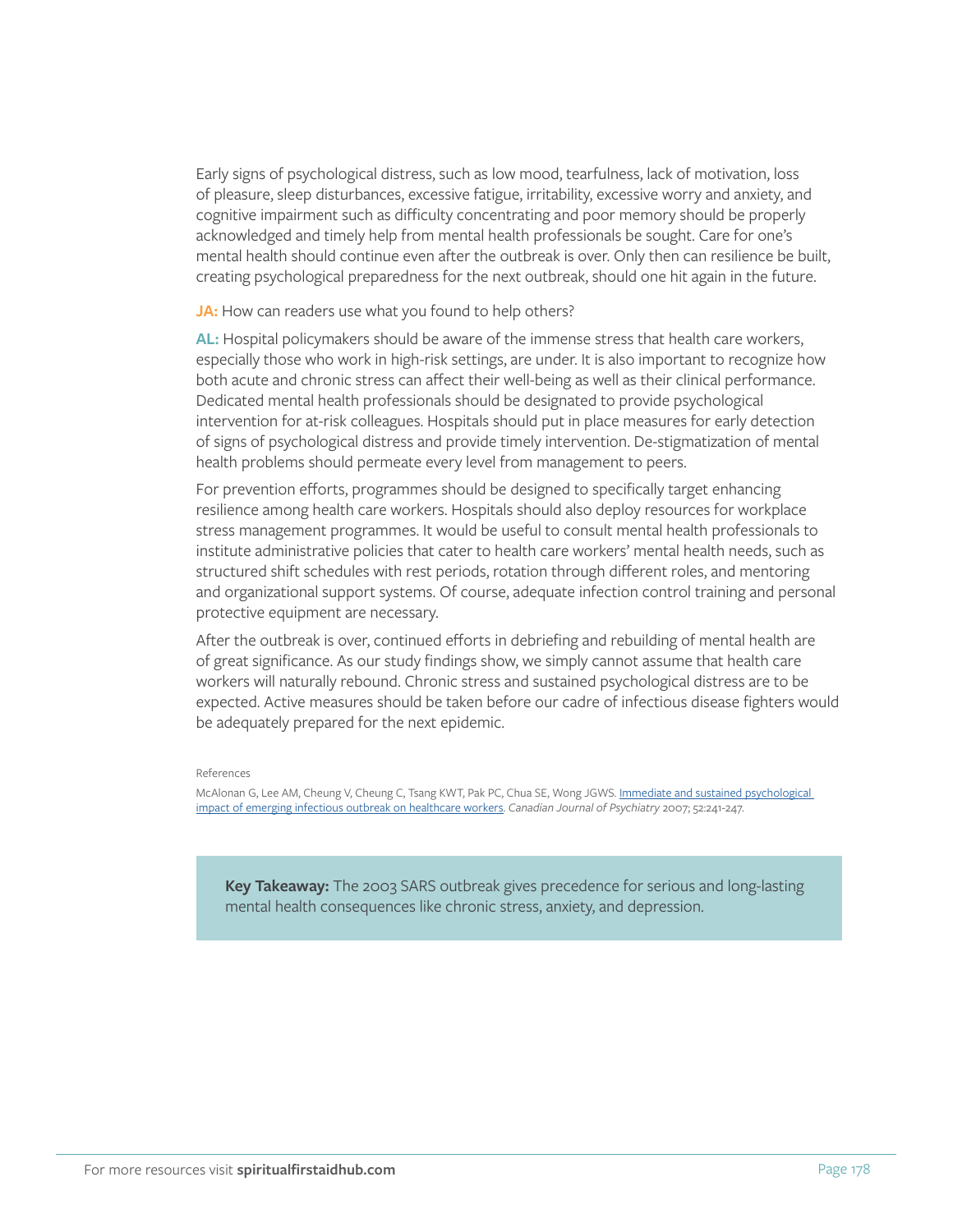# **Racial and Economic Disparities During COVID-19**

### **Interview with Matthew Raifman on the disproportionate burden of the disease**

*Matthew Raifman*

Injustice takes many shapes and forms, including the disparities in healthcare that have been exacerbated by COVID-19. Pre-existing racial and economic divides that have already harmed millions are now creating more problems. Changes in policy, advocacy, and research are needed for some of these wrongs to be righted.

#### **Jamie Aten:** How did you first get interested in this topic?

**Matthew Raifman:** Like many public health researchers, we wanted to inform the public health response to the novel coronavirus pandemic. While there was groundbreaking research on transmission and treatment, we felt there was a relative dearth of discussion about risk factors, the disproportionate burden of disease by race and ethnicity, and the importance of recognizing these disparities in developing public policy.

When we conceptualized this analysis in early March 2020, relatively little was known about COVID-19 illness. Early reports were coming in of cases and deaths, but unfortunately, the slow ramp-up in testing made these data unreliable. The general sentiment was that COVID-19 was something that would only affect a small number of Americans who were already very sick or elderly. The official guidance in the U.S. was that Americans should not wear face masks. Further, only a few states and cities had released data on cases and outcomes by race or ethnicity.

While it was clear from these initial reports that COVID-19 was affecting Black Americans, in particular, more severely, this critical disparity was not yet part of the mainstream conversation. In this study, we started with a simple question: How many Americans were at risk of severe illness from COVID-19, and did risk factors differ by race/ethnicity and income? Our hope was that these results could potentially inform policymaking and communication around the risk of illness from COVID-19.

#### **JA:** What was the focus of your study?

**MR:** In this study, we started with that simple question surrounding the risk factors of race/ ethnicity and income. Early on in the pandemic, the CDC released a list of conditions that put Americans at higher risk of severe illness from COVID-19 infection. Most of these conditions were chronic health conditions, like asthma or kidney disease, and some were demographic in nature, for example, those who were 65 years old or older. We used a nationally representative survey of health called the Behavioral Risk Factor Surveillance System with over 400,000 respondents to estimate the number of Americans who had these risk factors. We broke down the prevalence of risk factors by race/ethnicity and income to better understand if certain populations were at higher risk of illness.

#### **JA:** What did you discover in your study?

**MR:** We found that in contrast to prevailing opinion, around 40 percent of adult Americans (97 million) had at least one of the CDC risk factors for severe COVID-19 illness. We also found substantial disparities in risk factors by race and income. Among those under 65, Black adults were 22 percent more likely to have at least one risk factor than White adults and 27 percent more likely to have multiple factors. Similarly, we found that American Indians were 53 percent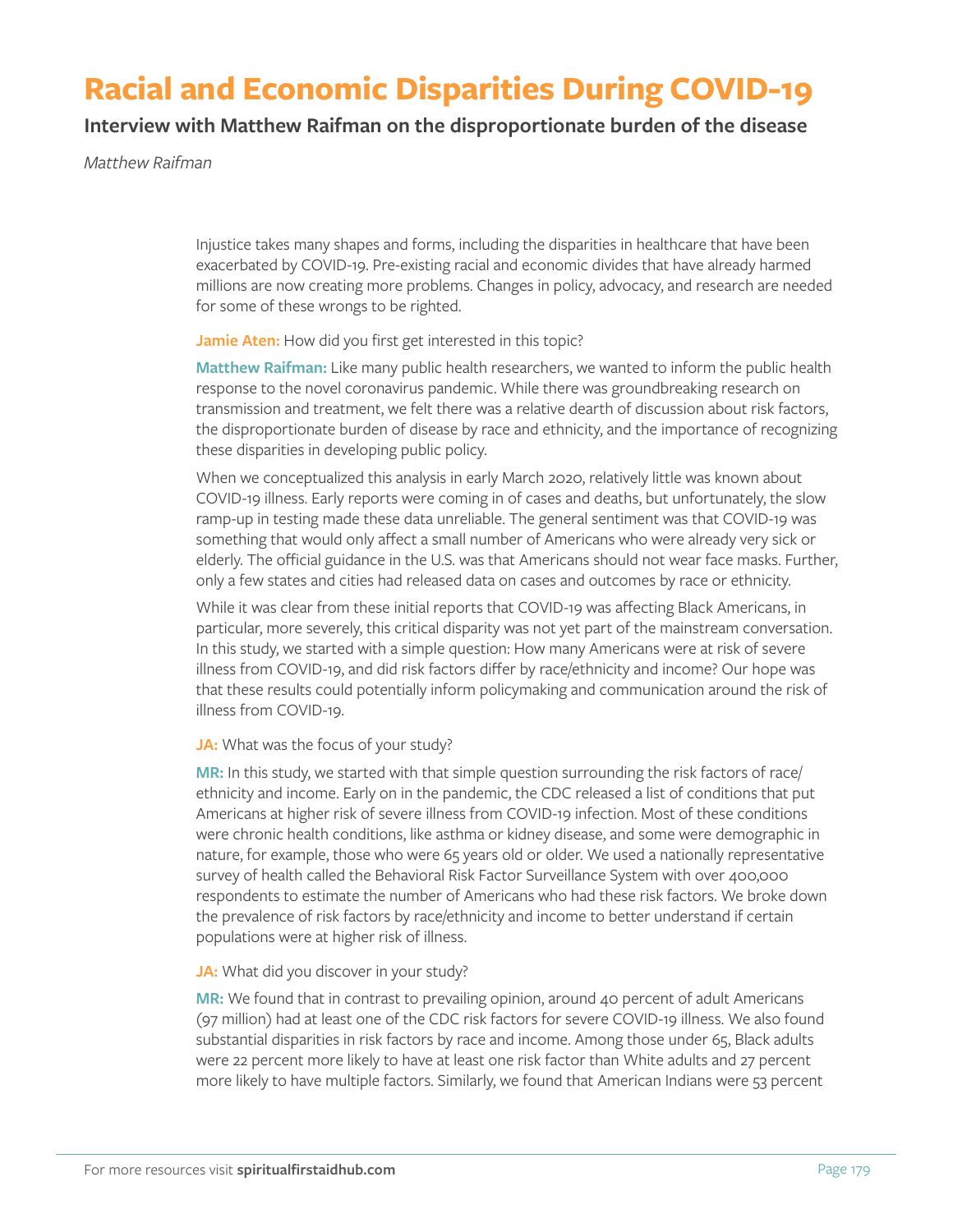more likely to have one factor than Whites and 115 percent for multiple factors. About 25 million adult Americans who are living in households receiving less than \$25,000 a year had at least one risk factor and were 63 percent more likely to have a risk factor than those with higher income.

**JA:** Is there anything that surprised you in your findings, or that you weren't fully expecting?

**MR:** In some sense, the most shocking aspect of this analysis is also the least surprising. Decades of inequitable policies have created a situation where substantial disparities by race and income exist in access to health care, wealth, education, employment, and other conditions. In the face of the current pandemic, these conditions have compounded to put Black and American Indian Americans at higher risk of severe illness from COVID-19. There also appears to be racial disparities in exposure to COVID-19 driven by what types of jobs are classified as essential and who is able to work from home.

**DECADES OF INEQUITABLE POLICIES HAVE CREATED A SITUATION WHERE SUBSTANTIAL DISPARITIES BY RACE AND INCOME EXIST IN ACCESS TO HEALTH CARE, WEALTH, EDUCATION, EMPLOYMENT, AND OTHER CONDITIONS.**

The takeaway here is not that COVID-19 has a differential impact on people of color, rather it's that we live in a society that enables these inequities through disparities in chronic conditions, exposure, diagnosis, treatment, health insurance, and other factors that impact health.

**JA:** How might readers apply what you found to their lives?

**MR:** It is very important to recognize that almost half the U.S. adult population has a condition that puts one at a higher risk of severe illness from COVID-19. This means all of us need to continue taking precautions to reduce transmission, both for our own health and the health of those we come in contact with throughout the day. That means wearing a mask in public even if it's uncomfortable, washing hands regularly, avoiding large gatherings, and the other guidance we've received from the CDC and health officials.

I hope that we all can internalize that we live in a fundamentally inequitable system when it comes to health care, environmental exposures, and, yes, now COVID-19 as well. We all have a role to play in disrupting that status quo, whether it is highlighting inequities we see in our daily lives, pushing for reform through the political process, or other avenues of change. The disparities we identified with risk factors for COVID-19 illness, and the subsequent analysis from many on disparities in cases and deaths, are just the most recent chapter in the long book of injustice.

JA: What are you currently working on that you might like to talk about?

**MR:** When not running a daycare for my young son, as so many of us are, I am working on better understanding the health impacts of increased physical activity from an initiative aimed at reducing transportation greenhouse gas emissions on the East Coast, called the Transportation Climate Initiative. While my main focus is on environmental health, I am also continuing to look for ways to contribute to better understanding disparities around COVID-19. Along with some collaborators at MIT, I am working on a study that explores the role of racial segregation in shaping COVID-19 cases and deaths. We hope this research will be published sometime this summer.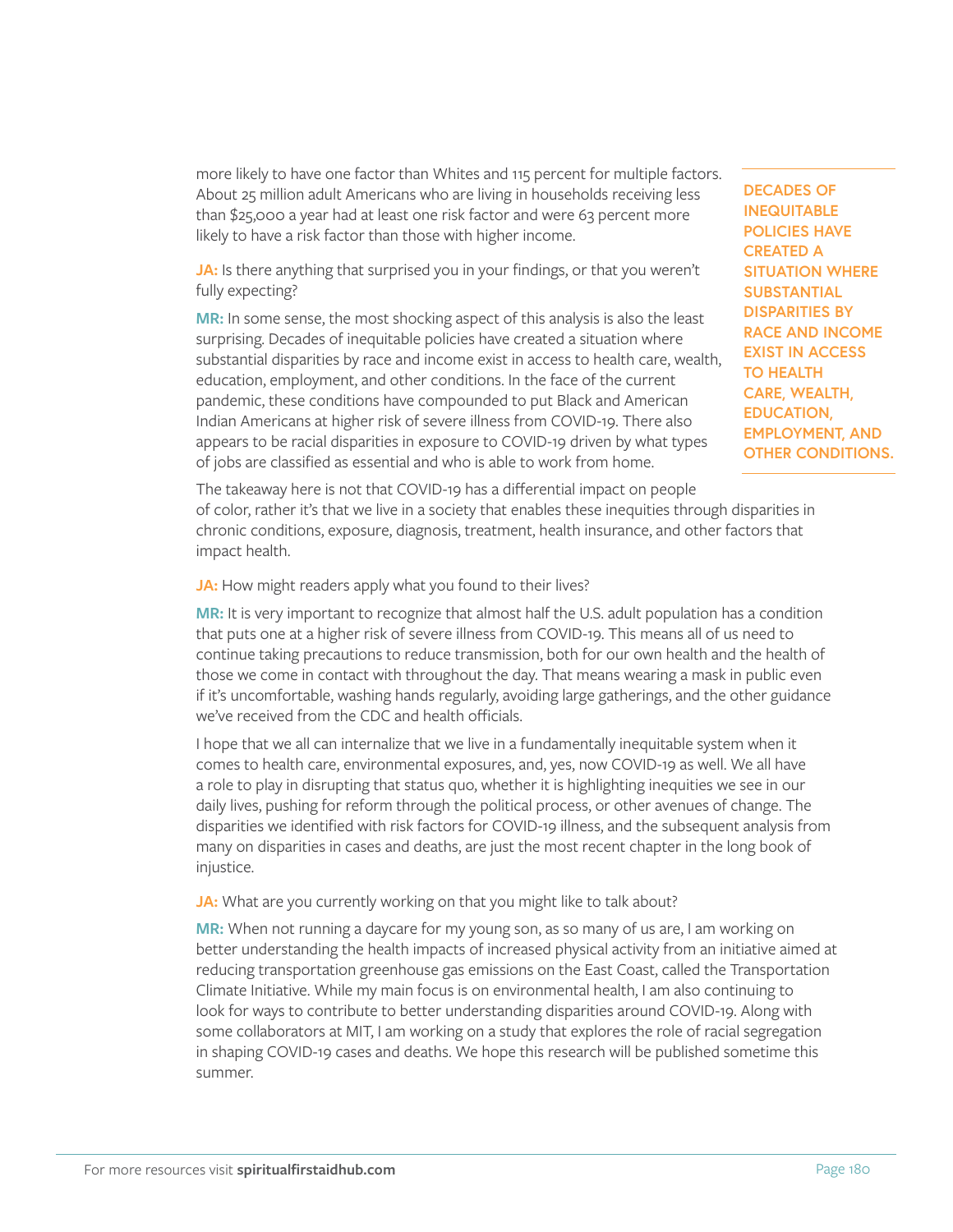#### References

Raifman MA, Raifman JR. Disparities in the Population at Risk of Severe Illness From COVID-19 by Race/Ethnicity and Income [published online ahead of print, 2020 Apr 27]. *American Journal of Preventive Medicine.* 2020;S0749-3797(20)30155-0. [doi:10.1016/j.](https://linkinghub.elsevier.com/retrieve/pii/S0749379720301550) [amepre.2020.04.003](https://linkinghub.elsevier.com/retrieve/pii/S0749379720301550) (Supported by training grant number 5T32ES014562-13 from the NIH National Institute of Environmental Health Sciences).

**Key Takeaway:** Pre-existing racial and economic disparities have caused greater harm to certain communities during COVID-19, further increasing the importance of equitable access to quality resources.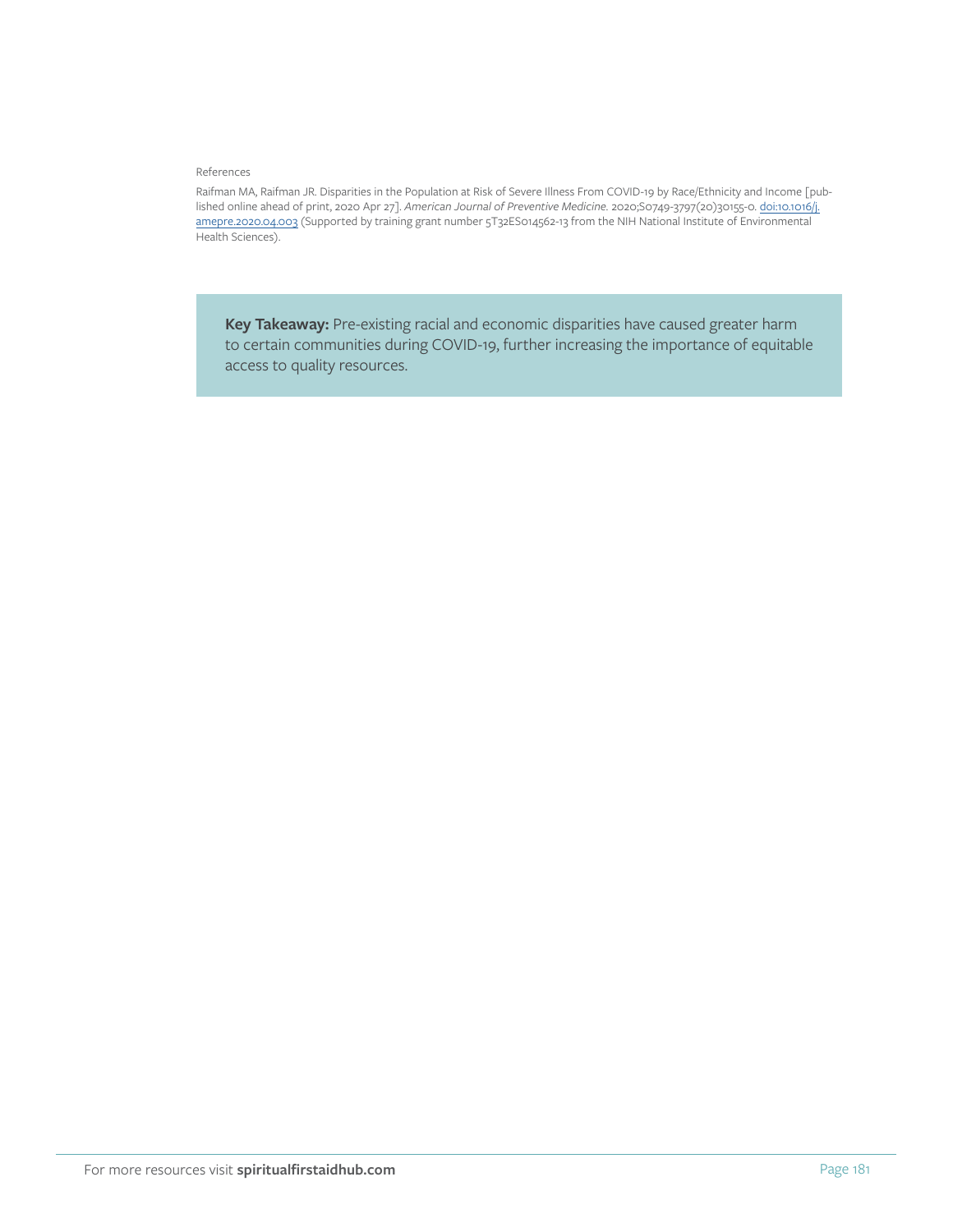# **The COVID-19 Burden of Disease on Refugees and Immigrants**

## **Interview with Tarik Endale on holistic mental health programs**

## *Tarik Endale*

COVID-19 has affected so many vulnerable communities in our world. Refugees and immigrants are two such groups who have had to bear the burdens of this disease, ultimately affecting their finances, families, and mental wellbeing. Mental health programs worldwide have converted to telehealth services to help address some of these needs.

## **Jamie Aten:** How did you first get interested in this topic?

**Tarik Endale:** I come from a family of refugees and immigrants from Ethiopia. Their, as well as my, experiences have been a major driver for my broad interest in public health approaches with refugees and immigrants in the US and abroad, specifically focusing on mental health. This [paper](https://doi.apa.org/fulltext/2020-38396-001.html) came about after the Kovler Center Child Trauma Program's (KCCTP) rapid transition from providing completely in-person mental health and social services for immigrant and refugee youth and their families in Chicago to a completely remote service provision model almost overnight. Knowing how much we scrambled for guidance, we thought it would be valuable to document our experience for others.

## **JA:** What was the focus of your study?

**TE:** KCCTP works with immigrant and refugee youth between the ages of 6-21 who have had traumatic experiences, including but not limited to war, terrorism, forced migration, family separation, state-sponsored torture, and resettlement. In our first year of services in Chicago, KCCTP has seen an incredibly diverse set of youth and families, with 24 countries and 24 languages represented. Approximately half of our participants are Spanish-speaking, half are between the ages of 13-17, and slightly more than half were unaccompanied minors or experienced family separation and/or detention.

This population is particularly vulnerable during the COVID-19 pandemic as many are low-income, undocumented, may not have health insurance, face language and technology barriers to healthcare and education, and are excluded from government relief packages. Many are also part of minority groups that are disproportionately represented among the sick and dying, work in industries that put them at elevated risk of infection, and are particularly hard hit by the economic fallout of the pandemic. Immigrants and refugees are underrepresented in research, but what research exists indicates a high prevalence of posttraumatic stress symptoms and exposure to pre-migration trauma and post-migration stressors. This paper drew on the observations of KCCTP program staff and responses of program participants in the face of COVID-19.

## **JA:** What did you discover in your study?

**TE:** Many of the parents and youth were laid off and had difficulties accessing resources such as unemployment insurance, leading to food and housing insecurity. Awareness and concern regarding COVID-19 itself were variable, but general levels of worry and anxiety increased. Social distancing and school and work closures led to increased boredom and isolation, negatively affecting youth wellbeing. Meeting basic and material needs was a priority for many youths and their families.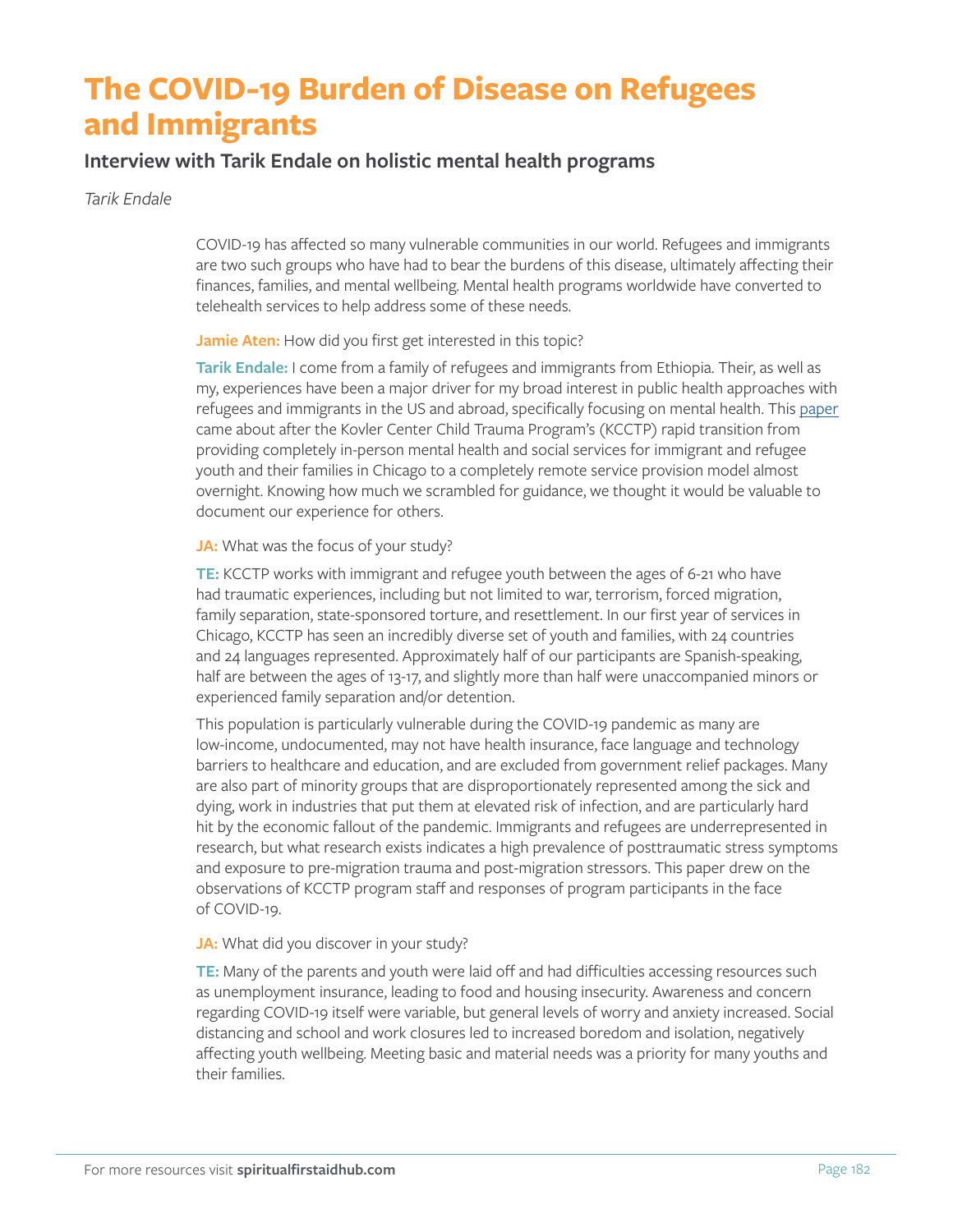KCCTP's response was comprised of four key components: information, active outreach, extensive case management, and telehealth/online communication. Early on there was a lack of accessible, accurate information on COVID-19, public health measures, and local resources in many families' languages. So, an early and ongoing focus was finding or translating these materials and distributing them via text and WhatsApp. Therapists and case managers proactively reached out to youth and families, regularly checking in to assess wellbeing and mitigate isolation. Staff assessed needs and coordinated financial, food, housing, and educational services. Kovler Center also created a donation and distribution process to further mitigate these hardships. When possible, therapists continued intensive, evidence-based therapies via video conferencing platforms. They also provided lower-intensity but more frequent psychosocial support to youth with those platforms or on the phone, as well as running virtual groups to foster social connectedness and creating or sharing exercise, relaxation, meditation, or educational videos.

**JA:** Is there anything that surprised you in your findings or that you weren't fully expecting?

**TE:** From previous research literature and experience, we knew that despite the prevalence of posttraumatic stress symptoms and other mental health problems, refugee and immigrant families are often more focused on economic survival and experience significant mental health stigma, making positioning mental health services within a framework of supportive case management and coordination with school and other services important. However, it was still somewhat surprising the degree to which the stress of the social and economic fallout from COVID-19 surpassed the fear of the disease itself.

This experience has displayed the feasibility of telehealth with refugee and immigrant populations, while also highlighting key challenges such as technology access and literacy as well as privacy in large or multi-family homes. Moreover, while not surprising, working with these families during this pandemic highlighted inequalities in health, education, and economic opportunity as a result of racism and immigration policies.

**JA:** How can readers use what you found to help others amidst this pandemic?

**TE:** The biggest takeaway from all of this is how important it is to pay attention to the structural and socioeconomic realities of those we work with, especially if they are part of a marginalized or vulnerable group. Without a conscious effort to account for these factors, it is easy to miss the needs and priorities of clients, which can reduce the effectiveness of traditional psychotherapy. We must acknowledge these barriers and do what we can to ameliorate their harms, while also acknowledging the strength and resilience it has taken to survive despite them.

**PAY ATTENTION TO THE STRUCTURAL AND SOCIOECONOMIC REALITIES OF THOSE WE WORK WITH, ESPECIALLY IF THEY ARE PART OF A MARGINALIZED OR VULNERABLE GROUP.**

**JA:** What are you currently working on that you might like to share about?

**TE:** During the pandemic, KCCTP has temporarily paused our standard battery of mental health and wellbeing assessments to respond to current needs. KCCTP has developed and been using a brief assessment of COVID-19's effects on mental health, access to resources, and social connectedness in order to better serve those in our program. As we wrap up the second round of this assessment, we look forward to getting a better understanding of what these past months have been like on a group level.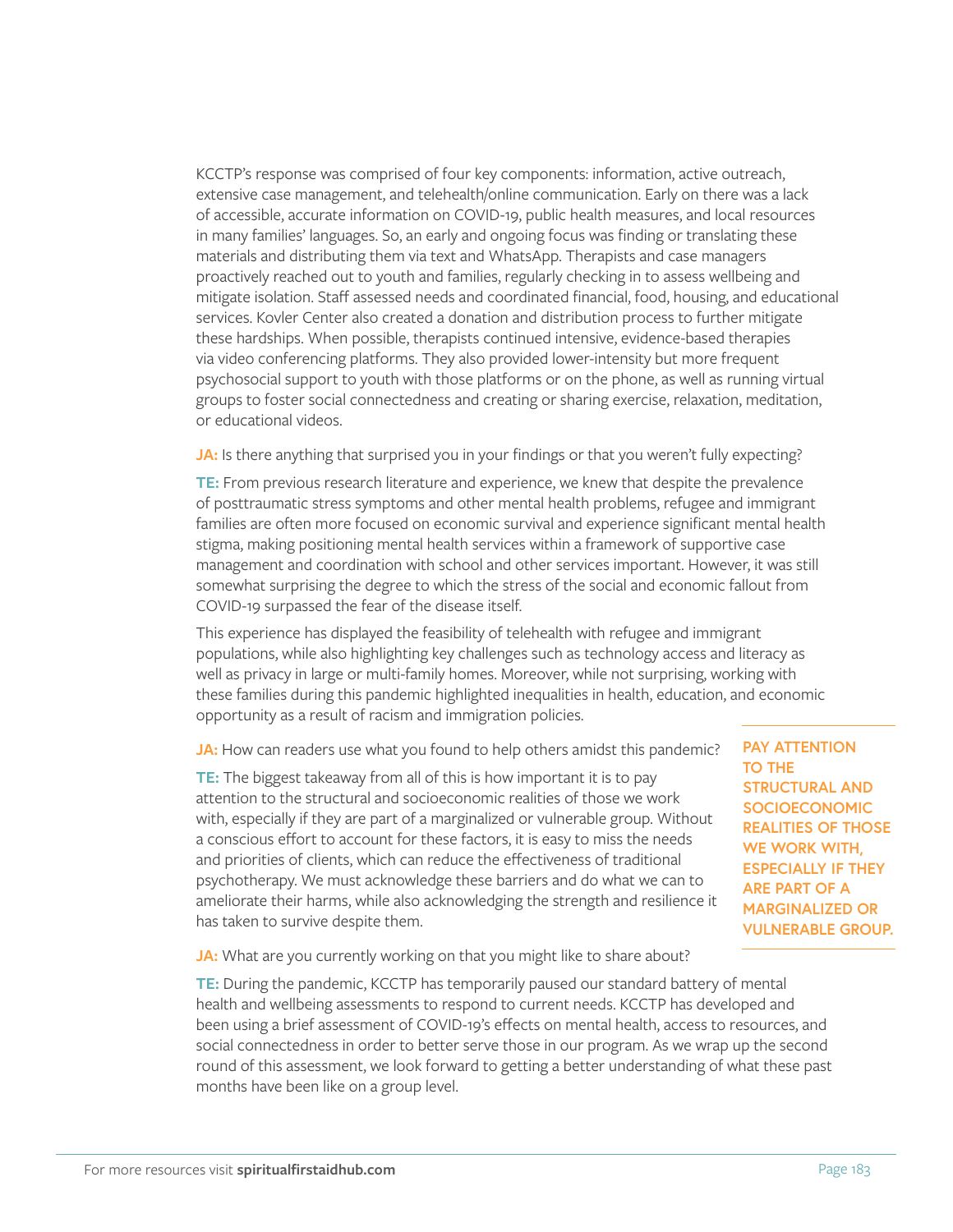Personally, I am working on a series of papers on drivers and challenges to implementing global mental health programs that draw on the experiences of dozens of innovators from around the world. I have learned a lot during this process, working with a team of folks affiliated with the Mental Health Innovation Network, and I am looking forward to sharing the past few years' worth of work.

### References

Endale, T., St. Jean, N., & Birman, D. (2020). COVID-19 and refugee and immigrant youth: A community-based mental health perspective. *Psychological Trauma: Theory, Research, Practice, and Policy.* https://doi.apa.org/fulltext/2020-38396-001.html

**Key Takeaway:** The COVID-19 burden of disease falls heavily upon vulnerable and marginalized groups, such as refugees and immigrants.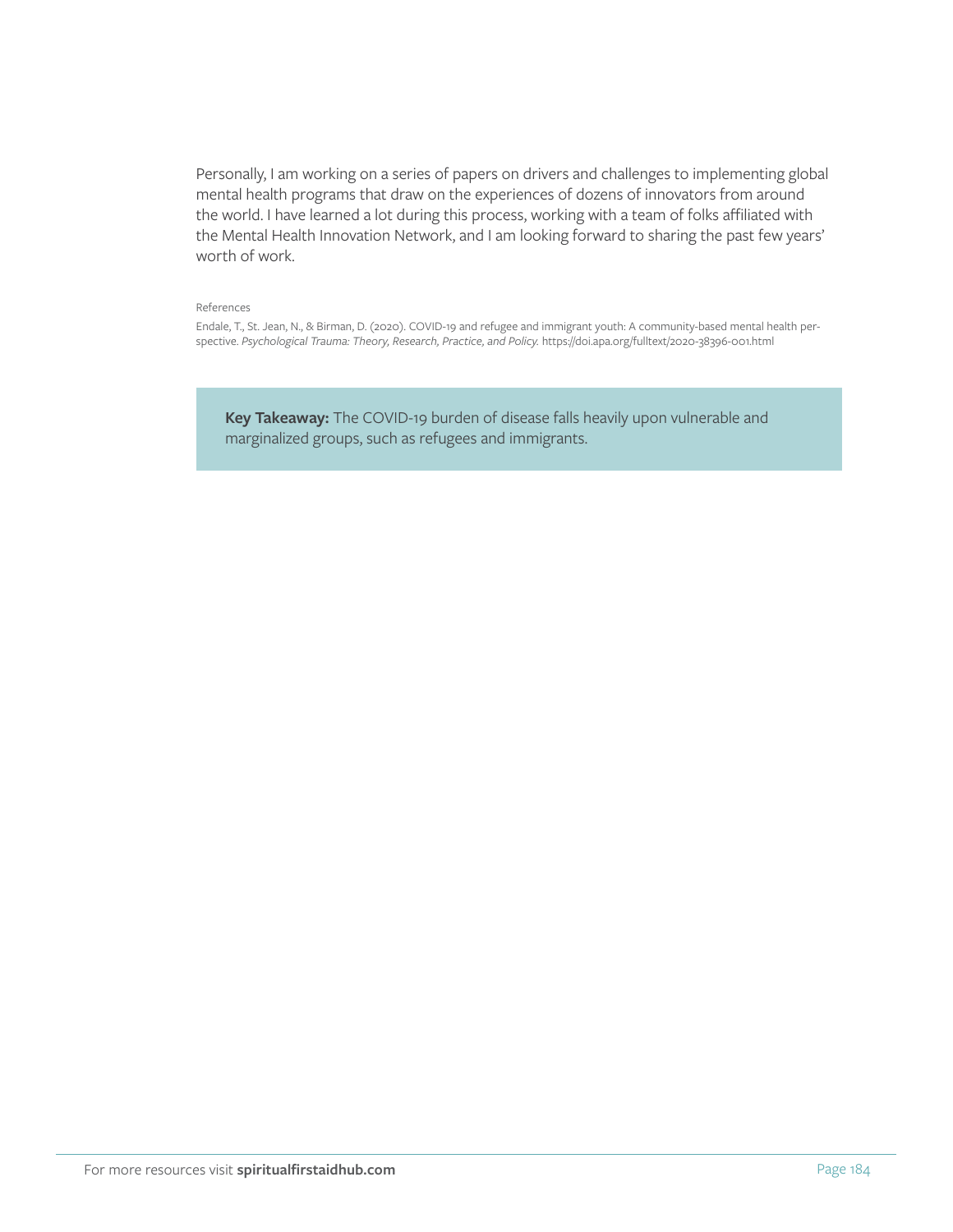# **Conclusion**

*Jamie D. Aten, Kent Annan, & Jack Meeker*

The mental health situation during COVID-19 has been complicated, confusing, and complex, giving rise to this handbook. Research is central to understanding what is going on and how to navigate the continuing pandemic with respect to mental health. Each chapter brought a different and important aspect to the table and we will end this handbook with a compilation of the key takeaways seen throughout:

- Certain factors, such as living with loved ones and steady household income, can increase your resilience to COVID-19 stressors.
- Being open, aware, engaged, active, self-compassionate, and grateful can help you cultivate resilience amidst adversity, like COVID-19.
- Resilience is the most common response to trauma and adversity, but it still requires work and can fluctuate over time.
- Resilience through inner peace can be cultivated through the following spiritual ideas: human beings have the potential resources for internal peace, all human beings are connected socially and spiritually, human beings seek to make transcendent meaning out of life events, and human beings can live with the radical acceptance of life on life's own terms.
- Experiencing joy requires work and practice; it is a habit formed by seeking out the things, people, and activities that give you profound joy.
- Functional fear is a two-sided blade that can both encourage hygiene-related behavior while also decreasing emotional wellbeing.
- A person's attachment style and temperament can affect how they perceive distress related to COVID-19.
- Anxiety about COVID-19 can be helpful if handled well through emotional intelligence.
- Coronaphobia—one of the COVID-19 anxiety-related mental health issues—can be measured by assessing dizziness, sleep disturbances, tonic immobility, appetite loss, and nausea/abdominal distress.
- Understanding the type of grief or loss caused by COVID-19 can help the journey toward resilience. These are the categories to know: primary, secondary, and multiple losses; and anticipatory, disenfranchised, and prolonged grief.
- Between quarantine, media coverage, and social hostility, COVID-19 has created opportunities for PTSD to develop among infected patients.
- Staying emotionally healthy during COVID-19 can be done by paying attention to your body and emotions, embracing the best health practices, accessing and sharing reliable resources and information, and practicing self-care.
- The negative mental health effects of quarantine can be mitigated by limiting duration, providing adequate information and supplies, reducing boredom, and improving communication.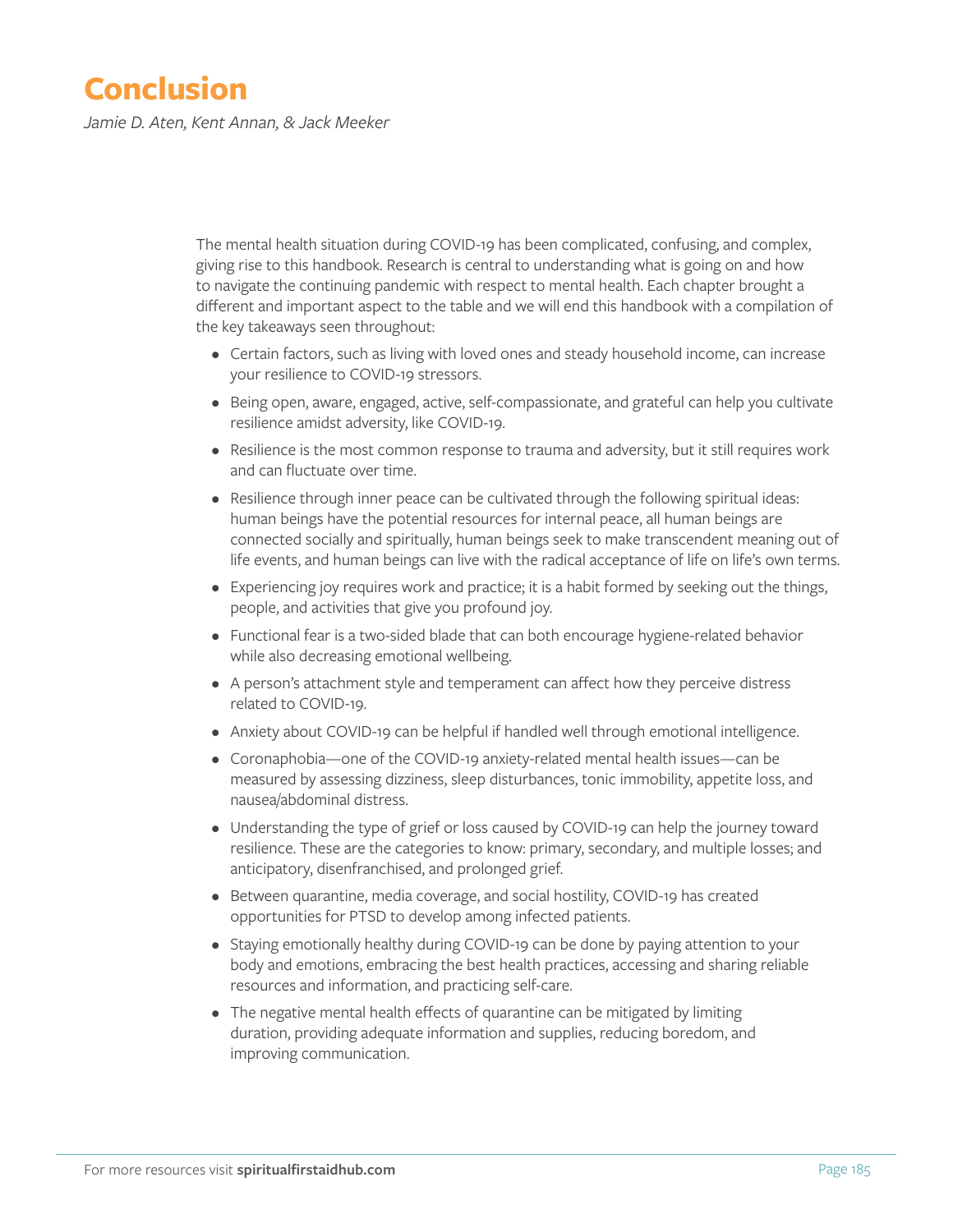- Coping well with COVID-19 requires a reorientation towards the problem at hand by sitting with our emotions to understand them, accepting what is both in and out of our control, maintaining healthy momentum, connecting deeply with others, and finding sustainable hope.
- Managing anxious thoughts during COVID-19 can be done in 5 steps: 1) recognize your anxious feelings and thoughts, 2) slow down and "press pause," 3) ask yourself if these feelings and thoughts are helpful right now,  $4$ ) step out from under the anxiety spiral,  $5$ ) repeat steps 1-4.
- You can cope with COVID-19 in 7 key ways: 1) assess the four pillars of basic health, 2) use emotion-based coping, 3) use mental, physical, and soothing grounding, 4) use deep breathing, 5) practice mindfulness, 6) act altruistically, and 7) understand your problems.
- Here are some self-care strategies to use so that you can be ready to care well for others: 1) take the necessary steps to protect yourself and your loved ones, 2) acknowledge that you need to cope, 3) be mindful of how you compensate for your lack of control, 4) stay in the present moment, 5) take care of your body, 6) distract yourself in moments of acute stress, and 7) stay connected with others and reach out for support.
- Having small moments of connection—even virtual ones—can help reduce social isolation and increase resilience.
- Self-care strategies can help you stay connected while social distancing by not giving up on yourself or those around you, empowering yourself, connecting with others, practicing self-compassion, and finding and clinging to hope.
- Home is not a safe place for everyone, and social distancing is increasing risk for intimate partner violence.
- COVID-19 has increased the risk and prevalence of suicide; we need to seek out and support those who are struggling.
- Practical presence is all about being with and listening to another person amidst their pain, and it can be used to support those who are struggling.
- Volunteering during COVID-19 helps combat loneliness and improves the mental wellbeing of individuals and communities because of the new relationships formed.
- When done well, empathy can be energizing instead of draining, enabling us to continue caring for others.
- It is important to refer loved ones for counseling during times of crisis, especially when you begin to notice red flags.
- Vicarious trauma is impacting people beyond frontline workers; we need to be aware of how we interact with COVID-19.
- TED Talks and other informational media can help us better understand how we are reacting to COVID-19 by revealing that we ignored the inevitability of this outbreak, we are tempted to ignore risks we don't see, human nature resists isolation, and we are prone to succumb to the spread of inaccurate information.
- The coronavirus "infodemic" that is spreading fake news and misinformation can be stopped by being thoughtful about what you read and what you share.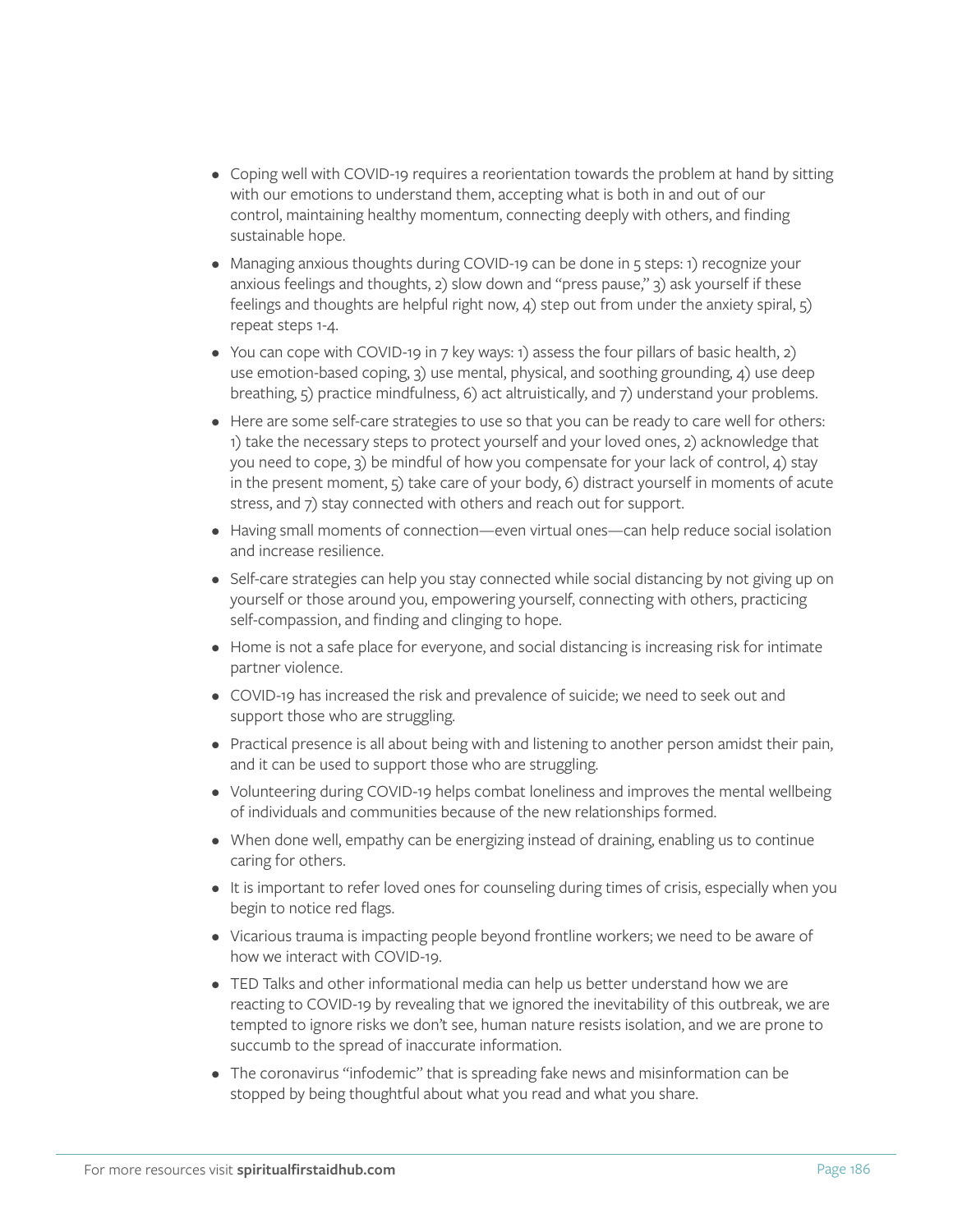- Humor is a powerful tool to build resilience amidst COVID-19, but be wary of which humor style you use.
- Virtual communication can leave you more worn out than normal communication because of changes affecting social nonverbals, social boundaries, social cues, social transitions, and social anxiety.
- Assessing and utilizing your social capital and virtual communication can help you sleep better during crises.
- With all the changes going on around them, children are unprepared and parents are under-resourced to adequately handle the mental health issues COVID-19 presents.
- Children and adolescents need increased social and psychological support, especially with the closing of schools and decrease in available resources.
- For children, home confinement can severely impact physical health and mental wellbeing, even putting them at higher risk of PTSD.
- COVID-19 has disrupted the lives of children who go to school, increasing the need for age-appropriate telehealth services delivered at home.
- Perinatal depression among women has become more prevalent with COVID-19.
- Having conversations with your children about COVID-19 can be easy if you follow these tips: Prepare yourself, be hopeful, use age-appropriate language, provide reassurance, try to maintain routines, discuss what they are hearing, and monitor and limit their media exposure.
- College students need to lament what they lost because of COVID-19 and find new ways to navigate university under lockdown.
- Graduation in 2020 was marked by sadness and the loss of celebration, but it is important to acknowledge the losses and move forward toward resilience.
- College students who were forced to leave their studies in person faced increased psychological stress and anxiety, especially those living alone and those with unstable financial situations.
- COVID-19 is affecting older adults' mental health, making it critical to support and provide interventions for them.
- Older adults are suffering from social isolation while social distancing, and it is up to us to reach out and share our time.
- Reaching out to older adults is easier than ever—start a video or phone call, have an intentional, structured conversation, or operate through an organized effort.
- During COVID-19, we need to not only protect but also learn from the older adults around us—we should not exclude them, but rather cooperate with them.
- Older adults are in need of support from local people and local government—providing psychological support, home-delivered meals, and home medical care.
- Frontline medical workers are at higher risk of mental health problems during COVID-19, including anxiety and depression.
- COVID-19 health workers need immediate and accessible mental health interventions.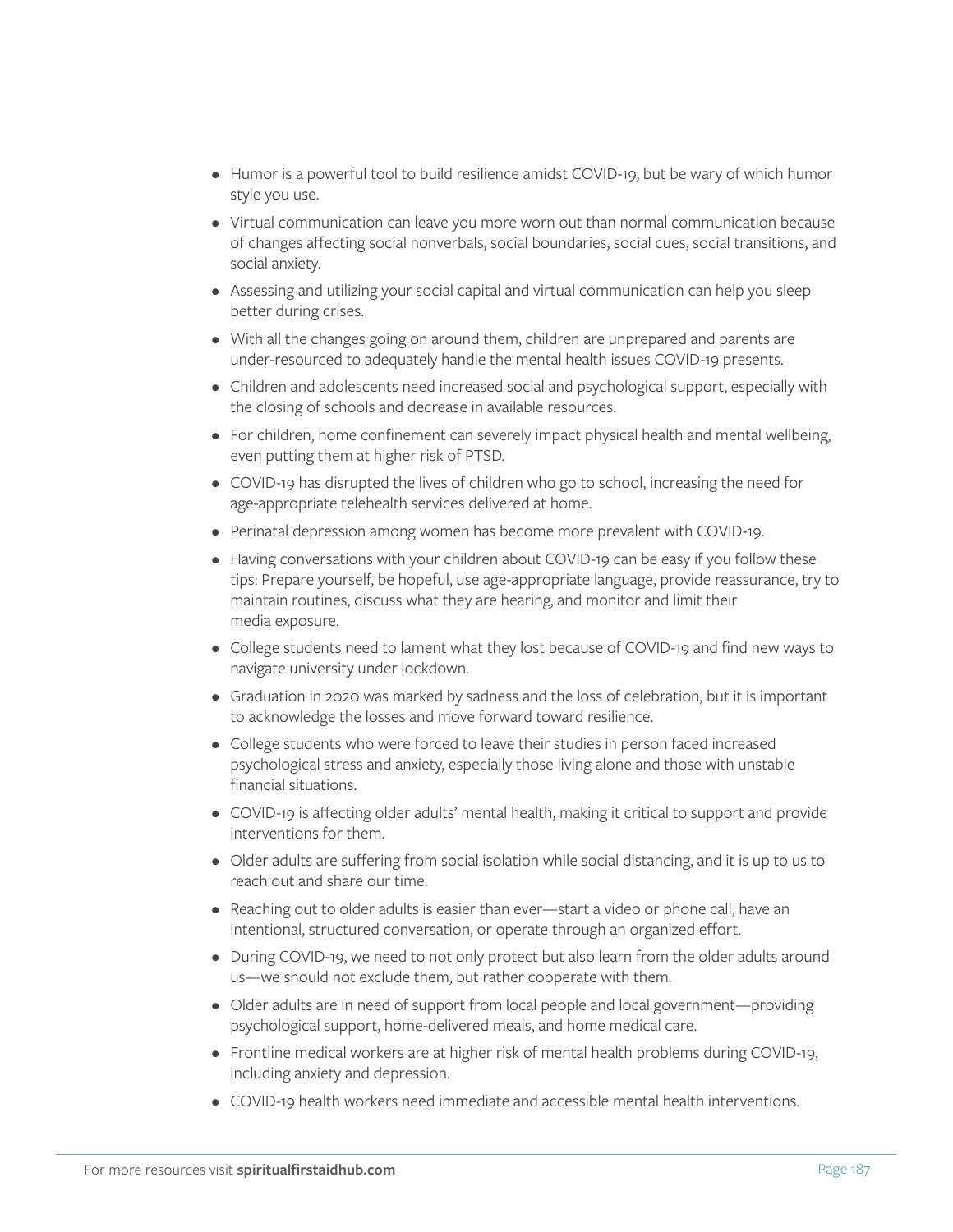- COVID-19 medical workers are at a high risk for developing trauma-related symptoms.
- Frontline medical workers face three central anxieties: concern for their families' health, their personal safety, and for their patients' mortality.
- Frontline responders can guard against secondary trauma by following these steps: 1) stop and check in with yourself, 2) assess and address your needs, 3) assess and maintain your resources, and 4) stay connected to your sources of encouragement and hope.
- Special interventions specifically targeting medical workers are scarce and need to be developed.
- Mental health measures for frontline health care workers needs to be developed to promote and develop resilience among these essential workers.
- Marginalized communities are bearing the burden of disease with COVID-19—policies, responses, and resources need to be adapted to address these inequities.
- Understanding the difference between tight and loose cultures can help our COVID-19 response by adjusting our perspectives on rules, managing our impulses, and believing we can change.
- Xenophobic behavior and media coverage in the U.S. have caused discrimination against Asian Americans, causing increased mental health impacts.
- Rural communities have unequal access to the technology and medicine needed to utilize telehealth health services.
- COVID-19 in China has increased mental health problems, causing the government to implement ways to mitigate them.
- Tele-mental health services have been created and distributed in China, helping to combat COVID-19's impact on mental health.
- COVID-19 has elicited certain themes in the feeling, thinking, and behavior of people in the Philippines—fear, social distancing, health consciousness, and information dissemination.
- In response to COVID-19, ambiguous loss, anticipatory grief, and complicated grief have been felt by many—utilizing dialectical thinking, meaning-making, self-care, and telehealth services can help address these losses.
- COVID-19 job insecurity can cause personality changes, but we can support those without jobs or with chronic job insecurity by promoting their emotional, social, and motivational stability.
- People with chronic illness and disabilities struggle with particular mental health challenges during COVID-19, which can be alleviated by social support, conscientious healthcare, and continued research.
- Media consumption can cause acute stress responses and trauma, so caution, limitations, and thoughtfulness are encouraged to protect yourself from these adverse psychological effects during COVID-19.
- Google Trends is an easy-to-use and accessible tool that can help anticipate COVID-19 needs in your area.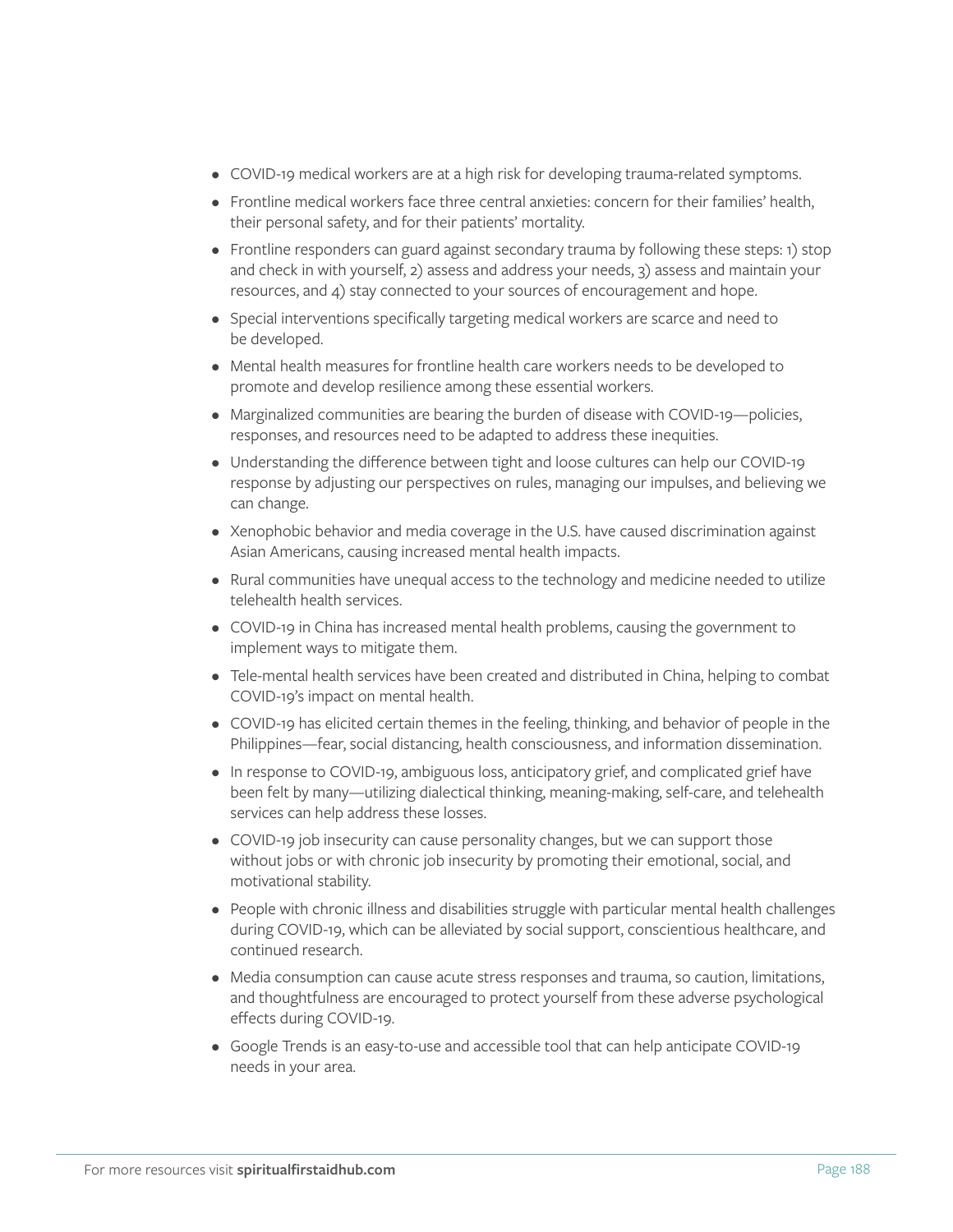- Remote employees can succeed best and avoid stress when they actively reach out and connect with coworkers, take breaks from work, and engage in rejuvenating activities.
- Parents can better care for their children when they practice self-care for themselves, taking time to work through their own stress and emotions.
- Digital education is done best when teachers are compassionate, clear, organized, flexible, creative, and engaged.
- Simply starting to communicate is the key to talking with your children about COVID-19.
- To prevent burnout during coronavirus, try practicing gratitude and forgiveness, acknowledging your fears, and sharing with others.
- The 2003 SARS outbreak gives precedence for serious and long-lasting mental health consequences like chronic stress, anxiety, and depression.
- Pre-existing racial and economic disparities have caused greater harm to certain communities during COVID-19, further increasing the importance of equitable access to quality resources.
- The COVID-19 burden of disease falls heavily upon vulnerable and marginalized groups, such as refugees and immigrants.
- Coping with COVID-19 stress is a unique process that can be done easily with determination, creativity, and time.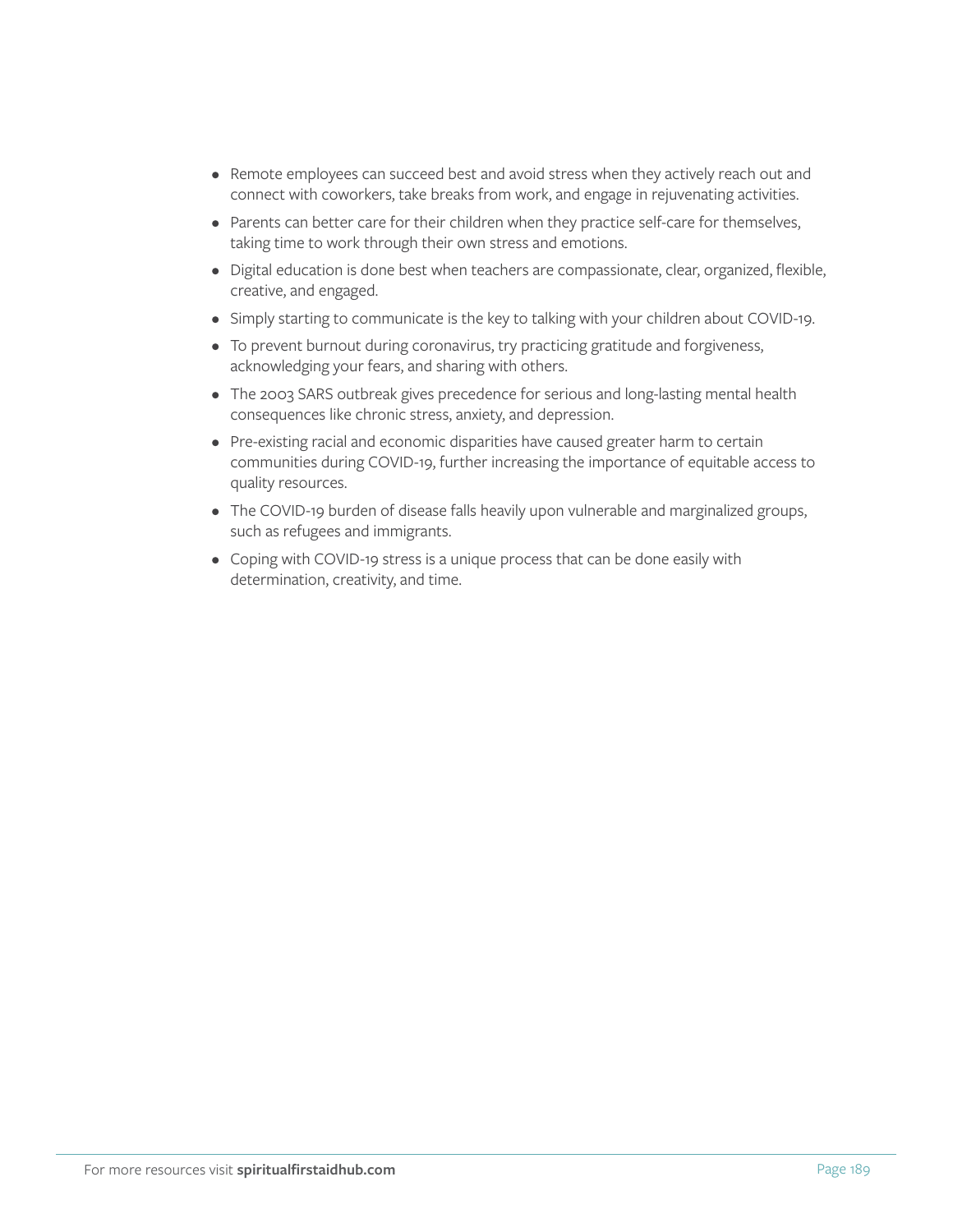# **Appendix**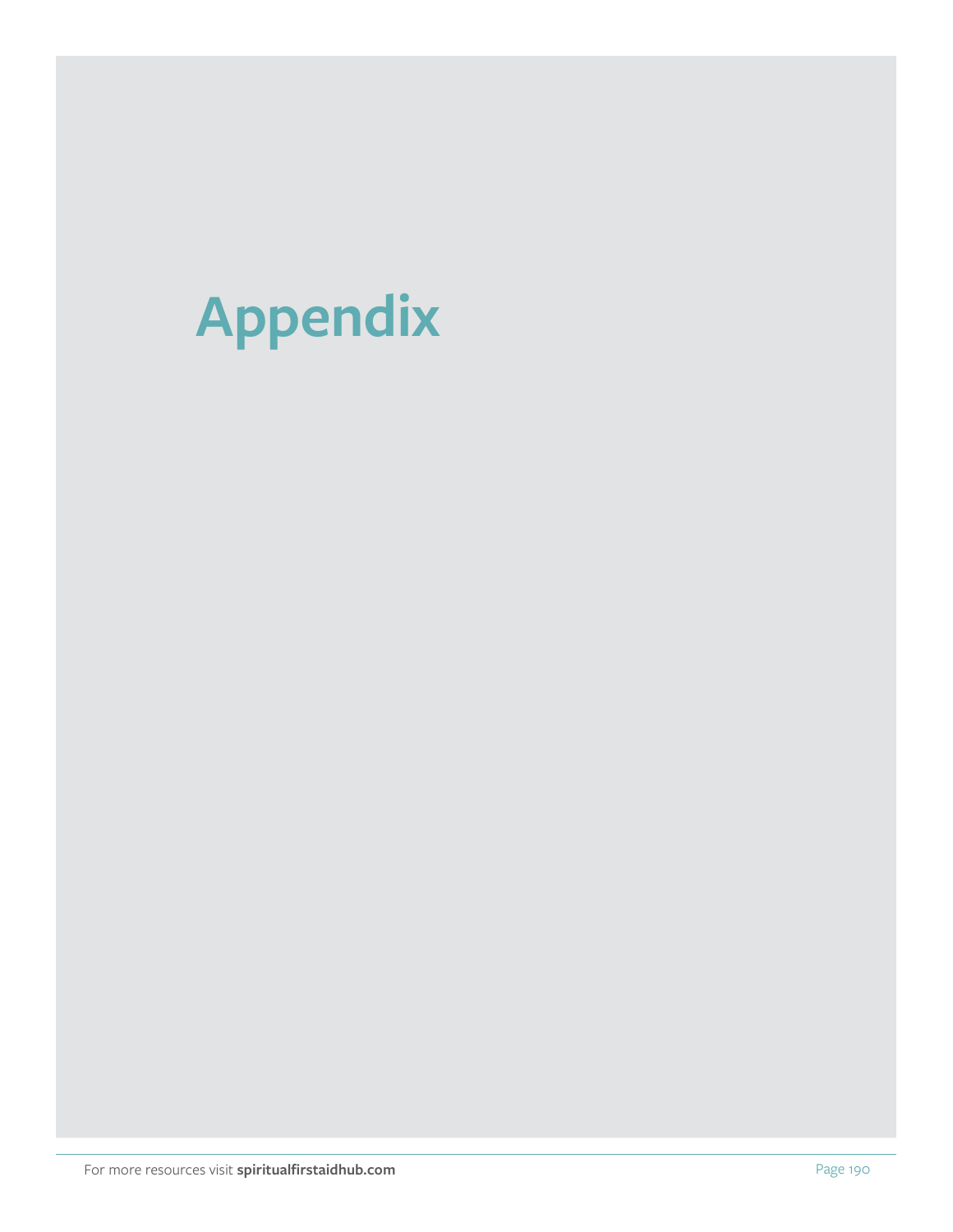## **101 Ways to Cope With COVID-19 Stress**

## **Strategies for self-care and growth during this pandemic**

*Jamie Aten*

We all cope differently when we are faced with challenges. Each of us has a different level of resilience when coping with the unexpected. However, having researched disasters around the globe over the last 15 years has taught me that when we need to use the healthy coping skills we've developed over the course of our life, we tend to stop using those skills.

There are a lot of different reasons that explain why this occurs, like feeling so overwhelmed we don't know where to start, options for exercising coping become limited, and sometimes what worked in the past just isn't enough to help in the present.

To help everyone struggling with how to cope with COVID-19, I'm sharing a list of 101 ways you can cope that I've learned from studying disasters and crises from across the world. Many of these are also strategies that I have personally used to cope with surviving Hurricane Katrina and cancer.

- 1. Hold onto hope in the face of COVID-19.
- 2. Try doing something that brought you enjoyment before COVID-19 got in the way.
- 3. Remember there is no one way to cope with COVID-19.
- 4. Interrupt anxious thoughts about COVID-19 by picturing a stop sign.
- 5. Be creative in identifying and trying out new ways of coping with COVID-19 stress.
- 6. Ask others you trust how they have coped with COVID-19 stress.
- 7. Breath through COVID-19 stress by inhaling and exhaling slowly and deeply.
- 8. Soothe COVID-19 stress by protecting time to relax.
- 9. Share your COVID-19 stress by talking with someone you trust.
- 10. Escape COVID-19 anxiety by picturing yourself being somewhere meaningful.
- 11. Distract your COVID-19 stress by focusing on something entertaining.
- 12. Do what is life-giving for you amidst COVID-19 that still brings joy.
- 13. Push through COVID-19 stress by trying to stick with regular routines.
- 14. Literally "walk off" COVID-19 stress or do other light exercise, if able.
- 15. Accept difficult COVID-19 challenges by picturing the pain washing over and past yourself.
- 16. Grieve COVID-19 stress by releasing your emotions holding you down.
- 17. Holistically address COVID-19 stress by attending to physical, emotional, social, and spiritual needs.
- 18. Search for meaning amidst COVID-19 by holding onto your ideals.
- 19. Do something fun that you haven't done in some time because of COVID-19.
- 20. Journal about your COVID-19 experience.
- 21. Remind yourself during COVID-19 of other times in your life when you were able to endure prolonged stress.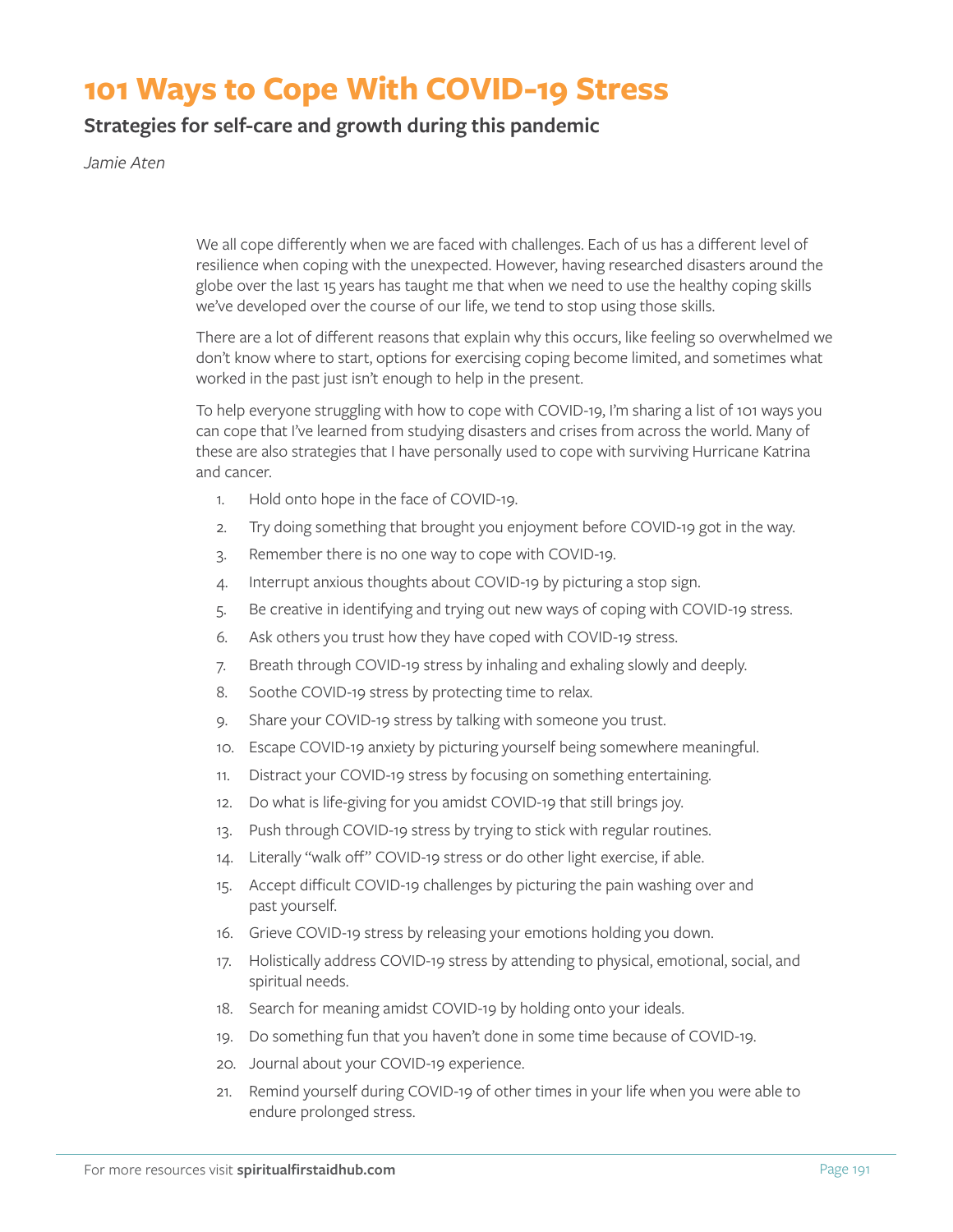- 22. If you are up for it, try watching a show or movie that speaks to your COVID-19 stress.
- 23. Try to watch something funny that makes you smile or laugh on a regular basis during COVID-19.
- 24. It's okay if you deal with COVID-19 stress differently than how others close to you deal with their COVID-19 stress.
- 25. Be mindful that some ways of coping with COVID-19 may help short-term but harm long-term.
- 26. Practice self-compassion when COVID-19 limits your abilities.
- 27. Advocate for your needs or find someone who can advocate for you during COVID-19.
- 28. Find a progressive muscle relaxation script online to cope with COVID-19 stress.
- 29. Listen to music or sing a song to yourself that helps you soothe anxiety related to COVID-19.
- 30. Paradoxically, find a greater sense of control over your pain by releasing control over your COVID-19 experience.
- 31. It is okay to acknowledge that life may not go back to "normal" because of COVID-19.
- 32. Read inspiring stories of others who have navigated COVID-19.
- 33. Try to learn and reduce your exposure to triggers or situations that make COVID-19 worse.
- 34. Be optimistic but also realistic about COVID-19.
- 35. Hope to be able to overcome COVID-19 stress, but put your energy into enduring the stress.
- 36. Remember your body needs rest to resist COVID-19 stress.
- 37. When COVID-19 stress takes all your energy in the middle of the day, take a nap.
- 38. If you are feeling guilty for needing to slow down because of COVID-19, reframe it as "active resting."
- 39. If COVID-19 limits your accomplishments, set new, more attainable expectations.
- 40. Communicate how you need others to "sit" in the pain with you when struggling with COVID-19 stress.
- 41. Do something that feels familiar to help you remember you are more than your anxiety about COVID-19.
- 42. It's okay to hold back and tell others "no" who compound your stress when discussing COVID-19.
- 43. Remember journeying through COVID-19 is more like a marathon than a sprint.
- 44. Let yourself feel anger and other difficult emotions caused by COVID-19, but don't get stuck there.
- 45. When COVID-19 makes everything seem impossible, set one small attainable goal to do.
- 46. Set small attainable goals and repeat until you build momentum when feeling overwhelmed by COVID-19.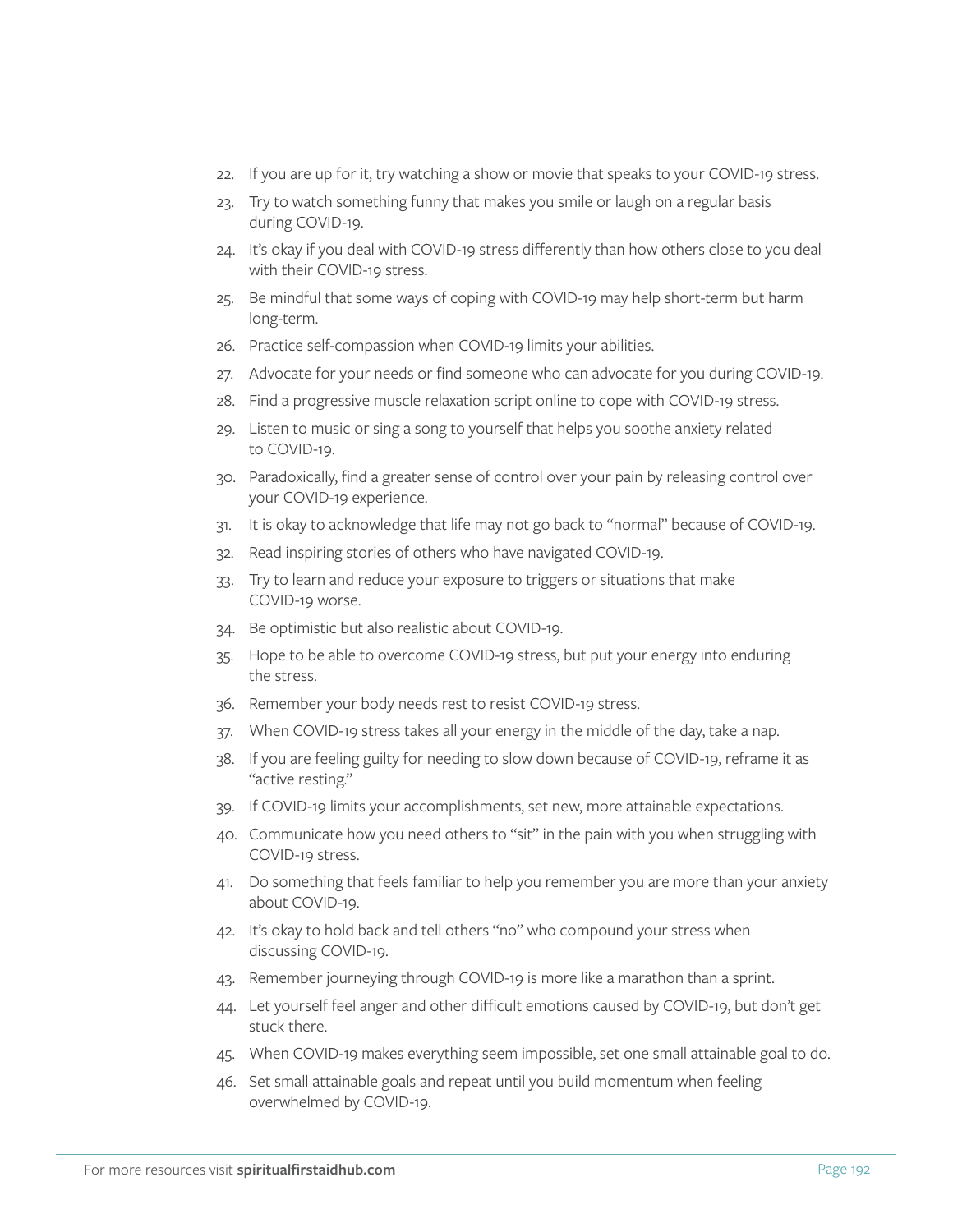- 47. Find community with others who know what it is like to live with anxiety during COVID-19.
- 48. Look to your culture for ways to cope with COVID-19 stress and anxiety.
- 49. When feeling isolated because of COVID-19, surround yourself with pictures or cards that encourage.
- 50. When you can, try to find something beyond COVID-19 to be grateful about.
- 51. Don't waste the challenges you are experiencing because of COVID-19 by channeling it into helping others.
- 52. Remind others helping you that your caregiver(s) are also going through pain because of COVID-19.
- 53. Don't feel forced into sharing your COVID-19 stress with others before you are ready.
- 54. If it's hard to share about your COVID-19 stress or anxiety, start small and share as you are able over time.
- 55. Seek help from a health care and/or mental health provider for COVID-19 stress.
- 56. Learn to live amid COVID-19 instead of waiting for COVID-19 to pass in order to live.
- 57. Give yourself permission to take a break from thinking about COVID-19.
- 58. Limit media exposure that may be intensifying COVID-19 anxiety.
- 59. Engage in joyful activities that push away COVID-19 anxiety.
- 60. Learn to recognize negative ways you've coped with COVID-19 stress.
- 61. As best as you can, try doing what you did prior to COVID-19.
- 62. Advocate on the behalf of others who are struggling because of COVID-19.
- 63. Look to poems, books, and sacred writing that give you encouragement for facing COVID-19.
- 64. Tell others what you need from them and how they can help when you are struggling with COVID-19.
- 65. Try to integrate your COVID-19 struggles into your life story.
- 66. Hope for the best, but be realistic about COVID-19.
- 67. Let go of the survivor guilt linked to your COVID-19 stress.
- 68. Approach your COVID-19 struggles with a spirit of humility.
- 69. Don't be afraid to ask a professional for help with COVID-19 stress and anxiety.
- 70. Forgive yourself and others associated with your COVID-19 stress.
- 71. Be aware of COVID-19 emotional triggers.
- 72. Practice mindfulness when thinking about COVID-19 starts to overwhelm.
- 73. Be honest with yourself about how much you are struggling with COVID-19 anxiety.
- 74. When you are ready, be willing to lean into the painful parts of your COVID-19 story.
- 75. Notice your strengths despite COVID-19 stress.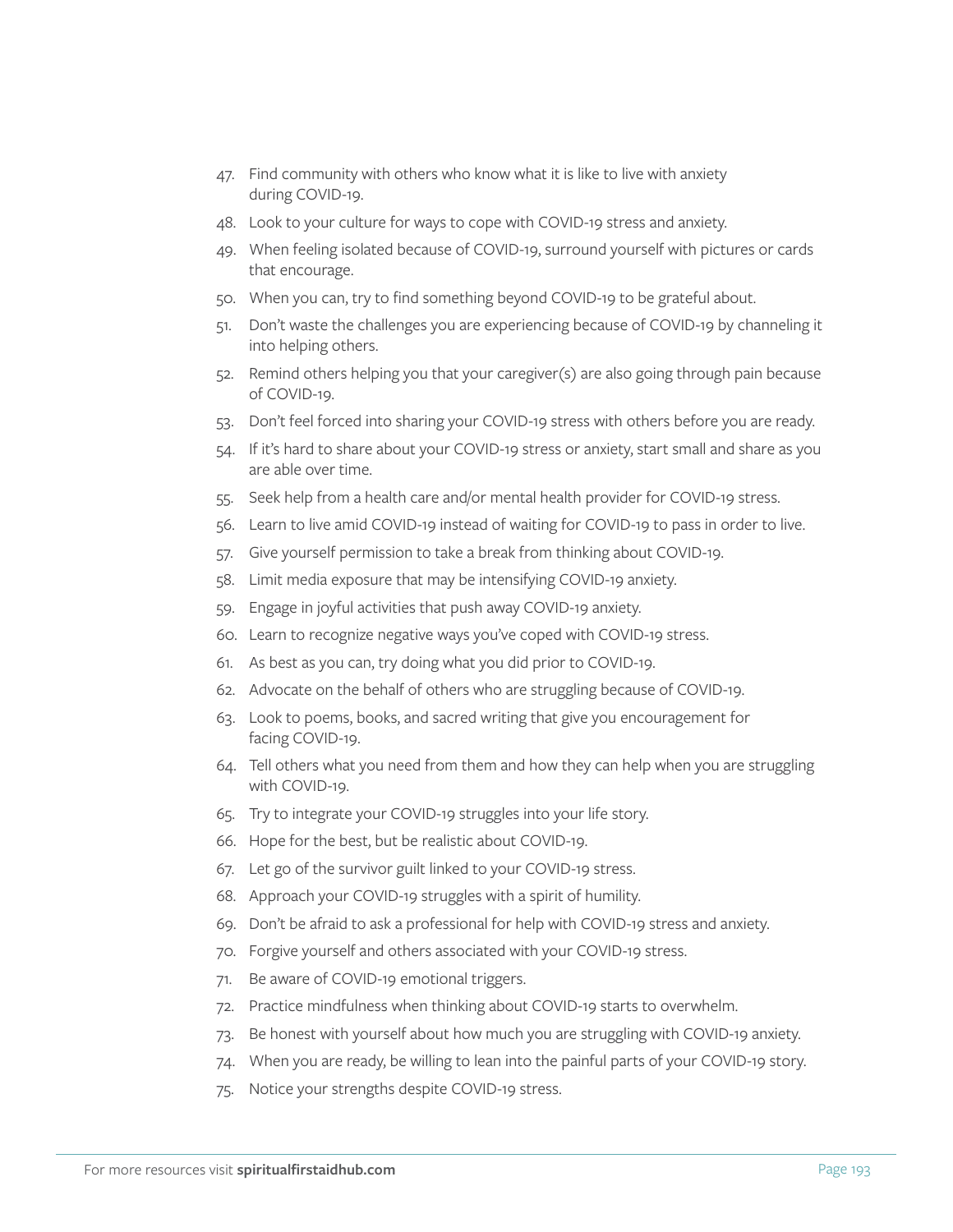- 76. Give yourself time to deal with emotional struggles caused by COVID-19.
- 77. Try not to pathologize the way you think about your COVID-19 mental health.
- 78. Seek connection with others during COVID-19.
- 79. Avoid minimizing or trivializing your COVID-19 struggles.
- 80. Try to reframe your COVID-19 struggles.
- 81. Partner with others to problem-solve your struggles causing you significant COVID-19 stress.
- 82. Make a plan for how you might learn to cope with COVID-19 stress.
- 83. Invest time in meaningful relationships amidst COVID-19.
- 84. Identify resources that give you hope in the face of COVID-19.
- 85. Tap into your beliefs when pain strikes to find comfort during COVID-19.
- 86. Consider life lessons you've learned from COVID-19.
- 87. When overwhelmed by COVID-19, reflect on times when you've struggled with pain but emerged as a stronger person.
- 88. Remember you aren't alone in your COVID-19 journey.
- 89. Focus on one hurt at a time when COVID-19 stress becomes complicated.
- 90. Find creative ways to express COVID-19-related emotions.
- 91. Do something to "pay it forward" the next time someone helps you amidst COVID-19.
- 92. As best as you can, maintain healthy sleep, eating, and exercise habits to cope with COVID-19 stress and anxiety.
- 93. Avoid over-focusing on your COVID-19 anxiety.
- 94. Write down negative thoughts that may be making your pain harder to manage COVID-19 stress.
- 95. Spend time thinking about who the important people are in your life when feeling isolated because of COVID-19.
- 96. Explore what gives you purpose to help you endure COVID-19 stress.
- 97. Learn about something new to help you cope with COVID-19 stress.
- 98. Give yourself permission to not have to use video on all those video calls when feeling stressed by COVID-19.
- 99. Don't compare your COVID-19 experience to others based on their social media posts.
- 100. Make plans for the future that you would like to do once COVID-19 passes.
- 101. Make your own list of creative ideas for coping with COVID-19.

**Key Takeaway:** Coping with COVID-19 stress is a unique process that can be done easily with determination, creativity, and time.